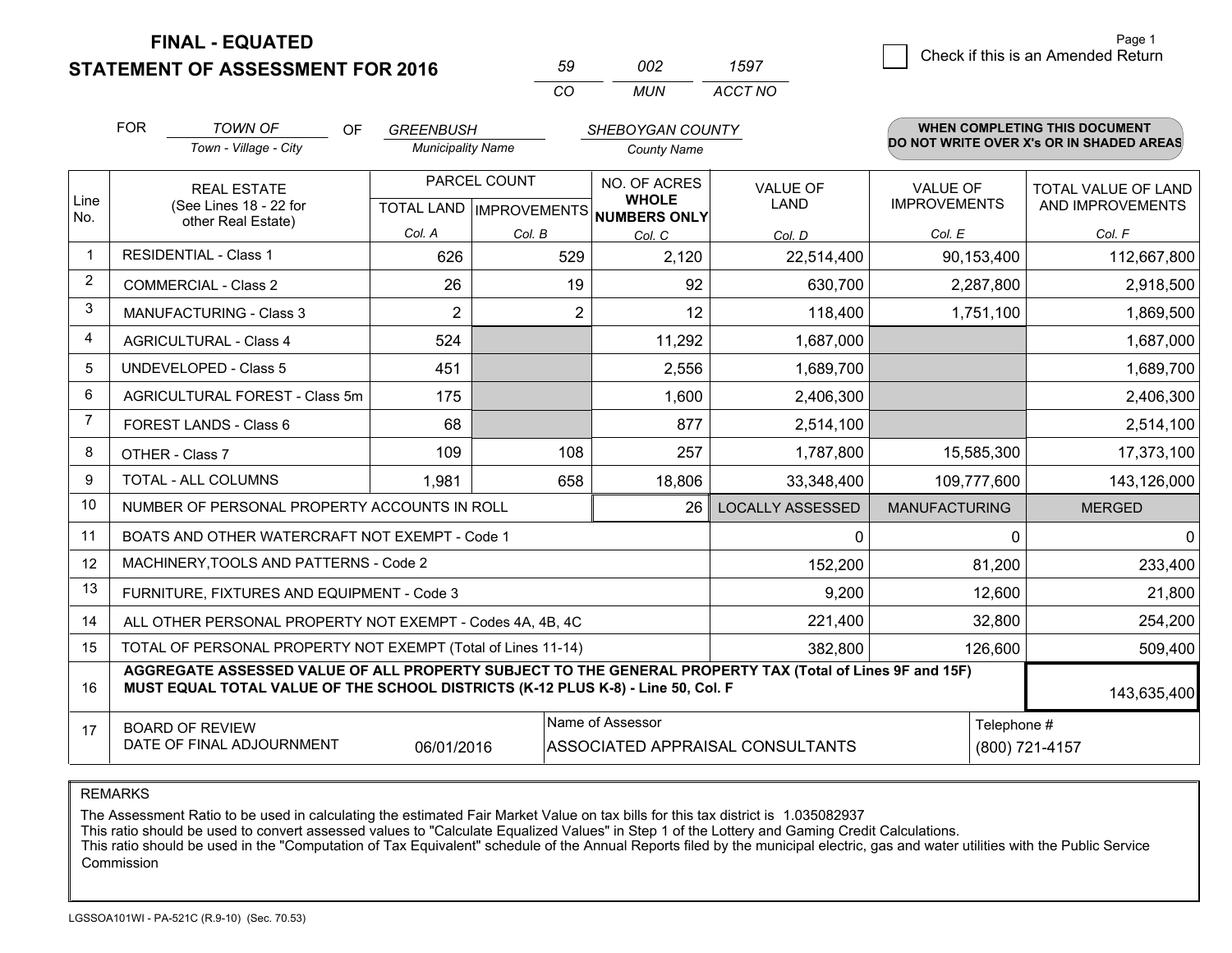*YEAR CO MUN ACCT NO* <sup>2016</sup> <sup>59</sup> <sup>002</sup> <sup>1597</sup>

Do not confuse FOREST LANDS (Line 7) with FOREST CROPS (in this section) - They are **NOT** the same

|    |                                                                                |                                 |  | Private Forest Crop - Reg Class @ 10¢ per acre                   |                                                                                  | Private Forest Crop - Reg Class @ \$2.52 per acre                            |                                                                    |                    |                    |  |
|----|--------------------------------------------------------------------------------|---------------------------------|--|------------------------------------------------------------------|----------------------------------------------------------------------------------|------------------------------------------------------------------------------|--------------------------------------------------------------------|--------------------|--------------------|--|
| 18 | (a) PARCELS                                                                    | (b) ACRES                       |  | (c) ASSESSED VALUE                                               |                                                                                  | (d) PARCELS                                                                  | (e) ACRES                                                          |                    | (f) ASSESSED VALUE |  |
|    |                                                                                |                                 |  |                                                                  |                                                                                  |                                                                              |                                                                    |                    |                    |  |
|    | Private Forest Crop - Special Class @ 20¢ per acre                             |                                 |  |                                                                  |                                                                                  | Entered Before 2005 Managed Forest - Ferrous Mining CLOSED @ \$8.27 per acre |                                                                    |                    |                    |  |
| 19 | (a) PARCELS                                                                    | (c) ASSESSED VALUE<br>(b) ACRES |  |                                                                  | (d) PARCELS                                                                      | (e) ACRES                                                                    |                                                                    | (f) ASSESSED VALUE |                    |  |
|    |                                                                                |                                 |  |                                                                  |                                                                                  |                                                                              |                                                                    |                    |                    |  |
|    |                                                                                |                                 |  | Entered Before 2005 Managed Forest - OPEN @ \$.79 per acre       |                                                                                  |                                                                              | Entered Before 2005 Managed Forest - CLOSED @ \$1.87 per acre      |                    |                    |  |
| 20 | (a) PARCELS                                                                    | (b) ACRES                       |  | (c) ASSESSED VALUE                                               |                                                                                  | (d) PARCELS                                                                  | (e) ACRES                                                          |                    | (f) ASSESSED VALUE |  |
|    | 9                                                                              | 194.03                          |  | 580.100                                                          |                                                                                  | 45<br>936.68                                                                 |                                                                    |                    | 2,793,500          |  |
|    | Entered After 2004 Managed Forest - OPEN @                                     |                                 |  |                                                                  | \$2.14 per acre<br>Entered After 2004 Managed Forest - CLOSED @ \$10.68 per acre |                                                                              |                                                                    |                    |                    |  |
| 21 | (a) PARCELS                                                                    | (b) ACRES                       |  | (c) ASSESSED VALUE                                               |                                                                                  | (d) PARCELS<br>(e) ACRES                                                     |                                                                    |                    | (f) ASSESSED VALUE |  |
|    |                                                                                |                                 |  |                                                                  |                                                                                  |                                                                              |                                                                    |                    |                    |  |
|    |                                                                                | 33.87                           |  | 105,000                                                          |                                                                                  | 8                                                                            | 212.85                                                             |                    | 675,000            |  |
| 22 | (a) County Forest Cropland Acres                                               |                                 |  | (b) Federal Acres                                                | (c) State Acres                                                                  |                                                                              | (d) County (NOT FOREST CROP) Acres                                 |                    | (e) Other Acres    |  |
|    |                                                                                |                                 |  |                                                                  | 7,594.51                                                                         |                                                                              | 2,213.93                                                           |                    | 111.32             |  |
|    |                                                                                |                                 |  | Assessed Value of Omitted Property From Prior Years (Sec. 70.44) |                                                                                  |                                                                              | Assessed Value of Sec. 70.43 Corrections of Errors by Assessors    |                    |                    |  |
| 23 |                                                                                | (a) REAL ESTATE                 |  | (b) PERSONAL                                                     |                                                                                  |                                                                              | (c1) REAL ESTATE                                                   |                    | (c2) PERSONAL      |  |
|    |                                                                                |                                 |  |                                                                  |                                                                                  |                                                                              |                                                                    |                    |                    |  |
|    | Manufacturing Equated Value of Omitted Property From Prior Years (Sec. 70.995) |                                 |  |                                                                  |                                                                                  |                                                                              | Mfg. Equated Value of Sec.70.43 Corrections of Errors by Assessors |                    |                    |  |
|    |                                                                                | (d) REAL ESTATE                 |  | (e) PERSONAL                                                     |                                                                                  | (f1) REAL ESTATE                                                             |                                                                    |                    | (f2) PERSONAL      |  |
|    |                                                                                |                                 |  |                                                                  |                                                                                  |                                                                              |                                                                    |                    |                    |  |

## **SPECIAL DISTRICTS**

| Line<br>No. | Enter 6-digit<br><b>Special District</b><br>Code (Col. A) | <b>Account</b><br><b>Number</b><br>(Col. B) | <b>Special District Name</b><br>(Col. C) | <b>Locally Assessed Value</b><br>of Real Estate and<br>Personal Property (Col. D) | Mfg Value of Real Estate<br>and Personal Property<br>(Col. E) | <b>Merged Value of</b><br><b>Real Estate and</b><br>Personal Property (Col. F) |
|-------------|-----------------------------------------------------------|---------------------------------------------|------------------------------------------|-----------------------------------------------------------------------------------|---------------------------------------------------------------|--------------------------------------------------------------------------------|
| 24          | 597050                                                    | 0366                                        | <b>GREENBUSH SANITARY DISTRICT #1</b>    | 9,380,300                                                                         |                                                               | 9,380,300                                                                      |
| 25          |                                                           |                                             |                                          |                                                                                   |                                                               |                                                                                |
| 26          |                                                           |                                             |                                          |                                                                                   |                                                               |                                                                                |
| 27          |                                                           |                                             |                                          |                                                                                   |                                                               |                                                                                |
| 28          |                                                           |                                             |                                          |                                                                                   |                                                               |                                                                                |
| 29          |                                                           |                                             |                                          |                                                                                   |                                                               |                                                                                |
| 30          |                                                           |                                             |                                          |                                                                                   |                                                               |                                                                                |
| 31          |                                                           |                                             |                                          |                                                                                   |                                                               |                                                                                |
| 32          |                                                           |                                             |                                          |                                                                                   |                                                               |                                                                                |
| 33          |                                                           |                                             |                                          |                                                                                   |                                                               |                                                                                |
| 34          |                                                           |                                             |                                          |                                                                                   |                                                               |                                                                                |
| 35          |                                                           |                                             |                                          |                                                                                   |                                                               |                                                                                |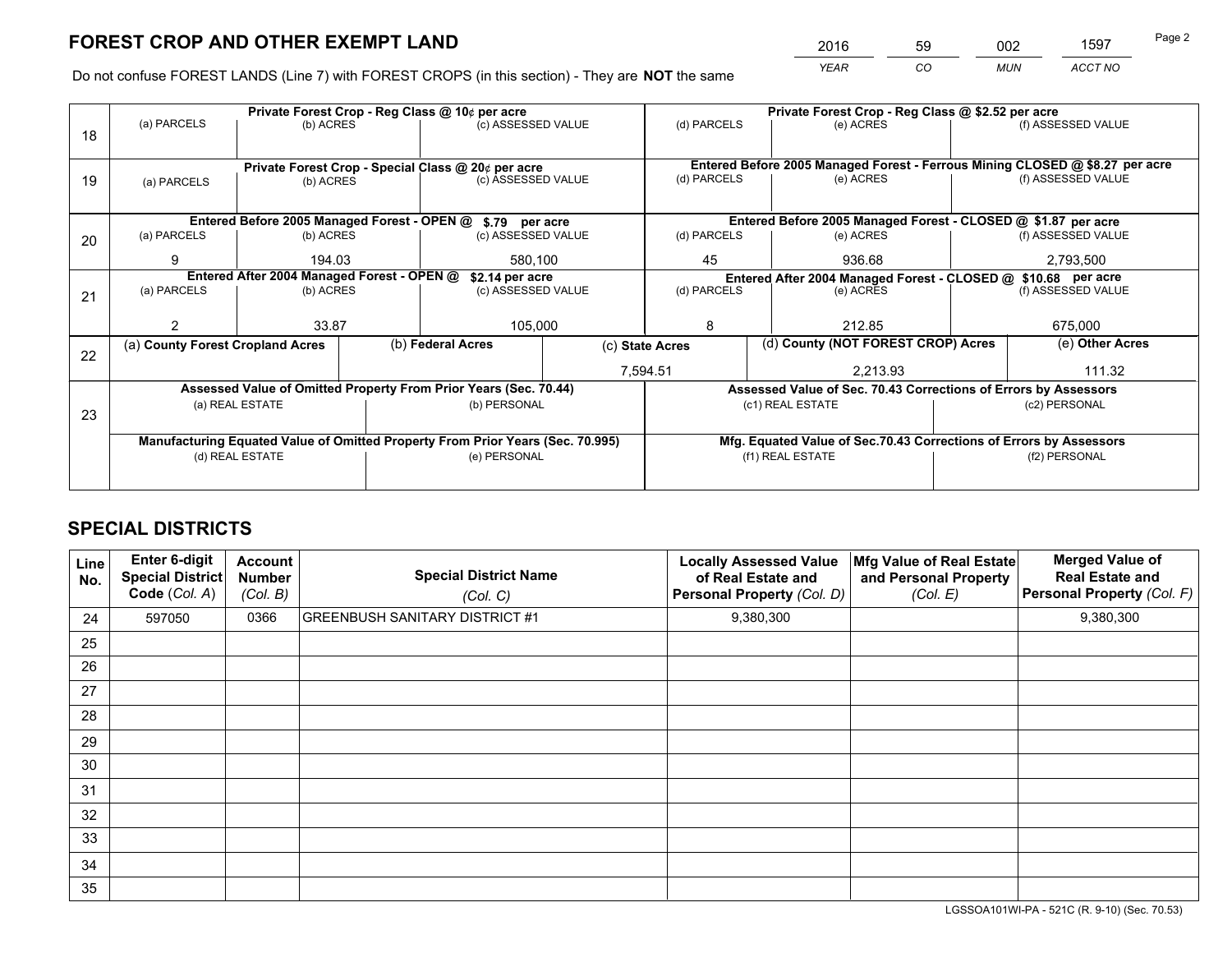|             |                                                                 |                                             |                                                         | <b>YEAR</b>                                                                       | CO<br><b>MUN</b>                                              | ACCT NO                                                                        |
|-------------|-----------------------------------------------------------------|---------------------------------------------|---------------------------------------------------------|-----------------------------------------------------------------------------------|---------------------------------------------------------------|--------------------------------------------------------------------------------|
| Line<br>No. | <b>Enter 6-digit</b><br><b>School District</b><br>Code (Col. A) | <b>Account</b><br><b>Number</b><br>(Col. B) | <b>School District Name</b><br>(Col. C)                 | <b>Locally Assessed Value</b><br>of Real Estate and<br>Personal Property (Col. D) | Mfg Value of Real Estate<br>and Personal Property<br>(Col. E) | <b>Merged Value of</b><br><b>Real Estate and</b><br>Personal Property (Col. F) |
|             | A. SCHOOL DISTRICTS (K-8 and K-12)                              |                                             |                                                         |                                                                                   |                                                               |                                                                                |
| 36          | 083941                                                          | 0051                                        | SCH D OF NEW HOLSTEIN                                   | 1,263,900                                                                         |                                                               | 1,263,900                                                                      |
| 37          | 200910                                                          | 0123                                        | SCH D OF CAMPBELLSPORT                                  | 1,039,800                                                                         |                                                               | 1,039,800                                                                      |
| 38          | 591631                                                          | 0347                                        | SCH D OF ELKHART LAKE-GLENBEULAH                        | 35,066,400                                                                        | 453,500                                                       | 35,519,900                                                                     |
| 39          | 594473                                                          | 0351                                        | <b>SCH D OF PLYMOUTH</b>                                | 104,269,200                                                                       | 1,542,600                                                     | 105,811,800                                                                    |
| 40          |                                                                 |                                             |                                                         |                                                                                   |                                                               |                                                                                |
| 41          |                                                                 |                                             |                                                         |                                                                                   |                                                               |                                                                                |
| 42          |                                                                 |                                             |                                                         |                                                                                   |                                                               |                                                                                |
| 43          |                                                                 |                                             |                                                         |                                                                                   |                                                               |                                                                                |
| 44          |                                                                 |                                             |                                                         |                                                                                   |                                                               |                                                                                |
| 45          |                                                                 |                                             |                                                         |                                                                                   |                                                               |                                                                                |
| 46          |                                                                 |                                             |                                                         |                                                                                   |                                                               |                                                                                |
| 47          |                                                                 |                                             |                                                         |                                                                                   |                                                               |                                                                                |
| 48          |                                                                 |                                             |                                                         |                                                                                   |                                                               |                                                                                |
| 49          |                                                                 |                                             |                                                         |                                                                                   |                                                               |                                                                                |
| 50          |                                                                 |                                             | TOTAL ASSESSED VALUE OF SCHOOL DISTRICTS (K-8 and K-12) | 141,639,300                                                                       | 1,996,100                                                     | 143,635,400                                                                    |
|             | <b>B.</b><br><b>UNION HIGH SCHOOL DISTRICTS</b>                 |                                             |                                                         |                                                                                   |                                                               |                                                                                |
| 51          |                                                                 |                                             |                                                         |                                                                                   |                                                               |                                                                                |
| 52          |                                                                 |                                             |                                                         |                                                                                   |                                                               |                                                                                |
| 53          |                                                                 |                                             |                                                         |                                                                                   |                                                               |                                                                                |
| 54          |                                                                 |                                             |                                                         |                                                                                   |                                                               |                                                                                |
| 55          |                                                                 |                                             | TOTAL ASSESSED VALUE OF UNION HIGH SCHOOLS              |                                                                                   |                                                               |                                                                                |
|             | C.<br><b>TECHNICAL COLLEGE DISTRICTS</b>                        |                                             |                                                         |                                                                                   |                                                               |                                                                                |
| 56          | 001000                                                          | 0009                                        | MORAINE PARK TECHNICAL COLLEGE<br><b>FDLC</b>           | 1,263,900                                                                         |                                                               | 1,263,900                                                                      |
| 57          | 001100                                                          | 0010                                        | <b>CLEV</b><br>LAKESHORE TECHNICAL COLLEGE              | 140,375,400                                                                       | 1,996,100                                                     | 142,371,500                                                                    |
| 58          |                                                                 |                                             |                                                         |                                                                                   |                                                               |                                                                                |
| 59          |                                                                 |                                             | TOTAL ASSESSED VALUE OF TECHNICAL COLLEGES              | 141,639,300                                                                       | 1,996,100                                                     | 143,635,400                                                                    |

59

002

 *I hereby certify, to the best of my knowledge and belief, this form is complete and correct.*

**SCHOOL DISTRICTS**

| Print name of preparer | Title                    |                | Date (MM / DD / CCYY) |
|------------------------|--------------------------|----------------|-----------------------|
|                        |                          |                |                       |
| Signature of preparer  | Contact Telephone Number | E-mail address |                       |
|                        | $\sim$                   |                |                       |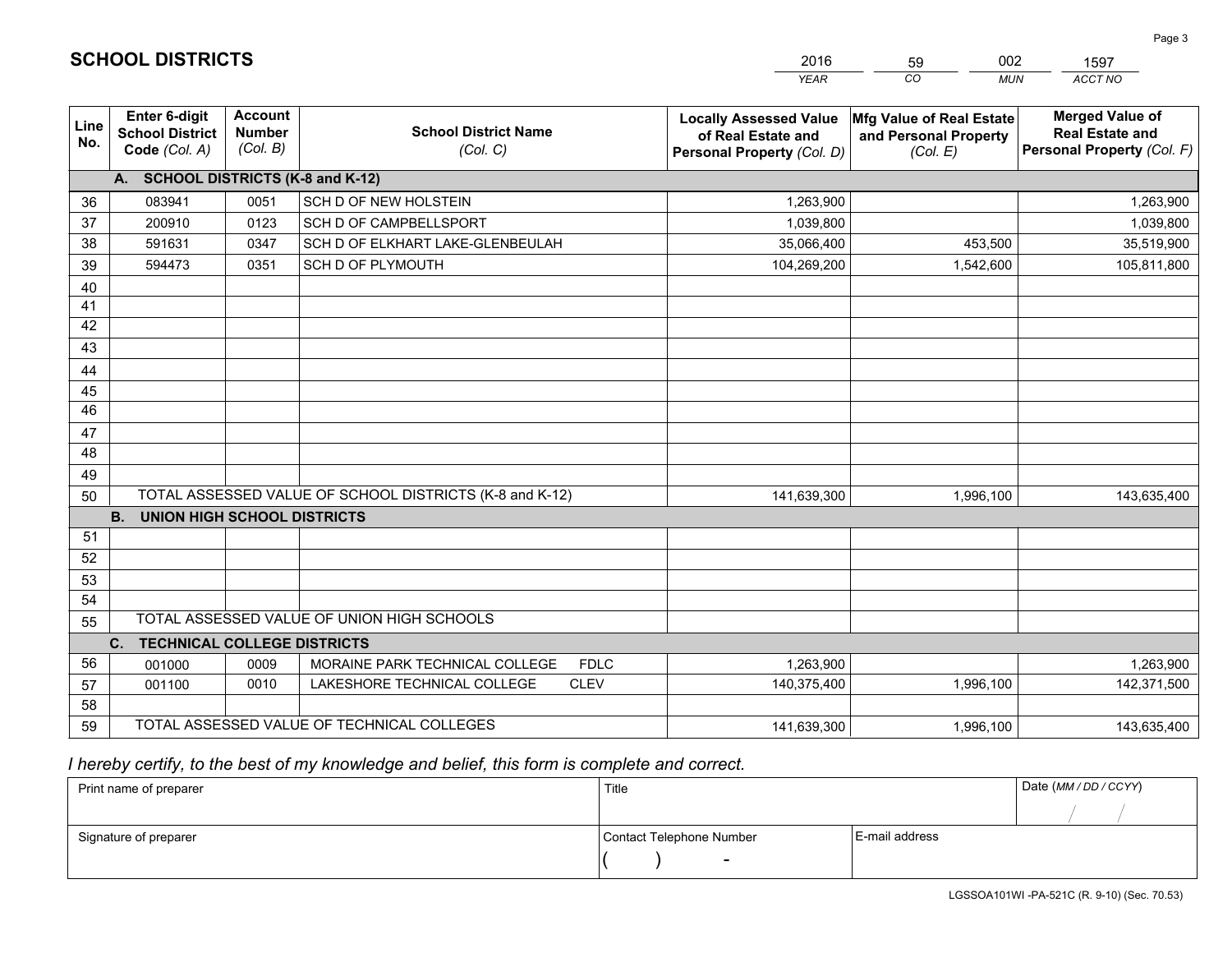#### **HIGHLIGHTS**

- 1. Complete the Statement of Assessment after the Board of Review. Reflect any changes made there.
- 2. Use black ink to complete.
- 3. Line 16 must equal Line 50, Col D.
- 4. Line 55 must equal the total of K-8 schools listed on lines 36-49. Do not include K-12 schools in this comparision.
- 5. Line 59, Col. D must equal Line 16.
- 6. Special District, School District and Technical College District values must include both real estate and personal property. Examples of Special districts are: town sanitary districts, public inland lake protection and rehabilitation districts, and metropolitan sewerage districts.
- 7. DO NOT INCLUDE Manufacturing property values.DOR will print these values on the final SOA.

BRENDA PHIPPS

TOWN OF GREENBUSH N6644 SUGARBUSH RD GLENBEULAH, WI 53023

BRENDA PHIPPS<br>TOWN OF GREENBUSH

N6644 SUGARBUSH RD<br>GLENBEULAH, WI 53023

 8. Accuracy of this form is very important. The values reported directly affect the equalized value DOR calculates for school and special districts.

#### **Page 1:**

 If not prefilled, enter the tax year,county and municipal code,municipal type, municipal name and county name on the top of form.

Check the Amended box, if filing an amended / corrected SOA.

 Report the parcel count, acres and assessed value of taxable general property, total parcel count, (real and personal), total acres, and values from final figures set by the Board of Review.

- A. Real Estate land and improvements (buildings, etc.) is reported on lines 1 8, total line 9.
- B. Personal Property is reported on lines 11 14, Column D, total line 15.
- C. To complete this report, use the computer produced summary of the assessment roll that shows these amounts.
- D. Use whole numbers only.
- E. Add each line across and each column down to verify entries.

#### **Page 2:**

- A. Report Special Items (not subject to general property tax).
- 1. Private Forest Croplands and Managed Forest Lands are reported on lines 18,19, 20 and 21. Be sure to report assessed values **NOT** taxes.
- 2. You should have copies of the orders of entry, orders of withdrawal, etc., to update your assessment roll.
	- 3. Show hundredths of acres (e.g. 39.75).
- 4. Tax exempt lands are reported on line 22.
- 5. Omitted property and sec. 70.43, Wis. Stats., corrections of errors by assessor are reported on line 23. Report real estate and personal property separately. These should be for **prior years**, not something found on the current assessment roll after the board of review.
- B. Special District (Lines 24-35) Include the value of both real and personal property.

 The Department of Revenue (DOR) preprints much of the information regarding names and codes for schools, special districts,etc. If a district is not listed, enter the name and value only, DOR will enter the proper code.

### **Page 3 School Districts:**

Include the value of both real and personal property.

Report School District (regular, elementary, union high school, and technical college).

- 1. Regular (K-12) and Elementary (K-8) school values are reported on lines 36-49, total on line 50.
- 2. Union High School (UHS) (use only if elementary schools are listed on lines 36-49) are reported on lines 51-54. UHS total value (line 55) must equal to the total **elementary school** values reported on lines 36-49. Do notinclude K-12 schools in this comparison.
- 3. Technical College values are reported on lines 56-58, total on line 59.
- 4. Use the computer summary that shows these amounts to complete this report.

#### **This form is due the second Monday in June. File this report only after your Board of Review is complete.**

 *If you have questions: Return forms to:*

Fax number: (608) 264-6887 PO Box 8971

 Email: lgs@revenue.wi.gov Wisconsin Department of Revenue Call: (608) 261-5341 Local Government Services Section 6-97Madison WI 53708-8971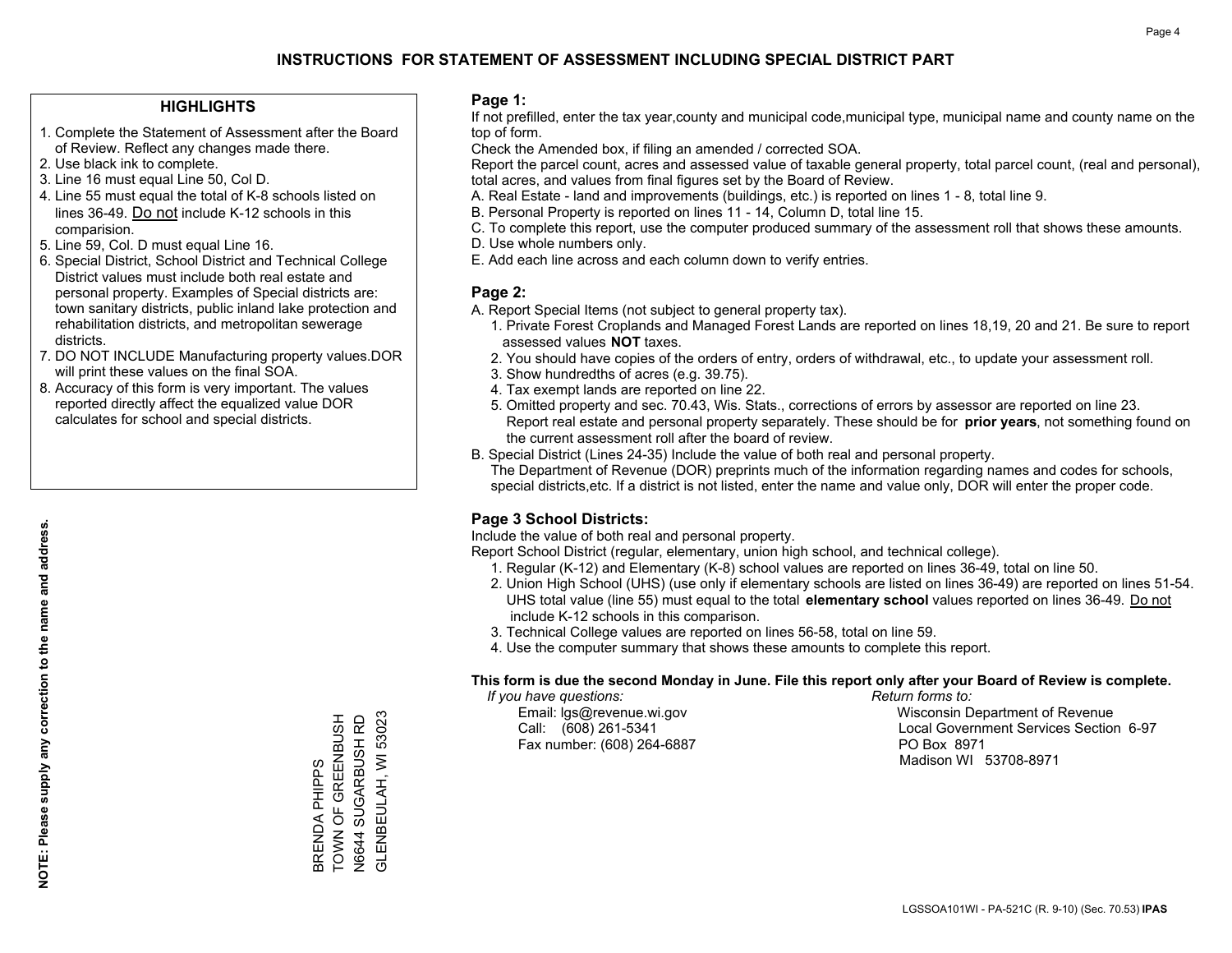**STATEMENT OF ASSESSMENT FOR 2016** 

|      | ∩∩⊿   | 1598    |
|------|-------|---------|
| ∫ ∩′ | MI IN | ACCT NO |

|                | <b>FOR</b><br><b>TOWN OF</b><br><b>OF</b><br><b>HERMAN</b><br>SHEBOYGAN COUNTY                                                                                                               |                                                              |                          |              |                                          | <b>WHEN COMPLETING THIS DOCUMENT</b> |                                        |                                          |
|----------------|----------------------------------------------------------------------------------------------------------------------------------------------------------------------------------------------|--------------------------------------------------------------|--------------------------|--------------|------------------------------------------|--------------------------------------|----------------------------------------|------------------------------------------|
|                |                                                                                                                                                                                              | Town - Village - City                                        | <b>Municipality Name</b> |              | <b>County Name</b>                       |                                      |                                        | DO NOT WRITE OVER X's OR IN SHADED AREAS |
| Line           |                                                                                                                                                                                              | <b>REAL ESTATE</b><br>(See Lines 18 - 22 for                 |                          | PARCEL COUNT | NO. OF ACRES<br><b>WHOLE</b>             | <b>VALUE OF</b><br>LAND              | <b>VALUE OF</b><br><b>IMPROVEMENTS</b> | TOTAL VALUE OF LAND<br>AND IMPROVEMENTS  |
| No.            |                                                                                                                                                                                              | other Real Estate)                                           |                          |              | TOTAL LAND   IMPROVEMENTS   NUMBERS ONLY |                                      |                                        |                                          |
|                | <b>RESIDENTIAL - Class 1</b>                                                                                                                                                                 |                                                              | Col. A                   | Col. B       | Col. C                                   | Col. D                               | Col. E                                 | Col. F                                   |
| $\mathbf{1}$   |                                                                                                                                                                                              |                                                              | 603                      | 567          | 1,783                                    | 25,072,200                           | 82,028,600                             | 107,100,800                              |
| $\overline{2}$ |                                                                                                                                                                                              | <b>COMMERCIAL - Class 2</b>                                  | 22                       | 21           | 36                                       | 614,300                              | 2,925,000                              | 3,539,300                                |
| 3              |                                                                                                                                                                                              | MANUFACTURING - Class 3                                      |                          |              | 17                                       | 63,800                               | 410,600                                | 474,400                                  |
| 4              |                                                                                                                                                                                              | <b>AGRICULTURAL - Class 4</b>                                | 757                      |              | 14,995                                   | 2,859,300                            |                                        | 2,859,300                                |
| 5              |                                                                                                                                                                                              | <b>UNDEVELOPED - Class 5</b>                                 | 552                      |              | 1,768                                    | 1,527,300                            |                                        | 1,527,300                                |
| 6              | AGRICULTURAL FOREST - Class 5m                                                                                                                                                               |                                                              | 207                      |              | 1,635                                    | 1,915,100                            |                                        | 1,915,100                                |
| $\overline{7}$ | FOREST LANDS - Class 6                                                                                                                                                                       |                                                              | 6                        |              | 41                                       | 77,300                               |                                        | 77,300                                   |
| 8              |                                                                                                                                                                                              | OTHER - Class 7                                              | 93                       | 93           | 220                                      | 2,588,500                            | 12,037,400                             | 14,625,900                               |
| 9              |                                                                                                                                                                                              | TOTAL - ALL COLUMNS                                          | 2,241                    | 682          | 20,495                                   | 34,717,800                           | 97,401,600                             | 132,119,400                              |
| 10             |                                                                                                                                                                                              | NUMBER OF PERSONAL PROPERTY ACCOUNTS IN ROLL                 |                          |              | 44                                       | <b>LOCALLY ASSESSED</b>              | <b>MANUFACTURING</b>                   | <b>MERGED</b>                            |
| 11             |                                                                                                                                                                                              | BOATS AND OTHER WATERCRAFT NOT EXEMPT - Code 1               |                          |              |                                          | 0                                    | 0                                      | $\mathbf{0}$                             |
| 12             |                                                                                                                                                                                              | MACHINERY, TOOLS AND PATTERNS - Code 2                       |                          |              |                                          | 574,818                              | 24,900                                 | 599,718                                  |
| 13             |                                                                                                                                                                                              | FURNITURE, FIXTURES AND EQUIPMENT - Code 3                   |                          |              |                                          | 242,242                              | 3,100                                  | 245,342                                  |
| 14             |                                                                                                                                                                                              | ALL OTHER PERSONAL PROPERTY NOT EXEMPT - Codes 4A, 4B, 4C    |                          |              |                                          | 55,057                               | 6,200                                  | 61,257                                   |
| 15             |                                                                                                                                                                                              | TOTAL OF PERSONAL PROPERTY NOT EXEMPT (Total of Lines 11-14) |                          |              |                                          | 872,117                              | 34,200                                 | 906,317                                  |
| 16             | AGGREGATE ASSESSED VALUE OF ALL PROPERTY SUBJECT TO THE GENERAL PROPERTY TAX (Total of Lines 9F and 15F)<br>MUST EQUAL TOTAL VALUE OF THE SCHOOL DISTRICTS (K-12 PLUS K-8) - Line 50, Col. F |                                                              |                          |              |                                          |                                      |                                        | 133,025,717                              |
| 17             |                                                                                                                                                                                              | <b>BOARD OF REVIEW</b>                                       |                          |              | Name of Assessor                         |                                      | Telephone #                            |                                          |
|                |                                                                                                                                                                                              | DATE OF FINAL ADJOURNMENT                                    | 06/02/2016               |              | <b>GROTA APPRAISALS LLC</b>              |                                      |                                        | (262) 253-1142                           |

REMARKS

The Assessment Ratio to be used in calculating the estimated Fair Market Value on tax bills for this tax district is .996470446

This ratio should be used to convert assessed values to "Calculate Equalized Values" in Step 1 of the Lottery and Gaming Credit Calculations.<br>This ratio should be used in the "Computation of Tax Equivalent" schedule of the Commission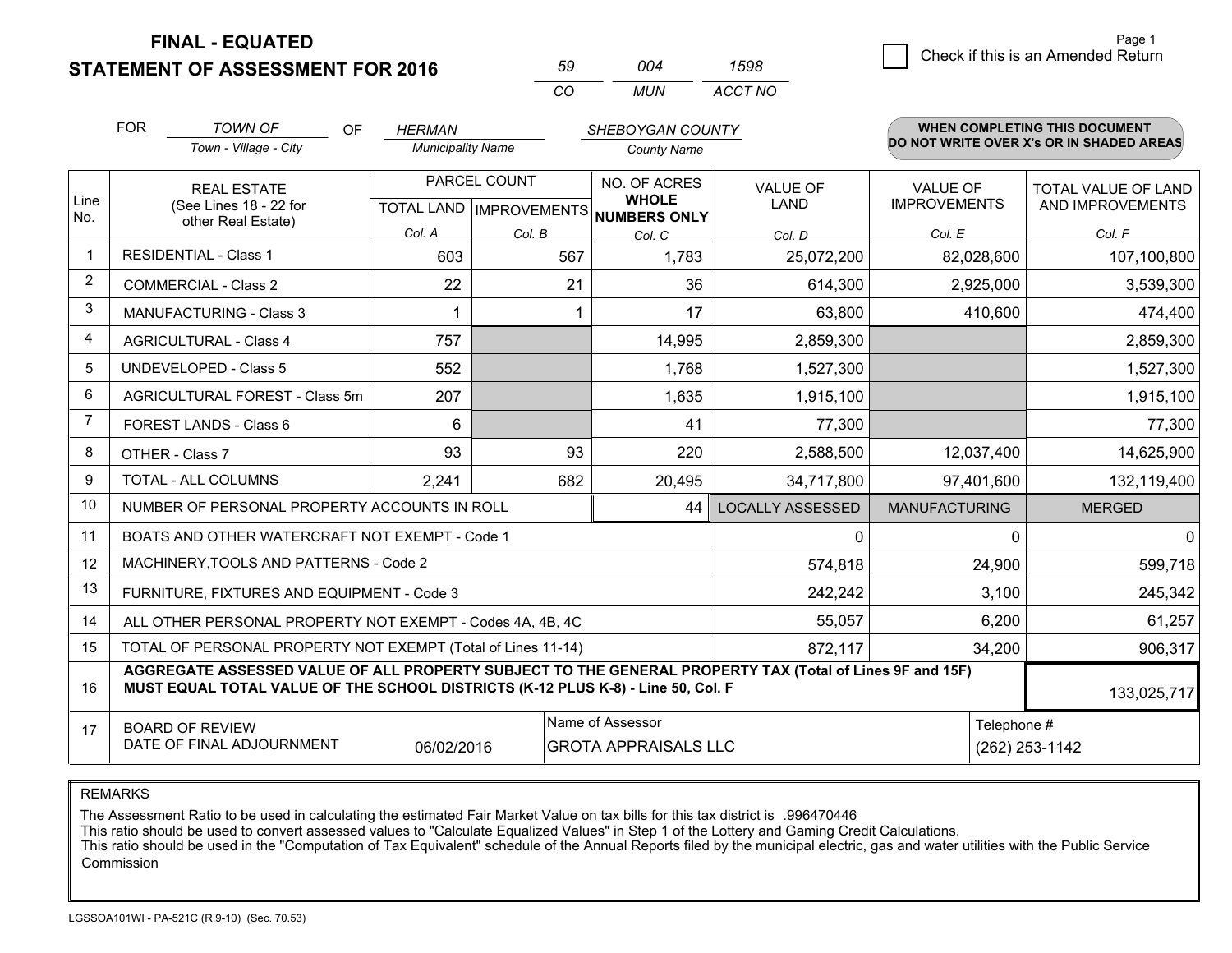*YEAR CO MUN ACCT NO* <sup>2016</sup> <sup>59</sup> <sup>004</sup> <sup>1598</sup>

Do not confuse FOREST LANDS (Line 7) with FOREST CROPS (in this section) - They are **NOT** the same

|    |                                                                                |                                            |  | Private Forest Crop - Reg Class @ 10¢ per acre                   |                                                                              | Private Forest Crop - Reg Class @ \$2.52 per acre             |                                                                    |                                                                 |                 |                    |
|----|--------------------------------------------------------------------------------|--------------------------------------------|--|------------------------------------------------------------------|------------------------------------------------------------------------------|---------------------------------------------------------------|--------------------------------------------------------------------|-----------------------------------------------------------------|-----------------|--------------------|
| 18 | (a) PARCELS                                                                    | (b) ACRES                                  |  | (c) ASSESSED VALUE                                               |                                                                              | (d) PARCELS                                                   |                                                                    | (e) ACRES                                                       |                 | (f) ASSESSED VALUE |
|    |                                                                                |                                            |  |                                                                  |                                                                              |                                                               |                                                                    |                                                                 |                 |                    |
|    | Private Forest Crop - Special Class @ 20¢ per acre                             |                                            |  |                                                                  | Entered Before 2005 Managed Forest - Ferrous Mining CLOSED @ \$8.27 per acre |                                                               |                                                                    |                                                                 |                 |                    |
| 19 | (a) PARCELS                                                                    | (b) ACRES                                  |  | (c) ASSESSED VALUE                                               |                                                                              | (d) PARCELS                                                   |                                                                    | (e) ACRES                                                       |                 | (f) ASSESSED VALUE |
|    |                                                                                |                                            |  |                                                                  |                                                                              |                                                               |                                                                    |                                                                 |                 |                    |
|    |                                                                                |                                            |  | Entered Before 2005 Managed Forest - OPEN @ \$.79 per acre       |                                                                              |                                                               |                                                                    | Entered Before 2005 Managed Forest - CLOSED @ \$1.87 per acre   |                 |                    |
| 20 | (a) PARCELS                                                                    | (b) ACRES                                  |  | (c) ASSESSED VALUE                                               |                                                                              | (d) PARCELS                                                   |                                                                    | (e) ACRES                                                       |                 | (f) ASSESSED VALUE |
|    | 5                                                                              | 66                                         |  | 138,000                                                          |                                                                              | 43                                                            | 637.87                                                             |                                                                 |                 | 1,507,200          |
|    |                                                                                | Entered After 2004 Managed Forest - OPEN @ |  | \$2.14 per acre                                                  |                                                                              | Entered After 2004 Managed Forest - CLOSED @ \$10.68 per acre |                                                                    |                                                                 |                 |                    |
| 21 | (a) PARCELS                                                                    | (b) ACRES                                  |  | (c) ASSESSED VALUE                                               |                                                                              | (d) PARCELS<br>(e) ACRES                                      |                                                                    | (f) ASSESSED VALUE                                              |                 |                    |
|    |                                                                                |                                            |  |                                                                  |                                                                              |                                                               |                                                                    |                                                                 |                 |                    |
|    | (a) County Forest Cropland Acres                                               |                                            |  | (b) Federal Acres                                                |                                                                              | (d) County (NOT FOREST CROP) Acres<br>(c) State Acres         |                                                                    |                                                                 | (e) Other Acres |                    |
| 22 |                                                                                |                                            |  |                                                                  | 70.59                                                                        |                                                               |                                                                    |                                                                 |                 | 1,227.13           |
|    |                                                                                |                                            |  |                                                                  |                                                                              |                                                               |                                                                    | 52.47                                                           |                 |                    |
|    |                                                                                |                                            |  | Assessed Value of Omitted Property From Prior Years (Sec. 70.44) |                                                                              |                                                               |                                                                    | Assessed Value of Sec. 70.43 Corrections of Errors by Assessors |                 |                    |
| 23 |                                                                                | (a) REAL ESTATE                            |  | (b) PERSONAL                                                     |                                                                              |                                                               |                                                                    | (c1) REAL ESTATE                                                |                 | (c2) PERSONAL      |
|    |                                                                                |                                            |  |                                                                  |                                                                              |                                                               |                                                                    |                                                                 |                 |                    |
|    | Manufacturing Equated Value of Omitted Property From Prior Years (Sec. 70.995) |                                            |  |                                                                  |                                                                              |                                                               | Mfg. Equated Value of Sec.70.43 Corrections of Errors by Assessors |                                                                 |                 |                    |
|    |                                                                                | (d) REAL ESTATE                            |  | (e) PERSONAL                                                     |                                                                              | (f1) REAL ESTATE                                              |                                                                    |                                                                 | (f2) PERSONAL   |                    |
|    |                                                                                |                                            |  |                                                                  |                                                                              |                                                               |                                                                    |                                                                 |                 |                    |

## **SPECIAL DISTRICTS**

| Line<br>No. | Enter 6-digit<br>Special District<br>Code (Col. A) | <b>Account</b><br><b>Number</b><br>(Col. B) | <b>Special District Name</b><br>(Col. C) | <b>Locally Assessed Value</b><br>of Real Estate and<br>Personal Property (Col. D) | Mfg Value of Real Estate<br>and Personal Property<br>(Col. E) | <b>Merged Value of</b><br><b>Real Estate and</b><br>Personal Property (Col. F) |
|-------------|----------------------------------------------------|---------------------------------------------|------------------------------------------|-----------------------------------------------------------------------------------|---------------------------------------------------------------|--------------------------------------------------------------------------------|
| 24          |                                                    |                                             |                                          |                                                                                   |                                                               |                                                                                |
| 25          |                                                    |                                             |                                          |                                                                                   |                                                               |                                                                                |
| 26          |                                                    |                                             |                                          |                                                                                   |                                                               |                                                                                |
| 27          |                                                    |                                             |                                          |                                                                                   |                                                               |                                                                                |
| 28          |                                                    |                                             |                                          |                                                                                   |                                                               |                                                                                |
| 29          |                                                    |                                             |                                          |                                                                                   |                                                               |                                                                                |
| 30          |                                                    |                                             |                                          |                                                                                   |                                                               |                                                                                |
| 31          |                                                    |                                             |                                          |                                                                                   |                                                               |                                                                                |
| 32          |                                                    |                                             |                                          |                                                                                   |                                                               |                                                                                |
| 33          |                                                    |                                             |                                          |                                                                                   |                                                               |                                                                                |
| 34          |                                                    |                                             |                                          |                                                                                   |                                                               |                                                                                |
| 35          |                                                    |                                             |                                          |                                                                                   |                                                               |                                                                                |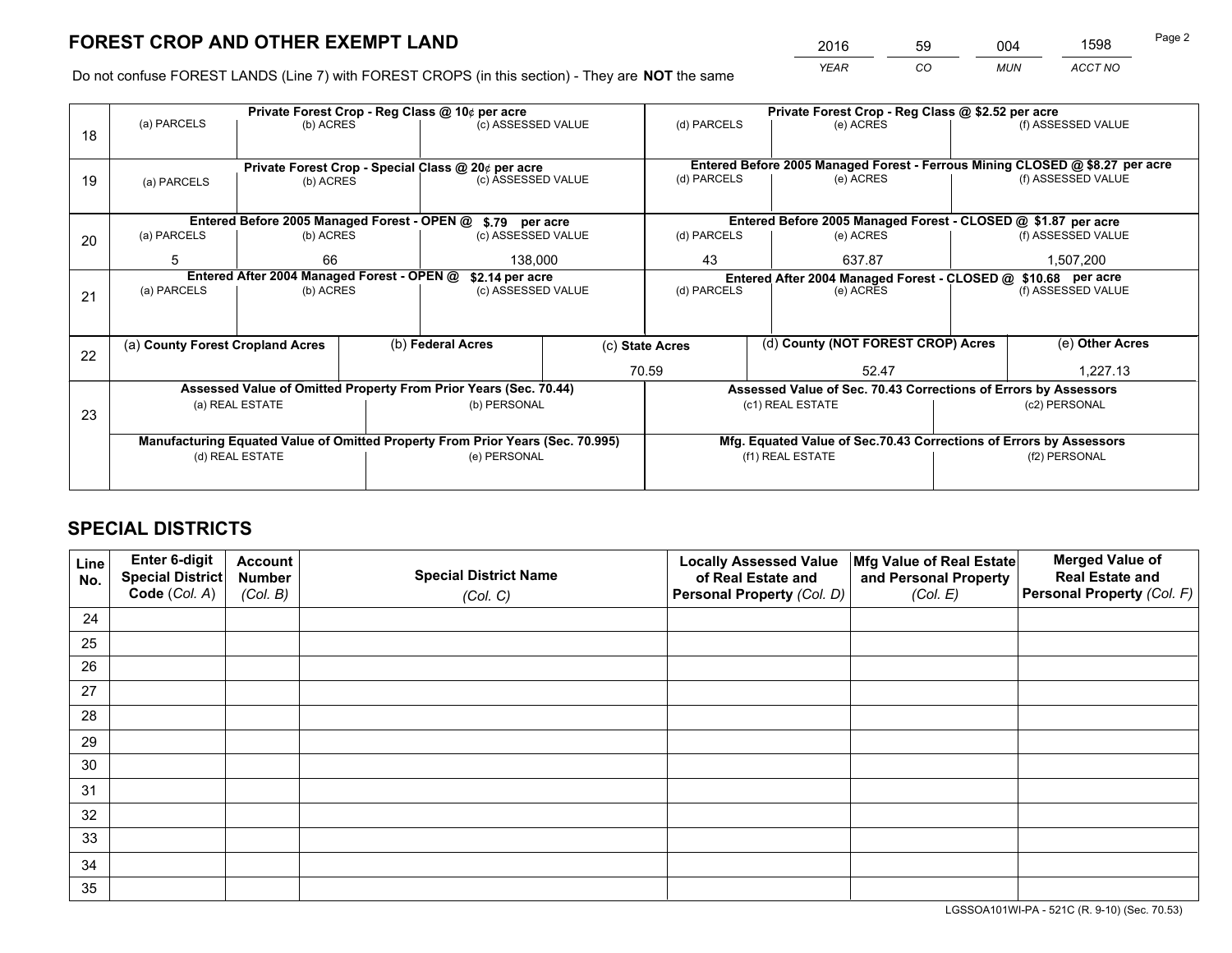|             |                                                          |                                             |                                                         | <b>YEAR</b>                                                                       | CO<br><b>MUN</b>                                              | ACCT NO                                                                        |
|-------------|----------------------------------------------------------|---------------------------------------------|---------------------------------------------------------|-----------------------------------------------------------------------------------|---------------------------------------------------------------|--------------------------------------------------------------------------------|
| Line<br>No. | Enter 6-digit<br><b>School District</b><br>Code (Col. A) | <b>Account</b><br><b>Number</b><br>(Col. B) | <b>School District Name</b><br>(Col. C)                 | <b>Locally Assessed Value</b><br>of Real Estate and<br>Personal Property (Col. D) | Mfg Value of Real Estate<br>and Personal Property<br>(Col. E) | <b>Merged Value of</b><br><b>Real Estate and</b><br>Personal Property (Col. F) |
|             | A. SCHOOL DISTRICTS (K-8 and K-12)                       |                                             |                                                         |                                                                                   |                                                               |                                                                                |
| 36          | 362828                                                   | 0209                                        | SCH D OF KIEL AREA                                      | 310,000                                                                           |                                                               | 310,000                                                                        |
| 37          | 591631                                                   | 0347                                        | SCH D OF ELKHART LAKE-GLENBEULAH                        | 2,428,400                                                                         |                                                               | 2,428,400                                                                      |
| 38          | 592605                                                   | 0348                                        | SCH D OF HOWARDS GROVE                                  | 129,484,217                                                                       | 508,600                                                       | 129,992,817                                                                    |
| 39          | 594473                                                   | 0351                                        | SCH D OF PLYMOUTH                                       | 290,400                                                                           |                                                               | 290,400                                                                        |
| 40          | 595278                                                   | 0354                                        | SCH D OF SHEBOYGAN FALLS                                | 4,100                                                                             |                                                               | 4,100                                                                          |
| 41          |                                                          |                                             |                                                         |                                                                                   |                                                               |                                                                                |
| 42          |                                                          |                                             |                                                         |                                                                                   |                                                               |                                                                                |
| 43          |                                                          |                                             |                                                         |                                                                                   |                                                               |                                                                                |
| 44          |                                                          |                                             |                                                         |                                                                                   |                                                               |                                                                                |
| 45          |                                                          |                                             |                                                         |                                                                                   |                                                               |                                                                                |
| 46          |                                                          |                                             |                                                         |                                                                                   |                                                               |                                                                                |
| 47          |                                                          |                                             |                                                         |                                                                                   |                                                               |                                                                                |
| 48          |                                                          |                                             |                                                         |                                                                                   |                                                               |                                                                                |
| 49          |                                                          |                                             |                                                         |                                                                                   |                                                               |                                                                                |
| 50          |                                                          |                                             | TOTAL ASSESSED VALUE OF SCHOOL DISTRICTS (K-8 and K-12) | 132,517,117                                                                       | 508,600                                                       | 133,025,717                                                                    |
|             | <b>B.</b><br><b>UNION HIGH SCHOOL DISTRICTS</b>          |                                             |                                                         |                                                                                   |                                                               |                                                                                |
| 51          |                                                          |                                             |                                                         |                                                                                   |                                                               |                                                                                |
| 52          |                                                          |                                             |                                                         |                                                                                   |                                                               |                                                                                |
| 53          |                                                          |                                             |                                                         |                                                                                   |                                                               |                                                                                |
| 54          |                                                          |                                             |                                                         |                                                                                   |                                                               |                                                                                |
| 55          |                                                          |                                             | TOTAL ASSESSED VALUE OF UNION HIGH SCHOOLS              |                                                                                   |                                                               |                                                                                |
|             | <b>TECHNICAL COLLEGE DISTRICTS</b><br>C.                 |                                             |                                                         |                                                                                   |                                                               |                                                                                |
| 56          | 001100                                                   | 0010                                        | LAKESHORE TECHNICAL COLLEGE<br><b>CLEV</b>              | 132,517,117                                                                       | 508,600                                                       | 133,025,717                                                                    |
| 57          |                                                          |                                             |                                                         |                                                                                   |                                                               |                                                                                |
| 58          |                                                          |                                             |                                                         |                                                                                   |                                                               |                                                                                |
| 59          |                                                          |                                             | TOTAL ASSESSED VALUE OF TECHNICAL COLLEGES              | 132,517,117                                                                       | 508,600                                                       | 133,025,717                                                                    |

59

004

 *I hereby certify, to the best of my knowledge and belief, this form is complete and correct.*

**SCHOOL DISTRICTS**

| Print name of preparer | Title                    |                | Date (MM / DD / CCYY) |
|------------------------|--------------------------|----------------|-----------------------|
|                        |                          |                |                       |
| Signature of preparer  | Contact Telephone Number | E-mail address |                       |
|                        | $\overline{\phantom{0}}$ |                |                       |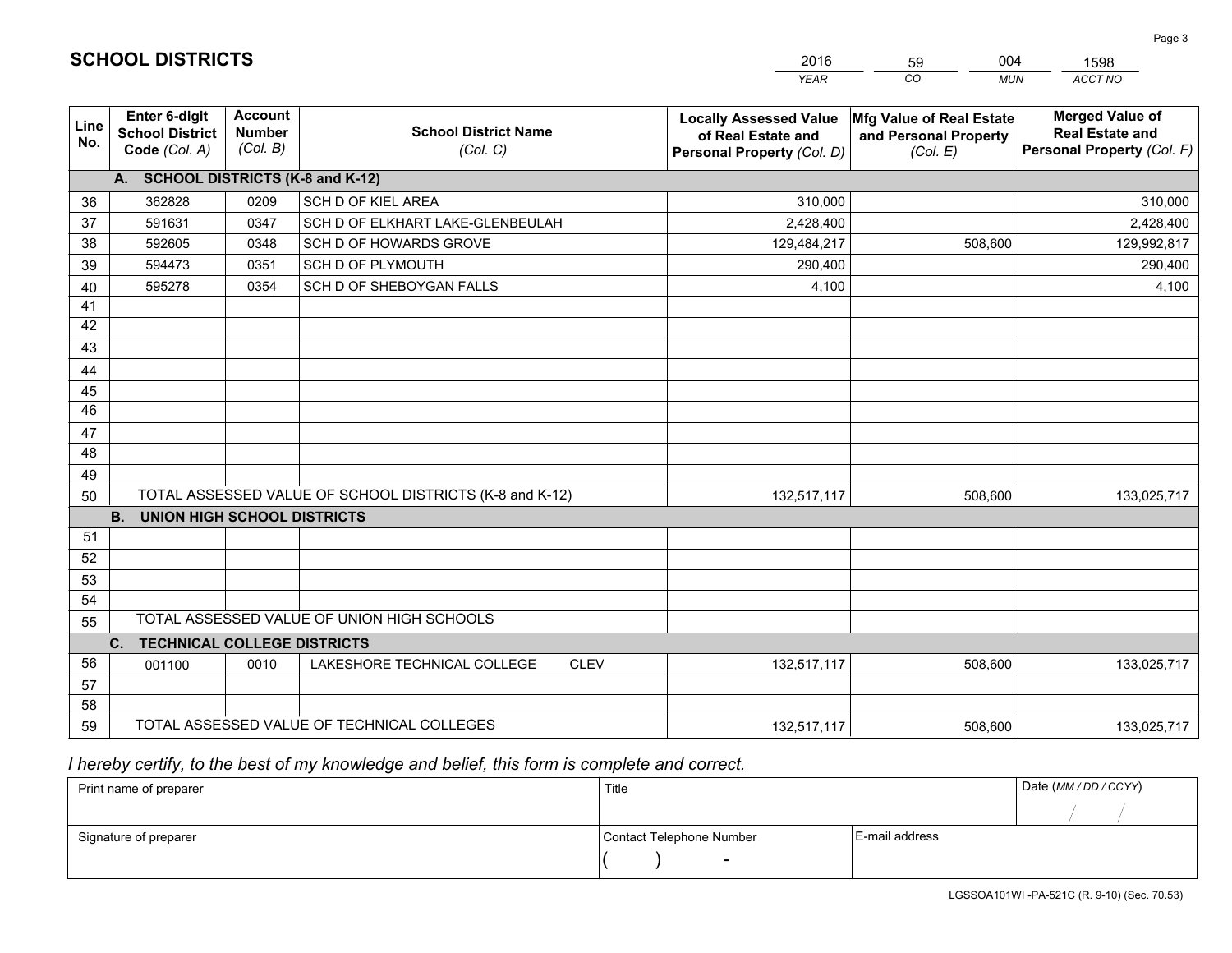#### **HIGHLIGHTS**

- 1. Complete the Statement of Assessment after the Board of Review. Reflect any changes made there.
- 2. Use black ink to complete.
- 3. Line 16 must equal Line 50, Col D.
- 4. Line 55 must equal the total of K-8 schools listed on lines 36-49. Do not include K-12 schools in this comparision.
- 5. Line 59, Col. D must equal Line 16.
- 6. Special District, School District and Technical College District values must include both real estate and personal property. Examples of Special districts are: town sanitary districts, public inland lake protection and rehabilitation districts, and metropolitan sewerage districts.
- 7. DO NOT INCLUDE Manufacturing property values.DOR will print these values on the final SOA.

KATHLEEN KOESER TOWN OF HERMAN W2450 COUNTY ROAD FF SHEBOYGAN, WI 53083

**VATHLEEN KOESER** TOWN OF HERMAN 뜐

SHEBOYGAN, WI 53083 W2450 COUNTY ROAD

 8. Accuracy of this form is very important. The values reported directly affect the equalized value DOR calculates for school and special districts.

#### **Page 1:**

 If not prefilled, enter the tax year,county and municipal code,municipal type, municipal name and county name on the top of form.

Check the Amended box, if filing an amended / corrected SOA.

 Report the parcel count, acres and assessed value of taxable general property, total parcel count, (real and personal), total acres, and values from final figures set by the Board of Review.

- A. Real Estate land and improvements (buildings, etc.) is reported on lines 1 8, total line 9.
- B. Personal Property is reported on lines 11 14, Column D, total line 15.
- C. To complete this report, use the computer produced summary of the assessment roll that shows these amounts.
- D. Use whole numbers only.
- E. Add each line across and each column down to verify entries.

#### **Page 2:**

- A. Report Special Items (not subject to general property tax).
- 1. Private Forest Croplands and Managed Forest Lands are reported on lines 18,19, 20 and 21. Be sure to report assessed values **NOT** taxes.
- 2. You should have copies of the orders of entry, orders of withdrawal, etc., to update your assessment roll.
	- 3. Show hundredths of acres (e.g. 39.75).
- 4. Tax exempt lands are reported on line 22.
- 5. Omitted property and sec. 70.43, Wis. Stats., corrections of errors by assessor are reported on line 23. Report real estate and personal property separately. These should be for **prior years**, not something found on the current assessment roll after the board of review.
- B. Special District (Lines 24-35) Include the value of both real and personal property.
- The Department of Revenue (DOR) preprints much of the information regarding names and codes for schools, special districts,etc. If a district is not listed, enter the name and value only, DOR will enter the proper code.

### **Page 3 School Districts:**

Include the value of both real and personal property.

Report School District (regular, elementary, union high school, and technical college).

- 1. Regular (K-12) and Elementary (K-8) school values are reported on lines 36-49, total on line 50.
- 2. Union High School (UHS) (use only if elementary schools are listed on lines 36-49) are reported on lines 51-54. UHS total value (line 55) must equal to the total **elementary school** values reported on lines 36-49. Do notinclude K-12 schools in this comparison.
- 3. Technical College values are reported on lines 56-58, total on line 59.
- 4. Use the computer summary that shows these amounts to complete this report.

#### **This form is due the second Monday in June. File this report only after your Board of Review is complete.**

 *If you have questions: Return forms to:*

Fax number: (608) 264-6887 PO Box 8971

 Email: lgs@revenue.wi.gov Wisconsin Department of Revenue Call: (608) 261-5341 Local Government Services Section 6-97Madison WI 53708-8971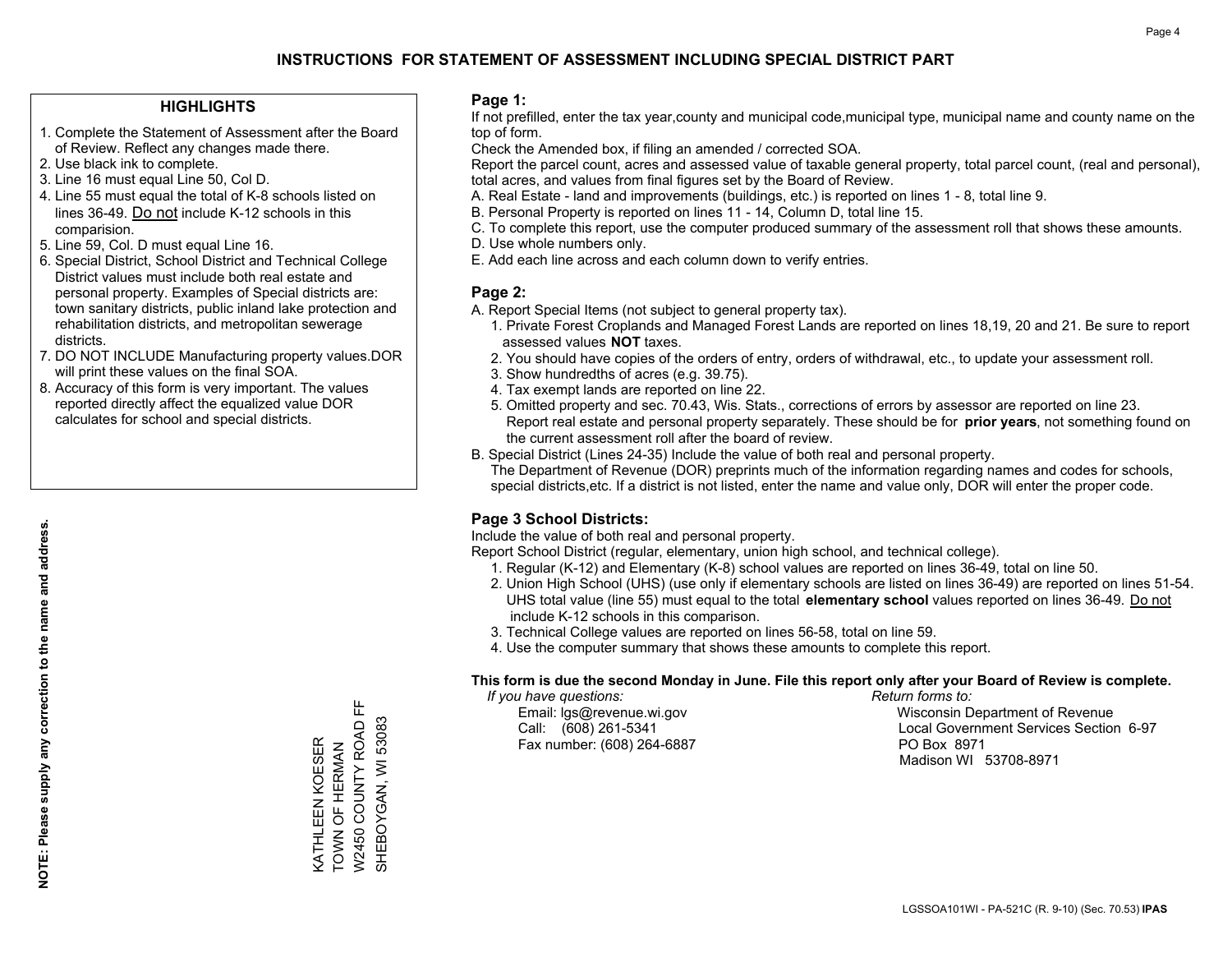**STATEMENT OF ASSESSMENT FOR 2016** 

| 59  | nnr | 1599    |
|-----|-----|---------|
| CO. | MUN | ACCT NO |

|                         | <b>FOR</b>                                                                                                                                                                                   | <b>TOWN OF</b><br>OF                                         | HOLLAND                  |              | SHEBOYGAN COUNTY                                     |                         |                      | <b>WHEN COMPLETING THIS DOCUMENT</b><br>DO NOT WRITE OVER X's OR IN SHADED AREAS |
|-------------------------|----------------------------------------------------------------------------------------------------------------------------------------------------------------------------------------------|--------------------------------------------------------------|--------------------------|--------------|------------------------------------------------------|-------------------------|----------------------|----------------------------------------------------------------------------------|
|                         |                                                                                                                                                                                              | Town - Village - City                                        | <b>Municipality Name</b> |              | <b>County Name</b>                                   |                         |                      |                                                                                  |
|                         |                                                                                                                                                                                              | <b>REAL ESTATE</b>                                           |                          | PARCEL COUNT | NO. OF ACRES                                         | <b>VALUE OF</b>         | <b>VALUE OF</b>      | TOTAL VALUE OF LAND                                                              |
| Line<br>No.             |                                                                                                                                                                                              | (See Lines 18 - 22 for<br>other Real Estate)                 |                          |              | <b>WHOLE</b><br>TOTAL LAND IMPROVEMENTS NUMBERS ONLY | <b>LAND</b>             | <b>IMPROVEMENTS</b>  | AND IMPROVEMENTS                                                                 |
|                         |                                                                                                                                                                                              |                                                              | Col. A                   | Col. B       | Col. C                                               | Col. D                  | Col. E               | Col. F                                                                           |
| $\overline{\mathbf{1}}$ |                                                                                                                                                                                              | <b>RESIDENTIAL - Class 1</b>                                 | 1,225                    | 1,089        | 2,339                                                | 154,027,200             | 160,539,700          | 314,566,900                                                                      |
| 2                       |                                                                                                                                                                                              | <b>COMMERCIAL - Class 2</b>                                  | 32                       | 29           | 81                                                   | 1,534,000               | 3,246,500            | 4,780,500                                                                        |
| 3                       |                                                                                                                                                                                              | <b>MANUFACTURING - Class 3</b>                               |                          |              | 8                                                    | 38,800                  | 128,400              | 167,200                                                                          |
| 4                       |                                                                                                                                                                                              | <b>AGRICULTURAL - Class 4</b>                                | 927                      |              | 18,206                                               | 3,448,400               |                      | 3,448,400                                                                        |
| 5                       |                                                                                                                                                                                              | UNDEVELOPED - Class 5                                        | 699                      |              | 2,491                                                | 1,635,500               |                      | 1,635,500                                                                        |
| 6                       |                                                                                                                                                                                              | AGRICULTURAL FOREST - Class 5m                               | 144                      |              | 730                                                  | 1,354,200               |                      | 1,354,200                                                                        |
| $\overline{7}$          |                                                                                                                                                                                              | FOREST LANDS - Class 6                                       | 90                       |              | 402                                                  | 1,438,900               |                      | 1,438,900                                                                        |
| 8                       |                                                                                                                                                                                              | OTHER - Class 7                                              | 95                       | 94           | 165                                                  | 2,709,300               | 11,640,700           | 14,350,000                                                                       |
| 9                       |                                                                                                                                                                                              | TOTAL - ALL COLUMNS                                          | 3,213                    | 1,213        | 24,422                                               | 166,186,300             | 175,555,300          | 341,741,600                                                                      |
| 10                      |                                                                                                                                                                                              | NUMBER OF PERSONAL PROPERTY ACCOUNTS IN ROLL                 |                          |              | 39                                                   | <b>LOCALLY ASSESSED</b> | <b>MANUFACTURING</b> | <b>MERGED</b>                                                                    |
| 11                      |                                                                                                                                                                                              | BOATS AND OTHER WATERCRAFT NOT EXEMPT - Code 1               |                          |              |                                                      | 0                       | 0                    | $\mathbf 0$                                                                      |
| 12                      |                                                                                                                                                                                              | MACHINERY, TOOLS AND PATTERNS - Code 2                       |                          |              |                                                      | 208,200                 | 13,900               | 222,100                                                                          |
| 13                      |                                                                                                                                                                                              | FURNITURE, FIXTURES AND EQUIPMENT - Code 3                   |                          |              |                                                      | 122,000                 | 5,500                | 127,500                                                                          |
| 14                      |                                                                                                                                                                                              | ALL OTHER PERSONAL PROPERTY NOT EXEMPT - Codes 4A, 4B, 4C    |                          |              |                                                      | 83,400                  | 4,700                | 88,100                                                                           |
| 15                      |                                                                                                                                                                                              | TOTAL OF PERSONAL PROPERTY NOT EXEMPT (Total of Lines 11-14) |                          |              |                                                      | 413,600                 | 24,100               | 437,700                                                                          |
| 16                      | AGGREGATE ASSESSED VALUE OF ALL PROPERTY SUBJECT TO THE GENERAL PROPERTY TAX (Total of Lines 9F and 15F)<br>MUST EQUAL TOTAL VALUE OF THE SCHOOL DISTRICTS (K-12 PLUS K-8) - Line 50, Col. F |                                                              |                          |              |                                                      |                         |                      | 342,179,300                                                                      |
| 17                      |                                                                                                                                                                                              | <b>BOARD OF REVIEW</b>                                       |                          |              | Name of Assessor                                     |                         | Telephone #          |                                                                                  |
|                         |                                                                                                                                                                                              | DATE OF FINAL ADJOURNMENT                                    | 05/18/2016               |              | ASSOCIATED APPRAISAL CONSULTANTS                     |                         |                      | (800) 721-4157                                                                   |

REMARKS

The Assessment Ratio to be used in calculating the estimated Fair Market Value on tax bills for this tax district is 1.092551635

This ratio should be used to convert assessed values to "Calculate Equalized Values" in Step 1 of the Lottery and Gaming Credit Calculations.<br>This ratio should be used in the "Computation of Tax Equivalent" schedule of the Commission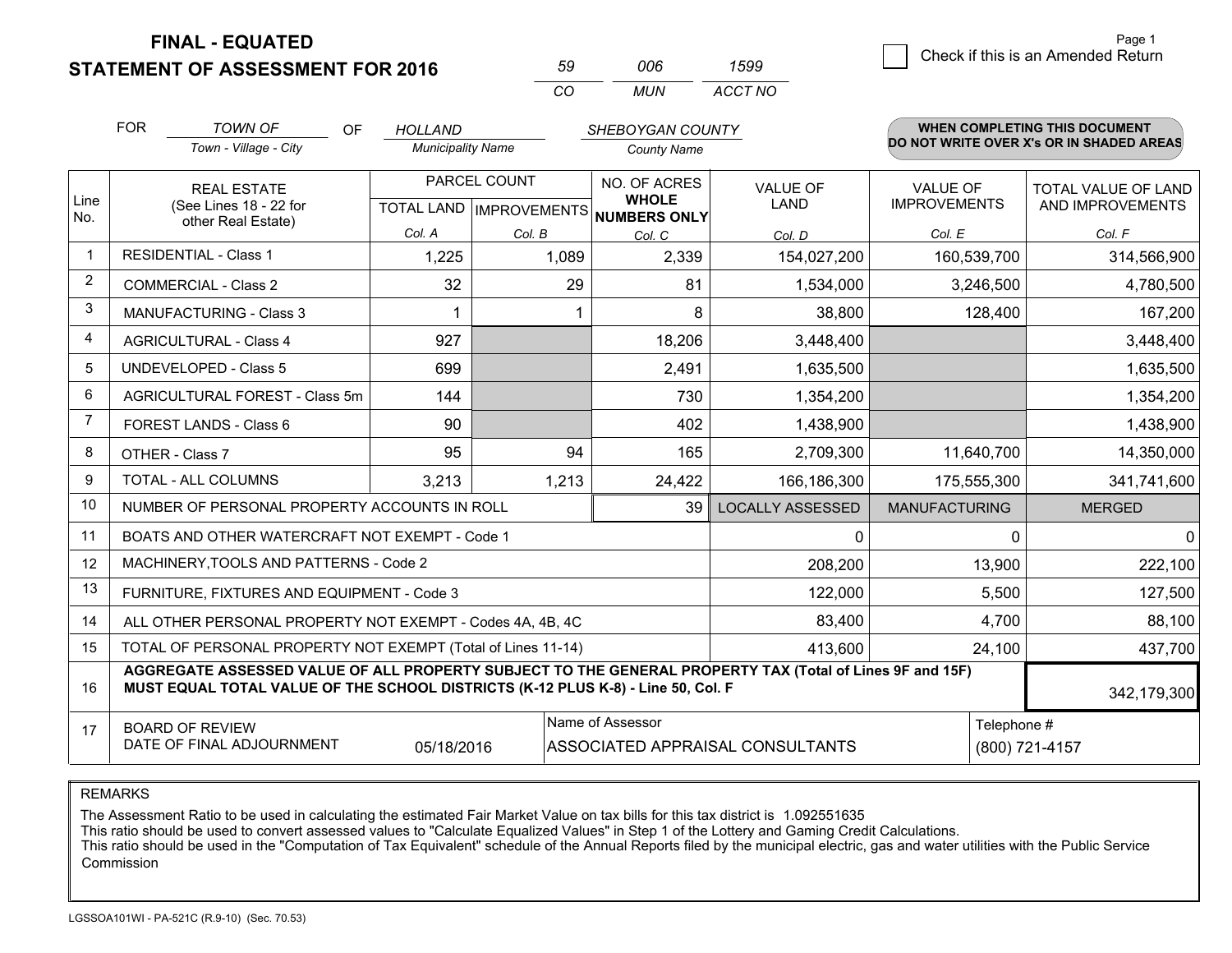*YEAR CO MUN ACCT NO* <sup>2016</sup> <sup>59</sup> <sup>006</sup> <sup>1599</sup>

Do not confuse FOREST LANDS (Line 7) with FOREST CROPS (in this section) - They are **NOT** the same

|    | Private Forest Crop - Reg Class @ 10¢ per acre                                 |                                             |  |                                                                          |                                                               |                                                                    | Private Forest Crop - Reg Class @ \$2.52 per acre                            |               |                    |  |
|----|--------------------------------------------------------------------------------|---------------------------------------------|--|--------------------------------------------------------------------------|---------------------------------------------------------------|--------------------------------------------------------------------|------------------------------------------------------------------------------|---------------|--------------------|--|
| 18 | (a) PARCELS                                                                    | (b) ACRES                                   |  | (c) ASSESSED VALUE                                                       |                                                               | (d) PARCELS                                                        | (e) ACRES                                                                    |               | (f) ASSESSED VALUE |  |
|    |                                                                                |                                             |  |                                                                          |                                                               |                                                                    | Entered Before 2005 Managed Forest - Ferrous Mining CLOSED @ \$8.27 per acre |               |                    |  |
| 19 | (a) PARCELS                                                                    | (b) ACRES                                   |  | Private Forest Crop - Special Class @ 20¢ per acre<br>(c) ASSESSED VALUE |                                                               | (d) PARCELS                                                        | (e) ACRES                                                                    |               | (f) ASSESSED VALUE |  |
|    |                                                                                |                                             |  |                                                                          |                                                               |                                                                    |                                                                              |               |                    |  |
|    |                                                                                | Entered Before 2005 Managed Forest - OPEN @ |  | \$.79 per acre                                                           |                                                               |                                                                    | Entered Before 2005 Managed Forest - CLOSED @ \$1.87 per acre                |               |                    |  |
| 20 | (a) PARCELS                                                                    | (b) ACRES                                   |  | (c) ASSESSED VALUE                                                       |                                                               | (d) PARCELS                                                        | (e) ACRES                                                                    |               | (f) ASSESSED VALUE |  |
|    | $\overline{2}$                                                                 | 10                                          |  | 40.000                                                                   |                                                               | 13                                                                 | 195.48                                                                       |               | 1,773,000          |  |
|    | Entered After 2004 Managed Forest - OPEN @                                     |                                             |  | \$2.14 per acre                                                          | Entered After 2004 Managed Forest - CLOSED @ \$10.68 per acre |                                                                    |                                                                              |               |                    |  |
| 21 | (a) PARCELS                                                                    | (b) ACRES                                   |  |                                                                          | (c) ASSESSED VALUE                                            |                                                                    | (d) PARCELS<br>(e) ACRES                                                     |               | (f) ASSESSED VALUE |  |
|    |                                                                                |                                             |  |                                                                          |                                                               |                                                                    |                                                                              |               |                    |  |
|    |                                                                                |                                             |  |                                                                          |                                                               | 3<br>37.8                                                          |                                                                              | 260,700       |                    |  |
| 22 | (a) County Forest Cropland Acres                                               |                                             |  | (b) Federal Acres                                                        |                                                               | (d) County (NOT FOREST CROP) Acres<br>(c) State Acres              |                                                                              |               | (e) Other Acres    |  |
|    |                                                                                |                                             |  |                                                                          | 128.52                                                        |                                                                    | 612.85                                                                       |               | 813.5              |  |
|    |                                                                                |                                             |  | Assessed Value of Omitted Property From Prior Years (Sec. 70.44)         |                                                               |                                                                    | Assessed Value of Sec. 70.43 Corrections of Errors by Assessors              |               |                    |  |
| 23 |                                                                                | (a) REAL ESTATE                             |  | (b) PERSONAL                                                             |                                                               |                                                                    | (c1) REAL ESTATE                                                             |               | (c2) PERSONAL      |  |
|    |                                                                                |                                             |  |                                                                          |                                                               |                                                                    |                                                                              |               |                    |  |
|    | Manufacturing Equated Value of Omitted Property From Prior Years (Sec. 70.995) |                                             |  |                                                                          |                                                               | Mfg. Equated Value of Sec.70.43 Corrections of Errors by Assessors |                                                                              |               |                    |  |
|    |                                                                                | (d) REAL ESTATE                             |  | (e) PERSONAL                                                             |                                                               | (f1) REAL ESTATE                                                   |                                                                              | (f2) PERSONAL |                    |  |
|    |                                                                                |                                             |  |                                                                          |                                                               |                                                                    |                                                                              |               |                    |  |

## **SPECIAL DISTRICTS**

| Line<br>No. | Enter 6-digit<br>Special District<br>Code (Col. A) | <b>Account</b><br><b>Number</b><br>(Col. B) | <b>Special District Name</b><br>(Col. C) | <b>Locally Assessed Value</b><br>of Real Estate and<br>Personal Property (Col. D) | Mfg Value of Real Estate<br>and Personal Property<br>(Col. E) | <b>Merged Value of</b><br><b>Real Estate and</b><br>Personal Property (Col. F) |
|-------------|----------------------------------------------------|---------------------------------------------|------------------------------------------|-----------------------------------------------------------------------------------|---------------------------------------------------------------|--------------------------------------------------------------------------------|
| 24          | 597080                                             | 0369                                        | HINGHAM SANITARY DISTRICT                | 249,100                                                                           |                                                               | 249,100                                                                        |
| 25          |                                                    |                                             |                                          |                                                                                   |                                                               |                                                                                |
| 26          |                                                    |                                             |                                          |                                                                                   |                                                               |                                                                                |
| 27          |                                                    |                                             |                                          |                                                                                   |                                                               |                                                                                |
| 28          |                                                    |                                             |                                          |                                                                                   |                                                               |                                                                                |
| 29          |                                                    |                                             |                                          |                                                                                   |                                                               |                                                                                |
| 30          |                                                    |                                             |                                          |                                                                                   |                                                               |                                                                                |
| 31          |                                                    |                                             |                                          |                                                                                   |                                                               |                                                                                |
| 32          |                                                    |                                             |                                          |                                                                                   |                                                               |                                                                                |
| 33          |                                                    |                                             |                                          |                                                                                   |                                                               |                                                                                |
| 34          |                                                    |                                             |                                          |                                                                                   |                                                               |                                                                                |
| 35          |                                                    |                                             |                                          |                                                                                   |                                                               |                                                                                |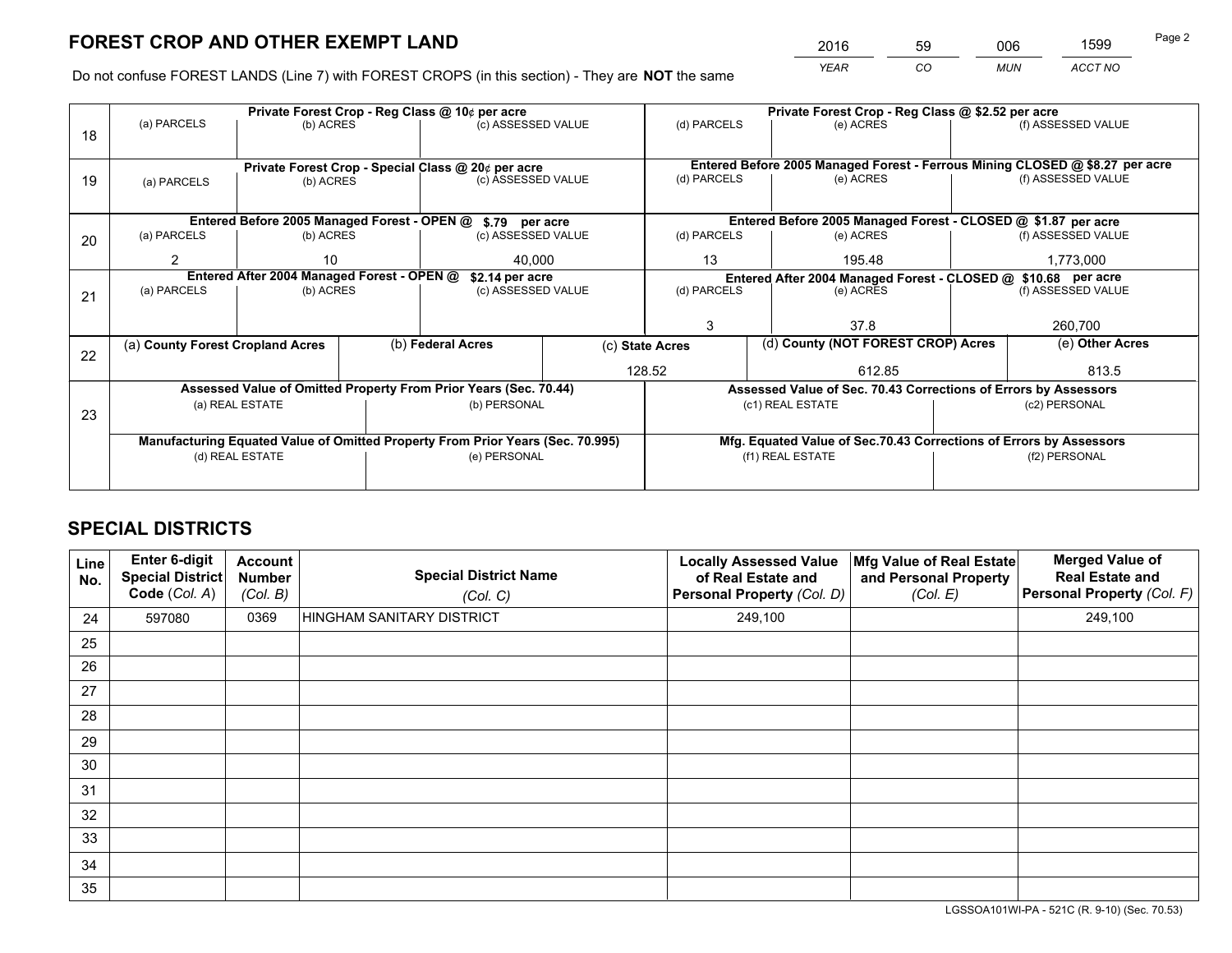|             |                                                          |                                             |                                                         | <b>YEAR</b>                                                                       | CO<br><b>MUN</b>                                              | ACCT NO                                                                        |
|-------------|----------------------------------------------------------|---------------------------------------------|---------------------------------------------------------|-----------------------------------------------------------------------------------|---------------------------------------------------------------|--------------------------------------------------------------------------------|
| Line<br>No. | Enter 6-digit<br><b>School District</b><br>Code (Col. A) | <b>Account</b><br><b>Number</b><br>(Col. B) | <b>School District Name</b><br>(Col. C)                 | <b>Locally Assessed Value</b><br>of Real Estate and<br>Personal Property (Col. D) | Mfg Value of Real Estate<br>and Personal Property<br>(Col. E) | <b>Merged Value of</b><br><b>Real Estate and</b><br>Personal Property (Col. F) |
|             | A. SCHOOL DISTRICTS (K-8 and K-12)                       |                                             |                                                         |                                                                                   |                                                               |                                                                                |
| 36          | 591029                                                   | 0346                                        | SCH D OF CEDAR GROVE-BELGIUM AREA                       | 161,090,300                                                                       | 13,400                                                        | 161,103,700                                                                    |
| 37          | 594137                                                   | 0350                                        | SCH D OF OOSTBURG                                       | 154,104,600                                                                       |                                                               | 154,104,600                                                                    |
| 38          | 594641                                                   | 0352                                        | SCH D OF RANDOM LAKE                                    | 26,793,100                                                                        | 177,900                                                       | 26,971,000                                                                     |
| 39          |                                                          |                                             |                                                         |                                                                                   |                                                               |                                                                                |
| 40          |                                                          |                                             |                                                         |                                                                                   |                                                               |                                                                                |
| 41          |                                                          |                                             |                                                         |                                                                                   |                                                               |                                                                                |
| 42          |                                                          |                                             |                                                         |                                                                                   |                                                               |                                                                                |
| 43          |                                                          |                                             |                                                         |                                                                                   |                                                               |                                                                                |
| 44          |                                                          |                                             |                                                         |                                                                                   |                                                               |                                                                                |
| 45          |                                                          |                                             |                                                         |                                                                                   |                                                               |                                                                                |
| 46          |                                                          |                                             |                                                         |                                                                                   |                                                               |                                                                                |
| 47          |                                                          |                                             |                                                         |                                                                                   |                                                               |                                                                                |
| 48          |                                                          |                                             |                                                         |                                                                                   |                                                               |                                                                                |
| 49          |                                                          |                                             |                                                         |                                                                                   |                                                               |                                                                                |
| 50          |                                                          |                                             | TOTAL ASSESSED VALUE OF SCHOOL DISTRICTS (K-8 and K-12) | 341,988,000                                                                       | 191,300                                                       | 342,179,300                                                                    |
|             | <b>UNION HIGH SCHOOL DISTRICTS</b><br><b>B.</b>          |                                             |                                                         |                                                                                   |                                                               |                                                                                |
| 51          |                                                          |                                             |                                                         |                                                                                   |                                                               |                                                                                |
| 52          |                                                          |                                             |                                                         |                                                                                   |                                                               |                                                                                |
| 53          |                                                          |                                             |                                                         |                                                                                   |                                                               |                                                                                |
| 54          |                                                          |                                             | TOTAL ASSESSED VALUE OF UNION HIGH SCHOOLS              |                                                                                   |                                                               |                                                                                |
| 55          |                                                          |                                             |                                                         |                                                                                   |                                                               |                                                                                |
| 56          | C.<br><b>TECHNICAL COLLEGE DISTRICTS</b>                 |                                             | <b>CLEV</b>                                             |                                                                                   |                                                               |                                                                                |
| 57          | 001100                                                   | 0010                                        | LAKESHORE TECHNICAL COLLEGE                             | 341,988,000                                                                       | 191,300                                                       | 342,179,300                                                                    |
| 58          |                                                          |                                             |                                                         |                                                                                   |                                                               |                                                                                |
| 59          |                                                          |                                             | TOTAL ASSESSED VALUE OF TECHNICAL COLLEGES              | 341,988,000                                                                       | 191,300                                                       | 342,179,300                                                                    |
|             |                                                          |                                             |                                                         |                                                                                   |                                                               |                                                                                |

59

006

 *I hereby certify, to the best of my knowledge and belief, this form is complete and correct.*

**SCHOOL DISTRICTS**

| Print name of preparer | Title                    |                | Date (MM / DD / CCYY) |
|------------------------|--------------------------|----------------|-----------------------|
|                        |                          |                |                       |
| Signature of preparer  | Contact Telephone Number | E-mail address |                       |
|                        | $\overline{\phantom{0}}$ |                |                       |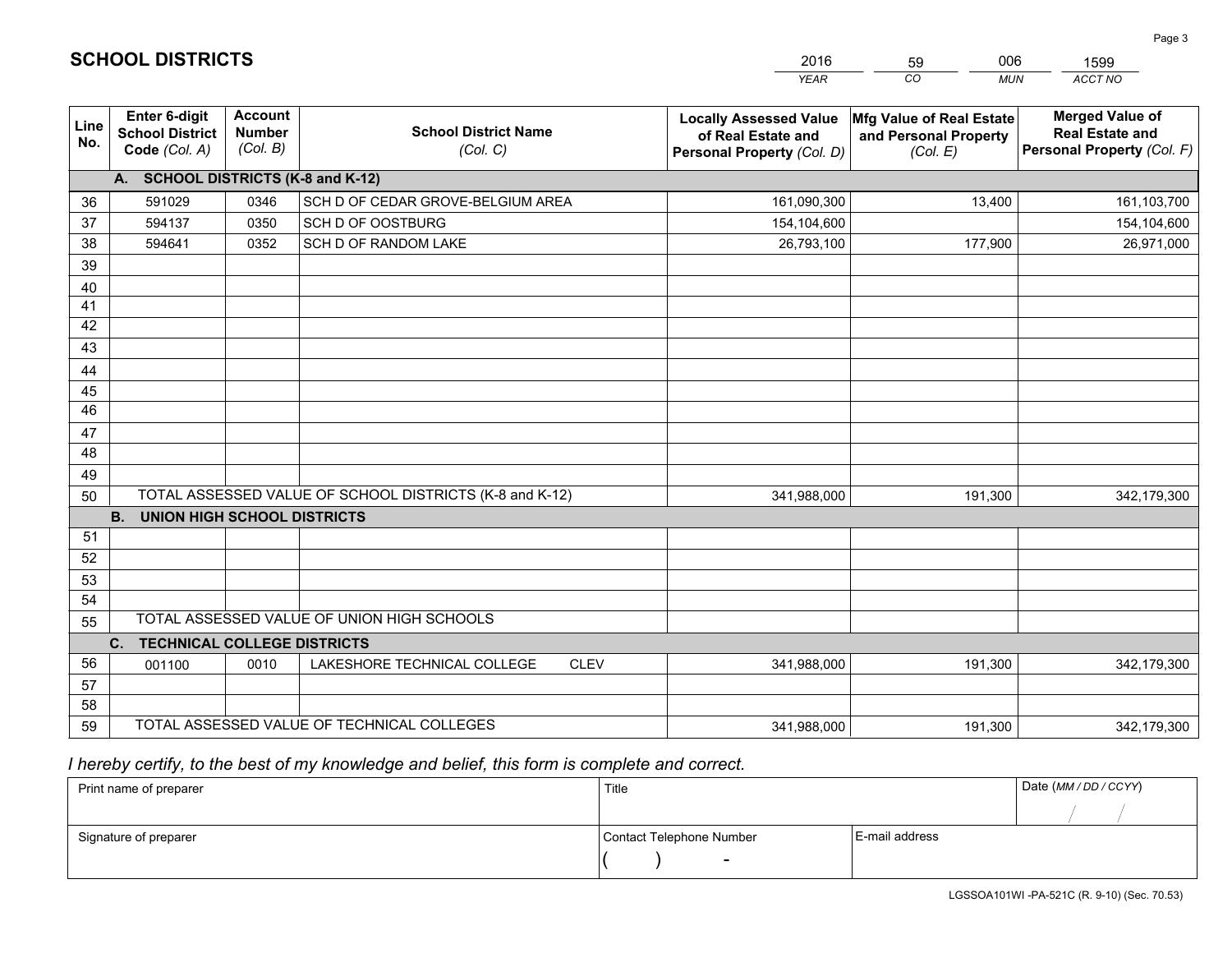#### **HIGHLIGHTS**

- 1. Complete the Statement of Assessment after the Board of Review. Reflect any changes made there.
- 2. Use black ink to complete.
- 3. Line 16 must equal Line 50, Col D.
- 4. Line 55 must equal the total of K-8 schools listed on lines 36-49. Do not include K-12 schools in this comparision.
- 5. Line 59, Col. D must equal Line 16.
- 6. Special District, School District and Technical College District values must include both real estate and personal property. Examples of Special districts are: town sanitary districts, public inland lake protection and rehabilitation districts, and metropolitan sewerage districts.
- 7. DO NOT INCLUDE Manufacturing property values.DOR will print these values on the final SOA.

SHARON CLAERBAUT TOWN OF HOLLAND N1501 PALMER RD

SHARON CLAERBAUT<br>TOWN OF HOLLAND

CEDAR GROVE, WI 53013

N1501 PALMER RD<br>CEDAR GROVE, WI 53013

 8. Accuracy of this form is very important. The values reported directly affect the equalized value DOR calculates for school and special districts.

#### **Page 1:**

 If not prefilled, enter the tax year,county and municipal code,municipal type, municipal name and county name on the top of form.

Check the Amended box, if filing an amended / corrected SOA.

 Report the parcel count, acres and assessed value of taxable general property, total parcel count, (real and personal), total acres, and values from final figures set by the Board of Review.

- A. Real Estate land and improvements (buildings, etc.) is reported on lines 1 8, total line 9.
- B. Personal Property is reported on lines 11 14, Column D, total line 15.
- C. To complete this report, use the computer produced summary of the assessment roll that shows these amounts.
- D. Use whole numbers only.
- E. Add each line across and each column down to verify entries.

#### **Page 2:**

- A. Report Special Items (not subject to general property tax).
- 1. Private Forest Croplands and Managed Forest Lands are reported on lines 18,19, 20 and 21. Be sure to report assessed values **NOT** taxes.
- 2. You should have copies of the orders of entry, orders of withdrawal, etc., to update your assessment roll.
	- 3. Show hundredths of acres (e.g. 39.75).
- 4. Tax exempt lands are reported on line 22.
- 5. Omitted property and sec. 70.43, Wis. Stats., corrections of errors by assessor are reported on line 23. Report real estate and personal property separately. These should be for **prior years**, not something found on the current assessment roll after the board of review.
- B. Special District (Lines 24-35) Include the value of both real and personal property.
- The Department of Revenue (DOR) preprints much of the information regarding names and codes for schools, special districts,etc. If a district is not listed, enter the name and value only, DOR will enter the proper code.

### **Page 3 School Districts:**

Include the value of both real and personal property.

Report School District (regular, elementary, union high school, and technical college).

- 1. Regular (K-12) and Elementary (K-8) school values are reported on lines 36-49, total on line 50.
- 2. Union High School (UHS) (use only if elementary schools are listed on lines 36-49) are reported on lines 51-54. UHS total value (line 55) must equal to the total **elementary school** values reported on lines 36-49. Do notinclude K-12 schools in this comparison.
- 3. Technical College values are reported on lines 56-58, total on line 59.
- 4. Use the computer summary that shows these amounts to complete this report.

#### **This form is due the second Monday in June. File this report only after your Board of Review is complete.**

 *If you have questions: Return forms to:*

Fax number: (608) 264-6887 PO Box 8971

 Email: lgs@revenue.wi.gov Wisconsin Department of Revenue Call: (608) 261-5341 Local Government Services Section 6-97Madison WI 53708-8971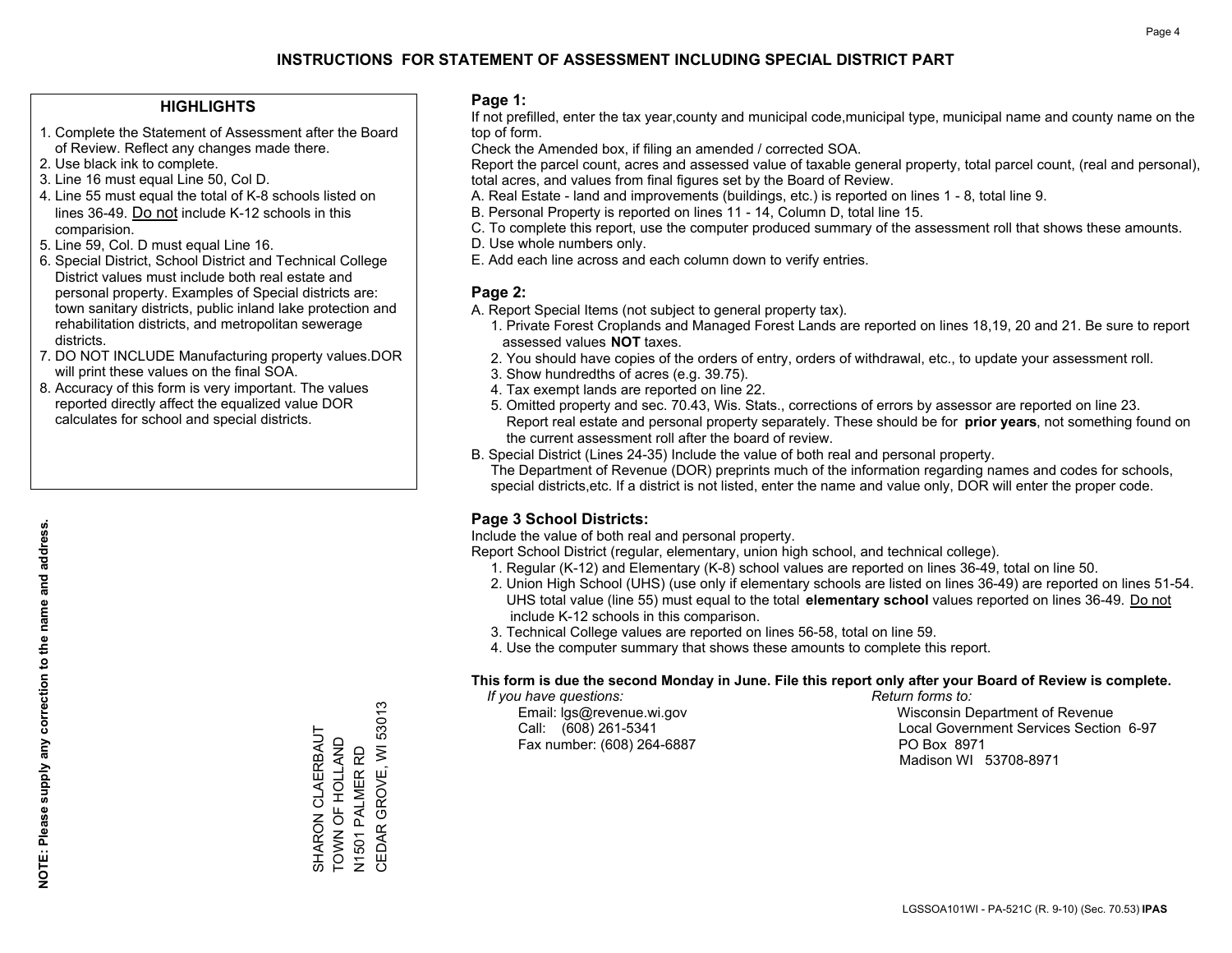**STATEMENT OF ASSESSMENT FOR 2016** 

| .59 | nnr | 1600    |
|-----|-----|---------|
| CO. | MUN | ACCT NO |

|                | <b>FOR</b>                                                                                                                                                                                   | <b>TOWN OF</b><br><b>OF</b><br>Town - Village - City               | <b>LIMA</b><br><b>Municipality Name</b> |              | <b>SHEBOYGAN COUNTY</b><br><b>County Name</b>                       |                         |                                        | <b>WHEN COMPLETING THIS DOCUMENT</b><br>DO NOT WRITE OVER X's OR IN SHADED AREAS |
|----------------|----------------------------------------------------------------------------------------------------------------------------------------------------------------------------------------------|--------------------------------------------------------------------|-----------------------------------------|--------------|---------------------------------------------------------------------|-------------------------|----------------------------------------|----------------------------------------------------------------------------------|
| Line<br>No.    |                                                                                                                                                                                              | <b>REAL ESTATE</b><br>(See Lines 18 - 22 for<br>other Real Estate) |                                         | PARCEL COUNT | NO. OF ACRES<br><b>WHOLE</b><br>TOTAL LAND MPROVEMENTS NUMBERS ONLY | <b>VALUE OF</b><br>LAND | <b>VALUE OF</b><br><b>IMPROVEMENTS</b> | <b>TOTAL VALUE OF LAND</b><br>AND IMPROVEMENTS                                   |
|                |                                                                                                                                                                                              |                                                                    | Col. A                                  | Col. B       | Col. C                                                              | Col. D                  | Col. E                                 | Col. F                                                                           |
| $\mathbf 1$    |                                                                                                                                                                                              | <b>RESIDENTIAL - Class 1</b>                                       | 1,170                                   | 1,080        | 2,017                                                               | 35,468,700              | 154,373,400                            | 189,842,100                                                                      |
| 2              |                                                                                                                                                                                              | <b>COMMERCIAL - Class 2</b>                                        | 38                                      | 31           | 55                                                                  | 867,600                 | 3,147,700                              | 4,015,300                                                                        |
| 3              |                                                                                                                                                                                              | MANUFACTURING - Class 3                                            | 6                                       | 6            | 47                                                                  | 290,700                 | 2,481,700                              | 2,772,400                                                                        |
| $\overline{4}$ |                                                                                                                                                                                              | <b>AGRICULTURAL - Class 4</b>                                      | 810                                     |              | 16,764                                                              | 2,920,900               |                                        | 2,920,900                                                                        |
| 5              |                                                                                                                                                                                              | <b>UNDEVELOPED - Class 5</b>                                       | 514                                     |              | 1,992                                                               | 1,321,100               |                                        | 1,321,100                                                                        |
| 6              |                                                                                                                                                                                              | AGRICULTURAL FOREST - Class 5m                                     | 97                                      |              | 572                                                                 | 907,300                 |                                        | 907,300                                                                          |
| $\overline{7}$ |                                                                                                                                                                                              | FOREST LANDS - Class 6                                             | 32                                      |              | 197                                                                 | 601,000                 |                                        | 601,000                                                                          |
| 8              |                                                                                                                                                                                              | OTHER - Class 7                                                    | 99                                      | 96           | 290                                                                 | 1,734,400               | 11,662,300                             | 13,396,700                                                                       |
| 9              |                                                                                                                                                                                              | <b>TOTAL - ALL COLUMNS</b>                                         | 2,766                                   | 1,213        | 21,934                                                              | 44,111,700              | 171,665,100                            | 215,776,800                                                                      |
| 10             |                                                                                                                                                                                              | NUMBER OF PERSONAL PROPERTY ACCOUNTS IN ROLL                       |                                         |              | 39                                                                  | <b>LOCALLY ASSESSED</b> | <b>MANUFACTURING</b>                   | <b>MERGED</b>                                                                    |
| 11             |                                                                                                                                                                                              | BOATS AND OTHER WATERCRAFT NOT EXEMPT - Code 1                     |                                         |              |                                                                     | $\mathbf{0}$            | 0                                      | $\mathbf 0$                                                                      |
| 12             |                                                                                                                                                                                              | MACHINERY, TOOLS AND PATTERNS - Code 2                             |                                         |              |                                                                     | 943,800                 | 179,500                                | 1,123,300                                                                        |
| 13             |                                                                                                                                                                                              | FURNITURE, FIXTURES AND EQUIPMENT - Code 3                         |                                         |              |                                                                     | 46,400                  | 14,700                                 | 61,100                                                                           |
| 14             |                                                                                                                                                                                              | ALL OTHER PERSONAL PROPERTY NOT EXEMPT - Codes 4A, 4B, 4C          |                                         |              |                                                                     | 16,800                  | 17,800                                 | 34,600                                                                           |
| 15             |                                                                                                                                                                                              | TOTAL OF PERSONAL PROPERTY NOT EXEMPT (Total of Lines 11-14)       | 1,007,000                               | 212,000      | 1,219,000                                                           |                         |                                        |                                                                                  |
| 16             | AGGREGATE ASSESSED VALUE OF ALL PROPERTY SUBJECT TO THE GENERAL PROPERTY TAX (Total of Lines 9F and 15F)<br>MUST EQUAL TOTAL VALUE OF THE SCHOOL DISTRICTS (K-12 PLUS K-8) - Line 50, Col. F |                                                                    |                                         |              |                                                                     |                         |                                        | 216,995,800                                                                      |
| 17             | Name of Assessor<br><b>BOARD OF REVIEW</b><br>DATE OF FINAL ADJOURNMENT<br>06/13/2016<br>ASSOCIATED APPRAISAL CONSULTANTS                                                                    |                                                                    |                                         |              |                                                                     |                         |                                        | Telephone #<br>(800) 721-4157                                                    |

REMARKS

The Assessment Ratio to be used in calculating the estimated Fair Market Value on tax bills for this tax district is .983924269

This ratio should be used to convert assessed values to "Calculate Equalized Values" in Step 1 of the Lottery and Gaming Credit Calculations.<br>This ratio should be used in the "Computation of Tax Equivalent" schedule of the Commission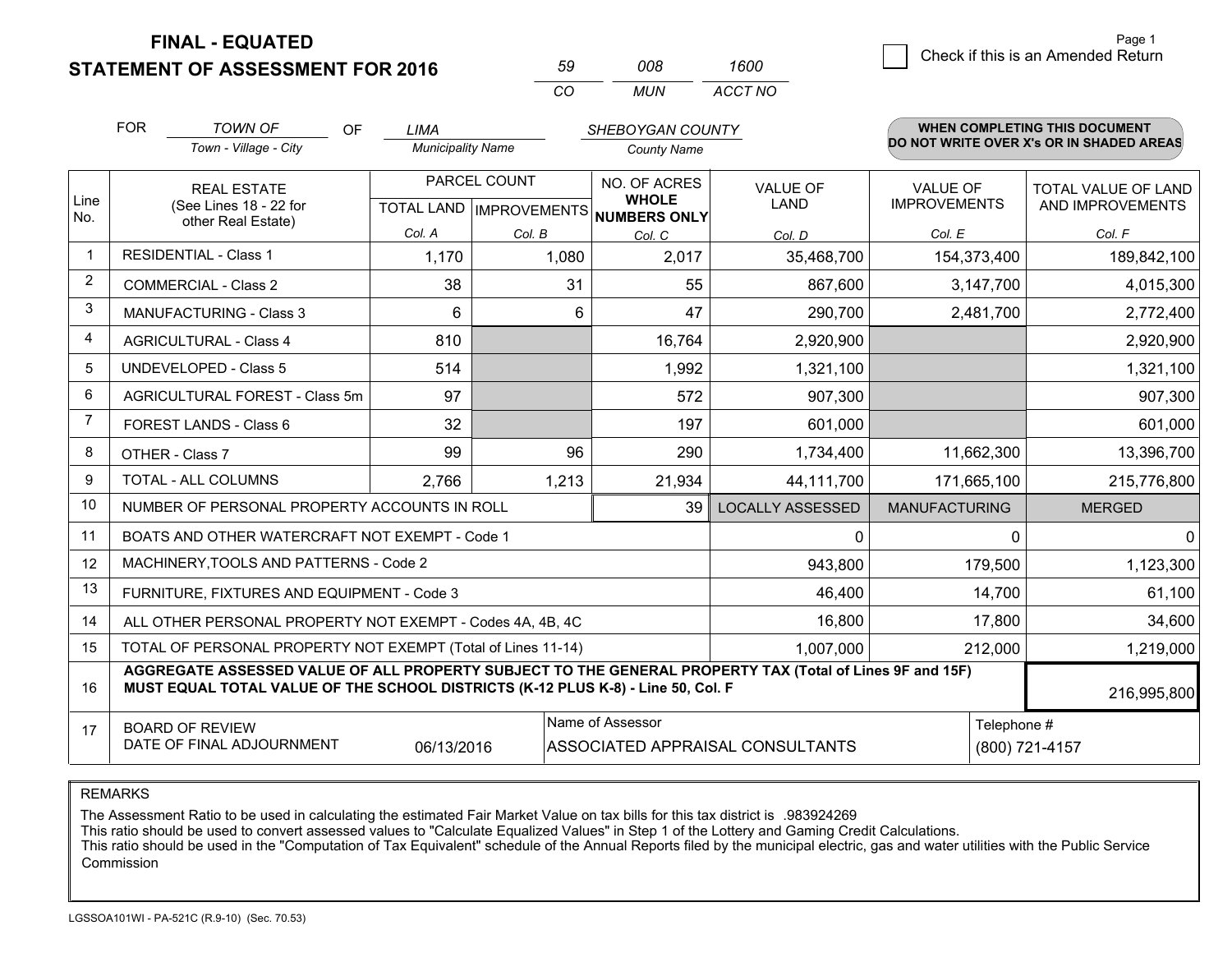*YEAR CO MUN ACCT NO* <sup>2016</sup> <sup>59</sup> <sup>008</sup> <sup>1600</sup>

Do not confuse FOREST LANDS (Line 7) with FOREST CROPS (in this section) - They are **NOT** the same

|                                                                                |             |                                                     |                                                  |                                                                                                                    | Private Forest Crop - Reg Class @ \$2.52 per acre                                                                                                                                                                                                                |                                                                              |                                        |                                                                                                                                                                                                                                                                                                               |  |
|--------------------------------------------------------------------------------|-------------|-----------------------------------------------------|--------------------------------------------------|--------------------------------------------------------------------------------------------------------------------|------------------------------------------------------------------------------------------------------------------------------------------------------------------------------------------------------------------------------------------------------------------|------------------------------------------------------------------------------|----------------------------------------|---------------------------------------------------------------------------------------------------------------------------------------------------------------------------------------------------------------------------------------------------------------------------------------------------------------|--|
|                                                                                |             |                                                     |                                                  |                                                                                                                    | (d) PARCELS                                                                                                                                                                                                                                                      | (e) ACRES                                                                    |                                        | (f) ASSESSED VALUE                                                                                                                                                                                                                                                                                            |  |
|                                                                                |             |                                                     |                                                  |                                                                                                                    |                                                                                                                                                                                                                                                                  |                                                                              |                                        |                                                                                                                                                                                                                                                                                                               |  |
|                                                                                |             |                                                     |                                                  |                                                                                                                    |                                                                                                                                                                                                                                                                  | Entered Before 2005 Managed Forest - Ferrous Mining CLOSED @ \$8.27 per acre |                                        |                                                                                                                                                                                                                                                                                                               |  |
| (a) PARCELS                                                                    |             |                                                     |                                                  |                                                                                                                    |                                                                                                                                                                                                                                                                  |                                                                              |                                        | (f) ASSESSED VALUE                                                                                                                                                                                                                                                                                            |  |
|                                                                                |             |                                                     |                                                  |                                                                                                                    |                                                                                                                                                                                                                                                                  |                                                                              |                                        |                                                                                                                                                                                                                                                                                                               |  |
|                                                                                |             |                                                     |                                                  |                                                                                                                    |                                                                                                                                                                                                                                                                  |                                                                              |                                        |                                                                                                                                                                                                                                                                                                               |  |
| (a) PARCELS                                                                    |             |                                                     |                                                  |                                                                                                                    | (d) PARCELS                                                                                                                                                                                                                                                      | (e) ACRES                                                                    |                                        | (f) ASSESSED VALUE                                                                                                                                                                                                                                                                                            |  |
|                                                                                |             |                                                     |                                                  |                                                                                                                    | 11                                                                                                                                                                                                                                                               | 160.07                                                                       |                                        | 576,300                                                                                                                                                                                                                                                                                                       |  |
| Entered After 2004 Managed Forest - OPEN @<br>\$2.14 per acre                  |             |                                                     |                                                  |                                                                                                                    |                                                                                                                                                                                                                                                                  |                                                                              |                                        | (f) ASSESSED VALUE                                                                                                                                                                                                                                                                                            |  |
| (a) PARCELS                                                                    |             |                                                     |                                                  |                                                                                                                    |                                                                                                                                                                                                                                                                  | (e) ACRES                                                                    |                                        |                                                                                                                                                                                                                                                                                                               |  |
|                                                                                |             |                                                     |                                                  |                                                                                                                    |                                                                                                                                                                                                                                                                  |                                                                              |                                        |                                                                                                                                                                                                                                                                                                               |  |
|                                                                                |             |                                                     |                                                  |                                                                                                                    |                                                                                                                                                                                                                                                                  |                                                                              |                                        | 195,400                                                                                                                                                                                                                                                                                                       |  |
|                                                                                |             |                                                     |                                                  |                                                                                                                    |                                                                                                                                                                                                                                                                  |                                                                              |                                        | (e) Other Acres                                                                                                                                                                                                                                                                                               |  |
|                                                                                |             |                                                     |                                                  |                                                                                                                    |                                                                                                                                                                                                                                                                  | 90.99                                                                        |                                        | 265.95                                                                                                                                                                                                                                                                                                        |  |
|                                                                                |             |                                                     |                                                  |                                                                                                                    |                                                                                                                                                                                                                                                                  |                                                                              |                                        |                                                                                                                                                                                                                                                                                                               |  |
|                                                                                |             |                                                     |                                                  |                                                                                                                    |                                                                                                                                                                                                                                                                  |                                                                              |                                        | (c2) PERSONAL                                                                                                                                                                                                                                                                                                 |  |
|                                                                                |             |                                                     |                                                  |                                                                                                                    |                                                                                                                                                                                                                                                                  |                                                                              |                                        |                                                                                                                                                                                                                                                                                                               |  |
| Manufacturing Equated Value of Omitted Property From Prior Years (Sec. 70.995) |             |                                                     |                                                  |                                                                                                                    |                                                                                                                                                                                                                                                                  |                                                                              |                                        |                                                                                                                                                                                                                                                                                                               |  |
| (d) REAL ESTATE                                                                |             |                                                     |                                                  |                                                                                                                    | (f1) REAL ESTATE                                                                                                                                                                                                                                                 |                                                                              | (f2) PERSONAL                          |                                                                                                                                                                                                                                                                                                               |  |
|                                                                                |             |                                                     |                                                  |                                                                                                                    |                                                                                                                                                                                                                                                                  |                                                                              |                                        |                                                                                                                                                                                                                                                                                                               |  |
|                                                                                | (a) PARCELS | (a) County Forest Cropland Acres<br>(a) REAL ESTATE | (b) ACRES<br>(b) ACRES<br>(b) ACRES<br>(b) ACRES | Private Forest Crop - Reg Class @ 10¢ per acre<br>Entered Before 2005 Managed Forest - OPEN @<br>(b) Federal Acres | (c) ASSESSED VALUE<br>Private Forest Crop - Special Class @ 20¢ per acre<br>(c) ASSESSED VALUE<br>\$.79 per acre<br>(c) ASSESSED VALUE<br>(c) ASSESSED VALUE<br>Assessed Value of Omitted Property From Prior Years (Sec. 70.44)<br>(b) PERSONAL<br>(e) PERSONAL | (d) PARCELS<br>(d) PARCELS<br>(c) State Acres<br>88.16                       | (e) ACRES<br>54.27<br>(c1) REAL ESTATE | Entered Before 2005 Managed Forest - CLOSED @ \$1.87 per acre<br>Entered After 2004 Managed Forest - CLOSED @ \$10.68 per acre<br>(d) County (NOT FOREST CROP) Acres<br>Assessed Value of Sec. 70.43 Corrections of Errors by Assessors<br>Mfg. Equated Value of Sec.70.43 Corrections of Errors by Assessors |  |

## **SPECIAL DISTRICTS**

| <b>Line</b><br>No. | <b>Enter 6-digit</b><br><b>Special District</b><br>Code (Col. A) | <b>Account</b><br><b>Number</b><br>(Col. B) | <b>Special District Name</b><br>(Col. C) | <b>Locally Assessed Value</b><br>of Real Estate and<br>Personal Property (Col. D) | Mfg Value of Real Estate<br>and Personal Property<br>(Col. E) | <b>Merged Value of</b><br><b>Real Estate and</b><br>Personal Property (Col. F) |
|--------------------|------------------------------------------------------------------|---------------------------------------------|------------------------------------------|-----------------------------------------------------------------------------------|---------------------------------------------------------------|--------------------------------------------------------------------------------|
| 24                 | 597040                                                           | 0365                                        | <b>GIBBSVILLE SANITARY DISTRICT</b>      | 28,177,600                                                                        | 1,206,900                                                     | 29,384,500                                                                     |
| 25                 | 597080                                                           | 0369                                        | HINGHAM SANITARY DISTRICT                | 49,390,300                                                                        |                                                               | 49,390,300                                                                     |
| 26                 | 597280                                                           | 0579                                        | HINGHAM MILL POND SANITARY DISTRICT      | 39,279,600                                                                        |                                                               | 39,279,600                                                                     |
| 27                 |                                                                  |                                             |                                          |                                                                                   |                                                               |                                                                                |
| 28                 |                                                                  |                                             |                                          |                                                                                   |                                                               |                                                                                |
| 29                 |                                                                  |                                             |                                          |                                                                                   |                                                               |                                                                                |
| 30                 |                                                                  |                                             |                                          |                                                                                   |                                                               |                                                                                |
| 31                 |                                                                  |                                             |                                          |                                                                                   |                                                               |                                                                                |
| 32                 |                                                                  |                                             |                                          |                                                                                   |                                                               |                                                                                |
| 33                 |                                                                  |                                             |                                          |                                                                                   |                                                               |                                                                                |
| 34                 |                                                                  |                                             |                                          |                                                                                   |                                                               |                                                                                |
| 35                 |                                                                  |                                             |                                          |                                                                                   |                                                               |                                                                                |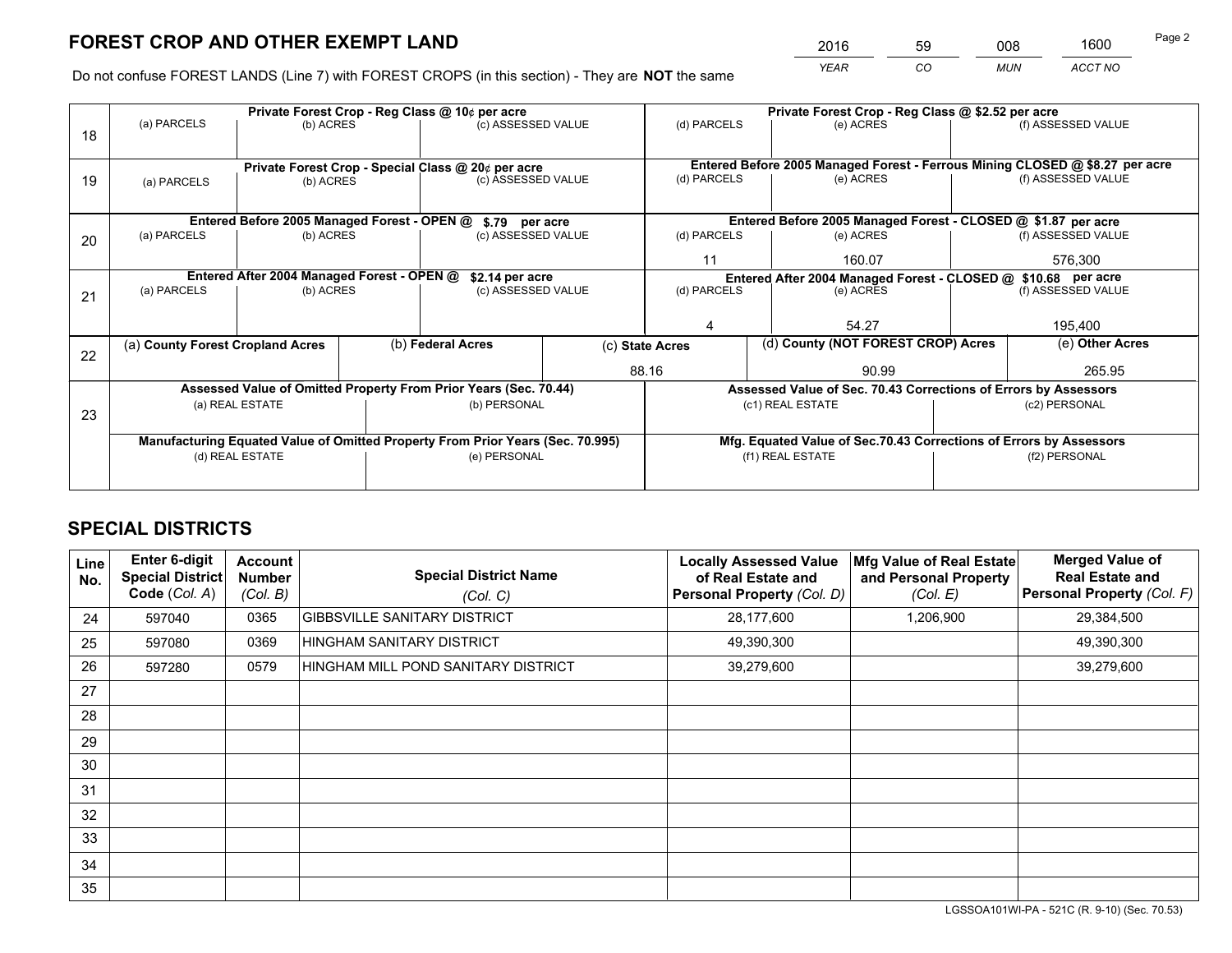|             |                                                                 |                                             |                                                         | <b>YEAR</b>                                                                       | CO<br><b>MUN</b>                                              | ACCT NO                                                                        |
|-------------|-----------------------------------------------------------------|---------------------------------------------|---------------------------------------------------------|-----------------------------------------------------------------------------------|---------------------------------------------------------------|--------------------------------------------------------------------------------|
| Line<br>No. | <b>Enter 6-digit</b><br><b>School District</b><br>Code (Col. A) | <b>Account</b><br><b>Number</b><br>(Col. B) | <b>School District Name</b><br>(Col. C)                 | <b>Locally Assessed Value</b><br>of Real Estate and<br>Personal Property (Col. D) | Mfg Value of Real Estate<br>and Personal Property<br>(Col. E) | <b>Merged Value of</b><br><b>Real Estate and</b><br>Personal Property (Col. F) |
|             | A. SCHOOL DISTRICTS (K-8 and K-12)                              |                                             |                                                         |                                                                                   |                                                               |                                                                                |
| 36          | 594137                                                          | 0350                                        | SCH D OF OOSTBURG                                       | 124,939,000                                                                       | 2,273,000                                                     | 127,212,000                                                                    |
| 37          | 594473                                                          | 0351                                        | SCH D OF PLYMOUTH                                       | 2,069,900                                                                         |                                                               | 2,069,900                                                                      |
| 38          | 595278                                                          | 0354                                        | SCH D OF SHEBOYGAN FALLS                                | 87,002,500                                                                        | 711,400                                                       | 87,713,900                                                                     |
| 39          |                                                                 |                                             |                                                         |                                                                                   |                                                               |                                                                                |
| 40          |                                                                 |                                             |                                                         |                                                                                   |                                                               |                                                                                |
| 41          |                                                                 |                                             |                                                         |                                                                                   |                                                               |                                                                                |
| 42          |                                                                 |                                             |                                                         |                                                                                   |                                                               |                                                                                |
| 43          |                                                                 |                                             |                                                         |                                                                                   |                                                               |                                                                                |
| 44          |                                                                 |                                             |                                                         |                                                                                   |                                                               |                                                                                |
| 45          |                                                                 |                                             |                                                         |                                                                                   |                                                               |                                                                                |
| 46          |                                                                 |                                             |                                                         |                                                                                   |                                                               |                                                                                |
| 47          |                                                                 |                                             |                                                         |                                                                                   |                                                               |                                                                                |
| 48          |                                                                 |                                             |                                                         |                                                                                   |                                                               |                                                                                |
| 49          |                                                                 |                                             |                                                         |                                                                                   |                                                               |                                                                                |
| 50          |                                                                 |                                             | TOTAL ASSESSED VALUE OF SCHOOL DISTRICTS (K-8 and K-12) | 214,011,400                                                                       | 2,984,400                                                     | 216,995,800                                                                    |
| 51          | <b>B.</b><br><b>UNION HIGH SCHOOL DISTRICTS</b>                 |                                             |                                                         |                                                                                   |                                                               |                                                                                |
| 52          |                                                                 |                                             |                                                         |                                                                                   |                                                               |                                                                                |
| 53          |                                                                 |                                             |                                                         |                                                                                   |                                                               |                                                                                |
| 54          |                                                                 |                                             |                                                         |                                                                                   |                                                               |                                                                                |
| 55          |                                                                 |                                             | TOTAL ASSESSED VALUE OF UNION HIGH SCHOOLS              |                                                                                   |                                                               |                                                                                |
|             | C.<br><b>TECHNICAL COLLEGE DISTRICTS</b>                        |                                             |                                                         |                                                                                   |                                                               |                                                                                |
| 56          | 001100                                                          | 0010                                        | LAKESHORE TECHNICAL COLLEGE<br><b>CLEV</b>              | 214,011,400                                                                       | 2,984,400                                                     | 216,995,800                                                                    |
| 57          |                                                                 |                                             |                                                         |                                                                                   |                                                               |                                                                                |
| 58          |                                                                 |                                             |                                                         |                                                                                   |                                                               |                                                                                |
| 59          |                                                                 |                                             | TOTAL ASSESSED VALUE OF TECHNICAL COLLEGES              | 214,011,400                                                                       | 2,984,400                                                     | 216,995,800                                                                    |

59

008

 *I hereby certify, to the best of my knowledge and belief, this form is complete and correct.*

**SCHOOL DISTRICTS**

| Print name of preparer | Title                    |                | Date (MM / DD / CCYY) |
|------------------------|--------------------------|----------------|-----------------------|
|                        |                          |                |                       |
| Signature of preparer  | Contact Telephone Number | E-mail address |                       |
|                        | -                        |                |                       |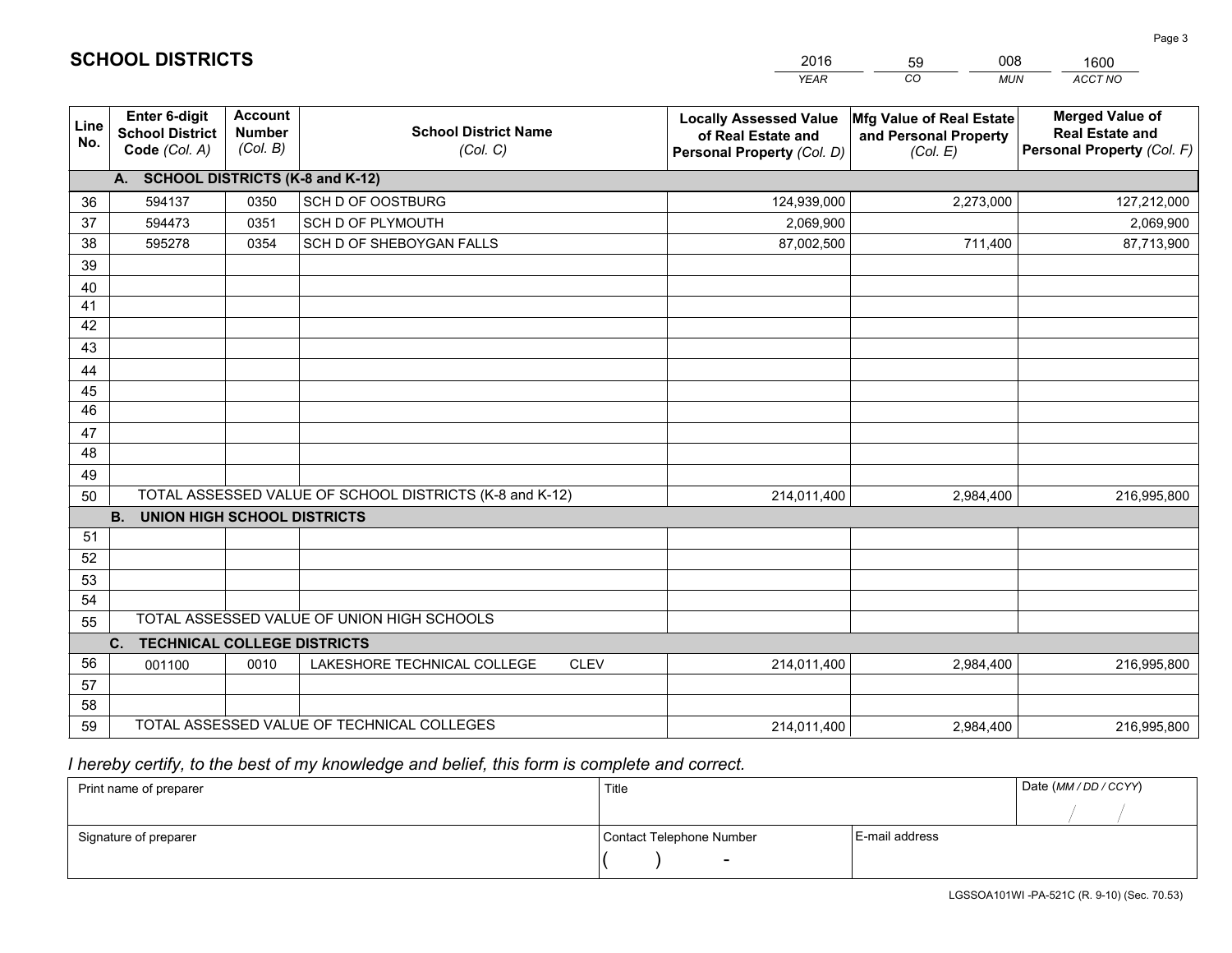#### **HIGHLIGHTS**

- 1. Complete the Statement of Assessment after the Board of Review. Reflect any changes made there.
- 2. Use black ink to complete.
- 3. Line 16 must equal Line 50, Col D.
- 4. Line 55 must equal the total of K-8 schools listed on lines 36-49. Do not include K-12 schools in this comparision.
- 5. Line 59, Col. D must equal Line 16.
- 6. Special District, School District and Technical College District values must include both real estate and personal property. Examples of Special districts are: town sanitary districts, public inland lake protection and rehabilitation districts, and metropolitan sewerage districts.
- 7. DO NOT INCLUDE Manufacturing property values.DOR will print these values on the final SOA.

TERESA STENGEL TOWN OF LIMA

TERESA STENGEL<br>TOWN OF LIMA

W2351 SPRING LANE CT

W2351 SPRING LANE CT

SHEBOYGAN FALLS, WI 53085 - 2724

SHEBOYGAN FALLS, WI 53085 - 2724

 8. Accuracy of this form is very important. The values reported directly affect the equalized value DOR calculates for school and special districts.

#### **Page 1:**

 If not prefilled, enter the tax year,county and municipal code,municipal type, municipal name and county name on the top of form.

Check the Amended box, if filing an amended / corrected SOA.

 Report the parcel count, acres and assessed value of taxable general property, total parcel count, (real and personal), total acres, and values from final figures set by the Board of Review.

- A. Real Estate land and improvements (buildings, etc.) is reported on lines 1 8, total line 9.
- B. Personal Property is reported on lines 11 14, Column D, total line 15.
- C. To complete this report, use the computer produced summary of the assessment roll that shows these amounts.
- D. Use whole numbers only.
- E. Add each line across and each column down to verify entries.

#### **Page 2:**

- A. Report Special Items (not subject to general property tax).
- 1. Private Forest Croplands and Managed Forest Lands are reported on lines 18,19, 20 and 21. Be sure to report assessed values **NOT** taxes.
- 2. You should have copies of the orders of entry, orders of withdrawal, etc., to update your assessment roll.
	- 3. Show hundredths of acres (e.g. 39.75).
- 4. Tax exempt lands are reported on line 22.
- 5. Omitted property and sec. 70.43, Wis. Stats., corrections of errors by assessor are reported on line 23. Report real estate and personal property separately. These should be for **prior years**, not something found on the current assessment roll after the board of review.
- B. Special District (Lines 24-35) Include the value of both real and personal property.
- The Department of Revenue (DOR) preprints much of the information regarding names and codes for schools, special districts,etc. If a district is not listed, enter the name and value only, DOR will enter the proper code.

### **Page 3 School Districts:**

Include the value of both real and personal property.

Report School District (regular, elementary, union high school, and technical college).

- 1. Regular (K-12) and Elementary (K-8) school values are reported on lines 36-49, total on line 50.
- 2. Union High School (UHS) (use only if elementary schools are listed on lines 36-49) are reported on lines 51-54. UHS total value (line 55) must equal to the total **elementary school** values reported on lines 36-49. Do notinclude K-12 schools in this comparison.
- 3. Technical College values are reported on lines 56-58, total on line 59.
- 4. Use the computer summary that shows these amounts to complete this report.

#### **This form is due the second Monday in June. File this report only after your Board of Review is complete.**

 *If you have questions: Return forms to:*

Fax number: (608) 264-6887 PO Box 8971

 Email: lgs@revenue.wi.gov Wisconsin Department of Revenue Call: (608) 261-5341 Local Government Services Section 6-97Madison WI 53708-8971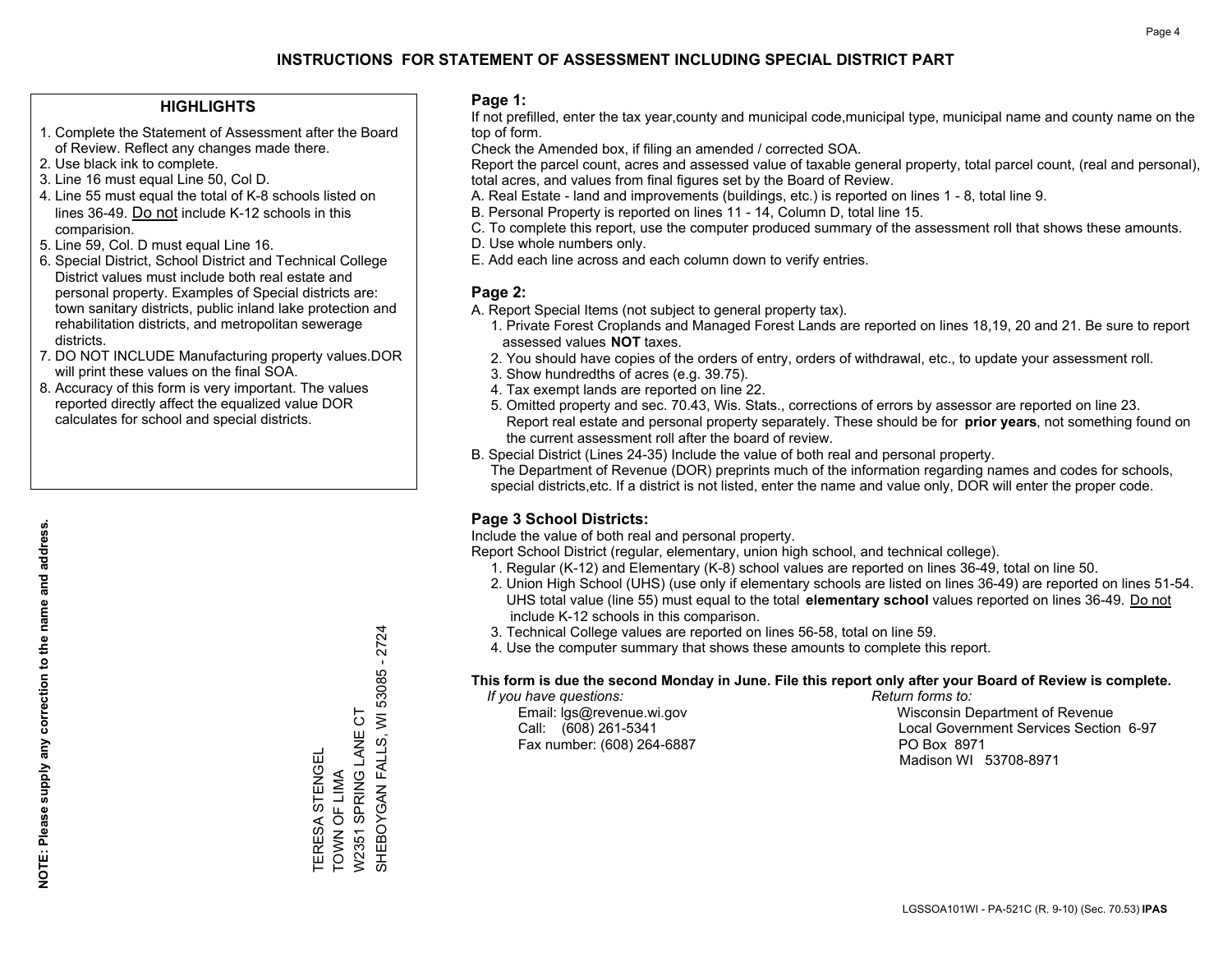**STATEMENT OF ASSESSMENT FOR 2016** 

| 59  | 010 | 1601    |
|-----|-----|---------|
| CO. | MUN | ACCT NO |

|                | <b>FOR</b>                                                                                                                                                                                   | <b>TOWN OF</b><br>OF                                      | <b>LYNDON</b>            |              | SHEBOYGAN COUNTY                                    |                         |                                                                                                  | WHEN COMPLETING THIS DOCUMENT            |  |  |  |  |
|----------------|----------------------------------------------------------------------------------------------------------------------------------------------------------------------------------------------|-----------------------------------------------------------|--------------------------|--------------|-----------------------------------------------------|-------------------------|--------------------------------------------------------------------------------------------------|------------------------------------------|--|--|--|--|
|                |                                                                                                                                                                                              | Town - Village - City                                     | <b>Municipality Name</b> |              | <b>County Name</b>                                  |                         |                                                                                                  | DO NOT WRITE OVER X's OR IN SHADED AREAS |  |  |  |  |
|                |                                                                                                                                                                                              | <b>REAL ESTATE</b>                                        |                          | PARCEL COUNT | NO. OF ACRES                                        | <b>VALUE OF</b>         | <b>VALUE OF</b>                                                                                  | TOTAL VALUE OF LAND                      |  |  |  |  |
| Line<br>No.    |                                                                                                                                                                                              | (See Lines 18 - 22 for<br>other Real Estate)              |                          |              | <b>WHOLE</b><br>TOTAL LAND MPROVEMENTS NUMBERS ONLY | LAND                    | <b>IMPROVEMENTS</b>                                                                              | AND IMPROVEMENTS                         |  |  |  |  |
|                |                                                                                                                                                                                              |                                                           | Col. A                   | Col. B       | Col. C                                              | Col. D                  | Col. E                                                                                           | Col. F                                   |  |  |  |  |
| -1             |                                                                                                                                                                                              | <b>RESIDENTIAL - Class 1</b>                              | 724                      | 658          | 1.965                                               | 32,168,700              | 103,093,100                                                                                      | 135,261,800                              |  |  |  |  |
| $\overline{2}$ |                                                                                                                                                                                              | <b>COMMERCIAL - Class 2</b>                               | 32                       | 26           | 179                                                 | 1,562,000               | 6,456,500                                                                                        | 8,018,500                                |  |  |  |  |
| 3              |                                                                                                                                                                                              | MANUFACTURING - Class 3                                   | 6                        | 5            | 37                                                  | 368,000                 | 1,947,300                                                                                        | 2,315,300                                |  |  |  |  |
| 4              |                                                                                                                                                                                              | <b>AGRICULTURAL - Class 4</b>                             | 540                      |              | 11,677                                              | 2,131,600               |                                                                                                  | 2,131,600                                |  |  |  |  |
| 5              |                                                                                                                                                                                              | <b>UNDEVELOPED - Class 5</b>                              | 452                      |              | 2,608                                               | 3,543,800               |                                                                                                  | 3,543,800                                |  |  |  |  |
| 6              |                                                                                                                                                                                              | AGRICULTURAL FOREST - Class 5m                            | 157                      |              | 1,504                                               | 2,736,400               |                                                                                                  | 2,736,400                                |  |  |  |  |
| $\overline{7}$ |                                                                                                                                                                                              | FOREST LANDS - Class 6                                    | 132                      |              | 1,072                                               | 3,198,000               |                                                                                                  | 3,198,000                                |  |  |  |  |
| 8              |                                                                                                                                                                                              | OTHER - Class 7                                           | 63                       | 63           | 119                                                 | 1,389,800               | 8,465,100                                                                                        | 9,854,900                                |  |  |  |  |
| 9              |                                                                                                                                                                                              | TOTAL - ALL COLUMNS                                       | 2,106                    | 752          | 19,161                                              | 47,098,300              | 119,962,000                                                                                      | 167,060,300                              |  |  |  |  |
| 10             |                                                                                                                                                                                              | NUMBER OF PERSONAL PROPERTY ACCOUNTS IN ROLL              |                          |              | 35                                                  | <b>LOCALLY ASSESSED</b> | <b>MANUFACTURING</b>                                                                             | <b>MERGED</b>                            |  |  |  |  |
| 11             |                                                                                                                                                                                              | BOATS AND OTHER WATERCRAFT NOT EXEMPT - Code 1            |                          |              |                                                     | 1,576                   |                                                                                                  | 1,576<br>$\Omega$                        |  |  |  |  |
| 12             |                                                                                                                                                                                              | MACHINERY, TOOLS AND PATTERNS - Code 2                    |                          |              |                                                     | 309,352                 | 126,400                                                                                          | 435,752                                  |  |  |  |  |
| 13             |                                                                                                                                                                                              | FURNITURE, FIXTURES AND EQUIPMENT - Code 3                |                          |              |                                                     | 59,486                  | 29,200                                                                                           | 88,686                                   |  |  |  |  |
| 14             |                                                                                                                                                                                              | ALL OTHER PERSONAL PROPERTY NOT EXEMPT - Codes 4A, 4B, 4C |                          | 62,662       | 12,700                                              | 75,362                  |                                                                                                  |                                          |  |  |  |  |
| 15             | TOTAL OF PERSONAL PROPERTY NOT EXEMPT (Total of Lines 11-14)<br>433,076                                                                                                                      |                                                           |                          |              |                                                     |                         |                                                                                                  | 601,376<br>168,300                       |  |  |  |  |
| 16             | AGGREGATE ASSESSED VALUE OF ALL PROPERTY SUBJECT TO THE GENERAL PROPERTY TAX (Total of Lines 9F and 15F)<br>MUST EQUAL TOTAL VALUE OF THE SCHOOL DISTRICTS (K-12 PLUS K-8) - Line 50, Col. F |                                                           |                          |              |                                                     |                         | 167,661,676                                                                                      |                                          |  |  |  |  |
| 17             |                                                                                                                                                                                              | <b>BOARD OF REVIEW</b>                                    |                          |              | Name of Assessor                                    |                         |                                                                                                  | Telephone #                              |  |  |  |  |
|                |                                                                                                                                                                                              |                                                           |                          |              |                                                     |                         | DATE OF FINAL ADJOURNMENT<br>UP NORTH ASSESSMENTS, TODD ANDERSON<br>(715) 845-2022<br>05/26/2016 |                                          |  |  |  |  |

REMARKS

The Assessment Ratio to be used in calculating the estimated Fair Market Value on tax bills for this tax district is 1.014715176

This ratio should be used to convert assessed values to "Calculate Equalized Values" in Step 1 of the Lottery and Gaming Credit Calculations.<br>This ratio should be used in the "Computation of Tax Equivalent" schedule of the Commission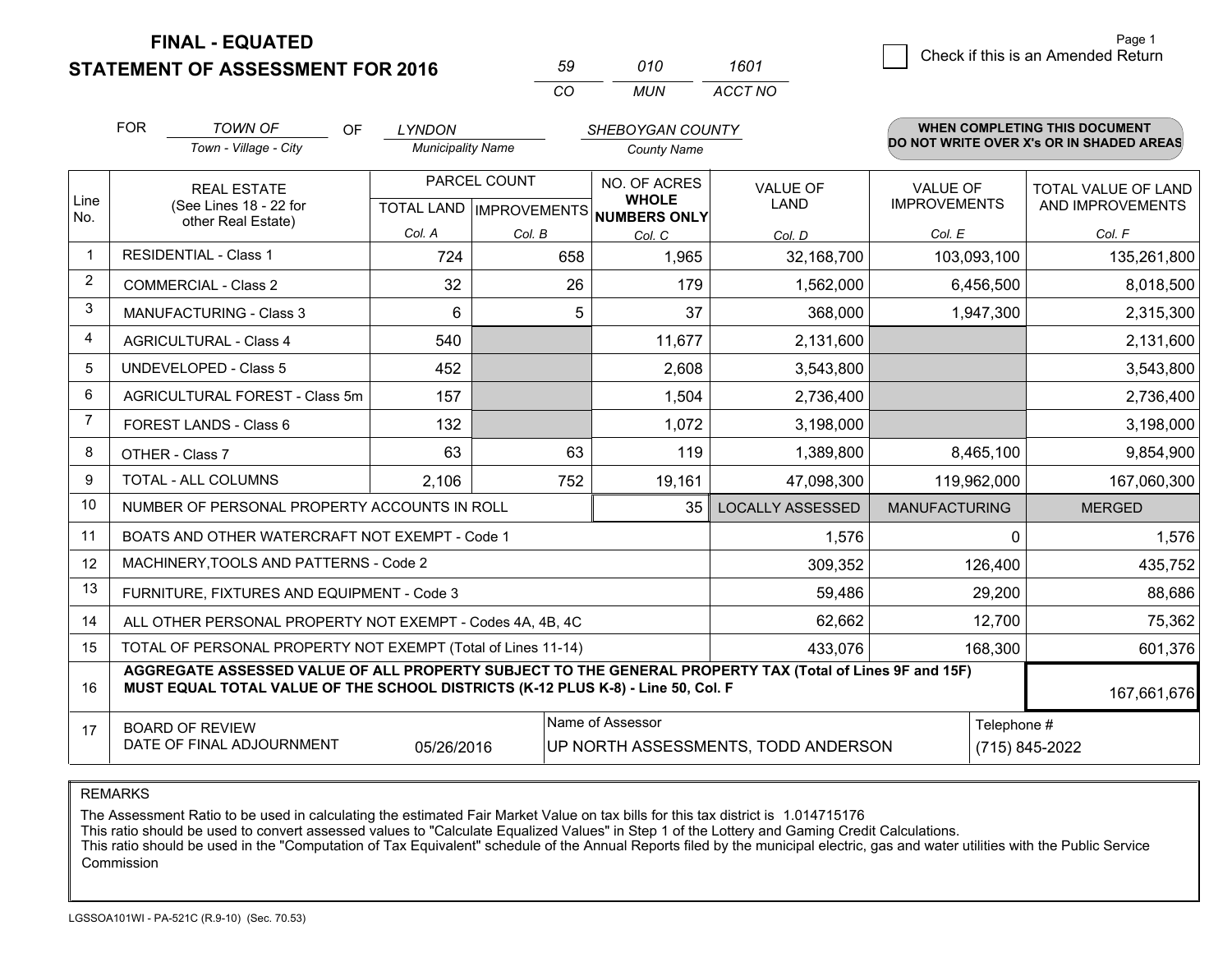*YEAR CO MUN ACCT NO* <sup>2016</sup> <sup>59</sup> <sup>010</sup> <sup>1601</sup>

Do not confuse FOREST LANDS (Line 7) with FOREST CROPS (in this section) - They are **NOT** the same

|    |                                                                                |                                                    |  | Private Forest Crop - Reg Class @ 10¢ per acre                   |    | Private Forest Crop - Reg Class @ \$2.52 per acre                            |                                                                    |                                                               |                    |  |
|----|--------------------------------------------------------------------------------|----------------------------------------------------|--|------------------------------------------------------------------|----|------------------------------------------------------------------------------|--------------------------------------------------------------------|---------------------------------------------------------------|--------------------|--|
| 18 | (a) PARCELS                                                                    | (b) ACRES                                          |  | (c) ASSESSED VALUE                                               |    | (d) PARCELS                                                                  | (e) ACRES                                                          |                                                               | (f) ASSESSED VALUE |  |
|    |                                                                                |                                                    |  |                                                                  |    |                                                                              |                                                                    |                                                               |                    |  |
|    |                                                                                | Private Forest Crop - Special Class @ 20¢ per acre |  |                                                                  |    | Entered Before 2005 Managed Forest - Ferrous Mining CLOSED @ \$8.27 per acre |                                                                    |                                                               |                    |  |
| 19 | (a) PARCELS                                                                    | (b) ACRES                                          |  | (c) ASSESSED VALUE                                               |    | (d) PARCELS                                                                  | (e) ACRES                                                          |                                                               | (f) ASSESSED VALUE |  |
|    |                                                                                |                                                    |  |                                                                  |    |                                                                              |                                                                    |                                                               |                    |  |
|    |                                                                                |                                                    |  | Entered Before 2005 Managed Forest - OPEN @ \$.79 per acre       |    |                                                                              | Entered Before 2005 Managed Forest - CLOSED @ \$1.87 per acre      |                                                               |                    |  |
| 20 | (a) PARCELS                                                                    | (b) ACRES                                          |  | (c) ASSESSED VALUE                                               |    | (d) PARCELS                                                                  | (e) ACRES                                                          |                                                               | (f) ASSESSED VALUE |  |
|    | Δ                                                                              | 52<br>107,400                                      |  |                                                                  | 26 | 551.5                                                                        |                                                                    | 1,558,600                                                     |                    |  |
|    | Entered After 2004 Managed Forest - OPEN @                                     |                                                    |  | \$2.14 per acre                                                  |    |                                                                              |                                                                    | Entered After 2004 Managed Forest - CLOSED @ \$10.68 per acre |                    |  |
|    | (a) PARCELS                                                                    | (b) ACRES                                          |  | (c) ASSESSED VALUE                                               |    | (d) PARCELS<br>(e) ACRES                                                     |                                                                    | (f) ASSESSED VALUE                                            |                    |  |
| 21 |                                                                                |                                                    |  |                                                                  |    |                                                                              |                                                                    |                                                               |                    |  |
|    |                                                                                |                                                    |  |                                                                  |    | 15                                                                           | 217.32                                                             |                                                               | 477,100            |  |
|    | (a) County Forest Cropland Acres                                               |                                                    |  | (b) Federal Acres                                                |    | (c) State Acres                                                              | (d) County (NOT FOREST CROP) Acres                                 |                                                               | (e) Other Acres    |  |
| 22 |                                                                                |                                                    |  |                                                                  |    |                                                                              |                                                                    |                                                               |                    |  |
|    |                                                                                |                                                    |  |                                                                  |    | 1,426.11                                                                     | 165                                                                |                                                               | 87.18              |  |
|    |                                                                                |                                                    |  | Assessed Value of Omitted Property From Prior Years (Sec. 70.44) |    |                                                                              | Assessed Value of Sec. 70.43 Corrections of Errors by Assessors    |                                                               |                    |  |
| 23 |                                                                                | (a) REAL ESTATE                                    |  | (b) PERSONAL                                                     |    |                                                                              | (c1) REAL ESTATE                                                   |                                                               | (c2) PERSONAL      |  |
|    |                                                                                |                                                    |  |                                                                  |    |                                                                              |                                                                    |                                                               |                    |  |
|    | Manufacturing Equated Value of Omitted Property From Prior Years (Sec. 70.995) |                                                    |  |                                                                  |    |                                                                              | Mfg. Equated Value of Sec.70.43 Corrections of Errors by Assessors |                                                               |                    |  |
|    | (d) REAL ESTATE                                                                |                                                    |  | (e) PERSONAL                                                     |    | (f1) REAL ESTATE                                                             |                                                                    |                                                               | (f2) PERSONAL      |  |
|    |                                                                                |                                                    |  |                                                                  |    |                                                                              |                                                                    |                                                               |                    |  |

## **SPECIAL DISTRICTS**

| Line<br>No. | <b>Enter 6-digit</b><br><b>Special District</b><br>Code (Col. A) | Account<br><b>Number</b><br>(Col. B) | <b>Special District Name</b><br>(Col. C) | <b>Locally Assessed Value</b><br>of Real Estate and<br><b>Personal Property (Col. D)</b> | Mfg Value of Real Estate<br>and Personal Property<br>(Col. E) | <b>Merged Value of</b><br><b>Real Estate and</b><br>Personal Property (Col. F) |
|-------------|------------------------------------------------------------------|--------------------------------------|------------------------------------------|------------------------------------------------------------------------------------------|---------------------------------------------------------------|--------------------------------------------------------------------------------|
| 24          | 597080                                                           | 0369                                 | HINGHAM SANITARY DISTRICT                | 4,191,000                                                                                |                                                               | 4,191,000                                                                      |
| 25          | 597120                                                           | 0371                                 | LYNDON SANITARY DISTRICT #1              | 26,635,452                                                                               |                                                               | 26,635,452                                                                     |
| 26          | 597280                                                           | 0579                                 | HINGHAM MILL POND SANITARY DISTRICT      | 1,996,300                                                                                |                                                               | 1,996,300                                                                      |
| 27          |                                                                  |                                      |                                          |                                                                                          |                                                               |                                                                                |
| 28          |                                                                  |                                      |                                          |                                                                                          |                                                               |                                                                                |
| 29          |                                                                  |                                      |                                          |                                                                                          |                                                               |                                                                                |
| 30          |                                                                  |                                      |                                          |                                                                                          |                                                               |                                                                                |
| 31          |                                                                  |                                      |                                          |                                                                                          |                                                               |                                                                                |
| 32          |                                                                  |                                      |                                          |                                                                                          |                                                               |                                                                                |
| 33          |                                                                  |                                      |                                          |                                                                                          |                                                               |                                                                                |
| 34          |                                                                  |                                      |                                          |                                                                                          |                                                               |                                                                                |
| 35          |                                                                  |                                      |                                          |                                                                                          |                                                               |                                                                                |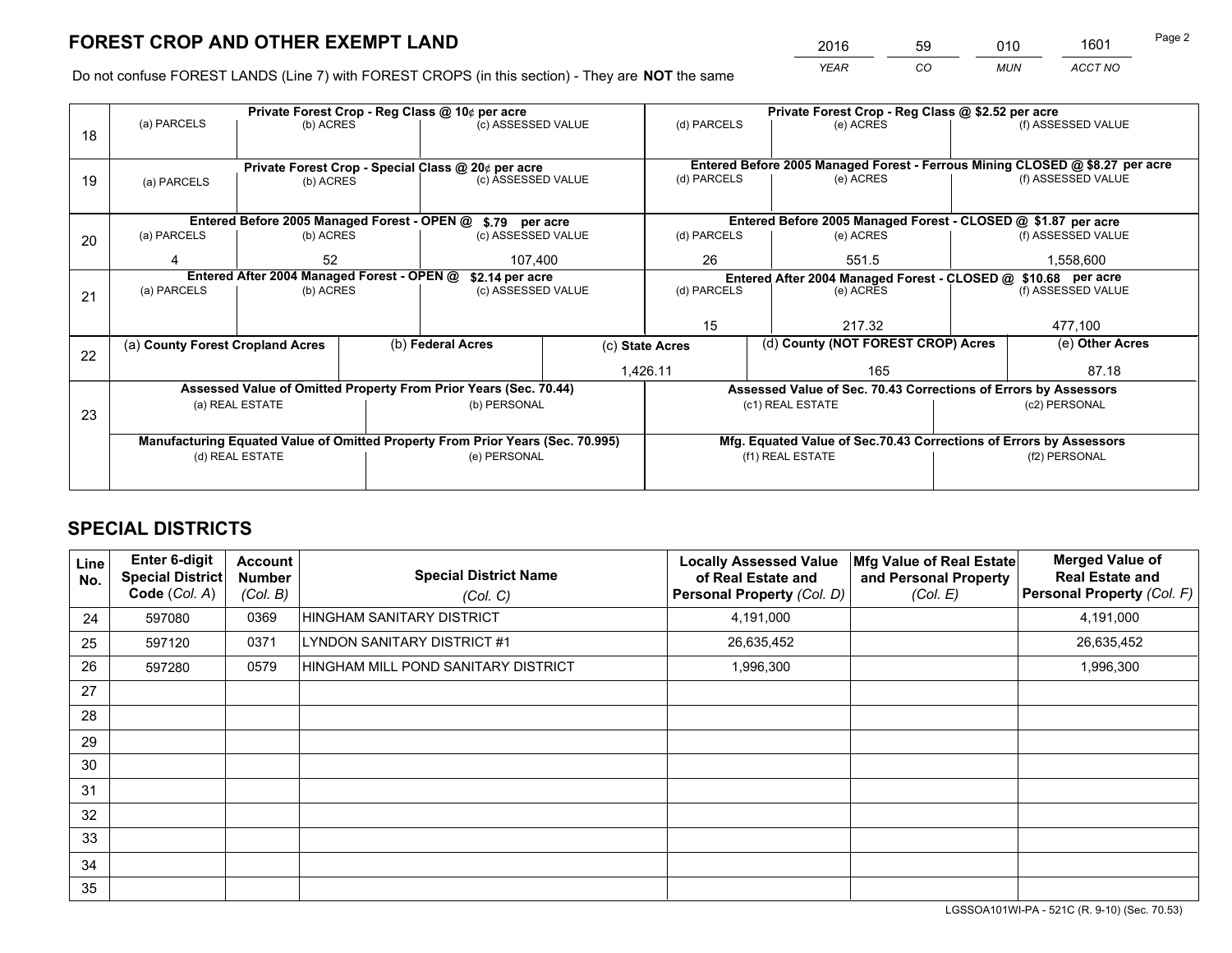|                 |                                                                 |                                             |                                                         | <b>YEAR</b>                                                                       | CO<br><b>MUN</b>                                              | ACCT NO                                                                        |
|-----------------|-----------------------------------------------------------------|---------------------------------------------|---------------------------------------------------------|-----------------------------------------------------------------------------------|---------------------------------------------------------------|--------------------------------------------------------------------------------|
| Line<br>No.     | <b>Enter 6-digit</b><br><b>School District</b><br>Code (Col. A) | <b>Account</b><br><b>Number</b><br>(Col. B) | <b>School District Name</b><br>(Col. C)                 | <b>Locally Assessed Value</b><br>of Real Estate and<br>Personal Property (Col. D) | Mfg Value of Real Estate<br>and Personal Property<br>(Col. E) | <b>Merged Value of</b><br><b>Real Estate and</b><br>Personal Property (Col. F) |
|                 | A. SCHOOL DISTRICTS (K-8 and K-12)                              |                                             |                                                         |                                                                                   |                                                               |                                                                                |
| 36              | 594137                                                          | 0350                                        | SCH D OF OOSTBURG                                       | 9,392,500                                                                         | 452,000                                                       | 9,844,500                                                                      |
| 37              | 594473                                                          | 0351                                        | SCH D OF PLYMOUTH                                       | 106,321,839                                                                       | 328,000                                                       | 106,649,839                                                                    |
| 38              | 594641                                                          | 0352                                        | SCH D OF RANDOM LAKE                                    | 25,748,561                                                                        | 1,152,900                                                     | 26,901,461                                                                     |
| 39              | 595278                                                          | 0354                                        | SCH D OF SHEBOYGAN FALLS                                | 23,715,176                                                                        | 550,700                                                       | 24,265,876                                                                     |
| 40              |                                                                 |                                             |                                                         |                                                                                   |                                                               |                                                                                |
| 41              |                                                                 |                                             |                                                         |                                                                                   |                                                               |                                                                                |
| 42              |                                                                 |                                             |                                                         |                                                                                   |                                                               |                                                                                |
| 43              |                                                                 |                                             |                                                         |                                                                                   |                                                               |                                                                                |
| 44              |                                                                 |                                             |                                                         |                                                                                   |                                                               |                                                                                |
| 45              |                                                                 |                                             |                                                         |                                                                                   |                                                               |                                                                                |
| $\overline{46}$ |                                                                 |                                             |                                                         |                                                                                   |                                                               |                                                                                |
| 47              |                                                                 |                                             |                                                         |                                                                                   |                                                               |                                                                                |
| 48              |                                                                 |                                             |                                                         |                                                                                   |                                                               |                                                                                |
| 49              |                                                                 |                                             |                                                         |                                                                                   |                                                               |                                                                                |
| 50              |                                                                 |                                             | TOTAL ASSESSED VALUE OF SCHOOL DISTRICTS (K-8 and K-12) | 165,178,076                                                                       | 2,483,600                                                     | 167,661,676                                                                    |
|                 | <b>B.</b><br><b>UNION HIGH SCHOOL DISTRICTS</b>                 |                                             |                                                         |                                                                                   |                                                               |                                                                                |
| 51              |                                                                 |                                             |                                                         |                                                                                   |                                                               |                                                                                |
| 52              |                                                                 |                                             |                                                         |                                                                                   |                                                               |                                                                                |
| 53              |                                                                 |                                             |                                                         |                                                                                   |                                                               |                                                                                |
| 54              |                                                                 |                                             |                                                         |                                                                                   |                                                               |                                                                                |
| 55              |                                                                 |                                             | TOTAL ASSESSED VALUE OF UNION HIGH SCHOOLS              |                                                                                   |                                                               |                                                                                |
|                 | C.<br><b>TECHNICAL COLLEGE DISTRICTS</b>                        |                                             |                                                         |                                                                                   |                                                               |                                                                                |
| 56              | 001100                                                          | 0010                                        | LAKESHORE TECHNICAL COLLEGE<br><b>CLEV</b>              | 165,178,076                                                                       | 2,483,600                                                     | 167,661,676                                                                    |
| 57              |                                                                 |                                             |                                                         |                                                                                   |                                                               |                                                                                |
| 58              |                                                                 |                                             |                                                         |                                                                                   |                                                               |                                                                                |
| 59              |                                                                 |                                             | TOTAL ASSESSED VALUE OF TECHNICAL COLLEGES              | 165,178,076                                                                       | 2,483,600                                                     | 167,661,676                                                                    |

59

010

 *I hereby certify, to the best of my knowledge and belief, this form is complete and correct.*

**SCHOOL DISTRICTS**

| Print name of preparer | Title                    |                | Date (MM / DD / CCYY) |
|------------------------|--------------------------|----------------|-----------------------|
|                        |                          |                |                       |
| Signature of preparer  | Contact Telephone Number | E-mail address |                       |
|                        | $\sim$                   |                |                       |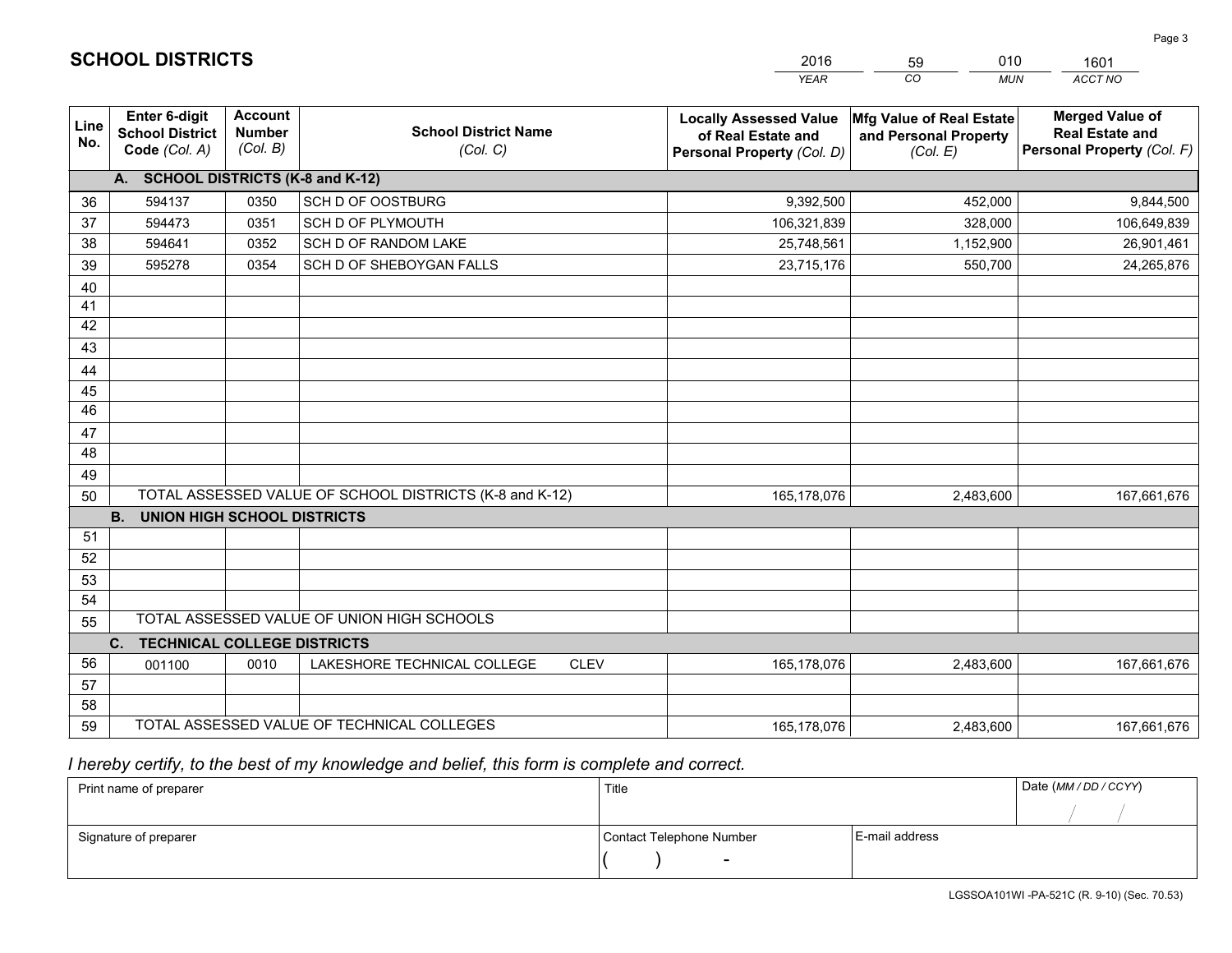#### **HIGHLIGHTS**

- 1. Complete the Statement of Assessment after the Board of Review. Reflect any changes made there.
- 2. Use black ink to complete.
- 3. Line 16 must equal Line 50, Col D.
- 4. Line 55 must equal the total of K-8 schools listed on lines 36-49. Do not include K-12 schools in this comparision.
- 5. Line 59, Col. D must equal Line 16.
- 6. Special District, School District and Technical College District values must include both real estate and personal property. Examples of Special districts are: town sanitary districts, public inland lake protection and rehabilitation districts, and metropolitan sewerage districts.
- 7. DO NOT INCLUDE Manufacturing property values.DOR will print these values on the final SOA.
- 8. Accuracy of this form is very important. The values reported directly affect the equalized value DOR calculates for school and special districts.

#### **Page 1:**

 If not prefilled, enter the tax year,county and municipal code,municipal type, municipal name and county name on the top of form.

Check the Amended box, if filing an amended / corrected SOA.

 Report the parcel count, acres and assessed value of taxable general property, total parcel count, (real and personal), total acres, and values from final figures set by the Board of Review.

- A. Real Estate land and improvements (buildings, etc.) is reported on lines 1 8, total line 9.
- B. Personal Property is reported on lines 11 14, Column D, total line 15.
- C. To complete this report, use the computer produced summary of the assessment roll that shows these amounts.
- D. Use whole numbers only.
- E. Add each line across and each column down to verify entries.

#### **Page 2:**

- A. Report Special Items (not subject to general property tax).
- 1. Private Forest Croplands and Managed Forest Lands are reported on lines 18,19, 20 and 21. Be sure to report assessed values **NOT** taxes.
- 2. You should have copies of the orders of entry, orders of withdrawal, etc., to update your assessment roll.
	- 3. Show hundredths of acres (e.g. 39.75).
- 4. Tax exempt lands are reported on line 22.
- 5. Omitted property and sec. 70.43, Wis. Stats., corrections of errors by assessor are reported on line 23. Report real estate and personal property separately. These should be for **prior years**, not something found on the current assessment roll after the board of review.
- B. Special District (Lines 24-35) Include the value of both real and personal property.
- The Department of Revenue (DOR) preprints much of the information regarding names and codes for schools, special districts,etc. If a district is not listed, enter the name and value only, DOR will enter the proper code.

### **Page 3 School Districts:**

Include the value of both real and personal property.

Report School District (regular, elementary, union high school, and technical college).

- 1. Regular (K-12) and Elementary (K-8) school values are reported on lines 36-49, total on line 50.
- 2. Union High School (UHS) (use only if elementary schools are listed on lines 36-49) are reported on lines 51-54. UHS total value (line 55) must equal to the total **elementary school** values reported on lines 36-49. Do notinclude K-12 schools in this comparison.
- 3. Technical College values are reported on lines 56-58, total on line 59.
- 4. Use the computer summary that shows these amounts to complete this report.

#### **This form is due the second Monday in June. File this report only after your Board of Review is complete.**

 *If you have questions: Return forms to:*

Fax number: (608) 264-6887 PO Box 8971

 Email: lgs@revenue.wi.gov Wisconsin Department of Revenue Call: (608) 261-5341 Local Government Services Section 6-97Madison WI 53708-8971

W6081 COUNTY RD N PLYMOUTH, WI 53073 W6081 COUNTY RD N PLYMOUTH, WI 53073 SALLY MARVER<br>TOWN OF LYNDON TOWN OF LYNDON SALLY MARVER

**NOTE: Please supply any correction to the name and address.**

NOTE: Please supply any correction to the name and address.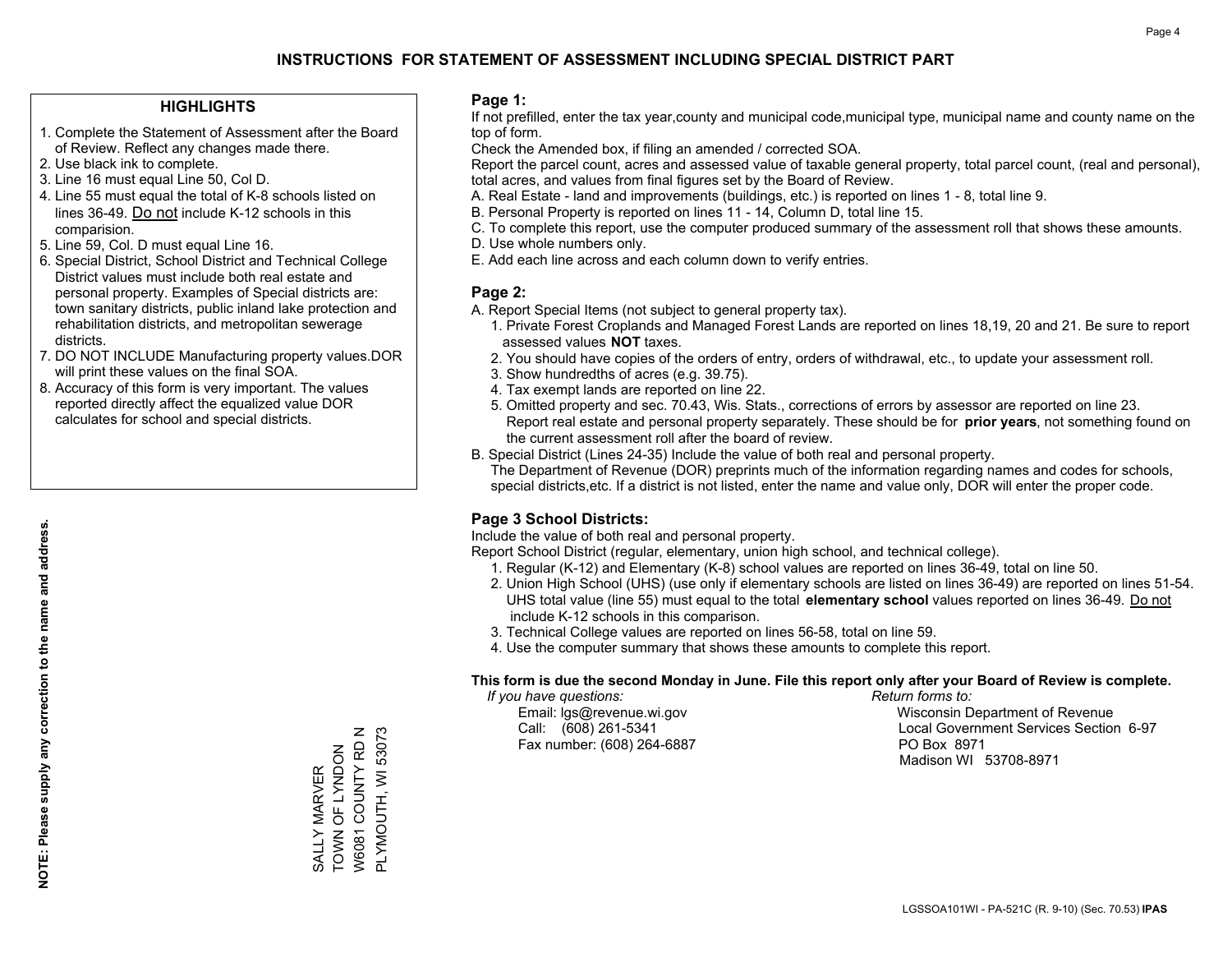**STATEMENT OF ASSESSMENT FOR 2016** 

| 59.      | N12 | 1602    |
|----------|-----|---------|
| $\alpha$ | MUN | ACCT NO |

|                | <b>FOR</b>                                                                                                                                                                                   | <b>TOWN OF</b><br>OF                                      | <b>MITCHELL</b>          |                                      | SHEBOYGAN COUNTY             |                         |                      | <b>WHEN COMPLETING THIS DOCUMENT</b>     |
|----------------|----------------------------------------------------------------------------------------------------------------------------------------------------------------------------------------------|-----------------------------------------------------------|--------------------------|--------------------------------------|------------------------------|-------------------------|----------------------|------------------------------------------|
|                |                                                                                                                                                                                              | Town - Village - City                                     | <b>Municipality Name</b> |                                      | <b>County Name</b>           |                         |                      | DO NOT WRITE OVER X's OR IN SHADED AREAS |
| Line           |                                                                                                                                                                                              | <b>REAL ESTATE</b>                                        |                          | PARCEL COUNT                         | NO. OF ACRES<br><b>WHOLE</b> | <b>VALUE OF</b>         | <b>VALUE OF</b>      | <b>TOTAL VALUE OF LAND</b>               |
| No.            | (See Lines 18 - 22 for<br>other Real Estate)                                                                                                                                                 |                                                           |                          | TOTAL LAND IMPROVEMENTS NUMBERS ONLY | LAND                         | <b>IMPROVEMENTS</b>     | AND IMPROVEMENTS     |                                          |
|                |                                                                                                                                                                                              |                                                           | Col. A                   | Col. B                               | Col. C                       | Col. D                  | Col. E               | Col. F                                   |
| $\mathbf 1$    |                                                                                                                                                                                              | <b>RESIDENTIAL - Class 1</b>                              | 491                      | 467                                  | 1,408                        | 20,161,000              | 74,715,100           | 94,876,100                               |
| $\overline{2}$ |                                                                                                                                                                                              | <b>COMMERCIAL - Class 2</b>                               | 10                       | 8                                    | 39                           | 266,600                 | 1,107,300            | 1,373,900                                |
| 3              |                                                                                                                                                                                              | <b>MANUFACTURING - Class 3</b>                            | $\overline{2}$           | $\overline{2}$                       | 38                           | 125,500                 | 158,000              | 283,500                                  |
| 4              |                                                                                                                                                                                              | <b>AGRICULTURAL - Class 4</b>                             | 417                      |                                      | 7,969                        | 1,280,500               |                      | 1,280,500                                |
| 5              |                                                                                                                                                                                              | <b>UNDEVELOPED - Class 5</b>                              | 395                      |                                      | 2,084                        | 1,807,900               |                      | 1,807,900                                |
| 6              |                                                                                                                                                                                              | AGRICULTURAL FOREST - Class 5m                            | 144                      |                                      | 1,136                        | 1,545,200               |                      | 1,545,200                                |
| $\overline{7}$ |                                                                                                                                                                                              | FOREST LANDS - Class 6                                    | 70                       |                                      | 531                          | 1,555,300               |                      | 1,555,300                                |
| 8              |                                                                                                                                                                                              | OTHER - Class 7                                           | 78                       | 78                                   | 174                          | 1,288,400               | 6,786,700            | 8,075,100                                |
| 9              |                                                                                                                                                                                              | TOTAL - ALL COLUMNS                                       | 1,607                    | 555                                  | 13,379                       | 28,030,400              | 82,767,100           | 110,797,500                              |
| 10             |                                                                                                                                                                                              | NUMBER OF PERSONAL PROPERTY ACCOUNTS IN ROLL              |                          |                                      | 23                           | <b>LOCALLY ASSESSED</b> | <b>MANUFACTURING</b> | <b>MERGED</b>                            |
| 11             |                                                                                                                                                                                              | BOATS AND OTHER WATERCRAFT NOT EXEMPT - Code 1            |                          |                                      |                              | 0                       | $\Omega$             | 0                                        |
| 12             |                                                                                                                                                                                              | MACHINERY, TOOLS AND PATTERNS - Code 2                    |                          |                                      |                              | 226,300                 | 17,600               | 243,900                                  |
| 13             |                                                                                                                                                                                              | FURNITURE, FIXTURES AND EQUIPMENT - Code 3                |                          |                                      |                              | 59,300                  | $\Omega$             | 59,300                                   |
| 14             |                                                                                                                                                                                              | ALL OTHER PERSONAL PROPERTY NOT EXEMPT - Codes 4A, 4B, 4C |                          |                                      |                              | 12,900                  | 500                  | 13,400                                   |
| 15             | TOTAL OF PERSONAL PROPERTY NOT EXEMPT (Total of Lines 11-14)                                                                                                                                 |                                                           |                          |                                      |                              |                         | 18,100               | 316,600                                  |
| 16             | AGGREGATE ASSESSED VALUE OF ALL PROPERTY SUBJECT TO THE GENERAL PROPERTY TAX (Total of Lines 9F and 15F)<br>MUST EQUAL TOTAL VALUE OF THE SCHOOL DISTRICTS (K-12 PLUS K-8) - Line 50, Col. F |                                                           |                          |                                      |                              |                         | 111,114,100          |                                          |
| 17             | Name of Assessor<br>Telephone #<br><b>BOARD OF REVIEW</b><br>DATE OF FINAL ADJOURNMENT<br>06/06/2016<br>ASSOCIATED APPRAISAL CONSULTANTS<br>(800) 721-4157                                   |                                                           |                          |                                      |                              |                         |                      |                                          |
|                |                                                                                                                                                                                              |                                                           |                          |                                      |                              |                         |                      |                                          |

REMARKS

The Assessment Ratio to be used in calculating the estimated Fair Market Value on tax bills for this tax district is .987704995<br>This ratio should be used to convert assessed values to "Calculate Equalized Values" in Step 1 Commission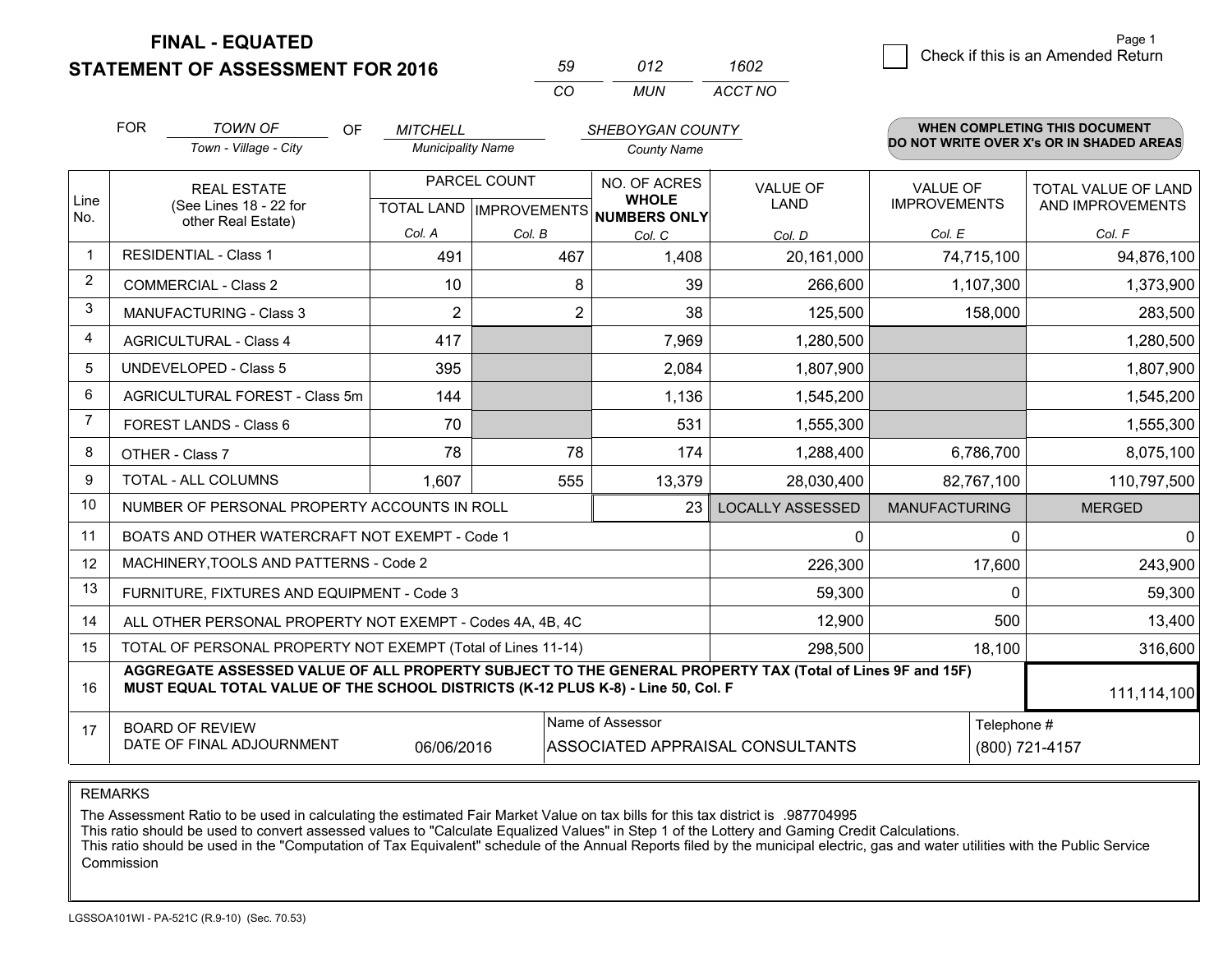*YEAR CO MUN ACCT NO* <sup>2016</sup> <sup>59</sup> <sup>012</sup> <sup>1602</sup>

Do not confuse FOREST LANDS (Line 7) with FOREST CROPS (in this section) - They are **NOT** the same

| Private Forest Crop - Reg Class @ 10¢ per acre                                 |                            |                                                                        |                                                  |                                                                 |                                                                                                                                                                                                                                                                                                                                 | Private Forest Crop - Reg Class @ \$2.52 per acre |                                      |                                                                                                                                                                                                                                                                                                                                                                                               |  |
|--------------------------------------------------------------------------------|----------------------------|------------------------------------------------------------------------|--------------------------------------------------|-----------------------------------------------------------------|---------------------------------------------------------------------------------------------------------------------------------------------------------------------------------------------------------------------------------------------------------------------------------------------------------------------------------|---------------------------------------------------|--------------------------------------|-----------------------------------------------------------------------------------------------------------------------------------------------------------------------------------------------------------------------------------------------------------------------------------------------------------------------------------------------------------------------------------------------|--|
|                                                                                |                            |                                                                        |                                                  |                                                                 | (d) PARCELS                                                                                                                                                                                                                                                                                                                     | (e) ACRES                                         |                                      | (f) ASSESSED VALUE                                                                                                                                                                                                                                                                                                                                                                            |  |
|                                                                                |                            |                                                                        |                                                  |                                                                 |                                                                                                                                                                                                                                                                                                                                 |                                                   |                                      |                                                                                                                                                                                                                                                                                                                                                                                               |  |
|                                                                                |                            |                                                                        |                                                  |                                                                 |                                                                                                                                                                                                                                                                                                                                 |                                                   |                                      |                                                                                                                                                                                                                                                                                                                                                                                               |  |
| (a) PARCELS                                                                    |                            |                                                                        |                                                  |                                                                 | (d) PARCELS                                                                                                                                                                                                                                                                                                                     | (e) ACRES                                         |                                      | (f) ASSESSED VALUE                                                                                                                                                                                                                                                                                                                                                                            |  |
|                                                                                |                            |                                                                        |                                                  |                                                                 |                                                                                                                                                                                                                                                                                                                                 |                                                   |                                      |                                                                                                                                                                                                                                                                                                                                                                                               |  |
|                                                                                |                            |                                                                        |                                                  |                                                                 |                                                                                                                                                                                                                                                                                                                                 |                                                   |                                      |                                                                                                                                                                                                                                                                                                                                                                                               |  |
| (a) PARCELS                                                                    |                            |                                                                        |                                                  |                                                                 | (d) PARCELS                                                                                                                                                                                                                                                                                                                     | (e) ACRES                                         |                                      | (f) ASSESSED VALUE                                                                                                                                                                                                                                                                                                                                                                            |  |
|                                                                                |                            |                                                                        |                                                  |                                                                 |                                                                                                                                                                                                                                                                                                                                 |                                                   |                                      |                                                                                                                                                                                                                                                                                                                                                                                               |  |
|                                                                                |                            |                                                                        |                                                  |                                                                 | 457,800                                                                                                                                                                                                                                                                                                                         |                                                   |                                      |                                                                                                                                                                                                                                                                                                                                                                                               |  |
|                                                                                |                            |                                                                        |                                                  |                                                                 |                                                                                                                                                                                                                                                                                                                                 |                                                   | (f) ASSESSED VALUE                   |                                                                                                                                                                                                                                                                                                                                                                                               |  |
|                                                                                |                            |                                                                        |                                                  |                                                                 |                                                                                                                                                                                                                                                                                                                                 |                                                   |                                      |                                                                                                                                                                                                                                                                                                                                                                                               |  |
|                                                                                |                            |                                                                        |                                                  |                                                                 | $\mathcal{P}$                                                                                                                                                                                                                                                                                                                   | 65                                                |                                      | 182,000                                                                                                                                                                                                                                                                                                                                                                                       |  |
|                                                                                |                            |                                                                        |                                                  |                                                                 |                                                                                                                                                                                                                                                                                                                                 |                                                   |                                      | (e) Other Acres                                                                                                                                                                                                                                                                                                                                                                               |  |
|                                                                                |                            |                                                                        |                                                  |                                                                 |                                                                                                                                                                                                                                                                                                                                 |                                                   |                                      |                                                                                                                                                                                                                                                                                                                                                                                               |  |
|                                                                                |                            |                                                                        | 299.09                                           |                                                                 |                                                                                                                                                                                                                                                                                                                                 | 31.3                                              |                                      | 110.95                                                                                                                                                                                                                                                                                                                                                                                        |  |
|                                                                                |                            |                                                                        |                                                  |                                                                 |                                                                                                                                                                                                                                                                                                                                 |                                                   |                                      |                                                                                                                                                                                                                                                                                                                                                                                               |  |
|                                                                                |                            |                                                                        |                                                  |                                                                 |                                                                                                                                                                                                                                                                                                                                 |                                                   |                                      | (c2) PERSONAL                                                                                                                                                                                                                                                                                                                                                                                 |  |
|                                                                                |                            |                                                                        |                                                  |                                                                 |                                                                                                                                                                                                                                                                                                                                 |                                                   |                                      |                                                                                                                                                                                                                                                                                                                                                                                               |  |
| Manufacturing Equated Value of Omitted Property From Prior Years (Sec. 70.995) |                            |                                                                        |                                                  |                                                                 |                                                                                                                                                                                                                                                                                                                                 |                                                   |                                      |                                                                                                                                                                                                                                                                                                                                                                                               |  |
|                                                                                |                            |                                                                        |                                                  |                                                                 | (f1) REAL ESTATE                                                                                                                                                                                                                                                                                                                |                                                   |                                      | (f2) PERSONAL                                                                                                                                                                                                                                                                                                                                                                                 |  |
|                                                                                |                            |                                                                        |                                                  |                                                                 |                                                                                                                                                                                                                                                                                                                                 |                                                   |                                      |                                                                                                                                                                                                                                                                                                                                                                                               |  |
|                                                                                | (a) PARCELS<br>(a) PARCELS | (a) County Forest Cropland Acres<br>(a) REAL ESTATE<br>(d) REAL ESTATE | (b) ACRES<br>(b) ACRES<br>(b) ACRES<br>(b) ACRES | Entered After 2004 Managed Forest - OPEN @<br>(b) Federal Acres | (c) ASSESSED VALUE<br>Private Forest Crop - Special Class @ 20¢ per acre<br>(c) ASSESSED VALUE<br>Entered Before 2005 Managed Forest - OPEN @ \$.79 per acre<br>(c) ASSESSED VALUE<br>\$2.14 per acre<br>(c) ASSESSED VALUE<br>Assessed Value of Omitted Property From Prior Years (Sec. 70.44)<br>(b) PERSONAL<br>(e) PERSONAL | 13<br>(d) PARCELS<br>(c) State Acres<br>8,901.33  | 209<br>(e) ACRES<br>(c1) REAL ESTATE | Entered Before 2005 Managed Forest - Ferrous Mining CLOSED @ \$8.27 per acre<br>Entered Before 2005 Managed Forest - CLOSED @ \$1.87 per acre<br>Entered After 2004 Managed Forest - CLOSED @ \$10.68 per acre<br>(d) County (NOT FOREST CROP) Acres<br>Assessed Value of Sec. 70.43 Corrections of Errors by Assessors<br>Mfg. Equated Value of Sec.70.43 Corrections of Errors by Assessors |  |

## **SPECIAL DISTRICTS**

| Line<br>No. | Enter 6-digit<br>Special District<br>Code (Col. A) | <b>Account</b><br><b>Number</b> | <b>Special District Name</b> | <b>Locally Assessed Value</b><br>of Real Estate and | Mfg Value of Real Estate<br>and Personal Property | <b>Merged Value of</b><br><b>Real Estate and</b><br>Personal Property (Col. F) |
|-------------|----------------------------------------------------|---------------------------------|------------------------------|-----------------------------------------------------|---------------------------------------------------|--------------------------------------------------------------------------------|
|             |                                                    | (Col. B)                        | (Col. C)                     | Personal Property (Col. D)                          | (Col. E)                                          |                                                                                |
| 24          |                                                    |                                 |                              |                                                     |                                                   |                                                                                |
| 25          |                                                    |                                 |                              |                                                     |                                                   |                                                                                |
| 26          |                                                    |                                 |                              |                                                     |                                                   |                                                                                |
| 27          |                                                    |                                 |                              |                                                     |                                                   |                                                                                |
| 28          |                                                    |                                 |                              |                                                     |                                                   |                                                                                |
| 29          |                                                    |                                 |                              |                                                     |                                                   |                                                                                |
| 30          |                                                    |                                 |                              |                                                     |                                                   |                                                                                |
| 31          |                                                    |                                 |                              |                                                     |                                                   |                                                                                |
| 32          |                                                    |                                 |                              |                                                     |                                                   |                                                                                |
| 33          |                                                    |                                 |                              |                                                     |                                                   |                                                                                |
| 34          |                                                    |                                 |                              |                                                     |                                                   |                                                                                |
| 35          |                                                    |                                 |                              |                                                     |                                                   |                                                                                |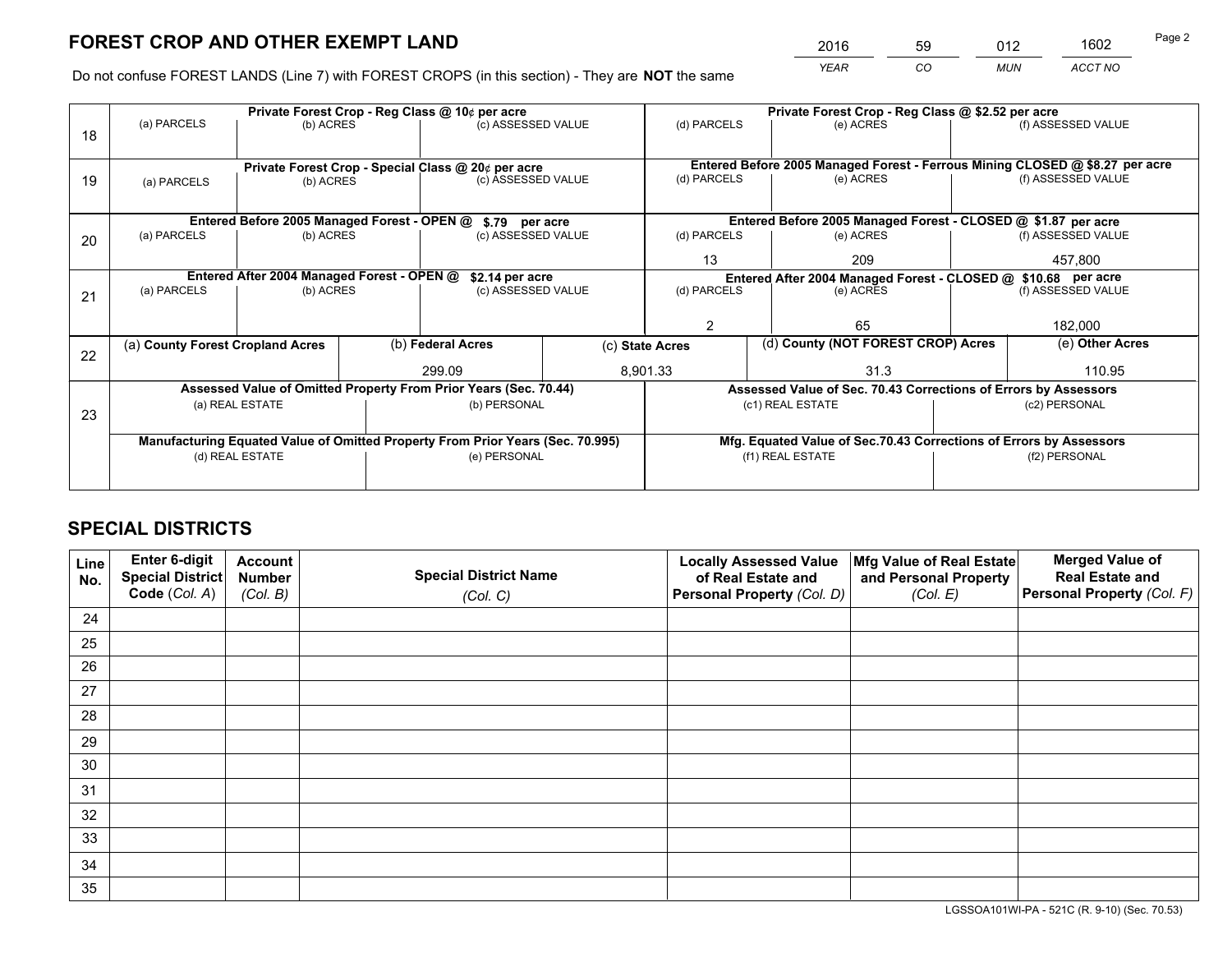|                 |                                                                 |                                             |                                                         | <b>YEAR</b>                                                                       | CO<br><b>MUN</b>                                              | ACCT NO                                                                        |
|-----------------|-----------------------------------------------------------------|---------------------------------------------|---------------------------------------------------------|-----------------------------------------------------------------------------------|---------------------------------------------------------------|--------------------------------------------------------------------------------|
| Line<br>No.     | <b>Enter 6-digit</b><br><b>School District</b><br>Code (Col. A) | <b>Account</b><br><b>Number</b><br>(Col. B) | <b>School District Name</b><br>(Col. C)                 | <b>Locally Assessed Value</b><br>of Real Estate and<br>Personal Property (Col. D) | Mfg Value of Real Estate<br>and Personal Property<br>(Col. E) | <b>Merged Value of</b><br><b>Real Estate and</b><br>Personal Property (Col. F) |
|                 | A. SCHOOL DISTRICTS (K-8 and K-12)                              |                                             |                                                         |                                                                                   |                                                               |                                                                                |
| 36              | 200910                                                          | 0123                                        | SCH D OF CAMPBELLSPORT                                  | 8,895,300                                                                         |                                                               | 8,895,300                                                                      |
| 37              | 594473                                                          | 0351                                        | SCH D OF PLYMOUTH                                       | 100,281,700                                                                       | 301,600                                                       | 100,583,300                                                                    |
| 38              | 662800                                                          | 0398                                        | SCH D OF KEWASKUM                                       | 1,635,500                                                                         |                                                               | 1,635,500                                                                      |
| 39              |                                                                 |                                             |                                                         |                                                                                   |                                                               |                                                                                |
| 40              |                                                                 |                                             |                                                         |                                                                                   |                                                               |                                                                                |
| 41              |                                                                 |                                             |                                                         |                                                                                   |                                                               |                                                                                |
| 42              |                                                                 |                                             |                                                         |                                                                                   |                                                               |                                                                                |
| 43              |                                                                 |                                             |                                                         |                                                                                   |                                                               |                                                                                |
| 44              |                                                                 |                                             |                                                         |                                                                                   |                                                               |                                                                                |
| 45              |                                                                 |                                             |                                                         |                                                                                   |                                                               |                                                                                |
| $\overline{46}$ |                                                                 |                                             |                                                         |                                                                                   |                                                               |                                                                                |
| 47              |                                                                 |                                             |                                                         |                                                                                   |                                                               |                                                                                |
| 48              |                                                                 |                                             |                                                         |                                                                                   |                                                               |                                                                                |
| 49              |                                                                 |                                             | TOTAL ASSESSED VALUE OF SCHOOL DISTRICTS (K-8 and K-12) |                                                                                   |                                                               |                                                                                |
| 50              | <b>B.</b><br><b>UNION HIGH SCHOOL DISTRICTS</b>                 |                                             |                                                         | 110,812,500                                                                       | 301,600                                                       | 111,114,100                                                                    |
| 51              |                                                                 |                                             |                                                         |                                                                                   |                                                               |                                                                                |
| 52              |                                                                 |                                             |                                                         |                                                                                   |                                                               |                                                                                |
| 53              |                                                                 |                                             |                                                         |                                                                                   |                                                               |                                                                                |
| 54              |                                                                 |                                             |                                                         |                                                                                   |                                                               |                                                                                |
| 55              |                                                                 |                                             | TOTAL ASSESSED VALUE OF UNION HIGH SCHOOLS              |                                                                                   |                                                               |                                                                                |
|                 | C.<br><b>TECHNICAL COLLEGE DISTRICTS</b>                        |                                             |                                                         |                                                                                   |                                                               |                                                                                |
| 56              | 001100                                                          | 0010                                        | LAKESHORE TECHNICAL COLLEGE<br><b>CLEV</b>              | 110,812,500                                                                       | 301,600                                                       | 111,114,100                                                                    |
| 57              |                                                                 |                                             |                                                         |                                                                                   |                                                               |                                                                                |
| 58              |                                                                 |                                             |                                                         |                                                                                   |                                                               |                                                                                |
| 59              |                                                                 |                                             | TOTAL ASSESSED VALUE OF TECHNICAL COLLEGES              | 110,812,500                                                                       | 301,600                                                       | 111,114,100                                                                    |

59

012

 *I hereby certify, to the best of my knowledge and belief, this form is complete and correct.*

**SCHOOL DISTRICTS**

| Print name of preparer | Title                    |                | Date (MM / DD / CCYY) |
|------------------------|--------------------------|----------------|-----------------------|
|                        |                          |                |                       |
| Signature of preparer  | Contact Telephone Number | E-mail address |                       |
|                        | $\sim$                   |                |                       |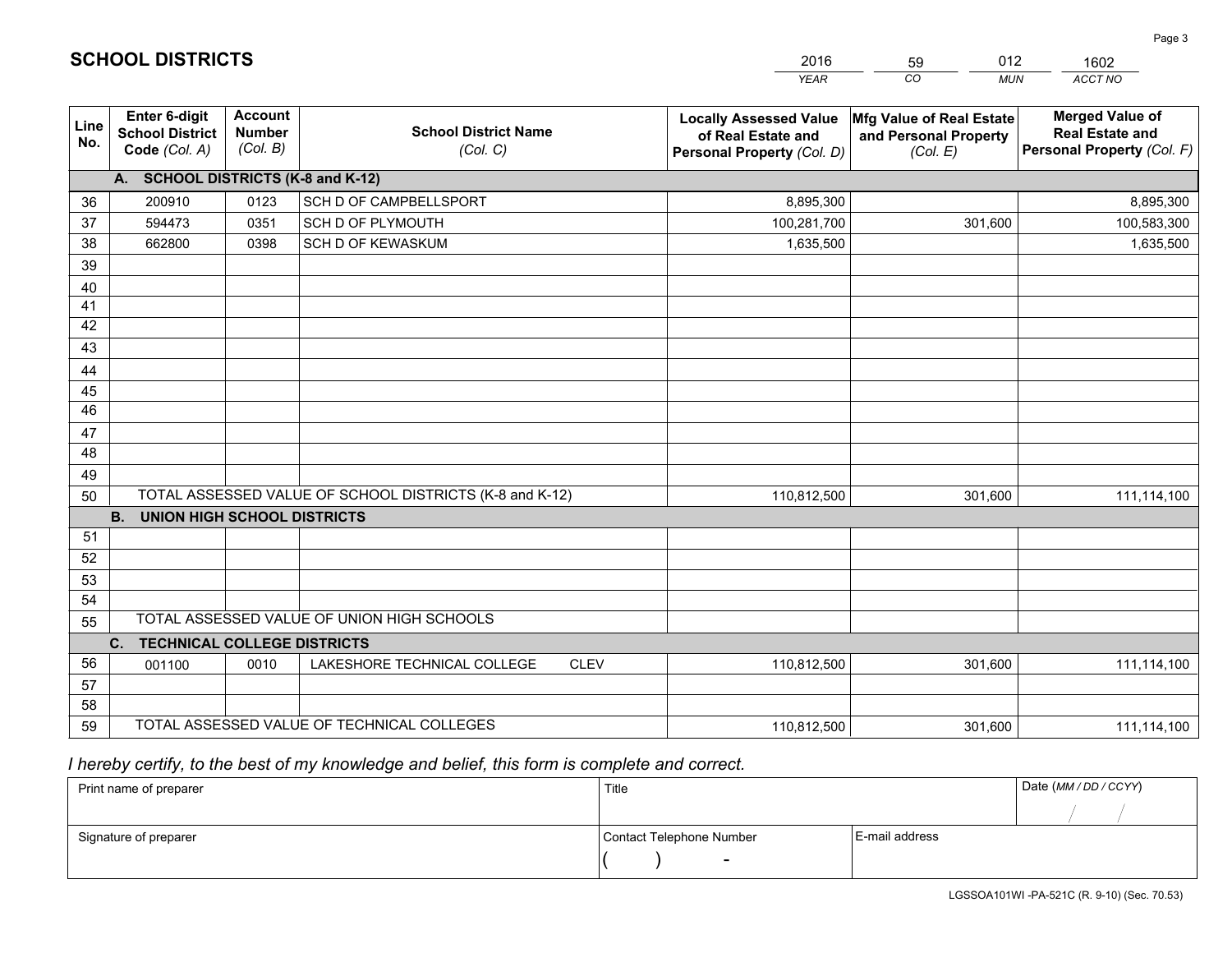#### **HIGHLIGHTS**

- 1. Complete the Statement of Assessment after the Board of Review. Reflect any changes made there.
- 2. Use black ink to complete.
- 3. Line 16 must equal Line 50, Col D.
- 4. Line 55 must equal the total of K-8 schools listed on lines 36-49. Do not include K-12 schools in this comparision.
- 5. Line 59, Col. D must equal Line 16.
- 6. Special District, School District and Technical College District values must include both real estate and personal property. Examples of Special districts are: town sanitary districts, public inland lake protection and rehabilitation districts, and metropolitan sewerage districts.
- 7. DO NOT INCLUDE Manufacturing property values.DOR will print these values on the final SOA.

LINNAE WIERUS TOWN OF MITCHELL W8095 PARNELL RD

\_INNAE WIERUS<br>TOWN OF MITCHELL

CASCADE, WI 53011 - 1250

CASCADE, WI 53011 W8095 PARNELL RD

 $-1250$ 

 8. Accuracy of this form is very important. The values reported directly affect the equalized value DOR calculates for school and special districts.

#### **Page 1:**

 If not prefilled, enter the tax year,county and municipal code,municipal type, municipal name and county name on the top of form.

Check the Amended box, if filing an amended / corrected SOA.

 Report the parcel count, acres and assessed value of taxable general property, total parcel count, (real and personal), total acres, and values from final figures set by the Board of Review.

- A. Real Estate land and improvements (buildings, etc.) is reported on lines 1 8, total line 9.
- B. Personal Property is reported on lines 11 14, Column D, total line 15.
- C. To complete this report, use the computer produced summary of the assessment roll that shows these amounts.
- D. Use whole numbers only.
- E. Add each line across and each column down to verify entries.

#### **Page 2:**

- A. Report Special Items (not subject to general property tax).
- 1. Private Forest Croplands and Managed Forest Lands are reported on lines 18,19, 20 and 21. Be sure to report assessed values **NOT** taxes.
- 2. You should have copies of the orders of entry, orders of withdrawal, etc., to update your assessment roll.
	- 3. Show hundredths of acres (e.g. 39.75).
- 4. Tax exempt lands are reported on line 22.
- 5. Omitted property and sec. 70.43, Wis. Stats., corrections of errors by assessor are reported on line 23. Report real estate and personal property separately. These should be for **prior years**, not something found on the current assessment roll after the board of review.
- B. Special District (Lines 24-35) Include the value of both real and personal property.
- The Department of Revenue (DOR) preprints much of the information regarding names and codes for schools, special districts,etc. If a district is not listed, enter the name and value only, DOR will enter the proper code.

### **Page 3 School Districts:**

Include the value of both real and personal property.

Report School District (regular, elementary, union high school, and technical college).

- 1. Regular (K-12) and Elementary (K-8) school values are reported on lines 36-49, total on line 50.
- 2. Union High School (UHS) (use only if elementary schools are listed on lines 36-49) are reported on lines 51-54. UHS total value (line 55) must equal to the total **elementary school** values reported on lines 36-49. Do notinclude K-12 schools in this comparison.
- 3. Technical College values are reported on lines 56-58, total on line 59.
- 4. Use the computer summary that shows these amounts to complete this report.

#### **This form is due the second Monday in June. File this report only after your Board of Review is complete.**

 *If you have questions: Return forms to:*

Fax number: (608) 264-6887 PO Box 8971

 Email: lgs@revenue.wi.gov Wisconsin Department of Revenue Call: (608) 261-5341 Local Government Services Section 6-97Madison WI 53708-8971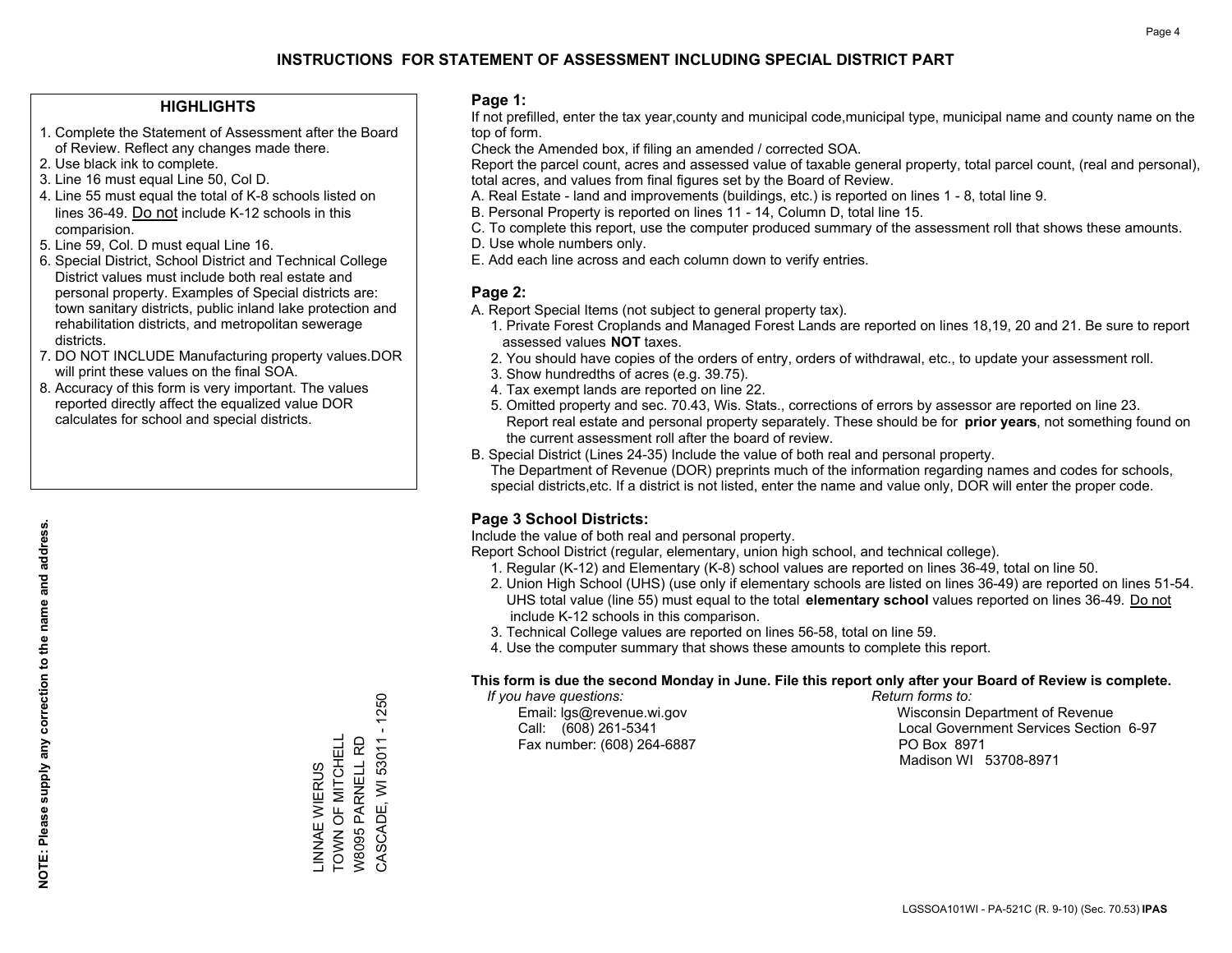**STATEMENT OF ASSESSMENT FOR 2016** 

| 59  | 014 | 1603    |
|-----|-----|---------|
| CO. | MUN | ACCT NO |

|                | <b>FOR</b>                     | <b>TOWN OF</b><br>OF                                                                                                                                                                         | <b>MOSEL</b>             |           | SHEBOYGAN COUNTY                     |                                  |                                        | <b>WHEN COMPLETING THIS DOCUMENT</b>           |
|----------------|--------------------------------|----------------------------------------------------------------------------------------------------------------------------------------------------------------------------------------------|--------------------------|-----------|--------------------------------------|----------------------------------|----------------------------------------|------------------------------------------------|
|                |                                | Town - Village - City                                                                                                                                                                        | <b>Municipality Name</b> |           | <b>County Name</b>                   |                                  |                                        | DO NOT WRITE OVER X's OR IN SHADED AREAS       |
| Line           |                                | PARCEL COUNT<br><b>REAL ESTATE</b>                                                                                                                                                           |                          |           | NO. OF ACRES<br><b>WHOLE</b>         | <b>VALUE OF</b><br>LAND          | <b>VALUE OF</b><br><b>IMPROVEMENTS</b> | <b>TOTAL VALUE OF LAND</b><br>AND IMPROVEMENTS |
| No.            |                                | (See Lines 18 - 22 for<br>other Real Estate)                                                                                                                                                 |                          |           | TOTAL LAND IMPROVEMENTS NUMBERS ONLY |                                  |                                        |                                                |
|                |                                |                                                                                                                                                                                              | Col. A                   | Col. B    | Col. C                               | Col. D                           | Col. E                                 | Col. F                                         |
| $\mathbf{1}$   |                                | <b>RESIDENTIAL - Class 1</b>                                                                                                                                                                 | 312                      | 274       | 645                                  | 14,159,800                       | 39,201,800                             | 53,361,600                                     |
| $\overline{2}$ |                                | <b>COMMERCIAL - Class 2</b>                                                                                                                                                                  | 67                       | 59        | 714                                  | 6,735,100                        | 30,727,000                             | 37,462,100                                     |
| 3              |                                | MANUFACTURING - Class 3                                                                                                                                                                      | $\overline{7}$           | 7         | 107                                  | 721,000                          | 11,177,400                             | 11,898,400                                     |
| $\overline{4}$ |                                | <b>AGRICULTURAL - Class 4</b>                                                                                                                                                                | 455                      |           | 8,969                                | 1,509,100                        |                                        | 1,509,100                                      |
| 5              |                                | <b>UNDEVELOPED - Class 5</b>                                                                                                                                                                 | 300                      |           | 785                                  | 404,800                          |                                        | 404,800                                        |
| 6              | AGRICULTURAL FOREST - Class 5m |                                                                                                                                                                                              | 110                      |           | 959                                  | 1,381,900                        |                                        | 1,381,900                                      |
| 7              |                                | FOREST LANDS - Class 6                                                                                                                                                                       | 19                       |           | 313                                  | 839,200                          |                                        | 839,200                                        |
| 8              |                                | OTHER - Class 7                                                                                                                                                                              | 79                       | 78        | 274                                  | 2,754,600                        | 11,551,700                             | 14,306,300                                     |
| 9              |                                | TOTAL - ALL COLUMNS                                                                                                                                                                          | 1,349                    | 418       | 12,766                               | 28,505,500                       | 92,657,900                             | 121,163,400                                    |
| 10             |                                | NUMBER OF PERSONAL PROPERTY ACCOUNTS IN ROLL                                                                                                                                                 |                          |           | 51                                   | <b>LOCALLY ASSESSED</b>          | <b>MANUFACTURING</b>                   | <b>MERGED</b>                                  |
| 11             |                                | BOATS AND OTHER WATERCRAFT NOT EXEMPT - Code 1                                                                                                                                               |                          |           |                                      | $\mathbf{0}$                     | 0                                      | $\mathbf 0$                                    |
| 12             |                                | MACHINERY, TOOLS AND PATTERNS - Code 2                                                                                                                                                       |                          |           |                                      | 5,219,500                        | 2,459,600                              | 7,679,100                                      |
| 13             |                                | FURNITURE, FIXTURES AND EQUIPMENT - Code 3                                                                                                                                                   |                          |           |                                      | 1,315,800                        | 989,300                                | 2,305,100                                      |
| 14             |                                | ALL OTHER PERSONAL PROPERTY NOT EXEMPT - Codes 4A, 4B, 4C                                                                                                                                    |                          |           |                                      | 169,800                          | 117,200                                | 287,000                                        |
| 15             |                                | TOTAL OF PERSONAL PROPERTY NOT EXEMPT (Total of Lines 11-14)                                                                                                                                 |                          | 6,705,100 | 3,566,100                            | 10,271,200                       |                                        |                                                |
| 16             |                                | AGGREGATE ASSESSED VALUE OF ALL PROPERTY SUBJECT TO THE GENERAL PROPERTY TAX (Total of Lines 9F and 15F)<br>MUST EQUAL TOTAL VALUE OF THE SCHOOL DISTRICTS (K-12 PLUS K-8) - Line 50, Col. F |                          |           |                                      |                                  |                                        | 131,434,600                                    |
| 17             |                                | <b>BOARD OF REVIEW</b><br>DATE OF FINAL ADJOURNMENT                                                                                                                                          | 05/11/2016               |           | Name of Assessor                     | ASSOCIATED APPRAISAL CONSULTANTS | Telephone #                            | (800) 721-4157                                 |

REMARKS

The Assessment Ratio to be used in calculating the estimated Fair Market Value on tax bills for this tax district is 1.013908997

This ratio should be used to convert assessed values to "Calculate Equalized Values" in Step 1 of the Lottery and Gaming Credit Calculations.<br>This ratio should be used in the "Computation of Tax Equivalent" schedule of the Commission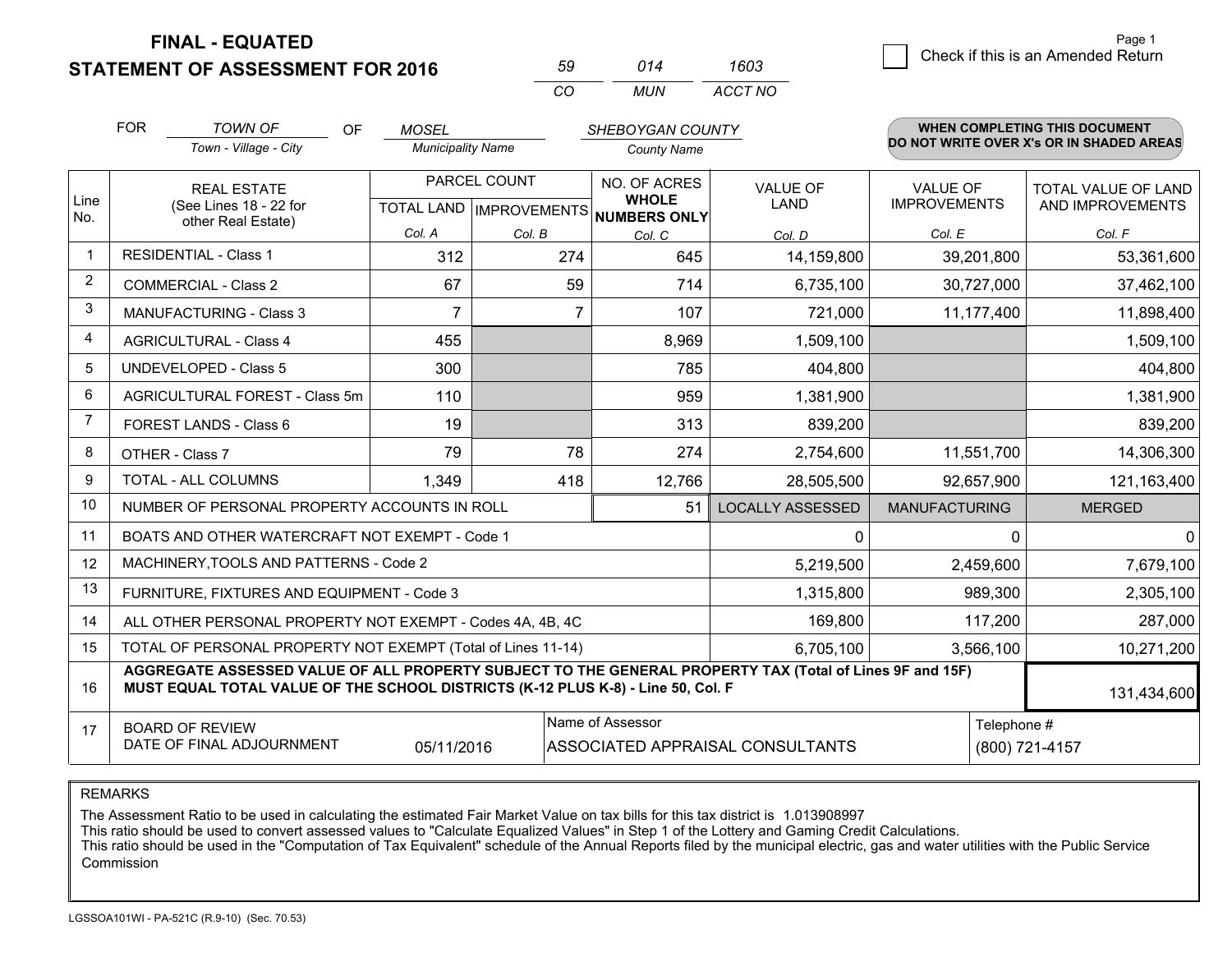*YEAR CO MUN ACCT NO* <sup>2016</sup> <sup>59</sup> <sup>014</sup> <sup>1603</sup>

Do not confuse FOREST LANDS (Line 7) with FOREST CROPS (in this section) - They are **NOT** the same

|    |                                                                                |                 |  | Private Forest Crop - Reg Class @ 10¢ per acre                   |                                   | Private Forest Crop - Reg Class @ \$2.52 per acre             |                                                                                           |               |                    |
|----|--------------------------------------------------------------------------------|-----------------|--|------------------------------------------------------------------|-----------------------------------|---------------------------------------------------------------|-------------------------------------------------------------------------------------------|---------------|--------------------|
| 18 | (a) PARCELS                                                                    | (b) ACRES       |  | (c) ASSESSED VALUE                                               |                                   | (d) PARCELS                                                   | (e) ACRES                                                                                 |               | (f) ASSESSED VALUE |
|    |                                                                                |                 |  |                                                                  |                                   |                                                               |                                                                                           |               |                    |
|    | Private Forest Crop - Special Class @ 20¢ per acre                             |                 |  |                                                                  |                                   | (d) PARCELS                                                   | Entered Before 2005 Managed Forest - Ferrous Mining CLOSED @ \$8.27 per acre<br>(e) ACRES |               | (f) ASSESSED VALUE |
| 19 | (a) PARCELS                                                                    | (b) ACRES       |  | (c) ASSESSED VALUE                                               |                                   |                                                               |                                                                                           |               |                    |
|    |                                                                                |                 |  |                                                                  |                                   |                                                               |                                                                                           |               |                    |
|    |                                                                                |                 |  | Entered Before 2005 Managed Forest - OPEN @ \$.79 per acre       |                                   |                                                               | Entered Before 2005 Managed Forest - CLOSED @ \$1.87 per acre                             |               |                    |
| 20 | (a) PARCELS                                                                    | (b) ACRES       |  | (c) ASSESSED VALUE                                               |                                   | (d) PARCELS                                                   | (e) ACRES                                                                                 |               | (f) ASSESSED VALUE |
|    | 4                                                                              | 77.71           |  |                                                                  | 206,100                           |                                                               | 128                                                                                       |               | 364,600            |
|    | Entered After 2004 Managed Forest - OPEN @<br>\$2.14 per acre                  |                 |  |                                                                  |                                   | Entered After 2004 Managed Forest - CLOSED @ \$10.68 per acre |                                                                                           |               |                    |
| 21 | (a) PARCELS                                                                    | (b) ACRES       |  |                                                                  | (c) ASSESSED VALUE<br>(d) PARCELS |                                                               | (e) ACRES                                                                                 |               | (f) ASSESSED VALUE |
|    |                                                                                |                 |  |                                                                  |                                   |                                                               |                                                                                           |               |                    |
|    | 2                                                                              | 66.75           |  | 166,900                                                          |                                   |                                                               |                                                                                           |               |                    |
|    | (a) County Forest Cropland Acres                                               |                 |  | (b) Federal Acres                                                |                                   | (d) County (NOT FOREST CROP) Acres<br>(c) State Acres         |                                                                                           |               | (e) Other Acres    |
| 22 |                                                                                |                 |  |                                                                  |                                   |                                                               |                                                                                           |               |                    |
|    |                                                                                |                 |  |                                                                  |                                   | 41.41                                                         | 62.58                                                                                     |               | 131.45             |
|    |                                                                                |                 |  | Assessed Value of Omitted Property From Prior Years (Sec. 70.44) |                                   |                                                               | Assessed Value of Sec. 70.43 Corrections of Errors by Assessors                           |               |                    |
| 23 |                                                                                | (a) REAL ESTATE |  | (b) PERSONAL                                                     |                                   |                                                               | (c1) REAL ESTATE                                                                          |               | (c2) PERSONAL      |
|    |                                                                                |                 |  |                                                                  |                                   |                                                               |                                                                                           |               |                    |
|    | Manufacturing Equated Value of Omitted Property From Prior Years (Sec. 70.995) |                 |  |                                                                  |                                   |                                                               | Mfg. Equated Value of Sec.70.43 Corrections of Errors by Assessors                        |               |                    |
|    |                                                                                | (d) REAL ESTATE |  | (e) PERSONAL                                                     |                                   | (f1) REAL ESTATE                                              |                                                                                           | (f2) PERSONAL |                    |
|    |                                                                                |                 |  |                                                                  |                                   |                                                               |                                                                                           |               |                    |
|    |                                                                                |                 |  |                                                                  |                                   |                                                               |                                                                                           |               |                    |

## **SPECIAL DISTRICTS**

| Line<br>No. | Enter 6-digit<br>Special District<br>Code (Col. A) | <b>Account</b><br><b>Number</b><br>(Col. B) | <b>Special District Name</b><br>(Col. C) | <b>Locally Assessed Value</b><br>of Real Estate and<br>Personal Property (Col. D) | Mfg Value of Real Estate<br>and Personal Property<br>(Col. E) | <b>Merged Value of</b><br><b>Real Estate and</b><br>Personal Property (Col. F) |
|-------------|----------------------------------------------------|---------------------------------------------|------------------------------------------|-----------------------------------------------------------------------------------|---------------------------------------------------------------|--------------------------------------------------------------------------------|
| 24          |                                                    |                                             |                                          |                                                                                   |                                                               |                                                                                |
| 25          |                                                    |                                             |                                          |                                                                                   |                                                               |                                                                                |
| 26          |                                                    |                                             |                                          |                                                                                   |                                                               |                                                                                |
| 27          |                                                    |                                             |                                          |                                                                                   |                                                               |                                                                                |
| 28          |                                                    |                                             |                                          |                                                                                   |                                                               |                                                                                |
| 29          |                                                    |                                             |                                          |                                                                                   |                                                               |                                                                                |
| 30          |                                                    |                                             |                                          |                                                                                   |                                                               |                                                                                |
| 31          |                                                    |                                             |                                          |                                                                                   |                                                               |                                                                                |
| 32          |                                                    |                                             |                                          |                                                                                   |                                                               |                                                                                |
| 33          |                                                    |                                             |                                          |                                                                                   |                                                               |                                                                                |
| 34          |                                                    |                                             |                                          |                                                                                   |                                                               |                                                                                |
| 35          |                                                    |                                             |                                          |                                                                                   |                                                               |                                                                                |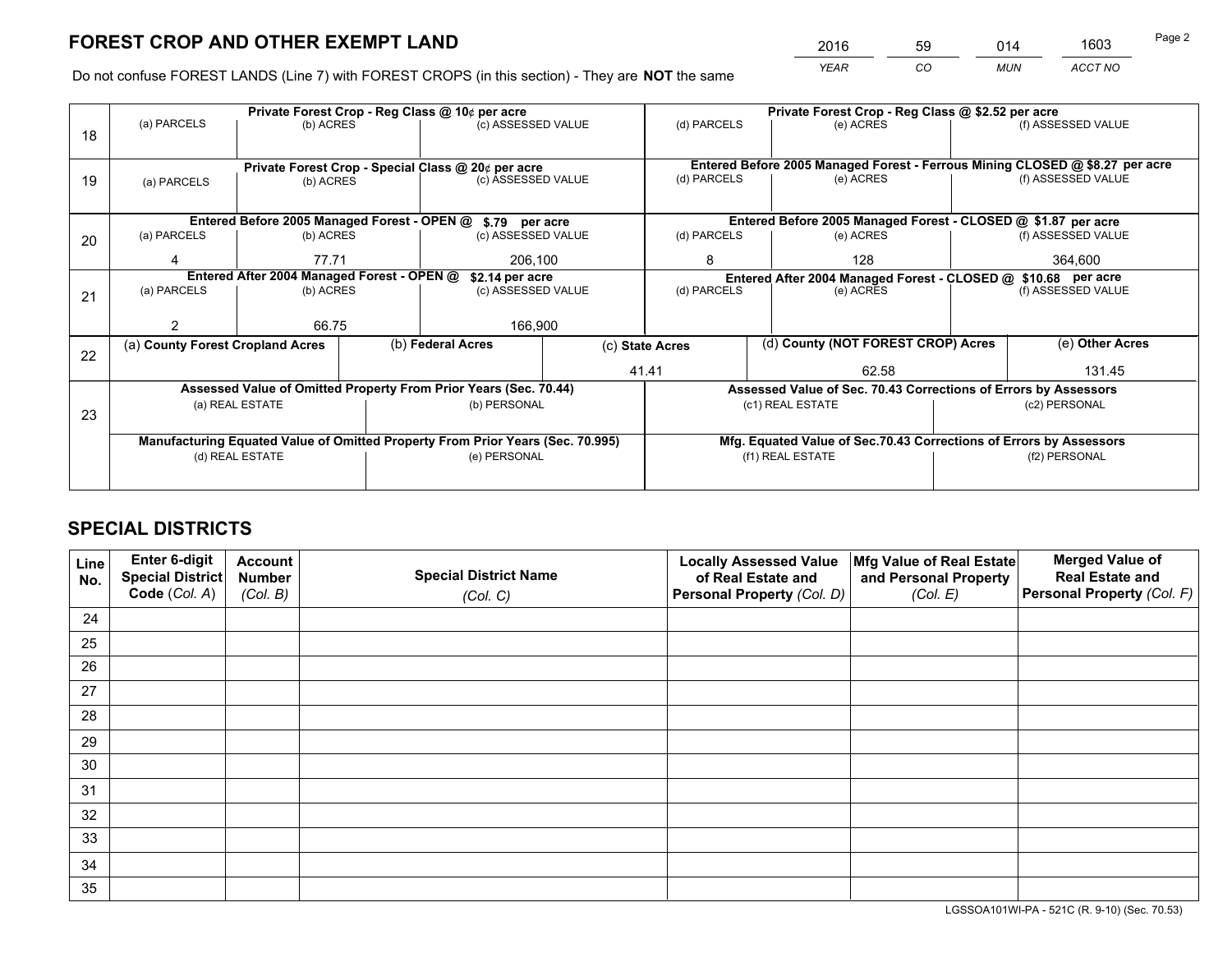|             |                                                          |                                             |                                                         | <b>YEAR</b>                                                                       | CO<br><b>MUN</b>                                              | ACCT NO                                                                        |
|-------------|----------------------------------------------------------|---------------------------------------------|---------------------------------------------------------|-----------------------------------------------------------------------------------|---------------------------------------------------------------|--------------------------------------------------------------------------------|
| Line<br>No. | Enter 6-digit<br><b>School District</b><br>Code (Col. A) | <b>Account</b><br><b>Number</b><br>(Col. B) | <b>School District Name</b><br>(Col. C)                 | <b>Locally Assessed Value</b><br>of Real Estate and<br>Personal Property (Col. D) | Mfg Value of Real Estate<br>and Personal Property<br>(Col. E) | <b>Merged Value of</b><br><b>Real Estate and</b><br>Personal Property (Col. F) |
|             | A. SCHOOL DISTRICTS (K-8 and K-12)                       |                                             |                                                         |                                                                                   |                                                               |                                                                                |
| 36          | 592605                                                   | 0348                                        | SCH D OF HOWARDS GROVE                                  | 83,226,900                                                                        | 850,300                                                       | 84,077,200                                                                     |
| 37          | 595271                                                   | 0353                                        | SCH D OF SHEBOYGAN AREA                                 | 32,743,200                                                                        | 14,614,200                                                    | 47,357,400                                                                     |
| 38          |                                                          |                                             |                                                         |                                                                                   |                                                               |                                                                                |
| 39          |                                                          |                                             |                                                         |                                                                                   |                                                               |                                                                                |
| 40          |                                                          |                                             |                                                         |                                                                                   |                                                               |                                                                                |
| 41          |                                                          |                                             |                                                         |                                                                                   |                                                               |                                                                                |
| 42          |                                                          |                                             |                                                         |                                                                                   |                                                               |                                                                                |
| 43          |                                                          |                                             |                                                         |                                                                                   |                                                               |                                                                                |
| 44          |                                                          |                                             |                                                         |                                                                                   |                                                               |                                                                                |
| 45<br>46    |                                                          |                                             |                                                         |                                                                                   |                                                               |                                                                                |
|             |                                                          |                                             |                                                         |                                                                                   |                                                               |                                                                                |
| 47<br>48    |                                                          |                                             |                                                         |                                                                                   |                                                               |                                                                                |
| 49          |                                                          |                                             |                                                         |                                                                                   |                                                               |                                                                                |
| 50          |                                                          |                                             | TOTAL ASSESSED VALUE OF SCHOOL DISTRICTS (K-8 and K-12) | 115,970,100                                                                       | 15,464,500                                                    | 131,434,600                                                                    |
|             | <b>UNION HIGH SCHOOL DISTRICTS</b><br><b>B.</b>          |                                             |                                                         |                                                                                   |                                                               |                                                                                |
| 51          |                                                          |                                             |                                                         |                                                                                   |                                                               |                                                                                |
| 52          |                                                          |                                             |                                                         |                                                                                   |                                                               |                                                                                |
| 53          |                                                          |                                             |                                                         |                                                                                   |                                                               |                                                                                |
| 54          |                                                          |                                             |                                                         |                                                                                   |                                                               |                                                                                |
| 55          |                                                          |                                             | TOTAL ASSESSED VALUE OF UNION HIGH SCHOOLS              |                                                                                   |                                                               |                                                                                |
|             | C.<br><b>TECHNICAL COLLEGE DISTRICTS</b>                 |                                             |                                                         |                                                                                   |                                                               |                                                                                |
| 56          | 001100                                                   | 0010                                        | LAKESHORE TECHNICAL COLLEGE<br><b>CLEV</b>              | 115,970,100                                                                       | 15,464,500                                                    | 131,434,600                                                                    |
| 57          |                                                          |                                             |                                                         |                                                                                   |                                                               |                                                                                |
| 58          |                                                          |                                             |                                                         |                                                                                   |                                                               |                                                                                |
| 59          |                                                          |                                             | TOTAL ASSESSED VALUE OF TECHNICAL COLLEGES              | 115,970,100                                                                       | 15,464,500                                                    | 131,434,600                                                                    |

59

014

 *I hereby certify, to the best of my knowledge and belief, this form is complete and correct.*

**SCHOOL DISTRICTS**

| Print name of preparer | Title                    |                | Date (MM/DD/CCYY) |
|------------------------|--------------------------|----------------|-------------------|
|                        |                          |                |                   |
| Signature of preparer  | Contact Telephone Number | E-mail address |                   |
|                        | $\overline{\phantom{a}}$ |                |                   |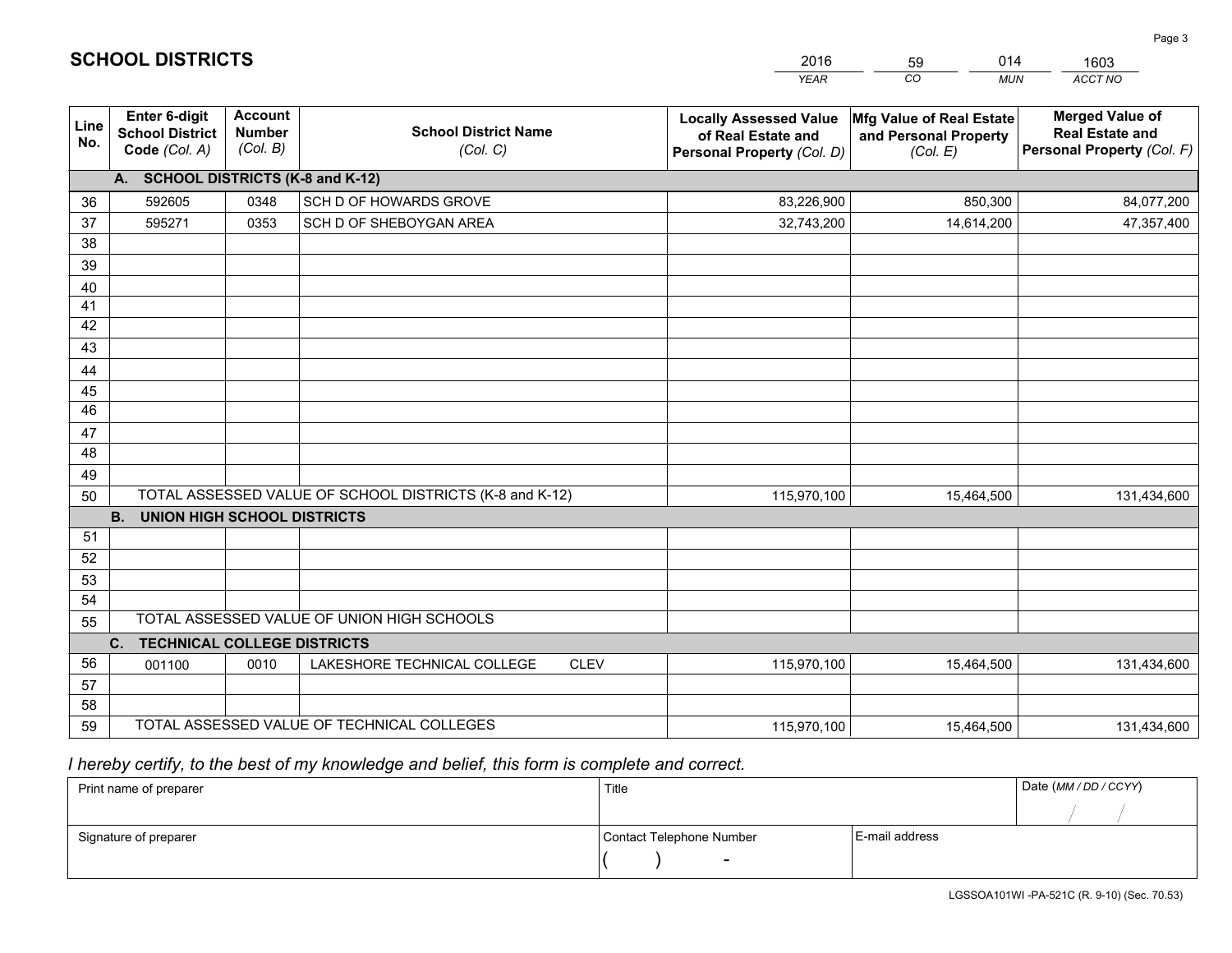#### **HIGHLIGHTS**

- 1. Complete the Statement of Assessment after the Board of Review. Reflect any changes made there.
- 2. Use black ink to complete.
- 3. Line 16 must equal Line 50, Col D.
- 4. Line 55 must equal the total of K-8 schools listed on lines 36-49. Do not include K-12 schools in this comparision.
- 5. Line 59, Col. D must equal Line 16.
- 6. Special District, School District and Technical College District values must include both real estate and personal property. Examples of Special districts are: town sanitary districts, public inland lake protection and rehabilitation districts, and metropolitan sewerage districts.
- 7. DO NOT INCLUDE Manufacturing property values.DOR will print these values on the final SOA.

RACHEL REHBEIN TOWN OF MOSEL W982 COUNTY RD FF

RACHEL REHBEIN TOWN OF MOSEL SHEBOYGAN, WI 53083 - 5136

뜐

W982 COUNTY RD

SHEBOYGAN, WI 53083 -

5136

 8. Accuracy of this form is very important. The values reported directly affect the equalized value DOR calculates for school and special districts.

#### **Page 1:**

 If not prefilled, enter the tax year,county and municipal code,municipal type, municipal name and county name on the top of form.

Check the Amended box, if filing an amended / corrected SOA.

 Report the parcel count, acres and assessed value of taxable general property, total parcel count, (real and personal), total acres, and values from final figures set by the Board of Review.

- A. Real Estate land and improvements (buildings, etc.) is reported on lines 1 8, total line 9.
- B. Personal Property is reported on lines 11 14, Column D, total line 15.
- C. To complete this report, use the computer produced summary of the assessment roll that shows these amounts.
- D. Use whole numbers only.
- E. Add each line across and each column down to verify entries.

#### **Page 2:**

- A. Report Special Items (not subject to general property tax).
- 1. Private Forest Croplands and Managed Forest Lands are reported on lines 18,19, 20 and 21. Be sure to report assessed values **NOT** taxes.
- 2. You should have copies of the orders of entry, orders of withdrawal, etc., to update your assessment roll.
	- 3. Show hundredths of acres (e.g. 39.75).
- 4. Tax exempt lands are reported on line 22.
- 5. Omitted property and sec. 70.43, Wis. Stats., corrections of errors by assessor are reported on line 23. Report real estate and personal property separately. These should be for **prior years**, not something found on the current assessment roll after the board of review.
- B. Special District (Lines 24-35) Include the value of both real and personal property.

 The Department of Revenue (DOR) preprints much of the information regarding names and codes for schools, special districts,etc. If a district is not listed, enter the name and value only, DOR will enter the proper code.

### **Page 3 School Districts:**

Include the value of both real and personal property.

Report School District (regular, elementary, union high school, and technical college).

- 1. Regular (K-12) and Elementary (K-8) school values are reported on lines 36-49, total on line 50.
- 2. Union High School (UHS) (use only if elementary schools are listed on lines 36-49) are reported on lines 51-54. UHS total value (line 55) must equal to the total **elementary school** values reported on lines 36-49. Do notinclude K-12 schools in this comparison.
- 3. Technical College values are reported on lines 56-58, total on line 59.
- 4. Use the computer summary that shows these amounts to complete this report.

#### **This form is due the second Monday in June. File this report only after your Board of Review is complete.**

 *If you have questions: Return forms to:*

Fax number: (608) 264-6887 PO Box 8971

 Email: lgs@revenue.wi.gov Wisconsin Department of Revenue Call: (608) 261-5341 Local Government Services Section 6-97Madison WI 53708-8971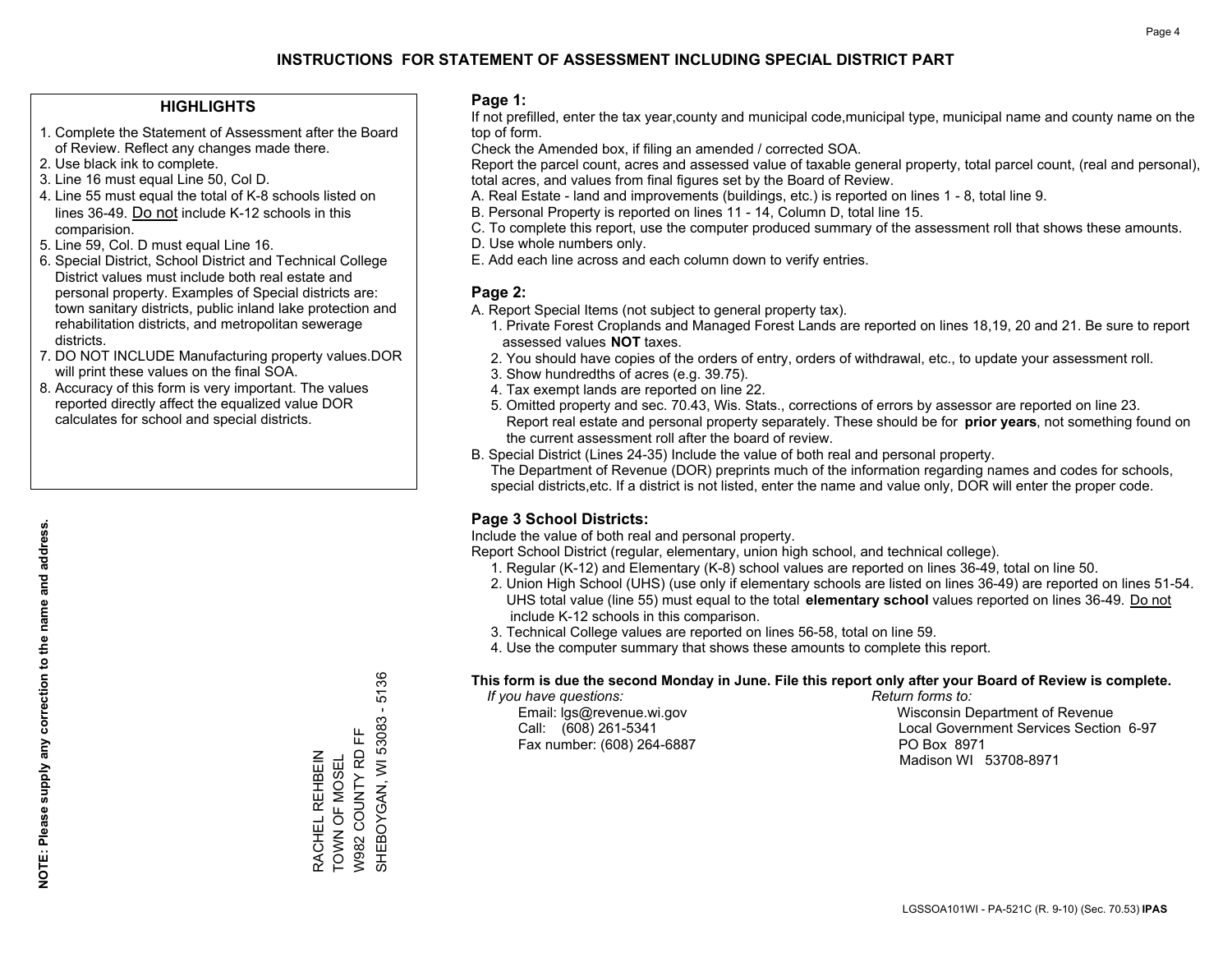**STATEMENT OF ASSESSMENT FOR 2016** 

| 59  | 016   | 1604    |
|-----|-------|---------|
| CO. | MI IN | ACCT NO |

|                         | <b>FOR</b>                                                                  | <b>TOWN OF</b><br>OF                                                                                                                                                                         | <b>PLYMOUTH</b>          |           | SHEBOYGAN COUNTY                     |                         |                      | <b>WHEN COMPLETING THIS DOCUMENT</b>     |
|-------------------------|-----------------------------------------------------------------------------|----------------------------------------------------------------------------------------------------------------------------------------------------------------------------------------------|--------------------------|-----------|--------------------------------------|-------------------------|----------------------|------------------------------------------|
|                         |                                                                             | Town - Village - City                                                                                                                                                                        | <b>Municipality Name</b> |           | <b>County Name</b>                   |                         |                      | DO NOT WRITE OVER X's OR IN SHADED AREAS |
| Line                    |                                                                             | <b>REAL ESTATE</b>                                                                                                                                                                           | PARCEL COUNT             |           | NO. OF ACRES<br><b>WHOLE</b>         | <b>VALUE OF</b>         | <b>VALUE OF</b>      | TOTAL VALUE OF LAND                      |
| No.                     |                                                                             | (See Lines 18 - 22 for<br>other Real Estate)                                                                                                                                                 |                          |           | TOTAL LAND IMPROVEMENTS NUMBERS ONLY | <b>LAND</b>             | <b>IMPROVEMENTS</b>  | AND IMPROVEMENTS                         |
|                         |                                                                             |                                                                                                                                                                                              | Col. A                   | Col. B    | Col. C                               | Col. D                  | Col. E               | Col. F                                   |
| -1                      |                                                                             | <b>RESIDENTIAL - Class 1</b>                                                                                                                                                                 | 1,363                    | 1,214     | 3,682                                | 61,174,900              | 210,570,300          | 271,745,200                              |
| $\overline{2}$          |                                                                             | <b>COMMERCIAL - Class 2</b>                                                                                                                                                                  | 109                      | 87        | 989                                  | 6,026,900               | 24,115,900           | 30,142,800                               |
| 3                       |                                                                             | <b>MANUFACTURING - Class 3</b>                                                                                                                                                               | 6                        | 5         | 100                                  | 488,000                 | 788,900              | 1,276,900                                |
| $\overline{\mathbf{4}}$ |                                                                             | <b>AGRICULTURAL - Class 4</b>                                                                                                                                                                | 453                      |           | 8,670                                | 1,495,700               |                      | 1,495,700                                |
| 5                       |                                                                             | <b>UNDEVELOPED - Class 5</b>                                                                                                                                                                 | 352                      |           | 2,255                                | 3,235,000               |                      | 3,235,000                                |
| 6                       |                                                                             | AGRICULTURAL FOREST - Class 5m                                                                                                                                                               | 142                      |           | 922                                  | 1,518,100               |                      | 1,518,100                                |
| $\overline{7}$          |                                                                             | FOREST LANDS - Class 6                                                                                                                                                                       | 51                       |           | 511                                  | 1,605,200               |                      | 1,605,200                                |
| 8                       |                                                                             | OTHER - Class 7                                                                                                                                                                              | 50                       | 50        | 129                                  | 964,200                 | 6,327,100            | 7,291,300                                |
| 9                       |                                                                             | TOTAL - ALL COLUMNS                                                                                                                                                                          | 2,526                    | 1,356     | 17,258                               | 76,508,000              | 241,802,200          | 318,310,200                              |
| 10                      |                                                                             | NUMBER OF PERSONAL PROPERTY ACCOUNTS IN ROLL                                                                                                                                                 |                          |           | 86                                   | <b>LOCALLY ASSESSED</b> | <b>MANUFACTURING</b> | <b>MERGED</b>                            |
| 11                      |                                                                             | BOATS AND OTHER WATERCRAFT NOT EXEMPT - Code 1                                                                                                                                               |                          |           |                                      | 0                       | $\Omega$             | $\Omega$                                 |
| 12                      |                                                                             | MACHINERY, TOOLS AND PATTERNS - Code 2                                                                                                                                                       |                          |           |                                      | 2,043,600               | 39,200               | 2,082,800                                |
| 13                      |                                                                             | FURNITURE, FIXTURES AND EQUIPMENT - Code 3                                                                                                                                                   |                          |           |                                      | 903,600                 | 25,900               | 929,500                                  |
| 14                      |                                                                             | ALL OTHER PERSONAL PROPERTY NOT EXEMPT - Codes 4A, 4B, 4C                                                                                                                                    |                          |           |                                      | 1,726,300               | 76,700               | 1,803,000                                |
| 15                      |                                                                             | TOTAL OF PERSONAL PROPERTY NOT EXEMPT (Total of Lines 11-14)                                                                                                                                 |                          | 4,673,500 | 141,800                              | 4,815,300               |                      |                                          |
| 16                      |                                                                             | AGGREGATE ASSESSED VALUE OF ALL PROPERTY SUBJECT TO THE GENERAL PROPERTY TAX (Total of Lines 9F and 15F)<br>MUST EQUAL TOTAL VALUE OF THE SCHOOL DISTRICTS (K-12 PLUS K-8) - Line 50, Col. F |                          |           |                                      |                         |                      | 323,125,500                              |
| 17                      |                                                                             | <b>BOARD OF REVIEW</b>                                                                                                                                                                       |                          |           | Name of Assessor                     |                         | Telephone #          |                                          |
|                         | DATE OF FINAL ADJOURNMENT<br>ASSOCIATED APPRAISAL CONSULTANTS<br>05/26/2016 |                                                                                                                                                                                              |                          |           |                                      |                         | (800) 721-4157       |                                          |

REMARKS

The Assessment Ratio to be used in calculating the estimated Fair Market Value on tax bills for this tax district is .992356824<br>This ratio should be used to convert assessed values to "Calculate Equalized Values" in Step 1 Commission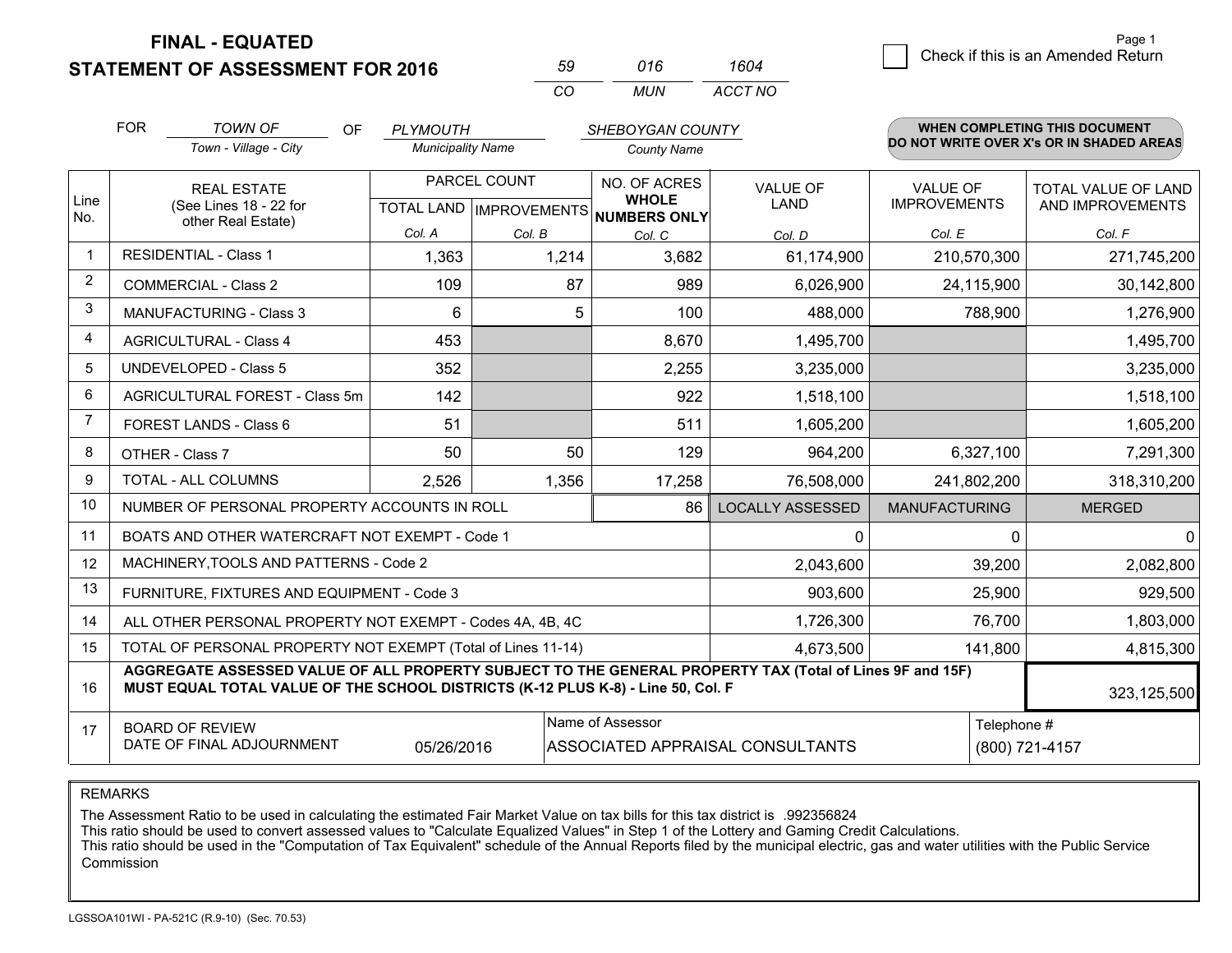*YEAR CO MUN ACCT NO* <sup>2016</sup> <sup>59</sup> <sup>016</sup> <sup>1604</sup>

Do not confuse FOREST LANDS (Line 7) with FOREST CROPS (in this section) - They are **NOT** the same

|    |                                                                                |                 |  | Private Forest Crop - Reg Class @ 10¢ per acre                   |                 | Private Forest Crop - Reg Class @ \$2.52 per acre |                                                                              |                                                                    |                    |                    |
|----|--------------------------------------------------------------------------------|-----------------|--|------------------------------------------------------------------|-----------------|---------------------------------------------------|------------------------------------------------------------------------------|--------------------------------------------------------------------|--------------------|--------------------|
| 18 | (a) PARCELS                                                                    | (b) ACRES       |  | (c) ASSESSED VALUE                                               |                 | (d) PARCELS                                       |                                                                              | (e) ACRES                                                          |                    | (f) ASSESSED VALUE |
|    |                                                                                |                 |  |                                                                  |                 |                                                   |                                                                              |                                                                    |                    |                    |
|    | Private Forest Crop - Special Class @ 20¢ per acre                             |                 |  |                                                                  |                 |                                                   | Entered Before 2005 Managed Forest - Ferrous Mining CLOSED @ \$8.27 per acre |                                                                    |                    |                    |
| 19 | (a) PARCELS                                                                    | (b) ACRES       |  | (c) ASSESSED VALUE                                               |                 | (d) PARCELS                                       |                                                                              | (e) ACRES                                                          |                    | (f) ASSESSED VALUE |
|    |                                                                                |                 |  |                                                                  |                 |                                                   |                                                                              |                                                                    |                    |                    |
|    |                                                                                |                 |  | Entered Before 2005 Managed Forest - OPEN @ \$.79 per acre       |                 |                                                   |                                                                              | Entered Before 2005 Managed Forest - CLOSED @ \$1.87 per acre      |                    |                    |
| 20 | (a) PARCELS                                                                    | (b) ACRES       |  | (c) ASSESSED VALUE                                               |                 | (d) PARCELS                                       |                                                                              | (e) ACRES                                                          |                    | (f) ASSESSED VALUE |
|    |                                                                                | 30.000<br>10    |  |                                                                  | 11              |                                                   | 157.96                                                                       |                                                                    | 488.400            |                    |
|    | Entered After 2004 Managed Forest - OPEN @<br>\$2.14 per acre                  |                 |  |                                                                  |                 |                                                   |                                                                              | Entered After 2004 Managed Forest - CLOSED @ \$10.68 per acre      |                    |                    |
| 21 | (a) PARCELS                                                                    | (b) ACRES       |  | (c) ASSESSED VALUE                                               |                 | (d) PARCELS<br>(e) ACRES                          |                                                                              |                                                                    | (f) ASSESSED VALUE |                    |
|    |                                                                                |                 |  |                                                                  |                 |                                                   |                                                                              |                                                                    |                    |                    |
|    |                                                                                |                 |  |                                                                  |                 |                                                   |                                                                              | 16                                                                 |                    | 56,000             |
| 22 | (a) County Forest Cropland Acres                                               |                 |  | (b) Federal Acres                                                | (c) State Acres |                                                   |                                                                              | (d) County (NOT FOREST CROP) Acres                                 |                    | (e) Other Acres    |
|    |                                                                                |                 |  |                                                                  |                 | 962.1<br>110.42                                   |                                                                              |                                                                    |                    | 767.21             |
|    |                                                                                |                 |  | Assessed Value of Omitted Property From Prior Years (Sec. 70.44) |                 |                                                   |                                                                              | Assessed Value of Sec. 70.43 Corrections of Errors by Assessors    |                    |                    |
| 23 |                                                                                | (a) REAL ESTATE |  | (b) PERSONAL                                                     |                 |                                                   |                                                                              | (c1) REAL ESTATE                                                   |                    | (c2) PERSONAL      |
|    |                                                                                |                 |  |                                                                  |                 |                                                   |                                                                              |                                                                    |                    |                    |
|    | Manufacturing Equated Value of Omitted Property From Prior Years (Sec. 70.995) |                 |  |                                                                  |                 |                                                   |                                                                              | Mfg. Equated Value of Sec.70.43 Corrections of Errors by Assessors |                    |                    |
|    | (d) REAL ESTATE                                                                |                 |  | (e) PERSONAL                                                     |                 | (f1) REAL ESTATE                                  |                                                                              |                                                                    | (f2) PERSONAL      |                    |
|    |                                                                                |                 |  |                                                                  |                 |                                                   |                                                                              |                                                                    |                    |                    |

## **SPECIAL DISTRICTS**

| Line<br>No. | <b>Enter 6-digit</b><br><b>Special District</b><br>Code (Col. A) | Account<br><b>Number</b><br>(Col. B) | <b>Special District Name</b><br>(Col. C)         | <b>Locally Assessed Value</b><br>of Real Estate and<br>Personal Property (Col. D) | Mfg Value of Real Estate<br>and Personal Property<br>(Col. E) | <b>Merged Value of</b><br><b>Real Estate and</b><br>Personal Property (Col. F) |
|-------------|------------------------------------------------------------------|--------------------------------------|--------------------------------------------------|-----------------------------------------------------------------------------------|---------------------------------------------------------------|--------------------------------------------------------------------------------|
| 24          | 597030                                                           | 0364                                 | <b>RHINE &amp; PLYMOUTH SANITARY DISTRICT #1</b> | 17,745,000                                                                        |                                                               | 17,745,000                                                                     |
| 25          |                                                                  |                                      |                                                  |                                                                                   |                                                               |                                                                                |
| 26          |                                                                  |                                      |                                                  |                                                                                   |                                                               |                                                                                |
| 27          |                                                                  |                                      |                                                  |                                                                                   |                                                               |                                                                                |
| 28          |                                                                  |                                      |                                                  |                                                                                   |                                                               |                                                                                |
| 29          |                                                                  |                                      |                                                  |                                                                                   |                                                               |                                                                                |
| 30          |                                                                  |                                      |                                                  |                                                                                   |                                                               |                                                                                |
| 31          |                                                                  |                                      |                                                  |                                                                                   |                                                               |                                                                                |
| 32          |                                                                  |                                      |                                                  |                                                                                   |                                                               |                                                                                |
| 33          |                                                                  |                                      |                                                  |                                                                                   |                                                               |                                                                                |
| 34          |                                                                  |                                      |                                                  |                                                                                   |                                                               |                                                                                |
| 35          |                                                                  |                                      |                                                  |                                                                                   |                                                               |                                                                                |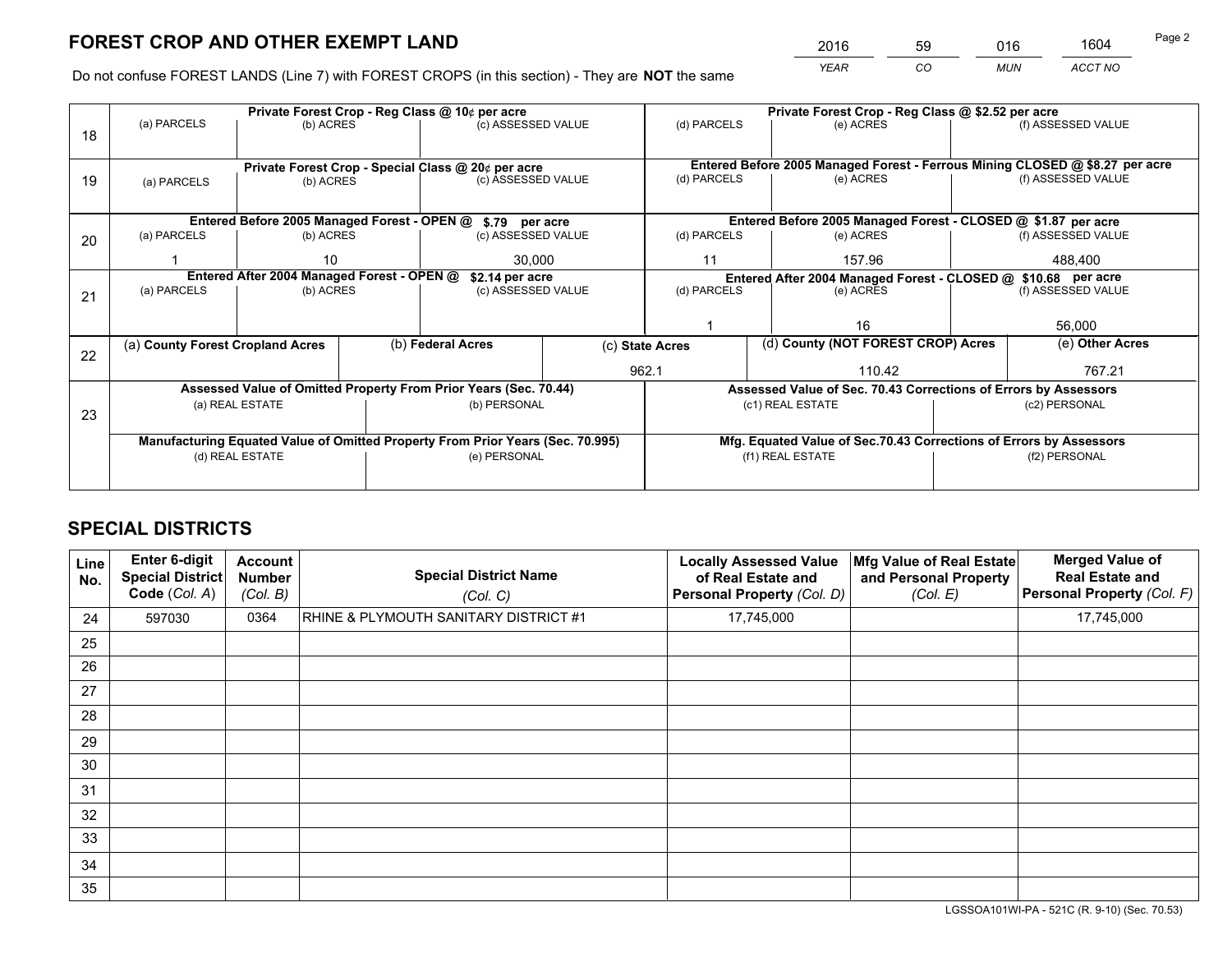|                 |                                                                 |                                             |                                                         | <b>YEAR</b>                                                                       | CO<br><b>MUN</b>                                              | ACCT NO                                                                        |
|-----------------|-----------------------------------------------------------------|---------------------------------------------|---------------------------------------------------------|-----------------------------------------------------------------------------------|---------------------------------------------------------------|--------------------------------------------------------------------------------|
| Line<br>No.     | <b>Enter 6-digit</b><br><b>School District</b><br>Code (Col. A) | <b>Account</b><br><b>Number</b><br>(Col. B) | <b>School District Name</b><br>(Col. C)                 | <b>Locally Assessed Value</b><br>of Real Estate and<br>Personal Property (Col. D) | Mfg Value of Real Estate<br>and Personal Property<br>(Col. E) | <b>Merged Value of</b><br><b>Real Estate and</b><br>Personal Property (Col. F) |
|                 | A. SCHOOL DISTRICTS (K-8 and K-12)                              |                                             |                                                         |                                                                                   |                                                               |                                                                                |
| 36              | 591631                                                          | 0347                                        | SCH D OF ELKHART LAKE-GLENBEULAH                        | 337,000                                                                           |                                                               | 337,000                                                                        |
| 37              | 594473                                                          | 0351                                        | SCH D OF PLYMOUTH                                       | 321,369,800                                                                       | 1,418,700                                                     | 322,788,500                                                                    |
| 38              |                                                                 |                                             |                                                         |                                                                                   |                                                               |                                                                                |
| 39              |                                                                 |                                             |                                                         |                                                                                   |                                                               |                                                                                |
| 40              |                                                                 |                                             |                                                         |                                                                                   |                                                               |                                                                                |
| 41              |                                                                 |                                             |                                                         |                                                                                   |                                                               |                                                                                |
| 42              |                                                                 |                                             |                                                         |                                                                                   |                                                               |                                                                                |
| 43              |                                                                 |                                             |                                                         |                                                                                   |                                                               |                                                                                |
| 44<br>45        |                                                                 |                                             |                                                         |                                                                                   |                                                               |                                                                                |
| $\overline{46}$ |                                                                 |                                             |                                                         |                                                                                   |                                                               |                                                                                |
| 47              |                                                                 |                                             |                                                         |                                                                                   |                                                               |                                                                                |
| 48              |                                                                 |                                             |                                                         |                                                                                   |                                                               |                                                                                |
| 49              |                                                                 |                                             |                                                         |                                                                                   |                                                               |                                                                                |
| 50              |                                                                 |                                             | TOTAL ASSESSED VALUE OF SCHOOL DISTRICTS (K-8 and K-12) | 321,706,800                                                                       | 1,418,700                                                     | 323,125,500                                                                    |
|                 | <b>B.</b><br><b>UNION HIGH SCHOOL DISTRICTS</b>                 |                                             |                                                         |                                                                                   |                                                               |                                                                                |
| 51              |                                                                 |                                             |                                                         |                                                                                   |                                                               |                                                                                |
| 52              |                                                                 |                                             |                                                         |                                                                                   |                                                               |                                                                                |
| 53              |                                                                 |                                             |                                                         |                                                                                   |                                                               |                                                                                |
| 54              |                                                                 |                                             |                                                         |                                                                                   |                                                               |                                                                                |
| 55              |                                                                 |                                             | TOTAL ASSESSED VALUE OF UNION HIGH SCHOOLS              |                                                                                   |                                                               |                                                                                |
|                 | C.<br><b>TECHNICAL COLLEGE DISTRICTS</b>                        |                                             |                                                         |                                                                                   |                                                               |                                                                                |
| 56              | 001100                                                          | 0010                                        | LAKESHORE TECHNICAL COLLEGE<br><b>CLEV</b>              | 321,706,800                                                                       | 1,418,700                                                     | 323,125,500                                                                    |
| 57              |                                                                 |                                             |                                                         |                                                                                   |                                                               |                                                                                |
| 58<br>59        |                                                                 |                                             | TOTAL ASSESSED VALUE OF TECHNICAL COLLEGES              | 321,706,800                                                                       | 1,418,700                                                     |                                                                                |
|                 |                                                                 |                                             |                                                         |                                                                                   |                                                               | 323,125,500                                                                    |

59

016

 *I hereby certify, to the best of my knowledge and belief, this form is complete and correct.*

**SCHOOL DISTRICTS**

| Print name of preparer | Title                    |                | Date (MM / DD / CCYY) |
|------------------------|--------------------------|----------------|-----------------------|
|                        |                          |                |                       |
| Signature of preparer  | Contact Telephone Number | E-mail address |                       |
|                        | $\sim$                   |                |                       |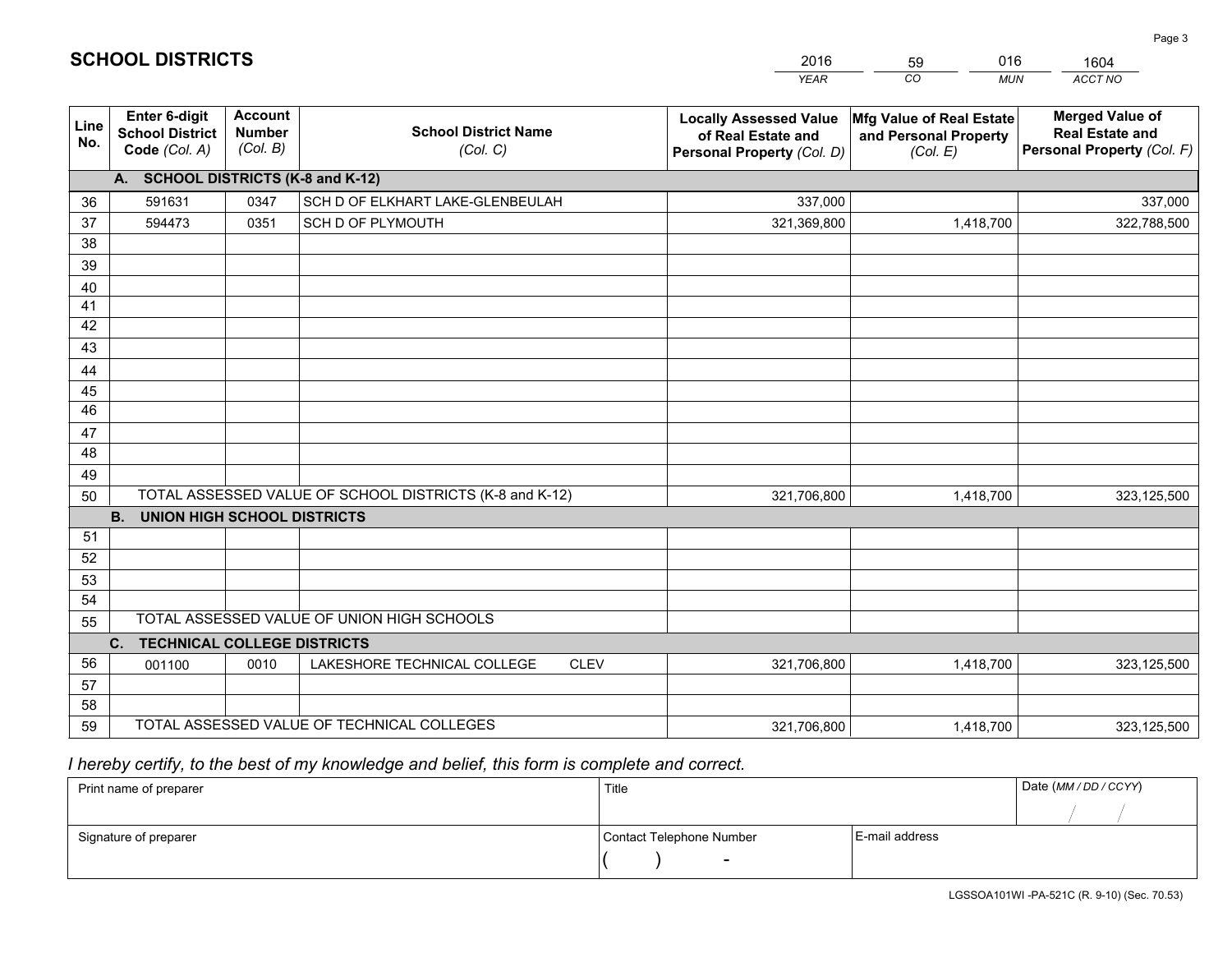#### **HIGHLIGHTS**

- 1. Complete the Statement of Assessment after the Board of Review. Reflect any changes made there.
- 2. Use black ink to complete.
- 3. Line 16 must equal Line 50, Col D.
- 4. Line 55 must equal the total of K-8 schools listed on lines 36-49. Do not include K-12 schools in this comparision.
- 5. Line 59, Col. D must equal Line 16.
- 6. Special District, School District and Technical College District values must include both real estate and personal property. Examples of Special districts are: town sanitary districts, public inland lake protection and rehabilitation districts, and metropolitan sewerage districts.
- 7. DO NOT INCLUDE Manufacturing property values.DOR will print these values on the final SOA.
- 8. Accuracy of this form is very important. The values reported directly affect the equalized value DOR calculates for school and special districts.

#### **Page 1:**

 If not prefilled, enter the tax year,county and municipal code,municipal type, municipal name and county name on the top of form.

Check the Amended box, if filing an amended / corrected SOA.

 Report the parcel count, acres and assessed value of taxable general property, total parcel count, (real and personal), total acres, and values from final figures set by the Board of Review.

- A. Real Estate land and improvements (buildings, etc.) is reported on lines 1 8, total line 9.
- B. Personal Property is reported on lines 11 14, Column D, total line 15.
- C. To complete this report, use the computer produced summary of the assessment roll that shows these amounts.
- D. Use whole numbers only.
- E. Add each line across and each column down to verify entries.

#### **Page 2:**

- A. Report Special Items (not subject to general property tax).
- 1. Private Forest Croplands and Managed Forest Lands are reported on lines 18,19, 20 and 21. Be sure to report assessed values **NOT** taxes.
- 2. You should have copies of the orders of entry, orders of withdrawal, etc., to update your assessment roll.
	- 3. Show hundredths of acres (e.g. 39.75).
- 4. Tax exempt lands are reported on line 22.
- 5. Omitted property and sec. 70.43, Wis. Stats., corrections of errors by assessor are reported on line 23. Report real estate and personal property separately. These should be for **prior years**, not something found on the current assessment roll after the board of review.
- B. Special District (Lines 24-35) Include the value of both real and personal property.
- The Department of Revenue (DOR) preprints much of the information regarding names and codes for schools, special districts,etc. If a district is not listed, enter the name and value only, DOR will enter the proper code.

### **Page 3 School Districts:**

Include the value of both real and personal property.

Report School District (regular, elementary, union high school, and technical college).

- 1. Regular (K-12) and Elementary (K-8) school values are reported on lines 36-49, total on line 50.
- 2. Union High School (UHS) (use only if elementary schools are listed on lines 36-49) are reported on lines 51-54. UHS total value (line 55) must equal to the total **elementary school** values reported on lines 36-49. Do notinclude K-12 schools in this comparison.
- 3. Technical College values are reported on lines 56-58, total on line 59.
- 4. Use the computer summary that shows these amounts to complete this report.

#### **This form is due the second Monday in June. File this report only after your Board of Review is complete.**

 *If you have questions: Return forms to:*

Fax number: (608) 264-6887 PO Box 8971

 Email: lgs@revenue.wi.gov Wisconsin Department of Revenue Call: (608) 261-5341 Local Government Services Section 6-97Madison WI 53708-8971

TOWN OF PLYMOUTH \_AURA S RAEDER<br>TOWN OF PLYMOUTH **N6152 RIVERVIEW RD** N6152 RIVERVIEW RD PLYMOUTH, WI 53073 PLYMOUTH, WI 53073 LAURA S RAEDER

**NOTE: Please supply any correction to the name and address.**

NOTE: Please supply any correction to the name and address.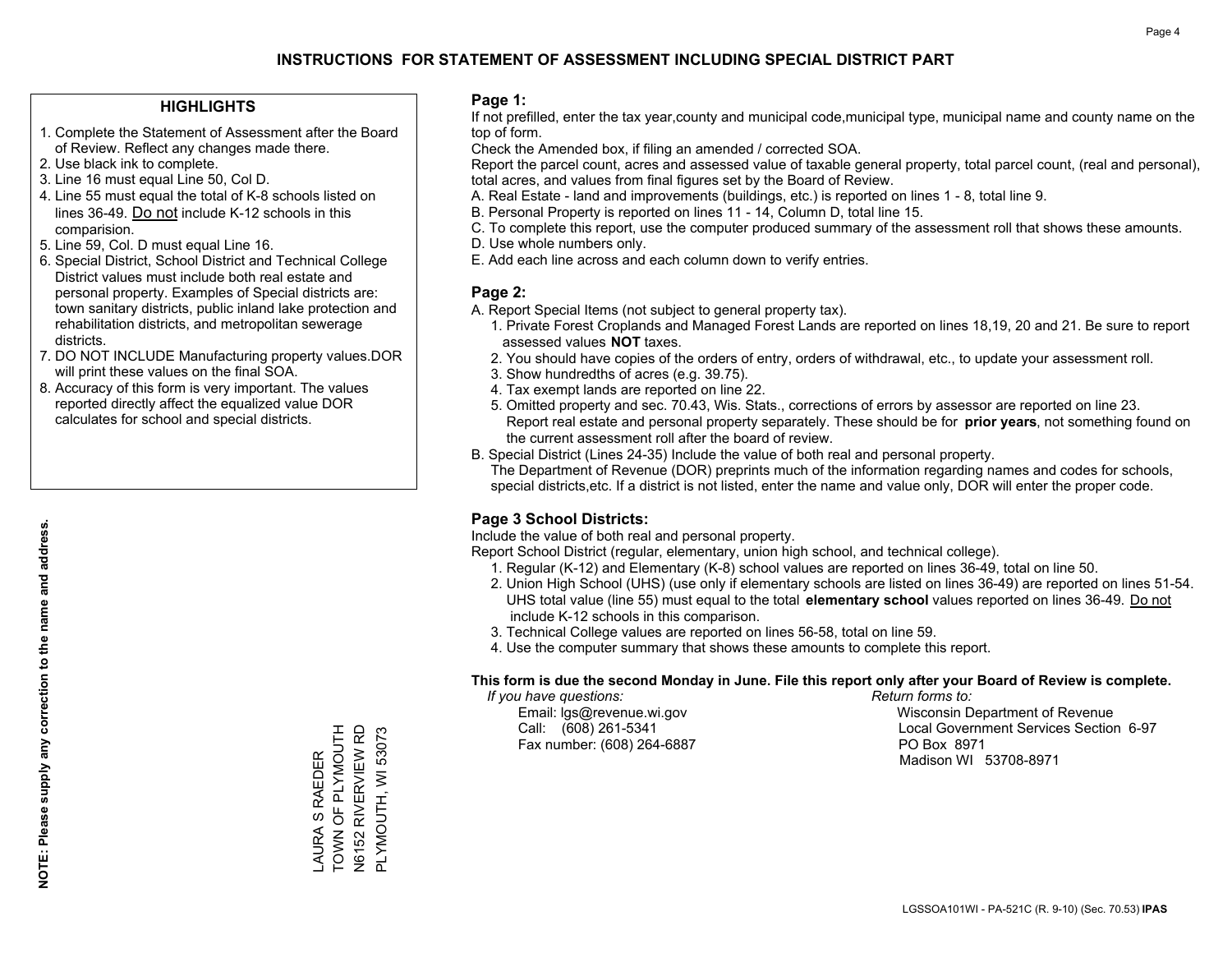**STATEMENT OF ASSESSMENT FOR 2016** 

| 59. | 018  | 1605    |  |
|-----|------|---------|--|
| ΩO  | MUN. | ACCT NO |  |

|                | <b>FOR</b>                                                                                                                                                                                   | <b>TOWN OF</b><br><b>OF</b>                    | <b>RHINE</b>                                        |       | SHEBOYGAN COUNTY             |                         |                                        | WHEN COMPLETING THIS DOCUMENT                  |
|----------------|----------------------------------------------------------------------------------------------------------------------------------------------------------------------------------------------|------------------------------------------------|-----------------------------------------------------|-------|------------------------------|-------------------------|----------------------------------------|------------------------------------------------|
|                |                                                                                                                                                                                              | Town - Village - City                          | <b>Municipality Name</b>                            |       | <b>County Name</b>           |                         |                                        | DO NOT WRITE OVER X's OR IN SHADED AREAS       |
| Line           | <b>REAL ESTATE</b><br>(See Lines 18 - 22 for                                                                                                                                                 |                                                | PARCEL COUNT<br>TOTAL LAND MPROVEMENTS NUMBERS ONLY |       | NO. OF ACRES<br><b>WHOLE</b> | <b>VALUE OF</b><br>LAND | <b>VALUE OF</b><br><b>IMPROVEMENTS</b> | <b>TOTAL VALUE OF LAND</b><br>AND IMPROVEMENTS |
| No.            | other Real Estate)                                                                                                                                                                           | Col. A                                         | Col. B                                              |       | Col. D                       | Col. E                  | Col. F                                 |                                                |
| $\mathbf{1}$   |                                                                                                                                                                                              | <b>RESIDENTIAL - Class 1</b>                   | 1,416                                               | 1,079 | Col. C<br>3,782              | 126,784,700             | 186,231,600                            | 313,016,300                                    |
| 2              |                                                                                                                                                                                              | <b>COMMERCIAL - Class 2</b>                    | 47                                                  | 36    | 439                          | 2,245,000               | 5,546,700                              | 7,791,700                                      |
| 3              |                                                                                                                                                                                              | <b>MANUFACTURING - Class 3</b>                 | 4                                                   |       | 133                          | 402,100                 | 35,100                                 | 437,200                                        |
| 4              |                                                                                                                                                                                              | <b>AGRICULTURAL - Class 4</b>                  | 458                                                 |       | 8,989                        | 1,195,800               |                                        | 1,195,800                                      |
| 5              |                                                                                                                                                                                              | <b>UNDEVELOPED - Class 5</b>                   | 393                                                 |       | 3,237                        | 2,561,800               |                                        | 2,561,800                                      |
| 6              |                                                                                                                                                                                              | AGRICULTURAL FOREST - Class 5m                 | 161                                                 |       | 1,377                        | 1,845,700               |                                        | 1,845,700                                      |
| $\overline{7}$ | FOREST LANDS - Class 6                                                                                                                                                                       |                                                | 80                                                  |       | 978                          | 2,562,100               |                                        | 2,562,100                                      |
| 8              | OTHER - Class 7                                                                                                                                                                              |                                                | 38                                                  | 38    | 76                           | 943,600                 | 4,785,000                              | 5,728,600                                      |
| 9              | TOTAL - ALL COLUMNS                                                                                                                                                                          |                                                | 2,597                                               | 1,154 | 19,011                       | 138,540,800             | 196,598,400                            | 335,139,200                                    |
| 10             |                                                                                                                                                                                              | NUMBER OF PERSONAL PROPERTY ACCOUNTS IN ROLL   |                                                     |       | 35                           | <b>LOCALLY ASSESSED</b> | <b>MANUFACTURING</b>                   | <b>MERGED</b>                                  |
| 11             |                                                                                                                                                                                              | BOATS AND OTHER WATERCRAFT NOT EXEMPT - Code 1 |                                                     | 0     | ∩                            | $\Omega$                |                                        |                                                |
| 12             |                                                                                                                                                                                              | MACHINERY, TOOLS AND PATTERNS - Code 2         |                                                     |       |                              | 415,900                 | 4,100                                  | 420,000                                        |
| 13             |                                                                                                                                                                                              | FURNITURE, FIXTURES AND EQUIPMENT - Code 3     |                                                     |       |                              | 107,200                 | 100                                    | 107,300                                        |
| 14             | 53,600<br>ALL OTHER PERSONAL PROPERTY NOT EXEMPT - Codes 4A, 4B, 4C                                                                                                                          |                                                |                                                     |       |                              |                         |                                        | 400<br>54,000                                  |
| 15             | TOTAL OF PERSONAL PROPERTY NOT EXEMPT (Total of Lines 11-14)<br>576,700                                                                                                                      |                                                |                                                     |       |                              |                         | 4,600                                  | 581,300                                        |
| 16             | AGGREGATE ASSESSED VALUE OF ALL PROPERTY SUBJECT TO THE GENERAL PROPERTY TAX (Total of Lines 9F and 15F)<br>MUST EQUAL TOTAL VALUE OF THE SCHOOL DISTRICTS (K-12 PLUS K-8) - Line 50, Col. F |                                                |                                                     |       |                              |                         |                                        | 335,720,500                                    |
| 17             | Name of Assessor<br>Telephone #<br><b>BOARD OF REVIEW</b><br>DATE OF FINAL ADJOURNMENT<br>06/01/2016<br>ASSOCIATED APPRAISAL CONSULTANTS<br>(800) 721-4157                                   |                                                |                                                     |       |                              |                         |                                        |                                                |

REMARKS

The Assessment Ratio to be used in calculating the estimated Fair Market Value on tax bills for this tax district is 1.004116751

This ratio should be used to convert assessed values to "Calculate Equalized Values" in Step 1 of the Lottery and Gaming Credit Calculations.<br>This ratio should be used in the "Computation of Tax Equivalent" schedule of the Commission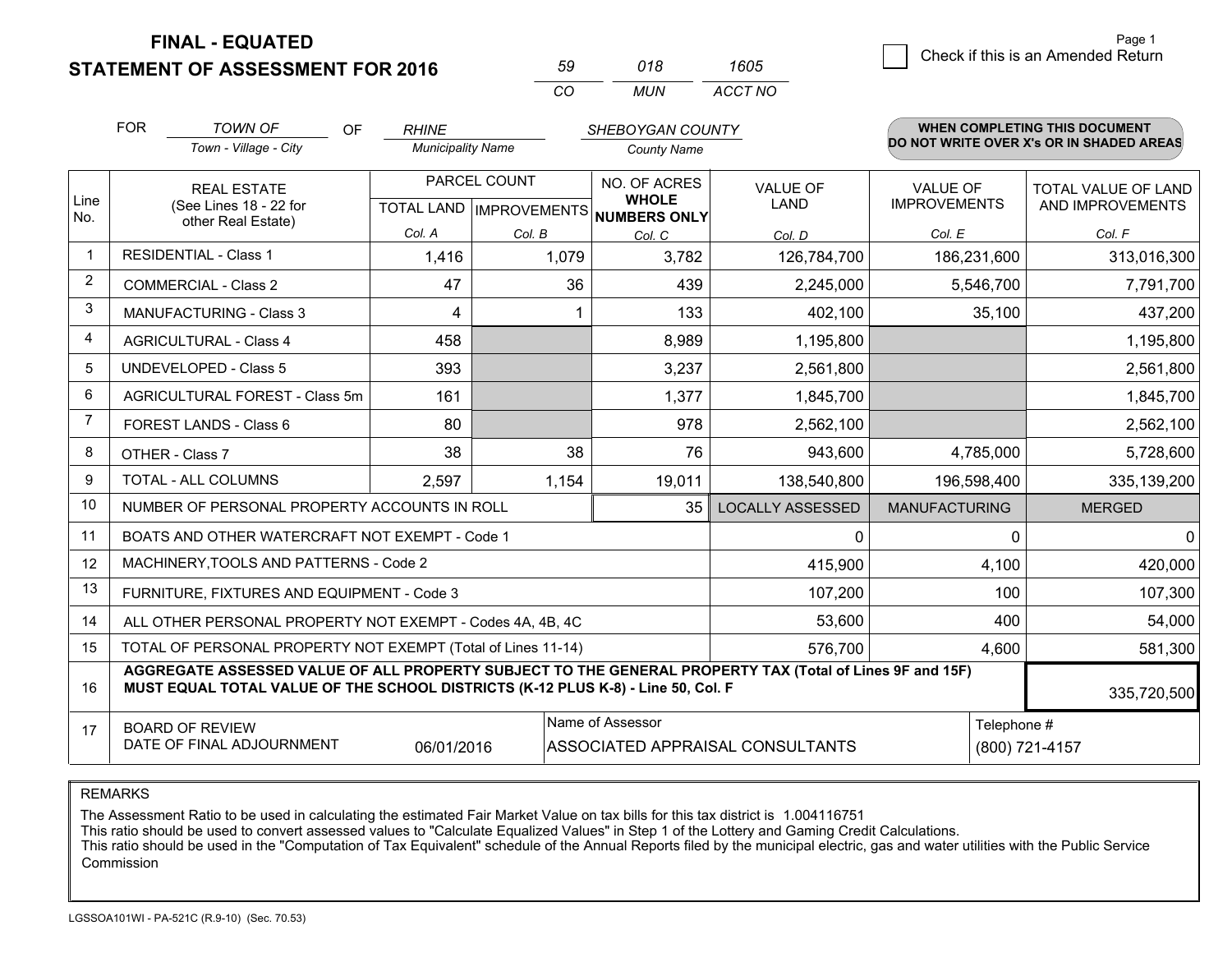*YEAR CO MUN ACCT NO* <sup>2016</sup> <sup>59</sup> <sup>018</sup> <sup>1605</sup>

Do not confuse FOREST LANDS (Line 7) with FOREST CROPS (in this section) - They are **NOT** the same

|                                                                                                                                                      | Private Forest Crop - Reg Class @ 10¢ per acre                   |           |  |                                                            |                                   | Private Forest Crop - Reg Class @ \$2.52 per acre               |                                                                              |                                                               |               |                    |
|------------------------------------------------------------------------------------------------------------------------------------------------------|------------------------------------------------------------------|-----------|--|------------------------------------------------------------|-----------------------------------|-----------------------------------------------------------------|------------------------------------------------------------------------------|---------------------------------------------------------------|---------------|--------------------|
| 18                                                                                                                                                   | (a) PARCELS<br>(b) ACRES                                         |           |  | (c) ASSESSED VALUE                                         |                                   | (d) PARCELS                                                     |                                                                              | (e) ACRES                                                     |               | (f) ASSESSED VALUE |
|                                                                                                                                                      |                                                                  |           |  |                                                            |                                   |                                                                 |                                                                              |                                                               |               |                    |
|                                                                                                                                                      |                                                                  |           |  | Private Forest Crop - Special Class @ 20¢ per acre         |                                   |                                                                 | Entered Before 2005 Managed Forest - Ferrous Mining CLOSED @ \$8.27 per acre |                                                               |               |                    |
| 19                                                                                                                                                   | (a) PARCELS                                                      | (b) ACRES |  | (c) ASSESSED VALUE                                         |                                   | (d) PARCELS                                                     |                                                                              | (e) ACRES                                                     |               | (f) ASSESSED VALUE |
|                                                                                                                                                      |                                                                  |           |  |                                                            |                                   |                                                                 |                                                                              |                                                               |               |                    |
|                                                                                                                                                      |                                                                  |           |  | Entered Before 2005 Managed Forest - OPEN @ \$.79 per acre |                                   |                                                                 |                                                                              | Entered Before 2005 Managed Forest - CLOSED @ \$1.87 per acre |               |                    |
| 20                                                                                                                                                   | (a) PARCELS                                                      | (b) ACRES |  | (c) ASSESSED VALUE                                         |                                   | (d) PARCELS                                                     |                                                                              | (e) ACRES                                                     |               | (f) ASSESSED VALUE |
|                                                                                                                                                      | 5                                                                | 80        |  | 216,000                                                    |                                   | 46                                                              |                                                                              | 834.83                                                        |               | 2,254,000          |
|                                                                                                                                                      | Entered After 2004 Managed Forest - OPEN @<br>\$2.14 per acre    |           |  |                                                            |                                   | Entered After 2004 Managed Forest - CLOSED @ \$10.68 per acre   |                                                                              |                                                               |               |                    |
| 21                                                                                                                                                   | (a) PARCELS                                                      | (b) ACRES |  |                                                            | (d) PARCELS<br>(c) ASSESSED VALUE |                                                                 |                                                                              | (e) ACRES                                                     |               | (f) ASSESSED VALUE |
|                                                                                                                                                      |                                                                  |           |  |                                                            |                                   |                                                                 |                                                                              |                                                               |               |                    |
|                                                                                                                                                      |                                                                  | 59.86     |  | 161,600                                                    |                                   | 9<br>159.94                                                     |                                                                              |                                                               | 424,300       |                    |
| 22                                                                                                                                                   | (a) County Forest Cropland Acres                                 |           |  | (b) Federal Acres                                          | (c) State Acres                   |                                                                 |                                                                              | (d) County (NOT FOREST CROP) Acres                            |               | (e) Other Acres    |
|                                                                                                                                                      |                                                                  |           |  |                                                            | 899.36                            |                                                                 |                                                                              | 270.62                                                        |               | 466.62             |
|                                                                                                                                                      | Assessed Value of Omitted Property From Prior Years (Sec. 70.44) |           |  |                                                            |                                   | Assessed Value of Sec. 70.43 Corrections of Errors by Assessors |                                                                              |                                                               |               |                    |
| 23                                                                                                                                                   | (a) REAL ESTATE                                                  |           |  | (b) PERSONAL                                               |                                   | (c1) REAL ESTATE                                                |                                                                              |                                                               | (c2) PERSONAL |                    |
|                                                                                                                                                      |                                                                  |           |  |                                                            |                                   |                                                                 |                                                                              |                                                               |               |                    |
| Manufacturing Equated Value of Omitted Property From Prior Years (Sec. 70.995)<br>Mfg. Equated Value of Sec.70.43 Corrections of Errors by Assessors |                                                                  |           |  |                                                            |                                   |                                                                 |                                                                              |                                                               |               |                    |
|                                                                                                                                                      | (d) REAL ESTATE                                                  |           |  | (e) PERSONAL                                               |                                   | (f1) REAL ESTATE                                                |                                                                              | (f2) PERSONAL                                                 |               |                    |
|                                                                                                                                                      |                                                                  |           |  |                                                            |                                   |                                                                 |                                                                              |                                                               |               |                    |

## **SPECIAL DISTRICTS**

| Line<br>No. | Enter 6-digit<br><b>Special District</b><br>Code (Col. A) | <b>Account</b><br><b>Number</b><br>(Col. B) | <b>Special District Name</b><br>(Col. C)    | <b>Locally Assessed Value</b><br>of Real Estate and<br>Personal Property (Col. D) | Mfg Value of Real Estate<br>and Personal Property<br>(Col. E) | <b>Merged Value of</b><br><b>Real Estate and</b><br><b>Personal Property (Col. F)</b> |
|-------------|-----------------------------------------------------------|---------------------------------------------|---------------------------------------------|-----------------------------------------------------------------------------------|---------------------------------------------------------------|---------------------------------------------------------------------------------------|
| 24          | 597020                                                    | 0363                                        | RHINE SANITARY DISTRICT #3                  | 48,386,300                                                                        |                                                               | 48,386,300                                                                            |
| 25          | 597030                                                    | 0364                                        | RHINE & PLYMOUTH SANITARY DISTRICT #1       | 76,257,000                                                                        |                                                               | 76,257,000                                                                            |
| 26          | 598030                                                    | 0379                                        | LITTLE ELKHART LAKE REHABILITATION DISTRICT | 17,870,500                                                                        |                                                               | 17,870,500                                                                            |
| 27          |                                                           |                                             |                                             |                                                                                   |                                                               |                                                                                       |
| 28          |                                                           |                                             |                                             |                                                                                   |                                                               |                                                                                       |
| 29          |                                                           |                                             |                                             |                                                                                   |                                                               |                                                                                       |
| 30          |                                                           |                                             |                                             |                                                                                   |                                                               |                                                                                       |
| 31          |                                                           |                                             |                                             |                                                                                   |                                                               |                                                                                       |
| 32          |                                                           |                                             |                                             |                                                                                   |                                                               |                                                                                       |
| 33          |                                                           |                                             |                                             |                                                                                   |                                                               |                                                                                       |
| 34          |                                                           |                                             |                                             |                                                                                   |                                                               |                                                                                       |
| 35          |                                                           |                                             |                                             |                                                                                   |                                                               |                                                                                       |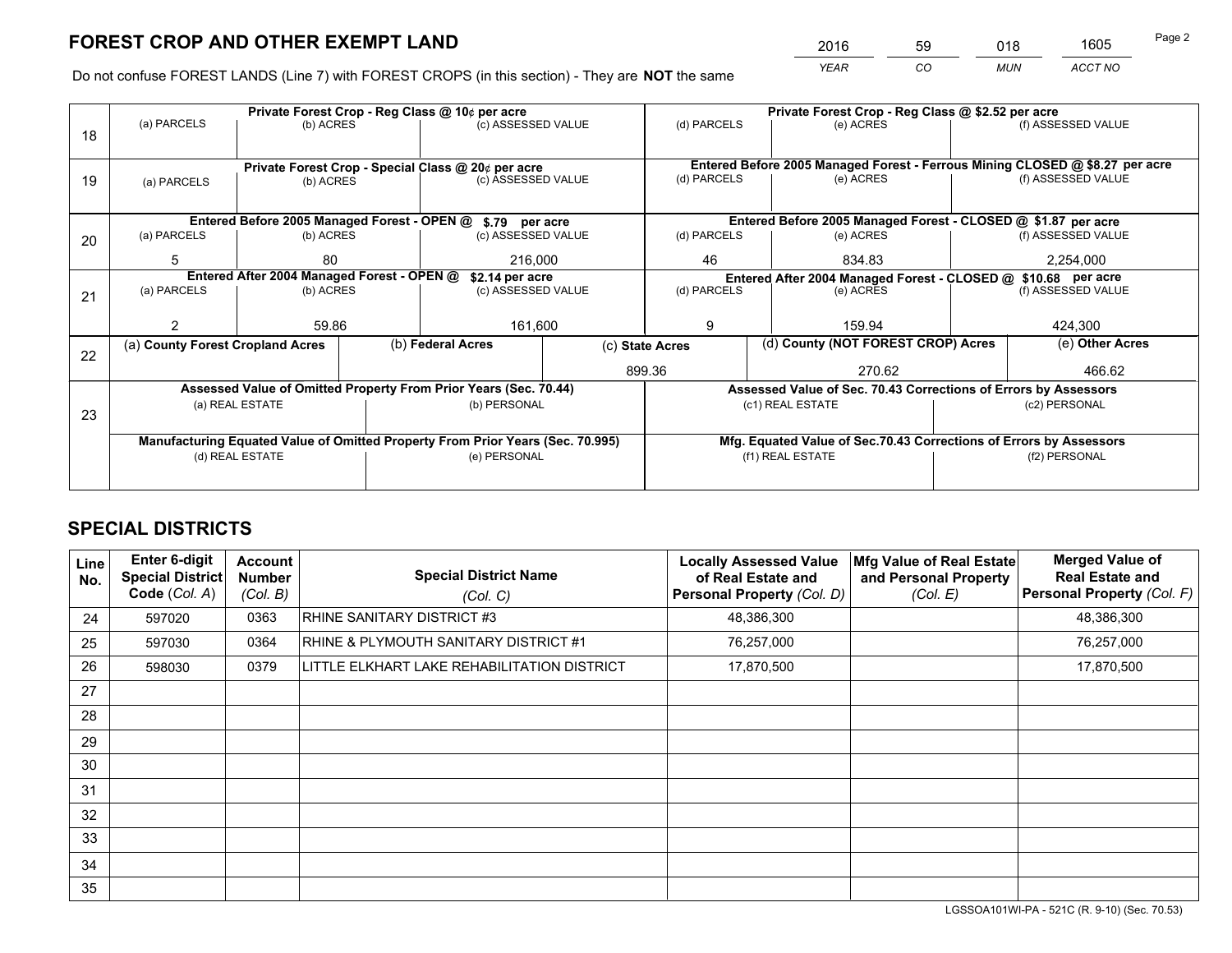|             |                                                          |                                             |                                                         | <b>YEAR</b>                                                                       | CO<br><b>MUN</b>                                              | ACCT NO                                                                        |
|-------------|----------------------------------------------------------|---------------------------------------------|---------------------------------------------------------|-----------------------------------------------------------------------------------|---------------------------------------------------------------|--------------------------------------------------------------------------------|
| Line<br>No. | Enter 6-digit<br><b>School District</b><br>Code (Col. A) | <b>Account</b><br><b>Number</b><br>(Col. B) | <b>School District Name</b><br>(Col. C)                 | <b>Locally Assessed Value</b><br>of Real Estate and<br>Personal Property (Col. D) | Mfg Value of Real Estate<br>and Personal Property<br>(Col. E) | <b>Merged Value of</b><br><b>Real Estate and</b><br>Personal Property (Col. F) |
|             | A. SCHOOL DISTRICTS (K-8 and K-12)                       |                                             |                                                         |                                                                                   |                                                               |                                                                                |
| 36          | 362828                                                   | 0209                                        | SCH D OF KIEL AREA                                      | 37,655,600                                                                        |                                                               | 37,655,600                                                                     |
| 37          | 591631                                                   | 0347                                        | SCH D OF ELKHART LAKE-GLENBEULAH                        | 293,599,800                                                                       | 441.800                                                       | 294,041,600                                                                    |
| 38          | 592605                                                   | 0348                                        | SCH D OF HOWARDS GROVE                                  | 3,793,000                                                                         |                                                               | 3,793,000                                                                      |
| 39          | 594473                                                   | 0351                                        | <b>SCH D OF PLYMOUTH</b>                                | 230,300                                                                           |                                                               | 230,300                                                                        |
| 40          |                                                          |                                             |                                                         |                                                                                   |                                                               |                                                                                |
| 41          |                                                          |                                             |                                                         |                                                                                   |                                                               |                                                                                |
| 42          |                                                          |                                             |                                                         |                                                                                   |                                                               |                                                                                |
| 43          |                                                          |                                             |                                                         |                                                                                   |                                                               |                                                                                |
| 44          |                                                          |                                             |                                                         |                                                                                   |                                                               |                                                                                |
| 45          |                                                          |                                             |                                                         |                                                                                   |                                                               |                                                                                |
| 46          |                                                          |                                             |                                                         |                                                                                   |                                                               |                                                                                |
| 47          |                                                          |                                             |                                                         |                                                                                   |                                                               |                                                                                |
| 48          |                                                          |                                             |                                                         |                                                                                   |                                                               |                                                                                |
| 49          |                                                          |                                             |                                                         |                                                                                   |                                                               |                                                                                |
| 50          |                                                          |                                             | TOTAL ASSESSED VALUE OF SCHOOL DISTRICTS (K-8 and K-12) | 335,278,700                                                                       | 441.800                                                       | 335,720,500                                                                    |
|             | <b>B.</b><br><b>UNION HIGH SCHOOL DISTRICTS</b>          |                                             |                                                         |                                                                                   |                                                               |                                                                                |
| 51          |                                                          |                                             |                                                         |                                                                                   |                                                               |                                                                                |
| 52          |                                                          |                                             |                                                         |                                                                                   |                                                               |                                                                                |
| 53          |                                                          |                                             |                                                         |                                                                                   |                                                               |                                                                                |
| 54          |                                                          |                                             |                                                         |                                                                                   |                                                               |                                                                                |
| 55          |                                                          |                                             | TOTAL ASSESSED VALUE OF UNION HIGH SCHOOLS              |                                                                                   |                                                               |                                                                                |
|             | C.<br><b>TECHNICAL COLLEGE DISTRICTS</b>                 |                                             |                                                         |                                                                                   |                                                               |                                                                                |
| 56          | 001100                                                   | 0010                                        | LAKESHORE TECHNICAL COLLEGE<br><b>CLEV</b>              | 335,278,700                                                                       | 441,800                                                       | 335,720,500                                                                    |
| 57          |                                                          |                                             |                                                         |                                                                                   |                                                               |                                                                                |
| 58          |                                                          |                                             |                                                         |                                                                                   |                                                               |                                                                                |
| 59          |                                                          |                                             | TOTAL ASSESSED VALUE OF TECHNICAL COLLEGES              | 335,278,700                                                                       | 441,800                                                       | 335,720,500                                                                    |

59

018

 *I hereby certify, to the best of my knowledge and belief, this form is complete and correct.*

**SCHOOL DISTRICTS**

| Print name of preparer | Title                    |                | Date (MM / DD / CCYY) |
|------------------------|--------------------------|----------------|-----------------------|
|                        |                          |                |                       |
| Signature of preparer  | Contact Telephone Number | E-mail address |                       |
|                        | $\overline{\phantom{0}}$ |                |                       |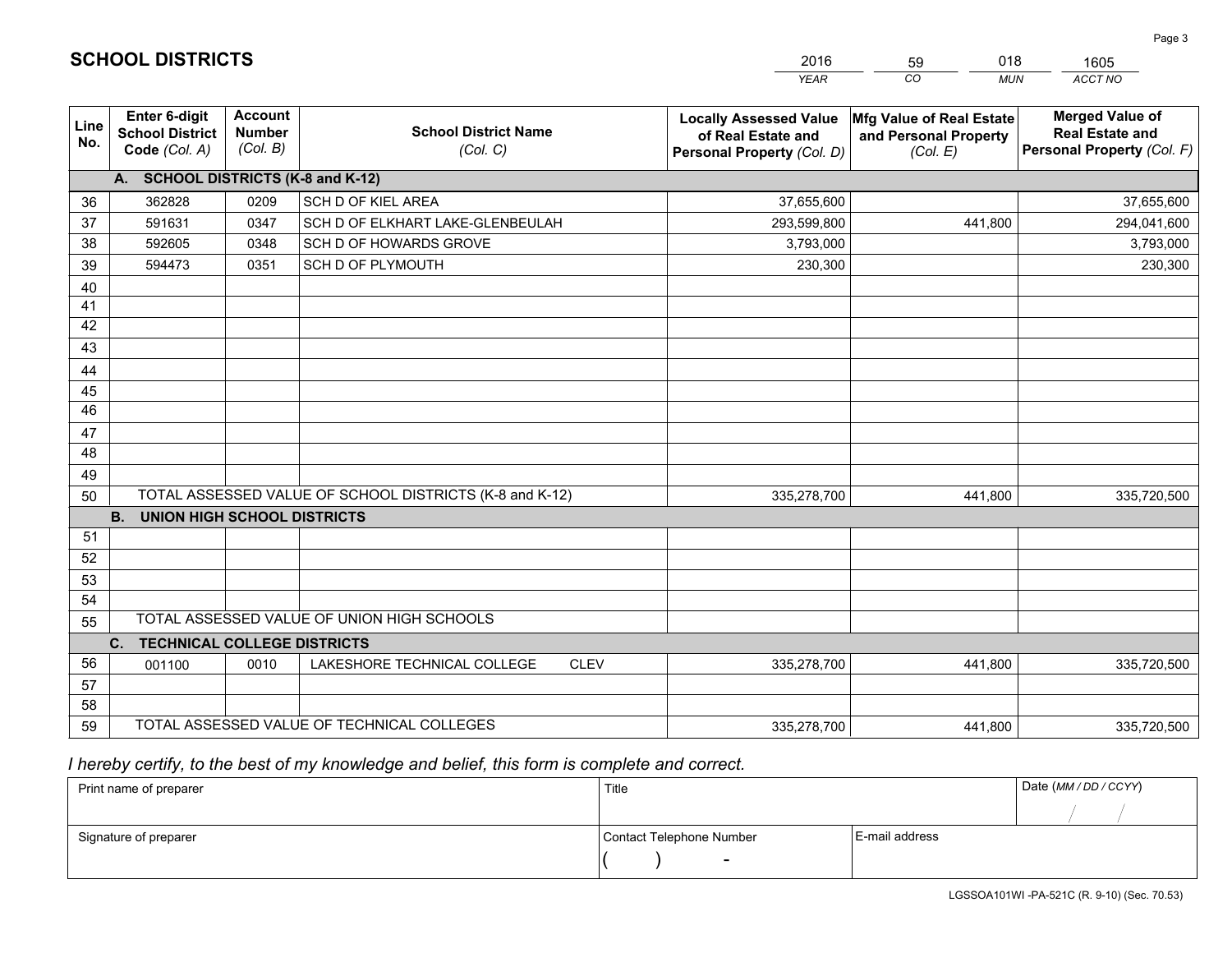#### **HIGHLIGHTS**

- 1. Complete the Statement of Assessment after the Board of Review. Reflect any changes made there.
- 2. Use black ink to complete.
- 3. Line 16 must equal Line 50, Col D.
- 4. Line 55 must equal the total of K-8 schools listed on lines 36-49. Do not include K-12 schools in this comparision.
- 5. Line 59, Col. D must equal Line 16.
- 6. Special District, School District and Technical College District values must include both real estate and personal property. Examples of Special districts are: town sanitary districts, public inland lake protection and rehabilitation districts, and metropolitan sewerage districts.
- 7. DO NOT INCLUDE Manufacturing property values.DOR will print these values on the final SOA.

LEXANN HOOGSTRA TOWN OF RHINE P O BOX 117

LEXANN HOOGSTRA<br>TOWN OF RHINE

ELKHART LAKE, WI 53020

ELKHART LAKE, WI 53020

**OBOX117** 

 $\mathbf{a}$ 

 8. Accuracy of this form is very important. The values reported directly affect the equalized value DOR calculates for school and special districts.

#### **Page 1:**

 If not prefilled, enter the tax year,county and municipal code,municipal type, municipal name and county name on the top of form.

Check the Amended box, if filing an amended / corrected SOA.

 Report the parcel count, acres and assessed value of taxable general property, total parcel count, (real and personal), total acres, and values from final figures set by the Board of Review.

- A. Real Estate land and improvements (buildings, etc.) is reported on lines 1 8, total line 9.
- B. Personal Property is reported on lines 11 14, Column D, total line 15.
- C. To complete this report, use the computer produced summary of the assessment roll that shows these amounts.
- D. Use whole numbers only.
- E. Add each line across and each column down to verify entries.

#### **Page 2:**

- A. Report Special Items (not subject to general property tax).
- 1. Private Forest Croplands and Managed Forest Lands are reported on lines 18,19, 20 and 21. Be sure to report assessed values **NOT** taxes.
- 2. You should have copies of the orders of entry, orders of withdrawal, etc., to update your assessment roll.
	- 3. Show hundredths of acres (e.g. 39.75).
- 4. Tax exempt lands are reported on line 22.
- 5. Omitted property and sec. 70.43, Wis. Stats., corrections of errors by assessor are reported on line 23. Report real estate and personal property separately. These should be for **prior years**, not something found on the current assessment roll after the board of review.
- B. Special District (Lines 24-35) Include the value of both real and personal property.
- The Department of Revenue (DOR) preprints much of the information regarding names and codes for schools, special districts,etc. If a district is not listed, enter the name and value only, DOR will enter the proper code.

### **Page 3 School Districts:**

Include the value of both real and personal property.

Report School District (regular, elementary, union high school, and technical college).

- 1. Regular (K-12) and Elementary (K-8) school values are reported on lines 36-49, total on line 50.
- 2. Union High School (UHS) (use only if elementary schools are listed on lines 36-49) are reported on lines 51-54. UHS total value (line 55) must equal to the total **elementary school** values reported on lines 36-49. Do notinclude K-12 schools in this comparison.
- 3. Technical College values are reported on lines 56-58, total on line 59.
- 4. Use the computer summary that shows these amounts to complete this report.

#### **This form is due the second Monday in June. File this report only after your Board of Review is complete.**

 *If you have questions: Return forms to:*

Fax number: (608) 264-6887 PO Box 8971

 Email: lgs@revenue.wi.gov Wisconsin Department of Revenue Call: (608) 261-5341 Local Government Services Section 6-97Madison WI 53708-8971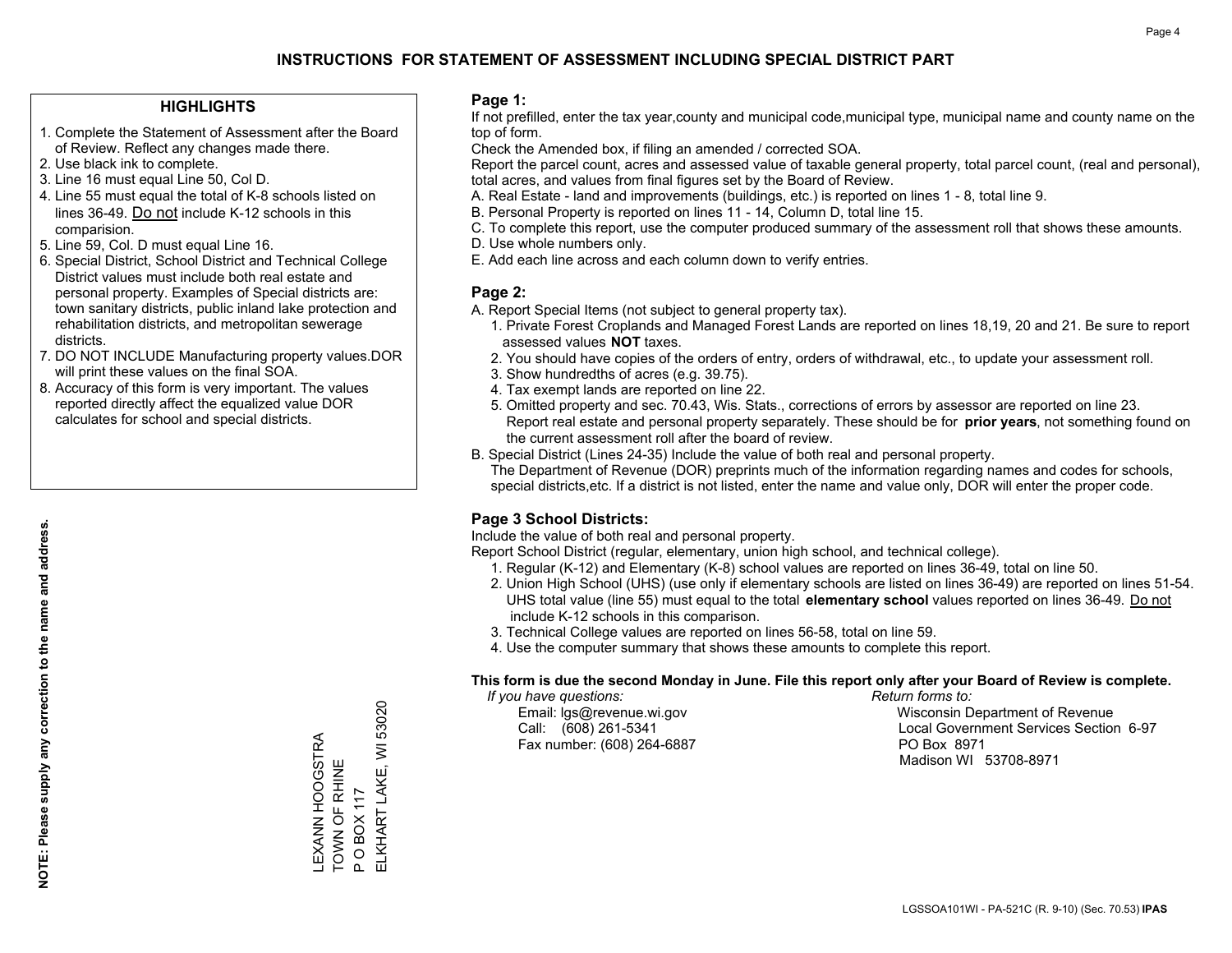**FINAL - EQUATED**

**STATEMENT OF ASSESSMENT FOR 2016** 

| 59  | n2n | 1606    |
|-----|-----|---------|
| CO. | MUN | ACCT NO |

|                | <b>FOR</b>                                                                                                                                                                                   | <b>TOWN OF</b><br>OF                                      | <b>RUSSELL</b>           |        | SHEBOYGAN COUNTY                         |                         |                      | WHEN COMPLETING THIS DOCUMENT            |
|----------------|----------------------------------------------------------------------------------------------------------------------------------------------------------------------------------------------|-----------------------------------------------------------|--------------------------|--------|------------------------------------------|-------------------------|----------------------|------------------------------------------|
|                |                                                                                                                                                                                              | Town - Village - City                                     | <b>Municipality Name</b> |        | <b>County Name</b>                       |                         |                      | DO NOT WRITE OVER X's OR IN SHADED AREAS |
| Line           |                                                                                                                                                                                              | <b>REAL ESTATE</b>                                        | PARCEL COUNT             |        | NO. OF ACRES<br><b>WHOLE</b>             | <b>VALUE OF</b>         | <b>VALUE OF</b>      | TOTAL VALUE OF LAND                      |
| No.            |                                                                                                                                                                                              | (See Lines 18 - 22 for<br>other Real Estate)              |                          |        | TOTAL LAND   IMPROVEMENTS   NUMBERS ONLY | <b>LAND</b>             | <b>IMPROVEMENTS</b>  | AND IMPROVEMENTS                         |
|                |                                                                                                                                                                                              |                                                           | Col. A                   | Col. B | Col. C                                   | Col. D                  | Col. E               | Col. F                                   |
|                |                                                                                                                                                                                              | <b>RESIDENTIAL - Class 1</b>                              | 132                      | 126    | 309                                      | 2,696,100               | 16,542,100           | 19,238,200                               |
| $\overline{2}$ |                                                                                                                                                                                              | <b>COMMERCIAL - Class 2</b>                               | 8                        | 8      |                                          | 86,400                  | 519,400              | 605,800                                  |
| 3              |                                                                                                                                                                                              | <b>MANUFACTURING - Class 3</b>                            | $\Omega$                 | 0      | $\Omega$                                 | 0                       | $\Omega$             | $\Omega$                                 |
| $\overline{4}$ |                                                                                                                                                                                              | <b>AGRICULTURAL - Class 4</b>                             | 258                      |        | 5,948                                    | 920,100                 |                      | 920,100                                  |
| 5              |                                                                                                                                                                                              | <b>UNDEVELOPED - Class 5</b>                              | 229                      |        | 1,192                                    | 804,700                 |                      | 804,700                                  |
| 6              |                                                                                                                                                                                              | AGRICULTURAL FOREST - Class 5m                            | 66                       |        | 442                                      | 455,300                 |                      | 455,300                                  |
| $\overline{7}$ |                                                                                                                                                                                              | FOREST LANDS - Class 6                                    | 43                       |        | 513                                      | 1,025,300               |                      | 1,025,300                                |
| 8              |                                                                                                                                                                                              | OTHER - Class 7                                           | 61                       | 61     | 137                                      | 1,006,000               | 10,063,400           | 11,069,400                               |
| 9              |                                                                                                                                                                                              | TOTAL - ALL COLUMNS                                       | 797                      | 195    | 8,548                                    | 6,993,900               | 27,124,900           | 34,118,800                               |
| 10             |                                                                                                                                                                                              | NUMBER OF PERSONAL PROPERTY ACCOUNTS IN ROLL              |                          |        | 10                                       | <b>LOCALLY ASSESSED</b> | <b>MANUFACTURING</b> | <b>MERGED</b>                            |
| 11             |                                                                                                                                                                                              | BOATS AND OTHER WATERCRAFT NOT EXEMPT - Code 1            |                          |        |                                          | 0                       | $\Omega$             | $\Omega$                                 |
| 12             |                                                                                                                                                                                              | MACHINERY, TOOLS AND PATTERNS - Code 2                    |                          |        |                                          | 29,900                  | $\mathbf 0$          | 29,900                                   |
| 13             |                                                                                                                                                                                              | FURNITURE, FIXTURES AND EQUIPMENT - Code 3                |                          |        |                                          | 10,800                  | $\mathbf 0$          | 10,800                                   |
| 14             |                                                                                                                                                                                              | ALL OTHER PERSONAL PROPERTY NOT EXEMPT - Codes 4A, 4B, 4C |                          |        |                                          | 14,100                  | $\mathbf 0$          | 14,100                                   |
| 15             | TOTAL OF PERSONAL PROPERTY NOT EXEMPT (Total of Lines 11-14)<br>54,800                                                                                                                       |                                                           |                          |        |                                          |                         | $\mathbf 0$          | 54,800                                   |
| 16             | AGGREGATE ASSESSED VALUE OF ALL PROPERTY SUBJECT TO THE GENERAL PROPERTY TAX (Total of Lines 9F and 15F)<br>MUST EQUAL TOTAL VALUE OF THE SCHOOL DISTRICTS (K-12 PLUS K-8) - Line 50, Col. F |                                                           |                          |        |                                          |                         | 34,173,600           |                                          |
| 17             |                                                                                                                                                                                              | <b>BOARD OF REVIEW</b>                                    |                          |        | Name of Assessor                         |                         | Telephone #          |                                          |
|                | DATE OF FINAL ADJOURNMENT<br>06/01/2016<br><b>GROTA APPRAISALS LLC</b>                                                                                                                       |                                                           |                          |        |                                          |                         |                      | (262) 253-1142                           |

REMARKS

The Assessment Ratio to be used in calculating the estimated Fair Market Value on tax bills for this tax district is .962549855

This ratio should be used to convert assessed values to "Calculate Equalized Values" in Step 1 of the Lottery and Gaming Credit Calculations.<br>This ratio should be used in the "Computation of Tax Equivalent" schedule of the Commission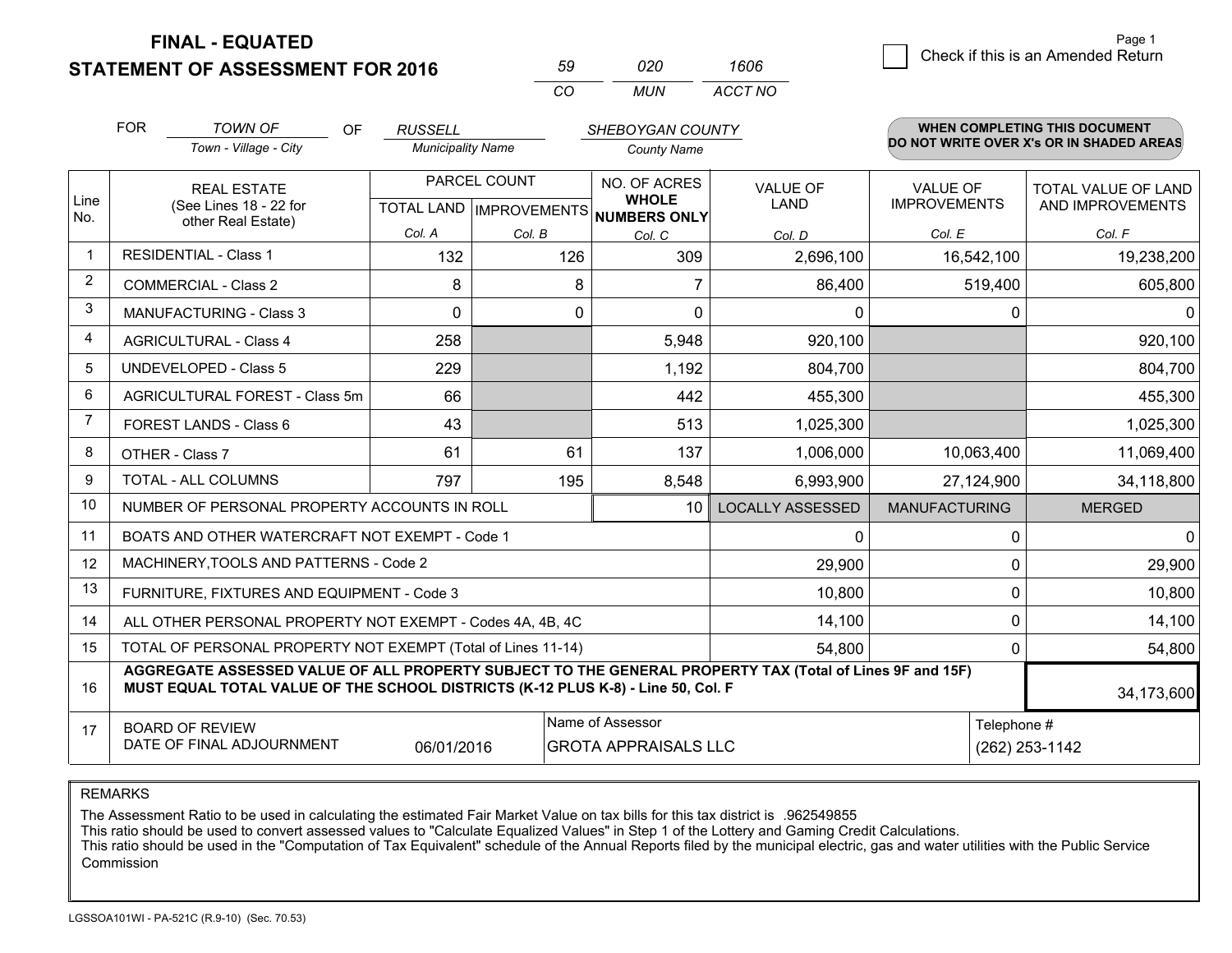*YEAR CO MUN ACCT NO* <sup>2016</sup> <sup>59</sup> <sup>020</sup> <sup>1606</sup>

Do not confuse FOREST LANDS (Line 7) with FOREST CROPS (in this section) - They are **NOT** the same

|    |                                                                                |                 |                                                                                  | Private Forest Crop - Reg Class @ 10¢ per acre                   |                 | Private Forest Crop - Reg Class @ \$2.52 per acre |                                                                              |                                    |                    |  |
|----|--------------------------------------------------------------------------------|-----------------|----------------------------------------------------------------------------------|------------------------------------------------------------------|-----------------|---------------------------------------------------|------------------------------------------------------------------------------|------------------------------------|--------------------|--|
| 18 | (a) PARCELS                                                                    | (b) ACRES       |                                                                                  | (c) ASSESSED VALUE                                               |                 | (d) PARCELS                                       | (e) ACRES                                                                    |                                    | (f) ASSESSED VALUE |  |
|    |                                                                                |                 |                                                                                  |                                                                  |                 |                                                   |                                                                              |                                    |                    |  |
|    |                                                                                |                 |                                                                                  | Private Forest Crop - Special Class @ 20¢ per acre               |                 |                                                   | Entered Before 2005 Managed Forest - Ferrous Mining CLOSED @ \$8.27 per acre |                                    |                    |  |
| 19 | (a) PARCELS                                                                    | (b) ACRES       |                                                                                  | (c) ASSESSED VALUE                                               |                 | (d) PARCELS                                       | (e) ACRES                                                                    |                                    | (f) ASSESSED VALUE |  |
|    |                                                                                |                 |                                                                                  |                                                                  |                 |                                                   |                                                                              |                                    |                    |  |
|    |                                                                                |                 |                                                                                  | Entered Before 2005 Managed Forest - OPEN @ \$.79 per acre       |                 |                                                   | Entered Before 2005 Managed Forest - CLOSED @ \$1.87 per acre                |                                    |                    |  |
| 20 | (a) PARCELS                                                                    | (b) ACRES       |                                                                                  | (c) ASSESSED VALUE                                               |                 | (d) PARCELS                                       | (e) ACRES                                                                    |                                    | (f) ASSESSED VALUE |  |
|    |                                                                                | 70              |                                                                                  | 107.900                                                          |                 | 58                                                | 974.94                                                                       |                                    | 1,498,900          |  |
|    | Entered After 2004 Managed Forest - OPEN @                                     |                 | \$2.14 per acre<br>Entered After 2004 Managed Forest - CLOSED @ \$10.68 per acre |                                                                  |                 |                                                   |                                                                              |                                    |                    |  |
| 21 | (a) PARCELS                                                                    | (b) ACRES       |                                                                                  | (c) ASSESSED VALUE                                               | (d) PARCELS     |                                                   | (e) ACRES                                                                    |                                    |                    |  |
|    |                                                                                |                 |                                                                                  |                                                                  |                 |                                                   |                                                                              |                                    |                    |  |
|    |                                                                                | 17              |                                                                                  | 32,300                                                           |                 | 20<br>434.2                                       |                                                                              | 821,200<br>(e) Other Acres         |                    |  |
| 22 | (a) County Forest Cropland Acres                                               |                 |                                                                                  | (b) Federal Acres                                                | (c) State Acres |                                                   |                                                                              | (d) County (NOT FOREST CROP) Acres |                    |  |
|    |                                                                                |                 |                                                                                  |                                                                  |                 | 90.17                                             | 5,232.34                                                                     |                                    | 15.23              |  |
|    |                                                                                |                 |                                                                                  | Assessed Value of Omitted Property From Prior Years (Sec. 70.44) |                 |                                                   | Assessed Value of Sec. 70.43 Corrections of Errors by Assessors              |                                    |                    |  |
| 23 |                                                                                | (a) REAL ESTATE |                                                                                  | (b) PERSONAL                                                     |                 |                                                   | (c1) REAL ESTATE                                                             |                                    | (c2) PERSONAL      |  |
|    |                                                                                |                 |                                                                                  |                                                                  |                 |                                                   |                                                                              |                                    |                    |  |
|    | Manufacturing Equated Value of Omitted Property From Prior Years (Sec. 70.995) |                 |                                                                                  |                                                                  |                 |                                                   | Mfg. Equated Value of Sec.70.43 Corrections of Errors by Assessors           |                                    |                    |  |
|    | (d) REAL ESTATE                                                                |                 |                                                                                  | (e) PERSONAL                                                     |                 | (f1) REAL ESTATE                                  |                                                                              |                                    | (f2) PERSONAL      |  |
|    |                                                                                |                 |                                                                                  |                                                                  |                 |                                                   |                                                                              |                                    |                    |  |

## **SPECIAL DISTRICTS**

| Line<br>No. | Enter 6-digit<br><b>Special District</b> | <b>Account</b><br><b>Number</b> | <b>Special District Name</b> | <b>Locally Assessed Value</b><br>of Real Estate and | Mfg Value of Real Estate<br>and Personal Property | <b>Merged Value of</b><br><b>Real Estate and</b> |
|-------------|------------------------------------------|---------------------------------|------------------------------|-----------------------------------------------------|---------------------------------------------------|--------------------------------------------------|
|             | Code (Col. A)                            | (Col. B)                        | (Col. C)                     | Personal Property (Col. D)                          | (Col. E)                                          | Personal Property (Col. F)                       |
| 24          |                                          |                                 |                              |                                                     |                                                   |                                                  |
| 25          |                                          |                                 |                              |                                                     |                                                   |                                                  |
| 26          |                                          |                                 |                              |                                                     |                                                   |                                                  |
| 27          |                                          |                                 |                              |                                                     |                                                   |                                                  |
| 28          |                                          |                                 |                              |                                                     |                                                   |                                                  |
| 29          |                                          |                                 |                              |                                                     |                                                   |                                                  |
| 30          |                                          |                                 |                              |                                                     |                                                   |                                                  |
| 31          |                                          |                                 |                              |                                                     |                                                   |                                                  |
| 32          |                                          |                                 |                              |                                                     |                                                   |                                                  |
| 33          |                                          |                                 |                              |                                                     |                                                   |                                                  |
| 34          |                                          |                                 |                              |                                                     |                                                   |                                                  |
| 35          |                                          |                                 |                              |                                                     |                                                   |                                                  |

LGSSOA101WI-PA - 521C (R. 9-10) (Sec. 70.53)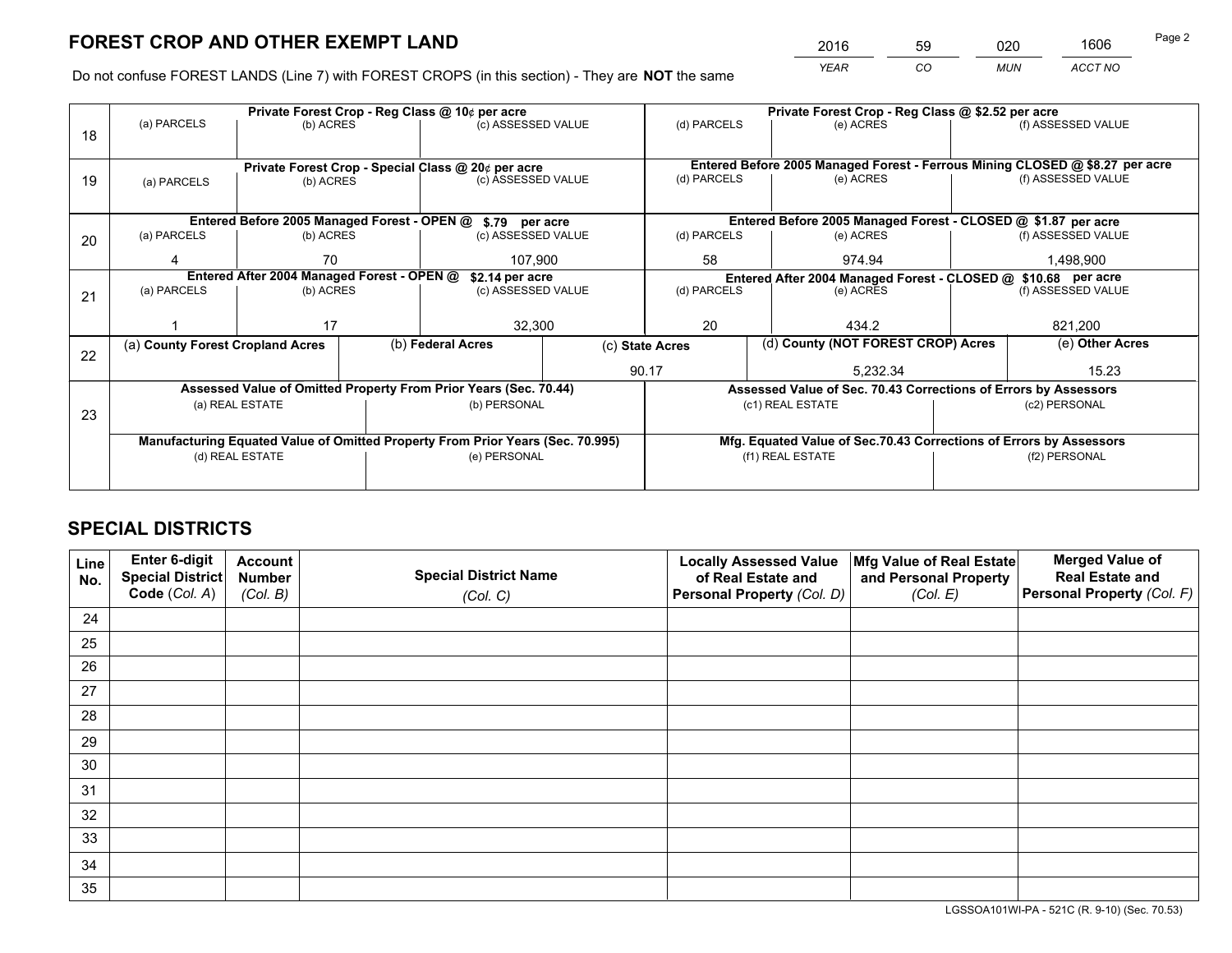|             |                                                                 |                                             |                                                         | <b>YEAR</b>                                                                       | CO<br><b>MUN</b>                                              | ACCT NO                                                                        |
|-------------|-----------------------------------------------------------------|---------------------------------------------|---------------------------------------------------------|-----------------------------------------------------------------------------------|---------------------------------------------------------------|--------------------------------------------------------------------------------|
| Line<br>No. | <b>Enter 6-digit</b><br><b>School District</b><br>Code (Col. A) | <b>Account</b><br><b>Number</b><br>(Col. B) | <b>School District Name</b><br>(Col. C)                 | <b>Locally Assessed Value</b><br>of Real Estate and<br>Personal Property (Col. D) | Mfg Value of Real Estate<br>and Personal Property<br>(Col. E) | <b>Merged Value of</b><br><b>Real Estate and</b><br>Personal Property (Col. F) |
|             | A. SCHOOL DISTRICTS (K-8 and K-12)                              |                                             |                                                         |                                                                                   |                                                               |                                                                                |
| 36          | 083941                                                          | 0051                                        | SCH D OF NEW HOLSTEIN                                   | 6,870,900                                                                         |                                                               | 6,870,900                                                                      |
| 37          | 362828                                                          | 0209                                        | SCH D OF KIEL AREA                                      | 10,903,200                                                                        |                                                               | 10,903,200                                                                     |
| 38          | 591631                                                          | 0347                                        | SCH D OF ELKHART LAKE-GLENBEULAH                        | 16,399,500                                                                        |                                                               | 16,399,500                                                                     |
| 39          |                                                                 |                                             |                                                         |                                                                                   |                                                               |                                                                                |
| 40          |                                                                 |                                             |                                                         |                                                                                   |                                                               |                                                                                |
| 41          |                                                                 |                                             |                                                         |                                                                                   |                                                               |                                                                                |
| 42          |                                                                 |                                             |                                                         |                                                                                   |                                                               |                                                                                |
| 43          |                                                                 |                                             |                                                         |                                                                                   |                                                               |                                                                                |
| 44          |                                                                 |                                             |                                                         |                                                                                   |                                                               |                                                                                |
| 45          |                                                                 |                                             |                                                         |                                                                                   |                                                               |                                                                                |
| 46          |                                                                 |                                             |                                                         |                                                                                   |                                                               |                                                                                |
| 47          |                                                                 |                                             |                                                         |                                                                                   |                                                               |                                                                                |
| 48          |                                                                 |                                             |                                                         |                                                                                   |                                                               |                                                                                |
| 49          |                                                                 |                                             |                                                         |                                                                                   |                                                               |                                                                                |
| 50          |                                                                 |                                             | TOTAL ASSESSED VALUE OF SCHOOL DISTRICTS (K-8 and K-12) | 34,173,600                                                                        |                                                               | 34,173,600                                                                     |
|             | <b>B.</b><br><b>UNION HIGH SCHOOL DISTRICTS</b>                 |                                             |                                                         |                                                                                   |                                                               |                                                                                |
| 51          |                                                                 |                                             |                                                         |                                                                                   |                                                               |                                                                                |
| 52          |                                                                 |                                             |                                                         |                                                                                   |                                                               |                                                                                |
| 53          |                                                                 |                                             |                                                         |                                                                                   |                                                               |                                                                                |
| 54          |                                                                 |                                             |                                                         |                                                                                   |                                                               |                                                                                |
| 55          |                                                                 |                                             | TOTAL ASSESSED VALUE OF UNION HIGH SCHOOLS              |                                                                                   |                                                               |                                                                                |
|             | <b>TECHNICAL COLLEGE DISTRICTS</b><br>C <sub>1</sub>            |                                             |                                                         |                                                                                   |                                                               |                                                                                |
| 56          | 001000                                                          | 0009                                        | MORAINE PARK TECHNICAL COLLEGE<br><b>FDLC</b>           | 6,870,900                                                                         |                                                               | 6,870,900                                                                      |
| 57          | 001100                                                          | 0010                                        | LAKESHORE TECHNICAL COLLEGE<br><b>CLEV</b>              | 27,302,700                                                                        |                                                               | 27,302,700                                                                     |
| 58          |                                                                 |                                             |                                                         |                                                                                   |                                                               |                                                                                |
| 59          |                                                                 |                                             | TOTAL ASSESSED VALUE OF TECHNICAL COLLEGES              | 34,173,600                                                                        |                                                               | 34,173,600                                                                     |

59

020

1606

## *I hereby certify, to the best of my knowledge and belief, this form is complete and correct.*

**SCHOOL DISTRICTS**

| Print name of preparer | Title                    |                | Date (MM / DD / CCYY) |
|------------------------|--------------------------|----------------|-----------------------|
|                        |                          |                |                       |
| Signature of preparer  | Contact Telephone Number | E-mail address |                       |
|                        | $\overline{\phantom{0}}$ |                |                       |

Page 3

LGSSOA101WI -PA-521C (R. 9-10) (Sec. 70.53)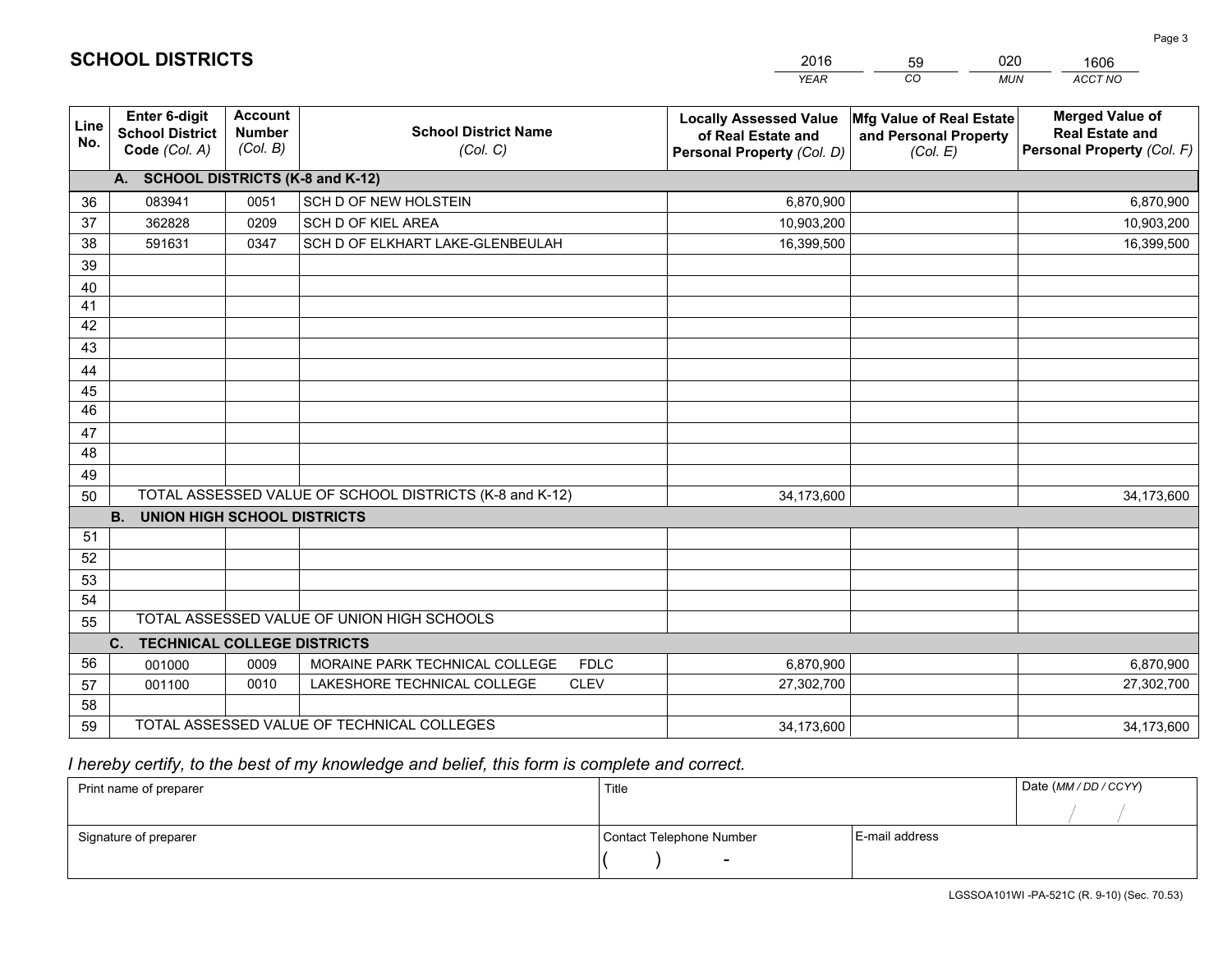#### **HIGHLIGHTS**

- 1. Complete the Statement of Assessment after the Board of Review. Reflect any changes made there.
- 2. Use black ink to complete.
- 3. Line 16 must equal Line 50, Col D.
- 4. Line 55 must equal the total of K-8 schools listed on lines 36-49. Do not include K-12 schools in this comparision.
- 5. Line 59, Col. D must equal Line 16.
- 6. Special District, School District and Technical College District values must include both real estate and personal property. Examples of Special districts are: town sanitary districts, public inland lake protection and rehabilitation districts, and metropolitan sewerage districts.
- 7. DO NOT INCLUDE Manufacturing property values.DOR will print these values on the final SOA.
- 8. Accuracy of this form is very important. The values reported directly affect the equalized value DOR calculates for school and special districts.

#### **Page 1:**

 If not prefilled, enter the tax year,county and municipal code,municipal type, municipal name and county name on the top of form.

Check the Amended box, if filing an amended / corrected SOA.

 Report the parcel count, acres and assessed value of taxable general property, total parcel count, (real and personal), total acres, and values from final figures set by the Board of Review.

- A. Real Estate land and improvements (buildings, etc.) is reported on lines 1 8, total line 9.
- B. Personal Property is reported on lines 11 14, Column D, total line 15.
- C. To complete this report, use the computer produced summary of the assessment roll that shows these amounts.
- D. Use whole numbers only.
- E. Add each line across and each column down to verify entries.

### **Page 2:**

- A. Report Special Items (not subject to general property tax).
- 1. Private Forest Croplands and Managed Forest Lands are reported on lines 18,19, 20 and 21. Be sure to report assessed values **NOT** taxes.
- 2. You should have copies of the orders of entry, orders of withdrawal, etc., to update your assessment roll.
	- 3. Show hundredths of acres (e.g. 39.75).
- 4. Tax exempt lands are reported on line 22.
- 5. Omitted property and sec. 70.43, Wis. Stats., corrections of errors by assessor are reported on line 23. Report real estate and personal property separately. These should be for **prior years**, not something found on the current assessment roll after the board of review.
- B. Special District (Lines 24-35) Include the value of both real and personal property.

 The Department of Revenue (DOR) preprints much of the information regarding names and codes for schools, special districts,etc. If a district is not listed, enter the name and value only, DOR will enter the proper code.

### **Page 3 School Districts:**

Include the value of both real and personal property.

Report School District (regular, elementary, union high school, and technical college).

- 1. Regular (K-12) and Elementary (K-8) school values are reported on lines 36-49, total on line 50.
- 2. Union High School (UHS) (use only if elementary schools are listed on lines 36-49) are reported on lines 51-54. UHS total value (line 55) must equal to the total **elementary school** values reported on lines 36-49. Do notinclude K-12 schools in this comparison.
- 3. Technical College values are reported on lines 56-58, total on line 59.
- 4. Use the computer summary that shows these amounts to complete this report.

#### **This form is due the second Monday in June. File this report only after your Board of Review is complete.**

 *If you have questions: Return forms to:*

Fax number: (608) 264-6887 PO Box 8971

 Email: lgs@revenue.wi.gov Wisconsin Department of Revenue Call: (608) 261-5341 Local Government Services Section 6-97Madison WI 53708-8971

ELKHART LAKE, WI 53020 - 1406 ELKHART LAKE, WI 53020 - 1406 TOWN OF RUSSELL LAWRENCE KEMPF<br>TOWN OF RUSSELL LAWRENCE KEMPF W7549 KEMPF CT W7549 KEMPF CT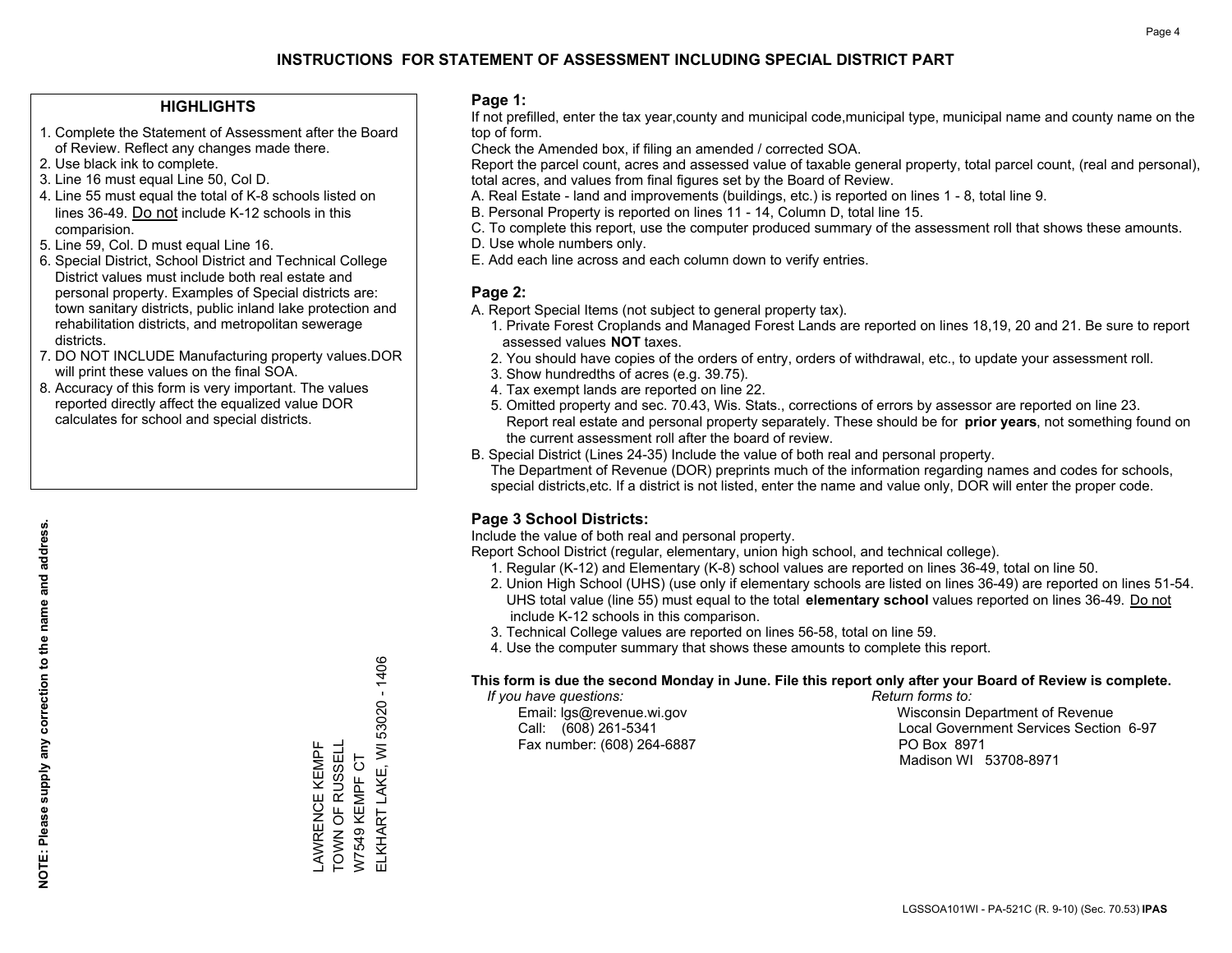**FINAL - EQUATED**

**STATEMENT OF ASSESSMENT FOR 2016** 

| 59       | n22. | 1607    |
|----------|------|---------|
| $\alpha$ | MUN  | ACCT NO |

|                | <b>FOR</b>                                                                                                                                                                                   | <b>TOWN OF</b><br>OF                                         | <b>SCOTT</b>             |        | <b>SHEBOYGAN COUNTY</b>                  |                         |                                          | WHEN COMPLETING THIS DOCUMENT |  |
|----------------|----------------------------------------------------------------------------------------------------------------------------------------------------------------------------------------------|--------------------------------------------------------------|--------------------------|--------|------------------------------------------|-------------------------|------------------------------------------|-------------------------------|--|
|                |                                                                                                                                                                                              | Town - Village - City                                        | <b>Municipality Name</b> |        | <b>County Name</b>                       |                         | DO NOT WRITE OVER X's OR IN SHADED AREAS |                               |  |
| Line           |                                                                                                                                                                                              | <b>REAL ESTATE</b>                                           | PARCEL COUNT             |        | NO. OF ACRES<br><b>WHOLE</b>             | <b>VALUE OF</b>         | <b>VALUE OF</b>                          | <b>TOTAL VALUE OF LAND</b>    |  |
| No.            |                                                                                                                                                                                              | (See Lines 18 - 22 for<br>other Real Estate)                 |                          |        | TOTAL LAND   IMPROVEMENTS   NUMBERS ONLY | <b>LAND</b>             | <b>IMPROVEMENTS</b>                      | AND IMPROVEMENTS              |  |
|                |                                                                                                                                                                                              |                                                              | Col. A                   | Col. B | Col. C                                   | Col. D                  | Col. E                                   | Col. F                        |  |
| $\mathbf 1$    |                                                                                                                                                                                              | <b>RESIDENTIAL - Class 1</b>                                 | 726                      | 684    | 1,826                                    | 32,216,300              | 89,048,500                               | 121,264,800                   |  |
| $\overline{2}$ |                                                                                                                                                                                              | <b>COMMERCIAL - Class 2</b>                                  | 23                       | 20     | 150                                      | 1,631,300               | 2,783,100                                | 4,414,400                     |  |
| 3              |                                                                                                                                                                                              | <b>MANUFACTURING - Class 3</b>                               |                          |        |                                          | 27,500                  | 157,200                                  | 184,700                       |  |
| $\overline{4}$ |                                                                                                                                                                                              | <b>AGRICULTURAL - Class 4</b>                                | 629                      |        | 12,635                                   | 1,849,000               |                                          | 1,849,000                     |  |
| 5              |                                                                                                                                                                                              | <b>UNDEVELOPED - Class 5</b>                                 | 516                      |        | 2,640                                    | 2,388,500               |                                          | 2,388,500                     |  |
| 6              |                                                                                                                                                                                              | AGRICULTURAL FOREST - Class 5m                               | 253                      |        | 1,951                                    | 1,822,600               |                                          | 1,822,600                     |  |
| $\overline{7}$ |                                                                                                                                                                                              | FOREST LANDS - Class 6                                       | 25                       |        | 385                                      | 851,700                 |                                          | 851,700                       |  |
| 8              |                                                                                                                                                                                              | OTHER - Class 7                                              | 84                       | 82     | 161                                      | 2,496,600               | 9,969,000                                | 12,465,600                    |  |
| 9              |                                                                                                                                                                                              | TOTAL - ALL COLUMNS                                          | 2,257                    | 787    | 19,749                                   | 43,283,500              | 101,957,800                              | 145,241,300                   |  |
| 10             |                                                                                                                                                                                              | NUMBER OF PERSONAL PROPERTY ACCOUNTS IN ROLL                 |                          |        | 34                                       | <b>LOCALLY ASSESSED</b> | <b>MANUFACTURING</b>                     | <b>MERGED</b>                 |  |
| 11             |                                                                                                                                                                                              | BOATS AND OTHER WATERCRAFT NOT EXEMPT - Code 1               |                          |        |                                          | 6,045                   | 0                                        | 6,045                         |  |
| 12             |                                                                                                                                                                                              | MACHINERY, TOOLS AND PATTERNS - Code 2                       |                          |        |                                          | 288,964                 | $\Omega$                                 | 288,964                       |  |
| 13             |                                                                                                                                                                                              | FURNITURE, FIXTURES AND EQUIPMENT - Code 3                   |                          |        |                                          | 96,824                  | $\Omega$                                 | 96,824                        |  |
| 14             |                                                                                                                                                                                              | ALL OTHER PERSONAL PROPERTY NOT EXEMPT - Codes 4A, 4B, 4C    |                          |        |                                          | 49,084                  | 12,300                                   | 61,384                        |  |
| 15             |                                                                                                                                                                                              | TOTAL OF PERSONAL PROPERTY NOT EXEMPT (Total of Lines 11-14) |                          |        |                                          | 440,917                 | 12,300                                   | 453,217                       |  |
| 16             | AGGREGATE ASSESSED VALUE OF ALL PROPERTY SUBJECT TO THE GENERAL PROPERTY TAX (Total of Lines 9F and 15F)<br>MUST EQUAL TOTAL VALUE OF THE SCHOOL DISTRICTS (K-12 PLUS K-8) - Line 50, Col. F |                                                              |                          |        |                                          |                         |                                          | 145,694,517                   |  |
| 17             |                                                                                                                                                                                              | <b>BOARD OF REVIEW</b>                                       |                          |        | Name of Assessor                         |                         |                                          | Telephone #                   |  |
|                |                                                                                                                                                                                              | DATE OF FINAL ADJOURNMENT                                    | 05/10/2016               |        | <b>GROTA APPRAISALS LLC</b>              |                         |                                          | (262) 253-1142                |  |

REMARKS

The Assessment Ratio to be used in calculating the estimated Fair Market Value on tax bills for this tax district is 1.026387548

This ratio should be used to convert assessed values to "Calculate Equalized Values" in Step 1 of the Lottery and Gaming Credit Calculations.<br>This ratio should be used in the "Computation of Tax Equivalent" schedule of the Commission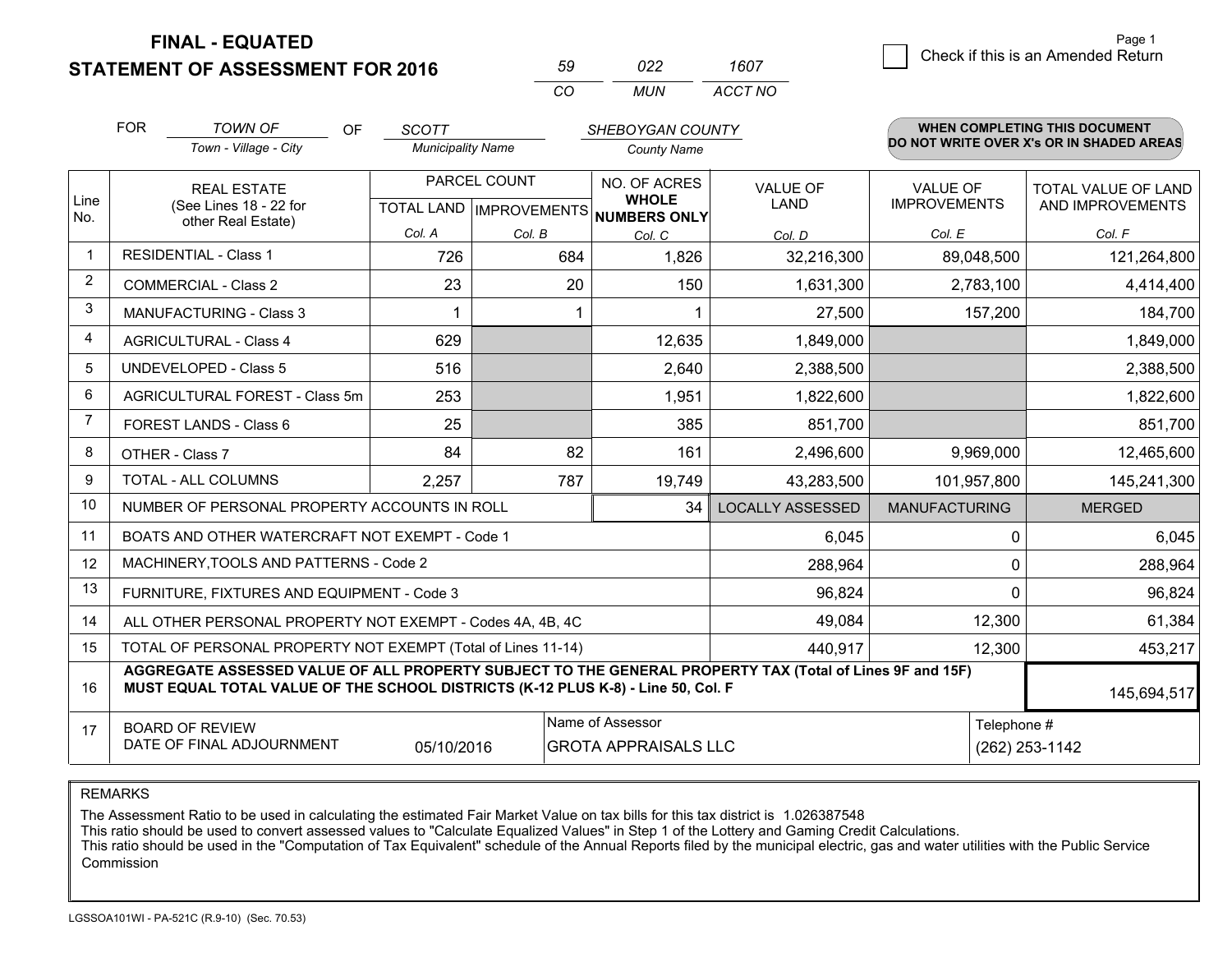*YEAR CO MUN ACCT NO* <sup>2016</sup> <sup>59</sup> <sup>022</sup> <sup>1607</sup>

Do not confuse FOREST LANDS (Line 7) with FOREST CROPS (in this section) - They are **NOT** the same

|    |                                                                                |                                                |  | Private Forest Crop - Reg Class @ 10¢ per acre                   |                                                                              | Private Forest Crop - Reg Class @ \$2.52 per acre                                   |                                                                 |                    |                    |  |
|----|--------------------------------------------------------------------------------|------------------------------------------------|--|------------------------------------------------------------------|------------------------------------------------------------------------------|-------------------------------------------------------------------------------------|-----------------------------------------------------------------|--------------------|--------------------|--|
| 18 | (a) PARCELS                                                                    | (b) ACRES                                      |  | (c) ASSESSED VALUE                                               |                                                                              | (d) PARCELS                                                                         | (e) ACRES                                                       |                    | (f) ASSESSED VALUE |  |
|    |                                                                                |                                                |  |                                                                  |                                                                              |                                                                                     |                                                                 |                    |                    |  |
|    | Private Forest Crop - Special Class @ 20¢ per acre                             |                                                |  |                                                                  | Entered Before 2005 Managed Forest - Ferrous Mining CLOSED @ \$8.27 per acre |                                                                                     |                                                                 |                    |                    |  |
| 19 |                                                                                | (c) ASSESSED VALUE<br>(b) ACRES<br>(a) PARCELS |  |                                                                  | (d) PARCELS                                                                  | (e) ACRES                                                                           |                                                                 | (f) ASSESSED VALUE |                    |  |
|    |                                                                                |                                                |  |                                                                  |                                                                              |                                                                                     |                                                                 |                    |                    |  |
|    |                                                                                |                                                |  | Entered Before 2005 Managed Forest - OPEN @ \$.79 per acre       |                                                                              |                                                                                     | Entered Before 2005 Managed Forest - CLOSED @ \$1.87 per acre   |                    |                    |  |
| 20 | (a) PARCELS                                                                    | (b) ACRES                                      |  | (c) ASSESSED VALUE                                               |                                                                              | (d) PARCELS                                                                         | (e) ACRES                                                       |                    | (f) ASSESSED VALUE |  |
|    |                                                                                |                                                |  | 5.500                                                            |                                                                              | 27                                                                                  | 594.51                                                          |                    | 823.900            |  |
|    | Entered After 2004 Managed Forest - OPEN @<br>\$2.14 per acre                  |                                                |  |                                                                  |                                                                              | Entered After 2004 Managed Forest - CLOSED @ \$10.68 per acre<br>(f) ASSESSED VALUE |                                                                 |                    |                    |  |
| 21 | (a) PARCELS                                                                    | (b) ACRES                                      |  | (c) ASSESSED VALUE                                               |                                                                              | (d) PARCELS                                                                         | (e) ACRES                                                       |                    |                    |  |
|    |                                                                                |                                                |  |                                                                  |                                                                              |                                                                                     |                                                                 |                    |                    |  |
|    |                                                                                | 38                                             |  | 83,600                                                           |                                                                              | 2                                                                                   | 90.15                                                           |                    |                    |  |
| 22 | (a) County Forest Cropland Acres                                               |                                                |  | (b) Federal Acres                                                | (c) State Acres                                                              |                                                                                     | (d) County (NOT FOREST CROP) Acres                              |                    | (e) Other Acres    |  |
|    |                                                                                |                                                |  | 420.59                                                           | 2,074.93                                                                     |                                                                                     | 24.06                                                           |                    | 205.36             |  |
|    |                                                                                |                                                |  | Assessed Value of Omitted Property From Prior Years (Sec. 70.44) |                                                                              |                                                                                     | Assessed Value of Sec. 70.43 Corrections of Errors by Assessors |                    |                    |  |
| 23 |                                                                                | (a) REAL ESTATE                                |  | (b) PERSONAL                                                     |                                                                              |                                                                                     | (c1) REAL ESTATE                                                |                    | (c2) PERSONAL      |  |
|    |                                                                                |                                                |  |                                                                  |                                                                              |                                                                                     |                                                                 |                    |                    |  |
|    | Manufacturing Equated Value of Omitted Property From Prior Years (Sec. 70.995) |                                                |  |                                                                  |                                                                              | Mfg. Equated Value of Sec.70.43 Corrections of Errors by Assessors                  |                                                                 |                    |                    |  |
|    |                                                                                | (d) REAL ESTATE                                |  | (e) PERSONAL                                                     |                                                                              | (f1) REAL ESTATE                                                                    |                                                                 | (f2) PERSONAL      |                    |  |
|    |                                                                                |                                                |  |                                                                  |                                                                              |                                                                                     |                                                                 |                    |                    |  |

## **SPECIAL DISTRICTS**

| Line<br>No. | <b>Enter 6-digit</b><br><b>Special District</b><br>Code (Col. A) | <b>Account</b><br><b>Number</b><br>(Col. B) | <b>Special District Name</b><br>(Col. C) | <b>Locally Assessed Value</b><br>of Real Estate and<br>Personal Property (Col. D) | Mfg Value of Real Estate<br>and Personal Property<br>(Col. E) | <b>Merged Value of</b><br><b>Real Estate and</b><br>Personal Property (Col. F) |
|-------------|------------------------------------------------------------------|---------------------------------------------|------------------------------------------|-----------------------------------------------------------------------------------|---------------------------------------------------------------|--------------------------------------------------------------------------------|
| 24          | 597190                                                           | 0374                                        | TOWN OF SCOTT SANITARY DISTRICT #1       | 15,479,685                                                                        |                                                               | 15,479,685                                                                     |
| 25          |                                                                  |                                             |                                          |                                                                                   |                                                               |                                                                                |
| 26          |                                                                  |                                             |                                          |                                                                                   |                                                               |                                                                                |
| 27          |                                                                  |                                             |                                          |                                                                                   |                                                               |                                                                                |
| 28          |                                                                  |                                             |                                          |                                                                                   |                                                               |                                                                                |
| 29          |                                                                  |                                             |                                          |                                                                                   |                                                               |                                                                                |
| 30          |                                                                  |                                             |                                          |                                                                                   |                                                               |                                                                                |
| 31          |                                                                  |                                             |                                          |                                                                                   |                                                               |                                                                                |
| 32          |                                                                  |                                             |                                          |                                                                                   |                                                               |                                                                                |
| 33          |                                                                  |                                             |                                          |                                                                                   |                                                               |                                                                                |
| 34          |                                                                  |                                             |                                          |                                                                                   |                                                               |                                                                                |
| 35          |                                                                  |                                             |                                          |                                                                                   |                                                               |                                                                                |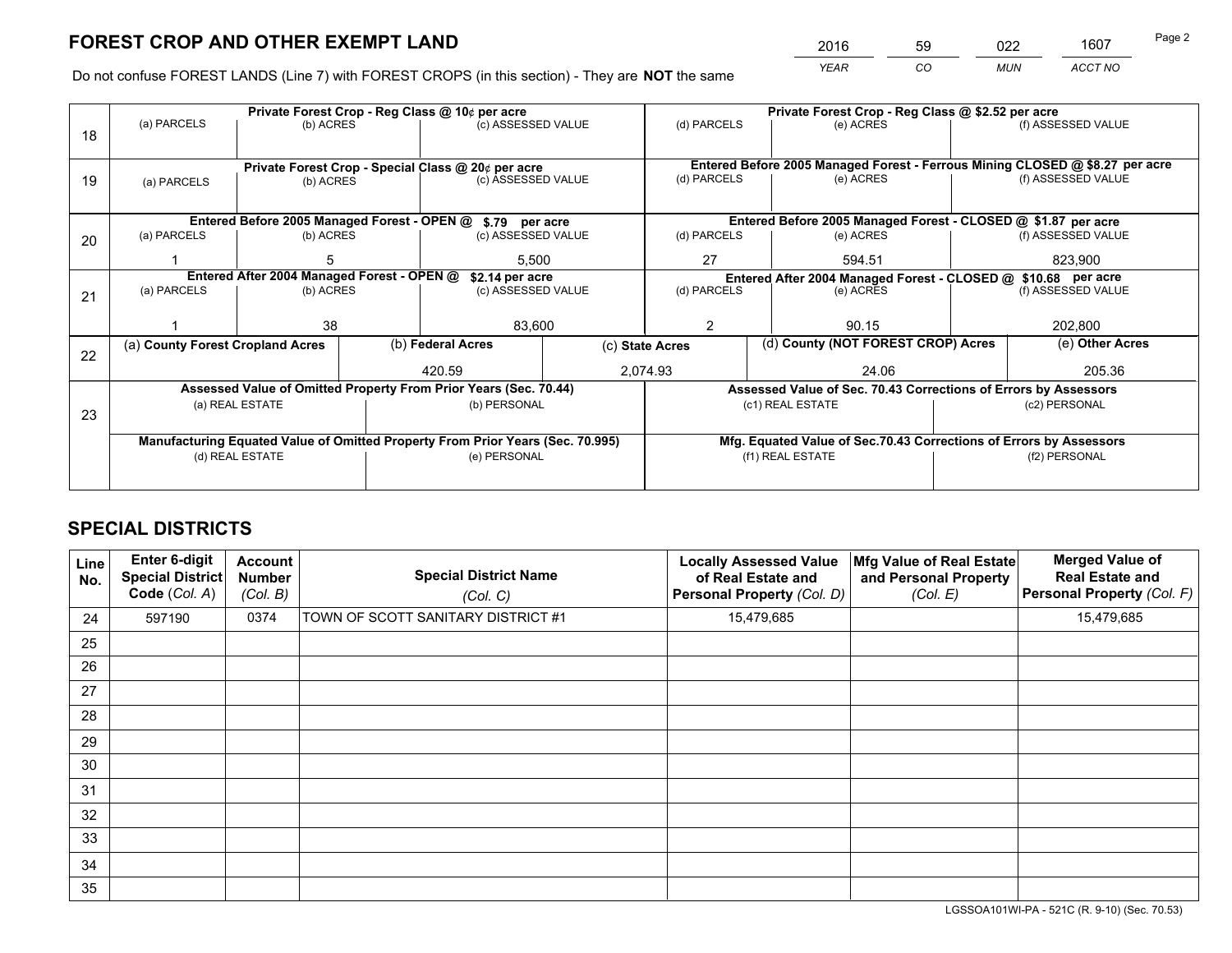|                 |                                                                 |                                             |                                                         | <b>YEAR</b>                                                                       | CO<br><b>MUN</b>                                              | ACCT NO                                                                        |
|-----------------|-----------------------------------------------------------------|---------------------------------------------|---------------------------------------------------------|-----------------------------------------------------------------------------------|---------------------------------------------------------------|--------------------------------------------------------------------------------|
| Line<br>No.     | <b>Enter 6-digit</b><br><b>School District</b><br>Code (Col. A) | <b>Account</b><br><b>Number</b><br>(Col. B) | <b>School District Name</b><br>(Col. C)                 | <b>Locally Assessed Value</b><br>of Real Estate and<br>Personal Property (Col. D) | Mfg Value of Real Estate<br>and Personal Property<br>(Col. E) | <b>Merged Value of</b><br><b>Real Estate and</b><br>Personal Property (Col. F) |
|                 | A. SCHOOL DISTRICTS (K-8 and K-12)                              |                                             |                                                         |                                                                                   |                                                               |                                                                                |
| 36              | 594473                                                          | 0351                                        | SCH D OF PLYMOUTH                                       | 108,200                                                                           |                                                               | 108,200                                                                        |
| 37              | 594641                                                          | 0352                                        | SCH D OF RANDOM LAKE                                    | 67,239,849                                                                        |                                                               | 67,239,849                                                                     |
| 38              | 662800                                                          | 0398                                        | SCH D OF KEWASKUM                                       | 78,149,468                                                                        | 197,000                                                       | 78,346,468                                                                     |
| 39              |                                                                 |                                             |                                                         |                                                                                   |                                                               |                                                                                |
| 40              |                                                                 |                                             |                                                         |                                                                                   |                                                               |                                                                                |
| 41              |                                                                 |                                             |                                                         |                                                                                   |                                                               |                                                                                |
| 42              |                                                                 |                                             |                                                         |                                                                                   |                                                               |                                                                                |
| 43              |                                                                 |                                             |                                                         |                                                                                   |                                                               |                                                                                |
| 44              |                                                                 |                                             |                                                         |                                                                                   |                                                               |                                                                                |
| 45              |                                                                 |                                             |                                                         |                                                                                   |                                                               |                                                                                |
| $\overline{46}$ |                                                                 |                                             |                                                         |                                                                                   |                                                               |                                                                                |
| 47              |                                                                 |                                             |                                                         |                                                                                   |                                                               |                                                                                |
| 48              |                                                                 |                                             |                                                         |                                                                                   |                                                               |                                                                                |
| 49              |                                                                 |                                             |                                                         |                                                                                   |                                                               |                                                                                |
| 50              |                                                                 |                                             | TOTAL ASSESSED VALUE OF SCHOOL DISTRICTS (K-8 and K-12) | 145,497,517                                                                       | 197,000                                                       | 145,694,517                                                                    |
|                 | <b>B.</b><br><b>UNION HIGH SCHOOL DISTRICTS</b>                 |                                             |                                                         |                                                                                   |                                                               |                                                                                |
| 51              |                                                                 |                                             |                                                         |                                                                                   |                                                               |                                                                                |
| 52              |                                                                 |                                             |                                                         |                                                                                   |                                                               |                                                                                |
| 53<br>54        |                                                                 |                                             |                                                         |                                                                                   |                                                               |                                                                                |
| 55              |                                                                 |                                             | TOTAL ASSESSED VALUE OF UNION HIGH SCHOOLS              |                                                                                   |                                                               |                                                                                |
|                 | C.<br><b>TECHNICAL COLLEGE DISTRICTS</b>                        |                                             |                                                         |                                                                                   |                                                               |                                                                                |
| 56              | 001100                                                          | 0010                                        | LAKESHORE TECHNICAL COLLEGE<br><b>CLEV</b>              | 145,497,517                                                                       | 197,000                                                       | 145,694,517                                                                    |
| 57              |                                                                 |                                             |                                                         |                                                                                   |                                                               |                                                                                |
| 58              |                                                                 |                                             |                                                         |                                                                                   |                                                               |                                                                                |
| 59              |                                                                 |                                             | TOTAL ASSESSED VALUE OF TECHNICAL COLLEGES              | 145,497,517                                                                       | 197,000                                                       | 145,694,517                                                                    |

59

022

 *I hereby certify, to the best of my knowledge and belief, this form is complete and correct.*

**SCHOOL DISTRICTS**

| Print name of preparer | Title                    |                | Date (MM/DD/CCYY) |
|------------------------|--------------------------|----------------|-------------------|
|                        |                          |                |                   |
| Signature of preparer  | Contact Telephone Number | E-mail address |                   |
|                        | $\overline{\phantom{a}}$ |                |                   |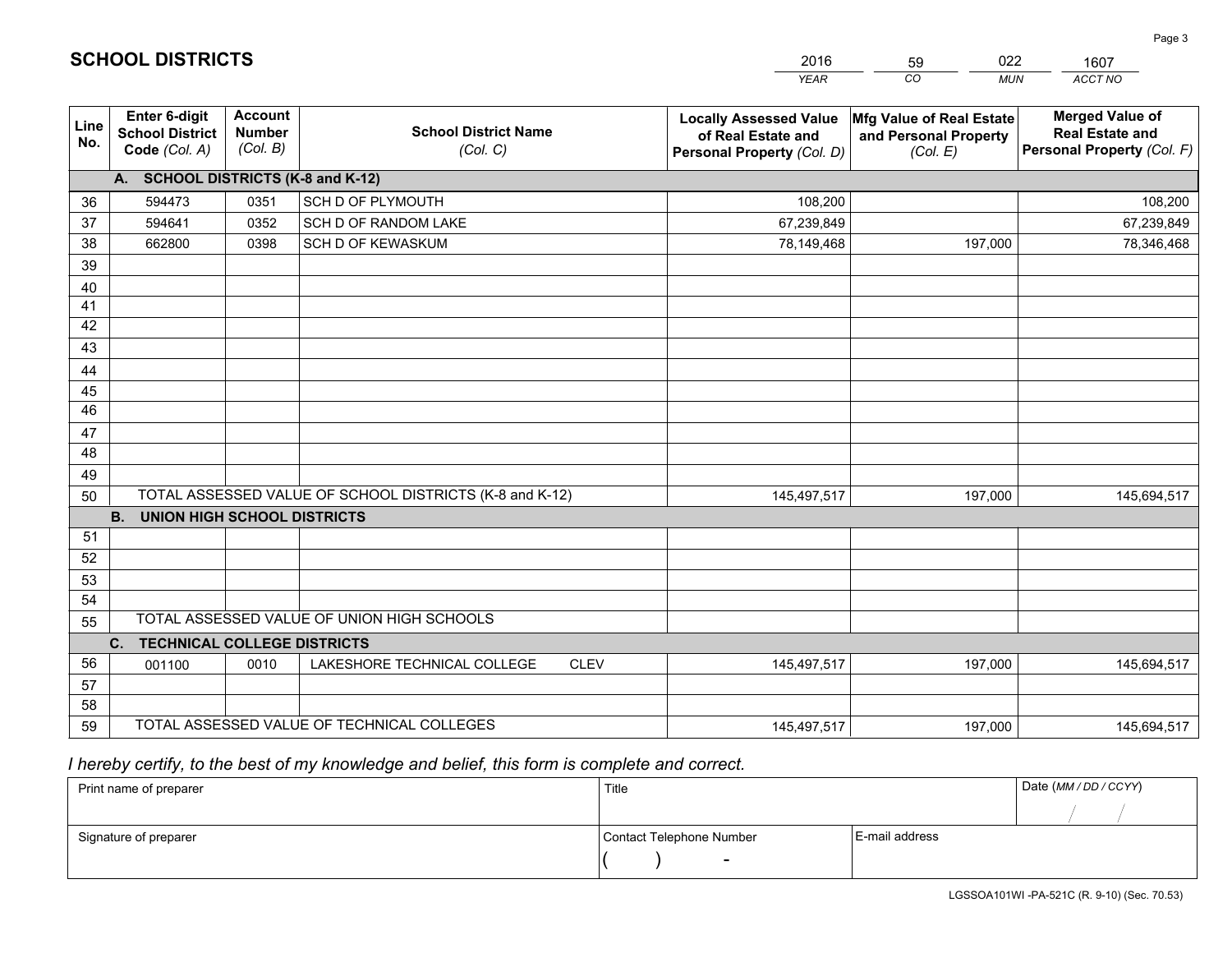#### **HIGHLIGHTS**

- 1. Complete the Statement of Assessment after the Board of Review. Reflect any changes made there.
- 2. Use black ink to complete.
- 3. Line 16 must equal Line 50, Col D.
- 4. Line 55 must equal the total of K-8 schools listed on lines 36-49. Do not include K-12 schools in this comparision.
- 5. Line 59, Col. D must equal Line 16.
- 6. Special District, School District and Technical College District values must include both real estate and personal property. Examples of Special districts are: town sanitary districts, public inland lake protection and rehabilitation districts, and metropolitan sewerage districts.
- 7. DO NOT INCLUDE Manufacturing property values.DOR will print these values on the final SOA.

LUANNE RADY TOWN OF SCOTT

LUANNE RADY<br>TOWN OF SCOTT

N1306 BOLTONVILLE ROAD

N1306 BOLTONVILLE ROAD

ADELL, WI 53001

ADELL, WI 53001

 8. Accuracy of this form is very important. The values reported directly affect the equalized value DOR calculates for school and special districts.

#### **Page 1:**

 If not prefilled, enter the tax year,county and municipal code,municipal type, municipal name and county name on the top of form.

Check the Amended box, if filing an amended / corrected SOA.

 Report the parcel count, acres and assessed value of taxable general property, total parcel count, (real and personal), total acres, and values from final figures set by the Board of Review.

- A. Real Estate land and improvements (buildings, etc.) is reported on lines 1 8, total line 9.
- B. Personal Property is reported on lines 11 14, Column D, total line 15.
- C. To complete this report, use the computer produced summary of the assessment roll that shows these amounts.
- D. Use whole numbers only.
- E. Add each line across and each column down to verify entries.

#### **Page 2:**

- A. Report Special Items (not subject to general property tax).
- 1. Private Forest Croplands and Managed Forest Lands are reported on lines 18,19, 20 and 21. Be sure to report assessed values **NOT** taxes.
- 2. You should have copies of the orders of entry, orders of withdrawal, etc., to update your assessment roll.
	- 3. Show hundredths of acres (e.g. 39.75).
- 4. Tax exempt lands are reported on line 22.
- 5. Omitted property and sec. 70.43, Wis. Stats., corrections of errors by assessor are reported on line 23. Report real estate and personal property separately. These should be for **prior years**, not something found on the current assessment roll after the board of review.
- B. Special District (Lines 24-35) Include the value of both real and personal property.
- The Department of Revenue (DOR) preprints much of the information regarding names and codes for schools, special districts,etc. If a district is not listed, enter the name and value only, DOR will enter the proper code.

### **Page 3 School Districts:**

Include the value of both real and personal property.

Report School District (regular, elementary, union high school, and technical college).

- 1. Regular (K-12) and Elementary (K-8) school values are reported on lines 36-49, total on line 50.
- 2. Union High School (UHS) (use only if elementary schools are listed on lines 36-49) are reported on lines 51-54. UHS total value (line 55) must equal to the total **elementary school** values reported on lines 36-49. Do notinclude K-12 schools in this comparison.
- 3. Technical College values are reported on lines 56-58, total on line 59.
- 4. Use the computer summary that shows these amounts to complete this report.

#### **This form is due the second Monday in June. File this report only after your Board of Review is complete.**

 *If you have questions: Return forms to:*

Fax number: (608) 264-6887 PO Box 8971

 Email: lgs@revenue.wi.gov Wisconsin Department of Revenue Call: (608) 261-5341 Local Government Services Section 6-97Madison WI 53708-8971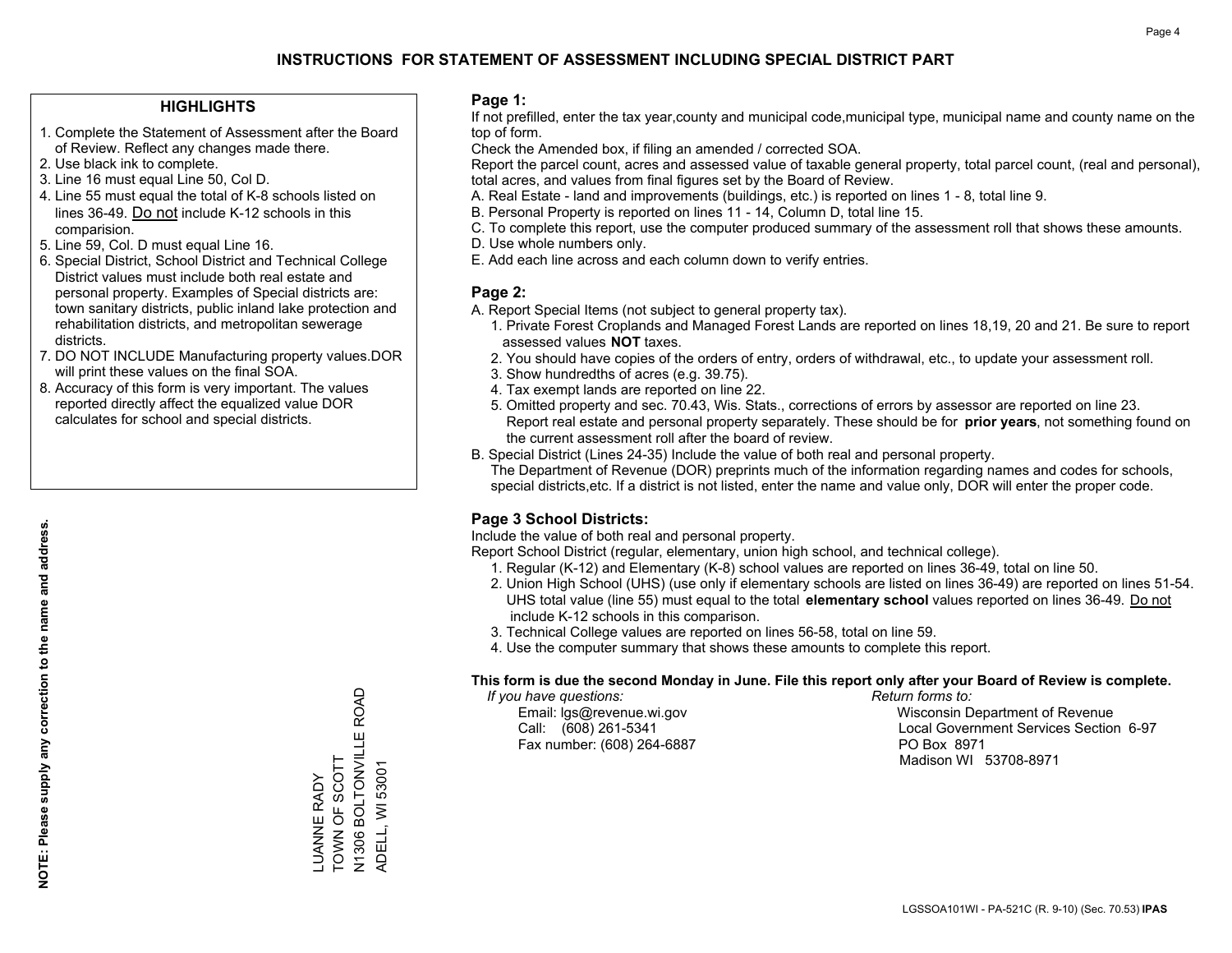**FINAL - EQUATED**

**STATEMENT OF ASSESSMENT FOR 2016** 

| 59  | በ24   | 1608    |
|-----|-------|---------|
| CO. | MI IN | ACCT NO |

|                | <b>FOR</b>                                                                                                                                                 | <b>TOWN OF</b><br>OF                                                                                                                                                                         | <b>SHEBOYGAN</b>                                         |        | SHEBOYGAN COUNTY             |                                |                                        | <b>WHEN COMPLETING THIS DOCUMENT</b>     |
|----------------|------------------------------------------------------------------------------------------------------------------------------------------------------------|----------------------------------------------------------------------------------------------------------------------------------------------------------------------------------------------|----------------------------------------------------------|--------|------------------------------|--------------------------------|----------------------------------------|------------------------------------------|
|                |                                                                                                                                                            | Town - Village - City                                                                                                                                                                        | <b>Municipality Name</b>                                 |        | <b>County Name</b>           |                                |                                        | DO NOT WRITE OVER X's OR IN SHADED AREAS |
| Line<br>No.    |                                                                                                                                                            | <b>REAL ESTATE</b><br>(See Lines 18 - 22 for                                                                                                                                                 | PARCEL COUNT<br>TOTAL LAND   IMPROVEMENTS   NUMBERS ONLY |        | NO. OF ACRES<br><b>WHOLE</b> | <b>VALUE OF</b><br><b>LAND</b> | <b>VALUE OF</b><br><b>IMPROVEMENTS</b> | TOTAL VALUE OF LAND<br>AND IMPROVEMENTS  |
|                |                                                                                                                                                            | other Real Estate)                                                                                                                                                                           | Col. A                                                   | Col. B | Col. C                       | Col. D                         | Col. E                                 | Col. F                                   |
| $\mathbf 1$    |                                                                                                                                                            | <b>RESIDENTIAL - Class 1</b>                                                                                                                                                                 | 3,026                                                    | 2,712  | 2,558                        | 120,182,000                    | 445,987,200                            | 566,169,200                              |
| $\overline{2}$ |                                                                                                                                                            | <b>COMMERCIAL - Class 2</b>                                                                                                                                                                  | 195                                                      | 132    | 906                          | 36,150,900                     | 92,982,900                             | 129,133,800                              |
| 3              |                                                                                                                                                            | <b>MANUFACTURING - Class 3</b>                                                                                                                                                               | $\overline{7}$                                           | 7      | 45                           | 1,023,600                      | 7,053,400                              | 8,077,000                                |
| 4              |                                                                                                                                                            | <b>AGRICULTURAL - Class 4</b>                                                                                                                                                                | 199                                                      |        | 1,412                        | 225,300                        |                                        | 225,300                                  |
| 5              |                                                                                                                                                            | <b>UNDEVELOPED - Class 5</b>                                                                                                                                                                 | 71                                                       |        | 319                          | 240,800                        |                                        | 240,800                                  |
| 6              | AGRICULTURAL FOREST - Class 5m                                                                                                                             |                                                                                                                                                                                              | 14                                                       |        | 86                           | 148,100                        |                                        | 148,100                                  |
| $\overline{7}$ |                                                                                                                                                            | FOREST LANDS - Class 6                                                                                                                                                                       | $\overline{7}$                                           |        | 86                           | 278,900                        |                                        | 278,900                                  |
| 8              |                                                                                                                                                            | OTHER - Class 7                                                                                                                                                                              | 11                                                       | 9      | 24                           | 493,000                        | 1,239,800                              | 1,732,800                                |
| 9              |                                                                                                                                                            | TOTAL - ALL COLUMNS                                                                                                                                                                          | 3,530                                                    | 2,860  | 5,436                        | 158,742,600                    | 547,263,300                            | 706,005,900                              |
| 10             |                                                                                                                                                            | NUMBER OF PERSONAL PROPERTY ACCOUNTS IN ROLL                                                                                                                                                 |                                                          |        | 173                          | <b>LOCALLY ASSESSED</b>        | <b>MANUFACTURING</b>                   | <b>MERGED</b>                            |
| 11             |                                                                                                                                                            | BOATS AND OTHER WATERCRAFT NOT EXEMPT - Code 1                                                                                                                                               |                                                          |        |                              | 0                              | $\Omega$                               | $\Omega$                                 |
| 12             |                                                                                                                                                            | MACHINERY, TOOLS AND PATTERNS - Code 2                                                                                                                                                       |                                                          |        |                              | 5,848,100                      | 357,800                                | 6,205,900                                |
| 13             |                                                                                                                                                            | FURNITURE, FIXTURES AND EQUIPMENT - Code 3                                                                                                                                                   |                                                          |        |                              | 4,763,200                      | 439,100                                | 5,202,300                                |
| 14             |                                                                                                                                                            | ALL OTHER PERSONAL PROPERTY NOT EXEMPT - Codes 4A, 4B, 4C                                                                                                                                    |                                                          |        |                              | 621,600                        | 122,500                                | 744,100                                  |
| 15             |                                                                                                                                                            | TOTAL OF PERSONAL PROPERTY NOT EXEMPT (Total of Lines 11-14)                                                                                                                                 |                                                          |        |                              | 11,232,900                     | 919,400                                | 12,152,300                               |
| 16             |                                                                                                                                                            | AGGREGATE ASSESSED VALUE OF ALL PROPERTY SUBJECT TO THE GENERAL PROPERTY TAX (Total of Lines 9F and 15F)<br>MUST EQUAL TOTAL VALUE OF THE SCHOOL DISTRICTS (K-12 PLUS K-8) - Line 50, Col. F |                                                          |        |                              |                                |                                        | 718,158,200                              |
| 17             | Name of Assessor<br>Telephone #<br><b>BOARD OF REVIEW</b><br>DATE OF FINAL ADJOURNMENT<br>06/06/2016<br>ASSOCIATED APPRAISAL CONSULTANTS<br>(800) 721-4157 |                                                                                                                                                                                              |                                                          |        |                              |                                |                                        |                                          |

REMARKS

The Assessment Ratio to be used in calculating the estimated Fair Market Value on tax bills for this tax district is 1.012481954

This ratio should be used to convert assessed values to "Calculate Equalized Values" in Step 1 of the Lottery and Gaming Credit Calculations.<br>This ratio should be used in the "Computation of Tax Equivalent" schedule of the Commission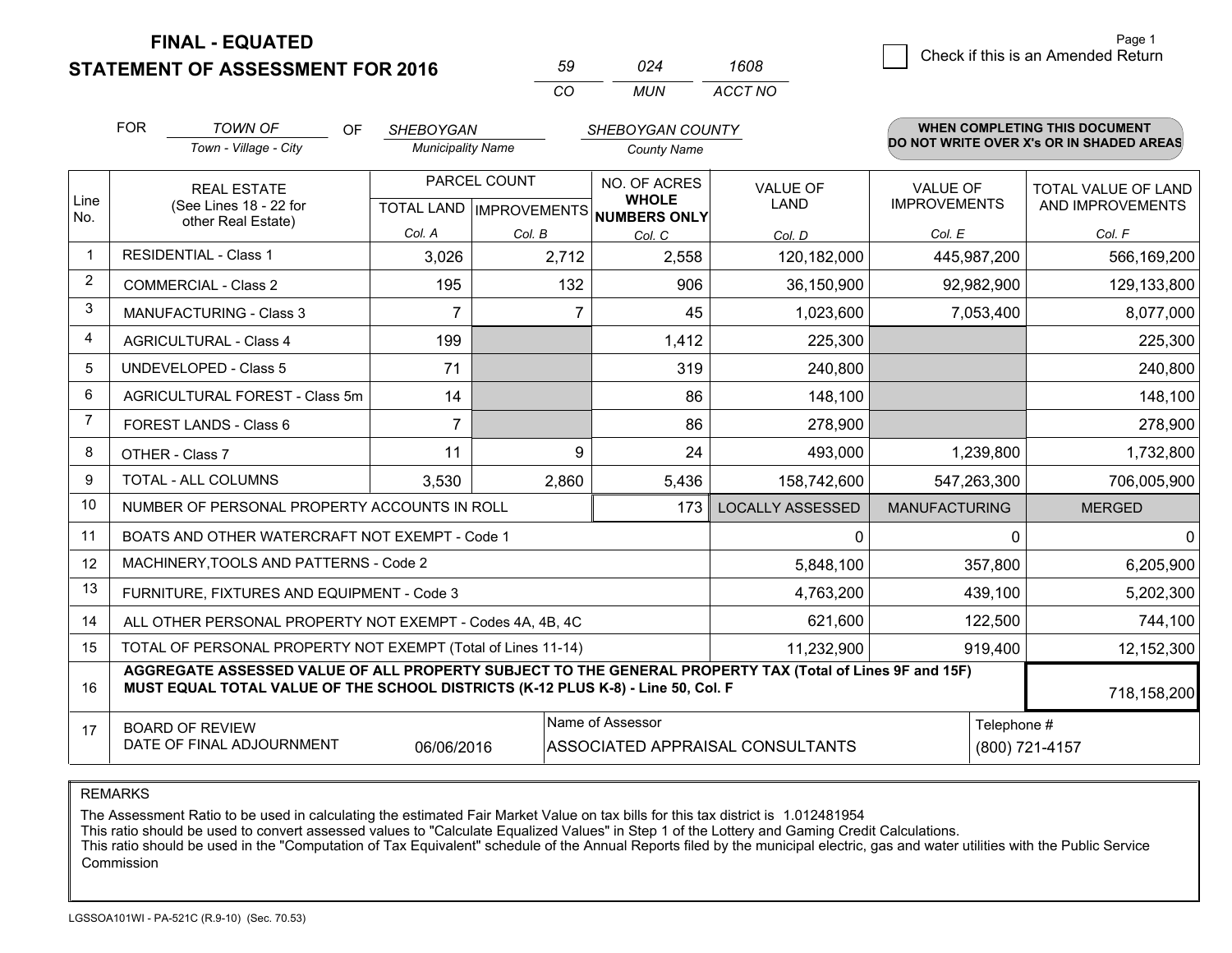*YEAR CO MUN ACCT NO* <sup>2016</sup> <sup>59</sup> <sup>024</sup> <sup>1608</sup>

Do not confuse FOREST LANDS (Line 7) with FOREST CROPS (in this section) - They are **NOT** the same

|    |                                                                                |                 |  | Private Forest Crop - Reg Class @ 10¢ per acre                   |                                   | Private Forest Crop - Reg Class @ \$2.52 per acre                  |    |                                                                 |         |                                                                              |
|----|--------------------------------------------------------------------------------|-----------------|--|------------------------------------------------------------------|-----------------------------------|--------------------------------------------------------------------|----|-----------------------------------------------------------------|---------|------------------------------------------------------------------------------|
| 18 | (a) PARCELS                                                                    | (b) ACRES       |  | (c) ASSESSED VALUE                                               |                                   | (d) PARCELS                                                        |    | (e) ACRES                                                       |         | (f) ASSESSED VALUE                                                           |
|    |                                                                                |                 |  |                                                                  |                                   |                                                                    |    |                                                                 |         |                                                                              |
|    |                                                                                |                 |  | Private Forest Crop - Special Class @ 20¢ per acre               |                                   |                                                                    |    |                                                                 |         | Entered Before 2005 Managed Forest - Ferrous Mining CLOSED @ \$8.27 per acre |
| 19 | (a) PARCELS                                                                    | (b) ACRES       |  | (c) ASSESSED VALUE                                               |                                   | (d) PARCELS                                                        |    | (e) ACRES                                                       |         | (f) ASSESSED VALUE                                                           |
|    |                                                                                |                 |  |                                                                  |                                   |                                                                    |    |                                                                 |         |                                                                              |
|    |                                                                                |                 |  | Entered Before 2005 Managed Forest - OPEN @ \$.79 per acre       |                                   |                                                                    |    | Entered Before 2005 Managed Forest - CLOSED @ \$1.87 per acre   |         |                                                                              |
| 20 | (a) PARCELS                                                                    | (b) ACRES       |  | (c) ASSESSED VALUE                                               |                                   | (d) PARCELS                                                        |    | (e) ACRES                                                       |         | (f) ASSESSED VALUE                                                           |
|    |                                                                                |                 |  |                                                                  | 3                                 |                                                                    | 48 |                                                                 | 163.000 |                                                                              |
|    | Entered After 2004 Managed Forest - OPEN @<br>\$2.14 per acre                  |                 |  |                                                                  |                                   |                                                                    |    | Entered After 2004 Managed Forest - CLOSED @ \$10.68 per acre   |         |                                                                              |
| 21 | (a) PARCELS                                                                    | (b) ACRES       |  |                                                                  | (d) PARCELS<br>(c) ASSESSED VALUE |                                                                    |    | (e) ACRES                                                       |         | (f) ASSESSED VALUE                                                           |
|    |                                                                                |                 |  |                                                                  |                                   |                                                                    |    |                                                                 |         |                                                                              |
|    | (a) County Forest Cropland Acres                                               |                 |  | (b) Federal Acres                                                |                                   | (c) State Acres                                                    |    | (d) County (NOT FOREST CROP) Acres                              |         | (e) Other Acres                                                              |
| 22 |                                                                                |                 |  |                                                                  |                                   |                                                                    |    |                                                                 |         |                                                                              |
|    |                                                                                |                 |  |                                                                  |                                   | 82.7                                                               |    | 307.66                                                          |         | 606.18                                                                       |
|    |                                                                                |                 |  | Assessed Value of Omitted Property From Prior Years (Sec. 70.44) |                                   |                                                                    |    | Assessed Value of Sec. 70.43 Corrections of Errors by Assessors |         |                                                                              |
| 23 |                                                                                | (a) REAL ESTATE |  | (b) PERSONAL                                                     |                                   |                                                                    |    | (c1) REAL ESTATE                                                |         | (c2) PERSONAL                                                                |
|    |                                                                                |                 |  |                                                                  |                                   |                                                                    |    |                                                                 |         |                                                                              |
|    | Manufacturing Equated Value of Omitted Property From Prior Years (Sec. 70.995) |                 |  |                                                                  |                                   | Mfg. Equated Value of Sec.70.43 Corrections of Errors by Assessors |    |                                                                 |         |                                                                              |
|    | (e) PERSONAL<br>(d) REAL ESTATE                                                |                 |  | (f1) REAL ESTATE<br>(f2) PERSONAL                                |                                   |                                                                    |    |                                                                 |         |                                                                              |
|    |                                                                                |                 |  |                                                                  |                                   |                                                                    |    |                                                                 |         |                                                                              |

## **SPECIAL DISTRICTS**

| Line<br>No. | <b>Enter 6-digit</b><br><b>Special District</b><br>Code (Col. A) | Account<br><b>Number</b><br>(Col. B) | <b>Special District Name</b><br>(Col. C) | <b>Locally Assessed Value</b><br>of Real Estate and<br><b>Personal Property (Col. D)</b> | Mfg Value of Real Estate<br>and Personal Property<br>(Col. E) | <b>Merged Value of</b><br><b>Real Estate and</b><br>Personal Property (Col. F) |
|-------------|------------------------------------------------------------------|--------------------------------------|------------------------------------------|------------------------------------------------------------------------------------------|---------------------------------------------------------------|--------------------------------------------------------------------------------|
| 24          | 597140                                                           | 0373                                 | SHEBOYGAN SANITARY DISTRICT #2           | 679,497,900                                                                              | 8,618,500                                                     | 688,116,400                                                                    |
| 25          | 597230                                                           | 0377                                 | TOWN OF SHEBOYGAN SANITARY DISTRICT #3   | 692,913,900                                                                              | 8,996,400                                                     | 701,910,300                                                                    |
| 26          |                                                                  |                                      |                                          |                                                                                          |                                                               |                                                                                |
| 27          |                                                                  |                                      |                                          |                                                                                          |                                                               |                                                                                |
| 28          |                                                                  |                                      |                                          |                                                                                          |                                                               |                                                                                |
| 29          |                                                                  |                                      |                                          |                                                                                          |                                                               |                                                                                |
| 30          |                                                                  |                                      |                                          |                                                                                          |                                                               |                                                                                |
| 31          |                                                                  |                                      |                                          |                                                                                          |                                                               |                                                                                |
| 32          |                                                                  |                                      |                                          |                                                                                          |                                                               |                                                                                |
| 33          |                                                                  |                                      |                                          |                                                                                          |                                                               |                                                                                |
| 34          |                                                                  |                                      |                                          |                                                                                          |                                                               |                                                                                |
| 35          |                                                                  |                                      |                                          |                                                                                          |                                                               |                                                                                |

LGSSOA101WI-PA - 521C (R. 9-10) (Sec. 70.53)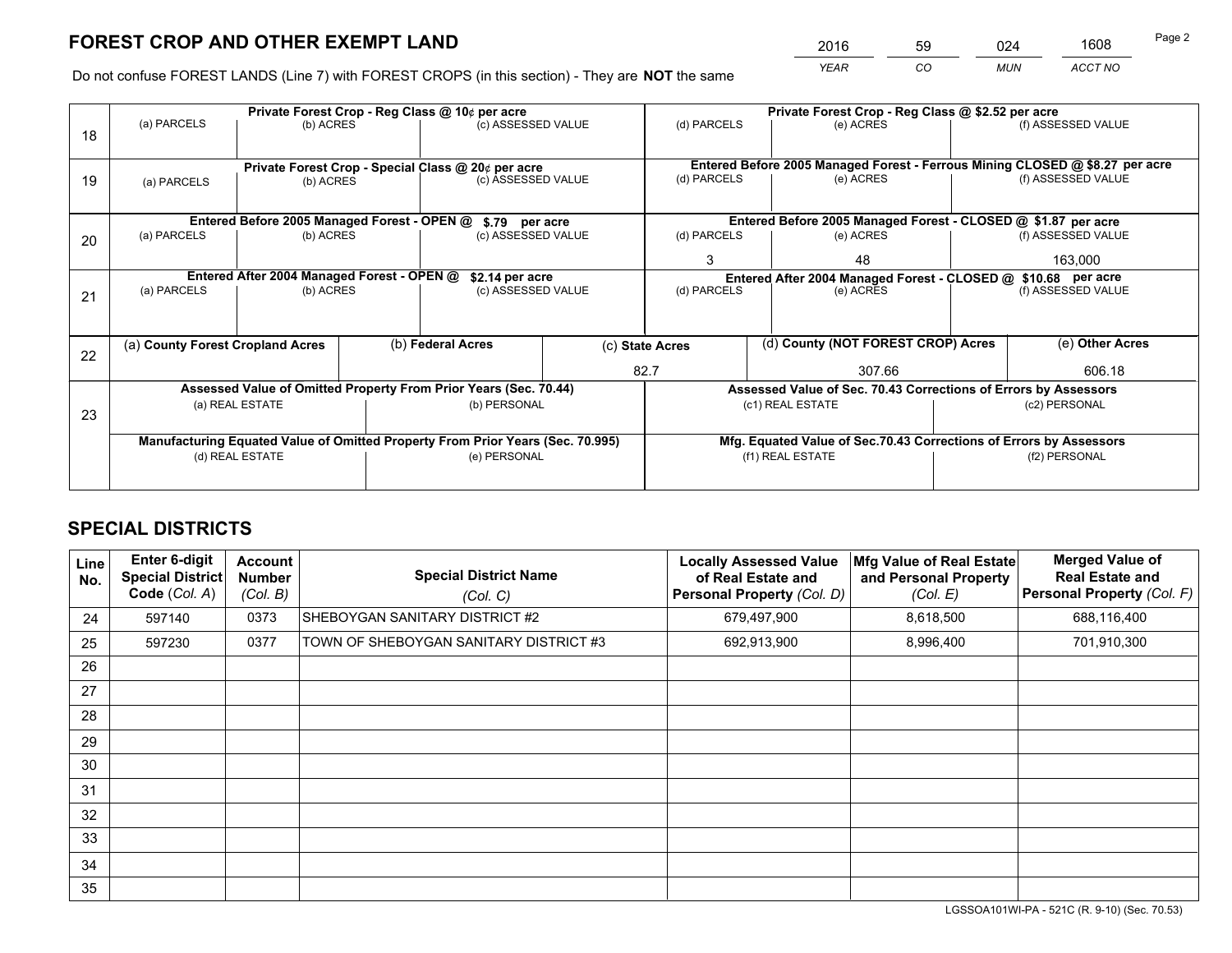|             |                                                                 |                                             |                                                         | <b>YEAR</b>                                                                       | CO<br><b>MUN</b>                                              | ACCT NO                                                                        |
|-------------|-----------------------------------------------------------------|---------------------------------------------|---------------------------------------------------------|-----------------------------------------------------------------------------------|---------------------------------------------------------------|--------------------------------------------------------------------------------|
| Line<br>No. | <b>Enter 6-digit</b><br><b>School District</b><br>Code (Col. A) | <b>Account</b><br><b>Number</b><br>(Col. B) | <b>School District Name</b><br>(Col. C)                 | <b>Locally Assessed Value</b><br>of Real Estate and<br>Personal Property (Col. D) | Mfg Value of Real Estate<br>and Personal Property<br>(Col. E) | <b>Merged Value of</b><br><b>Real Estate and</b><br>Personal Property (Col. F) |
|             | A. SCHOOL DISTRICTS (K-8 and K-12)                              |                                             |                                                         |                                                                                   |                                                               |                                                                                |
| 36          | 592842                                                          | 0349                                        | SCH D OF KOHLER                                         | 1,422,100                                                                         |                                                               | 1,422,100                                                                      |
| 37          | 595271                                                          | 0353                                        | SCH D OF SHEBOYGAN AREA                                 | 678,055,300                                                                       | 8,996,400                                                     | 687,051,700                                                                    |
| 38          | 595278                                                          | 0354                                        | SCH D OF SHEBOYGAN FALLS                                | 29,684,400                                                                        |                                                               | 29,684,400                                                                     |
| 39          |                                                                 |                                             |                                                         |                                                                                   |                                                               |                                                                                |
| 40          |                                                                 |                                             |                                                         |                                                                                   |                                                               |                                                                                |
| 41          |                                                                 |                                             |                                                         |                                                                                   |                                                               |                                                                                |
| 42          |                                                                 |                                             |                                                         |                                                                                   |                                                               |                                                                                |
| 43          |                                                                 |                                             |                                                         |                                                                                   |                                                               |                                                                                |
| 44          |                                                                 |                                             |                                                         |                                                                                   |                                                               |                                                                                |
| 45          |                                                                 |                                             |                                                         |                                                                                   |                                                               |                                                                                |
| 46          |                                                                 |                                             |                                                         |                                                                                   |                                                               |                                                                                |
| 47          |                                                                 |                                             |                                                         |                                                                                   |                                                               |                                                                                |
| 48          |                                                                 |                                             |                                                         |                                                                                   |                                                               |                                                                                |
| 49          |                                                                 |                                             |                                                         |                                                                                   |                                                               |                                                                                |
| 50          |                                                                 |                                             | TOTAL ASSESSED VALUE OF SCHOOL DISTRICTS (K-8 and K-12) | 709,161,800                                                                       | 8,996,400                                                     | 718,158,200                                                                    |
| 51          | <b>B.</b><br>UNION HIGH SCHOOL DISTRICTS                        |                                             |                                                         |                                                                                   |                                                               |                                                                                |
| 52          |                                                                 |                                             |                                                         |                                                                                   |                                                               |                                                                                |
| 53          |                                                                 |                                             |                                                         |                                                                                   |                                                               |                                                                                |
| 54          |                                                                 |                                             |                                                         |                                                                                   |                                                               |                                                                                |
| 55          |                                                                 |                                             | TOTAL ASSESSED VALUE OF UNION HIGH SCHOOLS              |                                                                                   |                                                               |                                                                                |
|             | C.<br><b>TECHNICAL COLLEGE DISTRICTS</b>                        |                                             |                                                         |                                                                                   |                                                               |                                                                                |
| 56          | 001100                                                          | 0010                                        | LAKESHORE TECHNICAL COLLEGE<br><b>CLEV</b>              | 709,161,800                                                                       | 8,996,400                                                     | 718,158,200                                                                    |
| 57          |                                                                 |                                             |                                                         |                                                                                   |                                                               |                                                                                |
| 58          |                                                                 |                                             |                                                         |                                                                                   |                                                               |                                                                                |
| 59          |                                                                 |                                             | TOTAL ASSESSED VALUE OF TECHNICAL COLLEGES              | 709,161,800                                                                       | 8,996,400                                                     | 718,158,200                                                                    |

59

024

 *I hereby certify, to the best of my knowledge and belief, this form is complete and correct.*

**SCHOOL DISTRICTS**

| Print name of preparer | Title                    |                | Date (MM / DD / CCYY) |
|------------------------|--------------------------|----------------|-----------------------|
|                        |                          |                |                       |
| Signature of preparer  | Contact Telephone Number | E-mail address |                       |
|                        | $\sim$                   |                |                       |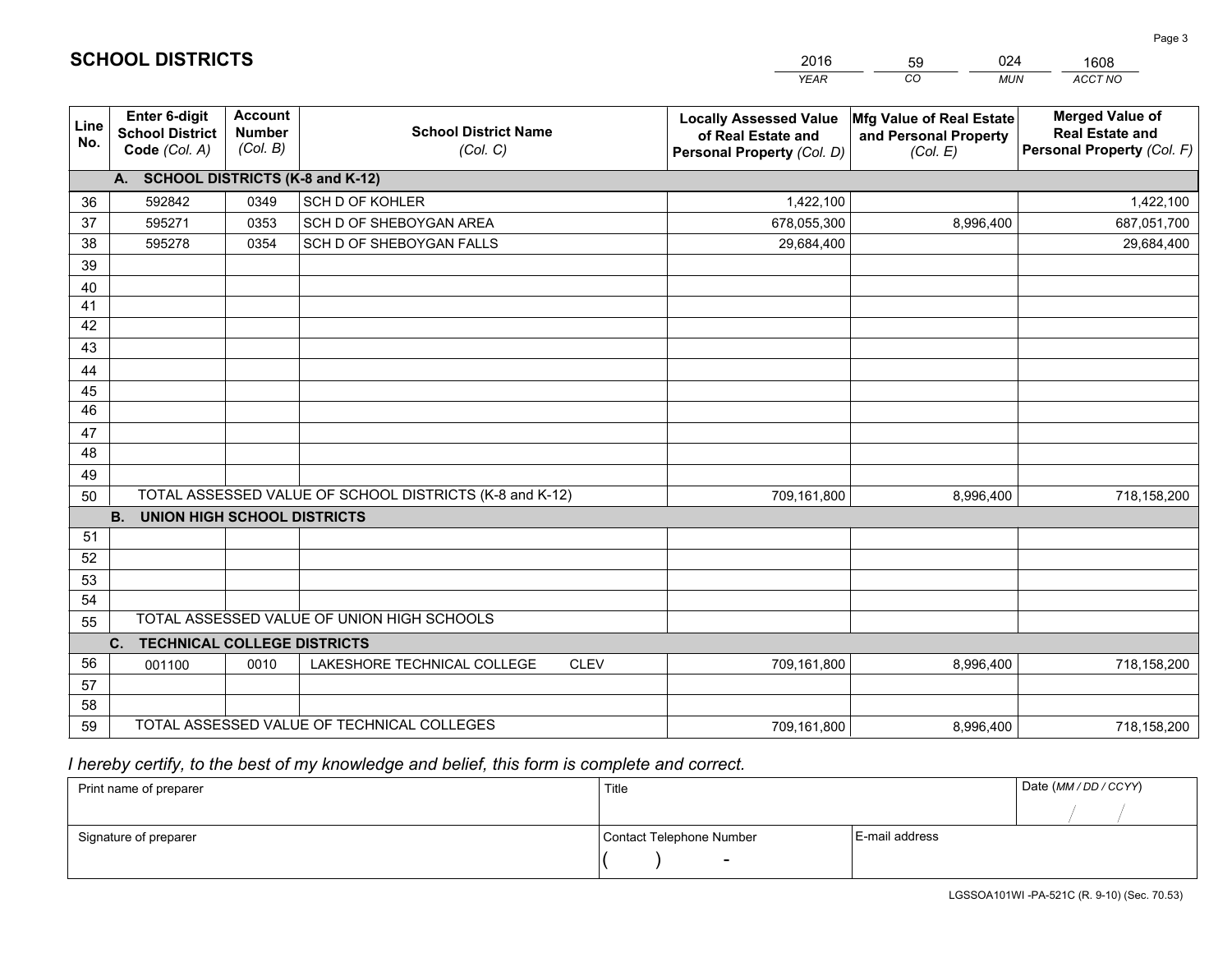#### **HIGHLIGHTS**

- 1. Complete the Statement of Assessment after the Board of Review. Reflect any changes made there.
- 2. Use black ink to complete.
- 3. Line 16 must equal Line 50, Col D.
- 4. Line 55 must equal the total of K-8 schools listed on lines 36-49. Do not include K-12 schools in this comparision.
- 5. Line 59, Col. D must equal Line 16.
- 6. Special District, School District and Technical College District values must include both real estate and personal property. Examples of Special districts are: town sanitary districts, public inland lake protection and rehabilitation districts, and metropolitan sewerage districts.
- 7. DO NOT INCLUDE Manufacturing property values.DOR will print these values on the final SOA.

CATHY CONRAD

TOWN OF SHEBOYGAN

CATHY CONRAD<br>TOWN OF SHEBOYGAN

1512 N 40TH ST

1512 N 40TH ST

SHEBOYGAN, WI 53081

SHEBOYGAN, WI 53081

 8. Accuracy of this form is very important. The values reported directly affect the equalized value DOR calculates for school and special districts.

#### **Page 1:**

 If not prefilled, enter the tax year,county and municipal code,municipal type, municipal name and county name on the top of form.

Check the Amended box, if filing an amended / corrected SOA.

 Report the parcel count, acres and assessed value of taxable general property, total parcel count, (real and personal), total acres, and values from final figures set by the Board of Review.

- A. Real Estate land and improvements (buildings, etc.) is reported on lines 1 8, total line 9.
- B. Personal Property is reported on lines 11 14, Column D, total line 15.
- C. To complete this report, use the computer produced summary of the assessment roll that shows these amounts.
- D. Use whole numbers only.
- E. Add each line across and each column down to verify entries.

#### **Page 2:**

- A. Report Special Items (not subject to general property tax).
- 1. Private Forest Croplands and Managed Forest Lands are reported on lines 18,19, 20 and 21. Be sure to report assessed values **NOT** taxes.
- 2. You should have copies of the orders of entry, orders of withdrawal, etc., to update your assessment roll.
	- 3. Show hundredths of acres (e.g. 39.75).
- 4. Tax exempt lands are reported on line 22.
- 5. Omitted property and sec. 70.43, Wis. Stats., corrections of errors by assessor are reported on line 23. Report real estate and personal property separately. These should be for **prior years**, not something found on the current assessment roll after the board of review.
- B. Special District (Lines 24-35) Include the value of both real and personal property.
- The Department of Revenue (DOR) preprints much of the information regarding names and codes for schools, special districts,etc. If a district is not listed, enter the name and value only, DOR will enter the proper code.

### **Page 3 School Districts:**

Include the value of both real and personal property.

Report School District (regular, elementary, union high school, and technical college).

- 1. Regular (K-12) and Elementary (K-8) school values are reported on lines 36-49, total on line 50.
- 2. Union High School (UHS) (use only if elementary schools are listed on lines 36-49) are reported on lines 51-54. UHS total value (line 55) must equal to the total **elementary school** values reported on lines 36-49. Do notinclude K-12 schools in this comparison.
- 3. Technical College values are reported on lines 56-58, total on line 59.
- 4. Use the computer summary that shows these amounts to complete this report.

#### **This form is due the second Monday in June. File this report only after your Board of Review is complete.**

 *If you have questions: Return forms to:*

Fax number: (608) 264-6887 PO Box 8971

 Email: lgs@revenue.wi.gov Wisconsin Department of Revenue Call: (608) 261-5341 Local Government Services Section 6-97Madison WI 53708-8971

LGSSOA101WI - PA-521C (R. 9-10) (Sec. 70.53) **IPAS**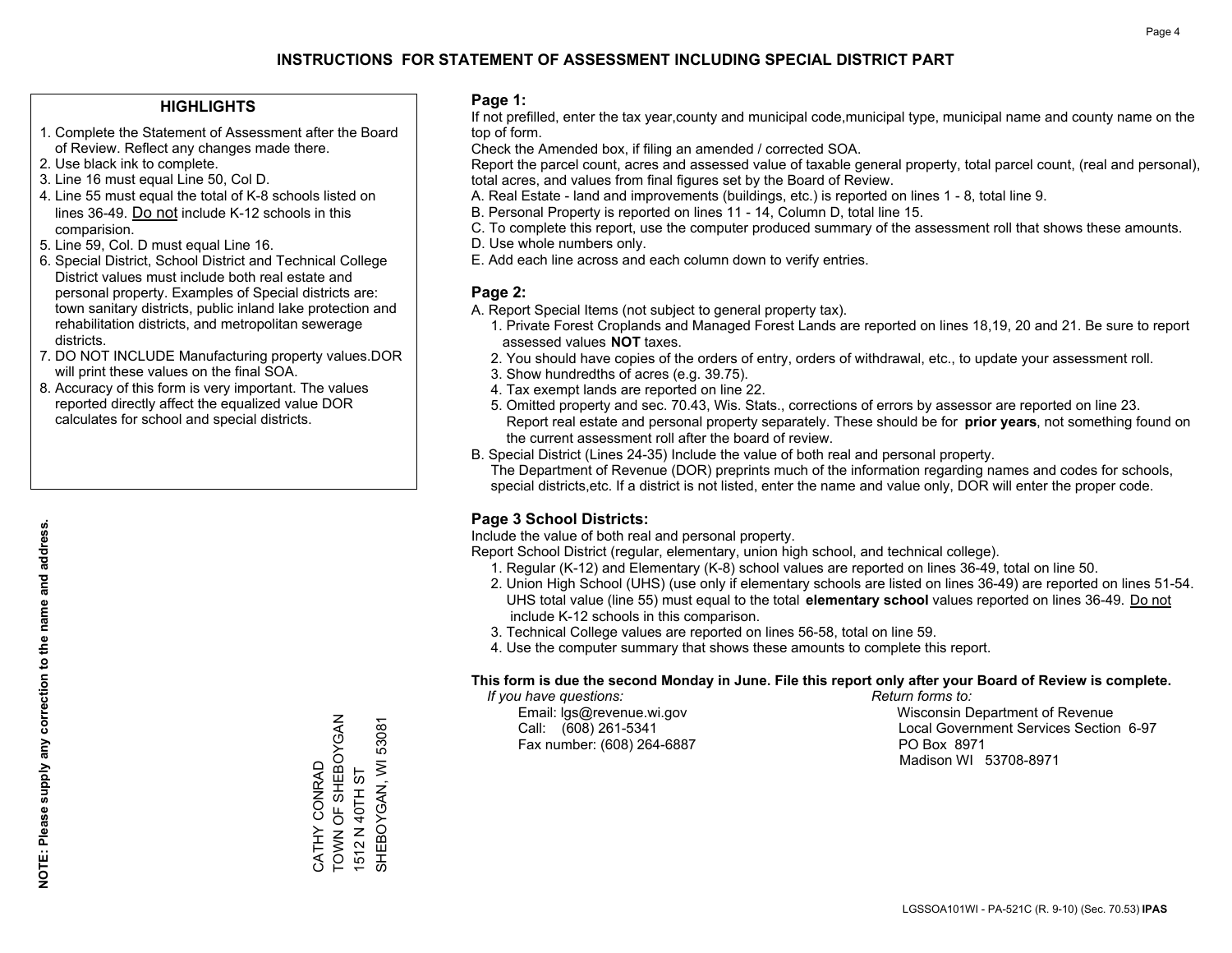**STATEMENT OF ASSESSMENT FOR 2016 FINAL - EQUATED**

| 59 | 026 | 1609    |
|----|-----|---------|
| CO | MUN | ACCT NO |

|                | <b>FOR</b>                                                                                                                                                                                   | <b>TOWN OF</b><br>OF                                         | <b>SHEBOYGAN FALLS</b>   |              | SHEBOYGAN COUNTY                               |                                |                                        | WHEN COMPLETING THIS DOCUMENT            |
|----------------|----------------------------------------------------------------------------------------------------------------------------------------------------------------------------------------------|--------------------------------------------------------------|--------------------------|--------------|------------------------------------------------|--------------------------------|----------------------------------------|------------------------------------------|
|                |                                                                                                                                                                                              | Town - Village - City                                        | <b>Municipality Name</b> |              | <b>County Name</b>                             |                                |                                        | DO NOT WRITE OVER X's OR IN SHADED AREAS |
| Line           |                                                                                                                                                                                              | <b>REAL ESTATE</b><br>(See Lines 18 - 22 for                 |                          | PARCEL COUNT | NO. OF ACRES<br><b>WHOLE</b>                   | <b>VALUE OF</b><br><b>LAND</b> | <b>VALUE OF</b><br><b>IMPROVEMENTS</b> | TOTAL VALUE OF LAND<br>AND IMPROVEMENTS  |
| No.            |                                                                                                                                                                                              | other Real Estate)                                           | Col. A                   | Col. B       | TOTAL LAND IMPROVEMENTS NUMBERS ONLY<br>Col. C | Col. D                         | Col. E                                 | Col. F                                   |
|                |                                                                                                                                                                                              | <b>RESIDENTIAL - Class 1</b>                                 | 716                      | 583          | 1,276                                          | 24,746,200                     | 95,500,600                             | 120,246,800                              |
| $\overline{2}$ |                                                                                                                                                                                              | <b>COMMERCIAL - Class 2</b>                                  | 54                       | 44           | 230                                            | 2,622,300                      | 7,570,200                              | 10,192,500                               |
| 3              |                                                                                                                                                                                              | <b>MANUFACTURING - Class 3</b>                               | 12                       | 10           | 180                                            | 1,487,400                      | 22,311,800                             | 23,799,200                               |
| $\overline{4}$ |                                                                                                                                                                                              | <b>AGRICULTURAL - Class 4</b>                                | 648                      |              | 12,705                                         | 2,146,700                      |                                        | 2,146,700                                |
| 5              |                                                                                                                                                                                              | <b>UNDEVELOPED - Class 5</b>                                 | 519                      |              | 1,887                                          | 1,027,300                      |                                        | 1,027,300                                |
| 6              |                                                                                                                                                                                              | AGRICULTURAL FOREST - Class 5m                               | 128                      |              | 926                                            | 1,156,900                      |                                        | 1,156,900                                |
| 7              |                                                                                                                                                                                              | FOREST LANDS - Class 6                                       | 40                       |              | 366                                            | 840,300                        |                                        | 840,300                                  |
| 8              |                                                                                                                                                                                              | OTHER - Class 7                                              | 109                      | 108          | 285                                            | 2,156,000                      | 15,552,000                             | 17,708,000                               |
| 9              |                                                                                                                                                                                              | TOTAL - ALL COLUMNS                                          | 2,226                    | 745          | 17,855                                         | 36, 183, 100                   | 140,934,600                            | 177,117,700                              |
| 10             |                                                                                                                                                                                              | NUMBER OF PERSONAL PROPERTY ACCOUNTS IN ROLL                 |                          |              | 105                                            | <b>LOCALLY ASSESSED</b>        | <b>MANUFACTURING</b>                   | <b>MERGED</b>                            |
| 11             |                                                                                                                                                                                              | BOATS AND OTHER WATERCRAFT NOT EXEMPT - Code 1               |                          |              |                                                | 500                            | 0                                      | 500                                      |
| 12             |                                                                                                                                                                                              | MACHINERY, TOOLS AND PATTERNS - Code 2                       |                          |              |                                                | 2,635,400                      | 5,652,100                              | 8,287,500                                |
| 13             |                                                                                                                                                                                              | FURNITURE, FIXTURES AND EQUIPMENT - Code 3                   |                          |              |                                                | 219,500                        | 3,081,600                              | 3,301,100                                |
| 14             |                                                                                                                                                                                              | ALL OTHER PERSONAL PROPERTY NOT EXEMPT - Codes 4A, 4B, 4C    |                          |              |                                                | 6,555,600                      | 228,400                                | 6,784,000                                |
| 15             |                                                                                                                                                                                              | TOTAL OF PERSONAL PROPERTY NOT EXEMPT (Total of Lines 11-14) |                          |              |                                                | 9,411,000                      | 8,962,100                              | 18,373,100                               |
| 16             | AGGREGATE ASSESSED VALUE OF ALL PROPERTY SUBJECT TO THE GENERAL PROPERTY TAX (Total of Lines 9F and 15F)<br>MUST EQUAL TOTAL VALUE OF THE SCHOOL DISTRICTS (K-12 PLUS K-8) - Line 50, Col. F |                                                              |                          |              |                                                |                                | 195,490,800                            |                                          |
| 17             |                                                                                                                                                                                              | <b>BOARD OF REVIEW</b>                                       |                          |              | Name of Assessor                               |                                | Telephone #                            |                                          |
|                |                                                                                                                                                                                              | DATE OF FINAL ADJOURNMENT                                    | 06/29/2016               |              | <b>ACCURATE APPRAISAL LLC</b>                  |                                |                                        | (800) 770-3927                           |

REMARKS

The Assessment Ratio to be used in calculating the estimated Fair Market Value on tax bills for this tax district is .97419772

This ratio should be used to convert assessed values to "Calculate Equalized Values" in Step 1 of the Lottery and Gaming Credit Calculations.

 This ratio should be used in the "Computation of Tax Equivalent" schedule of the Annual Reports filed by the municipal electric, gas and water utilities with the Public Service Commission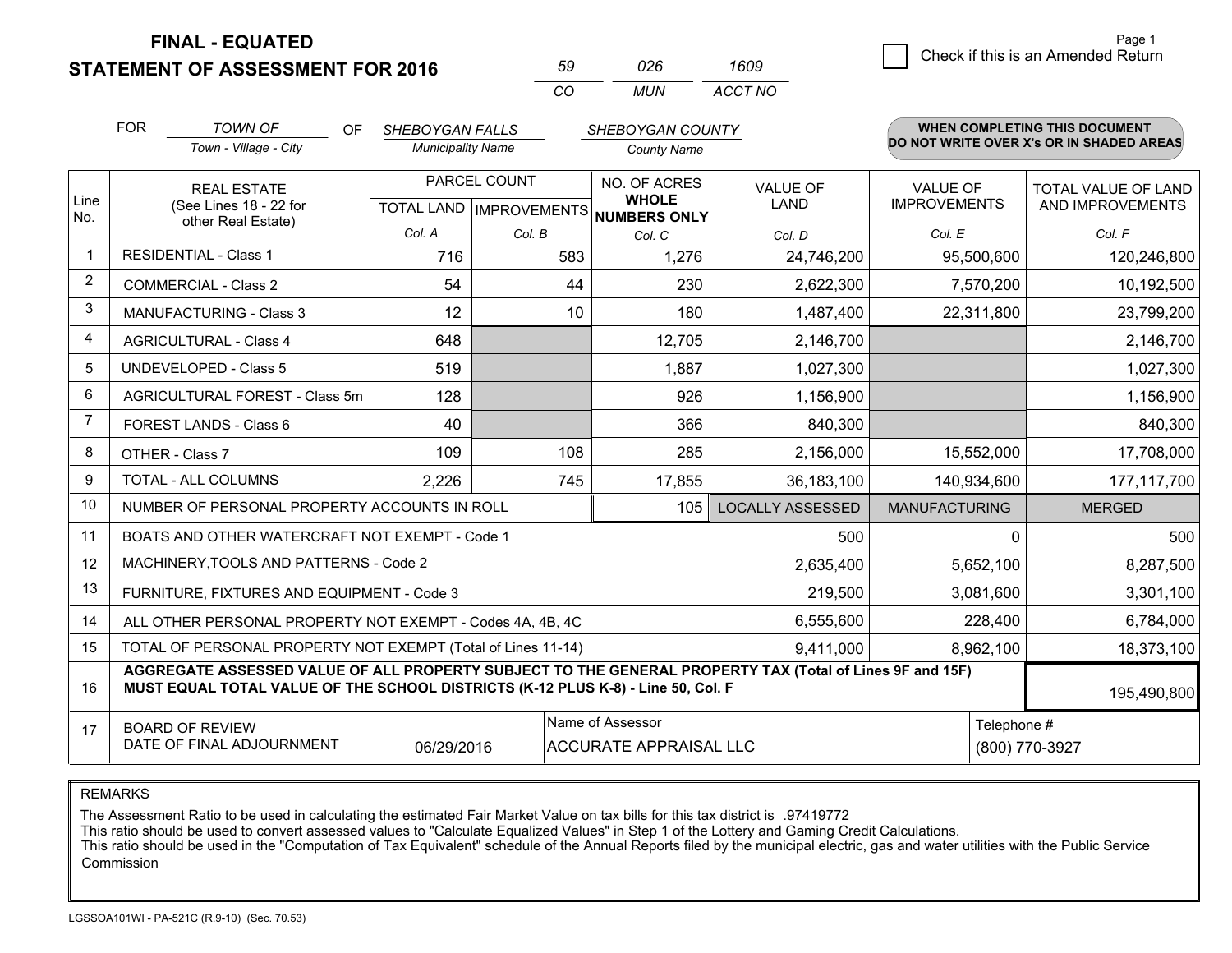*YEAR CO MUN ACCT NO* <sup>2016</sup> <sup>59</sup> <sup>026</sup> <sup>1609</sup>

Do not confuse FOREST LANDS (Line 7) with FOREST CROPS (in this section) - They are **NOT** the same

|    |                                  |                                            | Private Forest Crop - Reg Class @ 10¢ per acre                                 |                 | Private Forest Crop - Reg Class @ \$2.52 per acre                                         |                  |                                                                    |                    |                                                                              |
|----|----------------------------------|--------------------------------------------|--------------------------------------------------------------------------------|-----------------|-------------------------------------------------------------------------------------------|------------------|--------------------------------------------------------------------|--------------------|------------------------------------------------------------------------------|
| 18 | (a) PARCELS                      | (b) ACRES                                  | (c) ASSESSED VALUE                                                             |                 | (d) PARCELS                                                                               |                  | (e) ACRES                                                          |                    | (f) ASSESSED VALUE                                                           |
|    |                                  |                                            |                                                                                |                 |                                                                                           |                  |                                                                    |                    |                                                                              |
|    |                                  |                                            | Private Forest Crop - Special Class @ 20¢ per acre                             |                 |                                                                                           |                  |                                                                    |                    | Entered Before 2005 Managed Forest - Ferrous Mining CLOSED @ \$8.27 per acre |
| 19 | (a) PARCELS                      | (b) ACRES                                  | (c) ASSESSED VALUE                                                             |                 | (d) PARCELS                                                                               |                  | (e) ACRES                                                          |                    | (f) ASSESSED VALUE                                                           |
|    |                                  |                                            |                                                                                |                 |                                                                                           |                  |                                                                    |                    |                                                                              |
|    |                                  |                                            | Entered Before 2005 Managed Forest - OPEN @ \$.79 per acre                     |                 |                                                                                           |                  | Entered Before 2005 Managed Forest - CLOSED @ \$1.87 per acre      |                    |                                                                              |
| 20 | (a) PARCELS                      | (b) ACRES                                  | (c) ASSESSED VALUE                                                             |                 | (d) PARCELS                                                                               |                  | (e) ACRES                                                          |                    | (f) ASSESSED VALUE                                                           |
|    | 9                                | 70                                         |                                                                                | 22<br>87,800    |                                                                                           |                  |                                                                    |                    | 511,100                                                                      |
|    |                                  | Entered After 2004 Managed Forest - OPEN @ |                                                                                |                 | 352.75                                                                                    |                  |                                                                    |                    |                                                                              |
|    |                                  |                                            | \$2.14 per acre                                                                |                 | Entered After 2004 Managed Forest - CLOSED @ \$10.68 per acre<br>(d) PARCELS<br>(e) ACRES |                  |                                                                    |                    |                                                                              |
| 21 | (a) PARCELS                      | (b) ACRES                                  | (c) ASSESSED VALUE                                                             |                 |                                                                                           |                  |                                                                    | (f) ASSESSED VALUE |                                                                              |
|    |                                  |                                            |                                                                                |                 |                                                                                           |                  |                                                                    |                    |                                                                              |
|    |                                  |                                            |                                                                                |                 |                                                                                           |                  | 16                                                                 |                    | 20,000                                                                       |
|    | (a) County Forest Cropland Acres |                                            | (b) Federal Acres                                                              | (c) State Acres |                                                                                           |                  | (d) County (NOT FOREST CROP) Acres                                 |                    | (e) Other Acres                                                              |
| 22 |                                  |                                            |                                                                                | 76.37           |                                                                                           |                  | 931.65                                                             |                    | 232.16                                                                       |
|    |                                  |                                            | Assessed Value of Omitted Property From Prior Years (Sec. 70.44)               |                 |                                                                                           |                  | Assessed Value of Sec. 70.43 Corrections of Errors by Assessors    |                    |                                                                              |
|    |                                  | (a) REAL ESTATE                            | (b) PERSONAL                                                                   |                 |                                                                                           | (c1) REAL ESTATE |                                                                    |                    | (c2) PERSONAL                                                                |
| 23 |                                  |                                            |                                                                                |                 |                                                                                           |                  |                                                                    |                    |                                                                              |
|    |                                  |                                            |                                                                                |                 |                                                                                           |                  |                                                                    |                    |                                                                              |
|    |                                  |                                            | Manufacturing Equated Value of Omitted Property From Prior Years (Sec. 70.995) |                 |                                                                                           |                  | Mfg. Equated Value of Sec.70.43 Corrections of Errors by Assessors |                    |                                                                              |
|    |                                  | (d) REAL ESTATE                            | (e) PERSONAL                                                                   |                 | (f1) REAL ESTATE                                                                          |                  |                                                                    | (f2) PERSONAL      |                                                                              |
|    |                                  |                                            |                                                                                |                 |                                                                                           |                  |                                                                    |                    |                                                                              |

## **SPECIAL DISTRICTS**

| Line<br>No. | <b>Enter 6-digit</b><br>Special District<br>Code (Col. A) | <b>Account</b><br><b>Number</b><br>(Col. B) | <b>Special District Name</b><br>(Col. C) | <b>Locally Assessed Value</b><br>of Real Estate and<br>Personal Property (Col. D) | Mfg Value of Real Estate<br>and Personal Property<br>(Col. E) | <b>Merged Value of</b><br><b>Real Estate and</b><br>Personal Property (Col. F) |
|-------------|-----------------------------------------------------------|---------------------------------------------|------------------------------------------|-----------------------------------------------------------------------------------|---------------------------------------------------------------|--------------------------------------------------------------------------------|
| 24          | 597140                                                    | 0373                                        | SHEBOYGAN SANITARY DISTRICT #2           | 26,671,500                                                                        |                                                               | 26,671,500                                                                     |
| 25          | 597200                                                    | 0375                                        | JOHNSONVILLE SANITARY DISTRICT           | 4,471,700                                                                         | 5,983,500                                                     | 10,455,200                                                                     |
| 26          | 597250                                                    | 0522                                        | SHEBOYGAN FALLS SANITARY DISTRICT #4     | 520,800                                                                           |                                                               | 520,800                                                                        |
| 27          | 597260                                                    | 0550                                        | SHEBOYGAN FALLS SANITARY DISTRICT #5     | 322,200                                                                           |                                                               | 322,200                                                                        |
| 28          | 597270                                                    | 0565                                        | SHEBOYGAN FALLS SANITARY DISTRICT #6     | 1,678,600                                                                         |                                                               | 1,678,600                                                                      |
| 29          |                                                           |                                             |                                          |                                                                                   |                                                               |                                                                                |
| 30          |                                                           |                                             |                                          |                                                                                   |                                                               |                                                                                |
| 31          |                                                           |                                             |                                          |                                                                                   |                                                               |                                                                                |
| 32          |                                                           |                                             |                                          |                                                                                   |                                                               |                                                                                |
| 33          |                                                           |                                             |                                          |                                                                                   |                                                               |                                                                                |
| 34          |                                                           |                                             |                                          |                                                                                   |                                                               |                                                                                |
| 35          |                                                           |                                             |                                          |                                                                                   |                                                               |                                                                                |

LGSSOA101WI-PA - 521C (R. 9-10) (Sec. 70.53)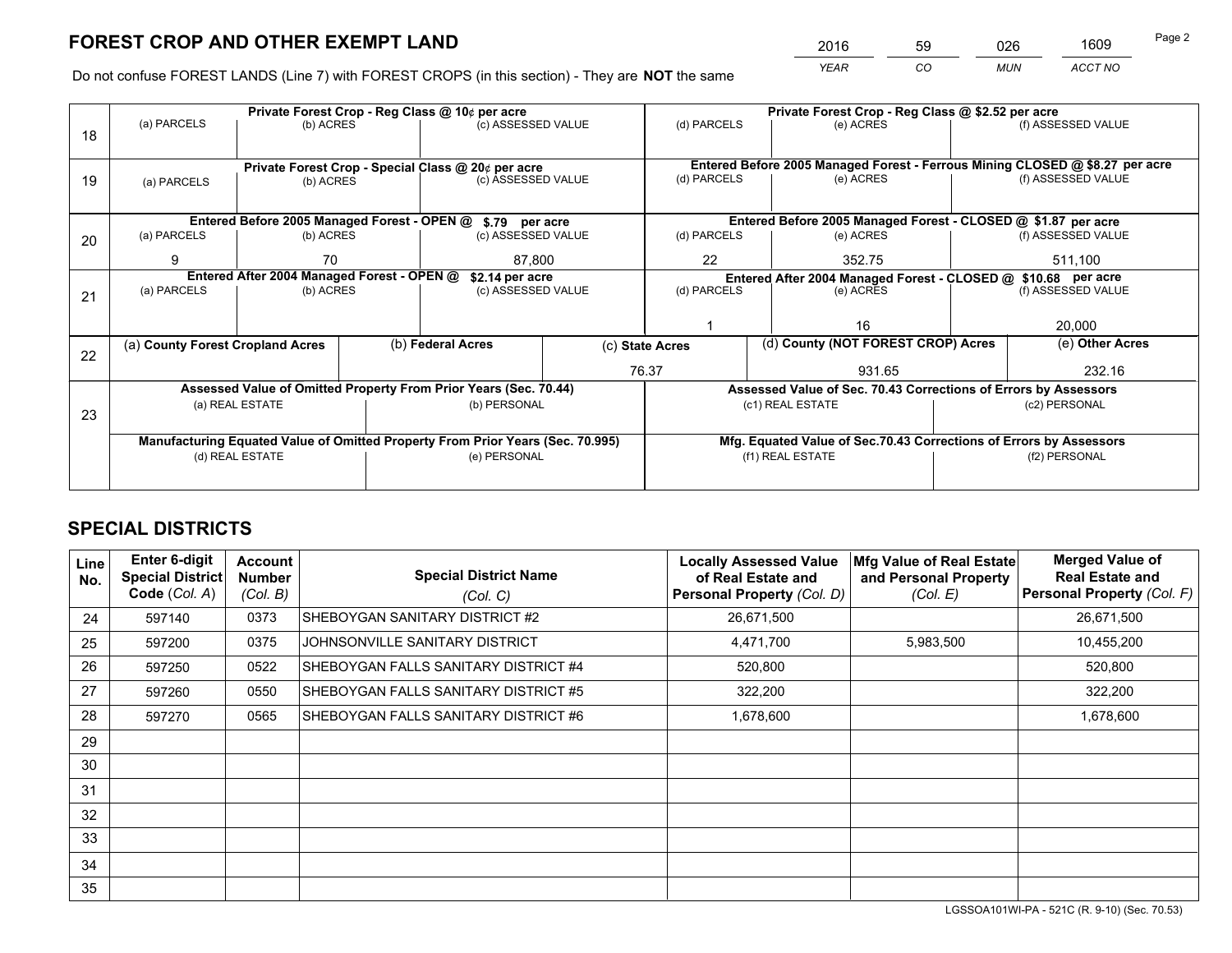|             |                                                                 |                                             |                                                         | <b>YEAR</b>                                                                       | CO<br><b>MUN</b>                                              | ACCT NO                                                                        |
|-------------|-----------------------------------------------------------------|---------------------------------------------|---------------------------------------------------------|-----------------------------------------------------------------------------------|---------------------------------------------------------------|--------------------------------------------------------------------------------|
| Line<br>No. | <b>Enter 6-digit</b><br><b>School District</b><br>Code (Col. A) | <b>Account</b><br><b>Number</b><br>(Col. B) | <b>School District Name</b><br>(Col. C)                 | <b>Locally Assessed Value</b><br>of Real Estate and<br>Personal Property (Col. D) | Mfg Value of Real Estate<br>and Personal Property<br>(Col. E) | <b>Merged Value of</b><br><b>Real Estate and</b><br>Personal Property (Col. F) |
|             | A. SCHOOL DISTRICTS (K-8 and K-12)                              |                                             |                                                         |                                                                                   |                                                               |                                                                                |
| 36          | 592605                                                          | 0348                                        | SCH D OF HOWARDS GROVE                                  | 7,153,500                                                                         |                                                               | 7,153,500                                                                      |
| 37          | 594473                                                          | 0351                                        | SCH D OF PLYMOUTH                                       | 30,495,400                                                                        | 31,536,200                                                    | 62,031,600                                                                     |
| 38          | 595278                                                          | 0354                                        | SCH D OF SHEBOYGAN FALLS                                | 125,080,600                                                                       | 1,225,100                                                     | 126,305,700                                                                    |
| 39          |                                                                 |                                             |                                                         |                                                                                   |                                                               |                                                                                |
| 40          |                                                                 |                                             |                                                         |                                                                                   |                                                               |                                                                                |
| 41          |                                                                 |                                             |                                                         |                                                                                   |                                                               |                                                                                |
| 42          |                                                                 |                                             |                                                         |                                                                                   |                                                               |                                                                                |
| 43          |                                                                 |                                             |                                                         |                                                                                   |                                                               |                                                                                |
| 44          |                                                                 |                                             |                                                         |                                                                                   |                                                               |                                                                                |
| 45          |                                                                 |                                             |                                                         |                                                                                   |                                                               |                                                                                |
| 46          |                                                                 |                                             |                                                         |                                                                                   |                                                               |                                                                                |
| 47          |                                                                 |                                             |                                                         |                                                                                   |                                                               |                                                                                |
| 48          |                                                                 |                                             |                                                         |                                                                                   |                                                               |                                                                                |
| 49          |                                                                 |                                             |                                                         |                                                                                   |                                                               |                                                                                |
| 50          | <b>B.</b><br><b>UNION HIGH SCHOOL DISTRICTS</b>                 |                                             | TOTAL ASSESSED VALUE OF SCHOOL DISTRICTS (K-8 and K-12) | 162,729,500                                                                       | 32,761,300                                                    | 195,490,800                                                                    |
| 51          |                                                                 |                                             |                                                         |                                                                                   |                                                               |                                                                                |
| 52          |                                                                 |                                             |                                                         |                                                                                   |                                                               |                                                                                |
| 53          |                                                                 |                                             |                                                         |                                                                                   |                                                               |                                                                                |
| 54          |                                                                 |                                             |                                                         |                                                                                   |                                                               |                                                                                |
| 55          |                                                                 |                                             | TOTAL ASSESSED VALUE OF UNION HIGH SCHOOLS              |                                                                                   |                                                               |                                                                                |
|             | C.<br><b>TECHNICAL COLLEGE DISTRICTS</b>                        |                                             |                                                         |                                                                                   |                                                               |                                                                                |
| 56          | 001100                                                          | 0010                                        | LAKESHORE TECHNICAL COLLEGE<br><b>CLEV</b>              | 162,729,500                                                                       | 32,761,300                                                    | 195,490,800                                                                    |
| 57          |                                                                 |                                             |                                                         |                                                                                   |                                                               |                                                                                |
| 58          |                                                                 |                                             |                                                         |                                                                                   |                                                               |                                                                                |
| 59          |                                                                 |                                             | TOTAL ASSESSED VALUE OF TECHNICAL COLLEGES              | 162,729,500                                                                       | 32,761,300                                                    | 195,490,800                                                                    |

59

026

 *I hereby certify, to the best of my knowledge and belief, this form is complete and correct.*

**SCHOOL DISTRICTS**

| Print name of preparer | Title                    |                | Date (MM / DD / CCYY) |
|------------------------|--------------------------|----------------|-----------------------|
|                        |                          |                |                       |
| Signature of preparer  | Contact Telephone Number | E-mail address |                       |
|                        | $\sim$                   |                |                       |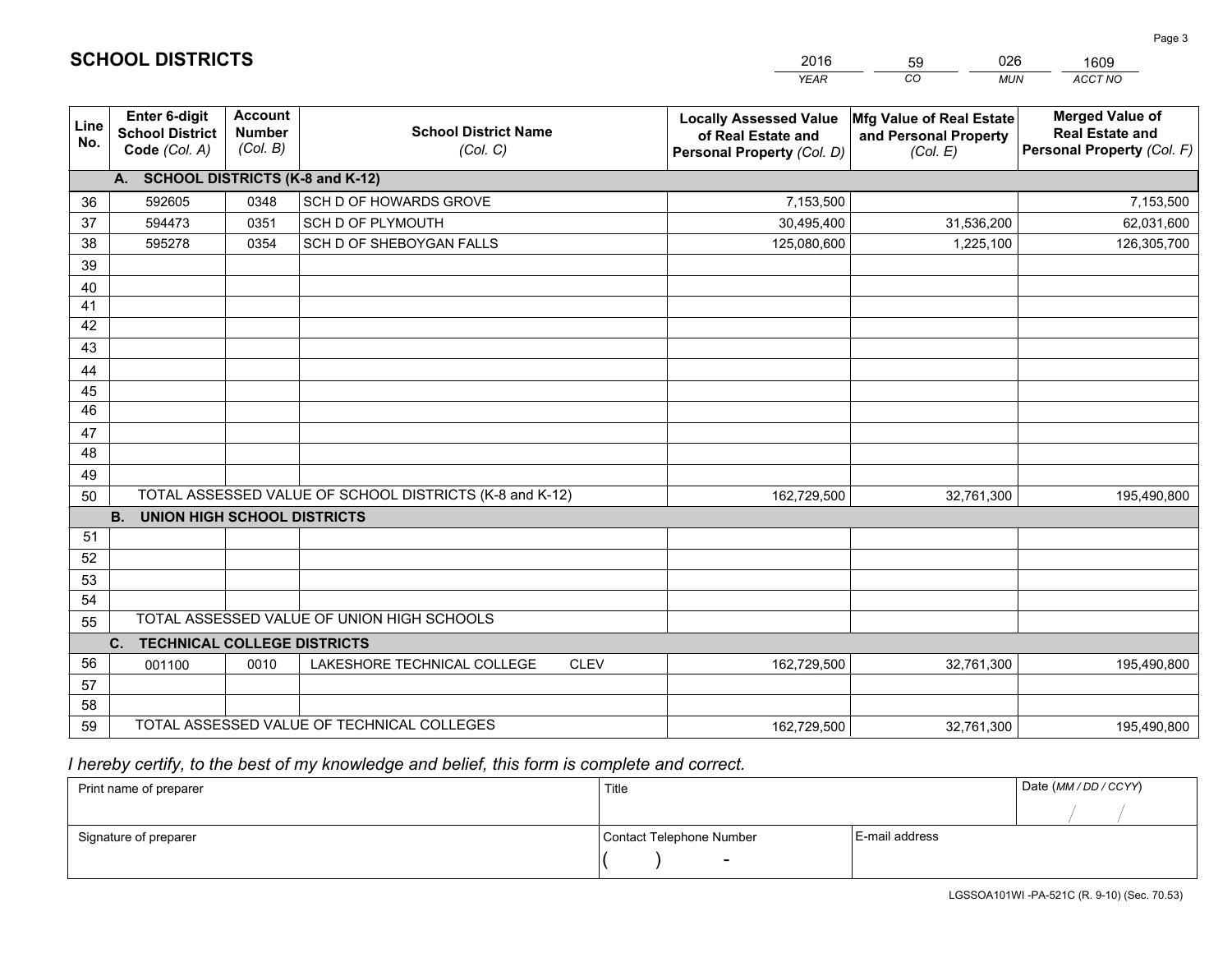#### **HIGHLIGHTS**

- 1. Complete the Statement of Assessment after the Board of Review. Reflect any changes made there.
- 2. Use black ink to complete.
- 3. Line 16 must equal Line 50, Col D.
- 4. Line 55 must equal the total of K-8 schools listed on lines 36-49. Do not include K-12 schools in this comparision.
- 5. Line 59, Col. D must equal Line 16.
- 6. Special District, School District and Technical College District values must include both real estate and personal property. Examples of Special districts are: town sanitary districts, public inland lake protection and rehabilitation districts, and metropolitan sewerage districts.
- 7. DO NOT INCLUDE Manufacturing property values.DOR will print these values on the final SOA.

JEANETTE MEYER

**JEANETTE** 

TOWN OF SHEBOYGAN FALLS W3860 COUNTY ROAD O

TOWN OF SHEBOYGAN FALLS<br>TOWN OF SHEBOYGAN FALLS<br>W3860 COUNTY ROAD O **MEYER** 

SHEBOYGAN FALLS, WI 53085 - 0046

SHEBOYGAN FALLS, WI 53085 - 0046

 8. Accuracy of this form is very important. The values reported directly affect the equalized value DOR calculates for school and special districts.

#### **Page 1:**

 If not prefilled, enter the tax year,county and municipal code,municipal type, municipal name and county name on the top of form.

Check the Amended box, if filing an amended / corrected SOA.

 Report the parcel count, acres and assessed value of taxable general property, total parcel count, (real and personal), total acres, and values from final figures set by the Board of Review.

- A. Real Estate land and improvements (buildings, etc.) is reported on lines 1 8, total line 9.
- B. Personal Property is reported on lines 11 14, Column D, total line 15.
- C. To complete this report, use the computer produced summary of the assessment roll that shows these amounts.
- D. Use whole numbers only.
- E. Add each line across and each column down to verify entries.

#### **Page 2:**

- A. Report Special Items (not subject to general property tax).
- 1. Private Forest Croplands and Managed Forest Lands are reported on lines 18,19, 20 and 21. Be sure to report assessed values **NOT** taxes.
- 2. You should have copies of the orders of entry, orders of withdrawal, etc., to update your assessment roll.
	- 3. Show hundredths of acres (e.g. 39.75).
- 4. Tax exempt lands are reported on line 22.
- 5. Omitted property and sec. 70.43, Wis. Stats., corrections of errors by assessor are reported on line 23. Report real estate and personal property separately. These should be for **prior years**, not something found on the current assessment roll after the board of review.
- B. Special District (Lines 24-35) Include the value of both real and personal property.
- The Department of Revenue (DOR) preprints much of the information regarding names and codes for schools, special districts,etc. If a district is not listed, enter the name and value only, DOR will enter the proper code.

### **Page 3 School Districts:**

Include the value of both real and personal property.

Report School District (regular, elementary, union high school, and technical college).

- 1. Regular (K-12) and Elementary (K-8) school values are reported on lines 36-49, total on line 50.
- 2. Union High School (UHS) (use only if elementary schools are listed on lines 36-49) are reported on lines 51-54. UHS total value (line 55) must equal to the total **elementary school** values reported on lines 36-49. Do notinclude K-12 schools in this comparison.
- 3. Technical College values are reported on lines 56-58, total on line 59.
- 4. Use the computer summary that shows these amounts to complete this report.

#### **This form is due the second Monday in June. File this report only after your Board of Review is complete.**

 *If you have questions: Return forms to:*

Fax number: (608) 264-6887 PO Box 8971

 Email: lgs@revenue.wi.gov Wisconsin Department of Revenue Call: (608) 261-5341 Local Government Services Section 6-97Madison WI 53708-8971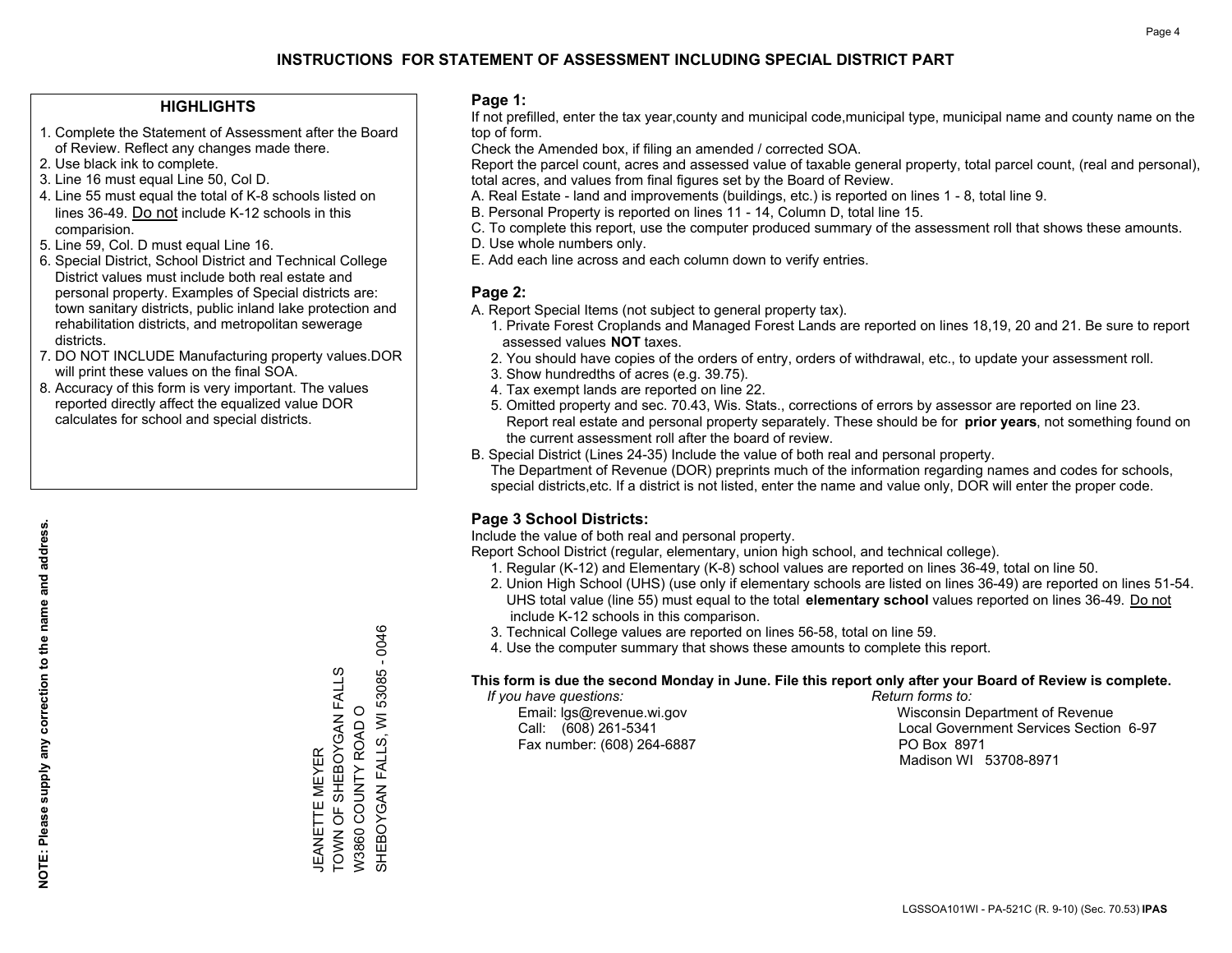**FINAL - EQUATED**

**STATEMENT OF ASSESSMENT FOR 2016** 

| 50           | 028. | 1610    |
|--------------|------|---------|
| $\mathbf{r}$ | MUN  | ACCT NO |

|                         | <b>FOR</b>                                                                                                                                                                                   | <b>TOWN OF</b><br><b>OF</b>                                  | <b>SHERMAN</b>                                       |        | SHEBOYGAN COUNTY             |                                |                                        | WHEN COMPLETING THIS DOCUMENT            |
|-------------------------|----------------------------------------------------------------------------------------------------------------------------------------------------------------------------------------------|--------------------------------------------------------------|------------------------------------------------------|--------|------------------------------|--------------------------------|----------------------------------------|------------------------------------------|
|                         |                                                                                                                                                                                              | Town - Village - City                                        | <b>Municipality Name</b>                             |        | <b>County Name</b>           |                                |                                        | DO NOT WRITE OVER X's OR IN SHADED AREAS |
| Line                    | <b>REAL ESTATE</b><br>(See Lines 18 - 22 for                                                                                                                                                 |                                                              | PARCEL COUNT<br>TOTAL LAND IMPROVEMENTS NUMBERS ONLY |        | NO. OF ACRES<br><b>WHOLE</b> | <b>VALUE OF</b><br><b>LAND</b> | <b>VALUE OF</b><br><b>IMPROVEMENTS</b> | TOTAL VALUE OF LAND<br>AND IMPROVEMENTS  |
| No.                     |                                                                                                                                                                                              | other Real Estate)                                           | Col. A                                               | Col. B | Col. C                       | Col. D                         | Col. E                                 | Col. F                                   |
| $\overline{1}$          |                                                                                                                                                                                              | <b>RESIDENTIAL - Class 1</b>                                 | 533                                                  | 510    | 1,234                        | 20,322,300                     | 83,208,900                             | 103,531,200                              |
| $\overline{2}$          |                                                                                                                                                                                              | <b>COMMERCIAL - Class 2</b>                                  | 39                                                   | 32     | 107                          | 1,103,200                      | 5,403,600                              | 6,506,800                                |
| 3                       |                                                                                                                                                                                              | <b>MANUFACTURING - Class 3</b>                               | 6                                                    |        | 89                           | 110,900                        | 510,900                                | 621,800                                  |
| $\overline{\mathbf{4}}$ |                                                                                                                                                                                              | <b>AGRICULTURAL - Class 4</b>                                | 589                                                  |        | 12,661                       | 1,947,200                      |                                        | 1,947,200                                |
| 5                       |                                                                                                                                                                                              | <b>UNDEVELOPED - Class 5</b>                                 | 585                                                  |        | 3,348                        | 2,910,500                      |                                        | 2,910,500                                |
| 6                       |                                                                                                                                                                                              | AGRICULTURAL FOREST - Class 5m                               | 227                                                  |        | 1,796                        | 3,591,300                      |                                        | 3,591,300                                |
| $\overline{7}$          |                                                                                                                                                                                              | FOREST LANDS - Class 6                                       | 68                                                   |        | 620                          | 2,363,700                      |                                        | 2,363,700                                |
| 8                       |                                                                                                                                                                                              | OTHER - Class 7                                              | 120                                                  | 117    | 295                          | 3,263,000                      | 17,946,200                             | 21,209,200                               |
| 9                       |                                                                                                                                                                                              | TOTAL - ALL COLUMNS                                          | 2,167                                                | 660    | 20,150                       | 35,612,100                     | 107,069,600                            | 142,681,700                              |
| 10                      |                                                                                                                                                                                              | NUMBER OF PERSONAL PROPERTY ACCOUNTS IN ROLL                 |                                                      |        | 41                           | <b>LOCALLY ASSESSED</b>        | <b>MANUFACTURING</b>                   | <b>MERGED</b>                            |
| 11                      |                                                                                                                                                                                              | BOATS AND OTHER WATERCRAFT NOT EXEMPT - Code 1               |                                                      |        |                              | 0                              | $\Omega$                               | $\mathbf{0}$                             |
| 12                      |                                                                                                                                                                                              | MACHINERY, TOOLS AND PATTERNS - Code 2                       |                                                      |        |                              | 1,740,100                      | 28,000                                 | 1,768,100                                |
| 13                      |                                                                                                                                                                                              | FURNITURE, FIXTURES AND EQUIPMENT - Code 3                   |                                                      |        |                              | 116,000                        | 3,400                                  | 119,400                                  |
| 14                      |                                                                                                                                                                                              | ALL OTHER PERSONAL PROPERTY NOT EXEMPT - Codes 4A, 4B, 4C    |                                                      |        |                              | 18,300                         | 1,100                                  | 19,400                                   |
| 15                      |                                                                                                                                                                                              | TOTAL OF PERSONAL PROPERTY NOT EXEMPT (Total of Lines 11-14) |                                                      |        |                              | 1,874,400                      | 32,500                                 | 1,906,900                                |
| 16                      | AGGREGATE ASSESSED VALUE OF ALL PROPERTY SUBJECT TO THE GENERAL PROPERTY TAX (Total of Lines 9F and 15F)<br>MUST EQUAL TOTAL VALUE OF THE SCHOOL DISTRICTS (K-12 PLUS K-8) - Line 50, Col. F |                                                              |                                                      |        |                              |                                | 144,588,600                            |                                          |
| 17                      | Name of Assessor<br>Telephone #<br><b>BOARD OF REVIEW</b><br>DATE OF FINAL ADJOURNMENT<br>05/11/2016<br>ASSOCIATED APPRAISAL CONSULTANTS<br>(800) 721-4157                                   |                                                              |                                                      |        |                              |                                |                                        |                                          |

REMARKS

The Assessment Ratio to be used in calculating the estimated Fair Market Value on tax bills for this tax district is 1.043136723<br>This ratio should be used to convert assessed values to "Calculate Equalized Values" in Step Commission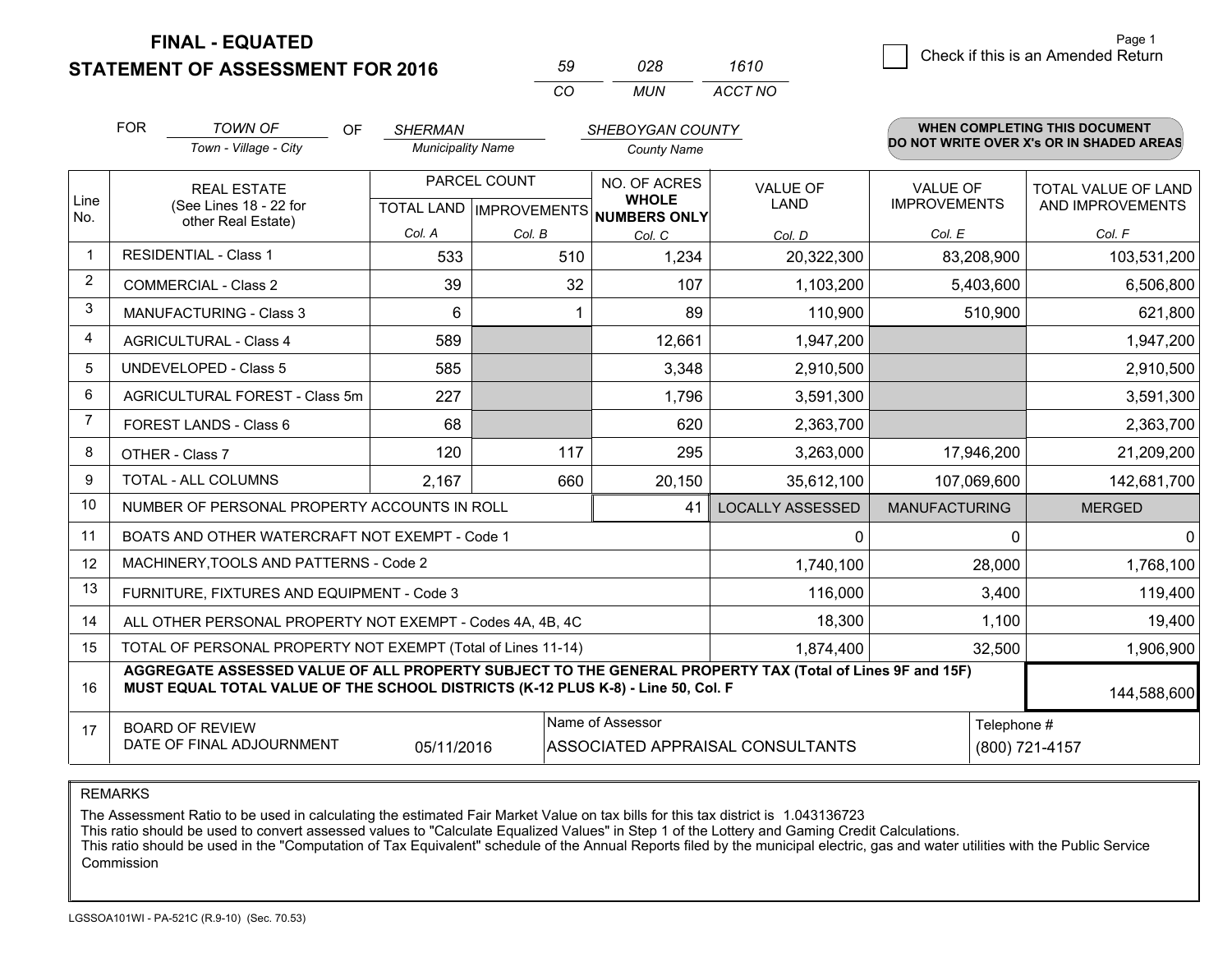*YEAR CO MUN ACCT NO* <sup>2016</sup> <sup>59</sup> <sup>028</sup> <sup>1610</sup>

Do not confuse FOREST LANDS (Line 7) with FOREST CROPS (in this section) - They are **NOT** the same

|    |                                                                                |                 |  | Private Forest Crop - Reg Class @ 10¢ per acre                   |                 | Private Forest Crop - Reg Class @ \$2.52 per acre                                         |                                                                    |                                    |                                                                              |  |
|----|--------------------------------------------------------------------------------|-----------------|--|------------------------------------------------------------------|-----------------|-------------------------------------------------------------------------------------------|--------------------------------------------------------------------|------------------------------------|------------------------------------------------------------------------------|--|
| 18 | (a) PARCELS                                                                    | (b) ACRES       |  | (c) ASSESSED VALUE                                               |                 | (d) PARCELS                                                                               | (e) ACRES                                                          |                                    | (f) ASSESSED VALUE                                                           |  |
|    |                                                                                |                 |  |                                                                  |                 |                                                                                           |                                                                    |                                    |                                                                              |  |
|    |                                                                                |                 |  | Private Forest Crop - Special Class @ 20¢ per acre               |                 |                                                                                           |                                                                    |                                    | Entered Before 2005 Managed Forest - Ferrous Mining CLOSED @ \$8.27 per acre |  |
| 19 | (a) PARCELS                                                                    | (b) ACRES       |  | (c) ASSESSED VALUE                                               |                 | (d) PARCELS                                                                               | (e) ACRES                                                          |                                    | (f) ASSESSED VALUE                                                           |  |
|    |                                                                                |                 |  |                                                                  |                 |                                                                                           |                                                                    |                                    |                                                                              |  |
|    |                                                                                |                 |  | Entered Before 2005 Managed Forest - OPEN @ \$.79 per acre       |                 |                                                                                           | Entered Before 2005 Managed Forest - CLOSED @ \$1.87 per acre      |                                    |                                                                              |  |
| 20 | (a) PARCELS                                                                    | (b) ACRES       |  | (c) ASSESSED VALUE                                               |                 | (d) PARCELS                                                                               | (e) ACRES                                                          |                                    | (f) ASSESSED VALUE                                                           |  |
|    | 5                                                                              | 119             |  | 476,000                                                          |                 | 46                                                                                        | 745.06                                                             |                                    | 2,980,200                                                                    |  |
|    |                                                                                |                 |  |                                                                  |                 |                                                                                           |                                                                    |                                    |                                                                              |  |
|    | Entered After 2004 Managed Forest - OPEN @                                     |                 |  | \$2.14 per acre<br>(c) ASSESSED VALUE                            |                 | Entered After 2004 Managed Forest - CLOSED @ \$10.68 per acre<br>(d) PARCELS<br>(e) ACRES |                                                                    | (f) ASSESSED VALUE                 |                                                                              |  |
| 21 | (a) PARCELS                                                                    | (b) ACRES       |  |                                                                  |                 |                                                                                           |                                                                    |                                    |                                                                              |  |
|    |                                                                                |                 |  |                                                                  |                 |                                                                                           |                                                                    |                                    |                                                                              |  |
|    |                                                                                |                 |  |                                                                  |                 | 3                                                                                         | 125                                                                |                                    | 354,300                                                                      |  |
| 22 | (a) County Forest Cropland Acres                                               |                 |  | (b) Federal Acres                                                | (c) State Acres |                                                                                           |                                                                    | (d) County (NOT FOREST CROP) Acres |                                                                              |  |
|    |                                                                                |                 |  |                                                                  | 303.06          |                                                                                           | 117.91                                                             |                                    |                                                                              |  |
|    |                                                                                |                 |  | Assessed Value of Omitted Property From Prior Years (Sec. 70.44) |                 |                                                                                           | Assessed Value of Sec. 70.43 Corrections of Errors by Assessors    |                                    |                                                                              |  |
|    |                                                                                | (a) REAL ESTATE |  | (b) PERSONAL                                                     |                 |                                                                                           | (c1) REAL ESTATE                                                   |                                    | (c2) PERSONAL                                                                |  |
| 23 |                                                                                |                 |  |                                                                  |                 |                                                                                           |                                                                    |                                    |                                                                              |  |
|    | Manufacturing Equated Value of Omitted Property From Prior Years (Sec. 70.995) |                 |  |                                                                  |                 |                                                                                           | Mfg. Equated Value of Sec.70.43 Corrections of Errors by Assessors |                                    |                                                                              |  |
|    |                                                                                | (d) REAL ESTATE |  | (e) PERSONAL                                                     |                 | (f1) REAL ESTATE                                                                          |                                                                    |                                    | (f2) PERSONAL                                                                |  |
|    |                                                                                |                 |  |                                                                  |                 |                                                                                           |                                                                    |                                    |                                                                              |  |
|    |                                                                                |                 |  |                                                                  |                 |                                                                                           |                                                                    |                                    |                                                                              |  |

## **SPECIAL DISTRICTS**

| Line<br>No. | Enter 6-digit<br>Special District<br>Code (Col. A) | <b>Account</b><br><b>Number</b><br>(Col. B) | <b>Special District Name</b><br>(Col. C) | <b>Locally Assessed Value</b><br>of Real Estate and<br>Personal Property (Col. D) | Mfg Value of Real Estate<br>and Personal Property<br>(Col. E) | <b>Merged Value of</b><br><b>Real Estate and</b><br>Personal Property (Col. F) |
|-------------|----------------------------------------------------|---------------------------------------------|------------------------------------------|-----------------------------------------------------------------------------------|---------------------------------------------------------------|--------------------------------------------------------------------------------|
| 24          | 597080                                             | 0369                                        | <b>HINGHAM SANITARY DISTRICT</b>         | 184,000                                                                           |                                                               | 184,000                                                                        |
| 25          |                                                    |                                             |                                          |                                                                                   |                                                               |                                                                                |
| 26          |                                                    |                                             |                                          |                                                                                   |                                                               |                                                                                |
| 27          |                                                    |                                             |                                          |                                                                                   |                                                               |                                                                                |
| 28          |                                                    |                                             |                                          |                                                                                   |                                                               |                                                                                |
| 29          |                                                    |                                             |                                          |                                                                                   |                                                               |                                                                                |
| 30          |                                                    |                                             |                                          |                                                                                   |                                                               |                                                                                |
| 31          |                                                    |                                             |                                          |                                                                                   |                                                               |                                                                                |
| 32          |                                                    |                                             |                                          |                                                                                   |                                                               |                                                                                |
| 33          |                                                    |                                             |                                          |                                                                                   |                                                               |                                                                                |
| 34          |                                                    |                                             |                                          |                                                                                   |                                                               |                                                                                |
| 35          |                                                    |                                             |                                          |                                                                                   |                                                               |                                                                                |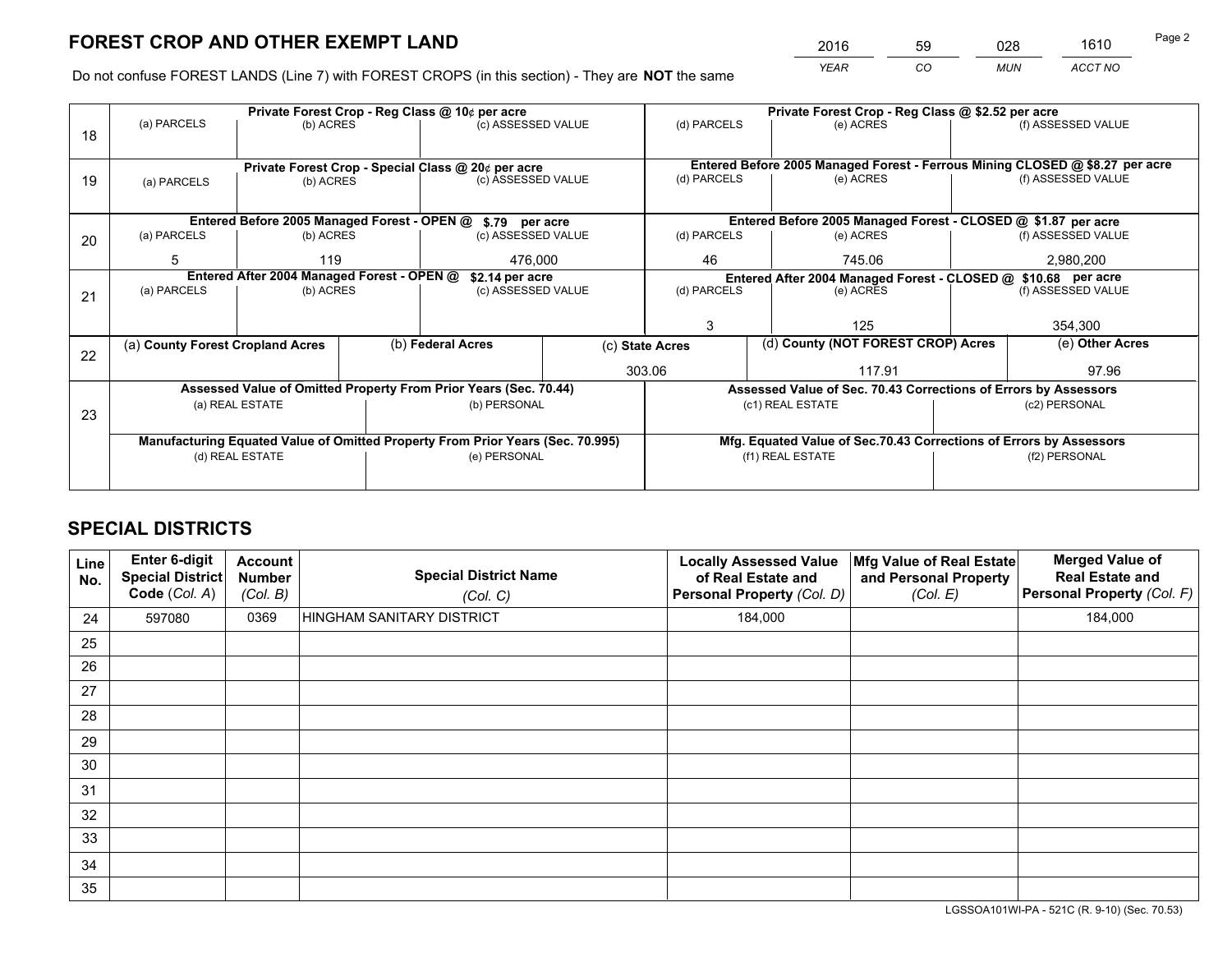|             |                                                                 |                                             |                                                         | <b>YEAR</b>                                                                       | CO<br><b>MUN</b>                                              | ACCT NO                                                                        |
|-------------|-----------------------------------------------------------------|---------------------------------------------|---------------------------------------------------------|-----------------------------------------------------------------------------------|---------------------------------------------------------------|--------------------------------------------------------------------------------|
| Line<br>No. | <b>Enter 6-digit</b><br><b>School District</b><br>Code (Col. A) | <b>Account</b><br><b>Number</b><br>(Col. B) | <b>School District Name</b><br>(Col. C)                 | <b>Locally Assessed Value</b><br>of Real Estate and<br>Personal Property (Col. D) | Mfg Value of Real Estate<br>and Personal Property<br>(Col. E) | <b>Merged Value of</b><br><b>Real Estate and</b><br>Personal Property (Col. F) |
|             | A. SCHOOL DISTRICTS (K-8 and K-12)                              |                                             |                                                         |                                                                                   |                                                               |                                                                                |
| 36          | 591029                                                          | 0346                                        | SCH D OF CEDAR GROVE-BELGIUM AREA                       | 452,300                                                                           |                                                               | 452,300                                                                        |
| 37          | 594137                                                          | 0350                                        | SCH D OF OOSTBURG                                       | 1,481,800                                                                         |                                                               | 1,481,800                                                                      |
| 38          | 594473                                                          | 0351                                        | SCH D OF PLYMOUTH                                       | 221,300                                                                           |                                                               | 221,300                                                                        |
| 39          | 594641                                                          | 0352                                        | SCH D OF RANDOM LAKE                                    | 141,778,900                                                                       | 654,300                                                       | 142,433,200                                                                    |
| 40          |                                                                 |                                             |                                                         |                                                                                   |                                                               |                                                                                |
| 41          |                                                                 |                                             |                                                         |                                                                                   |                                                               |                                                                                |
| 42          |                                                                 |                                             |                                                         |                                                                                   |                                                               |                                                                                |
| 43          |                                                                 |                                             |                                                         |                                                                                   |                                                               |                                                                                |
| 44          |                                                                 |                                             |                                                         |                                                                                   |                                                               |                                                                                |
| 45          |                                                                 |                                             |                                                         |                                                                                   |                                                               |                                                                                |
| 46          |                                                                 |                                             |                                                         |                                                                                   |                                                               |                                                                                |
| 47          |                                                                 |                                             |                                                         |                                                                                   |                                                               |                                                                                |
| 48          |                                                                 |                                             |                                                         |                                                                                   |                                                               |                                                                                |
| 49          |                                                                 |                                             |                                                         |                                                                                   |                                                               |                                                                                |
| 50          |                                                                 |                                             | TOTAL ASSESSED VALUE OF SCHOOL DISTRICTS (K-8 and K-12) | 143,934,300                                                                       | 654,300                                                       | 144,588,600                                                                    |
|             | <b>B.</b><br><b>UNION HIGH SCHOOL DISTRICTS</b>                 |                                             |                                                         |                                                                                   |                                                               |                                                                                |
| 51          |                                                                 |                                             |                                                         |                                                                                   |                                                               |                                                                                |
| 52          |                                                                 |                                             |                                                         |                                                                                   |                                                               |                                                                                |
| 53          |                                                                 |                                             |                                                         |                                                                                   |                                                               |                                                                                |
| 54          |                                                                 |                                             | TOTAL ASSESSED VALUE OF UNION HIGH SCHOOLS              |                                                                                   |                                                               |                                                                                |
| 55          |                                                                 |                                             |                                                         |                                                                                   |                                                               |                                                                                |
| 56          | C.<br><b>TECHNICAL COLLEGE DISTRICTS</b>                        |                                             | <b>CLEV</b>                                             |                                                                                   |                                                               |                                                                                |
| 57          | 001100                                                          | 0010                                        | LAKESHORE TECHNICAL COLLEGE                             | 143,934,300                                                                       | 654,300                                                       | 144,588,600                                                                    |
| 58          |                                                                 |                                             |                                                         |                                                                                   |                                                               |                                                                                |
| 59          |                                                                 |                                             | TOTAL ASSESSED VALUE OF TECHNICAL COLLEGES              | 143,934,300                                                                       | 654,300                                                       | 144,588,600                                                                    |
|             |                                                                 |                                             |                                                         |                                                                                   |                                                               |                                                                                |

59

028

 *I hereby certify, to the best of my knowledge and belief, this form is complete and correct.*

**SCHOOL DISTRICTS**

| Print name of preparer | Title                    |                | Date (MM / DD / CCYY) |
|------------------------|--------------------------|----------------|-----------------------|
|                        |                          |                |                       |
| Signature of preparer  | Contact Telephone Number | E-mail address |                       |
|                        |                          |                |                       |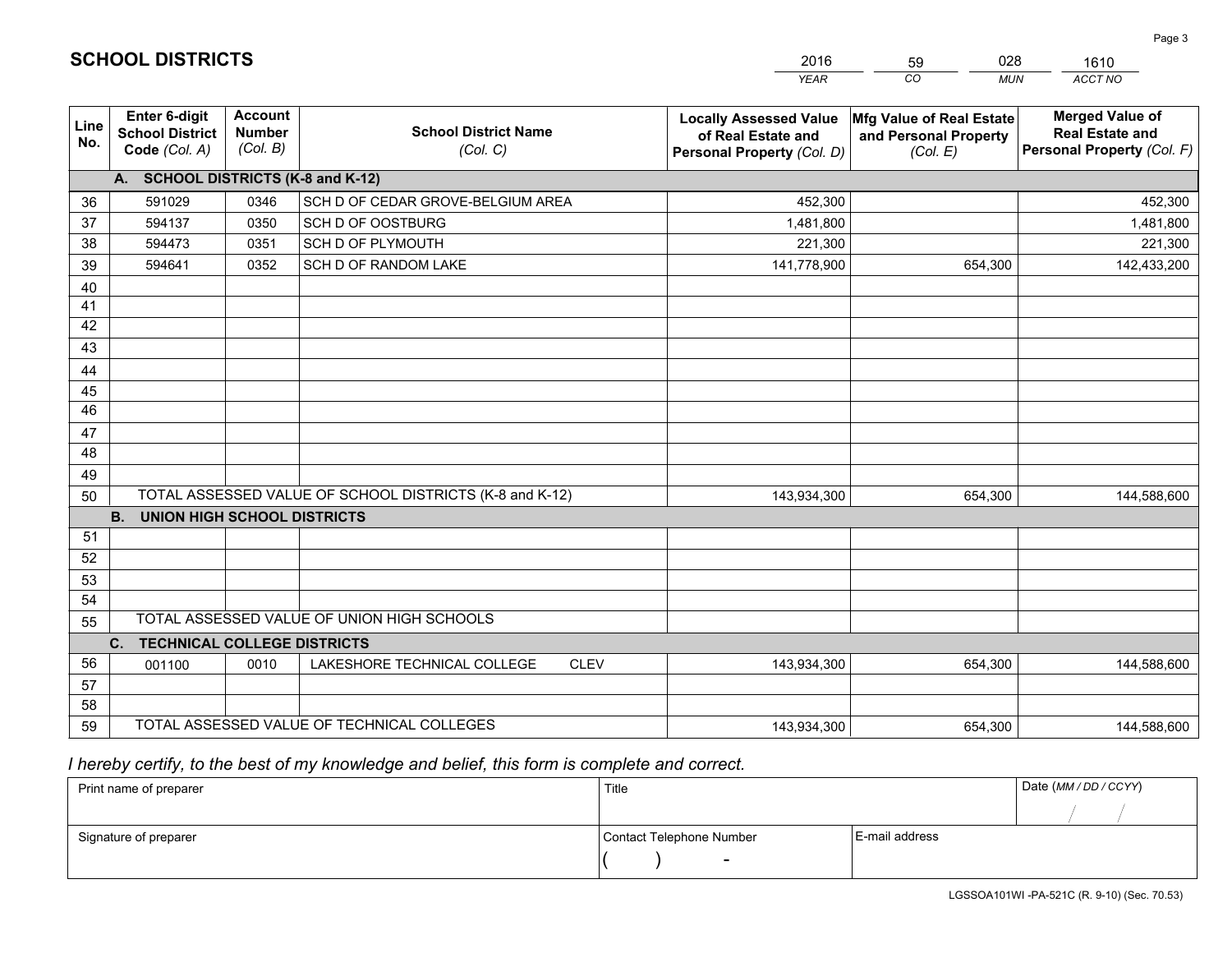#### **HIGHLIGHTS**

- 1. Complete the Statement of Assessment after the Board of Review. Reflect any changes made there.
- 2. Use black ink to complete.
- 3. Line 16 must equal Line 50, Col D.
- 4. Line 55 must equal the total of K-8 schools listed on lines 36-49. Do not include K-12 schools in this comparision.
- 5. Line 59, Col. D must equal Line 16.
- 6. Special District, School District and Technical College District values must include both real estate and personal property. Examples of Special districts are: town sanitary districts, public inland lake protection and rehabilitation districts, and metropolitan sewerage districts.
- 7. DO NOT INCLUDE Manufacturing property values.DOR will print these values on the final SOA.

RHONDA KLATT TOWN OF SHERMAN

RHONDA KLATT<br>TOWN OF SHERMAN

PO BOX 88

PO BOX 88

ADELL, WI 53001 - 0088

ADELL, WI 53001 - 0088

 8. Accuracy of this form is very important. The values reported directly affect the equalized value DOR calculates for school and special districts.

#### **Page 1:**

 If not prefilled, enter the tax year,county and municipal code,municipal type, municipal name and county name on the top of form.

Check the Amended box, if filing an amended / corrected SOA.

 Report the parcel count, acres and assessed value of taxable general property, total parcel count, (real and personal), total acres, and values from final figures set by the Board of Review.

- A. Real Estate land and improvements (buildings, etc.) is reported on lines 1 8, total line 9.
- B. Personal Property is reported on lines 11 14, Column D, total line 15.
- C. To complete this report, use the computer produced summary of the assessment roll that shows these amounts.
- D. Use whole numbers only.
- E. Add each line across and each column down to verify entries.

#### **Page 2:**

- A. Report Special Items (not subject to general property tax).
- 1. Private Forest Croplands and Managed Forest Lands are reported on lines 18,19, 20 and 21. Be sure to report assessed values **NOT** taxes.
- 2. You should have copies of the orders of entry, orders of withdrawal, etc., to update your assessment roll.
	- 3. Show hundredths of acres (e.g. 39.75).
- 4. Tax exempt lands are reported on line 22.
- 5. Omitted property and sec. 70.43, Wis. Stats., corrections of errors by assessor are reported on line 23. Report real estate and personal property separately. These should be for **prior years**, not something found on the current assessment roll after the board of review.
- B. Special District (Lines 24-35) Include the value of both real and personal property.
- The Department of Revenue (DOR) preprints much of the information regarding names and codes for schools, special districts,etc. If a district is not listed, enter the name and value only, DOR will enter the proper code.

### **Page 3 School Districts:**

Include the value of both real and personal property.

Report School District (regular, elementary, union high school, and technical college).

- 1. Regular (K-12) and Elementary (K-8) school values are reported on lines 36-49, total on line 50.
- 2. Union High School (UHS) (use only if elementary schools are listed on lines 36-49) are reported on lines 51-54. UHS total value (line 55) must equal to the total **elementary school** values reported on lines 36-49. Do notinclude K-12 schools in this comparison.
- 3. Technical College values are reported on lines 56-58, total on line 59.
- 4. Use the computer summary that shows these amounts to complete this report.

#### **This form is due the second Monday in June. File this report only after your Board of Review is complete.**

 *If you have questions: Return forms to:*

Fax number: (608) 264-6887 PO Box 8971

 Email: lgs@revenue.wi.gov Wisconsin Department of Revenue Call: (608) 261-5341 Local Government Services Section 6-97Madison WI 53708-8971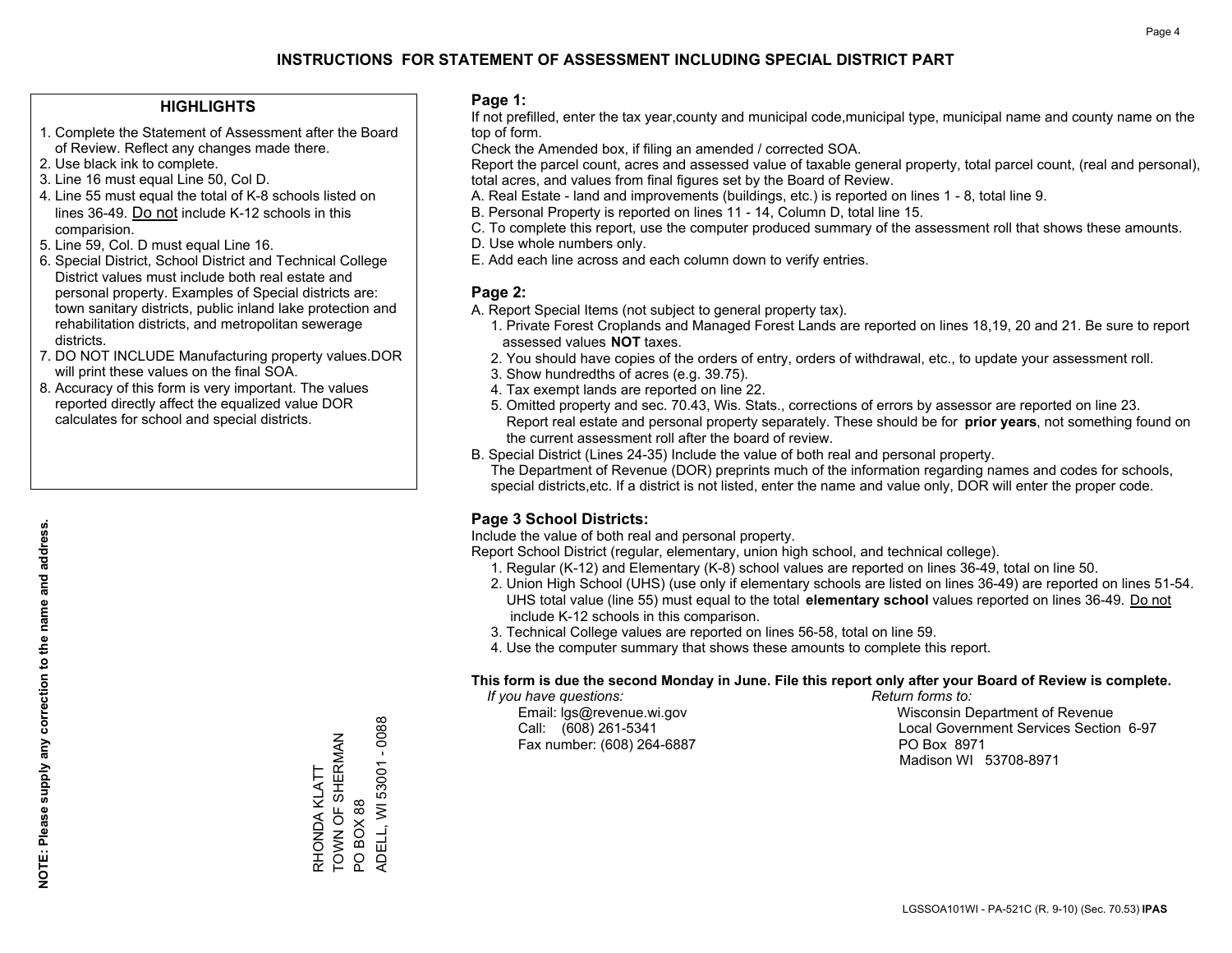**FINAL - EQUATED**

**STATEMENT OF ASSESSMENT FOR 2016** 

| 59  | กจก | 1611    |
|-----|-----|---------|
| CO. | MUN | ACCT NO |

|                | <b>FOR</b>                                                                                                                                                                                   | <b>TOWN OF</b><br><b>OF</b>                                  | <b>WILSON</b>            |        | SHEBOYGAN COUNTY                     |                         |                      | WHEN COMPLETING THIS DOCUMENT            |
|----------------|----------------------------------------------------------------------------------------------------------------------------------------------------------------------------------------------|--------------------------------------------------------------|--------------------------|--------|--------------------------------------|-------------------------|----------------------|------------------------------------------|
|                |                                                                                                                                                                                              | Town - Village - City                                        | <b>Municipality Name</b> |        | <b>County Name</b>                   |                         |                      | DO NOT WRITE OVER X's OR IN SHADED AREAS |
| Line           |                                                                                                                                                                                              | <b>REAL ESTATE</b>                                           | PARCEL COUNT             |        | NO. OF ACRES<br><b>WHOLE</b>         | <b>VALUE OF</b>         | <b>VALUE OF</b>      | TOTAL VALUE OF LAND                      |
| No.            |                                                                                                                                                                                              | (See Lines 18 - 22 for<br>other Real Estate)                 |                          |        | TOTAL LAND IMPROVEMENTS NUMBERS ONLY | <b>LAND</b>             | <b>IMPROVEMENTS</b>  | AND IMPROVEMENTS                         |
|                |                                                                                                                                                                                              |                                                              | Col. A                   | Col. B | Col. C                               | Col. D                  | Col. E               | Col. F                                   |
| $\mathbf 1$    |                                                                                                                                                                                              | <b>RESIDENTIAL - Class 1</b>                                 | 1,659                    | 1,437  | 1,698                                | 92,973,900              | 220,331,600          | 313,305,500                              |
| 2              |                                                                                                                                                                                              | <b>COMMERCIAL - Class 2</b>                                  | 61                       | 41     | 331                                  | 5,594,000               | 17,045,500           | 22,639,500                               |
| 3              |                                                                                                                                                                                              | <b>MANUFACTURING - Class 3</b>                               | 6                        | 6      | 173                                  | 830,100                 | 12,509,500           | 13,339,600                               |
| $\overline{4}$ |                                                                                                                                                                                              | <b>AGRICULTURAL - Class 4</b>                                | 381                      |        | 7,240                                | 1,247,100               |                      | 1,247,100                                |
| 5              |                                                                                                                                                                                              | <b>UNDEVELOPED - Class 5</b>                                 | 308                      |        | 999                                  | 3,430,600               |                      | 3,430,600                                |
| 6              |                                                                                                                                                                                              | AGRICULTURAL FOREST - Class 5m                               | 71                       |        | 440                                  | 612,200                 |                      | 612,200                                  |
| $\overline{7}$ |                                                                                                                                                                                              | FOREST LANDS - Class 6                                       | 31                       |        | 340                                  | 1,117,800               |                      | 1,117,800                                |
| 8              |                                                                                                                                                                                              | OTHER - Class 7                                              | 60                       | 58     | 134                                  | 1,582,700               | 8,125,700            | 9,708,400                                |
| 9              |                                                                                                                                                                                              | TOTAL - ALL COLUMNS                                          | 2,577                    | 1,542  | 11,355                               | 107,388,400             | 258,012,300          | 365,400,700                              |
| 10             |                                                                                                                                                                                              | NUMBER OF PERSONAL PROPERTY ACCOUNTS IN ROLL                 |                          |        | 74                                   | <b>LOCALLY ASSESSED</b> | <b>MANUFACTURING</b> | <b>MERGED</b>                            |
| 11             |                                                                                                                                                                                              | BOATS AND OTHER WATERCRAFT NOT EXEMPT - Code 1               |                          |        |                                      | 0                       | $\Omega$             | $\mathbf{0}$                             |
| 12             |                                                                                                                                                                                              | MACHINERY, TOOLS AND PATTERNS - Code 2                       |                          |        |                                      | 739,697                 | 4,456,200            | 5,195,897                                |
| 13             |                                                                                                                                                                                              | FURNITURE, FIXTURES AND EQUIPMENT - Code 3                   |                          |        |                                      | 854,142                 | 579,100              | 1,433,242                                |
| 14             |                                                                                                                                                                                              | ALL OTHER PERSONAL PROPERTY NOT EXEMPT - Codes 4A, 4B, 4C    |                          |        |                                      | 552,070                 | 79,200               | 631,270                                  |
| 15             |                                                                                                                                                                                              | TOTAL OF PERSONAL PROPERTY NOT EXEMPT (Total of Lines 11-14) |                          |        |                                      | 2,145,909               | 5,114,500            | 7,260,409                                |
| 16             | AGGREGATE ASSESSED VALUE OF ALL PROPERTY SUBJECT TO THE GENERAL PROPERTY TAX (Total of Lines 9F and 15F)<br>MUST EQUAL TOTAL VALUE OF THE SCHOOL DISTRICTS (K-12 PLUS K-8) - Line 50, Col. F |                                                              |                          |        |                                      |                         |                      | 372,661,109                              |
| 17             |                                                                                                                                                                                              | <b>BOARD OF REVIEW</b>                                       |                          |        | Name of Assessor                     |                         | Telephone #          |                                          |
|                | DATE OF FINAL ADJOURNMENT<br>06/14/2016<br><b>GROTA APPRAISALS LLC</b>                                                                                                                       |                                                              |                          |        |                                      |                         |                      | (262) 253-1142                           |

REMARKS

The Assessment Ratio to be used in calculating the estimated Fair Market Value on tax bills for this tax district is .988570291

This ratio should be used to convert assessed values to "Calculate Equalized Values" in Step 1 of the Lottery and Gaming Credit Calculations.<br>This ratio should be used in the "Computation of Tax Equivalent" schedule of the Commission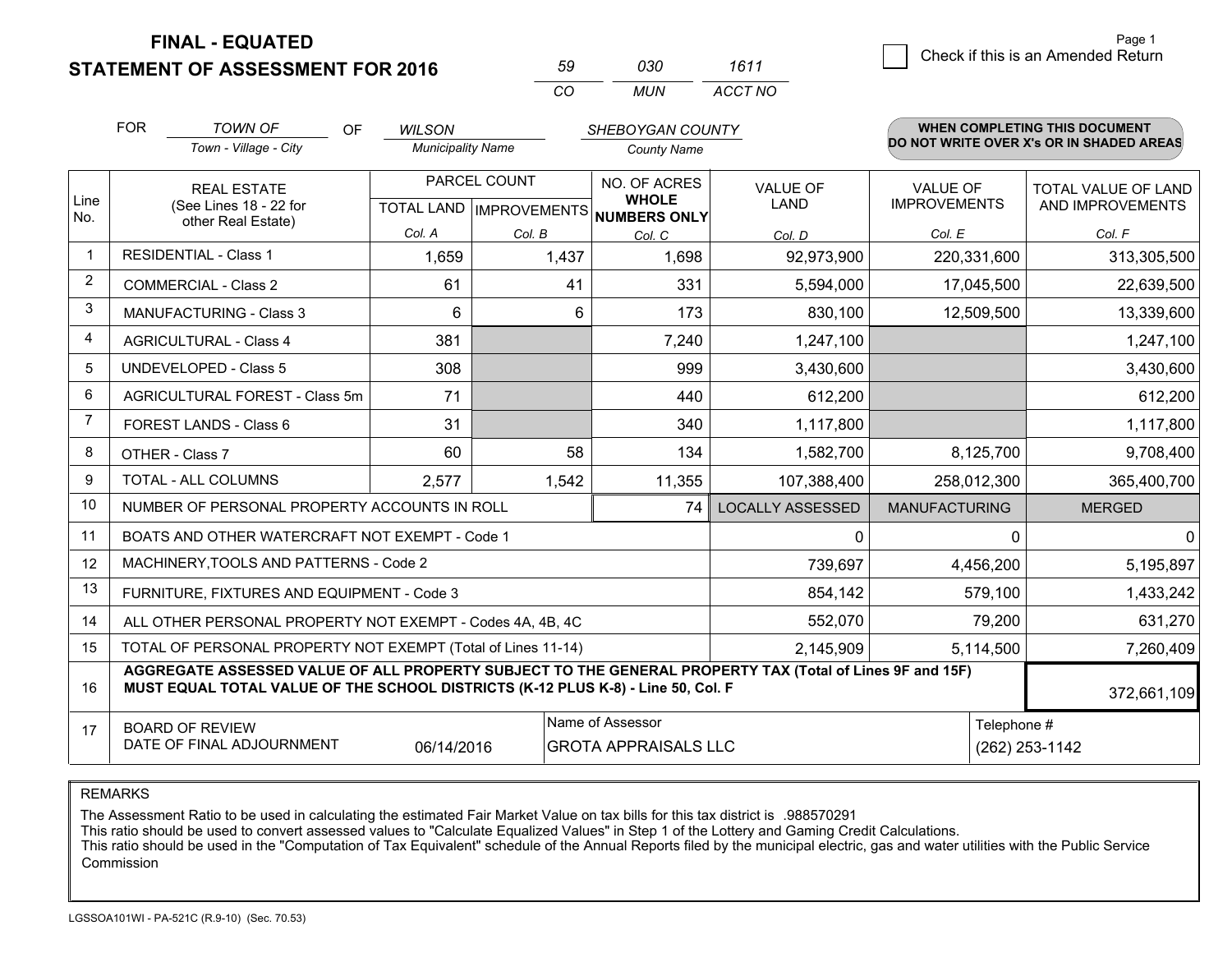*YEAR CO MUN ACCT NO* <sup>2016</sup> <sup>59</sup> <sup>030</sup> <sup>1611</sup>

Do not confuse FOREST LANDS (Line 7) with FOREST CROPS (in this section) - They are **NOT** the same

|    | Private Forest Crop - Reg Class @ 10¢ per acre                                 |                 |  |                                                                  |                                                               |                                                       | Private Forest Crop - Reg Class @ \$2.52 per acre                            |  |                    |  |
|----|--------------------------------------------------------------------------------|-----------------|--|------------------------------------------------------------------|---------------------------------------------------------------|-------------------------------------------------------|------------------------------------------------------------------------------|--|--------------------|--|
| 18 | (a) PARCELS                                                                    | (b) ACRES       |  | (c) ASSESSED VALUE                                               |                                                               | (d) PARCELS                                           | (e) ACRES                                                                    |  | (f) ASSESSED VALUE |  |
|    |                                                                                |                 |  |                                                                  |                                                               |                                                       |                                                                              |  |                    |  |
|    |                                                                                |                 |  | Private Forest Crop - Special Class @ 20¢ per acre               |                                                               |                                                       | Entered Before 2005 Managed Forest - Ferrous Mining CLOSED @ \$8.27 per acre |  |                    |  |
| 19 | (a) PARCELS                                                                    | (b) ACRES       |  | (c) ASSESSED VALUE                                               |                                                               | (d) PARCELS                                           | (e) ACRES                                                                    |  | (f) ASSESSED VALUE |  |
|    |                                                                                |                 |  |                                                                  |                                                               |                                                       |                                                                              |  |                    |  |
|    |                                                                                |                 |  | Entered Before 2005 Managed Forest - OPEN @ \$.79 per acre       |                                                               |                                                       | Entered Before 2005 Managed Forest - CLOSED @ \$1.87 per acre                |  |                    |  |
| 20 | (a) PARCELS                                                                    | (b) ACRES       |  | (c) ASSESSED VALUE                                               |                                                               | (d) PARCELS                                           | (e) ACRES                                                                    |  | (f) ASSESSED VALUE |  |
|    |                                                                                |                 |  | 19                                                               | 261.96                                                        |                                                       | 601,000                                                                      |  |                    |  |
|    | Entered After 2004 Managed Forest - OPEN @<br>\$2.14 per acre                  |                 |  |                                                                  | Entered After 2004 Managed Forest - CLOSED @ \$10.68 per acre |                                                       |                                                                              |  |                    |  |
|    | (a) PARCELS                                                                    | (b) ACRES       |  | (c) ASSESSED VALUE                                               |                                                               | (d) PARCELS<br>(e) ACRES                              |                                                                              |  | (f) ASSESSED VALUE |  |
| 21 |                                                                                |                 |  |                                                                  |                                                               |                                                       |                                                                              |  |                    |  |
|    |                                                                                |                 |  |                                                                  |                                                               | 8                                                     | 154.71                                                                       |  | 423,600            |  |
|    | (a) County Forest Cropland Acres                                               |                 |  | (b) Federal Acres                                                |                                                               | (d) County (NOT FOREST CROP) Acres<br>(c) State Acres |                                                                              |  | (e) Other Acres    |  |
| 22 |                                                                                |                 |  |                                                                  |                                                               |                                                       |                                                                              |  |                    |  |
|    |                                                                                |                 |  |                                                                  |                                                               | 1,150.22                                              | 274.63                                                                       |  | 866.21             |  |
|    |                                                                                |                 |  | Assessed Value of Omitted Property From Prior Years (Sec. 70.44) |                                                               |                                                       | Assessed Value of Sec. 70.43 Corrections of Errors by Assessors              |  |                    |  |
| 23 |                                                                                | (a) REAL ESTATE |  | (b) PERSONAL                                                     |                                                               |                                                       | (c1) REAL ESTATE                                                             |  | (c2) PERSONAL      |  |
|    |                                                                                |                 |  |                                                                  |                                                               |                                                       |                                                                              |  |                    |  |
|    | Manufacturing Equated Value of Omitted Property From Prior Years (Sec. 70.995) |                 |  |                                                                  |                                                               |                                                       | Mfg. Equated Value of Sec.70.43 Corrections of Errors by Assessors           |  |                    |  |
|    |                                                                                | (d) REAL ESTATE |  | (e) PERSONAL                                                     |                                                               | (f1) REAL ESTATE                                      |                                                                              |  | (f2) PERSONAL      |  |
|    |                                                                                |                 |  |                                                                  |                                                               |                                                       |                                                                              |  |                    |  |
|    |                                                                                |                 |  |                                                                  |                                                               |                                                       |                                                                              |  |                    |  |

## **SPECIAL DISTRICTS**

| Line<br>No.     | Enter 6-digit<br><b>Special District</b><br>Code (Col. A) | <b>Account</b><br><b>Number</b><br>(Col. B) | <b>Special District Name</b><br>(Col. C) | <b>Locally Assessed Value</b><br>of Real Estate and<br><b>Personal Property (Col. D)</b> | Mfg Value of Real Estate<br>and Personal Property<br>(Col. E) | <b>Merged Value of</b><br><b>Real Estate and</b><br>Personal Property (Col. F) |
|-----------------|-----------------------------------------------------------|---------------------------------------------|------------------------------------------|------------------------------------------------------------------------------------------|---------------------------------------------------------------|--------------------------------------------------------------------------------|
| 24              | 597220                                                    | 0376                                        | TOWN OF WILSON SANITARY DISTRICT #1      | 259,028,564                                                                              |                                                               | 259,028,564                                                                    |
| 25              | 597240                                                    | 0378                                        | TOWN OF WILSON SANITARY DISTRICT #2      | 307,405                                                                                  | 14,629,400                                                    | 14,936,805                                                                     |
| 26              |                                                           |                                             |                                          |                                                                                          |                                                               |                                                                                |
| 27              |                                                           |                                             |                                          |                                                                                          |                                                               |                                                                                |
| 28              |                                                           |                                             |                                          |                                                                                          |                                                               |                                                                                |
| 29              |                                                           |                                             |                                          |                                                                                          |                                                               |                                                                                |
| 30              |                                                           |                                             |                                          |                                                                                          |                                                               |                                                                                |
| 31              |                                                           |                                             |                                          |                                                                                          |                                                               |                                                                                |
| 32 <sup>2</sup> |                                                           |                                             |                                          |                                                                                          |                                                               |                                                                                |
| 33              |                                                           |                                             |                                          |                                                                                          |                                                               |                                                                                |
| 34              |                                                           |                                             |                                          |                                                                                          |                                                               |                                                                                |
| 35              |                                                           |                                             |                                          |                                                                                          |                                                               |                                                                                |

LGSSOA101WI-PA - 521C (R. 9-10) (Sec. 70.53)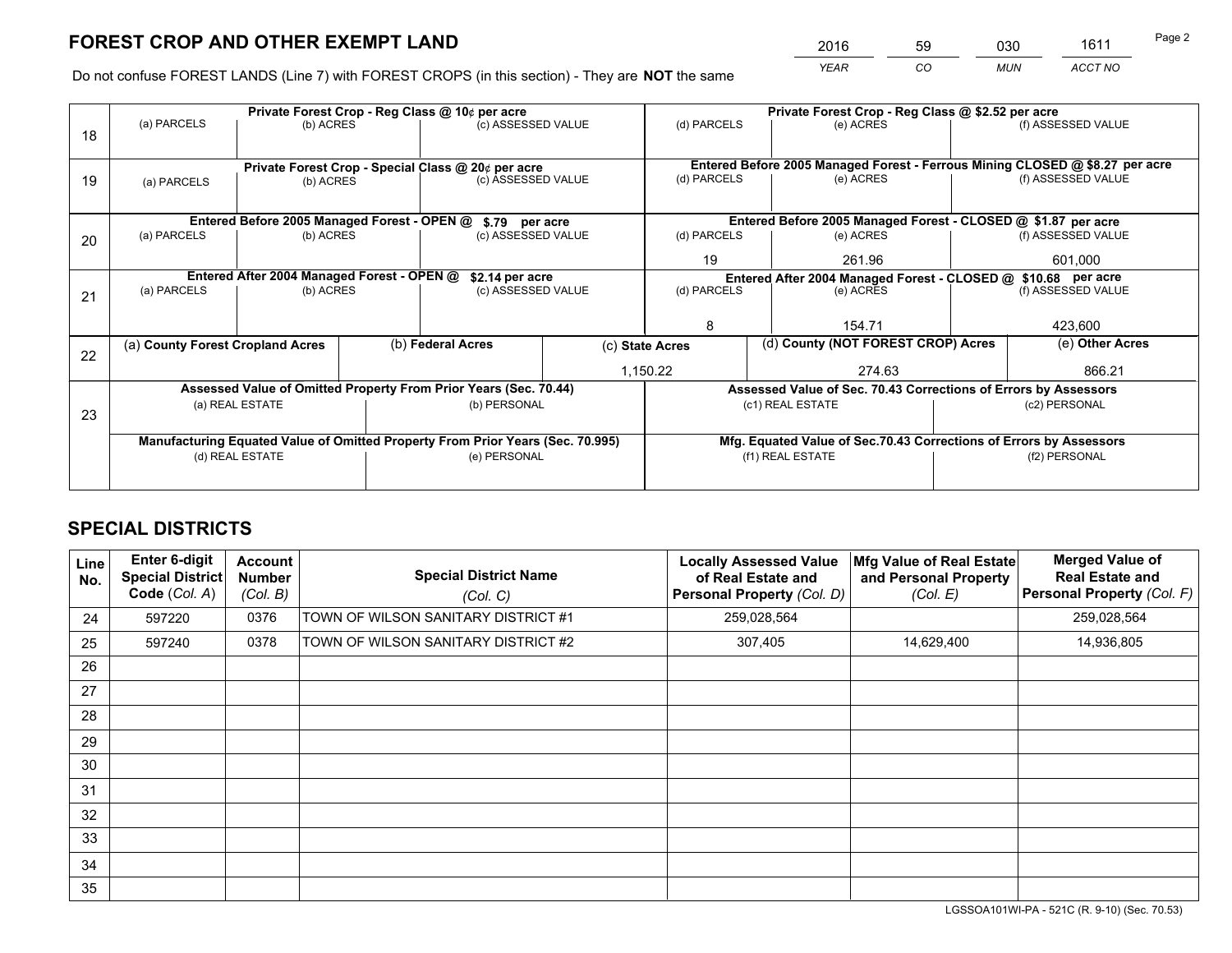|                 |                                                          |                                             |                                                         | <b>YEAR</b>                                                                       | $\overline{co}$<br><b>MUN</b>                                 | ACCT NO                                                                        |
|-----------------|----------------------------------------------------------|---------------------------------------------|---------------------------------------------------------|-----------------------------------------------------------------------------------|---------------------------------------------------------------|--------------------------------------------------------------------------------|
| Line<br>No.     | Enter 6-digit<br><b>School District</b><br>Code (Col. A) | <b>Account</b><br><b>Number</b><br>(Col. B) | <b>School District Name</b><br>(Col. C)                 | <b>Locally Assessed Value</b><br>of Real Estate and<br>Personal Property (Col. D) | Mfg Value of Real Estate<br>and Personal Property<br>(Col. E) | <b>Merged Value of</b><br><b>Real Estate and</b><br>Personal Property (Col. F) |
|                 | A. SCHOOL DISTRICTS (K-8 and K-12)                       |                                             |                                                         |                                                                                   |                                                               |                                                                                |
| 36              | 592842                                                   | 0349                                        | SCH D OF KOHLER                                         | 10,974,515                                                                        | 3,815,600                                                     | 14,790,115                                                                     |
| 37              | 594137                                                   | 0350                                        | SCH D OF OOSTBURG                                       | 56,388,365                                                                        | 14,629,400                                                    | 71,017,765                                                                     |
| 38              | 595271                                                   | 0353                                        | SCH D OF SHEBOYGAN AREA                                 | 278,619,129                                                                       |                                                               | 278,619,129                                                                    |
| 39              | 595278                                                   | 0354                                        | SCH D OF SHEBOYGAN FALLS                                | 8,225,000                                                                         | 9,100                                                         | 8,234,100                                                                      |
| 40              |                                                          |                                             |                                                         |                                                                                   |                                                               |                                                                                |
| 41              |                                                          |                                             |                                                         |                                                                                   |                                                               |                                                                                |
| 42              |                                                          |                                             |                                                         |                                                                                   |                                                               |                                                                                |
| 43              |                                                          |                                             |                                                         |                                                                                   |                                                               |                                                                                |
| 44              |                                                          |                                             |                                                         |                                                                                   |                                                               |                                                                                |
| 45              |                                                          |                                             |                                                         |                                                                                   |                                                               |                                                                                |
| $\overline{46}$ |                                                          |                                             |                                                         |                                                                                   |                                                               |                                                                                |
| 47              |                                                          |                                             |                                                         |                                                                                   |                                                               |                                                                                |
| 48              |                                                          |                                             |                                                         |                                                                                   |                                                               |                                                                                |
| 49              |                                                          |                                             |                                                         |                                                                                   |                                                               |                                                                                |
| 50              |                                                          |                                             | TOTAL ASSESSED VALUE OF SCHOOL DISTRICTS (K-8 and K-12) | 354,207,009                                                                       | 18,454,100                                                    | 372,661,109                                                                    |
|                 | <b>B.</b><br><b>UNION HIGH SCHOOL DISTRICTS</b>          |                                             |                                                         |                                                                                   |                                                               |                                                                                |
| 51              |                                                          |                                             |                                                         |                                                                                   |                                                               |                                                                                |
| 52              |                                                          |                                             |                                                         |                                                                                   |                                                               |                                                                                |
| 53              |                                                          |                                             |                                                         |                                                                                   |                                                               |                                                                                |
| 54              |                                                          |                                             |                                                         |                                                                                   |                                                               |                                                                                |
| 55              |                                                          |                                             | TOTAL ASSESSED VALUE OF UNION HIGH SCHOOLS              |                                                                                   |                                                               |                                                                                |
|                 | C.<br><b>TECHNICAL COLLEGE DISTRICTS</b>                 |                                             |                                                         |                                                                                   |                                                               |                                                                                |
| 56              | 001100                                                   | 0010                                        | LAKESHORE TECHNICAL COLLEGE<br><b>CLEV</b>              | 354,207,009                                                                       | 18,454,100                                                    | 372,661,109                                                                    |
| 57              |                                                          |                                             |                                                         |                                                                                   |                                                               |                                                                                |
| 58              |                                                          |                                             |                                                         |                                                                                   |                                                               |                                                                                |
| 59              |                                                          |                                             | TOTAL ASSESSED VALUE OF TECHNICAL COLLEGES              | 354,207,009                                                                       | 18,454,100                                                    | 372,661,109                                                                    |

59

030

 *I hereby certify, to the best of my knowledge and belief, this form is complete and correct.*

**SCHOOL DISTRICTS**

| Print name of preparer | Title                    |                | Date (MM / DD / CCYY) |
|------------------------|--------------------------|----------------|-----------------------|
|                        |                          |                |                       |
| Signature of preparer  | Contact Telephone Number | E-mail address |                       |
|                        | $\sim$                   |                |                       |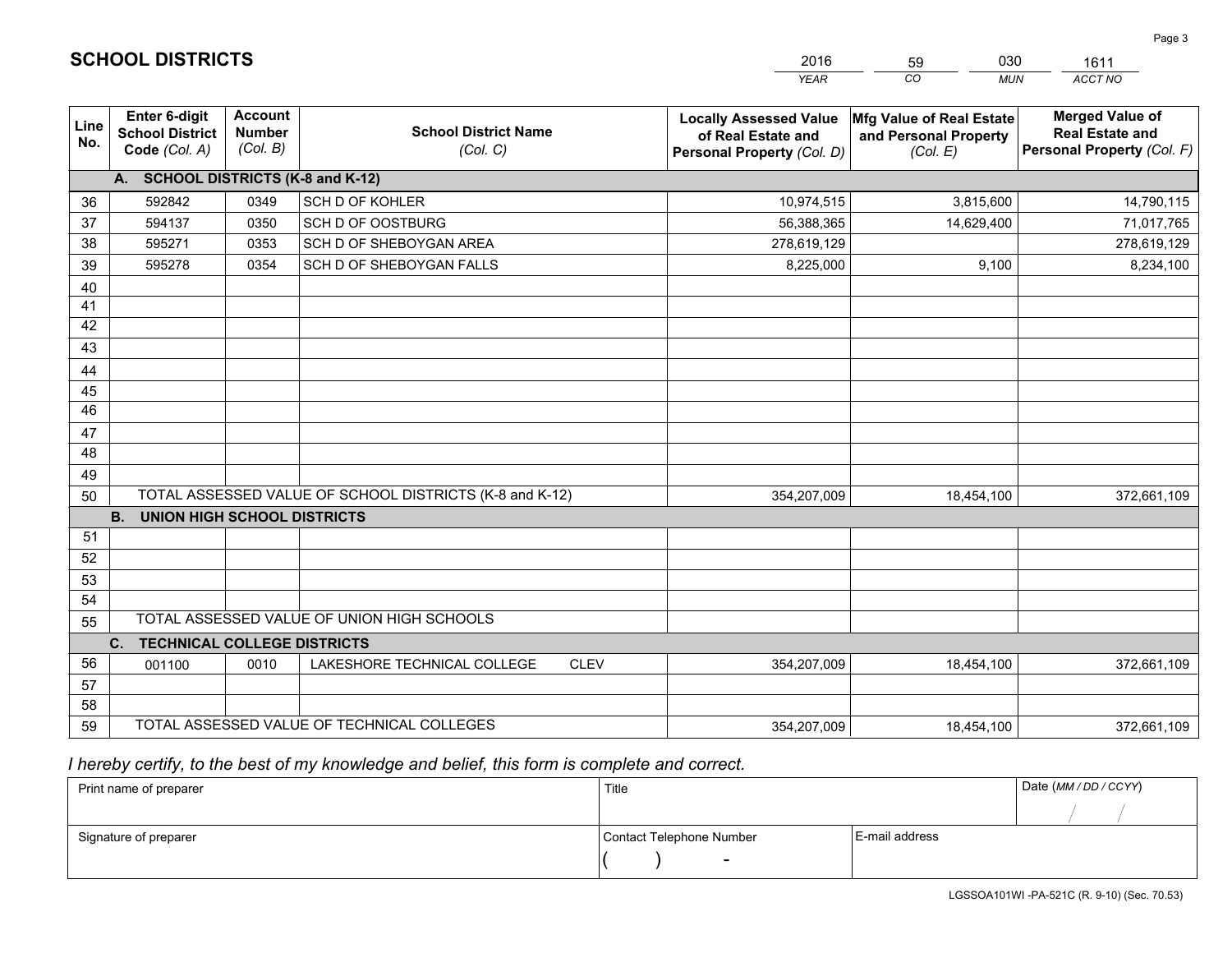#### **HIGHLIGHTS**

- 1. Complete the Statement of Assessment after the Board of Review. Reflect any changes made there.
- 2. Use black ink to complete.
- 3. Line 16 must equal Line 50, Col D.
- 4. Line 55 must equal the total of K-8 schools listed on lines 36-49. Do not include K-12 schools in this comparision.
- 5. Line 59, Col. D must equal Line 16.
- 6. Special District, School District and Technical College District values must include both real estate and personal property. Examples of Special districts are: town sanitary districts, public inland lake protection and rehabilitation districts, and metropolitan sewerage districts.
- 7. DO NOT INCLUDE Manufacturing property values.DOR will print these values on the final SOA.

GEORGENE LUBACH TOWN OF WILSON 5935 S BUSINESS DR

GEORGENE LUBACH<br>TOWN OF WILSON<br>5935 S BUSINESS DR

SHEBOYGAN, WI 53081 - 8983

SHEBOYGAN, WI 53081 - 8983

 8. Accuracy of this form is very important. The values reported directly affect the equalized value DOR calculates for school and special districts.

#### **Page 1:**

 If not prefilled, enter the tax year,county and municipal code,municipal type, municipal name and county name on the top of form.

Check the Amended box, if filing an amended / corrected SOA.

 Report the parcel count, acres and assessed value of taxable general property, total parcel count, (real and personal), total acres, and values from final figures set by the Board of Review.

- A. Real Estate land and improvements (buildings, etc.) is reported on lines 1 8, total line 9.
- B. Personal Property is reported on lines 11 14, Column D, total line 15.
- C. To complete this report, use the computer produced summary of the assessment roll that shows these amounts.
- D. Use whole numbers only.
- E. Add each line across and each column down to verify entries.

#### **Page 2:**

- A. Report Special Items (not subject to general property tax).
- 1. Private Forest Croplands and Managed Forest Lands are reported on lines 18,19, 20 and 21. Be sure to report assessed values **NOT** taxes.
- 2. You should have copies of the orders of entry, orders of withdrawal, etc., to update your assessment roll.
	- 3. Show hundredths of acres (e.g. 39.75).
- 4. Tax exempt lands are reported on line 22.
- 5. Omitted property and sec. 70.43, Wis. Stats., corrections of errors by assessor are reported on line 23. Report real estate and personal property separately. These should be for **prior years**, not something found on the current assessment roll after the board of review.
- B. Special District (Lines 24-35) Include the value of both real and personal property.
- The Department of Revenue (DOR) preprints much of the information regarding names and codes for schools, special districts,etc. If a district is not listed, enter the name and value only, DOR will enter the proper code.

### **Page 3 School Districts:**

Include the value of both real and personal property.

Report School District (regular, elementary, union high school, and technical college).

- 1. Regular (K-12) and Elementary (K-8) school values are reported on lines 36-49, total on line 50.
- 2. Union High School (UHS) (use only if elementary schools are listed on lines 36-49) are reported on lines 51-54. UHS total value (line 55) must equal to the total **elementary school** values reported on lines 36-49. Do notinclude K-12 schools in this comparison.
- 3. Technical College values are reported on lines 56-58, total on line 59.
- 4. Use the computer summary that shows these amounts to complete this report.

#### **This form is due the second Monday in June. File this report only after your Board of Review is complete.**

 *If you have questions: Return forms to:*

Fax number: (608) 264-6887 PO Box 8971

 Email: lgs@revenue.wi.gov Wisconsin Department of Revenue Call: (608) 261-5341 Local Government Services Section 6-97Madison WI 53708-8971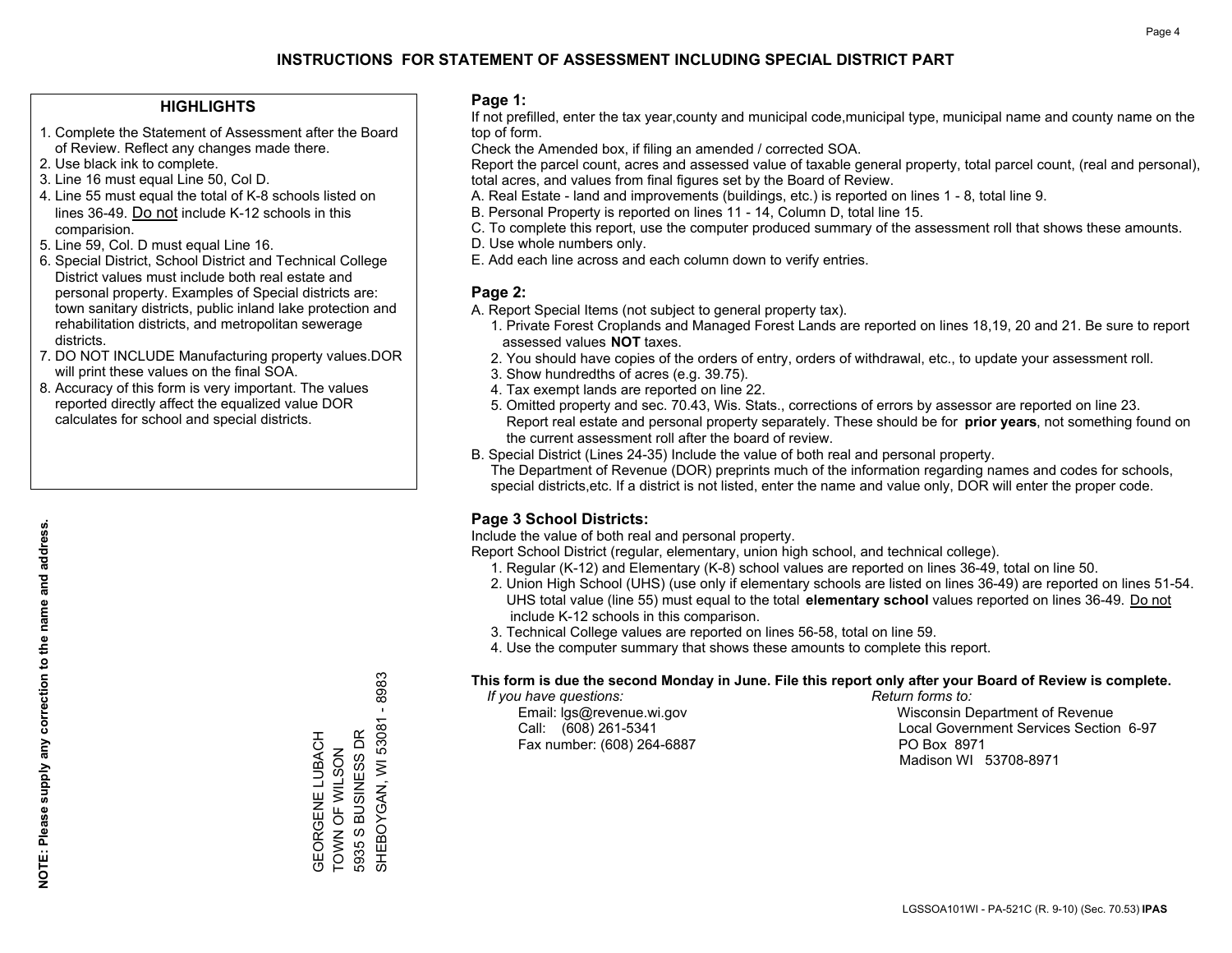**FINAL - EQUATED**

**STATEMENT OF ASSESSMENT FOR 2016** 

| 59. | 101 | 1612    |
|-----|-----|---------|
| CO. | MUN | ACCT NO |

|                | <b>FOR</b>                                                                                                                | <b>VILLAGE OF</b><br>OF                                                                                                                                                                      | <b>ADELL</b>             |              | SHEBOYGAN COUNTY                                                     |                         |                                        | <b>WHEN COMPLETING THIS DOCUMENT</b>           |
|----------------|---------------------------------------------------------------------------------------------------------------------------|----------------------------------------------------------------------------------------------------------------------------------------------------------------------------------------------|--------------------------|--------------|----------------------------------------------------------------------|-------------------------|----------------------------------------|------------------------------------------------|
|                |                                                                                                                           | Town - Village - City                                                                                                                                                                        | <b>Municipality Name</b> |              | <b>County Name</b>                                                   |                         |                                        | DO NOT WRITE OVER X's OR IN SHADED AREAS       |
| Line           | <b>REAL ESTATE</b><br>(See Lines 18 - 22 for                                                                              |                                                                                                                                                                                              |                          | PARCEL COUNT | NO. OF ACRES<br><b>WHOLE</b><br>TOTAL LAND IMPROVEMENTS NUMBERS ONLY | <b>VALUE OF</b><br>LAND | <b>VALUE OF</b><br><b>IMPROVEMENTS</b> | <b>TOTAL VALUE OF LAND</b><br>AND IMPROVEMENTS |
| No.            |                                                                                                                           | other Real Estate)                                                                                                                                                                           | Col. A                   | Col. B       | Col. C                                                               | Col. D                  | Col. E                                 | Col. F                                         |
| $\mathbf 1$    |                                                                                                                           | <b>RESIDENTIAL - Class 1</b>                                                                                                                                                                 | 192                      | 180          | 77                                                                   | 3,323,500               | 20,500,600                             | 23,824,100                                     |
| $\overline{2}$ |                                                                                                                           | <b>COMMERCIAL - Class 2</b>                                                                                                                                                                  | 32                       | 28           | 40                                                                   | 1,081,600               | 7,395,400                              | 8,477,000                                      |
| 3              |                                                                                                                           | <b>MANUFACTURING - Class 3</b>                                                                                                                                                               | 6                        | 6            | 33                                                                   | 168,600                 | 1,518,100                              | 1,686,700                                      |
| 4              |                                                                                                                           | <b>AGRICULTURAL - Class 4</b>                                                                                                                                                                | 3                        |              | 38                                                                   | 4,900                   |                                        | 4,900                                          |
| 5              |                                                                                                                           | <b>UNDEVELOPED - Class 5</b>                                                                                                                                                                 | 8                        |              | 73                                                                   | 61,400                  |                                        | 61,400                                         |
| 6              |                                                                                                                           | AGRICULTURAL FOREST - Class 5m                                                                                                                                                               | 3                        |              | $\overline{7}$                                                       | 6,600                   |                                        | 6,600                                          |
| $\overline{7}$ |                                                                                                                           | FOREST LANDS - Class 6                                                                                                                                                                       | $\overline{2}$           |              | 20                                                                   | 40,000                  |                                        | 40,000                                         |
| 8              |                                                                                                                           | OTHER - Class 7                                                                                                                                                                              | $\Omega$                 | 0            | $\Omega$                                                             | 0                       | $\Omega$                               | $\Omega$                                       |
| 9              |                                                                                                                           | TOTAL - ALL COLUMNS                                                                                                                                                                          | 246                      | 214          | 288                                                                  | 4,686,600               | 29,414,100                             | 34,100,700                                     |
| 10             |                                                                                                                           | NUMBER OF PERSONAL PROPERTY ACCOUNTS IN ROLL                                                                                                                                                 |                          |              | 31                                                                   | <b>LOCALLY ASSESSED</b> | <b>MANUFACTURING</b>                   | <b>MERGED</b>                                  |
| 11             |                                                                                                                           | BOATS AND OTHER WATERCRAFT NOT EXEMPT - Code 1                                                                                                                                               |                          |              |                                                                      | 0                       | $\Omega$                               | $\mathbf{0}$                                   |
| 12             |                                                                                                                           | MACHINERY, TOOLS AND PATTERNS - Code 2                                                                                                                                                       |                          |              |                                                                      | 321,000                 | 1,810,100                              | 2,131,100                                      |
| 13             |                                                                                                                           | FURNITURE, FIXTURES AND EQUIPMENT - Code 3                                                                                                                                                   |                          |              |                                                                      | 145,400                 | 45,800                                 | 191,200                                        |
| 14             |                                                                                                                           | ALL OTHER PERSONAL PROPERTY NOT EXEMPT - Codes 4A, 4B, 4C                                                                                                                                    |                          |              |                                                                      | 23,800                  | 105,100                                | 128,900                                        |
| 15             |                                                                                                                           | TOTAL OF PERSONAL PROPERTY NOT EXEMPT (Total of Lines 11-14)                                                                                                                                 |                          |              |                                                                      | 490,200                 | 1,961,000                              | 2,451,200                                      |
| 16             |                                                                                                                           | AGGREGATE ASSESSED VALUE OF ALL PROPERTY SUBJECT TO THE GENERAL PROPERTY TAX (Total of Lines 9F and 15F)<br>MUST EQUAL TOTAL VALUE OF THE SCHOOL DISTRICTS (K-12 PLUS K-8) - Line 50, Col. F |                          |              |                                                                      |                         |                                        | 36,551,900                                     |
| 17             | Name of Assessor<br><b>BOARD OF REVIEW</b><br>DATE OF FINAL ADJOURNMENT<br>ASSOCIATED APPRAISAL CONSULTANTS<br>05/26/2016 |                                                                                                                                                                                              |                          |              |                                                                      |                         | Telephone #                            | (800) 721-4157                                 |

REMARKS

The Assessment Ratio to be used in calculating the estimated Fair Market Value on tax bills for this tax district is 1.046604536<br>This ratio should be used to convert assessed values to "Calculate Equalized Values" in Step Commission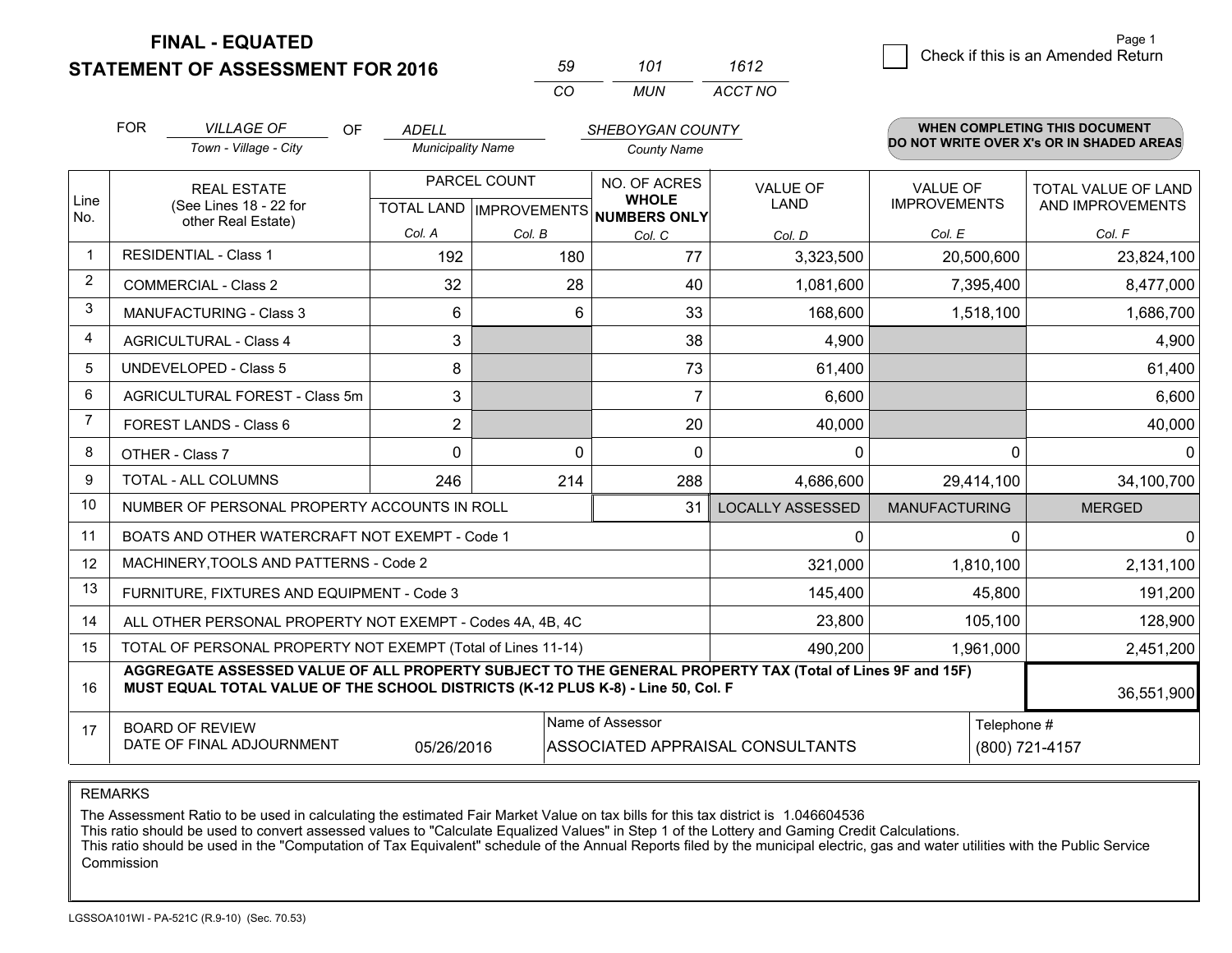*YEAR CO MUN ACCT NO* <sup>2016</sup> <sup>59</sup> <sup>101</sup> <sup>1612</sup>

Do not confuse FOREST LANDS (Line 7) with FOREST CROPS (in this section) - They are **NOT** the same

|    | Private Forest Crop - Reg Class @ 10¢ per acre                |                                             |  |                                                                                |  | Private Forest Crop - Reg Class @ \$2.52 per acre             |                                                                              |               |                    |  |
|----|---------------------------------------------------------------|---------------------------------------------|--|--------------------------------------------------------------------------------|--|---------------------------------------------------------------|------------------------------------------------------------------------------|---------------|--------------------|--|
| 18 | (a) PARCELS                                                   | (b) ACRES                                   |  | (c) ASSESSED VALUE                                                             |  | (d) PARCELS                                                   | (e) ACRES                                                                    |               | (f) ASSESSED VALUE |  |
|    | Private Forest Crop - Special Class @ 20¢ per acre            |                                             |  |                                                                                |  |                                                               | Entered Before 2005 Managed Forest - Ferrous Mining CLOSED @ \$8.27 per acre |               |                    |  |
| 19 | (a) PARCELS<br>(b) ACRES                                      |                                             |  | (c) ASSESSED VALUE                                                             |  | (d) PARCELS                                                   | (e) ACRES                                                                    |               | (f) ASSESSED VALUE |  |
|    |                                                               | Entered Before 2005 Managed Forest - OPEN @ |  |                                                                                |  |                                                               | Entered Before 2005 Managed Forest - CLOSED @ \$1.87 per acre                |               |                    |  |
| 20 | (a) PARCELS<br>(b) ACRES                                      |                                             |  | \$.79 per acre<br>(c) ASSESSED VALUE                                           |  | (d) PARCELS                                                   | (e) ACRES                                                                    |               | (f) ASSESSED VALUE |  |
|    | Entered After 2004 Managed Forest - OPEN @<br>\$2.14 per acre |                                             |  |                                                                                |  | Entered After 2004 Managed Forest - CLOSED @ \$10.68 per acre |                                                                              |               |                    |  |
| 21 | (a) PARCELS                                                   | (b) ACRES                                   |  | (c) ASSESSED VALUE                                                             |  | (d) PARCELS                                                   | (e) ACRES                                                                    |               | (f) ASSESSED VALUE |  |
|    | (a) County Forest Cropland Acres                              |                                             |  | (b) Federal Acres                                                              |  | (c) State Acres                                               | (d) County (NOT FOREST CROP) Acres                                           |               | (e) Other Acres    |  |
| 22 |                                                               |                                             |  |                                                                                |  |                                                               |                                                                              |               |                    |  |
|    |                                                               |                                             |  |                                                                                |  |                                                               | 2.5                                                                          |               | 51.13              |  |
|    |                                                               |                                             |  | Assessed Value of Omitted Property From Prior Years (Sec. 70.44)               |  |                                                               | Assessed Value of Sec. 70.43 Corrections of Errors by Assessors              |               |                    |  |
| 23 | (b) PERSONAL<br>(a) REAL ESTATE                               |                                             |  | (c1) REAL ESTATE                                                               |  |                                                               | (c2) PERSONAL                                                                |               |                    |  |
|    |                                                               |                                             |  | Manufacturing Equated Value of Omitted Property From Prior Years (Sec. 70.995) |  |                                                               | Mfg. Equated Value of Sec.70.43 Corrections of Errors by Assessors           |               |                    |  |
|    | (d) REAL ESTATE                                               |                                             |  | (e) PERSONAL                                                                   |  | (f1) REAL ESTATE                                              |                                                                              | (f2) PERSONAL |                    |  |
|    |                                                               |                                             |  |                                                                                |  |                                                               |                                                                              |               |                    |  |

## **SPECIAL DISTRICTS**

| Line<br>No. | Enter 6-digit<br>Special District<br>Code (Col. A) | <b>Account</b><br><b>Number</b> | <b>Special District Name</b> | <b>Locally Assessed Value</b><br>of Real Estate and | Mfg Value of Real Estate<br>and Personal Property | <b>Merged Value of</b><br><b>Real Estate and</b><br>Personal Property (Col. F) |
|-------------|----------------------------------------------------|---------------------------------|------------------------------|-----------------------------------------------------|---------------------------------------------------|--------------------------------------------------------------------------------|
|             |                                                    | (Col. B)                        | (Col. C)                     | Personal Property (Col. D)                          | (Col. E)                                          |                                                                                |
| 24          |                                                    |                                 |                              |                                                     |                                                   |                                                                                |
| 25          |                                                    |                                 |                              |                                                     |                                                   |                                                                                |
| 26          |                                                    |                                 |                              |                                                     |                                                   |                                                                                |
| 27          |                                                    |                                 |                              |                                                     |                                                   |                                                                                |
| 28          |                                                    |                                 |                              |                                                     |                                                   |                                                                                |
| 29          |                                                    |                                 |                              |                                                     |                                                   |                                                                                |
| 30          |                                                    |                                 |                              |                                                     |                                                   |                                                                                |
| 31          |                                                    |                                 |                              |                                                     |                                                   |                                                                                |
| 32          |                                                    |                                 |                              |                                                     |                                                   |                                                                                |
| 33          |                                                    |                                 |                              |                                                     |                                                   |                                                                                |
| 34          |                                                    |                                 |                              |                                                     |                                                   |                                                                                |
| 35          |                                                    |                                 |                              |                                                     |                                                   |                                                                                |

LGSSOA101WI-PA - 521C (R. 9-10) (Sec. 70.53)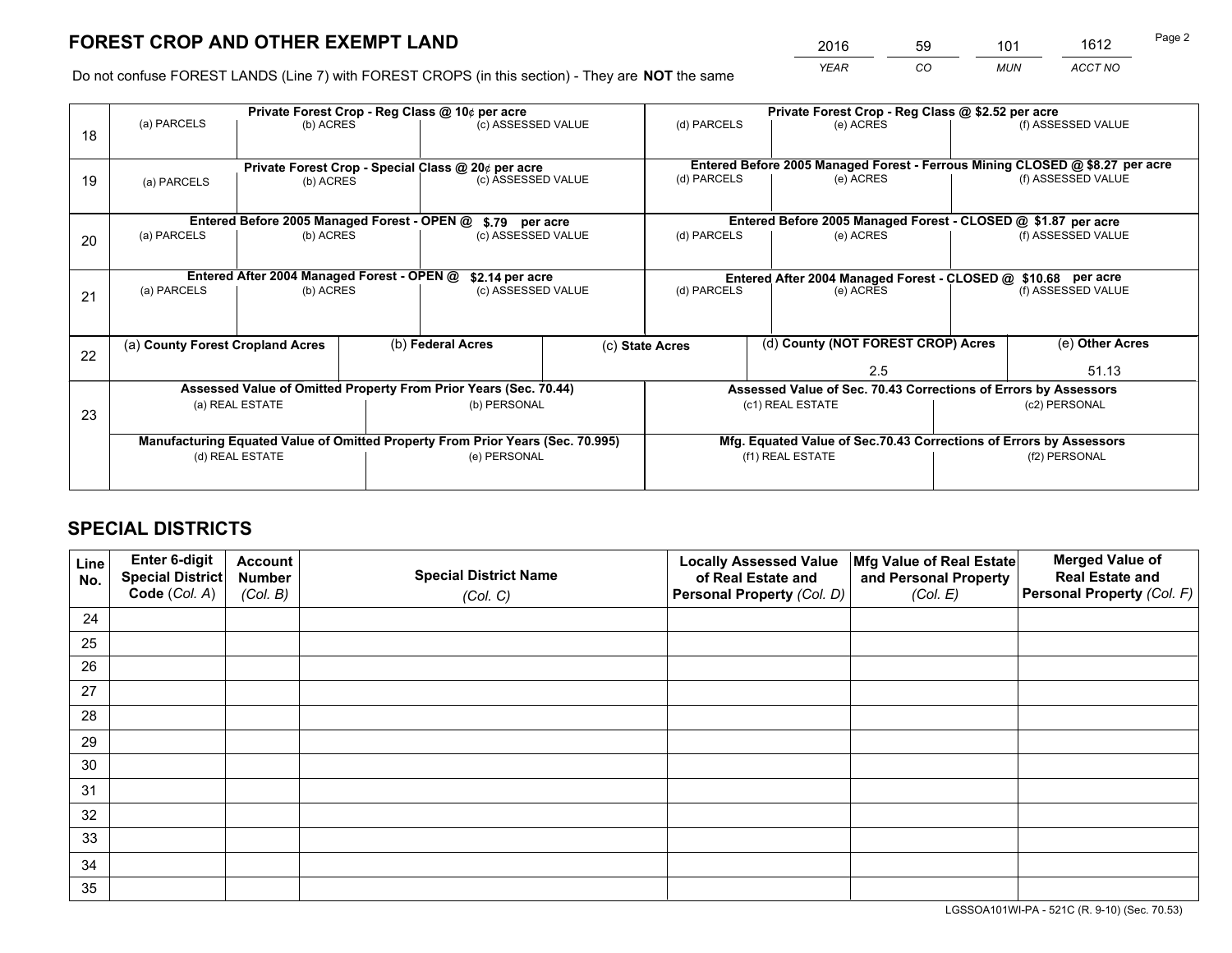|             |                                                                 |                                             |                                                         | <b>YEAR</b>                                                                       | CO<br><b>MUN</b>                                              | ACCT NO                                                                        |
|-------------|-----------------------------------------------------------------|---------------------------------------------|---------------------------------------------------------|-----------------------------------------------------------------------------------|---------------------------------------------------------------|--------------------------------------------------------------------------------|
| Line<br>No. | <b>Enter 6-digit</b><br><b>School District</b><br>Code (Col. A) | <b>Account</b><br><b>Number</b><br>(Col. B) | <b>School District Name</b><br>(Col. C)                 | <b>Locally Assessed Value</b><br>of Real Estate and<br>Personal Property (Col. D) | Mfg Value of Real Estate<br>and Personal Property<br>(Col. E) | <b>Merged Value of</b><br><b>Real Estate and</b><br>Personal Property (Col. F) |
|             | A. SCHOOL DISTRICTS (K-8 and K-12)                              |                                             |                                                         |                                                                                   |                                                               |                                                                                |
| 36          | 594641                                                          | 0352                                        | SCH D OF RANDOM LAKE                                    | 32,904,200                                                                        | 3,647,700                                                     | 36,551,900                                                                     |
| 37          |                                                                 |                                             |                                                         |                                                                                   |                                                               |                                                                                |
| 38          |                                                                 |                                             |                                                         |                                                                                   |                                                               |                                                                                |
| 39          |                                                                 |                                             |                                                         |                                                                                   |                                                               |                                                                                |
| 40          |                                                                 |                                             |                                                         |                                                                                   |                                                               |                                                                                |
| 41<br>42    |                                                                 |                                             |                                                         |                                                                                   |                                                               |                                                                                |
| 43          |                                                                 |                                             |                                                         |                                                                                   |                                                               |                                                                                |
|             |                                                                 |                                             |                                                         |                                                                                   |                                                               |                                                                                |
| 44<br>45    |                                                                 |                                             |                                                         |                                                                                   |                                                               |                                                                                |
| 46          |                                                                 |                                             |                                                         |                                                                                   |                                                               |                                                                                |
| 47          |                                                                 |                                             |                                                         |                                                                                   |                                                               |                                                                                |
| 48          |                                                                 |                                             |                                                         |                                                                                   |                                                               |                                                                                |
| 49          |                                                                 |                                             |                                                         |                                                                                   |                                                               |                                                                                |
| 50          |                                                                 |                                             | TOTAL ASSESSED VALUE OF SCHOOL DISTRICTS (K-8 and K-12) | 32,904,200                                                                        | 3,647,700                                                     | 36,551,900                                                                     |
|             | <b>B.</b><br>UNION HIGH SCHOOL DISTRICTS                        |                                             |                                                         |                                                                                   |                                                               |                                                                                |
| 51          |                                                                 |                                             |                                                         |                                                                                   |                                                               |                                                                                |
| 52          |                                                                 |                                             |                                                         |                                                                                   |                                                               |                                                                                |
| 53          |                                                                 |                                             |                                                         |                                                                                   |                                                               |                                                                                |
| 54          |                                                                 |                                             |                                                         |                                                                                   |                                                               |                                                                                |
| 55          |                                                                 |                                             | TOTAL ASSESSED VALUE OF UNION HIGH SCHOOLS              |                                                                                   |                                                               |                                                                                |
|             | C.<br><b>TECHNICAL COLLEGE DISTRICTS</b>                        |                                             |                                                         |                                                                                   |                                                               |                                                                                |
| 56          | 001100                                                          | 0010                                        | LAKESHORE TECHNICAL COLLEGE<br><b>CLEV</b>              | 32,904,200                                                                        | 3,647,700                                                     | 36,551,900                                                                     |
| 57<br>58    |                                                                 |                                             |                                                         |                                                                                   |                                                               |                                                                                |
| 59          |                                                                 |                                             | TOTAL ASSESSED VALUE OF TECHNICAL COLLEGES              | 32,904,200                                                                        | 3,647,700                                                     | 36,551,900                                                                     |
|             |                                                                 |                                             |                                                         |                                                                                   |                                                               |                                                                                |

59

101

 *I hereby certify, to the best of my knowledge and belief, this form is complete and correct.*

**SCHOOL DISTRICTS**

| Print name of preparer | Title                    |                | Date (MM / DD / CCYY) |
|------------------------|--------------------------|----------------|-----------------------|
|                        |                          |                |                       |
| Signature of preparer  | Contact Telephone Number | E-mail address |                       |
|                        | $\sim$                   |                |                       |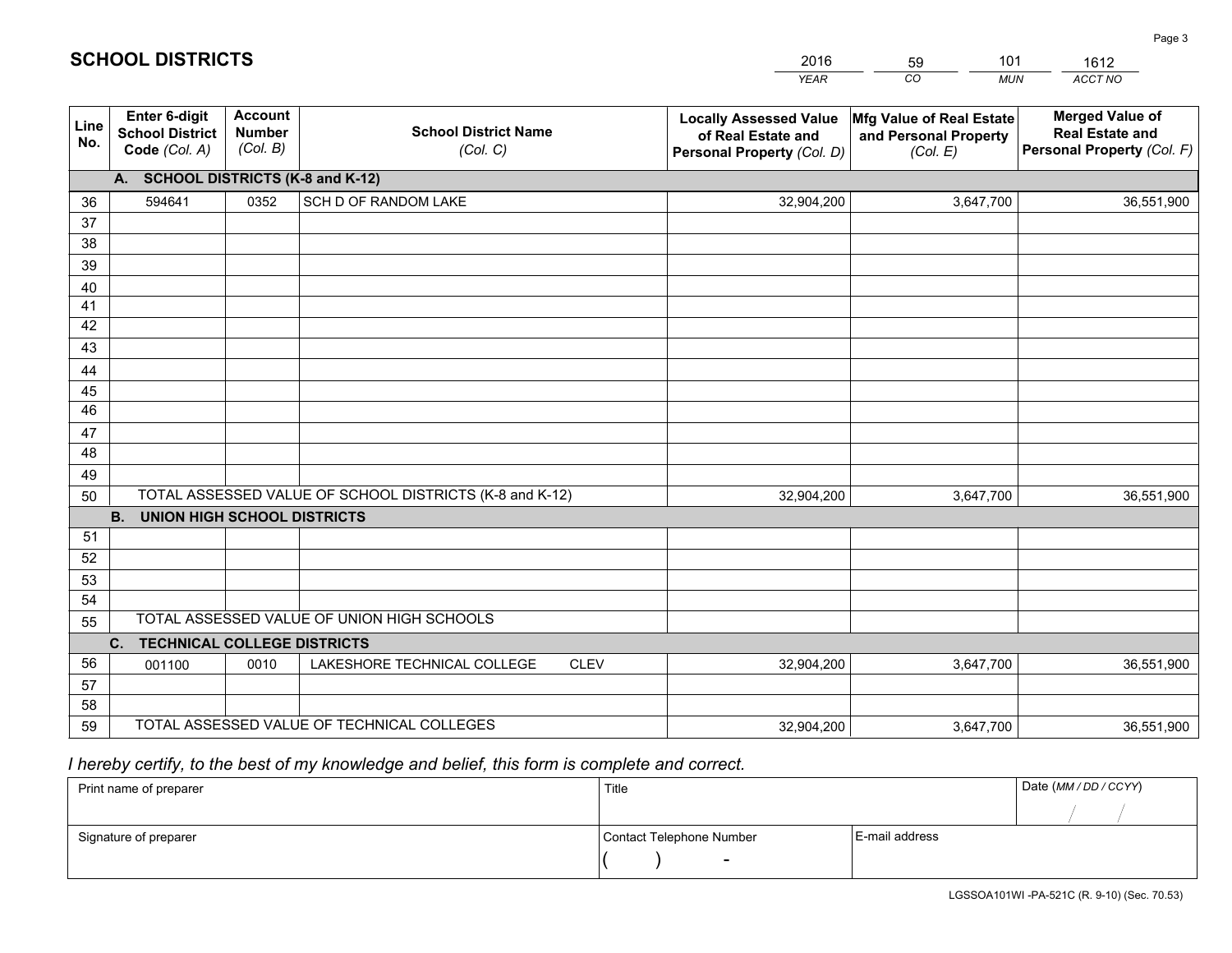#### **HIGHLIGHTS**

- 1. Complete the Statement of Assessment after the Board of Review. Reflect any changes made there.
- 2. Use black ink to complete.
- 3. Line 16 must equal Line 50, Col D.
- 4. Line 55 must equal the total of K-8 schools listed on lines 36-49. Do not include K-12 schools in this comparision.
- 5. Line 59, Col. D must equal Line 16.
- 6. Special District, School District and Technical College District values must include both real estate and personal property. Examples of Special districts are: town sanitary districts, public inland lake protection and rehabilitation districts, and metropolitan sewerage districts.
- 7. DO NOT INCLUDE Manufacturing property values.DOR will print these values on the final SOA.

KELLY RATHKE VILLAGE OF ADELL 508 SEIFERT ST

KELLY RATHKE<br>VILLAGE OF ADELL 508 SEIFERT ST ADELL, WI 53001 - 1185

ADELL, WI 53001 - 1185

 8. Accuracy of this form is very important. The values reported directly affect the equalized value DOR calculates for school and special districts.

#### **Page 1:**

 If not prefilled, enter the tax year,county and municipal code,municipal type, municipal name and county name on the top of form.

Check the Amended box, if filing an amended / corrected SOA.

 Report the parcel count, acres and assessed value of taxable general property, total parcel count, (real and personal), total acres, and values from final figures set by the Board of Review.

- A. Real Estate land and improvements (buildings, etc.) is reported on lines 1 8, total line 9.
- B. Personal Property is reported on lines 11 14, Column D, total line 15.
- C. To complete this report, use the computer produced summary of the assessment roll that shows these amounts.
- D. Use whole numbers only.
- E. Add each line across and each column down to verify entries.

#### **Page 2:**

- A. Report Special Items (not subject to general property tax).
- 1. Private Forest Croplands and Managed Forest Lands are reported on lines 18,19, 20 and 21. Be sure to report assessed values **NOT** taxes.
- 2. You should have copies of the orders of entry, orders of withdrawal, etc., to update your assessment roll.
	- 3. Show hundredths of acres (e.g. 39.75).
- 4. Tax exempt lands are reported on line 22.
- 5. Omitted property and sec. 70.43, Wis. Stats., corrections of errors by assessor are reported on line 23. Report real estate and personal property separately. These should be for **prior years**, not something found on the current assessment roll after the board of review.
- B. Special District (Lines 24-35) Include the value of both real and personal property.
- The Department of Revenue (DOR) preprints much of the information regarding names and codes for schools, special districts,etc. If a district is not listed, enter the name and value only, DOR will enter the proper code.

### **Page 3 School Districts:**

Include the value of both real and personal property.

Report School District (regular, elementary, union high school, and technical college).

- 1. Regular (K-12) and Elementary (K-8) school values are reported on lines 36-49, total on line 50.
- 2. Union High School (UHS) (use only if elementary schools are listed on lines 36-49) are reported on lines 51-54. UHS total value (line 55) must equal to the total **elementary school** values reported on lines 36-49. Do notinclude K-12 schools in this comparison.
- 3. Technical College values are reported on lines 56-58, total on line 59.
- 4. Use the computer summary that shows these amounts to complete this report.

#### **This form is due the second Monday in June. File this report only after your Board of Review is complete.**

 *If you have questions: Return forms to:*

Fax number: (608) 264-6887 PO Box 8971

 Email: lgs@revenue.wi.gov Wisconsin Department of Revenue Call: (608) 261-5341 Local Government Services Section 6-97Madison WI 53708-8971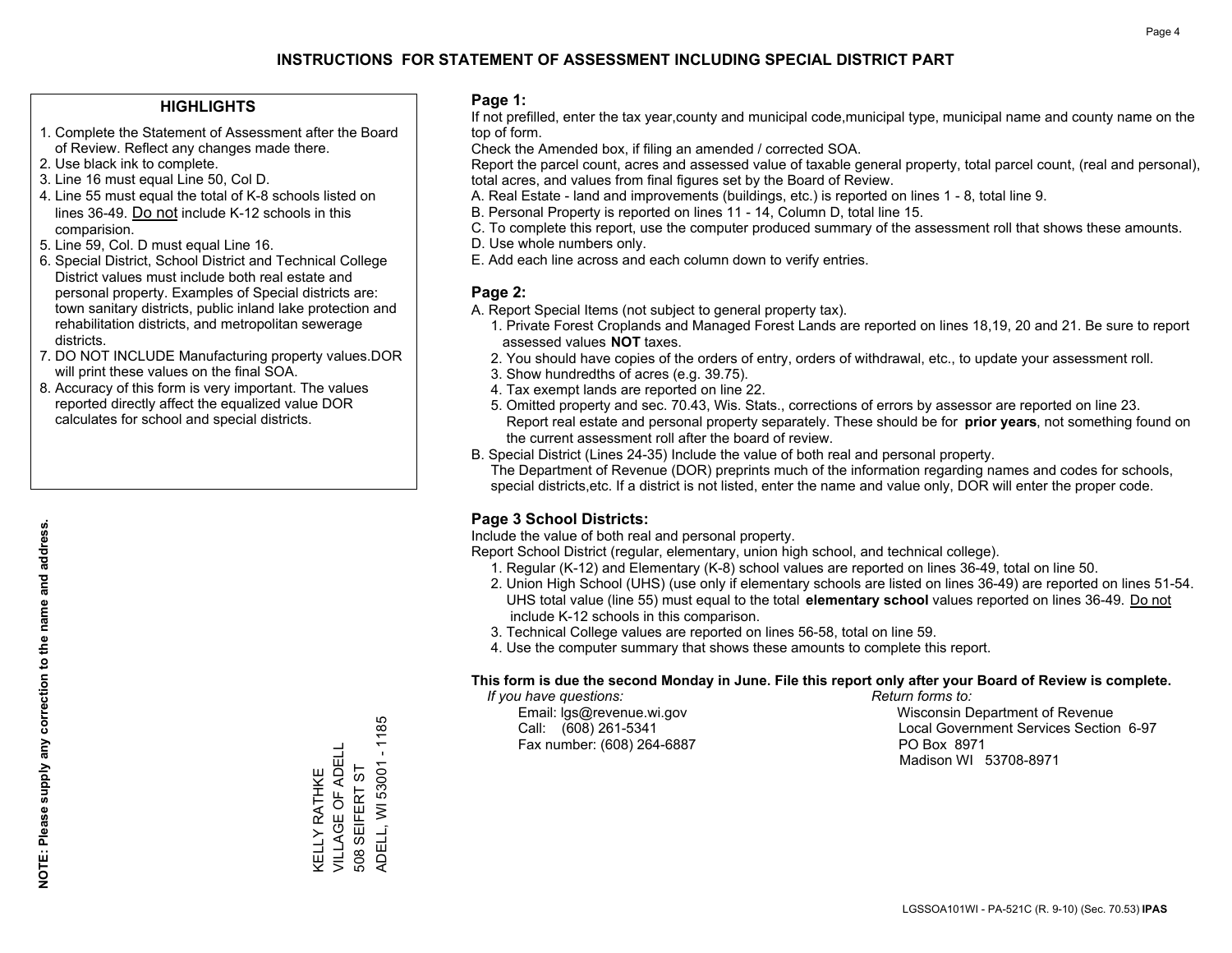**FINAL - EQUATED**

**STATEMENT OF ASSESSMENT FOR 2016** 

| 59       | 111   | 1613    |
|----------|-------|---------|
| $\alpha$ | MI IN | ACCT NO |

|                | <b>FOR</b>                                                                                                                                                                                   | <b>VILLAGE OF</b><br><b>OF</b>                               | CASCADE                  |              | SHEBOYGAN COUNTY                                                         |                                  |                                        | WHEN COMPLETING THIS DOCUMENT                  |
|----------------|----------------------------------------------------------------------------------------------------------------------------------------------------------------------------------------------|--------------------------------------------------------------|--------------------------|--------------|--------------------------------------------------------------------------|----------------------------------|----------------------------------------|------------------------------------------------|
|                |                                                                                                                                                                                              | Town - Village - City                                        | <b>Municipality Name</b> |              | <b>County Name</b>                                                       |                                  |                                        | DO NOT WRITE OVER X's OR IN SHADED AREAS       |
| Line<br>No.    | <b>REAL ESTATE</b><br>(See Lines 18 - 22 for                                                                                                                                                 |                                                              |                          | PARCEL COUNT | NO. OF ACRES<br><b>WHOLE</b><br>TOTAL LAND   IMPROVEMENTS   NUMBERS ONLY | <b>VALUE OF</b><br><b>LAND</b>   | <b>VALUE OF</b><br><b>IMPROVEMENTS</b> | <b>TOTAL VALUE OF LAND</b><br>AND IMPROVEMENTS |
|                |                                                                                                                                                                                              | other Real Estate)                                           | Col. A                   | Col. B       | Col. C                                                                   | Col. D                           | Col. E                                 | Col. F                                         |
| $\mathbf 1$    |                                                                                                                                                                                              | <b>RESIDENTIAL - Class 1</b>                                 | 266                      | 255          | 223                                                                      | 6,763,300                        | 30,013,100                             | 36,776,400                                     |
| 2              |                                                                                                                                                                                              | <b>COMMERCIAL - Class 2</b>                                  | 18                       | 17           | 16                                                                       | 382,700                          | 2,373,100                              | 2,755,800                                      |
| 3              |                                                                                                                                                                                              | <b>MANUFACTURING - Class 3</b>                               | 1                        |              |                                                                          | 58,500                           | 1,009,300                              | 1,067,800                                      |
| $\overline{4}$ |                                                                                                                                                                                              | <b>AGRICULTURAL - Class 4</b>                                | 22                       |              | 83                                                                       | 16,100                           |                                        | 16,100                                         |
| 5              |                                                                                                                                                                                              | <b>UNDEVELOPED - Class 5</b>                                 | 14                       |              | 71                                                                       | 60,300                           |                                        | 60,300                                         |
| 6              |                                                                                                                                                                                              | AGRICULTURAL FOREST - Class 5m                               | 2                        |              | 5                                                                        | 13,200                           |                                        | 13,200                                         |
| $\overline{7}$ |                                                                                                                                                                                              | FOREST LANDS - Class 6                                       | 1                        |              | 3                                                                        | 15,000                           |                                        | 15,000                                         |
| 8              |                                                                                                                                                                                              | OTHER - Class 7                                              | $\Omega$                 | $\Omega$     | $\Omega$                                                                 | 0                                | $\Omega$                               | $\Omega$                                       |
| 9              |                                                                                                                                                                                              | TOTAL - ALL COLUMNS                                          | 324                      | 273          | 402                                                                      | 7,309,100                        | 33,395,500                             | 40,704,600                                     |
| 10             |                                                                                                                                                                                              | NUMBER OF PERSONAL PROPERTY ACCOUNTS IN ROLL                 |                          |              | 19                                                                       | <b>LOCALLY ASSESSED</b>          | <b>MANUFACTURING</b>                   | <b>MERGED</b>                                  |
| 11             |                                                                                                                                                                                              | BOATS AND OTHER WATERCRAFT NOT EXEMPT - Code 1               |                          |              |                                                                          | 0                                | $\Omega$                               | $\mathbf 0$                                    |
| 12             |                                                                                                                                                                                              | MACHINERY, TOOLS AND PATTERNS - Code 2                       |                          |              |                                                                          | 196,100                          | 211,700                                | 407,800                                        |
| 13             |                                                                                                                                                                                              | FURNITURE, FIXTURES AND EQUIPMENT - Code 3                   |                          |              |                                                                          | 86,500                           | 100                                    | 86,600                                         |
| 14             |                                                                                                                                                                                              | ALL OTHER PERSONAL PROPERTY NOT EXEMPT - Codes 4A, 4B, 4C    |                          |              |                                                                          | 8,700                            | 2,100                                  | 10,800                                         |
| 15             |                                                                                                                                                                                              | TOTAL OF PERSONAL PROPERTY NOT EXEMPT (Total of Lines 11-14) |                          |              |                                                                          | 291,300                          | 213,900                                | 505,200                                        |
| 16             | AGGREGATE ASSESSED VALUE OF ALL PROPERTY SUBJECT TO THE GENERAL PROPERTY TAX (Total of Lines 9F and 15F)<br>MUST EQUAL TOTAL VALUE OF THE SCHOOL DISTRICTS (K-12 PLUS K-8) - Line 50, Col. F |                                                              |                          |              |                                                                          |                                  | 41,209,800                             |                                                |
| 17             |                                                                                                                                                                                              | <b>BOARD OF REVIEW</b><br>DATE OF FINAL ADJOURNMENT          | 05/26/2016               |              | Name of Assessor                                                         | ASSOCIATED APPRAISAL CONSULTANTS | Telephone #                            | (800) 721-4157                                 |

REMARKS

The Assessment Ratio to be used in calculating the estimated Fair Market Value on tax bills for this tax district is 1.040208729

This ratio should be used to convert assessed values to "Calculate Equalized Values" in Step 1 of the Lottery and Gaming Credit Calculations.<br>This ratio should be used in the "Computation of Tax Equivalent" schedule of the Commission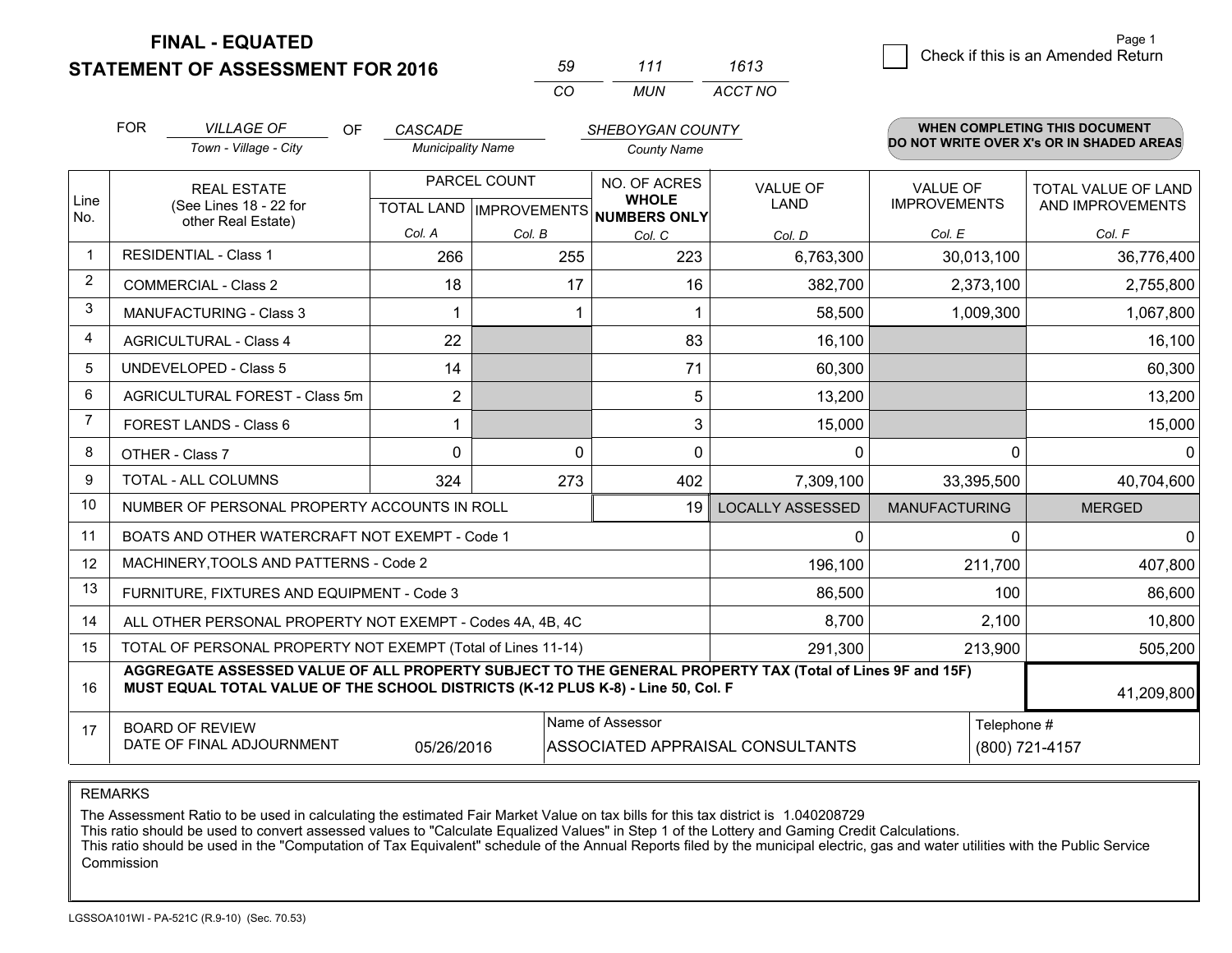*YEAR CO MUN ACCT NO* <sup>2016</sup> <sup>59</sup> <sup>111</sup> <sup>1613</sup>

Do not confuse FOREST LANDS (Line 7) with FOREST CROPS (in this section) - They are **NOT** the same

|    |                                                                                |                                             |  | Private Forest Crop - Reg Class @ 10¢ per acre                   |                                                                                  | Private Forest Crop - Reg Class @ \$2.52 per acre |                                                                    |  |                    |  |
|----|--------------------------------------------------------------------------------|---------------------------------------------|--|------------------------------------------------------------------|----------------------------------------------------------------------------------|---------------------------------------------------|--------------------------------------------------------------------|--|--------------------|--|
| 18 | (a) PARCELS                                                                    | (b) ACRES                                   |  | (c) ASSESSED VALUE                                               |                                                                                  | (d) PARCELS                                       | (e) ACRES                                                          |  | (f) ASSESSED VALUE |  |
|    |                                                                                |                                             |  |                                                                  |                                                                                  |                                                   |                                                                    |  |                    |  |
|    | Private Forest Crop - Special Class @ 20¢ per acre                             |                                             |  |                                                                  | Entered Before 2005 Managed Forest - Ferrous Mining CLOSED @ \$8.27 per acre     |                                                   |                                                                    |  |                    |  |
| 19 | (a) PARCELS                                                                    | (b) ACRES                                   |  | (c) ASSESSED VALUE                                               |                                                                                  | (d) PARCELS                                       | (e) ACRES                                                          |  | (f) ASSESSED VALUE |  |
|    |                                                                                |                                             |  |                                                                  |                                                                                  |                                                   |                                                                    |  |                    |  |
|    |                                                                                | Entered Before 2005 Managed Forest - OPEN @ |  | \$.79 per acre                                                   |                                                                                  |                                                   | Entered Before 2005 Managed Forest - CLOSED @ \$1.87 per acre      |  |                    |  |
| 20 | (a) PARCELS                                                                    | (b) ACRES                                   |  | (c) ASSESSED VALUE                                               |                                                                                  | (d) PARCELS                                       | (e) ACRES                                                          |  | (f) ASSESSED VALUE |  |
|    |                                                                                |                                             |  |                                                                  |                                                                                  |                                                   |                                                                    |  |                    |  |
|    | Entered After 2004 Managed Forest - OPEN @                                     |                                             |  |                                                                  | \$2.14 per acre<br>Entered After 2004 Managed Forest - CLOSED @ \$10.68 per acre |                                                   |                                                                    |  |                    |  |
| 21 | (a) PARCELS                                                                    | (b) ACRES                                   |  | (c) ASSESSED VALUE                                               |                                                                                  | (d) PARCELS<br>(e) ACRES                          |                                                                    |  | (f) ASSESSED VALUE |  |
|    |                                                                                |                                             |  |                                                                  |                                                                                  |                                                   |                                                                    |  |                    |  |
|    |                                                                                |                                             |  |                                                                  |                                                                                  | (d) County (NOT FOREST CROP) Acres                |                                                                    |  |                    |  |
| 22 | (a) County Forest Cropland Acres                                               |                                             |  | (b) Federal Acres                                                |                                                                                  | (c) State Acres                                   |                                                                    |  | (e) Other Acres    |  |
|    |                                                                                |                                             |  |                                                                  |                                                                                  | 1.96                                              |                                                                    |  | 68.69              |  |
|    |                                                                                |                                             |  | Assessed Value of Omitted Property From Prior Years (Sec. 70.44) |                                                                                  |                                                   | Assessed Value of Sec. 70.43 Corrections of Errors by Assessors    |  |                    |  |
| 23 |                                                                                | (a) REAL ESTATE                             |  | (b) PERSONAL                                                     |                                                                                  |                                                   | (c1) REAL ESTATE                                                   |  | (c2) PERSONAL      |  |
|    |                                                                                |                                             |  |                                                                  |                                                                                  |                                                   |                                                                    |  |                    |  |
|    | Manufacturing Equated Value of Omitted Property From Prior Years (Sec. 70.995) |                                             |  |                                                                  |                                                                                  |                                                   | Mfg. Equated Value of Sec.70.43 Corrections of Errors by Assessors |  |                    |  |
|    | (d) REAL ESTATE                                                                |                                             |  | (e) PERSONAL                                                     |                                                                                  |                                                   | (f1) REAL ESTATE                                                   |  | (f2) PERSONAL      |  |
|    |                                                                                |                                             |  |                                                                  |                                                                                  |                                                   |                                                                    |  |                    |  |

## **SPECIAL DISTRICTS**

| Line<br>No. | Enter 6-digit<br>Special District<br>Code (Col. A) | <b>Account</b><br><b>Number</b> | <b>Special District Name</b> | <b>Locally Assessed Value</b><br>of Real Estate and | Mfg Value of Real Estate<br>and Personal Property | <b>Merged Value of</b><br><b>Real Estate and</b><br>Personal Property (Col. F) |
|-------------|----------------------------------------------------|---------------------------------|------------------------------|-----------------------------------------------------|---------------------------------------------------|--------------------------------------------------------------------------------|
|             |                                                    | (Col. B)                        | (Col. C)                     | Personal Property (Col. D)                          | (Col. E)                                          |                                                                                |
| 24          |                                                    |                                 |                              |                                                     |                                                   |                                                                                |
| 25          |                                                    |                                 |                              |                                                     |                                                   |                                                                                |
| 26          |                                                    |                                 |                              |                                                     |                                                   |                                                                                |
| 27          |                                                    |                                 |                              |                                                     |                                                   |                                                                                |
| 28          |                                                    |                                 |                              |                                                     |                                                   |                                                                                |
| 29          |                                                    |                                 |                              |                                                     |                                                   |                                                                                |
| 30          |                                                    |                                 |                              |                                                     |                                                   |                                                                                |
| 31          |                                                    |                                 |                              |                                                     |                                                   |                                                                                |
| 32          |                                                    |                                 |                              |                                                     |                                                   |                                                                                |
| 33          |                                                    |                                 |                              |                                                     |                                                   |                                                                                |
| 34          |                                                    |                                 |                              |                                                     |                                                   |                                                                                |
| 35          |                                                    |                                 |                              |                                                     |                                                   |                                                                                |

LGSSOA101WI-PA - 521C (R. 9-10) (Sec. 70.53)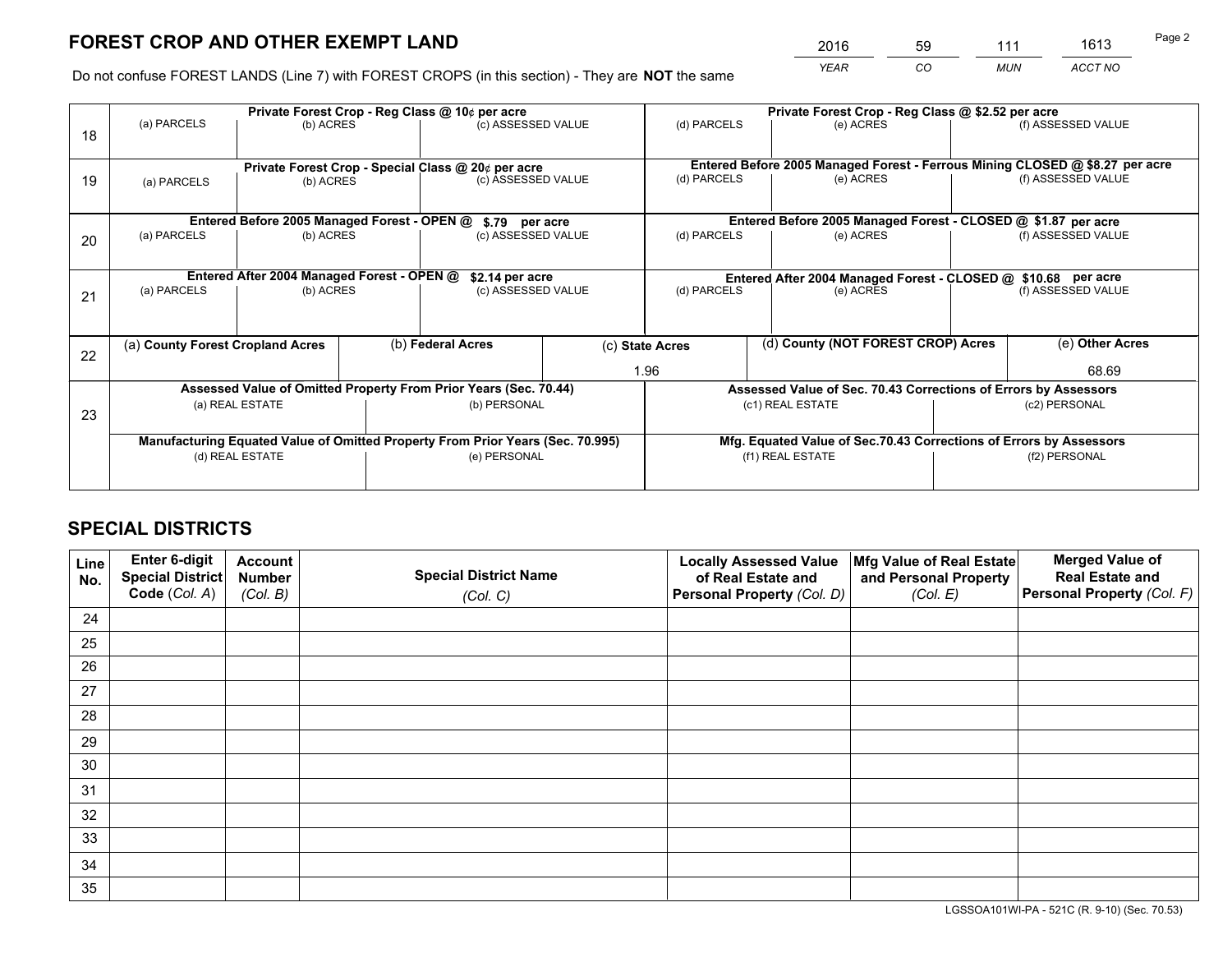|             |                                                          |                                             |                                                         | YEAR                                                                              | CO.<br><b>MUN</b>                                             | ACCT NO                                                                        |
|-------------|----------------------------------------------------------|---------------------------------------------|---------------------------------------------------------|-----------------------------------------------------------------------------------|---------------------------------------------------------------|--------------------------------------------------------------------------------|
| Line<br>No. | Enter 6-digit<br><b>School District</b><br>Code (Col. A) | <b>Account</b><br><b>Number</b><br>(Col. B) | <b>School District Name</b><br>(Col. C)                 | <b>Locally Assessed Value</b><br>of Real Estate and<br>Personal Property (Col. D) | Mfg Value of Real Estate<br>and Personal Property<br>(Col. E) | <b>Merged Value of</b><br><b>Real Estate and</b><br>Personal Property (Col. F) |
|             | A. SCHOOL DISTRICTS (K-8 and K-12)                       |                                             |                                                         |                                                                                   |                                                               |                                                                                |
| 36          | 594473                                                   | 0351                                        | SCH D OF PLYMOUTH                                       | 39,928,100                                                                        | 1,281,700                                                     | 41,209,800                                                                     |
| 37          |                                                          |                                             |                                                         |                                                                                   |                                                               |                                                                                |
| 38          |                                                          |                                             |                                                         |                                                                                   |                                                               |                                                                                |
| 39          |                                                          |                                             |                                                         |                                                                                   |                                                               |                                                                                |
| 40          |                                                          |                                             |                                                         |                                                                                   |                                                               |                                                                                |
| 41<br>42    |                                                          |                                             |                                                         |                                                                                   |                                                               |                                                                                |
| 43          |                                                          |                                             |                                                         |                                                                                   |                                                               |                                                                                |
| 44          |                                                          |                                             |                                                         |                                                                                   |                                                               |                                                                                |
| 45          |                                                          |                                             |                                                         |                                                                                   |                                                               |                                                                                |
| 46          |                                                          |                                             |                                                         |                                                                                   |                                                               |                                                                                |
| 47          |                                                          |                                             |                                                         |                                                                                   |                                                               |                                                                                |
| 48          |                                                          |                                             |                                                         |                                                                                   |                                                               |                                                                                |
| 49          |                                                          |                                             |                                                         |                                                                                   |                                                               |                                                                                |
| 50          |                                                          |                                             | TOTAL ASSESSED VALUE OF SCHOOL DISTRICTS (K-8 and K-12) | 39,928,100                                                                        | 1,281,700                                                     | 41,209,800                                                                     |
|             | <b>B.</b><br>UNION HIGH SCHOOL DISTRICTS                 |                                             |                                                         |                                                                                   |                                                               |                                                                                |
| 51          |                                                          |                                             |                                                         |                                                                                   |                                                               |                                                                                |
| 52          |                                                          |                                             |                                                         |                                                                                   |                                                               |                                                                                |
| 53          |                                                          |                                             |                                                         |                                                                                   |                                                               |                                                                                |
| 54          |                                                          |                                             | TOTAL ASSESSED VALUE OF UNION HIGH SCHOOLS              |                                                                                   |                                                               |                                                                                |
| 55          |                                                          |                                             |                                                         |                                                                                   |                                                               |                                                                                |
| 56          | C.<br><b>TECHNICAL COLLEGE DISTRICTS</b>                 | 0010                                        | LAKESHORE TECHNICAL COLLEGE<br><b>CLEV</b>              | 39,928,100                                                                        | 1,281,700                                                     |                                                                                |
| 57          | 001100                                                   |                                             |                                                         |                                                                                   |                                                               | 41,209,800                                                                     |
| 58          |                                                          |                                             |                                                         |                                                                                   |                                                               |                                                                                |
| 59          |                                                          |                                             | TOTAL ASSESSED VALUE OF TECHNICAL COLLEGES              | 39,928,100                                                                        | 1,281,700                                                     | 41,209,800                                                                     |
|             |                                                          |                                             |                                                         |                                                                                   |                                                               |                                                                                |

59

111

 *I hereby certify, to the best of my knowledge and belief, this form is complete and correct.*

**SCHOOL DISTRICTS**

| Print name of preparer | Title                    |                | Date (MM / DD / CCYY) |
|------------------------|--------------------------|----------------|-----------------------|
|                        |                          |                |                       |
| Signature of preparer  | Contact Telephone Number | E-mail address |                       |
|                        | $\sim$                   |                |                       |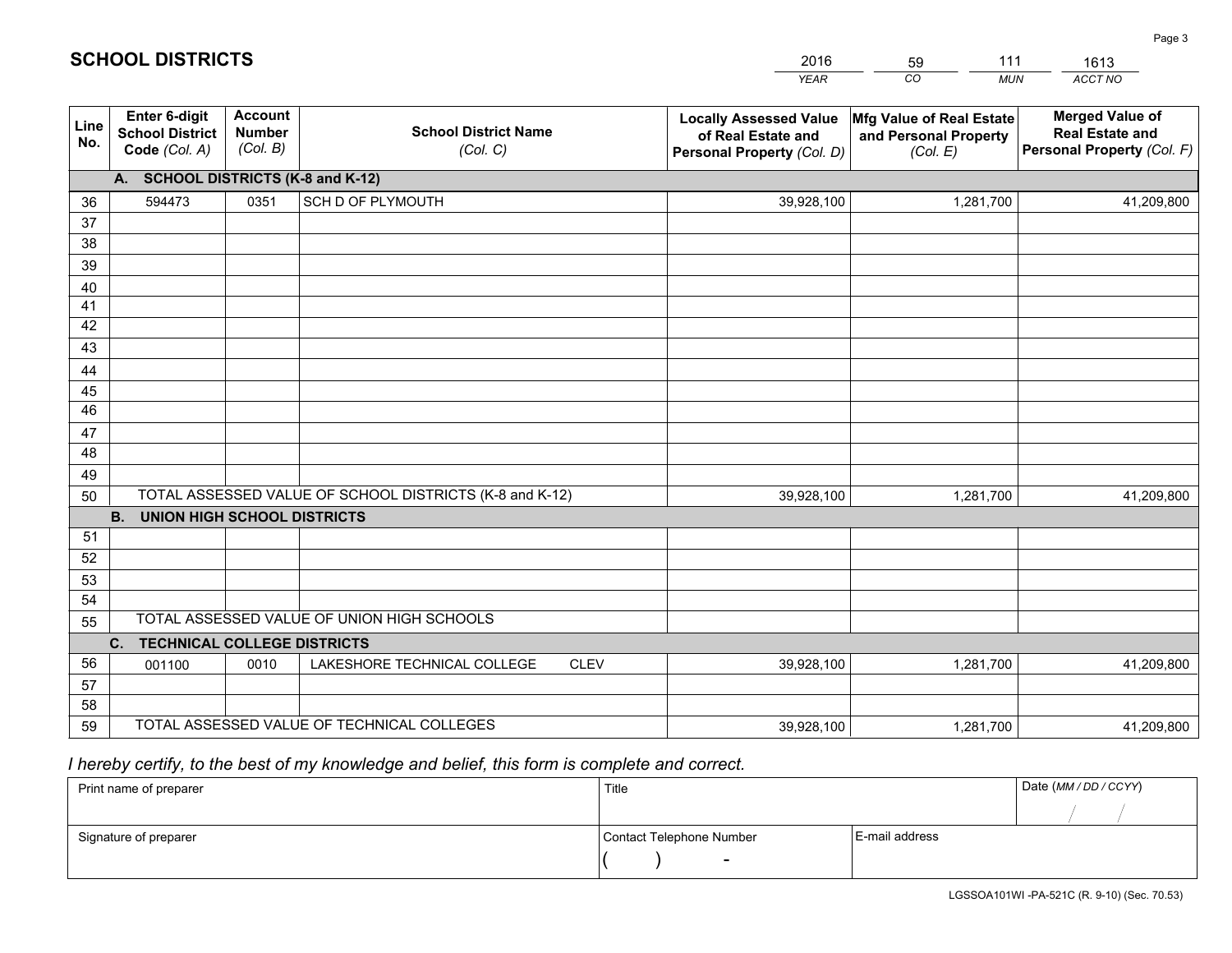#### **HIGHLIGHTS**

- 1. Complete the Statement of Assessment after the Board of Review. Reflect any changes made there.
- 2. Use black ink to complete.
- 3. Line 16 must equal Line 50, Col D.
- 4. Line 55 must equal the total of K-8 schools listed on lines 36-49. Do not include K-12 schools in this comparision.
- 5. Line 59, Col. D must equal Line 16.
- 6. Special District, School District and Technical College District values must include both real estate and personal property. Examples of Special districts are: town sanitary districts, public inland lake protection and rehabilitation districts, and metropolitan sewerage districts.
- 7. DO NOT INCLUDE Manufacturing property values.DOR will print these values on the final SOA.

KAYLA BROWN

VILLAGE OF CASCADE

VILLAGE OF CASCADE **VAYLA BROWN** 

PO BOX 157

PO BOX 157

CASCADE, WI 53011 - 0157

CASCADE, WI 53011 - 0157

 8. Accuracy of this form is very important. The values reported directly affect the equalized value DOR calculates for school and special districts.

#### **Page 1:**

 If not prefilled, enter the tax year,county and municipal code,municipal type, municipal name and county name on the top of form.

Check the Amended box, if filing an amended / corrected SOA.

 Report the parcel count, acres and assessed value of taxable general property, total parcel count, (real and personal), total acres, and values from final figures set by the Board of Review.

- A. Real Estate land and improvements (buildings, etc.) is reported on lines 1 8, total line 9.
- B. Personal Property is reported on lines 11 14, Column D, total line 15.
- C. To complete this report, use the computer produced summary of the assessment roll that shows these amounts.
- D. Use whole numbers only.
- E. Add each line across and each column down to verify entries.

#### **Page 2:**

- A. Report Special Items (not subject to general property tax).
- 1. Private Forest Croplands and Managed Forest Lands are reported on lines 18,19, 20 and 21. Be sure to report assessed values **NOT** taxes.
- 2. You should have copies of the orders of entry, orders of withdrawal, etc., to update your assessment roll.
	- 3. Show hundredths of acres (e.g. 39.75).
- 4. Tax exempt lands are reported on line 22.
- 5. Omitted property and sec. 70.43, Wis. Stats., corrections of errors by assessor are reported on line 23. Report real estate and personal property separately. These should be for **prior years**, not something found on the current assessment roll after the board of review.
- B. Special District (Lines 24-35) Include the value of both real and personal property.
- The Department of Revenue (DOR) preprints much of the information regarding names and codes for schools, special districts,etc. If a district is not listed, enter the name and value only, DOR will enter the proper code.

### **Page 3 School Districts:**

Include the value of both real and personal property.

Report School District (regular, elementary, union high school, and technical college).

- 1. Regular (K-12) and Elementary (K-8) school values are reported on lines 36-49, total on line 50.
- 2. Union High School (UHS) (use only if elementary schools are listed on lines 36-49) are reported on lines 51-54. UHS total value (line 55) must equal to the total **elementary school** values reported on lines 36-49. Do notinclude K-12 schools in this comparison.
- 3. Technical College values are reported on lines 56-58, total on line 59.
- 4. Use the computer summary that shows these amounts to complete this report.

#### **This form is due the second Monday in June. File this report only after your Board of Review is complete.**

 *If you have questions: Return forms to:*

Fax number: (608) 264-6887 PO Box 8971

 Email: lgs@revenue.wi.gov Wisconsin Department of Revenue Call: (608) 261-5341 Local Government Services Section 6-97Madison WI 53708-8971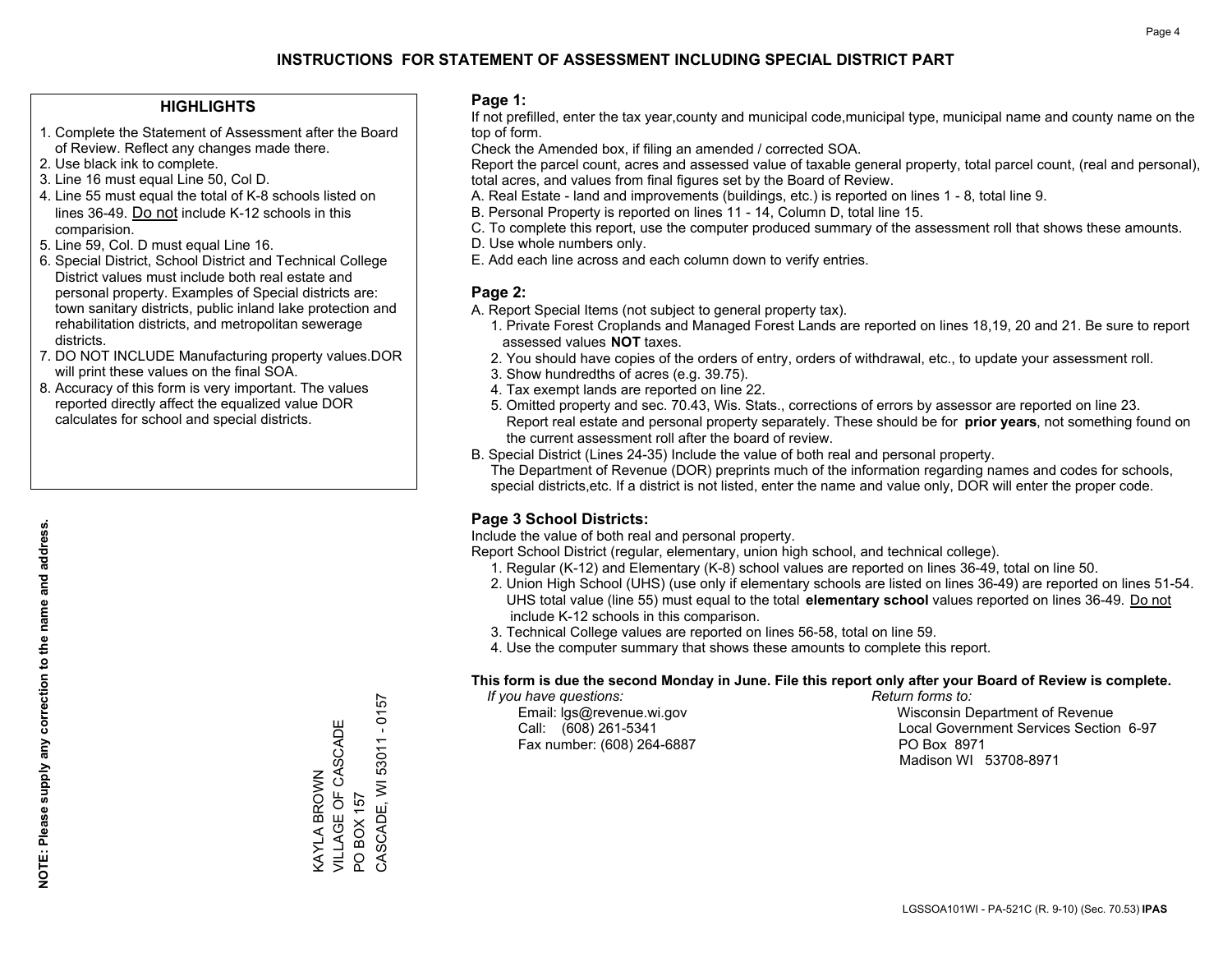**STATEMENT OF ASSESSMENT FOR 2016** 

**FINAL - EQUATED**

| .59 | 112 | 1614    |
|-----|-----|---------|
| ΓO  | MUN | ACCT NO |

|                | <b>FOR</b>                                                                                                                                                                                                  | <b>VILLAGE OF</b><br><b>OF</b>                            | <b>CEDAR GROVE</b>                                   |              | SHEBOYGAN COUNTY             |                                |                                        | WHEN COMPLETING THIS DOCUMENT                  |
|----------------|-------------------------------------------------------------------------------------------------------------------------------------------------------------------------------------------------------------|-----------------------------------------------------------|------------------------------------------------------|--------------|------------------------------|--------------------------------|----------------------------------------|------------------------------------------------|
|                |                                                                                                                                                                                                             | Town - Village - City                                     | <b>Municipality Name</b>                             |              | <b>County Name</b>           |                                |                                        | DO NOT WRITE OVER X's OR IN SHADED AREAS       |
| Line<br>No.    | <b>REAL ESTATE</b><br>(See Lines 18 - 22 for                                                                                                                                                                |                                                           | PARCEL COUNT<br>TOTAL LAND IMPROVEMENTS NUMBERS ONLY |              | NO. OF ACRES<br><b>WHOLE</b> | <b>VALUE OF</b><br><b>LAND</b> | <b>VALUE OF</b><br><b>IMPROVEMENTS</b> | <b>TOTAL VALUE OF LAND</b><br>AND IMPROVEMENTS |
|                |                                                                                                                                                                                                             | other Real Estate)                                        | Col. A                                               | Col. B       | Col. C                       | Col. D                         | Col. E                                 | Col. F                                         |
| $\mathbf 1$    |                                                                                                                                                                                                             | <b>RESIDENTIAL - Class 1</b>                              | 778                                                  | 707          | 376                          | 26,643,500                     | 94,279,300                             | 120,922,800                                    |
| 2              |                                                                                                                                                                                                             | <b>COMMERCIAL - Class 2</b>                               | 73                                                   | 65           | 73                           | 2,001,700                      | 14,010,100                             | 16,011,800                                     |
| 3              |                                                                                                                                                                                                             | <b>MANUFACTURING - Class 3</b>                            | 8                                                    | 8            | 25                           | 396,700                        | 5,652,800                              | 6,049,500                                      |
| 4              |                                                                                                                                                                                                             | <b>AGRICULTURAL - Class 4</b>                             | 31                                                   |              | 488                          | 88,100                         |                                        | 88,100                                         |
| 5              |                                                                                                                                                                                                             | <b>UNDEVELOPED - Class 5</b>                              | 23                                                   |              | 125                          | 68,400                         |                                        | 68,400                                         |
| 6              |                                                                                                                                                                                                             | AGRICULTURAL FOREST - Class 5m                            | 1                                                    |              | 3                            | 5,300                          |                                        | 5,300                                          |
| $\overline{7}$ | FOREST LANDS - Class 6                                                                                                                                                                                      |                                                           | $\overline{2}$                                       |              | 12                           | 5,800                          |                                        | 5,800                                          |
| 8              |                                                                                                                                                                                                             | OTHER - Class 7                                           | $\overline{2}$                                       | 1            | 3                            | 67,500                         | 34,100                                 | 101,600                                        |
| 9              | TOTAL - ALL COLUMNS                                                                                                                                                                                         |                                                           | 918                                                  | 781          | 1,105                        | 29,277,000                     | 113,976,300                            | 143,253,300                                    |
| 10             | NUMBER OF PERSONAL PROPERTY ACCOUNTS IN ROLL<br>60                                                                                                                                                          |                                                           |                                                      |              |                              | <b>LOCALLY ASSESSED</b>        | <b>MANUFACTURING</b>                   | <b>MERGED</b>                                  |
| 11             |                                                                                                                                                                                                             | BOATS AND OTHER WATERCRAFT NOT EXEMPT - Code 1            |                                                      | $\mathbf{0}$ | $\Omega$                     | $\mathbf{0}$                   |                                        |                                                |
| 12             |                                                                                                                                                                                                             | MACHINERY, TOOLS AND PATTERNS - Code 2                    |                                                      |              |                              | 159,900                        | 370,600                                | 530,500                                        |
| 13             |                                                                                                                                                                                                             | FURNITURE, FIXTURES AND EQUIPMENT - Code 3                |                                                      |              | 436,900                      | 96,100                         | 533,000                                |                                                |
| 14             |                                                                                                                                                                                                             | ALL OTHER PERSONAL PROPERTY NOT EXEMPT - Codes 4A, 4B, 4C |                                                      | 56,800       | 62,500                       | 119,300                        |                                        |                                                |
| 15             | TOTAL OF PERSONAL PROPERTY NOT EXEMPT (Total of Lines 11-14)                                                                                                                                                |                                                           |                                                      |              |                              |                                | 529,200                                | 1,182,800                                      |
| 16             | AGGREGATE ASSESSED VALUE OF ALL PROPERTY SUBJECT TO THE GENERAL PROPERTY TAX (Total of Lines 9F and 15F)<br>MUST EQUAL TOTAL VALUE OF THE SCHOOL DISTRICTS (K-12 PLUS K-8) - Line 50, Col. F<br>144,436,100 |                                                           |                                                      |              |                              |                                |                                        |                                                |
| 17             | Name of Assessor<br>Telephone #<br><b>BOARD OF REVIEW</b><br>DATE OF FINAL ADJOURNMENT<br>06/13/2016<br>ASSOCIATED APPRAISAL CONSULTANTS<br>(800) 721-4157                                                  |                                                           |                                                      |              |                              |                                |                                        |                                                |

REMARKS

The Assessment Ratio to be used in calculating the estimated Fair Market Value on tax bills for this tax district is 1.052583597<br>This ratio should be used to convert assessed values to "Calculate Equalized Values" in Step Commission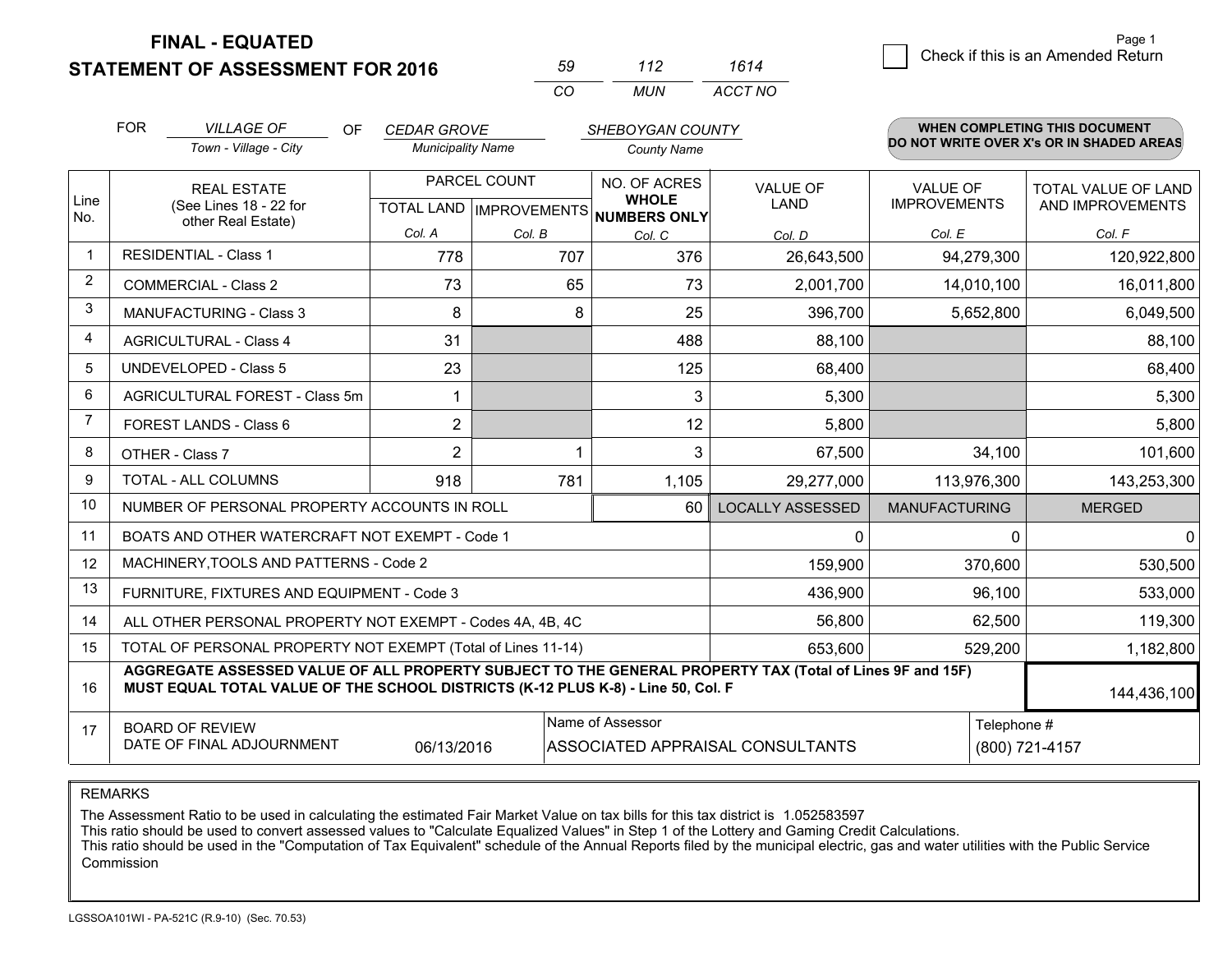*YEAR CO MUN ACCT NO* <sup>2016</sup> <sup>59</sup> <sup>112</sup> <sup>1614</sup>

Do not confuse FOREST LANDS (Line 7) with FOREST CROPS (in this section) - They are **NOT** the same

|                                                                  | Private Forest Crop - Reg Class @ 10¢ per acre                                                                                                       |                                             |  |                                                    |                                                                 | Private Forest Crop - Reg Class @ \$2.52 per acre |                                                               |  |                                                                              |  |
|------------------------------------------------------------------|------------------------------------------------------------------------------------------------------------------------------------------------------|---------------------------------------------|--|----------------------------------------------------|-----------------------------------------------------------------|---------------------------------------------------|---------------------------------------------------------------|--|------------------------------------------------------------------------------|--|
| 18                                                               | (a) PARCELS                                                                                                                                          | (b) ACRES                                   |  | (c) ASSESSED VALUE                                 |                                                                 | (d) PARCELS                                       | (e) ACRES                                                     |  | (f) ASSESSED VALUE                                                           |  |
|                                                                  |                                                                                                                                                      |                                             |  |                                                    |                                                                 |                                                   |                                                               |  |                                                                              |  |
|                                                                  |                                                                                                                                                      |                                             |  | Private Forest Crop - Special Class @ 20¢ per acre |                                                                 |                                                   |                                                               |  | Entered Before 2005 Managed Forest - Ferrous Mining CLOSED @ \$8.27 per acre |  |
| 19                                                               | (a) PARCELS                                                                                                                                          | (b) ACRES                                   |  | (c) ASSESSED VALUE                                 |                                                                 | (d) PARCELS                                       | (e) ACRES                                                     |  | (f) ASSESSED VALUE                                                           |  |
|                                                                  |                                                                                                                                                      |                                             |  |                                                    |                                                                 |                                                   |                                                               |  |                                                                              |  |
|                                                                  |                                                                                                                                                      | Entered Before 2005 Managed Forest - OPEN @ |  | \$.79 per acre                                     |                                                                 |                                                   | Entered Before 2005 Managed Forest - CLOSED @ \$1.87 per acre |  |                                                                              |  |
| 20                                                               | (a) PARCELS                                                                                                                                          | (b) ACRES                                   |  | (c) ASSESSED VALUE                                 |                                                                 | (d) PARCELS                                       | (e) ACRES                                                     |  | (f) ASSESSED VALUE                                                           |  |
|                                                                  |                                                                                                                                                      |                                             |  |                                                    |                                                                 |                                                   |                                                               |  |                                                                              |  |
| Entered After 2004 Managed Forest - OPEN @<br>\$2.14 per acre    |                                                                                                                                                      |                                             |  |                                                    |                                                                 |                                                   | Entered After 2004 Managed Forest - CLOSED @ \$10.68 per acre |  |                                                                              |  |
| 21                                                               | (a) PARCELS                                                                                                                                          | (b) ACRES                                   |  | (c) ASSESSED VALUE                                 |                                                                 | (d) PARCELS                                       | (e) ACRES                                                     |  |                                                                              |  |
|                                                                  |                                                                                                                                                      |                                             |  |                                                    |                                                                 |                                                   |                                                               |  |                                                                              |  |
|                                                                  |                                                                                                                                                      |                                             |  |                                                    |                                                                 |                                                   | (d) County (NOT FOREST CROP) Acres                            |  |                                                                              |  |
| 22                                                               | (a) County Forest Cropland Acres                                                                                                                     |                                             |  | (b) Federal Acres                                  |                                                                 | (c) State Acres                                   |                                                               |  | (e) Other Acres                                                              |  |
|                                                                  |                                                                                                                                                      |                                             |  |                                                    |                                                                 | .58<br>2.13                                       |                                                               |  | 188.26                                                                       |  |
| Assessed Value of Omitted Property From Prior Years (Sec. 70.44) |                                                                                                                                                      |                                             |  |                                                    | Assessed Value of Sec. 70.43 Corrections of Errors by Assessors |                                                   |                                                               |  |                                                                              |  |
| 23                                                               | (a) REAL ESTATE                                                                                                                                      |                                             |  | (b) PERSONAL                                       |                                                                 | (c1) REAL ESTATE                                  |                                                               |  | (c2) PERSONAL                                                                |  |
|                                                                  |                                                                                                                                                      |                                             |  |                                                    |                                                                 |                                                   |                                                               |  |                                                                              |  |
|                                                                  | Manufacturing Equated Value of Omitted Property From Prior Years (Sec. 70.995)<br>Mfg. Equated Value of Sec.70.43 Corrections of Errors by Assessors |                                             |  |                                                    |                                                                 |                                                   |                                                               |  |                                                                              |  |
|                                                                  | (d) REAL ESTATE                                                                                                                                      |                                             |  | (e) PERSONAL                                       |                                                                 | (f1) REAL ESTATE                                  |                                                               |  | (f2) PERSONAL                                                                |  |
|                                                                  |                                                                                                                                                      |                                             |  |                                                    |                                                                 |                                                   |                                                               |  |                                                                              |  |

## **SPECIAL DISTRICTS**

| Line<br>No. | Enter 6-digit<br>Special District<br>Code (Col. A) | <b>Account</b><br><b>Number</b> | <b>Special District Name</b> | <b>Locally Assessed Value</b><br>of Real Estate and | Mfg Value of Real Estate<br>and Personal Property | <b>Merged Value of</b><br><b>Real Estate and</b><br>Personal Property (Col. F) |
|-------------|----------------------------------------------------|---------------------------------|------------------------------|-----------------------------------------------------|---------------------------------------------------|--------------------------------------------------------------------------------|
|             |                                                    | (Col. B)                        | (Col. C)                     | Personal Property (Col. D)                          | (Col. E)                                          |                                                                                |
| 24          |                                                    |                                 |                              |                                                     |                                                   |                                                                                |
| 25          |                                                    |                                 |                              |                                                     |                                                   |                                                                                |
| 26          |                                                    |                                 |                              |                                                     |                                                   |                                                                                |
| 27          |                                                    |                                 |                              |                                                     |                                                   |                                                                                |
| 28          |                                                    |                                 |                              |                                                     |                                                   |                                                                                |
| 29          |                                                    |                                 |                              |                                                     |                                                   |                                                                                |
| 30          |                                                    |                                 |                              |                                                     |                                                   |                                                                                |
| 31          |                                                    |                                 |                              |                                                     |                                                   |                                                                                |
| 32          |                                                    |                                 |                              |                                                     |                                                   |                                                                                |
| 33          |                                                    |                                 |                              |                                                     |                                                   |                                                                                |
| 34          |                                                    |                                 |                              |                                                     |                                                   |                                                                                |
| 35          |                                                    |                                 |                              |                                                     |                                                   |                                                                                |

LGSSOA101WI-PA - 521C (R. 9-10) (Sec. 70.53)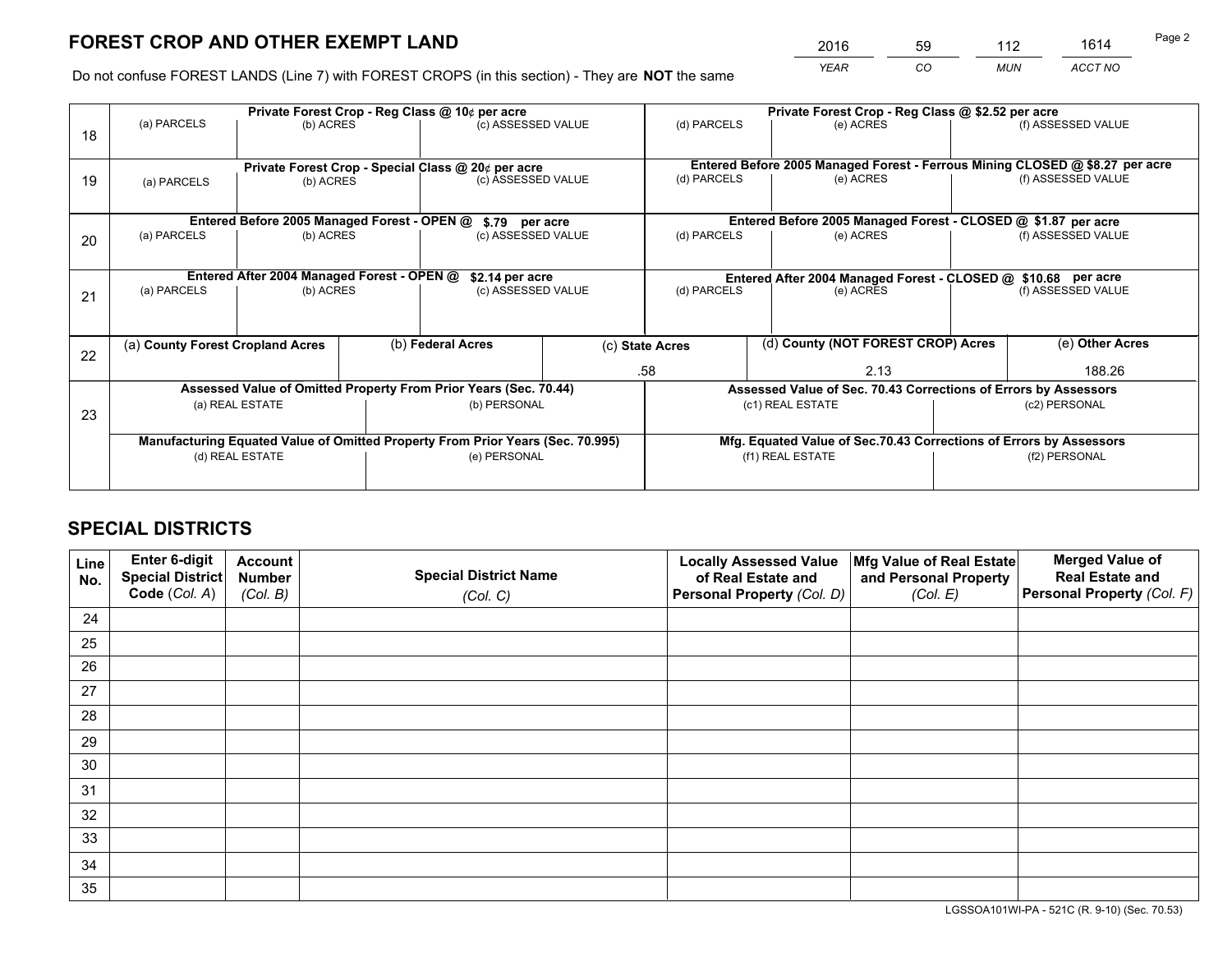|             |                                                          |                                             |                                                         | <b>YEAR</b>                                                                       | CO<br><b>MUN</b>                                              | ACCT NO                                                                        |  |  |
|-------------|----------------------------------------------------------|---------------------------------------------|---------------------------------------------------------|-----------------------------------------------------------------------------------|---------------------------------------------------------------|--------------------------------------------------------------------------------|--|--|
| Line<br>No. | Enter 6-digit<br><b>School District</b><br>Code (Col. A) | <b>Account</b><br><b>Number</b><br>(Col. B) | <b>School District Name</b><br>(Col. C)                 | <b>Locally Assessed Value</b><br>of Real Estate and<br>Personal Property (Col. D) | Mfg Value of Real Estate<br>and Personal Property<br>(Col. E) | <b>Merged Value of</b><br><b>Real Estate and</b><br>Personal Property (Col. F) |  |  |
|             | A. SCHOOL DISTRICTS (K-8 and K-12)                       |                                             |                                                         |                                                                                   |                                                               |                                                                                |  |  |
| 36          | 591029                                                   | 0346                                        | SCH D OF CEDAR GROVE-BELGIUM AREA                       | 137,857,400                                                                       | 6,578,700                                                     | 144,436,100                                                                    |  |  |
| 37          |                                                          |                                             |                                                         |                                                                                   |                                                               |                                                                                |  |  |
| 38          |                                                          |                                             |                                                         |                                                                                   |                                                               |                                                                                |  |  |
| 39          |                                                          |                                             |                                                         |                                                                                   |                                                               |                                                                                |  |  |
| 40          |                                                          |                                             |                                                         |                                                                                   |                                                               |                                                                                |  |  |
| 41<br>42    |                                                          |                                             |                                                         |                                                                                   |                                                               |                                                                                |  |  |
| 43          |                                                          |                                             |                                                         |                                                                                   |                                                               |                                                                                |  |  |
| 44          |                                                          |                                             |                                                         |                                                                                   |                                                               |                                                                                |  |  |
| 45          |                                                          |                                             |                                                         |                                                                                   |                                                               |                                                                                |  |  |
| 46          |                                                          |                                             |                                                         |                                                                                   |                                                               |                                                                                |  |  |
| 47          |                                                          |                                             |                                                         |                                                                                   |                                                               |                                                                                |  |  |
| 48          |                                                          |                                             |                                                         |                                                                                   |                                                               |                                                                                |  |  |
| 49          |                                                          |                                             |                                                         |                                                                                   |                                                               |                                                                                |  |  |
| 50          |                                                          |                                             | TOTAL ASSESSED VALUE OF SCHOOL DISTRICTS (K-8 and K-12) | 137,857,400                                                                       | 6,578,700                                                     | 144,436,100                                                                    |  |  |
|             | <b>B.</b><br><b>UNION HIGH SCHOOL DISTRICTS</b>          |                                             |                                                         |                                                                                   |                                                               |                                                                                |  |  |
| 51          |                                                          |                                             |                                                         |                                                                                   |                                                               |                                                                                |  |  |
| 52          |                                                          |                                             |                                                         |                                                                                   |                                                               |                                                                                |  |  |
| 53          |                                                          |                                             |                                                         |                                                                                   |                                                               |                                                                                |  |  |
| 54          |                                                          |                                             | TOTAL ASSESSED VALUE OF UNION HIGH SCHOOLS              |                                                                                   |                                                               |                                                                                |  |  |
|             | 55<br>C.<br><b>TECHNICAL COLLEGE DISTRICTS</b>           |                                             |                                                         |                                                                                   |                                                               |                                                                                |  |  |
| 56          | 001100                                                   | 0010                                        | LAKESHORE TECHNICAL COLLEGE<br><b>CLEV</b>              | 137,857,400                                                                       | 6,578,700                                                     | 144,436,100                                                                    |  |  |
| 57          |                                                          |                                             |                                                         |                                                                                   |                                                               |                                                                                |  |  |
| 58          |                                                          |                                             |                                                         |                                                                                   |                                                               |                                                                                |  |  |
| 59          |                                                          |                                             | TOTAL ASSESSED VALUE OF TECHNICAL COLLEGES              | 137,857,400                                                                       | 6,578,700                                                     | 144,436,100                                                                    |  |  |

59

112

 *I hereby certify, to the best of my knowledge and belief, this form is complete and correct.*

**SCHOOL DISTRICTS**

| Print name of preparer | Title                    | Date (MM / DD / CCYY) |  |
|------------------------|--------------------------|-----------------------|--|
|                        |                          |                       |  |
| Signature of preparer  | Contact Telephone Number | E-mail address        |  |
|                        | $\sim$                   |                       |  |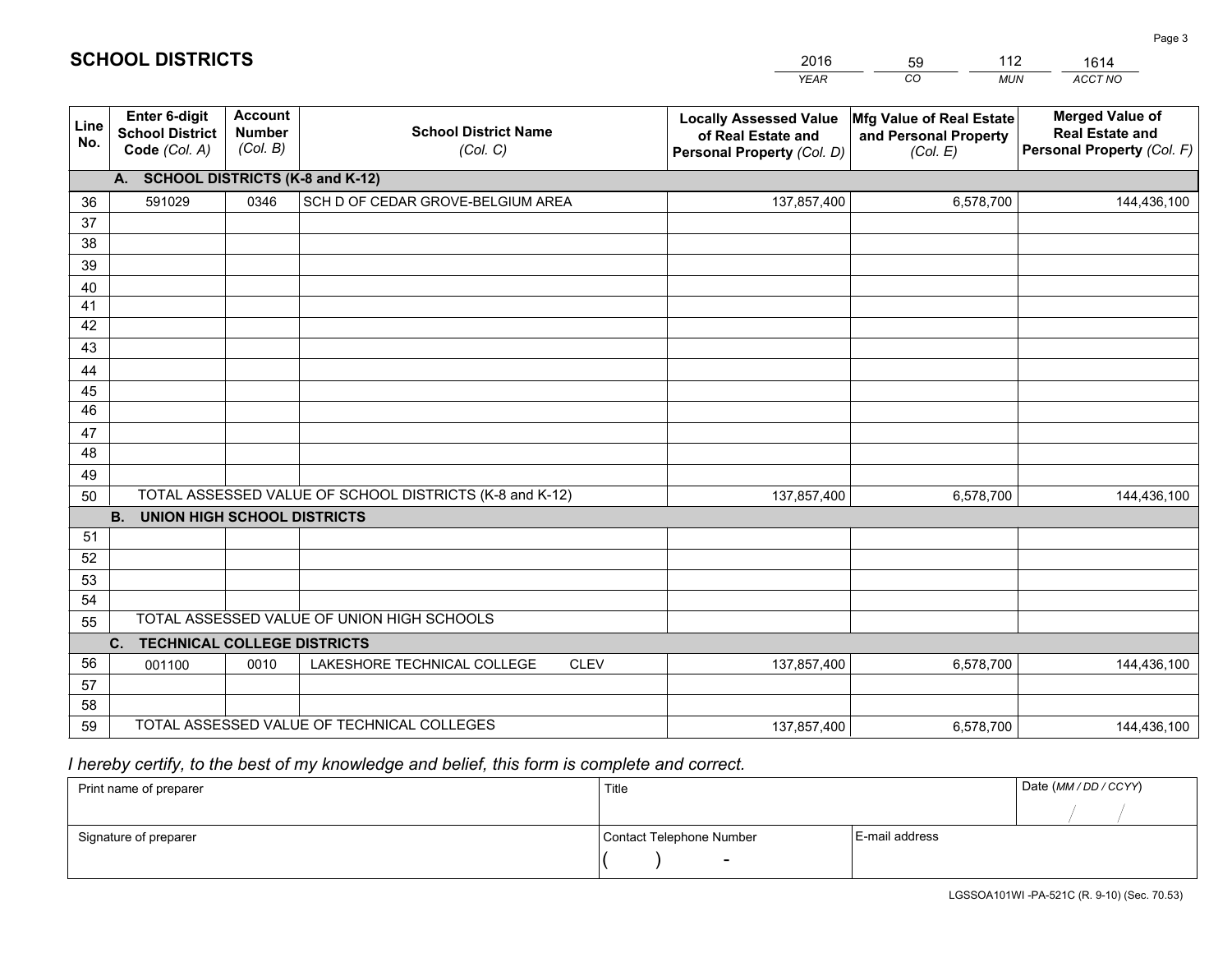#### **HIGHLIGHTS**

- 1. Complete the Statement of Assessment after the Board of Review. Reflect any changes made there.
- 2. Use black ink to complete.
- 3. Line 16 must equal Line 50, Col D.
- 4. Line 55 must equal the total of K-8 schools listed on lines 36-49. Do not include K-12 schools in this comparision.
- 5. Line 59, Col. D must equal Line 16.
- 6. Special District, School District and Technical College District values must include both real estate and personal property. Examples of Special districts are: town sanitary districts, public inland lake protection and rehabilitation districts, and metropolitan sewerage districts.
- 7. DO NOT INCLUDE Manufacturing property values.DOR will print these values on the final SOA.
- 8. Accuracy of this form is very important. The values reported directly affect the equalized value DOR calculates for school and special districts.

#### **Page 1:**

 If not prefilled, enter the tax year,county and municipal code,municipal type, municipal name and county name on the top of form.

Check the Amended box, if filing an amended / corrected SOA.

 Report the parcel count, acres and assessed value of taxable general property, total parcel count, (real and personal), total acres, and values from final figures set by the Board of Review.

- A. Real Estate land and improvements (buildings, etc.) is reported on lines 1 8, total line 9.
- B. Personal Property is reported on lines 11 14, Column D, total line 15.
- C. To complete this report, use the computer produced summary of the assessment roll that shows these amounts.
- D. Use whole numbers only.
- E. Add each line across and each column down to verify entries.

### **Page 2:**

- A. Report Special Items (not subject to general property tax).
- 1. Private Forest Croplands and Managed Forest Lands are reported on lines 18,19, 20 and 21. Be sure to report assessed values **NOT** taxes.
- 2. You should have copies of the orders of entry, orders of withdrawal, etc., to update your assessment roll.
	- 3. Show hundredths of acres (e.g. 39.75).
- 4. Tax exempt lands are reported on line 22.
- 5. Omitted property and sec. 70.43, Wis. Stats., corrections of errors by assessor are reported on line 23. Report real estate and personal property separately. These should be for **prior years**, not something found on the current assessment roll after the board of review.
- B. Special District (Lines 24-35) Include the value of both real and personal property.
- The Department of Revenue (DOR) preprints much of the information regarding names and codes for schools, special districts,etc. If a district is not listed, enter the name and value only, DOR will enter the proper code.

## **Page 3 School Districts:**

Include the value of both real and personal property.

Report School District (regular, elementary, union high school, and technical college).

- 1. Regular (K-12) and Elementary (K-8) school values are reported on lines 36-49, total on line 50.
- 2. Union High School (UHS) (use only if elementary schools are listed on lines 36-49) are reported on lines 51-54. UHS total value (line 55) must equal to the total **elementary school** values reported on lines 36-49. Do notinclude K-12 schools in this comparison.
- 3. Technical College values are reported on lines 56-58, total on line 59.
- 4. Use the computer summary that shows these amounts to complete this report.

#### **This form is due the second Monday in June. File this report only after your Board of Review is complete.**

 *If you have questions: Return forms to:*

Fax number: (608) 264-6887 PO Box 8971

 Email: lgs@revenue.wi.gov Wisconsin Department of Revenue Call: (608) 261-5341 Local Government Services Section 6-97Madison WI 53708-8971

VILLAGE OF CEDAR GROVE JULIE BREY<br>VILLAGE OF CEDAR GROVE CEDAR GROVE, WI 53013 CEDAR GROVE, WI 53013 22 WILLOW AVENUE 22 WILLOW AVENUE JULIE BREY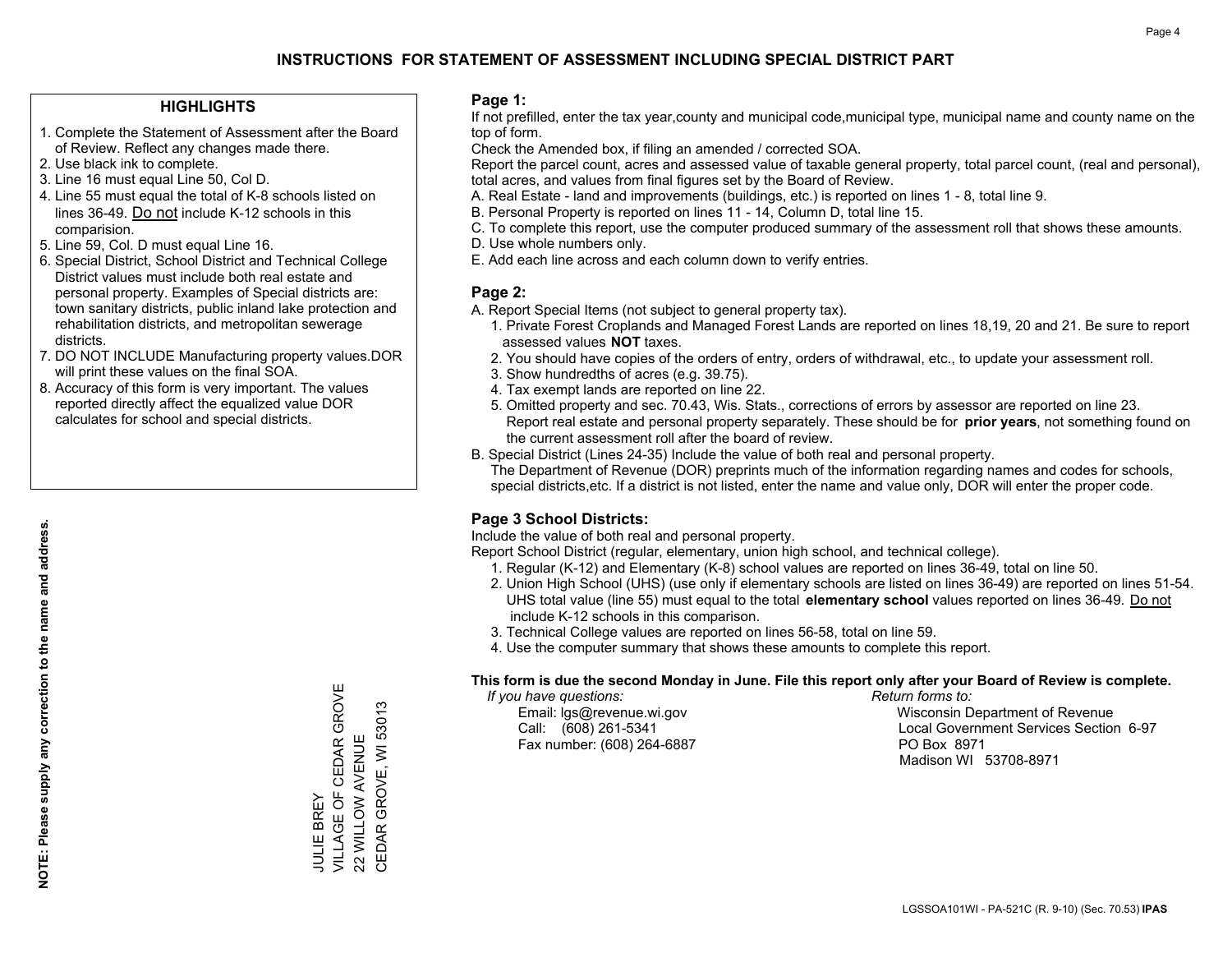**STATEMENT OF ASSESSMENT FOR 2016** 

**FINAL - EQUATED**

| 50 | 121 | 1615    |
|----|-----|---------|
| ΓO | MUN | ACCT NO |

|                | <b>FOR</b>                                                                                                                                                                                   | <b>VILLAGE OF</b><br><b>OF</b><br><b>ELKHART LAKE</b><br>SHEBOYGAN COUNTY |                                                      |          |                    | <b>WHEN COMPLETING THIS DOCUMENT</b> |                                |                                          |                                         |
|----------------|----------------------------------------------------------------------------------------------------------------------------------------------------------------------------------------------|---------------------------------------------------------------------------|------------------------------------------------------|----------|--------------------|--------------------------------------|--------------------------------|------------------------------------------|-----------------------------------------|
|                |                                                                                                                                                                                              | Town - Village - City                                                     | <b>Municipality Name</b>                             |          | <b>County Name</b> |                                      |                                | DO NOT WRITE OVER X's OR IN SHADED AREAS |                                         |
| Line<br>No.    | <b>REAL ESTATE</b><br>(See Lines 18 - 22 for                                                                                                                                                 |                                                                           | PARCEL COUNT<br>TOTAL LAND IMPROVEMENTS NUMBERS ONLY |          |                    | NO. OF ACRES<br><b>WHOLE</b>         | <b>VALUE OF</b><br><b>LAND</b> | <b>VALUE OF</b><br><b>IMPROVEMENTS</b>   | TOTAL VALUE OF LAND<br>AND IMPROVEMENTS |
|                |                                                                                                                                                                                              | other Real Estate)                                                        | Col. A                                               | Col. B   | Col. C             | Col. D                               | Col. E                         | Col. F                                   |                                         |
|                |                                                                                                                                                                                              | <b>RESIDENTIAL - Class 1</b>                                              | 1,068                                                | 897      | 326                | 89,978,600                           | 165,299,500                    | 255,278,100                              |                                         |
| $\overline{2}$ |                                                                                                                                                                                              | <b>COMMERCIAL - Class 2</b>                                               | 68                                                   | 57       | 89                 | 4,613,700                            | 16,626,400                     | 21,240,100                               |                                         |
| 3              |                                                                                                                                                                                              | <b>MANUFACTURING - Class 3</b>                                            | 5                                                    | 5        | 30                 | 507,800                              | 7,066,900                      | 7,574,700                                |                                         |
| $\overline{4}$ |                                                                                                                                                                                              | <b>AGRICULTURAL - Class 4</b>                                             | $\overline{2}$                                       |          | 69                 | 13,300                               |                                | 13,300                                   |                                         |
| 5              |                                                                                                                                                                                              | <b>UNDEVELOPED - Class 5</b>                                              | 0                                                    |          | $\mathbf{0}$       | 0                                    |                                | $\Omega$                                 |                                         |
| 6              |                                                                                                                                                                                              | AGRICULTURAL FOREST - Class 5m                                            | 0                                                    |          | $\mathbf{0}$       | 0                                    |                                | $\overline{0}$                           |                                         |
| 7              |                                                                                                                                                                                              | FOREST LANDS - Class 6                                                    | 0                                                    |          | $\Omega$           | 0                                    |                                | $\overline{0}$                           |                                         |
| 8              |                                                                                                                                                                                              | OTHER - Class 7                                                           | $\Omega$                                             | $\Omega$ | $\Omega$           | 0                                    | $\Omega$                       | $\overline{0}$                           |                                         |
| 9              |                                                                                                                                                                                              | TOTAL - ALL COLUMNS                                                       | 1,143                                                | 959      | 514                | 95,113,400                           | 188,992,800                    | 284,106,200                              |                                         |
| 10             |                                                                                                                                                                                              | NUMBER OF PERSONAL PROPERTY ACCOUNTS IN ROLL                              |                                                      |          | 73                 | <b>LOCALLY ASSESSED</b>              | <b>MANUFACTURING</b>           | <b>MERGED</b>                            |                                         |
| 11             |                                                                                                                                                                                              | BOATS AND OTHER WATERCRAFT NOT EXEMPT - Code 1                            |                                                      |          |                    | 20,276                               | 0                              | 20,276                                   |                                         |
| 12             |                                                                                                                                                                                              | MACHINERY, TOOLS AND PATTERNS - Code 2                                    |                                                      |          |                    | 462,300                              | 1,716,200                      | 2,178,500                                |                                         |
| 13             |                                                                                                                                                                                              | FURNITURE, FIXTURES AND EQUIPMENT - Code 3                                |                                                      |          |                    | 2,550,642                            | 153,500                        | 2,704,142                                |                                         |
| 14             |                                                                                                                                                                                              | ALL OTHER PERSONAL PROPERTY NOT EXEMPT - Codes 4A, 4B, 4C                 |                                                      |          |                    | 131,704                              | 23,800                         | 155,504                                  |                                         |
| 15             | TOTAL OF PERSONAL PROPERTY NOT EXEMPT (Total of Lines 11-14)<br>3,164,922<br>1,893,500                                                                                                       |                                                                           |                                                      |          |                    |                                      |                                | 5,058,422                                |                                         |
| 16             | AGGREGATE ASSESSED VALUE OF ALL PROPERTY SUBJECT TO THE GENERAL PROPERTY TAX (Total of Lines 9F and 15F)<br>MUST EQUAL TOTAL VALUE OF THE SCHOOL DISTRICTS (K-12 PLUS K-8) - Line 50, Col. F |                                                                           |                                                      |          |                    |                                      |                                | 289,164,622                              |                                         |
| 17             | Name of Assessor<br>Telephone #<br><b>BOARD OF REVIEW</b><br>DATE OF FINAL ADJOURNMENT<br>06/22/2016<br><b>GROTA APPRAISALS LLC</b>                                                          |                                                                           |                                                      |          |                    |                                      | (262) 253-1142                 |                                          |                                         |
|                |                                                                                                                                                                                              |                                                                           |                                                      |          |                    |                                      |                                |                                          |                                         |

REMARKS

The Assessment Ratio to be used in calculating the estimated Fair Market Value on tax bills for this tax district is 1.010194981

This ratio should be used to convert assessed values to "Calculate Equalized Values" in Step 1 of the Lottery and Gaming Credit Calculations.<br>This ratio should be used in the "Computation of Tax Equivalent" schedule of the Commission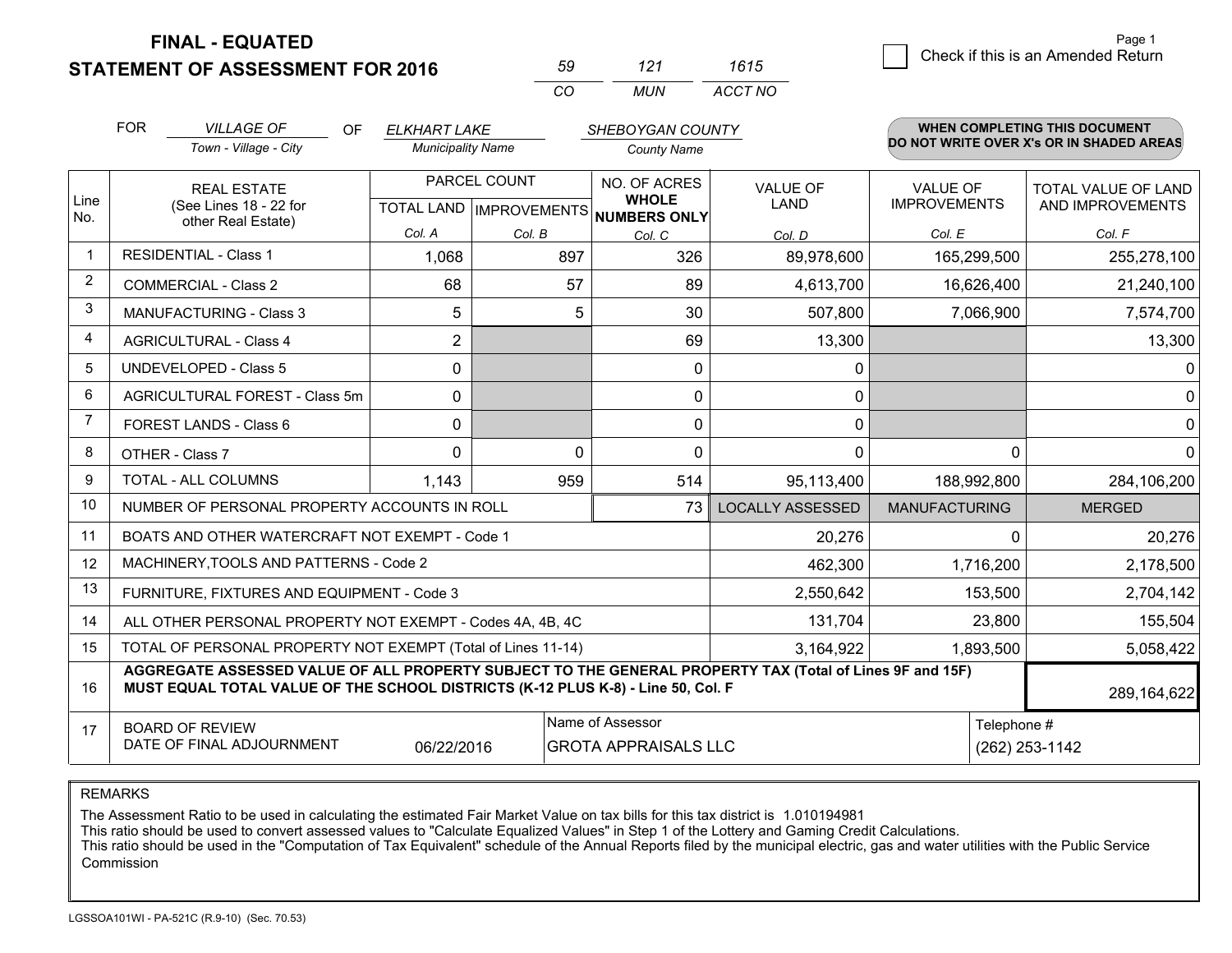*YEAR CO MUN ACCT NO* <sup>2016</sup> <sup>59</sup> <sup>121</sup> <sup>1615</sup>

Do not confuse FOREST LANDS (Line 7) with FOREST CROPS (in this section) - They are **NOT** the same

|    |                                                                                |                                             |  | Private Forest Crop - Reg Class @ 10¢ per acre                   |  | Private Forest Crop - Reg Class @ \$2.52 per acre                            |                                                                 |               |                    |  |
|----|--------------------------------------------------------------------------------|---------------------------------------------|--|------------------------------------------------------------------|--|------------------------------------------------------------------------------|-----------------------------------------------------------------|---------------|--------------------|--|
| 18 | (a) PARCELS                                                                    | (b) ACRES                                   |  | (c) ASSESSED VALUE                                               |  | (d) PARCELS                                                                  | (e) ACRES                                                       |               | (f) ASSESSED VALUE |  |
|    |                                                                                |                                             |  | Private Forest Crop - Special Class @ 20¢ per acre               |  | Entered Before 2005 Managed Forest - Ferrous Mining CLOSED @ \$8.27 per acre |                                                                 |               |                    |  |
| 19 | (a) PARCELS                                                                    | (b) ACRES                                   |  | (c) ASSESSED VALUE                                               |  | (d) PARCELS                                                                  | (e) ACRES                                                       |               | (f) ASSESSED VALUE |  |
|    |                                                                                | Entered Before 2005 Managed Forest - OPEN @ |  | \$.79 per acre                                                   |  |                                                                              | Entered Before 2005 Managed Forest - CLOSED @ \$1.87 per acre   |               |                    |  |
| 20 | (a) PARCELS                                                                    | (b) ACRES                                   |  | (c) ASSESSED VALUE                                               |  | (d) PARCELS                                                                  | (e) ACRES                                                       |               | (f) ASSESSED VALUE |  |
|    |                                                                                | Entered After 2004 Managed Forest - OPEN @  |  | \$2.14 per acre                                                  |  | Entered After 2004 Managed Forest - CLOSED @ \$10.68 per acre                |                                                                 |               |                    |  |
| 21 | (a) PARCELS                                                                    | (b) ACRES                                   |  | (c) ASSESSED VALUE                                               |  | (d) PARCELS                                                                  | (e) ACRES                                                       |               | (f) ASSESSED VALUE |  |
| 22 | (a) County Forest Cropland Acres                                               |                                             |  | (b) Federal Acres                                                |  | (c) State Acres                                                              | (d) County (NOT FOREST CROP) Acres                              |               | (e) Other Acres    |  |
|    |                                                                                |                                             |  |                                                                  |  | 9.89                                                                         | 13.85                                                           |               | 149.5              |  |
|    |                                                                                |                                             |  | Assessed Value of Omitted Property From Prior Years (Sec. 70.44) |  |                                                                              | Assessed Value of Sec. 70.43 Corrections of Errors by Assessors |               |                    |  |
| 23 | (a) REAL ESTATE                                                                |                                             |  | (b) PERSONAL                                                     |  | (c1) REAL ESTATE                                                             |                                                                 |               | (c2) PERSONAL      |  |
|    | Manufacturing Equated Value of Omitted Property From Prior Years (Sec. 70.995) |                                             |  |                                                                  |  | Mfg. Equated Value of Sec.70.43 Corrections of Errors by Assessors           |                                                                 |               |                    |  |
|    | (d) REAL ESTATE                                                                |                                             |  | (e) PERSONAL                                                     |  |                                                                              | (f1) REAL ESTATE                                                | (f2) PERSONAL |                    |  |
|    |                                                                                |                                             |  |                                                                  |  |                                                                              |                                                                 |               |                    |  |

## **SPECIAL DISTRICTS**

| Line<br>No. | Enter 6-digit<br><b>Special District</b> | <b>Account</b><br><b>Number</b> | <b>Special District Name</b> | <b>Locally Assessed Value</b><br>of Real Estate and | Mfg Value of Real Estate<br>and Personal Property | <b>Merged Value of</b><br><b>Real Estate and</b> |
|-------------|------------------------------------------|---------------------------------|------------------------------|-----------------------------------------------------|---------------------------------------------------|--------------------------------------------------|
|             | Code (Col. A)                            | (Col. B)                        | (Col. C)                     | Personal Property (Col. D)                          | (Col. E)                                          | Personal Property (Col. F)                       |
| 24          |                                          |                                 |                              |                                                     |                                                   |                                                  |
| 25          |                                          |                                 |                              |                                                     |                                                   |                                                  |
| 26          |                                          |                                 |                              |                                                     |                                                   |                                                  |
| 27          |                                          |                                 |                              |                                                     |                                                   |                                                  |
| 28          |                                          |                                 |                              |                                                     |                                                   |                                                  |
| 29          |                                          |                                 |                              |                                                     |                                                   |                                                  |
| 30          |                                          |                                 |                              |                                                     |                                                   |                                                  |
| 31          |                                          |                                 |                              |                                                     |                                                   |                                                  |
| 32          |                                          |                                 |                              |                                                     |                                                   |                                                  |
| 33          |                                          |                                 |                              |                                                     |                                                   |                                                  |
| 34          |                                          |                                 |                              |                                                     |                                                   |                                                  |
| 35          |                                          |                                 |                              |                                                     |                                                   |                                                  |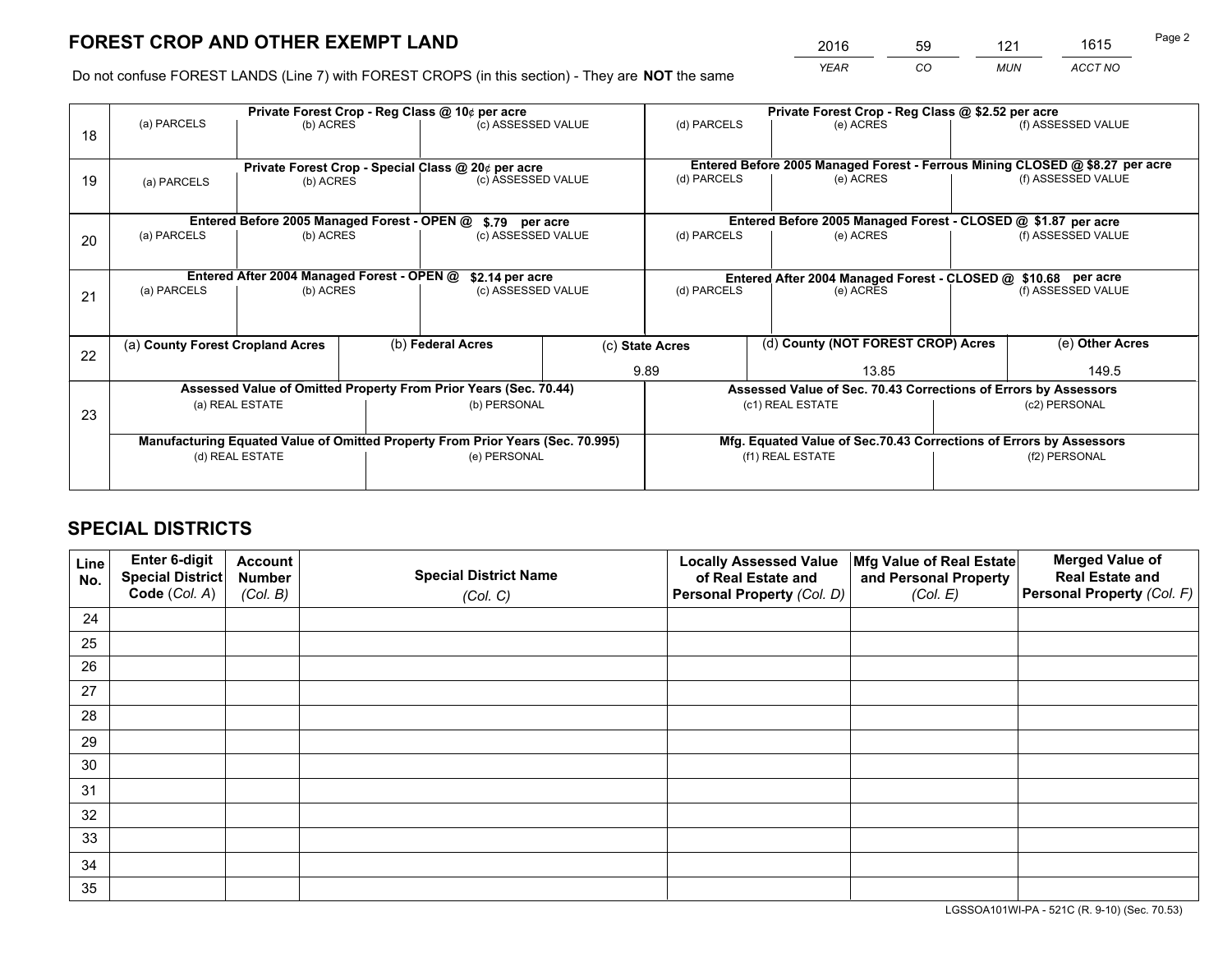|             |                                                                 |                                             |                                                         | <b>YEAR</b>                                                                       | CO<br><b>MUN</b>                                              | <b>ACCT NO</b>                                                                 |
|-------------|-----------------------------------------------------------------|---------------------------------------------|---------------------------------------------------------|-----------------------------------------------------------------------------------|---------------------------------------------------------------|--------------------------------------------------------------------------------|
| Line<br>No. | <b>Enter 6-digit</b><br><b>School District</b><br>Code (Col. A) | <b>Account</b><br><b>Number</b><br>(Col. B) | <b>School District Name</b><br>(Col. C)                 | <b>Locally Assessed Value</b><br>of Real Estate and<br>Personal Property (Col. D) | Mfg Value of Real Estate<br>and Personal Property<br>(Col. E) | <b>Merged Value of</b><br><b>Real Estate and</b><br>Personal Property (Col. F) |
|             | A. SCHOOL DISTRICTS (K-8 and K-12)                              |                                             |                                                         |                                                                                   |                                                               |                                                                                |
| 36          | 591631                                                          | 0347                                        | SCH D OF ELKHART LAKE-GLENBEULAH                        | 279,696,422                                                                       | 9,468,200                                                     | 289, 164, 622                                                                  |
| 37          |                                                                 |                                             |                                                         |                                                                                   |                                                               |                                                                                |
| 38          |                                                                 |                                             |                                                         |                                                                                   |                                                               |                                                                                |
| 39          |                                                                 |                                             |                                                         |                                                                                   |                                                               |                                                                                |
| 40          |                                                                 |                                             |                                                         |                                                                                   |                                                               |                                                                                |
| 41<br>42    |                                                                 |                                             |                                                         |                                                                                   |                                                               |                                                                                |
| 43          |                                                                 |                                             |                                                         |                                                                                   |                                                               |                                                                                |
| 44          |                                                                 |                                             |                                                         |                                                                                   |                                                               |                                                                                |
| 45          |                                                                 |                                             |                                                         |                                                                                   |                                                               |                                                                                |
| 46          |                                                                 |                                             |                                                         |                                                                                   |                                                               |                                                                                |
| 47          |                                                                 |                                             |                                                         |                                                                                   |                                                               |                                                                                |
| 48          |                                                                 |                                             |                                                         |                                                                                   |                                                               |                                                                                |
| 49          |                                                                 |                                             |                                                         |                                                                                   |                                                               |                                                                                |
| 50          |                                                                 |                                             | TOTAL ASSESSED VALUE OF SCHOOL DISTRICTS (K-8 and K-12) | 279,696,422                                                                       | 9,468,200                                                     | 289,164,622                                                                    |
|             | <b>B.</b><br><b>UNION HIGH SCHOOL DISTRICTS</b>                 |                                             |                                                         |                                                                                   |                                                               |                                                                                |
| 51          |                                                                 |                                             |                                                         |                                                                                   |                                                               |                                                                                |
| 52          |                                                                 |                                             |                                                         |                                                                                   |                                                               |                                                                                |
| 53          |                                                                 |                                             |                                                         |                                                                                   |                                                               |                                                                                |
| 54          |                                                                 |                                             | TOTAL ASSESSED VALUE OF UNION HIGH SCHOOLS              |                                                                                   |                                                               |                                                                                |
| 55          | C.<br><b>TECHNICAL COLLEGE DISTRICTS</b>                        |                                             |                                                         |                                                                                   |                                                               |                                                                                |
| 56          | 001100                                                          | 0010                                        | LAKESHORE TECHNICAL COLLEGE<br><b>CLEV</b>              | 279,696,422                                                                       | 9,468,200                                                     | 289,164,622                                                                    |
| 57          |                                                                 |                                             |                                                         |                                                                                   |                                                               |                                                                                |
| 58          |                                                                 |                                             |                                                         |                                                                                   |                                                               |                                                                                |
| 59          |                                                                 |                                             | TOTAL ASSESSED VALUE OF TECHNICAL COLLEGES              | 279,696,422                                                                       | 9,468,200                                                     | 289,164,622                                                                    |

59

121

 *I hereby certify, to the best of my knowledge and belief, this form is complete and correct.*

**SCHOOL DISTRICTS**

| Print name of preparer | Title                    |                | Date (MM / DD / CCYY) |
|------------------------|--------------------------|----------------|-----------------------|
|                        |                          |                |                       |
| Signature of preparer  | Contact Telephone Number | E-mail address |                       |
|                        | $\sim$                   |                |                       |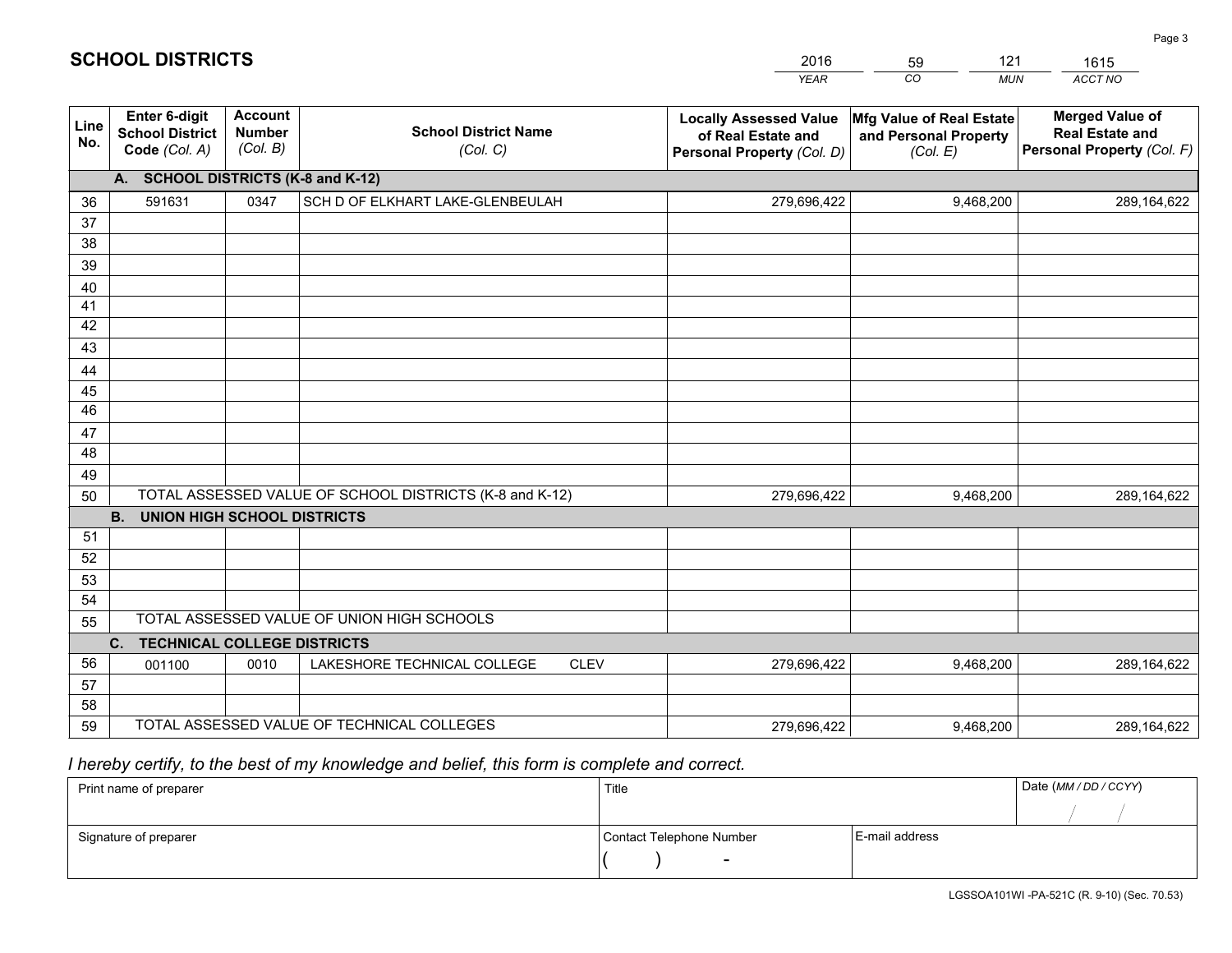#### **HIGHLIGHTS**

- 1. Complete the Statement of Assessment after the Board of Review. Reflect any changes made there.
- 2. Use black ink to complete.
- 3. Line 16 must equal Line 50, Col D.
- 4. Line 55 must equal the total of K-8 schools listed on lines 36-49. Do not include K-12 schools in this comparision.
- 5. Line 59, Col. D must equal Line 16.
- 6. Special District, School District and Technical College District values must include both real estate and personal property. Examples of Special districts are: town sanitary districts, public inland lake protection and rehabilitation districts, and metropolitan sewerage districts.
- 7. DO NOT INCLUDE Manufacturing property values.DOR will print these values on the final SOA.

JESSICA REILLY

VILLAGE OF ELKHART LAKE

JESSICA REILLY<br>VILLAGE OF ELKHART LAKE

PO BOX 143

PO BOX 143

ELKHART LAKE, WI 53020 - 0143

ELKHART LAKE, WI

53020 - 0143

 8. Accuracy of this form is very important. The values reported directly affect the equalized value DOR calculates for school and special districts.

#### **Page 1:**

 If not prefilled, enter the tax year,county and municipal code,municipal type, municipal name and county name on the top of form.

Check the Amended box, if filing an amended / corrected SOA.

 Report the parcel count, acres and assessed value of taxable general property, total parcel count, (real and personal), total acres, and values from final figures set by the Board of Review.

- A. Real Estate land and improvements (buildings, etc.) is reported on lines 1 8, total line 9.
- B. Personal Property is reported on lines 11 14, Column D, total line 15.
- C. To complete this report, use the computer produced summary of the assessment roll that shows these amounts.
- D. Use whole numbers only.
- E. Add each line across and each column down to verify entries.

#### **Page 2:**

- A. Report Special Items (not subject to general property tax).
- 1. Private Forest Croplands and Managed Forest Lands are reported on lines 18,19, 20 and 21. Be sure to report assessed values **NOT** taxes.
- 2. You should have copies of the orders of entry, orders of withdrawal, etc., to update your assessment roll.
	- 3. Show hundredths of acres (e.g. 39.75).
- 4. Tax exempt lands are reported on line 22.
- 5. Omitted property and sec. 70.43, Wis. Stats., corrections of errors by assessor are reported on line 23. Report real estate and personal property separately. These should be for **prior years**, not something found on the current assessment roll after the board of review.
- B. Special District (Lines 24-35) Include the value of both real and personal property.
- The Department of Revenue (DOR) preprints much of the information regarding names and codes for schools, special districts,etc. If a district is not listed, enter the name and value only, DOR will enter the proper code.

### **Page 3 School Districts:**

Include the value of both real and personal property.

Report School District (regular, elementary, union high school, and technical college).

- 1. Regular (K-12) and Elementary (K-8) school values are reported on lines 36-49, total on line 50.
- 2. Union High School (UHS) (use only if elementary schools are listed on lines 36-49) are reported on lines 51-54. UHS total value (line 55) must equal to the total **elementary school** values reported on lines 36-49. Do notinclude K-12 schools in this comparison.
- 3. Technical College values are reported on lines 56-58, total on line 59.
- 4. Use the computer summary that shows these amounts to complete this report.

#### **This form is due the second Monday in June. File this report only after your Board of Review is complete.**

 *If you have questions: Return forms to:*

Fax number: (608) 264-6887 PO Box 8971

 Email: lgs@revenue.wi.gov Wisconsin Department of Revenue Call: (608) 261-5341 Local Government Services Section 6-97Madison WI 53708-8971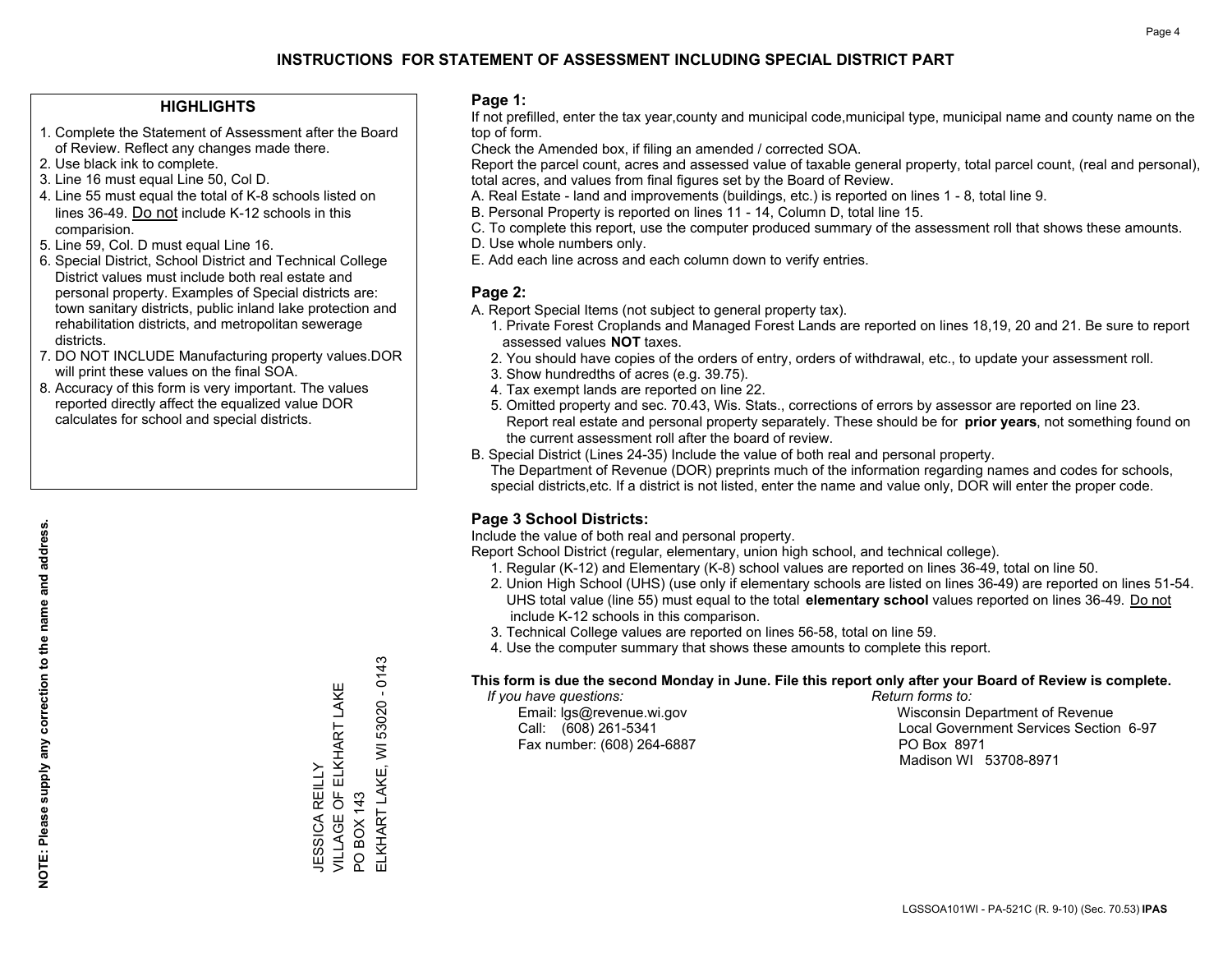**STATEMENT OF ASSESSMENT FOR 2016** 

**FINAL - EQUATED**

| 59 | 131 | 1616    |
|----|-----|---------|
| (  | MUN | ACCT NO |

|                | <b>FOR</b>                                                                                                                                                                                   | <b>VILLAGE OF</b><br><b>OF</b>                                                                                                       | <b>GLENBEULAH</b>        |                                | <b>SHEBOYGAN COUNTY</b>         |                                         |                      | <b>WHEN COMPLETING THIS DOCUMENT</b>     |
|----------------|----------------------------------------------------------------------------------------------------------------------------------------------------------------------------------------------|--------------------------------------------------------------------------------------------------------------------------------------|--------------------------|--------------------------------|---------------------------------|-----------------------------------------|----------------------|------------------------------------------|
|                |                                                                                                                                                                                              | Town - Village - City                                                                                                                | <b>Municipality Name</b> |                                | <b>County Name</b>              |                                         |                      | DO NOT WRITE OVER X's OR IN SHADED AREAS |
| Line<br>No.    |                                                                                                                                                                                              | PARCEL COUNT<br>NO. OF ACRES<br><b>REAL ESTATE</b><br><b>WHOLE</b><br>(See Lines 18 - 22 for<br>TOTAL LAND IMPROVEMENTS NUMBERS ONLY |                          | <b>VALUE OF</b><br><b>LAND</b> | VALUE OF<br><b>IMPROVEMENTS</b> | TOTAL VALUE OF LAND<br>AND IMPROVEMENTS |                      |                                          |
|                |                                                                                                                                                                                              | other Real Estate)                                                                                                                   | Col. A                   | Col. B                         | Col. C                          | Col. D                                  | Col. E               | Col. F                                   |
| -1             |                                                                                                                                                                                              | <b>RESIDENTIAL - Class 1</b>                                                                                                         | 236                      | 195                            | 147                             | 5,291,600                               | 22,871,000           | 28,162,600                               |
| $\overline{2}$ |                                                                                                                                                                                              | <b>COMMERCIAL - Class 2</b>                                                                                                          | 21                       | 18                             | 23                              | 407,600                                 | 2,647,600            | 3,055,200                                |
| 3              |                                                                                                                                                                                              | <b>MANUFACTURING - Class 3</b>                                                                                                       | 0                        | $\Omega$                       | $\Omega$                        | 0                                       | 0                    | $\Omega$                                 |
| 4              |                                                                                                                                                                                              | <b>AGRICULTURAL - Class 4</b>                                                                                                        | 8                        |                                | 162                             | 27,100                                  |                      | 27,100                                   |
| 5              |                                                                                                                                                                                              | <b>UNDEVELOPED - Class 5</b>                                                                                                         |                          |                                | 7                               | 4,200                                   |                      | 4,200                                    |
| 6              |                                                                                                                                                                                              | AGRICULTURAL FOREST - Class 5m                                                                                                       |                          |                                | 5                               | 6,800                                   |                      | 6,800                                    |
| $\overline{7}$ |                                                                                                                                                                                              | FOREST LANDS - Class 6                                                                                                               |                          |                                | 3                               | 8,100                                   |                      | 8,100                                    |
| 8              |                                                                                                                                                                                              | OTHER - Class 7                                                                                                                      |                          | $\Omega$                       |                                 | 20,000                                  | $\Omega$             | 20,000                                   |
| 9              |                                                                                                                                                                                              | TOTAL - ALL COLUMNS                                                                                                                  | 269                      | 213                            | 348                             | 5,765,400                               | 25,518,600           | 31,284,000                               |
| 10             |                                                                                                                                                                                              | NUMBER OF PERSONAL PROPERTY ACCOUNTS IN ROLL                                                                                         |                          |                                | 18                              | <b>LOCALLY ASSESSED</b>                 | <b>MANUFACTURING</b> | <b>MERGED</b>                            |
| 11             |                                                                                                                                                                                              | BOATS AND OTHER WATERCRAFT NOT EXEMPT - Code 1                                                                                       |                          |                                |                                 | 0                                       | 0                    | $\overline{0}$                           |
| 12             |                                                                                                                                                                                              | MACHINERY, TOOLS AND PATTERNS - Code 2                                                                                               |                          |                                |                                 | 153,800                                 | $\Omega$             | 153,800                                  |
| 13             |                                                                                                                                                                                              | FURNITURE, FIXTURES AND EQUIPMENT - Code 3                                                                                           |                          |                                |                                 | 50,100                                  | 0                    | 50,100                                   |
| 14             | 14,400<br>ALL OTHER PERSONAL PROPERTY NOT EXEMPT - Codes 4A, 4B, 4C                                                                                                                          |                                                                                                                                      |                          |                                |                                 |                                         |                      | 14,400                                   |
| 15             | TOTAL OF PERSONAL PROPERTY NOT EXEMPT (Total of Lines 11-14)<br>218,300                                                                                                                      |                                                                                                                                      |                          |                                |                                 |                                         | 0                    | 218,300                                  |
| 16             | AGGREGATE ASSESSED VALUE OF ALL PROPERTY SUBJECT TO THE GENERAL PROPERTY TAX (Total of Lines 9F and 15F)<br>MUST EQUAL TOTAL VALUE OF THE SCHOOL DISTRICTS (K-12 PLUS K-8) - Line 50, Col. F |                                                                                                                                      |                          |                                |                                 |                                         | 31,502,300           |                                          |
| 17             | Name of Assessor<br>Telephone #<br><b>BOARD OF REVIEW</b><br>DATE OF FINAL ADJOURNMENT<br>05/25/2016<br>ASSOCIATED APPRAISAL CONSULTANTS<br>(800) 721-4157                                   |                                                                                                                                      |                          |                                |                                 |                                         |                      |                                          |

REMARKS

The Assessment Ratio to be used in calculating the estimated Fair Market Value on tax bills for this tax district is 1.027033459

This ratio should be used to convert assessed values to "Calculate Equalized Values" in Step 1 of the Lottery and Gaming Credit Calculations.<br>This ratio should be used in the "Computation of Tax Equivalent" schedule of the Commission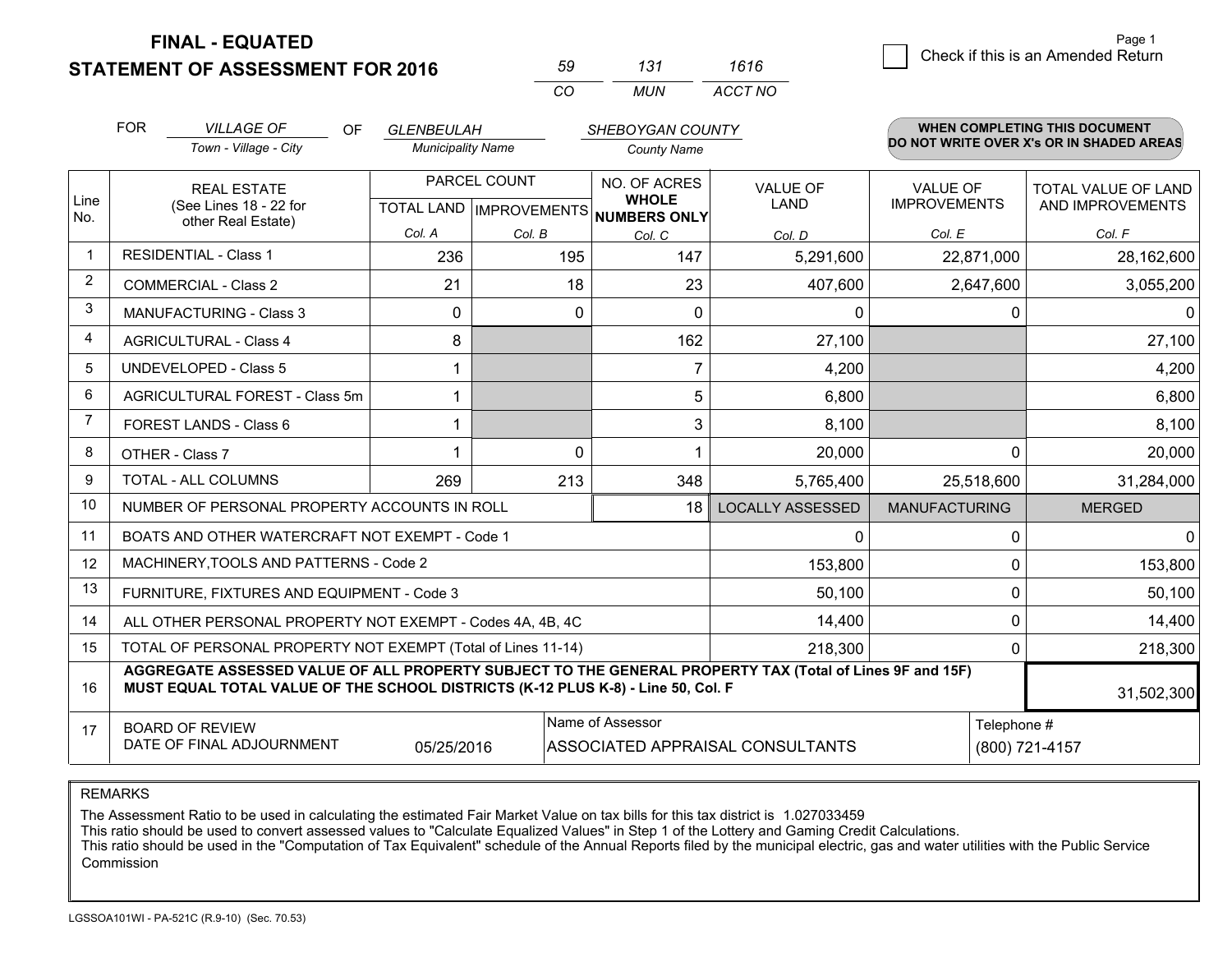*YEAR CO MUN ACCT NO* <sup>2016</sup> <sup>59</sup> <sup>131</sup> <sup>1616</sup>

Do not confuse FOREST LANDS (Line 7) with FOREST CROPS (in this section) - They are **NOT** the same

|    |                                                                                |                                             |  | Private Forest Crop - Reg Class @ 10¢ per acre                   |  | Private Forest Crop - Reg Class @ \$2.52 per acre                            |                                                                    |                                                                 |                    |                    |
|----|--------------------------------------------------------------------------------|---------------------------------------------|--|------------------------------------------------------------------|--|------------------------------------------------------------------------------|--------------------------------------------------------------------|-----------------------------------------------------------------|--------------------|--------------------|
| 18 | (a) PARCELS                                                                    | (b) ACRES                                   |  | (c) ASSESSED VALUE                                               |  | (d) PARCELS                                                                  |                                                                    | (e) ACRES                                                       |                    | (f) ASSESSED VALUE |
|    |                                                                                |                                             |  | Private Forest Crop - Special Class @ 20¢ per acre               |  | Entered Before 2005 Managed Forest - Ferrous Mining CLOSED @ \$8.27 per acre |                                                                    |                                                                 |                    |                    |
| 19 | (a) PARCELS                                                                    | (b) ACRES                                   |  | (c) ASSESSED VALUE                                               |  | (d) PARCELS                                                                  |                                                                    | (e) ACRES                                                       |                    | (f) ASSESSED VALUE |
|    |                                                                                | Entered Before 2005 Managed Forest - OPEN @ |  | \$.79 per acre                                                   |  |                                                                              |                                                                    | Entered Before 2005 Managed Forest - CLOSED @ \$1.87 per acre   |                    |                    |
| 20 | (a) PARCELS                                                                    | (b) ACRES                                   |  | (c) ASSESSED VALUE                                               |  | (d) PARCELS                                                                  |                                                                    | (e) ACRES                                                       |                    | (f) ASSESSED VALUE |
|    |                                                                                |                                             |  |                                                                  |  |                                                                              |                                                                    |                                                                 |                    |                    |
|    | Entered After 2004 Managed Forest - OPEN @<br>\$2.14 per acre                  |                                             |  |                                                                  |  | Entered After 2004 Managed Forest - CLOSED @ \$10.68 per acre                |                                                                    |                                                                 |                    |                    |
| 21 | (a) PARCELS                                                                    | (b) ACRES                                   |  | (c) ASSESSED VALUE                                               |  | (d) PARCELS<br>(e) ACRES                                                     |                                                                    |                                                                 | (f) ASSESSED VALUE |                    |
|    |                                                                                |                                             |  |                                                                  |  |                                                                              |                                                                    |                                                                 |                    |                    |
|    | (a) County Forest Cropland Acres                                               |                                             |  | (b) Federal Acres                                                |  | (c) State Acres                                                              |                                                                    | (d) County (NOT FOREST CROP) Acres                              |                    | (e) Other Acres    |
| 22 |                                                                                |                                             |  |                                                                  |  |                                                                              |                                                                    | .14                                                             |                    | 56.43              |
|    |                                                                                |                                             |  | Assessed Value of Omitted Property From Prior Years (Sec. 70.44) |  |                                                                              |                                                                    | Assessed Value of Sec. 70.43 Corrections of Errors by Assessors |                    |                    |
|    |                                                                                | (a) REAL ESTATE                             |  | (b) PERSONAL                                                     |  | (c1) REAL ESTATE                                                             |                                                                    | (c2) PERSONAL                                                   |                    |                    |
| 23 |                                                                                |                                             |  |                                                                  |  |                                                                              |                                                                    |                                                                 |                    |                    |
|    | Manufacturing Equated Value of Omitted Property From Prior Years (Sec. 70.995) |                                             |  |                                                                  |  |                                                                              | Mfg. Equated Value of Sec.70.43 Corrections of Errors by Assessors |                                                                 |                    |                    |
|    |                                                                                | (d) REAL ESTATE                             |  | (e) PERSONAL                                                     |  |                                                                              | (f1) REAL ESTATE                                                   |                                                                 |                    | (f2) PERSONAL      |
|    |                                                                                |                                             |  |                                                                  |  |                                                                              |                                                                    |                                                                 |                    |                    |

## **SPECIAL DISTRICTS**

| Line<br>No. | Enter 6-digit<br>Special District<br>Code (Col. A) | <b>Account</b><br><b>Number</b> | <b>Special District Name</b> | <b>Locally Assessed Value</b><br>of Real Estate and | Mfg Value of Real Estate<br>and Personal Property | <b>Merged Value of</b><br><b>Real Estate and</b><br>Personal Property (Col. F) |
|-------------|----------------------------------------------------|---------------------------------|------------------------------|-----------------------------------------------------|---------------------------------------------------|--------------------------------------------------------------------------------|
|             |                                                    | (Col. B)                        | (Col. C)                     | Personal Property (Col. D)                          | (Col. E)                                          |                                                                                |
| 24          |                                                    |                                 |                              |                                                     |                                                   |                                                                                |
| 25          |                                                    |                                 |                              |                                                     |                                                   |                                                                                |
| 26          |                                                    |                                 |                              |                                                     |                                                   |                                                                                |
| 27          |                                                    |                                 |                              |                                                     |                                                   |                                                                                |
| 28          |                                                    |                                 |                              |                                                     |                                                   |                                                                                |
| 29          |                                                    |                                 |                              |                                                     |                                                   |                                                                                |
| 30          |                                                    |                                 |                              |                                                     |                                                   |                                                                                |
| 31          |                                                    |                                 |                              |                                                     |                                                   |                                                                                |
| 32          |                                                    |                                 |                              |                                                     |                                                   |                                                                                |
| 33          |                                                    |                                 |                              |                                                     |                                                   |                                                                                |
| 34          |                                                    |                                 |                              |                                                     |                                                   |                                                                                |
| 35          |                                                    |                                 |                              |                                                     |                                                   |                                                                                |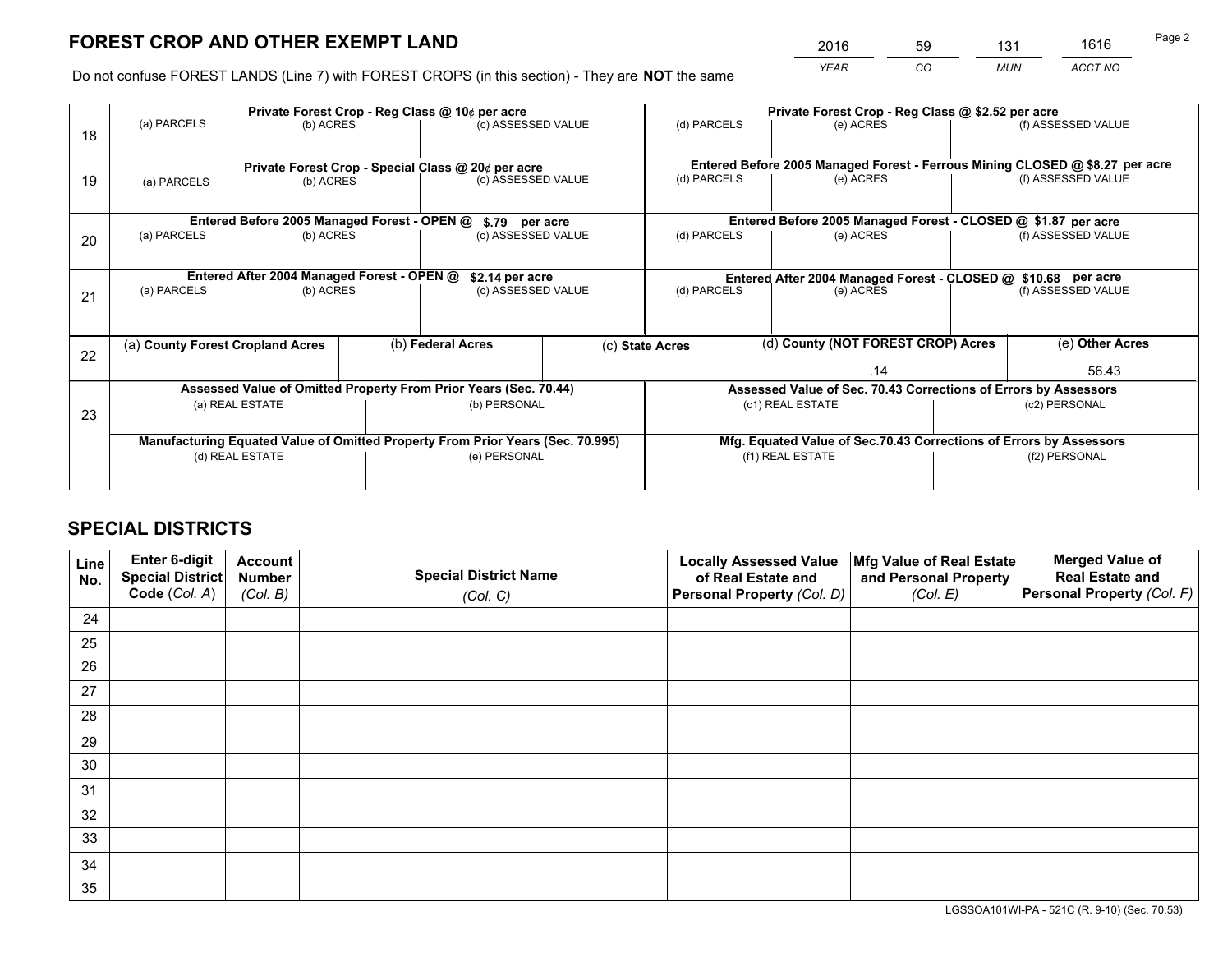| <b>Account</b><br>Enter 6-digit<br><b>Merged Value of</b><br>Mfg Value of Real Estate<br><b>Locally Assessed Value</b><br>Line<br><b>School District Name</b><br><b>Number</b><br><b>School District</b><br><b>Real Estate and</b><br>of Real Estate and<br>and Personal Property<br>No.<br>(Col. B) | Personal Property (Col. F) |
|------------------------------------------------------------------------------------------------------------------------------------------------------------------------------------------------------------------------------------------------------------------------------------------------------|----------------------------|
| Code (Col. A)<br>(Col. C)<br>Personal Property (Col. D)<br>(Col. E)                                                                                                                                                                                                                                  |                            |
| A. SCHOOL DISTRICTS (K-8 and K-12)                                                                                                                                                                                                                                                                   |                            |
| 591631<br>0347<br>SCH D OF ELKHART LAKE-GLENBEULAH<br>36<br>31,502,300                                                                                                                                                                                                                               | 31,502,300                 |
| 37                                                                                                                                                                                                                                                                                                   |                            |
| 38                                                                                                                                                                                                                                                                                                   |                            |
| 39                                                                                                                                                                                                                                                                                                   |                            |
| 40                                                                                                                                                                                                                                                                                                   |                            |
| 41<br>42                                                                                                                                                                                                                                                                                             |                            |
| 43                                                                                                                                                                                                                                                                                                   |                            |
| 44                                                                                                                                                                                                                                                                                                   |                            |
| 45                                                                                                                                                                                                                                                                                                   |                            |
| 46                                                                                                                                                                                                                                                                                                   |                            |
| 47                                                                                                                                                                                                                                                                                                   |                            |
| 48                                                                                                                                                                                                                                                                                                   |                            |
| 49                                                                                                                                                                                                                                                                                                   |                            |
| TOTAL ASSESSED VALUE OF SCHOOL DISTRICTS (K-8 and K-12)<br>31,502,300<br>50                                                                                                                                                                                                                          | 31,502,300                 |
| <b>B.</b><br><b>UNION HIGH SCHOOL DISTRICTS</b>                                                                                                                                                                                                                                                      |                            |
| 51                                                                                                                                                                                                                                                                                                   |                            |
| 52                                                                                                                                                                                                                                                                                                   |                            |
| 53                                                                                                                                                                                                                                                                                                   |                            |
| 54<br>TOTAL ASSESSED VALUE OF UNION HIGH SCHOOLS                                                                                                                                                                                                                                                     |                            |
| 55                                                                                                                                                                                                                                                                                                   |                            |
| C. TECHNICAL COLLEGE DISTRICTS                                                                                                                                                                                                                                                                       |                            |
| 56<br>LAKESHORE TECHNICAL COLLEGE<br>0010<br><b>CLEV</b><br>31,502,300<br>001100<br>57                                                                                                                                                                                                               | 31,502,300                 |
| 58                                                                                                                                                                                                                                                                                                   |                            |
| TOTAL ASSESSED VALUE OF TECHNICAL COLLEGES<br>59<br>31,502,300                                                                                                                                                                                                                                       | 31,502,300                 |

59

131

## *I hereby certify, to the best of my knowledge and belief, this form is complete and correct.*

**SCHOOL DISTRICTS**

| Print name of preparer | Title                    |                | Date (MM / DD / CCYY) |
|------------------------|--------------------------|----------------|-----------------------|
|                        |                          |                |                       |
| Signature of preparer  | Contact Telephone Number | E-mail address |                       |
|                        | $\sim$                   |                |                       |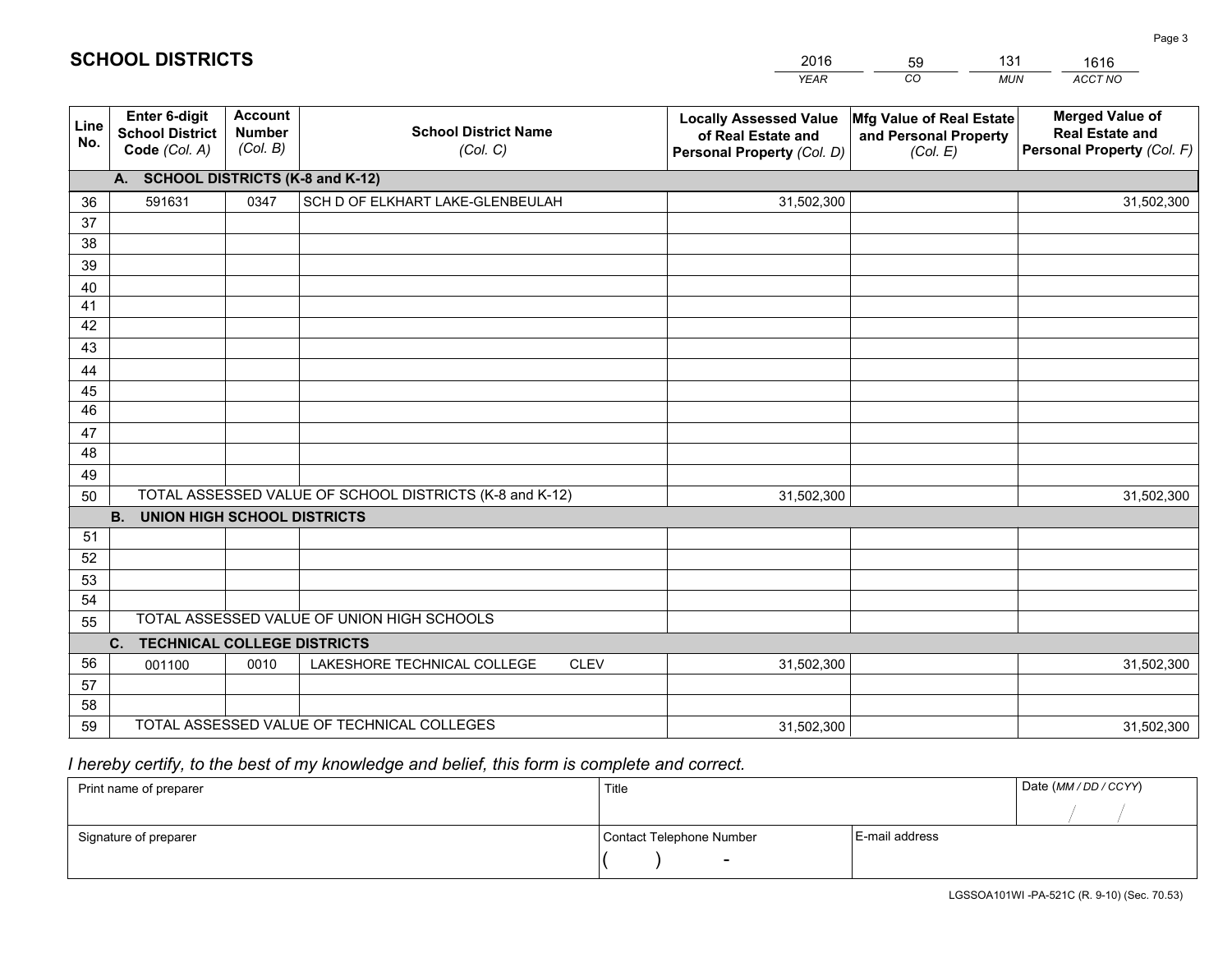#### **HIGHLIGHTS**

- 1. Complete the Statement of Assessment after the Board of Review. Reflect any changes made there.
- 2. Use black ink to complete.
- 3. Line 16 must equal Line 50, Col D.
- 4. Line 55 must equal the total of K-8 schools listed on lines 36-49. Do not include K-12 schools in this comparision.
- 5. Line 59, Col. D must equal Line 16.
- 6. Special District, School District and Technical College District values must include both real estate and personal property. Examples of Special districts are: town sanitary districts, public inland lake protection and rehabilitation districts, and metropolitan sewerage districts.
- 7. DO NOT INCLUDE Manufacturing property values.DOR will print these values on the final SOA.

MICHELE BERTRAM

VILLAGE OF GLENBEULAH

MICHELE BERTRAM<br>VILLAGE OF GLENBEULAH<br>PO BOX 128

PO BOX 128

GLENBEULAH, WI 53023 - 0128

GLENBEULAH, WI 53023

 $-0128$ 

 8. Accuracy of this form is very important. The values reported directly affect the equalized value DOR calculates for school and special districts.

#### **Page 1:**

 If not prefilled, enter the tax year,county and municipal code,municipal type, municipal name and county name on the top of form.

Check the Amended box, if filing an amended / corrected SOA.

 Report the parcel count, acres and assessed value of taxable general property, total parcel count, (real and personal), total acres, and values from final figures set by the Board of Review.

- A. Real Estate land and improvements (buildings, etc.) is reported on lines 1 8, total line 9.
- B. Personal Property is reported on lines 11 14, Column D, total line 15.
- C. To complete this report, use the computer produced summary of the assessment roll that shows these amounts.
- D. Use whole numbers only.
- E. Add each line across and each column down to verify entries.

#### **Page 2:**

- A. Report Special Items (not subject to general property tax).
- 1. Private Forest Croplands and Managed Forest Lands are reported on lines 18,19, 20 and 21. Be sure to report assessed values **NOT** taxes.
- 2. You should have copies of the orders of entry, orders of withdrawal, etc., to update your assessment roll.
	- 3. Show hundredths of acres (e.g. 39.75).
- 4. Tax exempt lands are reported on line 22.
- 5. Omitted property and sec. 70.43, Wis. Stats., corrections of errors by assessor are reported on line 23. Report real estate and personal property separately. These should be for **prior years**, not something found on the current assessment roll after the board of review.
- B. Special District (Lines 24-35) Include the value of both real and personal property.
- The Department of Revenue (DOR) preprints much of the information regarding names and codes for schools, special districts,etc. If a district is not listed, enter the name and value only, DOR will enter the proper code.

### **Page 3 School Districts:**

Include the value of both real and personal property.

Report School District (regular, elementary, union high school, and technical college).

- 1. Regular (K-12) and Elementary (K-8) school values are reported on lines 36-49, total on line 50.
- 2. Union High School (UHS) (use only if elementary schools are listed on lines 36-49) are reported on lines 51-54. UHS total value (line 55) must equal to the total **elementary school** values reported on lines 36-49. Do notinclude K-12 schools in this comparison.
- 3. Technical College values are reported on lines 56-58, total on line 59.
- 4. Use the computer summary that shows these amounts to complete this report.

#### **This form is due the second Monday in June. File this report only after your Board of Review is complete.**

 *If you have questions: Return forms to:*

Fax number: (608) 264-6887 PO Box 8971

 Email: lgs@revenue.wi.gov Wisconsin Department of Revenue Call: (608) 261-5341 Local Government Services Section 6-97Madison WI 53708-8971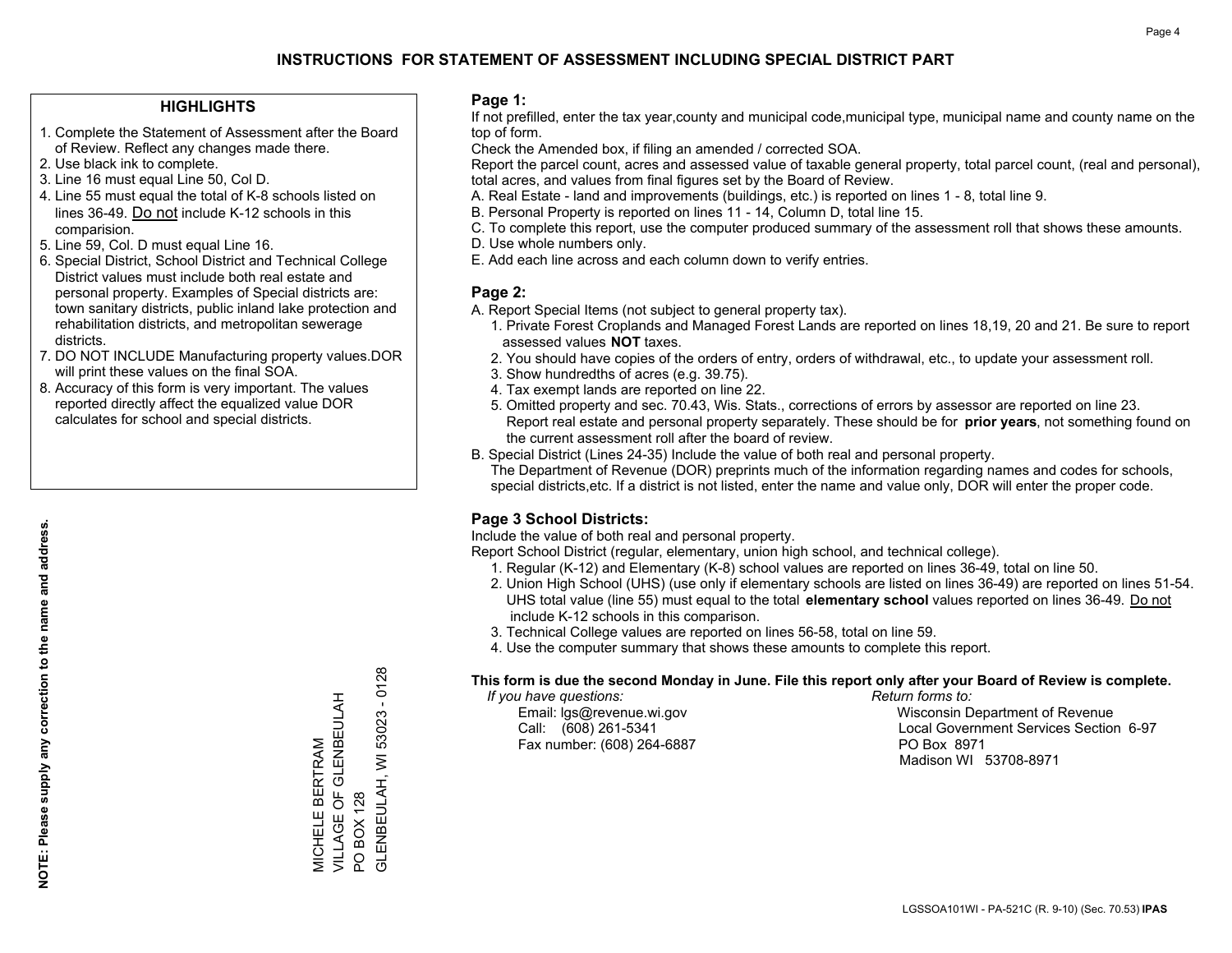**STATEMENT OF ASSESSMENT FOR 2016** 

**FINAL - EQUATED**

| 59. | 135. | 1617    |
|-----|------|---------|
| rη  | MUN  | ACCT NO |

|                | <b>FOR</b><br><b>VILLAGE OF</b><br>OF.<br><b>HOWARDS GROVE</b><br><b>SHEBOYGAN COUNTY</b>                                                                                                    |                                                              |                          |                                           |                              |                                |                                        | WHEN COMPLETING THIS DOCUMENT            |
|----------------|----------------------------------------------------------------------------------------------------------------------------------------------------------------------------------------------|--------------------------------------------------------------|--------------------------|-------------------------------------------|------------------------------|--------------------------------|----------------------------------------|------------------------------------------|
|                |                                                                                                                                                                                              | Town - Village - City                                        | <b>Municipality Name</b> |                                           | <b>County Name</b>           |                                |                                        | DO NOT WRITE OVER X's OR IN SHADED AREAS |
| Line           | <b>REAL ESTATE</b><br>(See Lines 18 - 22 for                                                                                                                                                 |                                                              |                          | PARCEL COUNT<br>TOTAL LAND   IMPROVEMENTS | NO. OF ACRES<br><b>WHOLE</b> | <b>VALUE OF</b><br><b>LAND</b> | <b>VALUE OF</b><br><b>IMPROVEMENTS</b> | TOTAL VALUE OF LAND<br>AND IMPROVEMENTS  |
| No.            |                                                                                                                                                                                              | other Real Estate)                                           | Col. A                   | Col. B                                    | NUMBERS ONLY<br>Col. C       | Col. D                         | Col. E                                 | Col. F                                   |
| $\mathbf 1$    |                                                                                                                                                                                              | <b>RESIDENTIAL - Class 1</b>                                 | 1,264                    | 1,154                                     | 568                          | 36,354,400                     | 173,711,400                            | 210,065,800                              |
| $\overline{2}$ |                                                                                                                                                                                              | <b>COMMERCIAL - Class 2</b>                                  | 79                       | 60                                        | 125                          | 3,060,500                      | 16,527,700                             | 19,588,200                               |
| 3              |                                                                                                                                                                                              | <b>MANUFACTURING - Class 3</b>                               |                          |                                           | 8                            | 102,600                        | 330,700                                | 433,300                                  |
| $\overline{4}$ |                                                                                                                                                                                              | <b>AGRICULTURAL - Class 4</b>                                | 72                       |                                           | 163                          | 30,500                         |                                        | 30,500                                   |
| 5              |                                                                                                                                                                                              | <b>UNDEVELOPED - Class 5</b>                                 | 22                       |                                           | 104                          | 158,900                        |                                        | 158,900                                  |
| 6              |                                                                                                                                                                                              | AGRICULTURAL FOREST - Class 5m                               | 5                        |                                           | 28                           | 40,000                         |                                        | 40,000                                   |
| 7              |                                                                                                                                                                                              | FOREST LANDS - Class 6                                       |                          |                                           | $\overline{2}$               | 8,000                          |                                        | 8,000                                    |
| 8              | OTHER - Class 7                                                                                                                                                                              |                                                              | 0                        | 0                                         | 0                            | 0                              | $\Omega$                               | $\mathbf{0}$                             |
| 9              | TOTAL - ALL COLUMNS<br>1,444                                                                                                                                                                 |                                                              |                          |                                           | 1,215<br>998                 | 39,754,900                     | 190,569,800                            | 230,324,700                              |
| 10             |                                                                                                                                                                                              | NUMBER OF PERSONAL PROPERTY ACCOUNTS IN ROLL                 |                          |                                           | 66                           | <b>LOCALLY ASSESSED</b>        | <b>MANUFACTURING</b>                   | <b>MERGED</b>                            |
| 11             |                                                                                                                                                                                              | BOATS AND OTHER WATERCRAFT NOT EXEMPT - Code 1               |                          |                                           |                              | 0                              | <sup>0</sup>                           | $\mathbf{0}$                             |
| 12             |                                                                                                                                                                                              | MACHINERY, TOOLS AND PATTERNS - Code 2                       |                          |                                           |                              | 893,400                        | 11,900                                 | 905,300                                  |
| 13             |                                                                                                                                                                                              | FURNITURE, FIXTURES AND EQUIPMENT - Code 3                   |                          |                                           |                              | 666,500                        | $\Omega$                               | 666,500                                  |
| 14             |                                                                                                                                                                                              | ALL OTHER PERSONAL PROPERTY NOT EXEMPT - Codes 4A, 4B, 4C    |                          |                                           |                              | 94,200                         | 1,100                                  | 95,300                                   |
| 15             |                                                                                                                                                                                              | TOTAL OF PERSONAL PROPERTY NOT EXEMPT (Total of Lines 11-14) | 1,654,100                | 13,000                                    | 1,667,100                    |                                |                                        |                                          |
| 16             | AGGREGATE ASSESSED VALUE OF ALL PROPERTY SUBJECT TO THE GENERAL PROPERTY TAX (Total of Lines 9F and 15F)<br>MUST EQUAL TOTAL VALUE OF THE SCHOOL DISTRICTS (K-12 PLUS K-8) - Line 50, Col. F |                                                              |                          |                                           |                              |                                |                                        | 231,991,800                              |
| 17             | Name of Assessor<br>Telephone #<br><b>BOARD OF REVIEW</b><br>DATE OF FINAL ADJOURNMENT<br>05/24/2016<br><b>GROTA APPRAISALS LLC</b>                                                          |                                                              |                          |                                           |                              |                                | (262) 253-1142                         |                                          |

REMARKS

The Assessment Ratio to be used in calculating the estimated Fair Market Value on tax bills for this tax district is 1.01803301<br>This ratio should be used to convert assessed values to "Calculate Equalized Values" in Step 1 Commission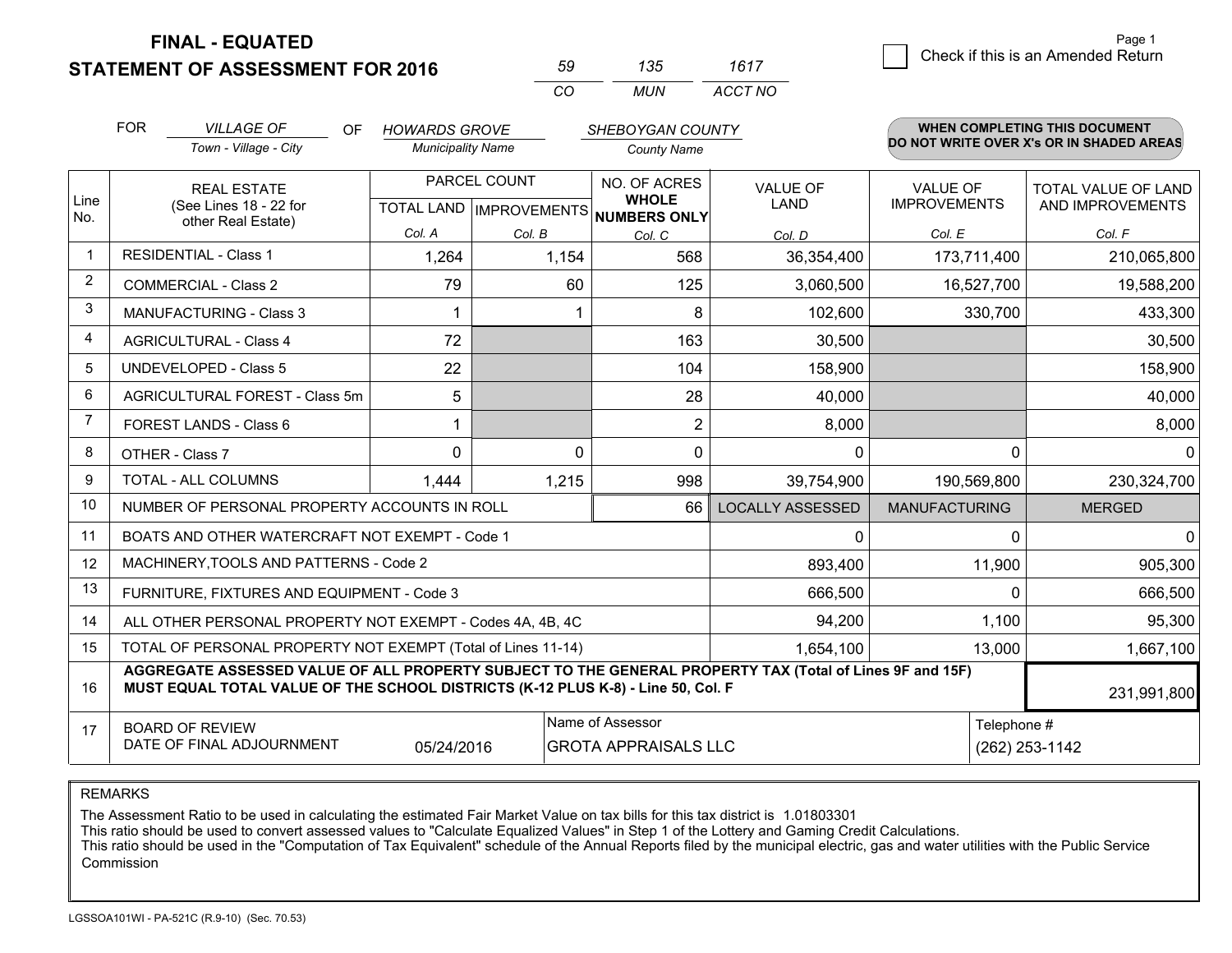*YEAR CO MUN ACCT NO* <sup>2016</sup> <sup>59</sup> <sup>135</sup> <sup>1617</sup>

Do not confuse FOREST LANDS (Line 7) with FOREST CROPS (in this section) - They are **NOT** the same

|    |                                                                                |                                             |  | Private Forest Crop - Reg Class @ 10¢ per acre                   |  | Private Forest Crop - Reg Class @ \$2.52 per acre                            |                                                                    |  |                    |  |
|----|--------------------------------------------------------------------------------|---------------------------------------------|--|------------------------------------------------------------------|--|------------------------------------------------------------------------------|--------------------------------------------------------------------|--|--------------------|--|
| 18 | (a) PARCELS                                                                    | (b) ACRES                                   |  | (c) ASSESSED VALUE                                               |  | (d) PARCELS                                                                  | (e) ACRES                                                          |  | (f) ASSESSED VALUE |  |
|    | Private Forest Crop - Special Class @ 20¢ per acre                             |                                             |  |                                                                  |  | Entered Before 2005 Managed Forest - Ferrous Mining CLOSED @ \$8.27 per acre |                                                                    |  |                    |  |
| 19 | (a) PARCELS                                                                    | (b) ACRES                                   |  | (c) ASSESSED VALUE                                               |  | (d) PARCELS                                                                  | (e) ACRES                                                          |  | (f) ASSESSED VALUE |  |
|    |                                                                                | Entered Before 2005 Managed Forest - OPEN @ |  |                                                                  |  | Entered Before 2005 Managed Forest - CLOSED @ \$1.87 per acre                |                                                                    |  |                    |  |
| 20 | (a) PARCELS<br>(b) ACRES                                                       |                                             |  | \$.79 per acre<br>(c) ASSESSED VALUE                             |  | (d) PARCELS                                                                  | (e) ACRES                                                          |  | (f) ASSESSED VALUE |  |
|    |                                                                                | Entered After 2004 Managed Forest - OPEN @  |  | \$2.14 per acre                                                  |  |                                                                              | Entered After 2004 Managed Forest - CLOSED @ \$10.68 per acre      |  |                    |  |
| 21 | (a) PARCELS<br>(b) ACRES                                                       |                                             |  | (c) ASSESSED VALUE                                               |  | (d) PARCELS                                                                  | (e) ACRES                                                          |  | (f) ASSESSED VALUE |  |
| 22 | (a) County Forest Cropland Acres                                               |                                             |  | (b) Federal Acres                                                |  | (c) State Acres                                                              | (d) County (NOT FOREST CROP) Acres                                 |  | (e) Other Acres    |  |
|    |                                                                                |                                             |  |                                                                  |  | 12.85                                                                        | .46                                                                |  | 344.45             |  |
|    |                                                                                |                                             |  | Assessed Value of Omitted Property From Prior Years (Sec. 70.44) |  |                                                                              | Assessed Value of Sec. 70.43 Corrections of Errors by Assessors    |  |                    |  |
| 23 | (a) REAL ESTATE                                                                |                                             |  | (b) PERSONAL                                                     |  | (c1) REAL ESTATE                                                             |                                                                    |  | (c2) PERSONAL      |  |
|    | Manufacturing Equated Value of Omitted Property From Prior Years (Sec. 70.995) |                                             |  |                                                                  |  |                                                                              | Mfg. Equated Value of Sec.70.43 Corrections of Errors by Assessors |  |                    |  |
|    |                                                                                | (d) REAL ESTATE                             |  | (e) PERSONAL                                                     |  |                                                                              | (f1) REAL ESTATE                                                   |  | (f2) PERSONAL      |  |
|    |                                                                                |                                             |  |                                                                  |  |                                                                              |                                                                    |  |                    |  |

## **SPECIAL DISTRICTS**

| Line<br>No. | Enter 6-digit<br>Special District<br>Code (Col. A) | <b>Account</b><br><b>Number</b> | <b>Special District Name</b> | <b>Locally Assessed Value</b><br>of Real Estate and | Mfg Value of Real Estate<br>and Personal Property | <b>Merged Value of</b><br><b>Real Estate and</b><br>Personal Property (Col. F) |
|-------------|----------------------------------------------------|---------------------------------|------------------------------|-----------------------------------------------------|---------------------------------------------------|--------------------------------------------------------------------------------|
|             |                                                    | (Col. B)                        | (Col. C)                     | Personal Property (Col. D)                          | (Col. E)                                          |                                                                                |
| 24          |                                                    |                                 |                              |                                                     |                                                   |                                                                                |
| 25          |                                                    |                                 |                              |                                                     |                                                   |                                                                                |
| 26          |                                                    |                                 |                              |                                                     |                                                   |                                                                                |
| 27          |                                                    |                                 |                              |                                                     |                                                   |                                                                                |
| 28          |                                                    |                                 |                              |                                                     |                                                   |                                                                                |
| 29          |                                                    |                                 |                              |                                                     |                                                   |                                                                                |
| 30          |                                                    |                                 |                              |                                                     |                                                   |                                                                                |
| 31          |                                                    |                                 |                              |                                                     |                                                   |                                                                                |
| 32          |                                                    |                                 |                              |                                                     |                                                   |                                                                                |
| 33          |                                                    |                                 |                              |                                                     |                                                   |                                                                                |
| 34          |                                                    |                                 |                              |                                                     |                                                   |                                                                                |
| 35          |                                                    |                                 |                              |                                                     |                                                   |                                                                                |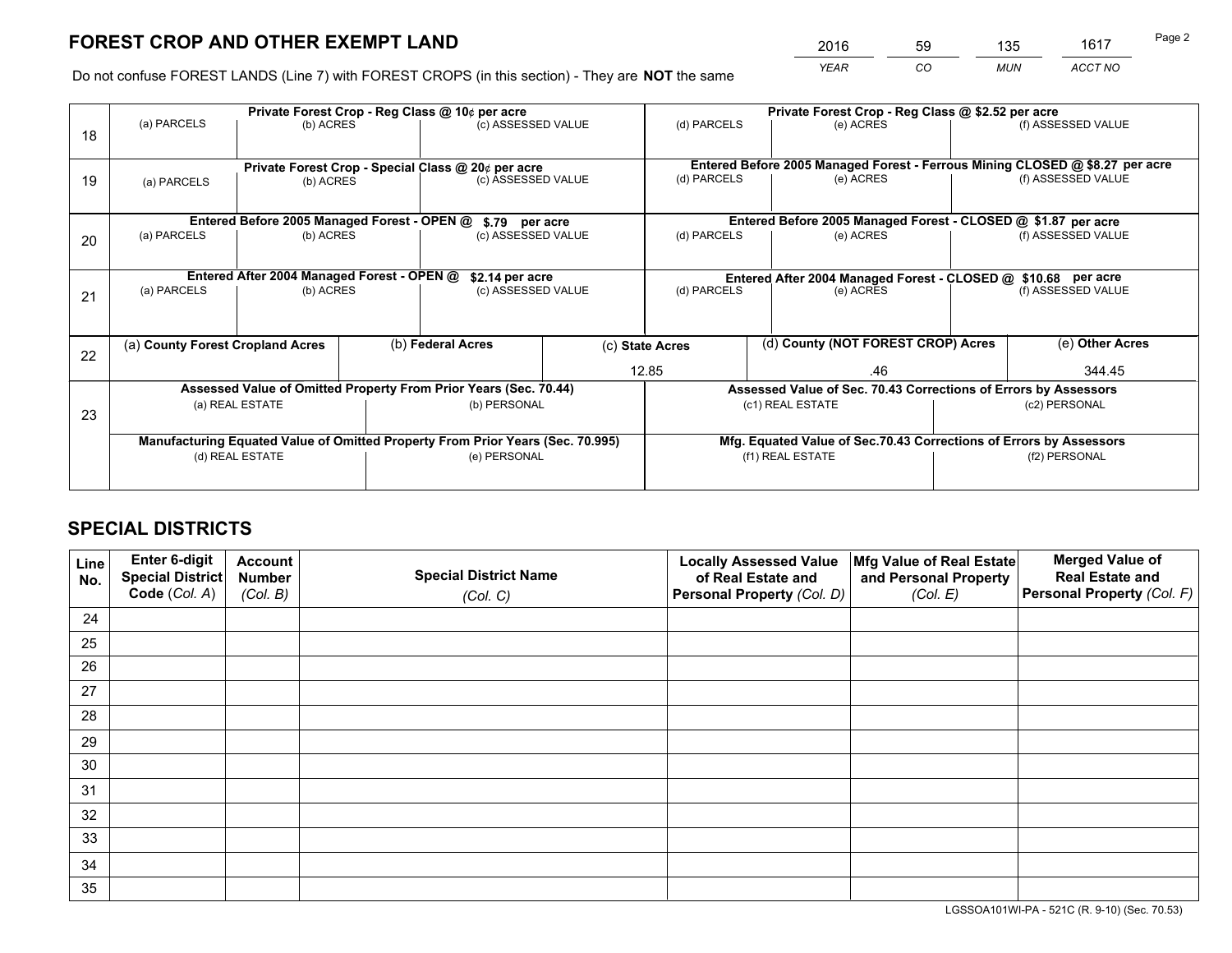|                 |                                                          |                                             |                                                         | <b>YEAR</b>                                                                       | $\overline{co}$<br><b>MUN</b>                                 | ACCT NO                                                                        |
|-----------------|----------------------------------------------------------|---------------------------------------------|---------------------------------------------------------|-----------------------------------------------------------------------------------|---------------------------------------------------------------|--------------------------------------------------------------------------------|
| Line<br>No.     | Enter 6-digit<br><b>School District</b><br>Code (Col. A) | <b>Account</b><br><b>Number</b><br>(Col. B) | <b>School District Name</b><br>(Col. C)                 | <b>Locally Assessed Value</b><br>of Real Estate and<br>Personal Property (Col. D) | Mfg Value of Real Estate<br>and Personal Property<br>(Col. E) | <b>Merged Value of</b><br><b>Real Estate and</b><br>Personal Property (Col. F) |
|                 | A. SCHOOL DISTRICTS (K-8 and K-12)                       |                                             |                                                         |                                                                                   |                                                               |                                                                                |
| 36              | 592605                                                   | 0348                                        | SCH D OF HOWARDS GROVE                                  | 231,545,500                                                                       | 446,300                                                       | 231,991,800                                                                    |
| 37              |                                                          |                                             |                                                         |                                                                                   |                                                               |                                                                                |
| 38              |                                                          |                                             |                                                         |                                                                                   |                                                               |                                                                                |
| 39              |                                                          |                                             |                                                         |                                                                                   |                                                               |                                                                                |
| 40              |                                                          |                                             |                                                         |                                                                                   |                                                               |                                                                                |
| 41              |                                                          |                                             |                                                         |                                                                                   |                                                               |                                                                                |
| 42<br>43        |                                                          |                                             |                                                         |                                                                                   |                                                               |                                                                                |
| 44              |                                                          |                                             |                                                         |                                                                                   |                                                               |                                                                                |
| 45              |                                                          |                                             |                                                         |                                                                                   |                                                               |                                                                                |
| $\overline{46}$ |                                                          |                                             |                                                         |                                                                                   |                                                               |                                                                                |
| 47              |                                                          |                                             |                                                         |                                                                                   |                                                               |                                                                                |
| 48              |                                                          |                                             |                                                         |                                                                                   |                                                               |                                                                                |
| 49              |                                                          |                                             |                                                         |                                                                                   |                                                               |                                                                                |
| 50              |                                                          |                                             | TOTAL ASSESSED VALUE OF SCHOOL DISTRICTS (K-8 and K-12) | 231,545,500                                                                       | 446,300                                                       | 231,991,800                                                                    |
|                 | <b>B.</b><br><b>UNION HIGH SCHOOL DISTRICTS</b>          |                                             |                                                         |                                                                                   |                                                               |                                                                                |
| 51              |                                                          |                                             |                                                         |                                                                                   |                                                               |                                                                                |
| 52              |                                                          |                                             |                                                         |                                                                                   |                                                               |                                                                                |
| 53              |                                                          |                                             |                                                         |                                                                                   |                                                               |                                                                                |
| 54              |                                                          |                                             |                                                         |                                                                                   |                                                               |                                                                                |
| 55              |                                                          |                                             | TOTAL ASSESSED VALUE OF UNION HIGH SCHOOLS              |                                                                                   |                                                               |                                                                                |
|                 | C.<br><b>TECHNICAL COLLEGE DISTRICTS</b>                 |                                             |                                                         |                                                                                   |                                                               |                                                                                |
| 56              | 001100                                                   | 0010                                        | LAKESHORE TECHNICAL COLLEGE<br><b>CLEV</b>              | 231,545,500                                                                       | 446,300                                                       | 231,991,800                                                                    |
| 57<br>58        |                                                          |                                             |                                                         |                                                                                   |                                                               |                                                                                |
| 59              |                                                          |                                             | TOTAL ASSESSED VALUE OF TECHNICAL COLLEGES              | 231,545,500                                                                       | 446,300                                                       | 231,991,800                                                                    |
|                 |                                                          |                                             |                                                         |                                                                                   |                                                               |                                                                                |

59

135

 *I hereby certify, to the best of my knowledge and belief, this form is complete and correct.*

**SCHOOL DISTRICTS**

| Print name of preparer | Title                    |                | Date (MM/DD/CCYY) |
|------------------------|--------------------------|----------------|-------------------|
|                        |                          |                |                   |
| Signature of preparer  | Contact Telephone Number | E-mail address |                   |
|                        | $\overline{\phantom{a}}$ |                |                   |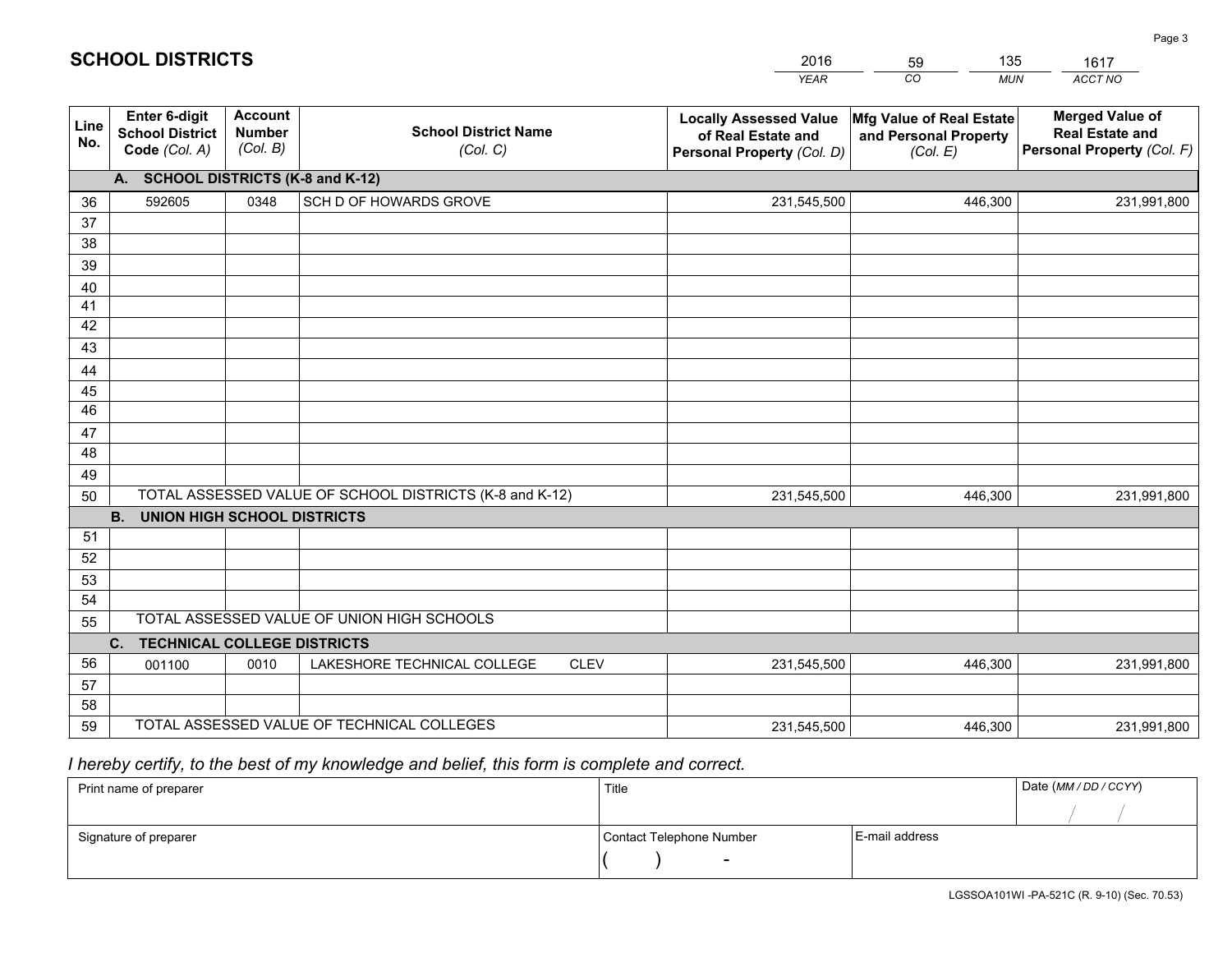#### **HIGHLIGHTS**

- 1. Complete the Statement of Assessment after the Board of Review. Reflect any changes made there.
- 2. Use black ink to complete.
- 3. Line 16 must equal Line 50, Col D.
- 4. Line 55 must equal the total of K-8 schools listed on lines 36-49. Do not include K-12 schools in this comparision.
- 5. Line 59, Col. D must equal Line 16.
- 6. Special District, School District and Technical College District values must include both real estate and personal property. Examples of Special districts are: town sanitary districts, public inland lake protection and rehabilitation districts, and metropolitan sewerage districts.
- 7. DO NOT INCLUDE Manufacturing property values.DOR will print these values on the final SOA.

JO ANN LESSER

VILLAGE OF HOWARDS GROVE

JO ANN LESSER<br>VILLAGE OF HOWARDS GROVE

913 S WISCONSIN DR

913 S WISCONSIN DR

HOWARDS GROVE, WI 53083 - 1306

HOWARDS GROVE, WI 53083 - 1306

 8. Accuracy of this form is very important. The values reported directly affect the equalized value DOR calculates for school and special districts.

#### **Page 1:**

 If not prefilled, enter the tax year,county and municipal code,municipal type, municipal name and county name on the top of form.

Check the Amended box, if filing an amended / corrected SOA.

 Report the parcel count, acres and assessed value of taxable general property, total parcel count, (real and personal), total acres, and values from final figures set by the Board of Review.

- A. Real Estate land and improvements (buildings, etc.) is reported on lines 1 8, total line 9.
- B. Personal Property is reported on lines 11 14, Column D, total line 15.
- C. To complete this report, use the computer produced summary of the assessment roll that shows these amounts.
- D. Use whole numbers only.
- E. Add each line across and each column down to verify entries.

#### **Page 2:**

- A. Report Special Items (not subject to general property tax).
- 1. Private Forest Croplands and Managed Forest Lands are reported on lines 18,19, 20 and 21. Be sure to report assessed values **NOT** taxes.
- 2. You should have copies of the orders of entry, orders of withdrawal, etc., to update your assessment roll.
	- 3. Show hundredths of acres (e.g. 39.75).
- 4. Tax exempt lands are reported on line 22.
- 5. Omitted property and sec. 70.43, Wis. Stats., corrections of errors by assessor are reported on line 23. Report real estate and personal property separately. These should be for **prior years**, not something found on the current assessment roll after the board of review.
- B. Special District (Lines 24-35) Include the value of both real and personal property.
- The Department of Revenue (DOR) preprints much of the information regarding names and codes for schools, special districts,etc. If a district is not listed, enter the name and value only, DOR will enter the proper code.

### **Page 3 School Districts:**

Include the value of both real and personal property.

Report School District (regular, elementary, union high school, and technical college).

- 1. Regular (K-12) and Elementary (K-8) school values are reported on lines 36-49, total on line 50.
- 2. Union High School (UHS) (use only if elementary schools are listed on lines 36-49) are reported on lines 51-54. UHS total value (line 55) must equal to the total **elementary school** values reported on lines 36-49. Do notinclude K-12 schools in this comparison.
- 3. Technical College values are reported on lines 56-58, total on line 59.
- 4. Use the computer summary that shows these amounts to complete this report.

#### **This form is due the second Monday in June. File this report only after your Board of Review is complete.**

 *If you have questions: Return forms to:*

Fax number: (608) 264-6887 PO Box 8971

 Email: lgs@revenue.wi.gov Wisconsin Department of Revenue Call: (608) 261-5341 Local Government Services Section 6-97Madison WI 53708-8971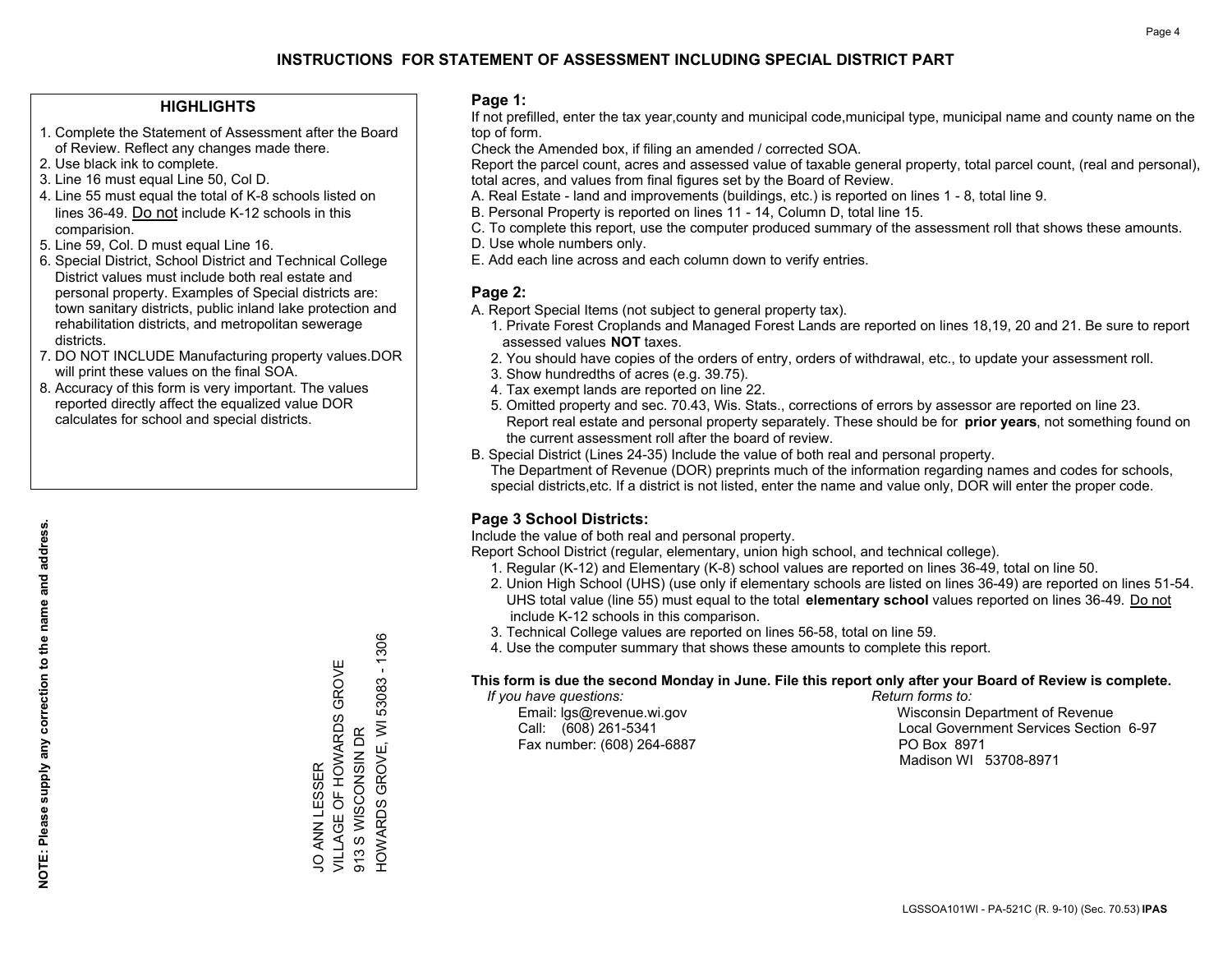**FINAL - EQUATED**

**STATEMENT OF ASSESSMENT FOR 2016** 

| 59 | 141   | 1618    |
|----|-------|---------|
| (  | MI IN | ACCT NO |

|      | <b>FOR</b>                                                                                                                                                                                   | <b>VILLAGE OF</b><br><b>OF</b>                               | <b>KOHLER</b>            |              | SHEBOYGAN COUNTY                     |                                  |                                        | <b>WHEN COMPLETING THIS DOCUMENT</b>     |
|------|----------------------------------------------------------------------------------------------------------------------------------------------------------------------------------------------|--------------------------------------------------------------|--------------------------|--------------|--------------------------------------|----------------------------------|----------------------------------------|------------------------------------------|
|      |                                                                                                                                                                                              | Town - Village - City                                        | <b>Municipality Name</b> |              | <b>County Name</b>                   |                                  |                                        | DO NOT WRITE OVER X's OR IN SHADED AREAS |
| Line |                                                                                                                                                                                              | <b>REAL ESTATE</b><br>(See Lines 18 - 22 for                 |                          | PARCEL COUNT | <b>NO. OF ACRES</b><br><b>WHOLE</b>  | <b>VALUE OF</b><br>LAND          | <b>VALUE OF</b><br><b>IMPROVEMENTS</b> | TOTAL VALUE OF LAND<br>AND IMPROVEMENTS  |
| No.  |                                                                                                                                                                                              | other Real Estate)                                           |                          |              | TOTAL LAND IMPROVEMENTS NUMBERS ONLY |                                  |                                        |                                          |
|      |                                                                                                                                                                                              | <b>RESIDENTIAL - Class 1</b>                                 | Col. A                   | Col. B       | Col. C                               | Col. D                           | Col. E                                 | Col. F                                   |
|      |                                                                                                                                                                                              |                                                              | 892                      | 854          | 315                                  | 36,950,500                       | 182,701,500                            | 219,652,000                              |
| 2    |                                                                                                                                                                                              | <b>COMMERCIAL - Class 2</b>                                  | 65                       | 33           | 784                                  | 12,901,400                       | 95,469,200                             | 108,370,600                              |
| 3    |                                                                                                                                                                                              | <b>MANUFACTURING - Class 3</b>                               | 8                        | 4            | 379                                  | 5,033,700                        | 26,031,600                             | 31,065,300                               |
| 4    |                                                                                                                                                                                              | <b>AGRICULTURAL - Class 4</b>                                | 43                       |              | 1,220                                | 205,500                          |                                        | 205,500                                  |
| 5    |                                                                                                                                                                                              | <b>UNDEVELOPED - Class 5</b>                                 | 17                       |              | 40                                   | 32,000                           |                                        | 32,000                                   |
| 6    |                                                                                                                                                                                              | AGRICULTURAL FOREST - Class 5m                               |                          |              | $\overline{2}$                       | 5,000                            |                                        | 5,000                                    |
| 7    | FOREST LANDS - Class 6                                                                                                                                                                       |                                                              |                          |              | 9                                    | 47,000                           |                                        | 47,000                                   |
| 8    | OTHER - Class 7                                                                                                                                                                              |                                                              | 5                        | 4            | 12                                   | 166,500                          | 415,000                                | 581,500                                  |
| 9    | TOTAL - ALL COLUMNS<br>1,032<br>895                                                                                                                                                          |                                                              |                          |              | 2,761                                | 55,341,600                       | 304,617,300                            | 359,958,900                              |
| 10   |                                                                                                                                                                                              | NUMBER OF PERSONAL PROPERTY ACCOUNTS IN ROLL                 |                          |              | 122                                  | <b>LOCALLY ASSESSED</b>          | <b>MANUFACTURING</b>                   | <b>MERGED</b>                            |
| 11   |                                                                                                                                                                                              | BOATS AND OTHER WATERCRAFT NOT EXEMPT - Code 1               |                          |              |                                      | 0                                |                                        | $\Omega$<br>$\Omega$                     |
| 12   |                                                                                                                                                                                              | MACHINERY, TOOLS AND PATTERNS - Code 2                       |                          |              |                                      | 560,800                          | 15,060,900                             | 15,621,700                               |
| 13   |                                                                                                                                                                                              | FURNITURE, FIXTURES AND EQUIPMENT - Code 3                   |                          |              |                                      | 14,928,000                       | 6,850,600                              | 21,778,600                               |
| 14   |                                                                                                                                                                                              | ALL OTHER PERSONAL PROPERTY NOT EXEMPT - Codes 4A, 4B, 4C    |                          |              | 683,200                              | 1,051,800                        | 1,735,000                              |                                          |
| 15   |                                                                                                                                                                                              | TOTAL OF PERSONAL PROPERTY NOT EXEMPT (Total of Lines 11-14) |                          |              | 16,172,000                           | 22,963,300                       | 39,135,300                             |                                          |
| 16   | AGGREGATE ASSESSED VALUE OF ALL PROPERTY SUBJECT TO THE GENERAL PROPERTY TAX (Total of Lines 9F and 15F)<br>MUST EQUAL TOTAL VALUE OF THE SCHOOL DISTRICTS (K-12 PLUS K-8) - Line 50, Col. F |                                                              |                          |              |                                      |                                  | 399,094,200                            |                                          |
| 17   |                                                                                                                                                                                              | <b>BOARD OF REVIEW</b>                                       |                          |              | Name of Assessor                     |                                  |                                        | Telephone #                              |
|      |                                                                                                                                                                                              | DATE OF FINAL ADJOURNMENT                                    | 08/23/2016               |              |                                      | ASSOCIATED APPRAISAL CONSULTANTS |                                        | (800) 721-4157                           |

REMARKS

The Assessment Ratio to be used in calculating the estimated Fair Market Value on tax bills for this tax district is .985879743

This ratio should be used to convert assessed values to "Calculate Equalized Values" in Step 1 of the Lottery and Gaming Credit Calculations.<br>This ratio should be used in the "Computation of Tax Equivalent" schedule of the Commission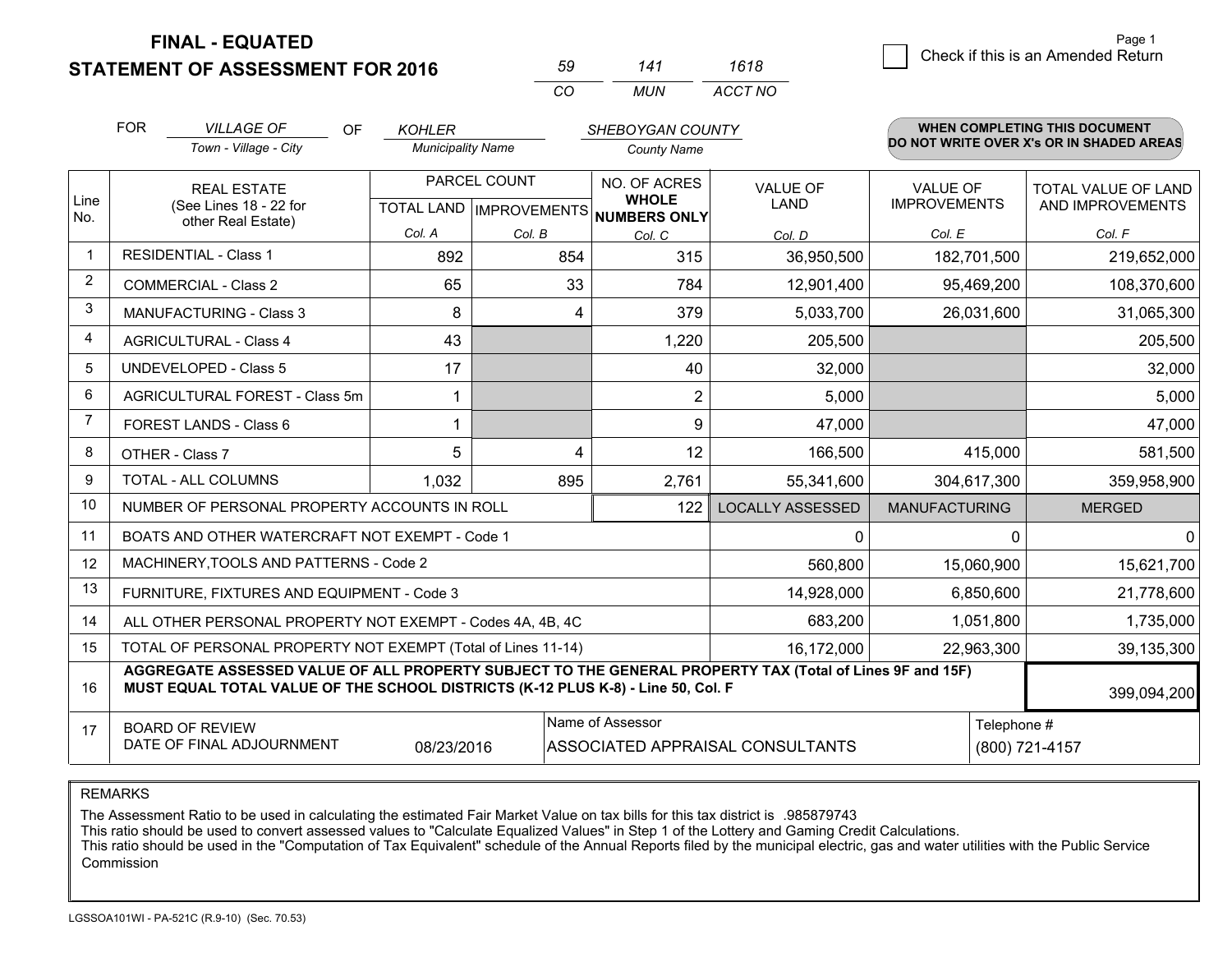*YEAR CO MUN ACCT NO* <sup>2016</sup> <sup>59</sup> <sup>141</sup> <sup>1618</sup>

Do not confuse FOREST LANDS (Line 7) with FOREST CROPS (in this section) - They are **NOT** the same

|    |                                                                                |                                             |  | Private Forest Crop - Reg Class @ 10¢ per acre     |  | Private Forest Crop - Reg Class @ \$2.52 per acre                            |                                                                 |               |                    |
|----|--------------------------------------------------------------------------------|---------------------------------------------|--|----------------------------------------------------|--|------------------------------------------------------------------------------|-----------------------------------------------------------------|---------------|--------------------|
| 18 | (a) PARCELS                                                                    | (b) ACRES                                   |  | (c) ASSESSED VALUE                                 |  | (d) PARCELS                                                                  | (e) ACRES                                                       |               | (f) ASSESSED VALUE |
|    |                                                                                |                                             |  |                                                    |  |                                                                              |                                                                 |               |                    |
|    |                                                                                |                                             |  | Private Forest Crop - Special Class @ 20¢ per acre |  | Entered Before 2005 Managed Forest - Ferrous Mining CLOSED @ \$8.27 per acre |                                                                 |               |                    |
| 19 | (a) PARCELS                                                                    | (b) ACRES                                   |  | (c) ASSESSED VALUE                                 |  | (d) PARCELS                                                                  | (e) ACRES                                                       |               | (f) ASSESSED VALUE |
|    |                                                                                |                                             |  |                                                    |  |                                                                              |                                                                 |               |                    |
|    |                                                                                | Entered Before 2005 Managed Forest - OPEN @ |  | \$.79 per acre                                     |  |                                                                              | Entered Before 2005 Managed Forest - CLOSED @ \$1.87 per acre   |               |                    |
| 20 | (a) PARCELS                                                                    | (b) ACRES                                   |  | (c) ASSESSED VALUE                                 |  | (d) PARCELS                                                                  | (e) ACRES                                                       |               | (f) ASSESSED VALUE |
|    |                                                                                |                                             |  |                                                    |  |                                                                              |                                                                 |               |                    |
|    | Entered After 2004 Managed Forest - OPEN @<br>\$2.14 per acre                  |                                             |  |                                                    |  |                                                                              | Entered After 2004 Managed Forest - CLOSED @ \$10.68 per acre   |               |                    |
| 21 | (a) PARCELS<br>(b) ACRES                                                       |                                             |  | (c) ASSESSED VALUE                                 |  | (d) PARCELS<br>(e) ACRES                                                     |                                                                 |               | (f) ASSESSED VALUE |
|    |                                                                                |                                             |  |                                                    |  |                                                                              |                                                                 |               |                    |
|    |                                                                                |                                             |  |                                                    |  |                                                                              | (d) County (NOT FOREST CROP) Acres                              |               | (e) Other Acres    |
| 22 | (b) Federal Acres<br>(a) County Forest Cropland Acres                          |                                             |  | (c) State Acres                                    |  |                                                                              |                                                                 |               |                    |
|    |                                                                                |                                             |  |                                                    |  | 159.74                                                                       | .28                                                             |               | 74.15              |
|    | Assessed Value of Omitted Property From Prior Years (Sec. 70.44)               |                                             |  |                                                    |  |                                                                              | Assessed Value of Sec. 70.43 Corrections of Errors by Assessors |               |                    |
| 23 | (a) REAL ESTATE                                                                |                                             |  | (b) PERSONAL                                       |  |                                                                              | (c1) REAL ESTATE                                                |               | (c2) PERSONAL      |
|    |                                                                                |                                             |  |                                                    |  |                                                                              |                                                                 |               |                    |
|    | Manufacturing Equated Value of Omitted Property From Prior Years (Sec. 70.995) |                                             |  |                                                    |  | Mfg. Equated Value of Sec.70.43 Corrections of Errors by Assessors           |                                                                 |               |                    |
|    |                                                                                | (d) REAL ESTATE                             |  | (e) PERSONAL                                       |  |                                                                              | (f1) REAL ESTATE                                                | (f2) PERSONAL |                    |
|    |                                                                                |                                             |  |                                                    |  |                                                                              |                                                                 |               |                    |

## **SPECIAL DISTRICTS**

| Line<br>No. | Enter 6-digit<br>Special District<br>Code (Col. A) | <b>Account</b><br><b>Number</b><br>(Col. B) | <b>Special District Name</b><br>(Col. C) | <b>Locally Assessed Value</b><br>of Real Estate and<br>Personal Property (Col. D) | Mfg Value of Real Estate<br>and Personal Property<br>(Col. E) | <b>Merged Value of</b><br><b>Real Estate and</b><br>Personal Property (Col. F) |
|-------------|----------------------------------------------------|---------------------------------------------|------------------------------------------|-----------------------------------------------------------------------------------|---------------------------------------------------------------|--------------------------------------------------------------------------------|
| 24          |                                                    |                                             |                                          |                                                                                   |                                                               |                                                                                |
| 25          |                                                    |                                             |                                          |                                                                                   |                                                               |                                                                                |
| 26          |                                                    |                                             |                                          |                                                                                   |                                                               |                                                                                |
| 27          |                                                    |                                             |                                          |                                                                                   |                                                               |                                                                                |
| 28          |                                                    |                                             |                                          |                                                                                   |                                                               |                                                                                |
| 29          |                                                    |                                             |                                          |                                                                                   |                                                               |                                                                                |
| 30          |                                                    |                                             |                                          |                                                                                   |                                                               |                                                                                |
| 31          |                                                    |                                             |                                          |                                                                                   |                                                               |                                                                                |
| 32          |                                                    |                                             |                                          |                                                                                   |                                                               |                                                                                |
| 33          |                                                    |                                             |                                          |                                                                                   |                                                               |                                                                                |
| 34          |                                                    |                                             |                                          |                                                                                   |                                                               |                                                                                |
| 35          |                                                    |                                             |                                          |                                                                                   |                                                               |                                                                                |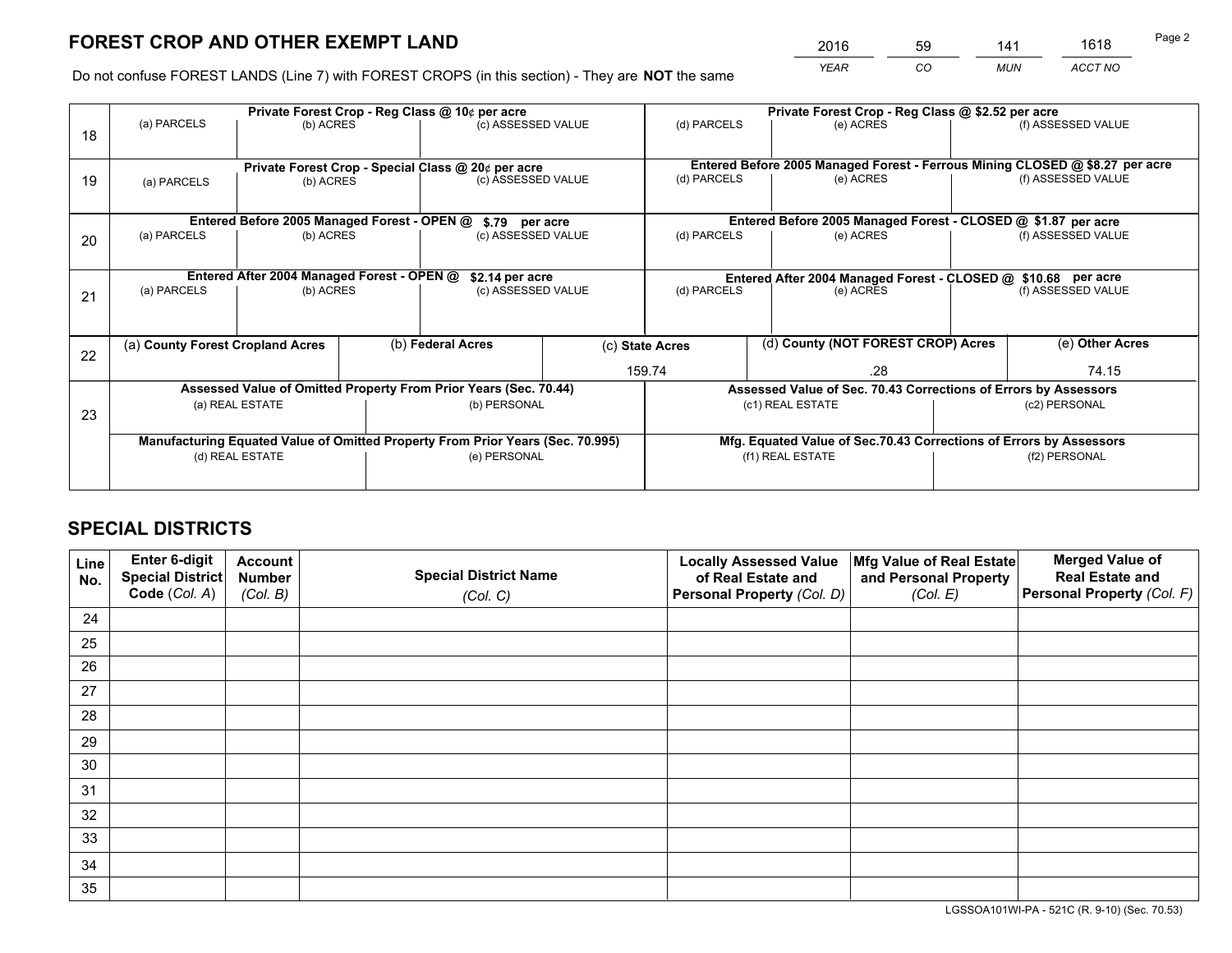| <b>Account</b><br><b>Enter 6-digit</b><br><b>Merged Value of</b><br>Mfg Value of Real Estate<br><b>Locally Assessed Value</b><br>Line<br><b>School District Name</b><br><b>Number</b><br><b>School District</b><br><b>Real Estate and</b><br>of Real Estate and<br>and Personal Property<br>No.<br>(Col. B)<br>Code (Col. A)<br>(Col. C)<br>Personal Property (Col. F)<br>Personal Property (Col. D)<br>(Col. E)<br>A. SCHOOL DISTRICTS (K-8 and K-12)<br>0349<br>SCH D OF KOHLER<br>36<br>592842<br>345,028,300<br>54,028,600<br>399,056,900<br>SCH D OF SHEBOYGAN AREA<br>37<br>595271<br>0353<br>200<br>200<br>38<br>595278<br>0354<br>SCH D OF SHEBOYGAN FALLS<br>37,100<br>37,100<br>39<br>40<br>41<br>42<br>43<br>44<br>45<br>46<br>47<br>48<br>49<br>TOTAL ASSESSED VALUE OF SCHOOL DISTRICTS (K-8 and K-12)<br>50<br>345,065,600<br>54,028,600<br>399,094,200<br><b>B.</b><br><b>UNION HIGH SCHOOL DISTRICTS</b><br>51<br>52<br>53<br>54 |  |  | <b>YEAR</b> | CO<br><b>MUN</b> | ACCT NO |
|--------------------------------------------------------------------------------------------------------------------------------------------------------------------------------------------------------------------------------------------------------------------------------------------------------------------------------------------------------------------------------------------------------------------------------------------------------------------------------------------------------------------------------------------------------------------------------------------------------------------------------------------------------------------------------------------------------------------------------------------------------------------------------------------------------------------------------------------------------------------------------------------------------------------------------------------------|--|--|-------------|------------------|---------|
|                                                                                                                                                                                                                                                                                                                                                                                                                                                                                                                                                                                                                                                                                                                                                                                                                                                                                                                                                  |  |  |             |                  |         |
|                                                                                                                                                                                                                                                                                                                                                                                                                                                                                                                                                                                                                                                                                                                                                                                                                                                                                                                                                  |  |  |             |                  |         |
|                                                                                                                                                                                                                                                                                                                                                                                                                                                                                                                                                                                                                                                                                                                                                                                                                                                                                                                                                  |  |  |             |                  |         |
|                                                                                                                                                                                                                                                                                                                                                                                                                                                                                                                                                                                                                                                                                                                                                                                                                                                                                                                                                  |  |  |             |                  |         |
|                                                                                                                                                                                                                                                                                                                                                                                                                                                                                                                                                                                                                                                                                                                                                                                                                                                                                                                                                  |  |  |             |                  |         |
|                                                                                                                                                                                                                                                                                                                                                                                                                                                                                                                                                                                                                                                                                                                                                                                                                                                                                                                                                  |  |  |             |                  |         |
|                                                                                                                                                                                                                                                                                                                                                                                                                                                                                                                                                                                                                                                                                                                                                                                                                                                                                                                                                  |  |  |             |                  |         |
|                                                                                                                                                                                                                                                                                                                                                                                                                                                                                                                                                                                                                                                                                                                                                                                                                                                                                                                                                  |  |  |             |                  |         |
|                                                                                                                                                                                                                                                                                                                                                                                                                                                                                                                                                                                                                                                                                                                                                                                                                                                                                                                                                  |  |  |             |                  |         |
|                                                                                                                                                                                                                                                                                                                                                                                                                                                                                                                                                                                                                                                                                                                                                                                                                                                                                                                                                  |  |  |             |                  |         |
|                                                                                                                                                                                                                                                                                                                                                                                                                                                                                                                                                                                                                                                                                                                                                                                                                                                                                                                                                  |  |  |             |                  |         |
|                                                                                                                                                                                                                                                                                                                                                                                                                                                                                                                                                                                                                                                                                                                                                                                                                                                                                                                                                  |  |  |             |                  |         |
|                                                                                                                                                                                                                                                                                                                                                                                                                                                                                                                                                                                                                                                                                                                                                                                                                                                                                                                                                  |  |  |             |                  |         |
|                                                                                                                                                                                                                                                                                                                                                                                                                                                                                                                                                                                                                                                                                                                                                                                                                                                                                                                                                  |  |  |             |                  |         |
|                                                                                                                                                                                                                                                                                                                                                                                                                                                                                                                                                                                                                                                                                                                                                                                                                                                                                                                                                  |  |  |             |                  |         |
|                                                                                                                                                                                                                                                                                                                                                                                                                                                                                                                                                                                                                                                                                                                                                                                                                                                                                                                                                  |  |  |             |                  |         |
|                                                                                                                                                                                                                                                                                                                                                                                                                                                                                                                                                                                                                                                                                                                                                                                                                                                                                                                                                  |  |  |             |                  |         |
|                                                                                                                                                                                                                                                                                                                                                                                                                                                                                                                                                                                                                                                                                                                                                                                                                                                                                                                                                  |  |  |             |                  |         |
|                                                                                                                                                                                                                                                                                                                                                                                                                                                                                                                                                                                                                                                                                                                                                                                                                                                                                                                                                  |  |  |             |                  |         |
|                                                                                                                                                                                                                                                                                                                                                                                                                                                                                                                                                                                                                                                                                                                                                                                                                                                                                                                                                  |  |  |             |                  |         |
|                                                                                                                                                                                                                                                                                                                                                                                                                                                                                                                                                                                                                                                                                                                                                                                                                                                                                                                                                  |  |  |             |                  |         |
| TOTAL ASSESSED VALUE OF UNION HIGH SCHOOLS<br>55                                                                                                                                                                                                                                                                                                                                                                                                                                                                                                                                                                                                                                                                                                                                                                                                                                                                                                 |  |  |             |                  |         |
| C.<br><b>TECHNICAL COLLEGE DISTRICTS</b>                                                                                                                                                                                                                                                                                                                                                                                                                                                                                                                                                                                                                                                                                                                                                                                                                                                                                                         |  |  |             |                  |         |
| 56<br>LAKESHORE TECHNICAL COLLEGE<br><b>CLEV</b><br>0010<br>345,065,600<br>54,028,600<br>001100<br>399,094,200                                                                                                                                                                                                                                                                                                                                                                                                                                                                                                                                                                                                                                                                                                                                                                                                                                   |  |  |             |                  |         |
| 57                                                                                                                                                                                                                                                                                                                                                                                                                                                                                                                                                                                                                                                                                                                                                                                                                                                                                                                                               |  |  |             |                  |         |
| 58                                                                                                                                                                                                                                                                                                                                                                                                                                                                                                                                                                                                                                                                                                                                                                                                                                                                                                                                               |  |  |             |                  |         |
| TOTAL ASSESSED VALUE OF TECHNICAL COLLEGES<br>59<br>345,065,600<br>54,028,600<br>399,094,200                                                                                                                                                                                                                                                                                                                                                                                                                                                                                                                                                                                                                                                                                                                                                                                                                                                     |  |  |             |                  |         |

59

141

1618

 *I hereby certify, to the best of my knowledge and belief, this form is complete and correct.*

**SCHOOL DISTRICTS**

| Print name of preparer | Title                    |                | Date (MM/DD/CCYY) |
|------------------------|--------------------------|----------------|-------------------|
|                        |                          |                |                   |
| Signature of preparer  | Contact Telephone Number | E-mail address |                   |
|                        | $\overline{\phantom{0}}$ |                |                   |

Page 3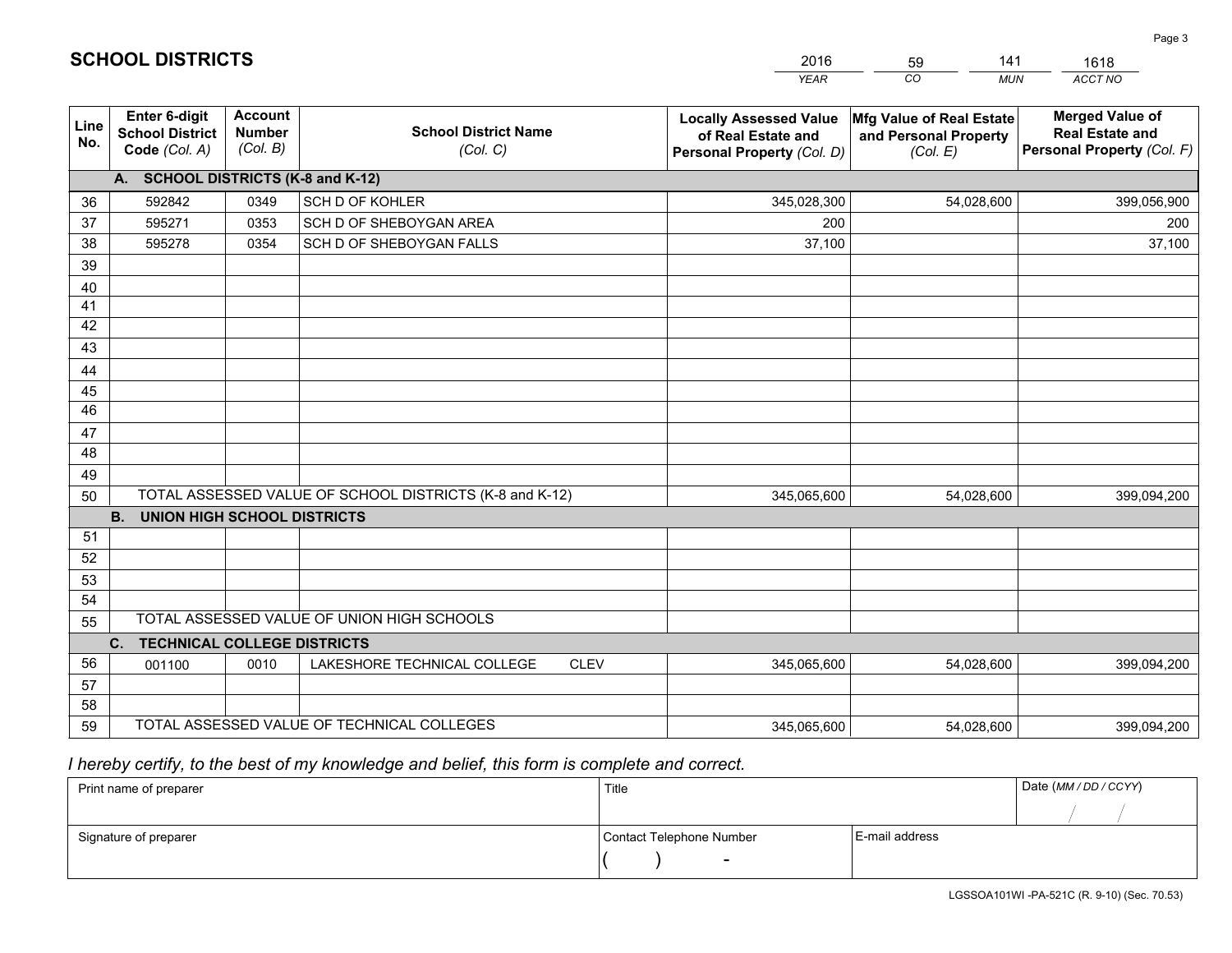#### **HIGHLIGHTS**

- 1. Complete the Statement of Assessment after the Board of Review. Reflect any changes made there.
- 2. Use black ink to complete.
- 3. Line 16 must equal Line 50, Col D.
- 4. Line 55 must equal the total of K-8 schools listed on lines 36-49. Do not include K-12 schools in this comparision.
- 5. Line 59, Col. D must equal Line 16.
- 6. Special District, School District and Technical College District values must include both real estate and personal property. Examples of Special districts are: town sanitary districts, public inland lake protection and rehabilitation districts, and metropolitan sewerage districts.
- 7. DO NOT INCLUDE Manufacturing property values.DOR will print these values on the final SOA.

LAURIE LINDOW VILLAGE OF KOHLER 319 HIGHLAND DR

LAURIE LINDOW<br>VILLAGE OF KOHLER

KOHLER, WI 53044 - 1513

KOHLER, WI 53044 319 HIGHLAND DR

 $-1513$ 

 8. Accuracy of this form is very important. The values reported directly affect the equalized value DOR calculates for school and special districts.

#### **Page 1:**

 If not prefilled, enter the tax year,county and municipal code,municipal type, municipal name and county name on the top of form.

Check the Amended box, if filing an amended / corrected SOA.

 Report the parcel count, acres and assessed value of taxable general property, total parcel count, (real and personal), total acres, and values from final figures set by the Board of Review.

- A. Real Estate land and improvements (buildings, etc.) is reported on lines 1 8, total line 9.
- B. Personal Property is reported on lines 11 14, Column D, total line 15.
- C. To complete this report, use the computer produced summary of the assessment roll that shows these amounts.
- D. Use whole numbers only.
- E. Add each line across and each column down to verify entries.

#### **Page 2:**

- A. Report Special Items (not subject to general property tax).
- 1. Private Forest Croplands and Managed Forest Lands are reported on lines 18,19, 20 and 21. Be sure to report assessed values **NOT** taxes.
- 2. You should have copies of the orders of entry, orders of withdrawal, etc., to update your assessment roll.
	- 3. Show hundredths of acres (e.g. 39.75).
- 4. Tax exempt lands are reported on line 22.
- 5. Omitted property and sec. 70.43, Wis. Stats., corrections of errors by assessor are reported on line 23. Report real estate and personal property separately. These should be for **prior years**, not something found on the current assessment roll after the board of review.
- B. Special District (Lines 24-35) Include the value of both real and personal property.
- The Department of Revenue (DOR) preprints much of the information regarding names and codes for schools, special districts,etc. If a district is not listed, enter the name and value only, DOR will enter the proper code.

### **Page 3 School Districts:**

Include the value of both real and personal property.

Report School District (regular, elementary, union high school, and technical college).

- 1. Regular (K-12) and Elementary (K-8) school values are reported on lines 36-49, total on line 50.
- 2. Union High School (UHS) (use only if elementary schools are listed on lines 36-49) are reported on lines 51-54. UHS total value (line 55) must equal to the total **elementary school** values reported on lines 36-49. Do notinclude K-12 schools in this comparison.
- 3. Technical College values are reported on lines 56-58, total on line 59.
- 4. Use the computer summary that shows these amounts to complete this report.

#### **This form is due the second Monday in June. File this report only after your Board of Review is complete.**

 *If you have questions: Return forms to:*

Fax number: (608) 264-6887 PO Box 8971

 Email: lgs@revenue.wi.gov Wisconsin Department of Revenue Call: (608) 261-5341 Local Government Services Section 6-97Madison WI 53708-8971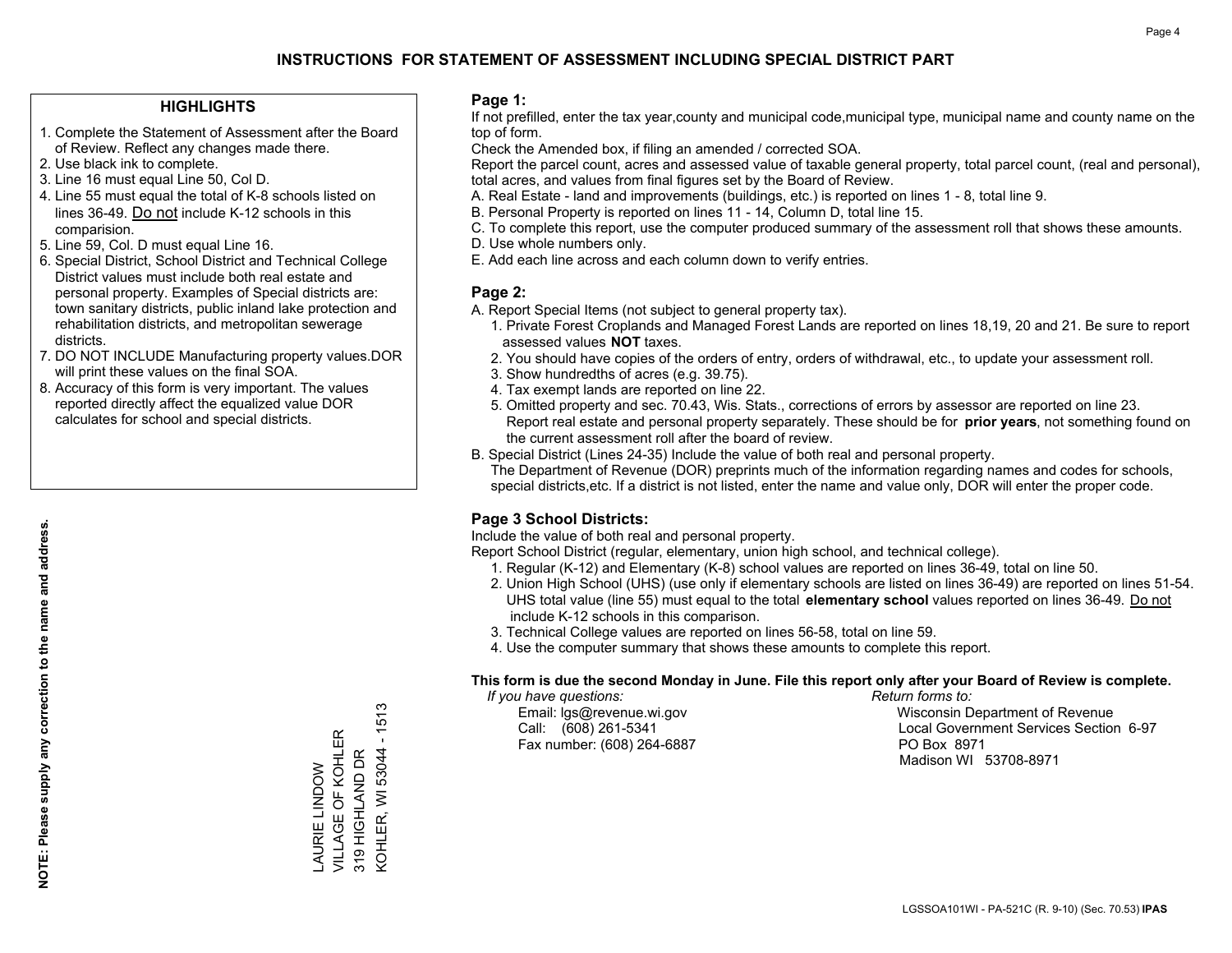**STATEMENT OF ASSESSMENT FOR 2016 FINAL - EQUATED**

g **Check if this is an Amended Return** Page 1

|      | <b>FOR</b>                                                                                                                                                                                   | <b>VILLAGE OF</b><br>OF                                      | <b>OOSTBURG</b>          |              | SHEBOYGAN COUNTY                                                    |                                  |                                        | <b>WHEN COMPLETING THIS DOCUMENT</b>           |
|------|----------------------------------------------------------------------------------------------------------------------------------------------------------------------------------------------|--------------------------------------------------------------|--------------------------|--------------|---------------------------------------------------------------------|----------------------------------|----------------------------------------|------------------------------------------------|
|      |                                                                                                                                                                                              | Town - Village - City                                        | <b>Municipality Name</b> |              | <b>County Name</b>                                                  |                                  |                                        | DO NOT WRITE OVER X's OR IN SHADED AREAS       |
| Line |                                                                                                                                                                                              | <b>REAL ESTATE</b><br>(See Lines 18 - 22 for                 |                          | PARCEL COUNT | NO. OF ACRES<br><b>WHOLE</b><br>TOTAL LAND MPROVEMENTS NUMBERS ONLY | <b>VALUE OF</b><br>LAND          | <b>VALUE OF</b><br><b>IMPROVEMENTS</b> | <b>TOTAL VALUE OF LAND</b><br>AND IMPROVEMENTS |
| No.  |                                                                                                                                                                                              | other Real Estate)                                           | Col. A                   | Col. B       | Col. C                                                              | Col. D                           | Col. E                                 | Col. F                                         |
|      |                                                                                                                                                                                              | <b>RESIDENTIAL - Class 1</b>                                 | 1,127                    | 1,009        | 414                                                                 | 32,550,900                       | 123,582,800                            | 156,133,700                                    |
| 2    |                                                                                                                                                                                              | <b>COMMERCIAL - Class 2</b>                                  | 97                       | 78           | 109                                                                 | 3,234,300                        | 23,462,000                             | 26,696,300                                     |
| 3    |                                                                                                                                                                                              | <b>MANUFACTURING - Class 3</b>                               | 7                        | 7            | 30                                                                  | 502,000                          | 10,053,100                             | 10,555,100                                     |
| 4    |                                                                                                                                                                                              | <b>AGRICULTURAL - Class 4</b>                                | 15                       |              | 249                                                                 | 43,600                           |                                        | 43,600                                         |
| 5    |                                                                                                                                                                                              | <b>UNDEVELOPED - Class 5</b>                                 | 11                       |              | 11                                                                  | 13,900                           |                                        | 13,900                                         |
| 6    |                                                                                                                                                                                              | AGRICULTURAL FOREST - Class 5m                               | 1                        |              | 3                                                                   | 4,400                            |                                        | 4,400                                          |
| 7    |                                                                                                                                                                                              | FOREST LANDS - Class 6                                       | 0                        |              | $\mathbf 0$                                                         | 0                                |                                        |                                                |
| 8    |                                                                                                                                                                                              | OTHER - Class 7                                              | 0                        | $\Omega$     | $\mathbf{0}$                                                        | 0                                | 0                                      | <sup>n</sup>                                   |
| 9    |                                                                                                                                                                                              | TOTAL - ALL COLUMNS                                          | 1,258                    | 1,094        | 816                                                                 | 36,349,100                       | 157,097,900                            | 193,447,000                                    |
| 10   |                                                                                                                                                                                              | NUMBER OF PERSONAL PROPERTY ACCOUNTS IN ROLL                 |                          |              | 109                                                                 | <b>LOCALLY ASSESSED</b>          | <b>MANUFACTURING</b>                   | <b>MERGED</b>                                  |
| 11   |                                                                                                                                                                                              | BOATS AND OTHER WATERCRAFT NOT EXEMPT - Code 1               |                          |              |                                                                     | $\Omega$                         | $\Omega$                               | n                                              |
| 12   |                                                                                                                                                                                              | MACHINERY, TOOLS AND PATTERNS - Code 2                       |                          |              |                                                                     | 923,800                          | 454,000                                | 1,377,800                                      |
| 13   |                                                                                                                                                                                              | FURNITURE, FIXTURES AND EQUIPMENT - Code 3                   |                          |              |                                                                     | 966,200                          | 619,600                                | 1,585,800                                      |
| 14   |                                                                                                                                                                                              | ALL OTHER PERSONAL PROPERTY NOT EXEMPT - Codes 4A, 4B, 4C    |                          |              |                                                                     | 335,600                          | 656,600                                | 992,200                                        |
| 15   |                                                                                                                                                                                              | TOTAL OF PERSONAL PROPERTY NOT EXEMPT (Total of Lines 11-14) |                          |              |                                                                     | 2,225,600                        | 1,730,200                              | 3,955,800                                      |
| 16   | AGGREGATE ASSESSED VALUE OF ALL PROPERTY SUBJECT TO THE GENERAL PROPERTY TAX (Total of Lines 9F and 15F)<br>MUST EQUAL TOTAL VALUE OF THE SCHOOL DISTRICTS (K-12 PLUS K-8) - Line 50, Col. F |                                                              |                          |              |                                                                     |                                  | 197,402,800                            |                                                |
| 17   |                                                                                                                                                                                              | <b>BOARD OF REVIEW</b><br>DATE OF FINAL ADJOURNMENT          | 05/26/2016               |              | Name of Assessor                                                    | ASSOCIATED APPRAISAL CONSULTANTS | Telephone #                            | (800) 721-4157                                 |

*MUN*

*ACCT NO1619*

*<sup>59</sup> <sup>165</sup>*

*CO*

REMARKS

The Assessment Ratio to be used in calculating the estimated Fair Market Value on tax bills for this tax district is 1.013439533<br>This ratio should be used to convert assessed values to "Calculate Equalized Values" in Step Commission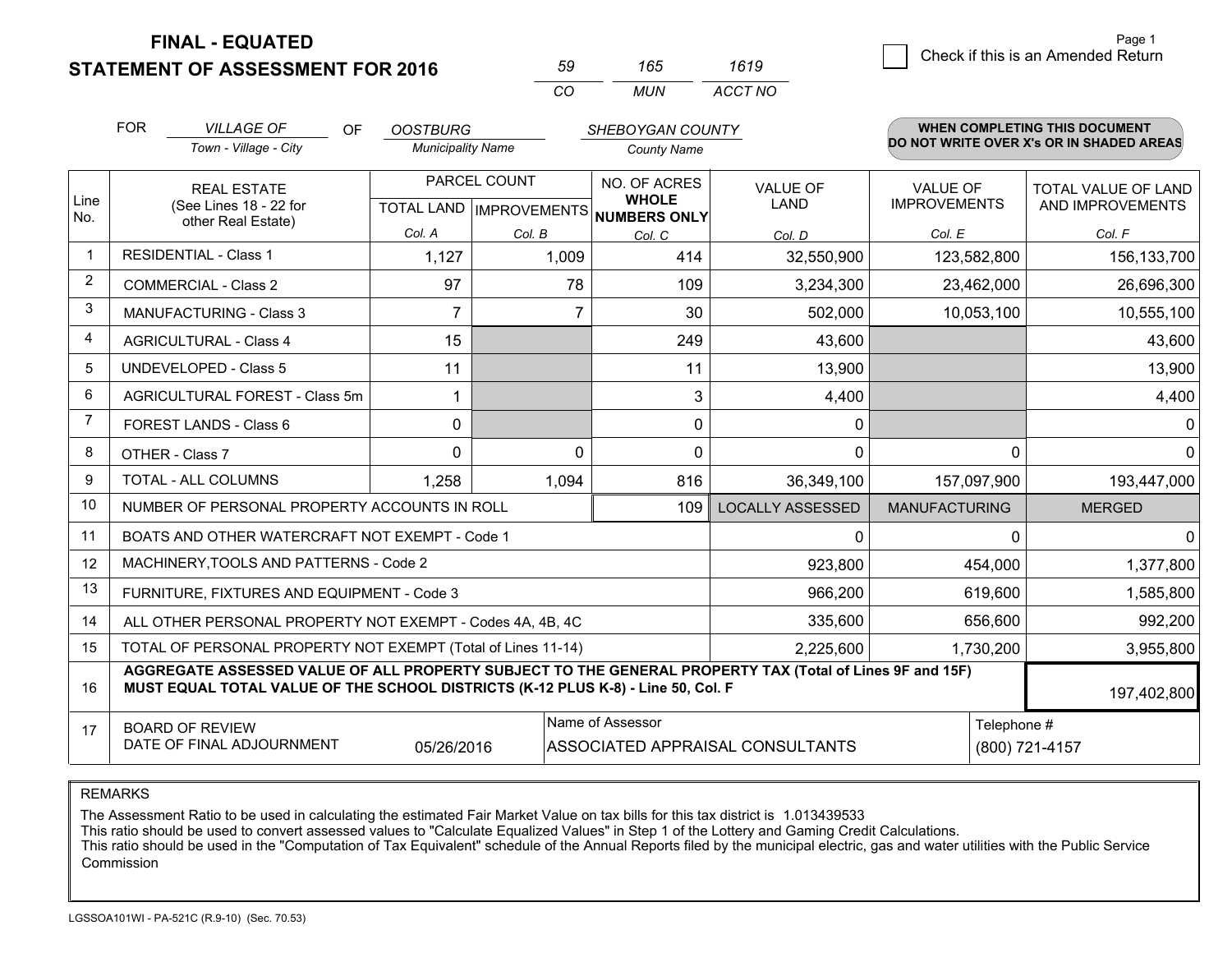*YEAR CO MUN ACCT NO* <sup>2016</sup> <sup>59</sup> <sup>165</sup> <sup>1619</sup>

Do not confuse FOREST LANDS (Line 7) with FOREST CROPS (in this section) - They are **NOT** the same

|    | Private Forest Crop - Reg Class @ 10¢ per acre                |                                             |  |                                                                                |                                                               | Private Forest Crop - Reg Class @ \$2.52 per acre |                                                                              |                    |                    |  |
|----|---------------------------------------------------------------|---------------------------------------------|--|--------------------------------------------------------------------------------|---------------------------------------------------------------|---------------------------------------------------|------------------------------------------------------------------------------|--------------------|--------------------|--|
| 18 | (a) PARCELS                                                   | (b) ACRES                                   |  | (c) ASSESSED VALUE                                                             |                                                               | (d) PARCELS                                       | (e) ACRES                                                                    |                    | (f) ASSESSED VALUE |  |
|    |                                                               |                                             |  |                                                                                |                                                               |                                                   |                                                                              |                    |                    |  |
|    |                                                               |                                             |  | Private Forest Crop - Special Class @ 20¢ per acre                             |                                                               |                                                   | Entered Before 2005 Managed Forest - Ferrous Mining CLOSED @ \$8.27 per acre |                    |                    |  |
| 19 | (a) PARCELS                                                   | (b) ACRES                                   |  | (c) ASSESSED VALUE                                                             |                                                               | (d) PARCELS                                       | (e) ACRES                                                                    |                    | (f) ASSESSED VALUE |  |
|    |                                                               |                                             |  |                                                                                |                                                               |                                                   |                                                                              |                    |                    |  |
|    |                                                               | Entered Before 2005 Managed Forest - OPEN @ |  | \$.79 per acre                                                                 |                                                               |                                                   | Entered Before 2005 Managed Forest - CLOSED @ \$1.87 per acre                |                    |                    |  |
| 20 | (a) PARCELS                                                   | (b) ACRES                                   |  | (c) ASSESSED VALUE                                                             |                                                               | (d) PARCELS                                       | (e) ACRES                                                                    |                    | (f) ASSESSED VALUE |  |
|    |                                                               |                                             |  |                                                                                |                                                               |                                                   |                                                                              |                    |                    |  |
|    | Entered After 2004 Managed Forest - OPEN @<br>\$2.14 per acre |                                             |  |                                                                                | Entered After 2004 Managed Forest - CLOSED @ \$10.68 per acre |                                                   |                                                                              |                    |                    |  |
| 21 | (a) PARCELS                                                   | (b) ACRES                                   |  | (c) ASSESSED VALUE                                                             |                                                               | (d) PARCELS<br>(e) ACRES                          |                                                                              | (f) ASSESSED VALUE |                    |  |
|    |                                                               |                                             |  |                                                                                |                                                               |                                                   |                                                                              |                    |                    |  |
|    |                                                               |                                             |  |                                                                                |                                                               |                                                   |                                                                              |                    |                    |  |
|    |                                                               | (a) County Forest Cropland Acres            |  | (b) Federal Acres                                                              |                                                               | (c) State Acres                                   | (d) County (NOT FOREST CROP) Acres                                           |                    | (e) Other Acres    |  |
| 22 |                                                               |                                             |  |                                                                                |                                                               |                                                   |                                                                              |                    |                    |  |
|    |                                                               |                                             |  |                                                                                |                                                               | .61                                               | 4.63                                                                         |                    | 268.81             |  |
|    |                                                               |                                             |  | Assessed Value of Omitted Property From Prior Years (Sec. 70.44)               |                                                               |                                                   | Assessed Value of Sec. 70.43 Corrections of Errors by Assessors              |                    |                    |  |
| 23 |                                                               | (a) REAL ESTATE                             |  | (b) PERSONAL                                                                   |                                                               |                                                   | (c1) REAL ESTATE                                                             |                    | (c2) PERSONAL      |  |
|    |                                                               |                                             |  |                                                                                |                                                               |                                                   |                                                                              |                    |                    |  |
|    |                                                               |                                             |  | Manufacturing Equated Value of Omitted Property From Prior Years (Sec. 70.995) |                                                               |                                                   | Mfg. Equated Value of Sec.70.43 Corrections of Errors by Assessors           |                    |                    |  |
|    |                                                               | (d) REAL ESTATE                             |  | (e) PERSONAL                                                                   |                                                               | (f1) REAL ESTATE                                  |                                                                              |                    | (f2) PERSONAL      |  |
|    |                                                               |                                             |  |                                                                                |                                                               |                                                   |                                                                              |                    |                    |  |
|    |                                                               |                                             |  |                                                                                |                                                               |                                                   |                                                                              |                    |                    |  |

## **SPECIAL DISTRICTS**

| Line<br>No. | Enter 6-digit<br><b>Special District</b> | <b>Account</b><br><b>Number</b> | <b>Special District Name</b> | <b>Locally Assessed Value</b><br>of Real Estate and | Mfg Value of Real Estate<br>and Personal Property | <b>Merged Value of</b><br><b>Real Estate and</b> |
|-------------|------------------------------------------|---------------------------------|------------------------------|-----------------------------------------------------|---------------------------------------------------|--------------------------------------------------|
|             | Code (Col. A)                            | (Col. B)                        | (Col. C)                     | Personal Property (Col. D)                          | (Col. E)                                          | Personal Property (Col. F)                       |
| 24          |                                          |                                 |                              |                                                     |                                                   |                                                  |
| 25          |                                          |                                 |                              |                                                     |                                                   |                                                  |
| 26          |                                          |                                 |                              |                                                     |                                                   |                                                  |
| 27          |                                          |                                 |                              |                                                     |                                                   |                                                  |
| 28          |                                          |                                 |                              |                                                     |                                                   |                                                  |
| 29          |                                          |                                 |                              |                                                     |                                                   |                                                  |
| 30          |                                          |                                 |                              |                                                     |                                                   |                                                  |
| 31          |                                          |                                 |                              |                                                     |                                                   |                                                  |
| 32          |                                          |                                 |                              |                                                     |                                                   |                                                  |
| 33          |                                          |                                 |                              |                                                     |                                                   |                                                  |
| 34          |                                          |                                 |                              |                                                     |                                                   |                                                  |
| 35          |                                          |                                 |                              |                                                     |                                                   |                                                  |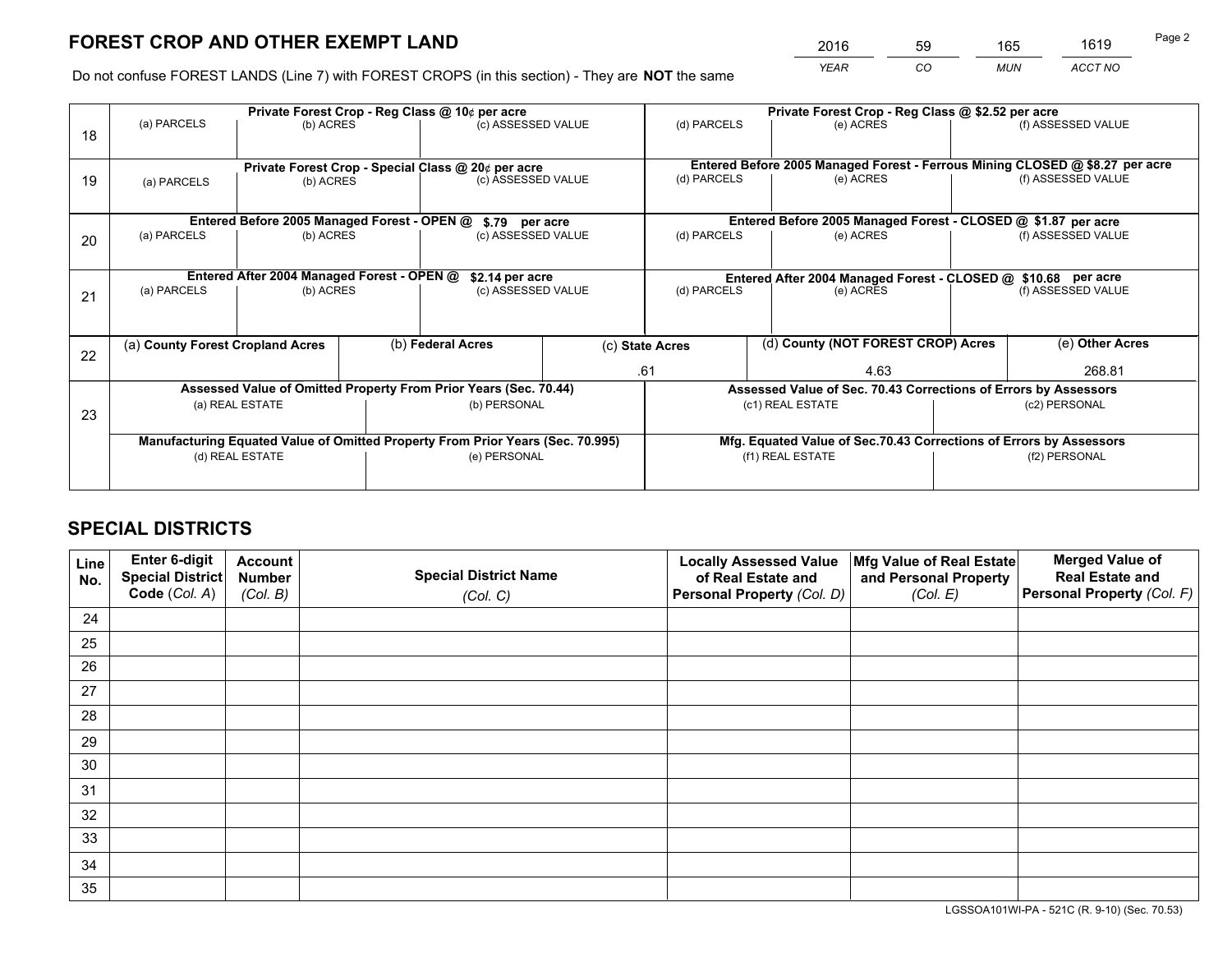|             |                                                                 |                                             |                                                         | <b>YEAR</b>                                                                       | CO<br><b>MUN</b>                                              | ACCT NO                                                                        |
|-------------|-----------------------------------------------------------------|---------------------------------------------|---------------------------------------------------------|-----------------------------------------------------------------------------------|---------------------------------------------------------------|--------------------------------------------------------------------------------|
| Line<br>No. | <b>Enter 6-digit</b><br><b>School District</b><br>Code (Col. A) | <b>Account</b><br><b>Number</b><br>(Col. B) | <b>School District Name</b><br>(Col. C)                 | <b>Locally Assessed Value</b><br>of Real Estate and<br>Personal Property (Col. D) | Mfg Value of Real Estate<br>and Personal Property<br>(Col. E) | <b>Merged Value of</b><br><b>Real Estate and</b><br>Personal Property (Col. F) |
|             | A. SCHOOL DISTRICTS (K-8 and K-12)                              |                                             |                                                         |                                                                                   |                                                               |                                                                                |
| 36          | 594137                                                          | 0350                                        | SCH D OF OOSTBURG                                       | 185,117,500                                                                       | 12,285,300                                                    | 197,402,800                                                                    |
| 37          |                                                                 |                                             |                                                         |                                                                                   |                                                               |                                                                                |
| 38          |                                                                 |                                             |                                                         |                                                                                   |                                                               |                                                                                |
| 39          |                                                                 |                                             |                                                         |                                                                                   |                                                               |                                                                                |
| 40          |                                                                 |                                             |                                                         |                                                                                   |                                                               |                                                                                |
| 41<br>42    |                                                                 |                                             |                                                         |                                                                                   |                                                               |                                                                                |
| 43          |                                                                 |                                             |                                                         |                                                                                   |                                                               |                                                                                |
|             |                                                                 |                                             |                                                         |                                                                                   |                                                               |                                                                                |
| 44<br>45    |                                                                 |                                             |                                                         |                                                                                   |                                                               |                                                                                |
| 46          |                                                                 |                                             |                                                         |                                                                                   |                                                               |                                                                                |
| 47          |                                                                 |                                             |                                                         |                                                                                   |                                                               |                                                                                |
| 48          |                                                                 |                                             |                                                         |                                                                                   |                                                               |                                                                                |
| 49          |                                                                 |                                             |                                                         |                                                                                   |                                                               |                                                                                |
| 50          |                                                                 |                                             | TOTAL ASSESSED VALUE OF SCHOOL DISTRICTS (K-8 and K-12) | 185,117,500                                                                       | 12,285,300                                                    | 197,402,800                                                                    |
|             | <b>B.</b><br><b>UNION HIGH SCHOOL DISTRICTS</b>                 |                                             |                                                         |                                                                                   |                                                               |                                                                                |
| 51          |                                                                 |                                             |                                                         |                                                                                   |                                                               |                                                                                |
| 52          |                                                                 |                                             |                                                         |                                                                                   |                                                               |                                                                                |
| 53          |                                                                 |                                             |                                                         |                                                                                   |                                                               |                                                                                |
| 54          |                                                                 |                                             |                                                         |                                                                                   |                                                               |                                                                                |
| 55          |                                                                 |                                             | TOTAL ASSESSED VALUE OF UNION HIGH SCHOOLS              |                                                                                   |                                                               |                                                                                |
|             | C.<br><b>TECHNICAL COLLEGE DISTRICTS</b>                        |                                             |                                                         |                                                                                   |                                                               |                                                                                |
| 56          | 001100                                                          | 0010                                        | LAKESHORE TECHNICAL COLLEGE<br><b>CLEV</b>              | 185,117,500                                                                       | 12,285,300                                                    | 197,402,800                                                                    |
| 57          |                                                                 |                                             |                                                         |                                                                                   |                                                               |                                                                                |
| 58<br>59    |                                                                 |                                             | TOTAL ASSESSED VALUE OF TECHNICAL COLLEGES              |                                                                                   | 12,285,300                                                    |                                                                                |
|             |                                                                 |                                             |                                                         | 185,117,500                                                                       |                                                               | 197,402,800                                                                    |

59

165

 *I hereby certify, to the best of my knowledge and belief, this form is complete and correct.*

**SCHOOL DISTRICTS**

| Print name of preparer | Title                    |                | Date (MM / DD / CCYY) |
|------------------------|--------------------------|----------------|-----------------------|
|                        |                          |                |                       |
| Signature of preparer  | Contact Telephone Number | E-mail address |                       |
|                        |                          |                |                       |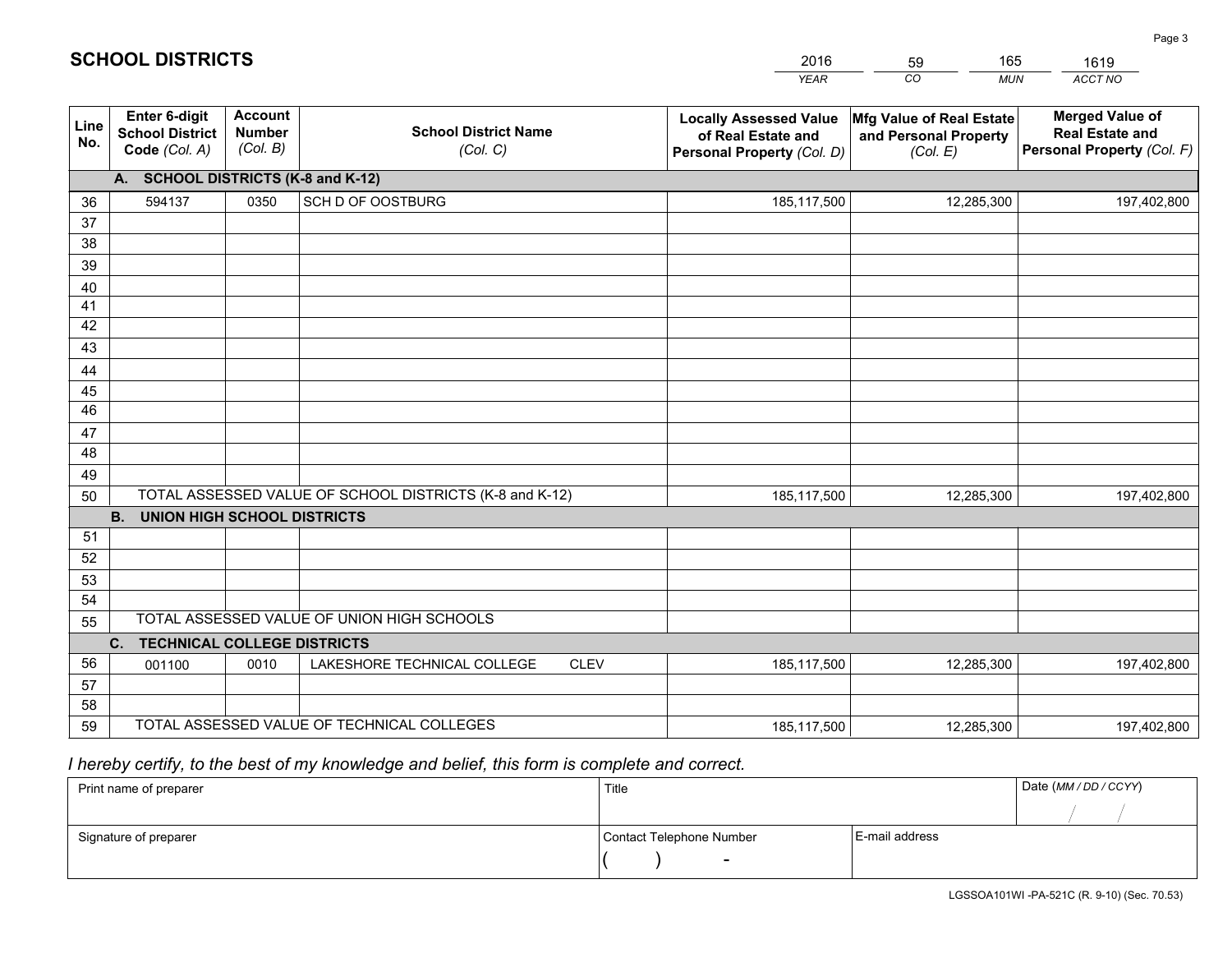#### **HIGHLIGHTS**

- 1. Complete the Statement of Assessment after the Board of Review. Reflect any changes made there.
- 2. Use black ink to complete.
- 3. Line 16 must equal Line 50, Col D.
- 4. Line 55 must equal the total of K-8 schools listed on lines 36-49. Do not include K-12 schools in this comparision.
- 5. Line 59, Col. D must equal Line 16.
- 6. Special District, School District and Technical College District values must include both real estate and personal property. Examples of Special districts are: town sanitary districts, public inland lake protection and rehabilitation districts, and metropolitan sewerage districts.
- 7. DO NOT INCLUDE Manufacturing property values.DOR will print these values on the final SOA.

JILL LUDENS

VILLAGE OF OOSTBURG

JILL LUDENS<br>VILLAGE OF OOSTBURG

PO BOX 700227

 $\overline{S}$ 

BOX 700227

OOSTBURG, WI 53070 - 0227

OOSTBURG, WI 53070 - 0227

 8. Accuracy of this form is very important. The values reported directly affect the equalized value DOR calculates for school and special districts.

#### **Page 1:**

 If not prefilled, enter the tax year,county and municipal code,municipal type, municipal name and county name on the top of form.

Check the Amended box, if filing an amended / corrected SOA.

 Report the parcel count, acres and assessed value of taxable general property, total parcel count, (real and personal), total acres, and values from final figures set by the Board of Review.

- A. Real Estate land and improvements (buildings, etc.) is reported on lines 1 8, total line 9.
- B. Personal Property is reported on lines 11 14, Column D, total line 15.
- C. To complete this report, use the computer produced summary of the assessment roll that shows these amounts.
- D. Use whole numbers only.
- E. Add each line across and each column down to verify entries.

### **Page 2:**

- A. Report Special Items (not subject to general property tax).
- 1. Private Forest Croplands and Managed Forest Lands are reported on lines 18,19, 20 and 21. Be sure to report assessed values **NOT** taxes.
- 2. You should have copies of the orders of entry, orders of withdrawal, etc., to update your assessment roll.
	- 3. Show hundredths of acres (e.g. 39.75).
- 4. Tax exempt lands are reported on line 22.
- 5. Omitted property and sec. 70.43, Wis. Stats., corrections of errors by assessor are reported on line 23. Report real estate and personal property separately. These should be for **prior years**, not something found on the current assessment roll after the board of review.
- B. Special District (Lines 24-35) Include the value of both real and personal property.
- The Department of Revenue (DOR) preprints much of the information regarding names and codes for schools, special districts,etc. If a district is not listed, enter the name and value only, DOR will enter the proper code.

### **Page 3 School Districts:**

Include the value of both real and personal property.

Report School District (regular, elementary, union high school, and technical college).

- 1. Regular (K-12) and Elementary (K-8) school values are reported on lines 36-49, total on line 50.
- 2. Union High School (UHS) (use only if elementary schools are listed on lines 36-49) are reported on lines 51-54. UHS total value (line 55) must equal to the total **elementary school** values reported on lines 36-49. Do notinclude K-12 schools in this comparison.
- 3. Technical College values are reported on lines 56-58, total on line 59.
- 4. Use the computer summary that shows these amounts to complete this report.

#### **This form is due the second Monday in June. File this report only after your Board of Review is complete.**

 *If you have questions: Return forms to:*

Fax number: (608) 264-6887 PO Box 8971

 Email: lgs@revenue.wi.gov Wisconsin Department of Revenue Call: (608) 261-5341 Local Government Services Section 6-97Madison WI 53708-8971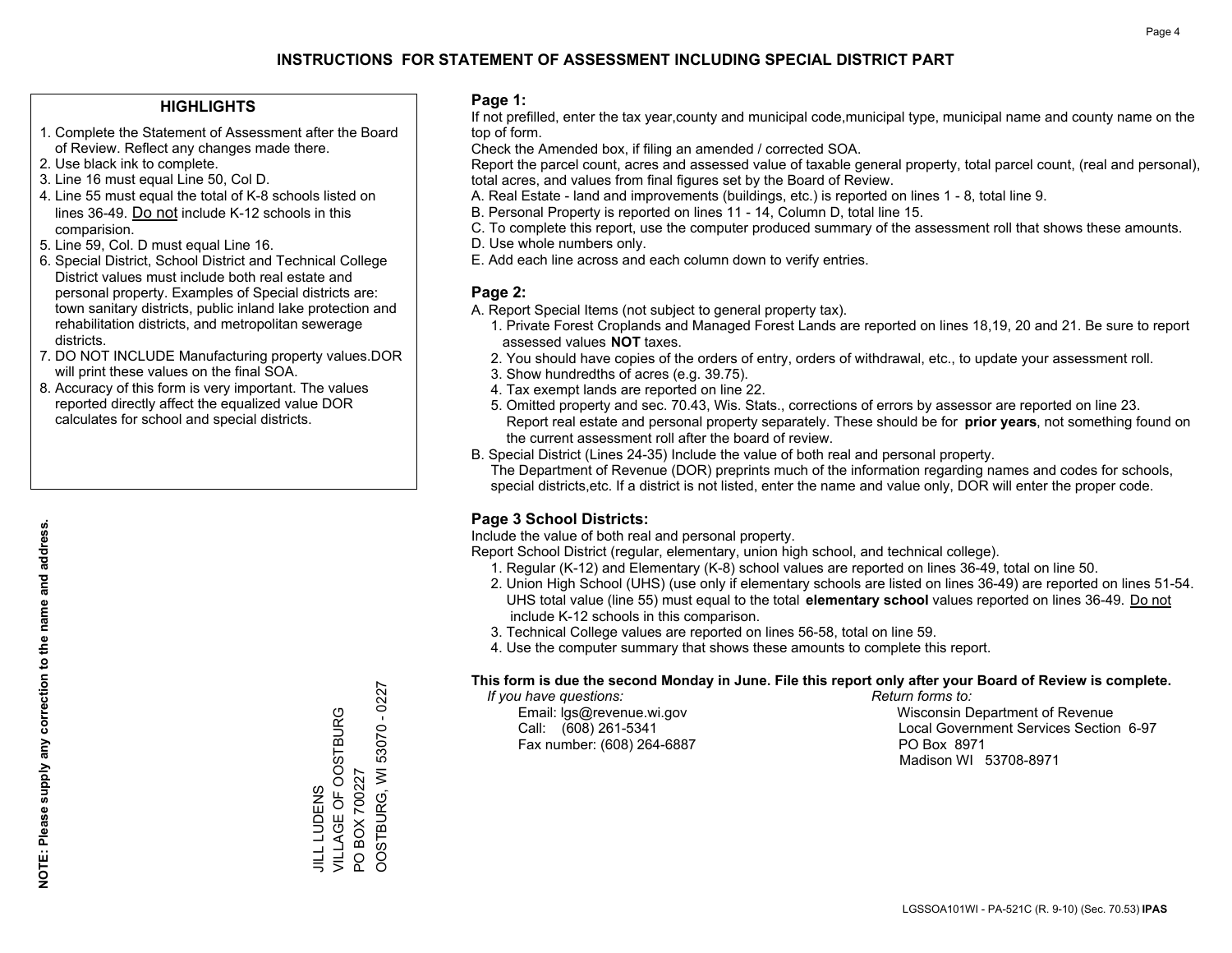**STATEMENT OF ASSESSMENT FOR 2016** 

**FINAL - EQUATED**

| 50  | 176   | 1620    |
|-----|-------|---------|
| CO. | MI IN | ACCT NO |

|                | <b>FOR</b> | <b>VILLAGE OF</b><br>OF                                                                                                                                                                      | <b>RANDOM LAKE</b>       |                | SHEBOYGAN COUNTY                                                     |                                |                                        | WHEN COMPLETING THIS DOCUMENT            |
|----------------|------------|----------------------------------------------------------------------------------------------------------------------------------------------------------------------------------------------|--------------------------|----------------|----------------------------------------------------------------------|--------------------------------|----------------------------------------|------------------------------------------|
|                |            | Town - Village - City                                                                                                                                                                        | <b>Municipality Name</b> |                | <b>County Name</b>                                                   |                                |                                        | DO NOT WRITE OVER X's OR IN SHADED AREAS |
| Line           |            | <b>REAL ESTATE</b><br>(See Lines 18 - 22 for                                                                                                                                                 |                          | PARCEL COUNT   | NO. OF ACRES<br><b>WHOLE</b><br>TOTAL LAND IMPROVEMENTS NUMBERS ONLY | <b>VALUE OF</b><br><b>LAND</b> | <b>VALUE OF</b><br><b>IMPROVEMENTS</b> | TOTAL VALUE OF LAND<br>AND IMPROVEMENTS  |
| No.            |            | other Real Estate)                                                                                                                                                                           | Col. A                   | Col. B         | Col. C                                                               | Col. D                         | Col. E                                 | Col. F                                   |
| $\mathbf 1$    |            | <b>RESIDENTIAL - Class 1</b>                                                                                                                                                                 | 668                      | 586            | 137                                                                  | 29,184,800                     | 76,076,400                             | 105,261,200                              |
| $\overline{2}$ |            | <b>COMMERCIAL - Class 2</b>                                                                                                                                                                  | 64                       | 54             | 47                                                                   | 2,835,200                      | 14,112,800                             | 16,948,000                               |
| 3              |            | <b>MANUFACTURING - Class 3</b>                                                                                                                                                               | 15                       | 13             | 62                                                                   | 1,132,400                      | 13,430,500                             | 14,562,900                               |
| $\overline{4}$ |            | <b>AGRICULTURAL - Class 4</b>                                                                                                                                                                | 17                       |                | 217                                                                  | 26,000                         |                                        | 26,000                                   |
| 5              |            | <b>UNDEVELOPED - Class 5</b>                                                                                                                                                                 | 13                       |                | 104                                                                  | 150,800                        |                                        | 150,800                                  |
| 6              |            | AGRICULTURAL FOREST - Class 5m                                                                                                                                                               | $\overline{7}$           |                | 25                                                                   | 45,600                         |                                        | 45,600                                   |
| $\overline{7}$ |            | <b>FOREST LANDS - Class 6</b>                                                                                                                                                                | 0                        |                | $\Omega$                                                             | $\Omega$                       |                                        | $\Omega$                                 |
| 8              |            | OTHER - Class 7                                                                                                                                                                              | 3                        | $\overline{2}$ | 4                                                                    | 66,000                         | 126,400                                | 192,400                                  |
| 9              |            | TOTAL - ALL COLUMNS                                                                                                                                                                          | 787                      | 655            | 596                                                                  | 33,440,800                     | 103,746,100                            | 137,186,900                              |
| 10             |            | NUMBER OF PERSONAL PROPERTY ACCOUNTS IN ROLL                                                                                                                                                 |                          |                | 81                                                                   | <b>LOCALLY ASSESSED</b>        | <b>MANUFACTURING</b>                   | <b>MERGED</b>                            |
| 11             |            | BOATS AND OTHER WATERCRAFT NOT EXEMPT - Code 1                                                                                                                                               |                          |                |                                                                      | 0                              | $\Omega$                               | $\mathbf{0}$                             |
| 12             |            | MACHINERY, TOOLS AND PATTERNS - Code 2                                                                                                                                                       |                          |                |                                                                      | 717,579                        | 1,373,800                              | 2,091,379                                |
| 13             |            | FURNITURE, FIXTURES AND EQUIPMENT - Code 3                                                                                                                                                   |                          |                |                                                                      | 723,485                        | 472,900                                | 1,196,385                                |
| 14             |            | ALL OTHER PERSONAL PROPERTY NOT EXEMPT - Codes 4A, 4B, 4C                                                                                                                                    |                          |                |                                                                      | 247,511                        | 199,800                                | 447,311                                  |
| 15             |            | TOTAL OF PERSONAL PROPERTY NOT EXEMPT (Total of Lines 11-14)                                                                                                                                 |                          |                | 1,688,575                                                            | 2,046,500                      | 3,735,075                              |                                          |
| 16             |            | AGGREGATE ASSESSED VALUE OF ALL PROPERTY SUBJECT TO THE GENERAL PROPERTY TAX (Total of Lines 9F and 15F)<br>MUST EQUAL TOTAL VALUE OF THE SCHOOL DISTRICTS (K-12 PLUS K-8) - Line 50, Col. F |                          |                |                                                                      |                                | 140,921,975                            |                                          |
| 17             |            | <b>BOARD OF REVIEW</b>                                                                                                                                                                       |                          |                | Name of Assessor                                                     |                                | Telephone #                            |                                          |
|                |            | DATE OF FINAL ADJOURNMENT                                                                                                                                                                    | 05/09/2016               |                | <b>GROTA APPRAISALS</b>                                              |                                |                                        | (262) 253-1142                           |

REMARKS

The Assessment Ratio to be used in calculating the estimated Fair Market Value on tax bills for this tax district is 1.000933802

This ratio should be used to convert assessed values to "Calculate Equalized Values" in Step 1 of the Lottery and Gaming Credit Calculations.<br>This ratio should be used in the "Computation of Tax Equivalent" schedule of the Commission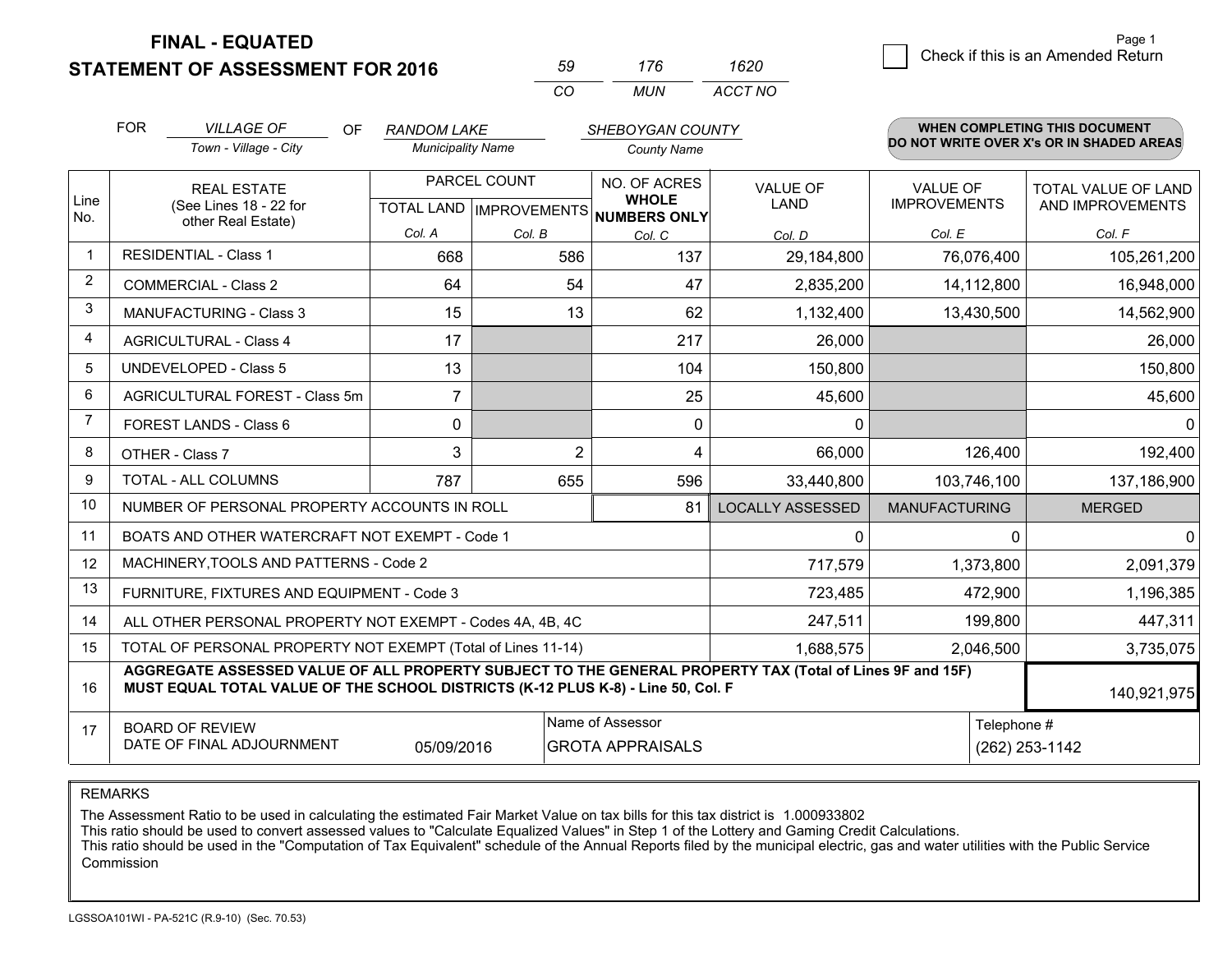*YEAR CO MUN ACCT NO* <sup>2016</sup> <sup>59</sup> <sup>176</sup> <sup>1620</sup>

Do not confuse FOREST LANDS (Line 7) with FOREST CROPS (in this section) - They are **NOT** the same

|    | Private Forest Crop - Reg Class @ 10¢ per acre                |                                             |  |                                                                                |                                                               | Private Forest Crop - Reg Class @ \$2.52 per acre |                                                                              |               |                    |
|----|---------------------------------------------------------------|---------------------------------------------|--|--------------------------------------------------------------------------------|---------------------------------------------------------------|---------------------------------------------------|------------------------------------------------------------------------------|---------------|--------------------|
| 18 | (a) PARCELS                                                   | (b) ACRES                                   |  | (c) ASSESSED VALUE                                                             |                                                               | (d) PARCELS                                       | (e) ACRES                                                                    |               | (f) ASSESSED VALUE |
|    |                                                               |                                             |  | Private Forest Crop - Special Class @ 20¢ per acre                             |                                                               |                                                   | Entered Before 2005 Managed Forest - Ferrous Mining CLOSED @ \$8.27 per acre |               |                    |
| 19 | (a) PARCELS                                                   | (b) ACRES                                   |  | (c) ASSESSED VALUE                                                             |                                                               | (d) PARCELS                                       | (e) ACRES                                                                    |               | (f) ASSESSED VALUE |
|    |                                                               | Entered Before 2005 Managed Forest - OPEN @ |  | \$.79 per acre                                                                 |                                                               |                                                   | Entered Before 2005 Managed Forest - CLOSED @ \$1.87 per acre                |               |                    |
|    | (a) PARCELS                                                   | (b) ACRES                                   |  | (c) ASSESSED VALUE                                                             |                                                               | (d) PARCELS                                       | (e) ACRES                                                                    |               | (f) ASSESSED VALUE |
| 20 |                                                               |                                             |  |                                                                                |                                                               |                                                   |                                                                              |               |                    |
|    | Entered After 2004 Managed Forest - OPEN @<br>\$2.14 per acre |                                             |  |                                                                                | Entered After 2004 Managed Forest - CLOSED @ \$10.68 per acre |                                                   |                                                                              |               |                    |
| 21 | (a) PARCELS                                                   | (b) ACRES                                   |  | (c) ASSESSED VALUE                                                             |                                                               | (d) PARCELS<br>(e) ACRES                          |                                                                              |               | (f) ASSESSED VALUE |
|    |                                                               |                                             |  |                                                                                |                                                               |                                                   |                                                                              |               |                    |
| 22 | (a) County Forest Cropland Acres                              |                                             |  | (b) Federal Acres                                                              |                                                               | (c) State Acres                                   | (d) County (NOT FOREST CROP) Acres                                           |               | (e) Other Acres    |
|    |                                                               |                                             |  |                                                                                |                                                               | .37                                               | 1.22                                                                         |               | 280.45             |
|    |                                                               |                                             |  | Assessed Value of Omitted Property From Prior Years (Sec. 70.44)               |                                                               |                                                   | Assessed Value of Sec. 70.43 Corrections of Errors by Assessors              |               |                    |
| 23 |                                                               | (a) REAL ESTATE                             |  | (b) PERSONAL                                                                   |                                                               |                                                   | (c1) REAL ESTATE                                                             |               | (c2) PERSONAL      |
|    |                                                               |                                             |  |                                                                                |                                                               |                                                   |                                                                              |               |                    |
|    |                                                               |                                             |  | Manufacturing Equated Value of Omitted Property From Prior Years (Sec. 70.995) |                                                               |                                                   | Mfg. Equated Value of Sec.70.43 Corrections of Errors by Assessors           |               |                    |
|    | (d) REAL ESTATE                                               |                                             |  | (e) PERSONAL                                                                   |                                                               | (f1) REAL ESTATE                                  |                                                                              | (f2) PERSONAL |                    |
|    |                                                               |                                             |  |                                                                                |                                                               |                                                   |                                                                              |               |                    |

## **SPECIAL DISTRICTS**

| Line<br>No. | Enter 6-digit<br>Special District<br>Code (Col. A) | <b>Account</b><br><b>Number</b><br>(Col. B) | <b>Special District Name</b><br>(Col. C) | <b>Locally Assessed Value</b><br>of Real Estate and<br>Personal Property (Col. D) | Mfg Value of Real Estate<br>and Personal Property<br>(Col. E) | <b>Merged Value of</b><br><b>Real Estate and</b><br>Personal Property (Col. F) |
|-------------|----------------------------------------------------|---------------------------------------------|------------------------------------------|-----------------------------------------------------------------------------------|---------------------------------------------------------------|--------------------------------------------------------------------------------|
| 24          |                                                    |                                             |                                          |                                                                                   |                                                               |                                                                                |
| 25          |                                                    |                                             |                                          |                                                                                   |                                                               |                                                                                |
| 26          |                                                    |                                             |                                          |                                                                                   |                                                               |                                                                                |
| 27          |                                                    |                                             |                                          |                                                                                   |                                                               |                                                                                |
| 28          |                                                    |                                             |                                          |                                                                                   |                                                               |                                                                                |
| 29          |                                                    |                                             |                                          |                                                                                   |                                                               |                                                                                |
| 30          |                                                    |                                             |                                          |                                                                                   |                                                               |                                                                                |
| 31          |                                                    |                                             |                                          |                                                                                   |                                                               |                                                                                |
| 32          |                                                    |                                             |                                          |                                                                                   |                                                               |                                                                                |
| 33          |                                                    |                                             |                                          |                                                                                   |                                                               |                                                                                |
| 34          |                                                    |                                             |                                          |                                                                                   |                                                               |                                                                                |
| 35          |                                                    |                                             |                                          |                                                                                   |                                                               |                                                                                |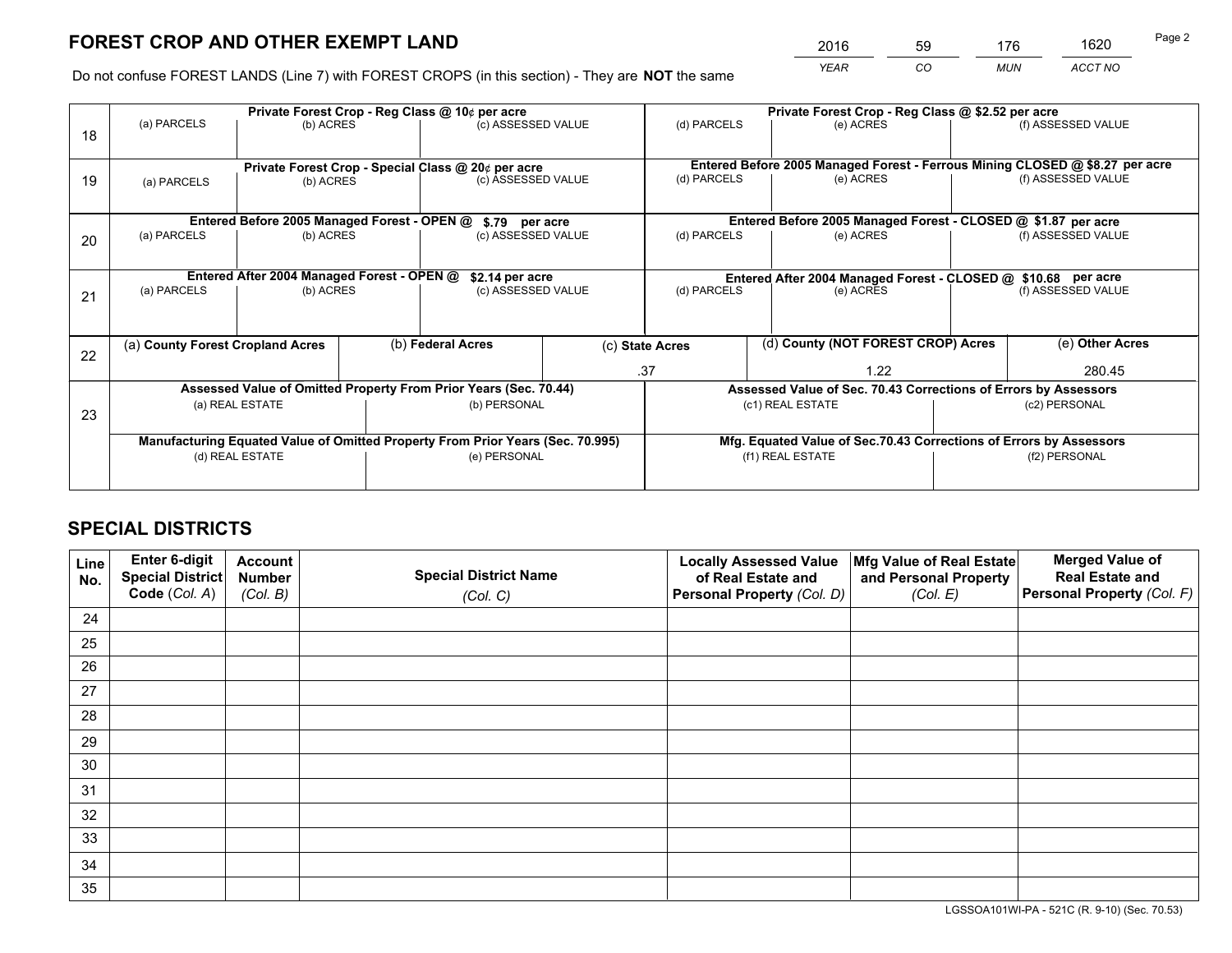|             |                                                                 |                                             |                                                         | <b>YEAR</b>                                                                       | CO<br><b>MUN</b>                                              | ACCT NO                                                                        |
|-------------|-----------------------------------------------------------------|---------------------------------------------|---------------------------------------------------------|-----------------------------------------------------------------------------------|---------------------------------------------------------------|--------------------------------------------------------------------------------|
| Line<br>No. | <b>Enter 6-digit</b><br><b>School District</b><br>Code (Col. A) | <b>Account</b><br><b>Number</b><br>(Col. B) | <b>School District Name</b><br>(Col. C)                 | <b>Locally Assessed Value</b><br>of Real Estate and<br>Personal Property (Col. D) | Mfg Value of Real Estate<br>and Personal Property<br>(Col. E) | <b>Merged Value of</b><br><b>Real Estate and</b><br>Personal Property (Col. F) |
|             | A. SCHOOL DISTRICTS (K-8 and K-12)                              |                                             |                                                         |                                                                                   |                                                               |                                                                                |
| 36          | 594641                                                          | 0352                                        | SCH D OF RANDOM LAKE                                    | 124,312,575                                                                       | 16,609,400                                                    | 140,921,975                                                                    |
| 37          |                                                                 |                                             |                                                         |                                                                                   |                                                               |                                                                                |
| 38          |                                                                 |                                             |                                                         |                                                                                   |                                                               |                                                                                |
| 39          |                                                                 |                                             |                                                         |                                                                                   |                                                               |                                                                                |
| 40          |                                                                 |                                             |                                                         |                                                                                   |                                                               |                                                                                |
| 41<br>42    |                                                                 |                                             |                                                         |                                                                                   |                                                               |                                                                                |
| 43          |                                                                 |                                             |                                                         |                                                                                   |                                                               |                                                                                |
| 44          |                                                                 |                                             |                                                         |                                                                                   |                                                               |                                                                                |
| 45          |                                                                 |                                             |                                                         |                                                                                   |                                                               |                                                                                |
| 46          |                                                                 |                                             |                                                         |                                                                                   |                                                               |                                                                                |
| 47          |                                                                 |                                             |                                                         |                                                                                   |                                                               |                                                                                |
| 48          |                                                                 |                                             |                                                         |                                                                                   |                                                               |                                                                                |
| 49          |                                                                 |                                             |                                                         |                                                                                   |                                                               |                                                                                |
| 50          |                                                                 |                                             | TOTAL ASSESSED VALUE OF SCHOOL DISTRICTS (K-8 and K-12) | 124,312,575                                                                       | 16,609,400                                                    | 140,921,975                                                                    |
|             | <b>B.</b><br><b>UNION HIGH SCHOOL DISTRICTS</b>                 |                                             |                                                         |                                                                                   |                                                               |                                                                                |
| 51          |                                                                 |                                             |                                                         |                                                                                   |                                                               |                                                                                |
| 52          |                                                                 |                                             |                                                         |                                                                                   |                                                               |                                                                                |
| 53          |                                                                 |                                             |                                                         |                                                                                   |                                                               |                                                                                |
| 54          |                                                                 |                                             |                                                         |                                                                                   |                                                               |                                                                                |
| 55          |                                                                 |                                             | TOTAL ASSESSED VALUE OF UNION HIGH SCHOOLS              |                                                                                   |                                                               |                                                                                |
|             | C.<br><b>TECHNICAL COLLEGE DISTRICTS</b>                        |                                             |                                                         |                                                                                   |                                                               |                                                                                |
| 56          | 001100                                                          | 0010                                        | LAKESHORE TECHNICAL COLLEGE<br><b>CLEV</b>              | 124,312,575                                                                       | 16,609,400                                                    | 140,921,975                                                                    |
| 57<br>58    |                                                                 |                                             |                                                         |                                                                                   |                                                               |                                                                                |
| 59          |                                                                 |                                             | TOTAL ASSESSED VALUE OF TECHNICAL COLLEGES              | 124,312,575                                                                       | 16,609,400                                                    | 140,921,975                                                                    |
|             |                                                                 |                                             |                                                         |                                                                                   |                                                               |                                                                                |

59

176

 *I hereby certify, to the best of my knowledge and belief, this form is complete and correct.*

**SCHOOL DISTRICTS**

| Print name of preparer | Title                    |                | Date (MM / DD / CCYY) |
|------------------------|--------------------------|----------------|-----------------------|
|                        |                          |                |                       |
| Signature of preparer  | Contact Telephone Number | E-mail address |                       |
|                        | $\sim$                   |                |                       |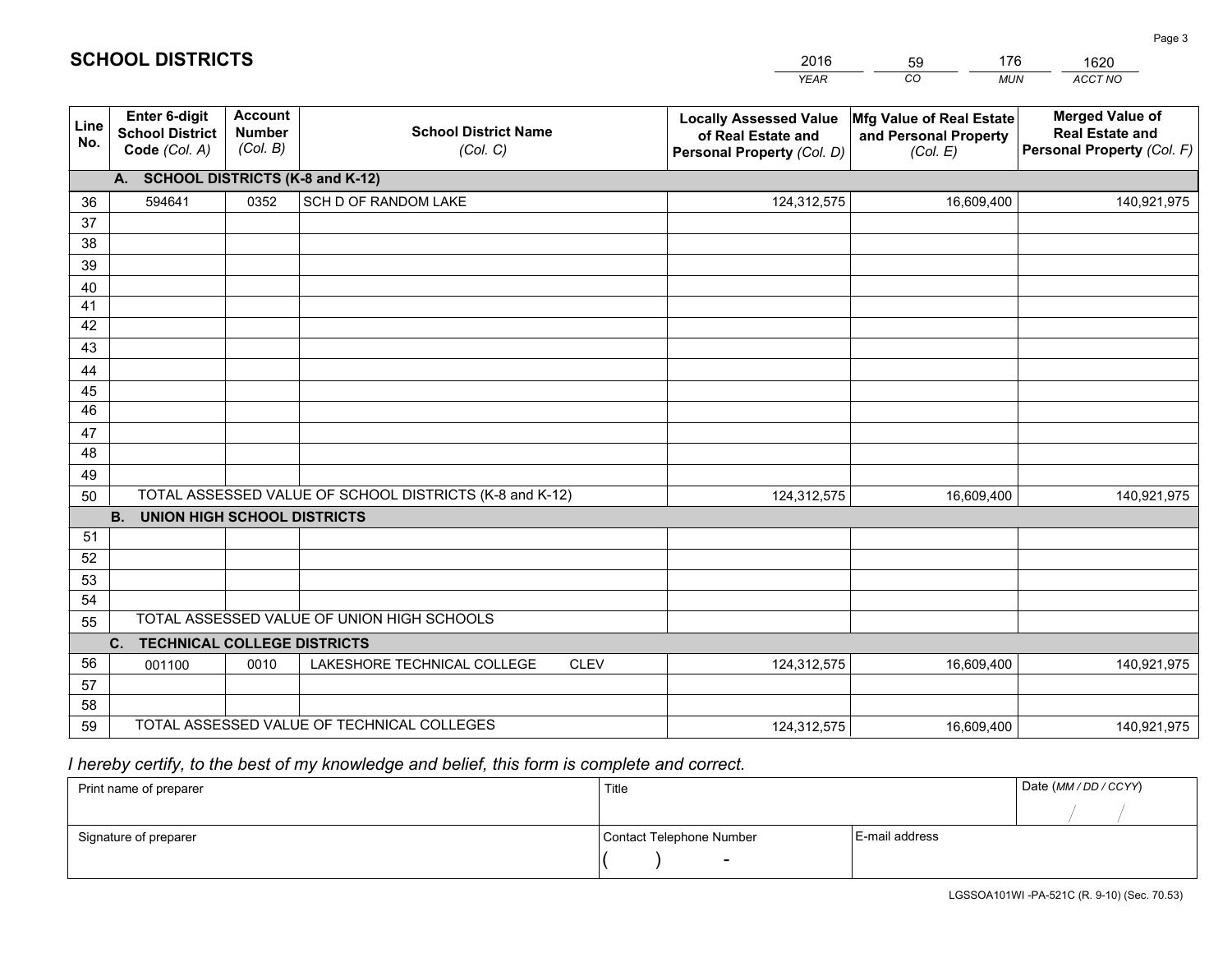#### **HIGHLIGHTS**

- 1. Complete the Statement of Assessment after the Board of Review. Reflect any changes made there.
- 2. Use black ink to complete.
- 3. Line 16 must equal Line 50, Col D.
- 4. Line 55 must equal the total of K-8 schools listed on lines 36-49. Do not include K-12 schools in this comparision.
- 5. Line 59, Col. D must equal Line 16.
- 6. Special District, School District and Technical College District values must include both real estate and personal property. Examples of Special districts are: town sanitary districts, public inland lake protection and rehabilitation districts, and metropolitan sewerage districts.
- 7. DO NOT INCLUDE Manufacturing property values.DOR will print these values on the final SOA.
- 8. Accuracy of this form is very important. The values reported directly affect the equalized value DOR calculates for school and special districts.

#### **Page 1:**

 If not prefilled, enter the tax year,county and municipal code,municipal type, municipal name and county name on the top of form.

Check the Amended box, if filing an amended / corrected SOA.

 Report the parcel count, acres and assessed value of taxable general property, total parcel count, (real and personal), total acres, and values from final figures set by the Board of Review.

- A. Real Estate land and improvements (buildings, etc.) is reported on lines 1 8, total line 9.
- B. Personal Property is reported on lines 11 14, Column D, total line 15.
- C. To complete this report, use the computer produced summary of the assessment roll that shows these amounts.
- D. Use whole numbers only.
- E. Add each line across and each column down to verify entries.

#### **Page 2:**

- A. Report Special Items (not subject to general property tax).
- 1. Private Forest Croplands and Managed Forest Lands are reported on lines 18,19, 20 and 21. Be sure to report assessed values **NOT** taxes.
- 2. You should have copies of the orders of entry, orders of withdrawal, etc., to update your assessment roll.
	- 3. Show hundredths of acres (e.g. 39.75).
- 4. Tax exempt lands are reported on line 22.
- 5. Omitted property and sec. 70.43, Wis. Stats., corrections of errors by assessor are reported on line 23. Report real estate and personal property separately. These should be for **prior years**, not something found on the current assessment roll after the board of review.
- B. Special District (Lines 24-35) Include the value of both real and personal property.
- The Department of Revenue (DOR) preprints much of the information regarding names and codes for schools, special districts,etc. If a district is not listed, enter the name and value only, DOR will enter the proper code.

### **Page 3 School Districts:**

Include the value of both real and personal property.

Report School District (regular, elementary, union high school, and technical college).

- 1. Regular (K-12) and Elementary (K-8) school values are reported on lines 36-49, total on line 50.
- 2. Union High School (UHS) (use only if elementary schools are listed on lines 36-49) are reported on lines 51-54. UHS total value (line 55) must equal to the total **elementary school** values reported on lines 36-49. Do notinclude K-12 schools in this comparison.
- 3. Technical College values are reported on lines 56-58, total on line 59.
- 4. Use the computer summary that shows these amounts to complete this report.

#### **This form is due the second Monday in June. File this report only after your Board of Review is complete.**

 *If you have questions: Return forms to:*

Fax number: (608) 264-6887 PO Box 8971

 Email: lgs@revenue.wi.gov Wisconsin Department of Revenue Call: (608) 261-5341 Local Government Services Section 6-97Madison WI 53708-8971

RANDOM LAKE, WI 53075 - 0344 RANDOM LAKE, WI 53075 - 0344 VILLAGE OF RANDOM LAKE VILLAGE OF RANDOM LAKE RITA SCHMID RITA SCHMID PO BOX 344 PO BOX 344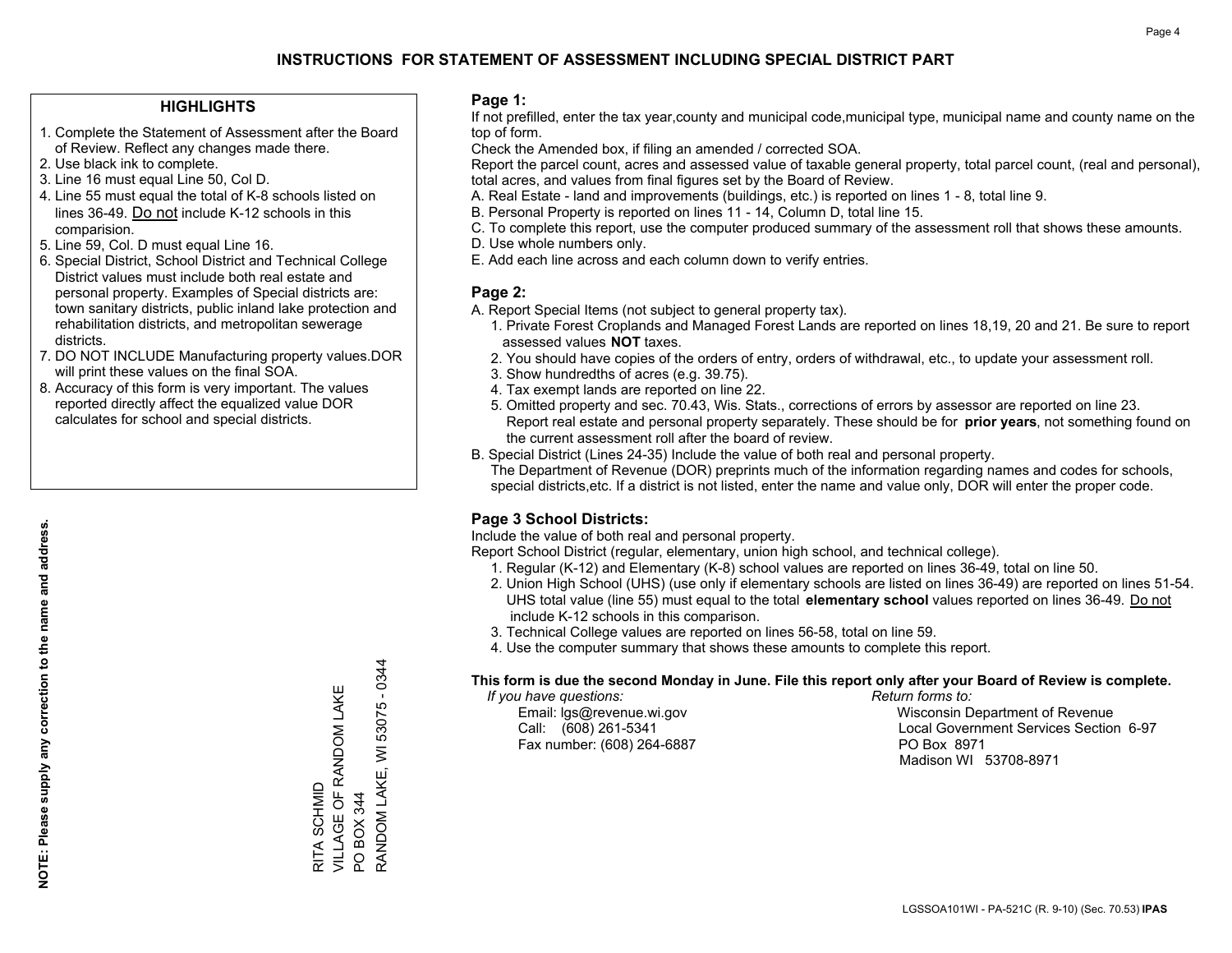**FINAL - EQUATED**

**STATEMENT OF ASSESSMENT FOR 2016** 

| っし       | 191 | '621    |
|----------|-----|---------|
| $\cdots$ | MUN | ACCT NO |

|                | <b>FOR</b>                                                                                                                                                                                   | <b>VILLAGE OF</b><br><b>OF</b>                               | <b>WALDO</b>             |              | SHEBOYGAN COUNTY                                                         |                                |                                        | WHEN COMPLETING THIS DOCUMENT            |
|----------------|----------------------------------------------------------------------------------------------------------------------------------------------------------------------------------------------|--------------------------------------------------------------|--------------------------|--------------|--------------------------------------------------------------------------|--------------------------------|----------------------------------------|------------------------------------------|
|                |                                                                                                                                                                                              | Town - Village - City                                        | <b>Municipality Name</b> |              | <b>County Name</b>                                                       |                                |                                        | DO NOT WRITE OVER X's OR IN SHADED AREAS |
| Line<br>No.    |                                                                                                                                                                                              | <b>REAL ESTATE</b><br>(See Lines 18 - 22 for                 |                          | PARCEL COUNT | NO. OF ACRES<br><b>WHOLE</b><br>TOTAL LAND   IMPROVEMENTS   NUMBERS ONLY | <b>VALUE OF</b><br><b>LAND</b> | <b>VALUE OF</b><br><b>IMPROVEMENTS</b> | TOTAL VALUE OF LAND<br>AND IMPROVEMENTS  |
|                |                                                                                                                                                                                              | other Real Estate)                                           | Col. A                   | Col. B       | Col. C                                                                   | Col. D                         | Col. E                                 | Col. F                                   |
| $\mathbf 1$    |                                                                                                                                                                                              | <b>RESIDENTIAL - Class 1</b>                                 | 201                      | 184          | 131                                                                      | 4,959,500                      | 19,567,400                             | 24,526,900                               |
| 2              |                                                                                                                                                                                              | <b>COMMERCIAL - Class 2</b>                                  | 32                       | 25           | 31                                                                       | 827,900                        | 3,573,900                              | 4,401,800                                |
| 3              |                                                                                                                                                                                              | <b>MANUFACTURING - Class 3</b>                               |                          |              | 3                                                                        | 49,800                         | 503,200                                | 553,000                                  |
| 4              |                                                                                                                                                                                              | <b>AGRICULTURAL - Class 4</b>                                | 49                       |              | 272                                                                      | 50,400                         |                                        | 50,400                                   |
| 5              |                                                                                                                                                                                              | <b>UNDEVELOPED - Class 5</b>                                 | 19                       |              | 45                                                                       | 65,100                         |                                        | 65,100                                   |
| 6              |                                                                                                                                                                                              | AGRICULTURAL FOREST - Class 5m                               | 3                        |              | 14                                                                       | 25,400                         |                                        | 25,400                                   |
| $\overline{7}$ |                                                                                                                                                                                              | FOREST LANDS - Class 6                                       | 1                        |              | $\Omega$                                                                 | 1,000                          |                                        | 1,000                                    |
| 8              |                                                                                                                                                                                              | OTHER - Class 7                                              | $\overline{2}$           |              | 2                                                                        | 22,600                         | 10,300                                 | 32,900                                   |
| 9              |                                                                                                                                                                                              | TOTAL - ALL COLUMNS                                          | 308                      | 211          | 498                                                                      | 6,001,700                      | 23,654,800                             | 29,656,500                               |
| 10             |                                                                                                                                                                                              | NUMBER OF PERSONAL PROPERTY ACCOUNTS IN ROLL                 |                          |              | 31                                                                       | <b>LOCALLY ASSESSED</b>        | <b>MANUFACTURING</b>                   | <b>MERGED</b>                            |
| 11             |                                                                                                                                                                                              | BOATS AND OTHER WATERCRAFT NOT EXEMPT - Code 1               |                          |              |                                                                          | 0                              | $\Omega$                               | $\mathbf{0}$                             |
| 12             |                                                                                                                                                                                              | MACHINERY, TOOLS AND PATTERNS - Code 2                       |                          |              |                                                                          | 195,682                        | 6,500                                  | 202,182                                  |
| 13             |                                                                                                                                                                                              | FURNITURE, FIXTURES AND EQUIPMENT - Code 3                   |                          |              |                                                                          | 105,377                        | 15,400                                 | 120,777                                  |
| 14             |                                                                                                                                                                                              | ALL OTHER PERSONAL PROPERTY NOT EXEMPT - Codes 4A, 4B, 4C    |                          |              |                                                                          | 23,836                         | 100                                    | 23,936                                   |
| 15             |                                                                                                                                                                                              | TOTAL OF PERSONAL PROPERTY NOT EXEMPT (Total of Lines 11-14) |                          |              | 324,895                                                                  | 22,000                         | 346,895                                |                                          |
| 16             | AGGREGATE ASSESSED VALUE OF ALL PROPERTY SUBJECT TO THE GENERAL PROPERTY TAX (Total of Lines 9F and 15F)<br>MUST EQUAL TOTAL VALUE OF THE SCHOOL DISTRICTS (K-12 PLUS K-8) - Line 50, Col. F |                                                              |                          |              |                                                                          |                                |                                        | 30,003,395                               |
| 17             |                                                                                                                                                                                              | <b>BOARD OF REVIEW</b>                                       |                          |              | Name of Assessor                                                         |                                | Telephone #                            |                                          |
|                | DATE OF FINAL ADJOURNMENT<br>06/01/2016<br><b>GROTA APPRAISALS LLC</b>                                                                                                                       |                                                              |                          |              |                                                                          |                                | (262) 253-1142                         |                                          |

REMARKS

The Assessment Ratio to be used in calculating the estimated Fair Market Value on tax bills for this tax district is 1.006839044<br>This ratio should be used to convert assessed values to "Calculate Equalized Values" in Step Commission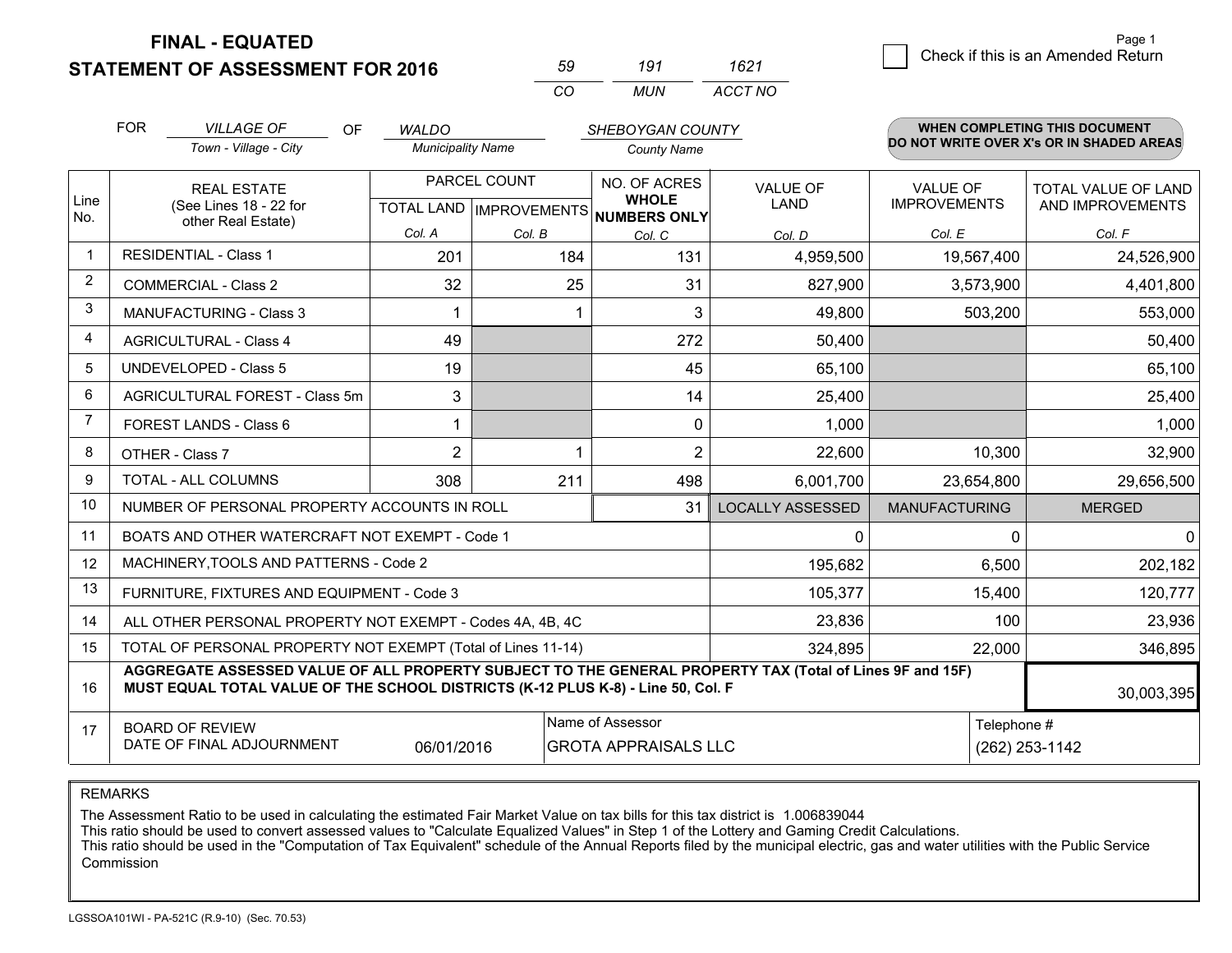*YEAR CO MUN ACCT NO* <sup>2016</sup> <sup>59</sup> <sup>191</sup> <sup>1621</sup>

Do not confuse FOREST LANDS (Line 7) with FOREST CROPS (in this section) - They are **NOT** the same

|    | Private Forest Crop - Reg Class @ 10¢ per acre |                                             |  |                                                                                |              | Private Forest Crop - Reg Class @ \$2.52 per acre             |  |                                                                    |                    |                                                                              |
|----|------------------------------------------------|---------------------------------------------|--|--------------------------------------------------------------------------------|--------------|---------------------------------------------------------------|--|--------------------------------------------------------------------|--------------------|------------------------------------------------------------------------------|
| 18 | (a) PARCELS                                    | (b) ACRES                                   |  | (c) ASSESSED VALUE                                                             |              | (d) PARCELS                                                   |  | (e) ACRES                                                          |                    | (f) ASSESSED VALUE                                                           |
|    |                                                |                                             |  | Private Forest Crop - Special Class @ 20¢ per acre                             |              |                                                               |  |                                                                    |                    | Entered Before 2005 Managed Forest - Ferrous Mining CLOSED @ \$8.27 per acre |
| 19 | (a) PARCELS                                    | (b) ACRES                                   |  | (c) ASSESSED VALUE                                                             |              | (d) PARCELS                                                   |  | (e) ACRES                                                          |                    | (f) ASSESSED VALUE                                                           |
|    |                                                | Entered Before 2005 Managed Forest - OPEN @ |  | \$.79 per acre                                                                 |              |                                                               |  | Entered Before 2005 Managed Forest - CLOSED @ \$1.87 per acre      |                    |                                                                              |
| 20 | (a) PARCELS<br>(b) ACRES                       |                                             |  | (c) ASSESSED VALUE                                                             |              | (d) PARCELS<br>(e) ACRES                                      |  |                                                                    | (f) ASSESSED VALUE |                                                                              |
|    | Entered After 2004 Managed Forest - OPEN @     |                                             |  | \$2.14 per acre                                                                |              | Entered After 2004 Managed Forest - CLOSED @ \$10.68 per acre |  |                                                                    |                    |                                                                              |
| 21 | (a) PARCELS                                    | (b) ACRES                                   |  | (c) ASSESSED VALUE                                                             |              | (d) PARCELS                                                   |  | (e) ACRES                                                          |                    | (f) ASSESSED VALUE                                                           |
|    |                                                |                                             |  |                                                                                |              |                                                               |  |                                                                    |                    |                                                                              |
| 22 | (a) County Forest Cropland Acres               |                                             |  | (b) Federal Acres                                                              |              | (c) State Acres                                               |  | (d) County (NOT FOREST CROP) Acres                                 |                    | (e) Other Acres                                                              |
|    |                                                |                                             |  |                                                                                |              | 1.67                                                          |  | 17.17                                                              |                    | 74.13                                                                        |
|    |                                                |                                             |  | Assessed Value of Omitted Property From Prior Years (Sec. 70.44)               |              |                                                               |  | Assessed Value of Sec. 70.43 Corrections of Errors by Assessors    |                    |                                                                              |
| 23 |                                                | (a) REAL ESTATE                             |  |                                                                                | (b) PERSONAL |                                                               |  | (c1) REAL ESTATE                                                   | (c2) PERSONAL      |                                                                              |
|    |                                                |                                             |  | Manufacturing Equated Value of Omitted Property From Prior Years (Sec. 70.995) |              |                                                               |  | Mfg. Equated Value of Sec.70.43 Corrections of Errors by Assessors |                    |                                                                              |
|    | (d) REAL ESTATE                                |                                             |  | (e) PERSONAL                                                                   |              | (f1) REAL ESTATE                                              |  |                                                                    | (f2) PERSONAL      |                                                                              |
|    |                                                |                                             |  |                                                                                |              |                                                               |  |                                                                    |                    |                                                                              |

## **SPECIAL DISTRICTS**

| Line<br>No. | Enter 6-digit<br>Special District<br>Code (Col. A) | <b>Account</b><br><b>Number</b><br>(Col. B) | <b>Special District Name</b><br>(Col. C) | <b>Locally Assessed Value</b><br>of Real Estate and<br>Personal Property (Col. D) | Mfg Value of Real Estate<br>and Personal Property<br>(Col. E) | <b>Merged Value of</b><br><b>Real Estate and</b><br>Personal Property (Col. F) |
|-------------|----------------------------------------------------|---------------------------------------------|------------------------------------------|-----------------------------------------------------------------------------------|---------------------------------------------------------------|--------------------------------------------------------------------------------|
| 24          |                                                    |                                             |                                          |                                                                                   |                                                               |                                                                                |
| 25          |                                                    |                                             |                                          |                                                                                   |                                                               |                                                                                |
| 26          |                                                    |                                             |                                          |                                                                                   |                                                               |                                                                                |
| 27          |                                                    |                                             |                                          |                                                                                   |                                                               |                                                                                |
| 28          |                                                    |                                             |                                          |                                                                                   |                                                               |                                                                                |
| 29          |                                                    |                                             |                                          |                                                                                   |                                                               |                                                                                |
| 30          |                                                    |                                             |                                          |                                                                                   |                                                               |                                                                                |
| 31          |                                                    |                                             |                                          |                                                                                   |                                                               |                                                                                |
| 32          |                                                    |                                             |                                          |                                                                                   |                                                               |                                                                                |
| 33          |                                                    |                                             |                                          |                                                                                   |                                                               |                                                                                |
| 34          |                                                    |                                             |                                          |                                                                                   |                                                               |                                                                                |
| 35          |                                                    |                                             |                                          |                                                                                   |                                                               |                                                                                |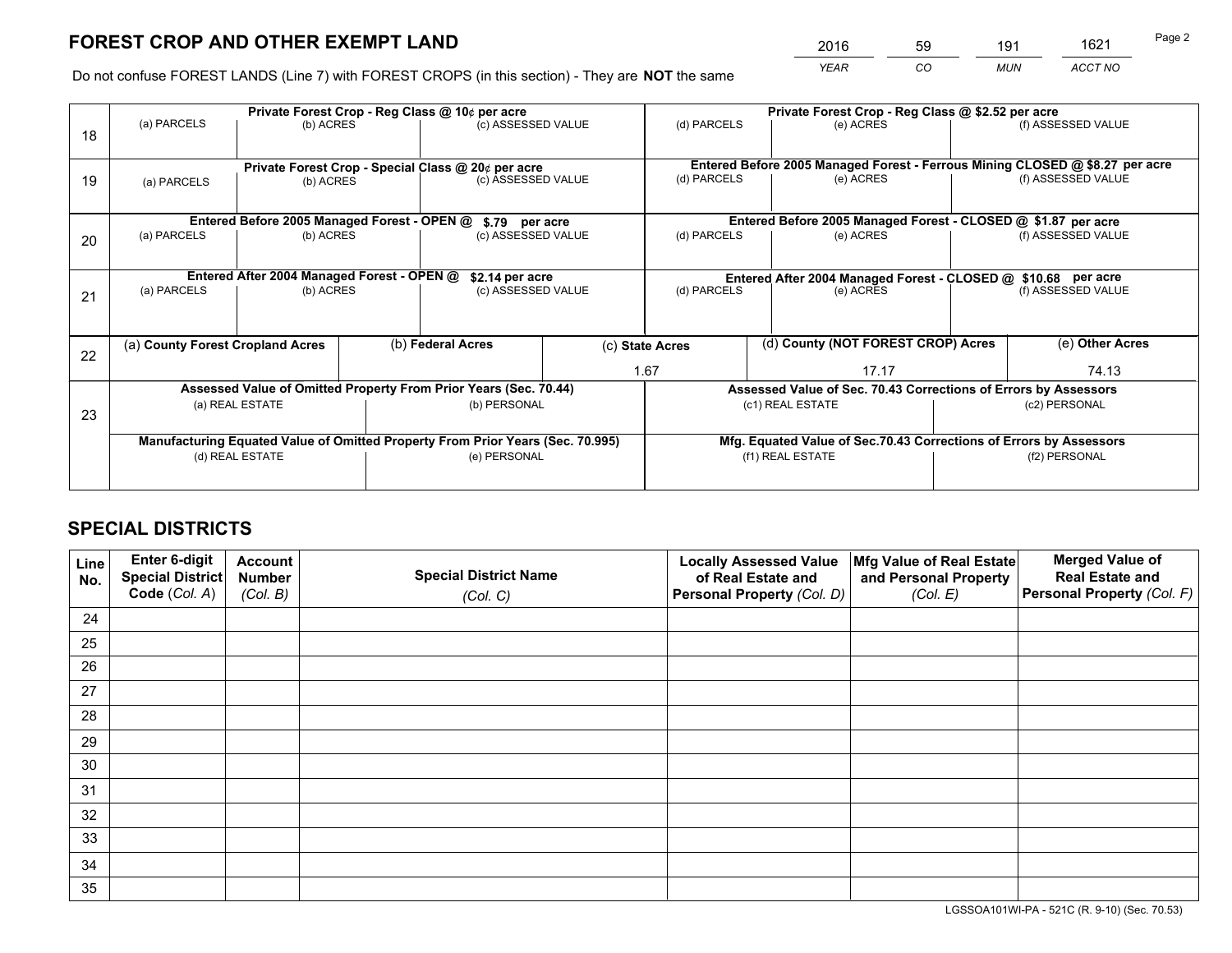|             |                                                                 |                                             |                                                         | <b>YEAR</b>                                                                       | CO<br><b>MUN</b>                                              | ACCT NO                                                                        |
|-------------|-----------------------------------------------------------------|---------------------------------------------|---------------------------------------------------------|-----------------------------------------------------------------------------------|---------------------------------------------------------------|--------------------------------------------------------------------------------|
| Line<br>No. | <b>Enter 6-digit</b><br><b>School District</b><br>Code (Col. A) | <b>Account</b><br><b>Number</b><br>(Col. B) | <b>School District Name</b><br>(Col. C)                 | <b>Locally Assessed Value</b><br>of Real Estate and<br>Personal Property (Col. D) | Mfg Value of Real Estate<br>and Personal Property<br>(Col. E) | <b>Merged Value of</b><br><b>Real Estate and</b><br>Personal Property (Col. F) |
|             | A. SCHOOL DISTRICTS (K-8 and K-12)                              |                                             |                                                         |                                                                                   |                                                               |                                                                                |
| 36          | 595278                                                          | 0354                                        | SCH D OF SHEBOYGAN FALLS                                | 29,428,395                                                                        | 575,000                                                       | 30,003,395                                                                     |
| 37          |                                                                 |                                             |                                                         |                                                                                   |                                                               |                                                                                |
| 38          |                                                                 |                                             |                                                         |                                                                                   |                                                               |                                                                                |
| 39          |                                                                 |                                             |                                                         |                                                                                   |                                                               |                                                                                |
| 40          |                                                                 |                                             |                                                         |                                                                                   |                                                               |                                                                                |
| 41<br>42    |                                                                 |                                             |                                                         |                                                                                   |                                                               |                                                                                |
| 43          |                                                                 |                                             |                                                         |                                                                                   |                                                               |                                                                                |
| 44          |                                                                 |                                             |                                                         |                                                                                   |                                                               |                                                                                |
| 45          |                                                                 |                                             |                                                         |                                                                                   |                                                               |                                                                                |
| 46          |                                                                 |                                             |                                                         |                                                                                   |                                                               |                                                                                |
| 47          |                                                                 |                                             |                                                         |                                                                                   |                                                               |                                                                                |
| 48          |                                                                 |                                             |                                                         |                                                                                   |                                                               |                                                                                |
| 49          |                                                                 |                                             |                                                         |                                                                                   |                                                               |                                                                                |
| 50          |                                                                 |                                             | TOTAL ASSESSED VALUE OF SCHOOL DISTRICTS (K-8 and K-12) | 29,428,395                                                                        | 575,000                                                       | 30,003,395                                                                     |
|             | <b>B.</b><br>UNION HIGH SCHOOL DISTRICTS                        |                                             |                                                         |                                                                                   |                                                               |                                                                                |
| 51          |                                                                 |                                             |                                                         |                                                                                   |                                                               |                                                                                |
| 52          |                                                                 |                                             |                                                         |                                                                                   |                                                               |                                                                                |
| 53<br>54    |                                                                 |                                             |                                                         |                                                                                   |                                                               |                                                                                |
| 55          |                                                                 |                                             | TOTAL ASSESSED VALUE OF UNION HIGH SCHOOLS              |                                                                                   |                                                               |                                                                                |
|             | C.<br><b>TECHNICAL COLLEGE DISTRICTS</b>                        |                                             |                                                         |                                                                                   |                                                               |                                                                                |
| 56          | 001100                                                          | 0010                                        | LAKESHORE TECHNICAL COLLEGE<br><b>CLEV</b>              | 29,428,395                                                                        | 575,000                                                       | 30,003,395                                                                     |
| 57          |                                                                 |                                             |                                                         |                                                                                   |                                                               |                                                                                |
| 58          |                                                                 |                                             |                                                         |                                                                                   |                                                               |                                                                                |
| 59          |                                                                 |                                             | TOTAL ASSESSED VALUE OF TECHNICAL COLLEGES              | 29,428,395                                                                        | 575,000                                                       | 30,003,395                                                                     |

59

191

 *I hereby certify, to the best of my knowledge and belief, this form is complete and correct.*

**SCHOOL DISTRICTS**

| Print name of preparer | Title                    |                | Date (MM / DD / CCYY) |
|------------------------|--------------------------|----------------|-----------------------|
|                        |                          |                |                       |
| Signature of preparer  | Contact Telephone Number | E-mail address |                       |
|                        | $\sim$                   |                |                       |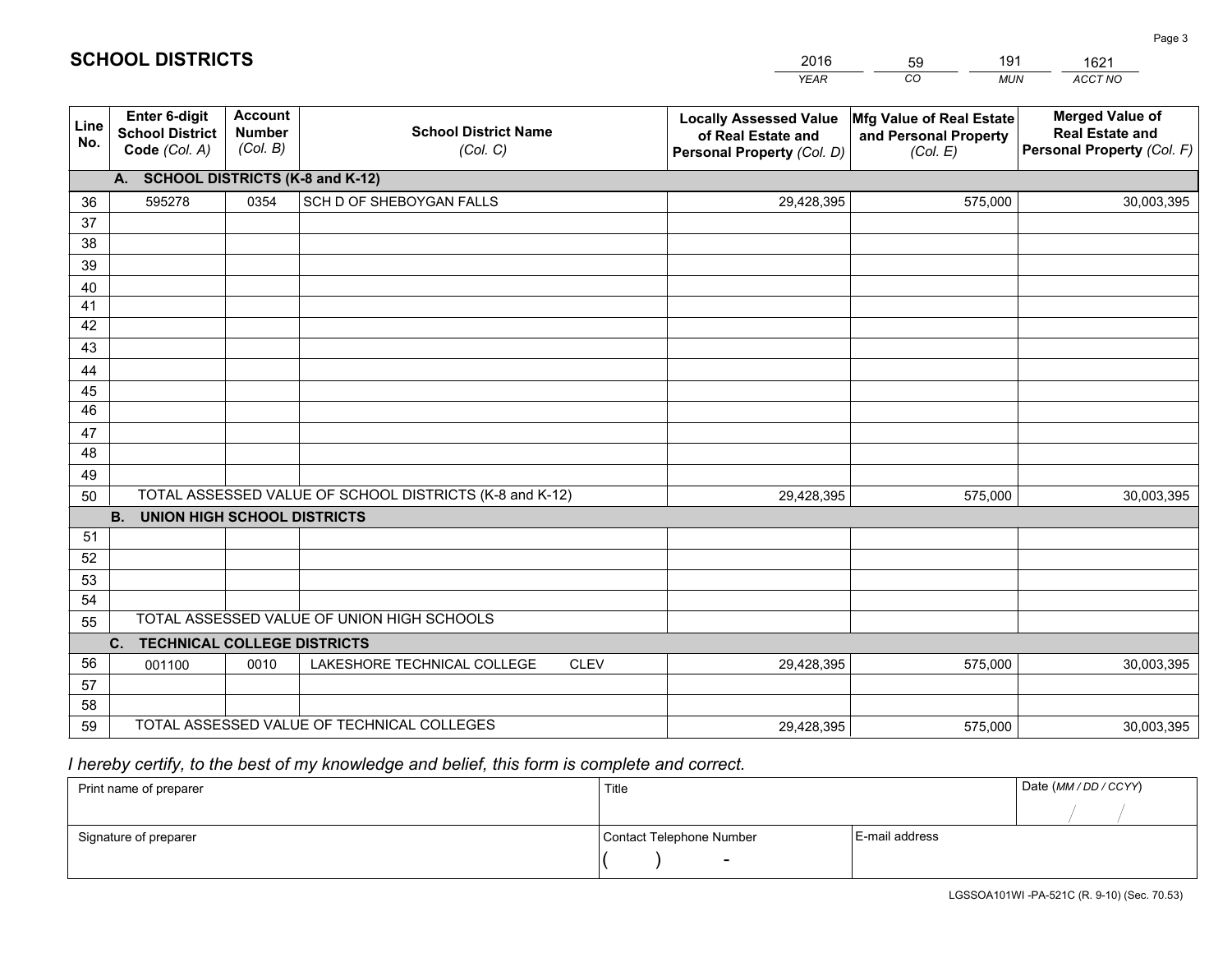#### **HIGHLIGHTS**

- 1. Complete the Statement of Assessment after the Board of Review. Reflect any changes made there.
- 2. Use black ink to complete.
- 3. Line 16 must equal Line 50, Col D.
- 4. Line 55 must equal the total of K-8 schools listed on lines 36-49. Do not include K-12 schools in this comparision.
- 5. Line 59, Col. D must equal Line 16.
- 6. Special District, School District and Technical College District values must include both real estate and personal property. Examples of Special districts are: town sanitary districts, public inland lake protection and rehabilitation districts, and metropolitan sewerage districts.
- 7. DO NOT INCLUDE Manufacturing property values.DOR will print these values on the final SOA.
- 8. Accuracy of this form is very important. The values reported directly affect the equalized value DOR calculates for school and special districts.

#### **Page 1:**

 If not prefilled, enter the tax year,county and municipal code,municipal type, municipal name and county name on the top of form.

Check the Amended box, if filing an amended / corrected SOA.

 Report the parcel count, acres and assessed value of taxable general property, total parcel count, (real and personal), total acres, and values from final figures set by the Board of Review.

- A. Real Estate land and improvements (buildings, etc.) is reported on lines 1 8, total line 9.
- B. Personal Property is reported on lines 11 14, Column D, total line 15.
- C. To complete this report, use the computer produced summary of the assessment roll that shows these amounts.
- D. Use whole numbers only.
- E. Add each line across and each column down to verify entries.

#### **Page 2:**

- A. Report Special Items (not subject to general property tax).
- 1. Private Forest Croplands and Managed Forest Lands are reported on lines 18,19, 20 and 21. Be sure to report assessed values **NOT** taxes.
- 2. You should have copies of the orders of entry, orders of withdrawal, etc., to update your assessment roll.
	- 3. Show hundredths of acres (e.g. 39.75).
- 4. Tax exempt lands are reported on line 22.
- 5. Omitted property and sec. 70.43, Wis. Stats., corrections of errors by assessor are reported on line 23. Report real estate and personal property separately. These should be for **prior years**, not something found on the current assessment roll after the board of review.
- B. Special District (Lines 24-35) Include the value of both real and personal property.

 The Department of Revenue (DOR) preprints much of the information regarding names and codes for schools, special districts,etc. If a district is not listed, enter the name and value only, DOR will enter the proper code.

### **Page 3 School Districts:**

Include the value of both real and personal property.

Report School District (regular, elementary, union high school, and technical college).

- 1. Regular (K-12) and Elementary (K-8) school values are reported on lines 36-49, total on line 50.
- 2. Union High School (UHS) (use only if elementary schools are listed on lines 36-49) are reported on lines 51-54. UHS total value (line 55) must equal to the total **elementary school** values reported on lines 36-49. Do notinclude K-12 schools in this comparison.
- 3. Technical College values are reported on lines 56-58, total on line 59.
- 4. Use the computer summary that shows these amounts to complete this report.

#### **This form is due the second Monday in June. File this report only after your Board of Review is complete.**

 *If you have questions: Return forms to:*

Fax number: (608) 264-6887 PO Box 8971

 Email: lgs@revenue.wi.gov Wisconsin Department of Revenue Call: (608) 261-5341 Local Government Services Section 6-97Madison WI 53708-8971

**NOTE: Please supply any correction to the name and address.**

NOTE: Please supply any correction to the name and address.

**WALDO, WI 53093 - 0202** WALDO, WI 53093 - 0202 VILLAGE OF WALDO MICHELLE BRECHT<br>VILLAGE OF WALDO MICHELLE BRECHT P O BOX 202 P O BOX 202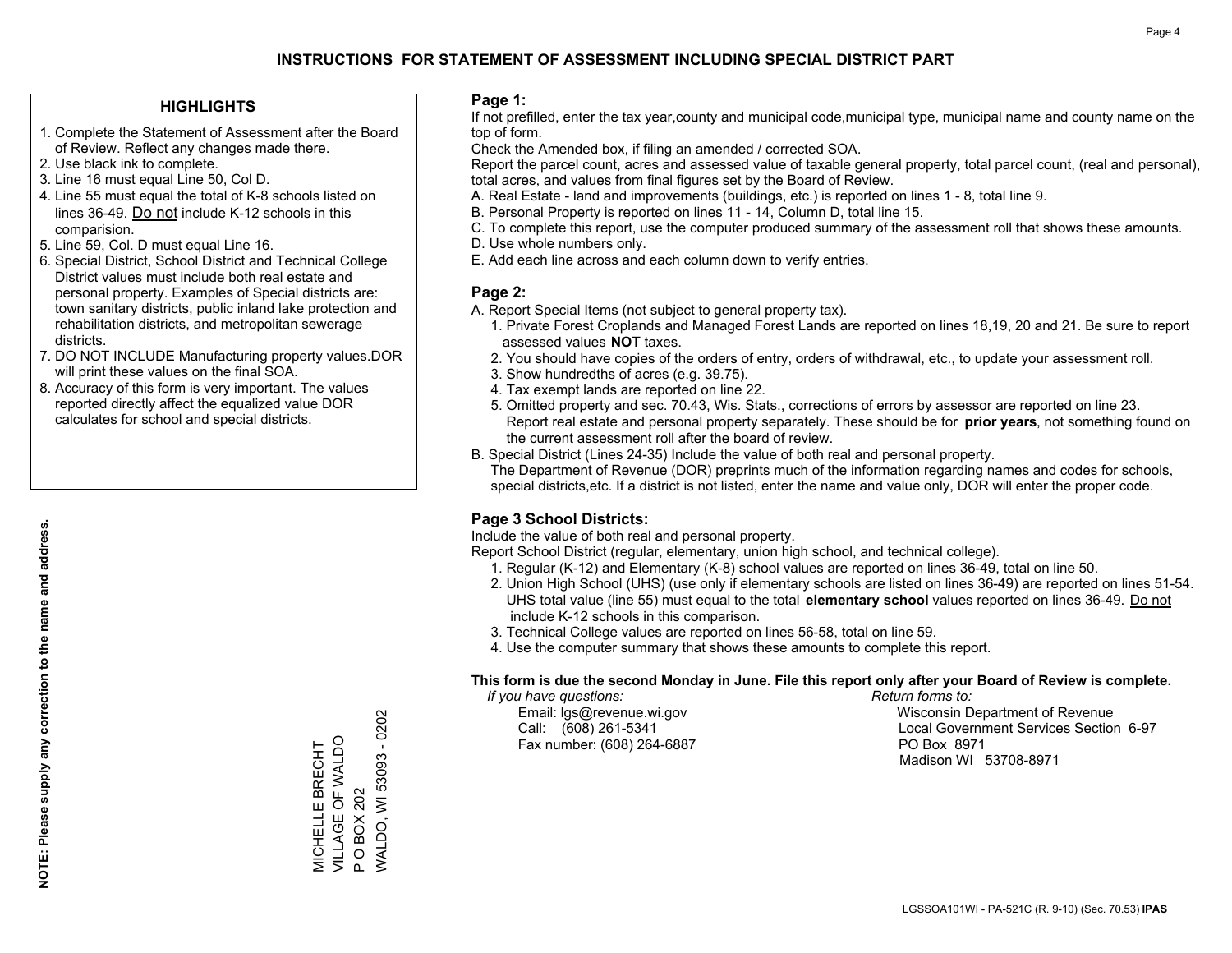**FINAL - EQUATED**

**STATEMENT OF ASSESSMENT FOR 2016** 

| $\cdots$ | MI IN | ACCT NO |
|----------|-------|---------|

|                | <b>FOR</b> | CITY OF<br>OF                                                                                                                                                                                | <b>PLYMOUTH</b>          |              | SHEBOYGAN COUNTY                     |                                  |                                        | WHEN COMPLETING THIS DOCUMENT                  |
|----------------|------------|----------------------------------------------------------------------------------------------------------------------------------------------------------------------------------------------|--------------------------|--------------|--------------------------------------|----------------------------------|----------------------------------------|------------------------------------------------|
|                |            | Town - Village - City                                                                                                                                                                        | <b>Municipality Name</b> |              | <b>County Name</b>                   |                                  |                                        | DO NOT WRITE OVER X's OR IN SHADED AREAS       |
| Line           |            | <b>REAL ESTATE</b><br>(See Lines 18 - 22 for                                                                                                                                                 |                          | PARCEL COUNT | NO. OF ACRES<br><b>WHOLE</b>         | <b>VALUE OF</b><br>LAND          | <b>VALUE OF</b><br><b>IMPROVEMENTS</b> | <b>TOTAL VALUE OF LAND</b><br>AND IMPROVEMENTS |
| No.            |            | other Real Estate)                                                                                                                                                                           |                          |              | TOTAL LAND IMPROVEMENTS NUMBERS ONLY |                                  |                                        |                                                |
|                |            | <b>RESIDENTIAL - Class 1</b>                                                                                                                                                                 | Col. A                   | Col. B       | Col. C                               | Col. D                           | Col. E                                 | Col. F                                         |
| -1             |            |                                                                                                                                                                                              | 2,744                    | 2,583        | 926                                  | 69,490,600                       | 343,095,200                            | 412,585,800                                    |
| 2              |            | <b>COMMERCIAL - Class 2</b>                                                                                                                                                                  | 339                      | 261          | 771                                  | 30,961,300                       | 147,080,300                            | 178,041,600                                    |
| 3              |            | <b>MANUFACTURING - Class 3</b>                                                                                                                                                               | 31                       | 31           | 303                                  | 6,473,800                        | 98,541,800                             | 105,015,600                                    |
| 4              |            | <b>AGRICULTURAL - Class 4</b>                                                                                                                                                                | 52                       |              | 225                                  | 38,900                           |                                        | 38,900                                         |
| 5              |            | <b>UNDEVELOPED - Class 5</b>                                                                                                                                                                 | 3                        |              | 16                                   | 61,000                           |                                        | 61,000                                         |
| 6              |            | AGRICULTURAL FOREST - Class 5m                                                                                                                                                               | $\Omega$                 |              | $\Omega$                             | 0                                |                                        | $\mathbf{0}$                                   |
| $\overline{7}$ |            | FOREST LANDS - Class 6                                                                                                                                                                       | 0                        |              | $\Omega$                             | 0                                |                                        | $\mathbf 0$                                    |
| 8              |            | OTHER - Class 7                                                                                                                                                                              | $\Omega$                 | $\Omega$     | $\Omega$                             | 0                                | $\Omega$                               | $\mathbf{0}$                                   |
| 9              |            | TOTAL - ALL COLUMNS                                                                                                                                                                          | 3,169                    | 2,875        | 2,241                                | 107,025,600                      | 588,717,300                            | 695,742,900                                    |
| 10             |            | NUMBER OF PERSONAL PROPERTY ACCOUNTS IN ROLL                                                                                                                                                 |                          |              | 351                                  | <b>LOCALLY ASSESSED</b>          | <b>MANUFACTURING</b>                   | <b>MERGED</b>                                  |
| 11             |            | BOATS AND OTHER WATERCRAFT NOT EXEMPT - Code 1                                                                                                                                               |                          |              |                                      | 0                                | 0                                      | $\mathbf{0}$                                   |
| 12             |            | MACHINERY, TOOLS AND PATTERNS - Code 2                                                                                                                                                       |                          |              |                                      | 3,534,300                        | 24,799,000                             | 28,333,300                                     |
| 13             |            | FURNITURE, FIXTURES AND EQUIPMENT - Code 3                                                                                                                                                   |                          |              |                                      | 6,614,400                        | 4,483,700                              | 11,098,100                                     |
| 14             |            | ALL OTHER PERSONAL PROPERTY NOT EXEMPT - Codes 4A, 4B, 4C                                                                                                                                    |                          |              |                                      | 929,500                          | 1,331,700                              | 2,261,200                                      |
| 15             |            | TOTAL OF PERSONAL PROPERTY NOT EXEMPT (Total of Lines 11-14)                                                                                                                                 |                          |              |                                      | 11,078,200                       | 30,614,400                             | 41,692,600                                     |
| 16             |            | AGGREGATE ASSESSED VALUE OF ALL PROPERTY SUBJECT TO THE GENERAL PROPERTY TAX (Total of Lines 9F and 15F)<br>MUST EQUAL TOTAL VALUE OF THE SCHOOL DISTRICTS (K-12 PLUS K-8) - Line 50, Col. F |                          |              |                                      |                                  |                                        | 737,435,500                                    |
| 17             |            | <b>BOARD OF REVIEW</b>                                                                                                                                                                       |                          |              | Name of Assessor                     |                                  | Telephone #                            |                                                |
|                |            | DATE OF FINAL ADJOURNMENT                                                                                                                                                                    | 06/27/2016               |              |                                      | ASSOCIATED APPRAISAL CONSULTANTS |                                        | (800) 721-4157                                 |

REMARKS

The Assessment Ratio to be used in calculating the estimated Fair Market Value on tax bills for this tax district is 1.028256637<br>This ratio should be used to convert assessed values to "Calculate Equalized Values" in Step Commission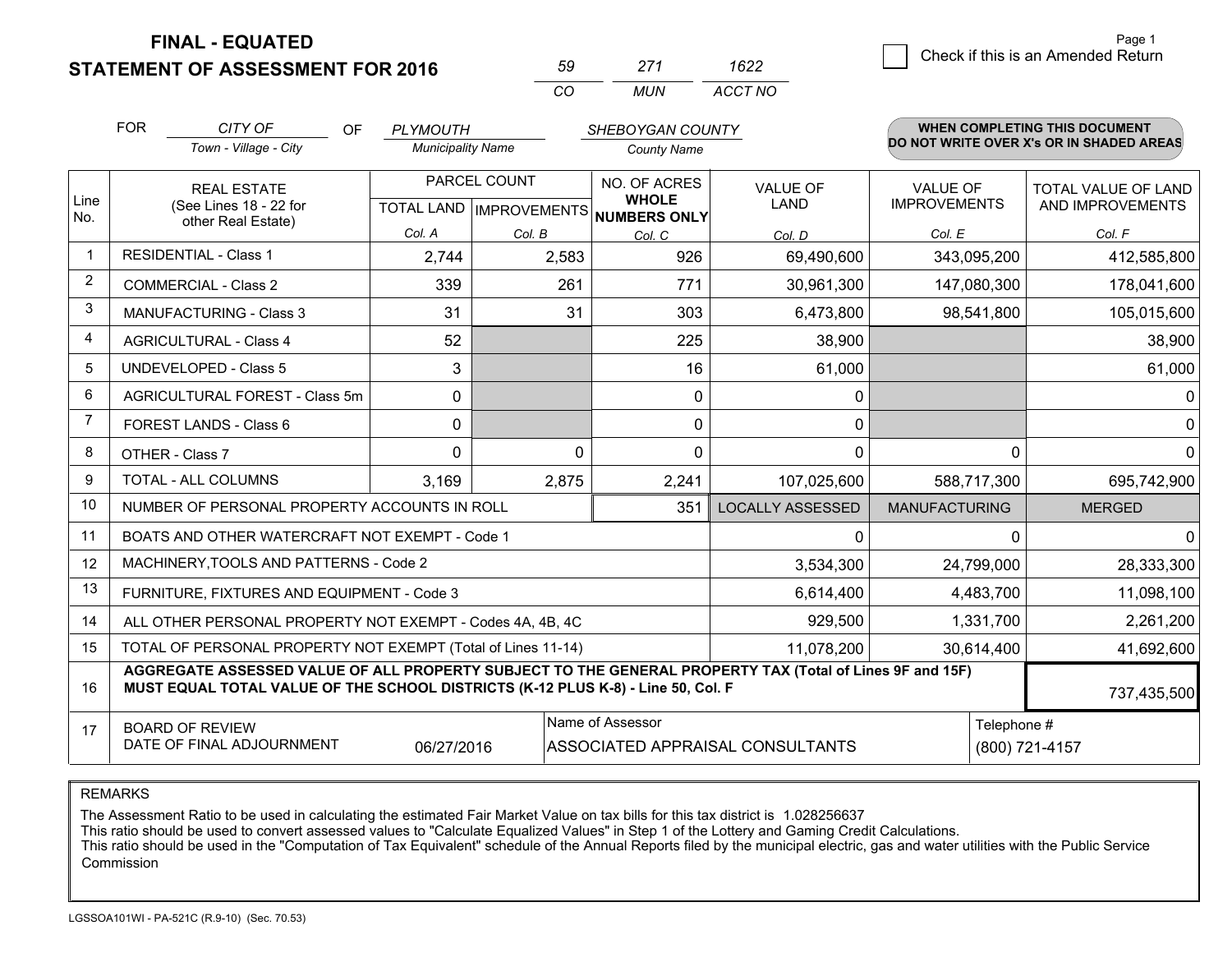*YEAR CO MUN ACCT NO* 2016 59 271 1622

Do not confuse FOREST LANDS (Line 7) with FOREST CROPS (in this section) - They are **NOT** the same

|    | Private Forest Crop - Reg Class @ 10¢ per acre     |                                             |  |                                                                                |                                                                              | Private Forest Crop - Reg Class @ \$2.52 per acre |                                                                    |        |                    |  |
|----|----------------------------------------------------|---------------------------------------------|--|--------------------------------------------------------------------------------|------------------------------------------------------------------------------|---------------------------------------------------|--------------------------------------------------------------------|--------|--------------------|--|
| 18 | (a) PARCELS                                        | (b) ACRES                                   |  | (c) ASSESSED VALUE                                                             |                                                                              | (d) PARCELS                                       | (e) ACRES                                                          |        | (f) ASSESSED VALUE |  |
|    |                                                    |                                             |  |                                                                                |                                                                              |                                                   |                                                                    |        |                    |  |
|    | Private Forest Crop - Special Class @ 20¢ per acre |                                             |  |                                                                                | Entered Before 2005 Managed Forest - Ferrous Mining CLOSED @ \$8.27 per acre |                                                   |                                                                    |        |                    |  |
| 19 | (a) PARCELS                                        | (b) ACRES                                   |  | (c) ASSESSED VALUE                                                             |                                                                              | (d) PARCELS                                       | (e) ACRES                                                          |        | (f) ASSESSED VALUE |  |
|    |                                                    |                                             |  |                                                                                |                                                                              |                                                   |                                                                    |        |                    |  |
|    |                                                    | Entered Before 2005 Managed Forest - OPEN @ |  | \$.79 per acre                                                                 |                                                                              |                                                   | Entered Before 2005 Managed Forest - CLOSED @ \$1.87 per acre      |        |                    |  |
| 20 | (a) PARCELS                                        | (b) ACRES                                   |  | (c) ASSESSED VALUE                                                             |                                                                              | (d) PARCELS                                       | (e) ACRES                                                          |        | (f) ASSESSED VALUE |  |
|    |                                                    |                                             |  |                                                                                |                                                                              |                                                   |                                                                    |        |                    |  |
|    | Entered After 2004 Managed Forest - OPEN @         |                                             |  | \$2.14 per acre                                                                |                                                                              |                                                   | Entered After 2004 Managed Forest - CLOSED @ \$10.68 per acre      |        |                    |  |
| 21 | (a) PARCELS                                        | (b) ACRES                                   |  | (c) ASSESSED VALUE                                                             |                                                                              | (d) PARCELS                                       | (e) ACRES                                                          |        |                    |  |
|    |                                                    |                                             |  |                                                                                |                                                                              |                                                   |                                                                    |        |                    |  |
|    |                                                    |                                             |  |                                                                                |                                                                              |                                                   |                                                                    |        |                    |  |
| 22 | (a) County Forest Cropland Acres                   |                                             |  | (b) Federal Acres                                                              |                                                                              | (c) State Acres                                   | (d) County (NOT FOREST CROP) Acres                                 |        | (e) Other Acres    |  |
|    |                                                    |                                             |  |                                                                                |                                                                              | 42.25                                             | 3.9                                                                | 200.03 |                    |  |
|    |                                                    |                                             |  | Assessed Value of Omitted Property From Prior Years (Sec. 70.44)               |                                                                              |                                                   | Assessed Value of Sec. 70.43 Corrections of Errors by Assessors    |        |                    |  |
| 23 |                                                    | (a) REAL ESTATE                             |  | (b) PERSONAL                                                                   |                                                                              |                                                   | (c1) REAL ESTATE                                                   |        | (c2) PERSONAL      |  |
|    |                                                    |                                             |  |                                                                                |                                                                              |                                                   |                                                                    |        |                    |  |
|    |                                                    |                                             |  | Manufacturing Equated Value of Omitted Property From Prior Years (Sec. 70.995) |                                                                              |                                                   | Mfg. Equated Value of Sec.70.43 Corrections of Errors by Assessors |        |                    |  |
|    | (d) REAL ESTATE                                    |                                             |  | (e) PERSONAL                                                                   |                                                                              | (f1) REAL ESTATE                                  |                                                                    |        | (f2) PERSONAL      |  |
|    |                                                    |                                             |  |                                                                                |                                                                              |                                                   |                                                                    |        |                    |  |

## **SPECIAL DISTRICTS**

| Line<br>No. | Enter 6-digit<br>Special District<br>Code (Col. A) | <b>Account</b><br><b>Number</b> | <b>Special District Name</b> | <b>Locally Assessed Value</b><br>of Real Estate and | Mfg Value of Real Estate<br>and Personal Property | <b>Merged Value of</b><br><b>Real Estate and</b><br>Personal Property (Col. F) |
|-------------|----------------------------------------------------|---------------------------------|------------------------------|-----------------------------------------------------|---------------------------------------------------|--------------------------------------------------------------------------------|
|             |                                                    | (Col. B)                        | (Col. C)                     | Personal Property (Col. D)                          | (Col. E)                                          |                                                                                |
| 24          |                                                    |                                 |                              |                                                     |                                                   |                                                                                |
| 25          |                                                    |                                 |                              |                                                     |                                                   |                                                                                |
| 26          |                                                    |                                 |                              |                                                     |                                                   |                                                                                |
| 27          |                                                    |                                 |                              |                                                     |                                                   |                                                                                |
| 28          |                                                    |                                 |                              |                                                     |                                                   |                                                                                |
| 29          |                                                    |                                 |                              |                                                     |                                                   |                                                                                |
| 30          |                                                    |                                 |                              |                                                     |                                                   |                                                                                |
| 31          |                                                    |                                 |                              |                                                     |                                                   |                                                                                |
| 32          |                                                    |                                 |                              |                                                     |                                                   |                                                                                |
| 33          |                                                    |                                 |                              |                                                     |                                                   |                                                                                |
| 34          |                                                    |                                 |                              |                                                     |                                                   |                                                                                |
| 35          |                                                    |                                 |                              |                                                     |                                                   |                                                                                |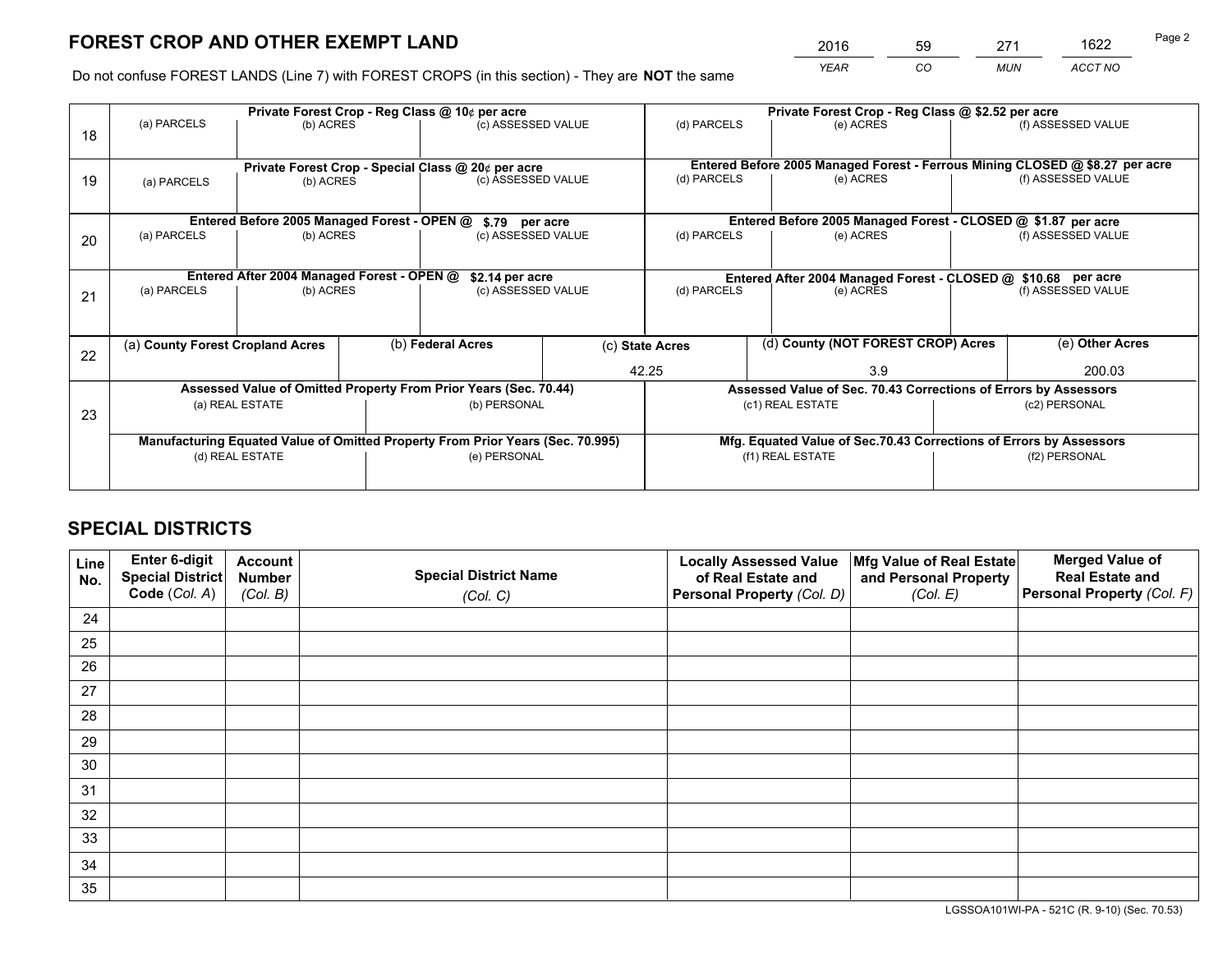|             |                                                                 |                                             |                                                         | <b>YEAR</b>                                                                       | CO<br><b>MUN</b>                                              | ACCT NO                                                                        |
|-------------|-----------------------------------------------------------------|---------------------------------------------|---------------------------------------------------------|-----------------------------------------------------------------------------------|---------------------------------------------------------------|--------------------------------------------------------------------------------|
| Line<br>No. | <b>Enter 6-digit</b><br><b>School District</b><br>Code (Col. A) | <b>Account</b><br><b>Number</b><br>(Col. B) | <b>School District Name</b><br>(Col. C)                 | <b>Locally Assessed Value</b><br>of Real Estate and<br>Personal Property (Col. D) | Mfg Value of Real Estate<br>and Personal Property<br>(Col. E) | <b>Merged Value of</b><br><b>Real Estate and</b><br>Personal Property (Col. F) |
|             | A. SCHOOL DISTRICTS (K-8 and K-12)                              |                                             |                                                         |                                                                                   |                                                               |                                                                                |
| 36          | 594473                                                          | 0351                                        | SCH D OF PLYMOUTH                                       | 601,805,500                                                                       | 135,630,000                                                   | 737,435,500                                                                    |
| 37          |                                                                 |                                             |                                                         |                                                                                   |                                                               |                                                                                |
| 38          |                                                                 |                                             |                                                         |                                                                                   |                                                               |                                                                                |
| 39          |                                                                 |                                             |                                                         |                                                                                   |                                                               |                                                                                |
| 40          |                                                                 |                                             |                                                         |                                                                                   |                                                               |                                                                                |
| 41<br>42    |                                                                 |                                             |                                                         |                                                                                   |                                                               |                                                                                |
| 43          |                                                                 |                                             |                                                         |                                                                                   |                                                               |                                                                                |
| 44          |                                                                 |                                             |                                                         |                                                                                   |                                                               |                                                                                |
| 45          |                                                                 |                                             |                                                         |                                                                                   |                                                               |                                                                                |
| 46          |                                                                 |                                             |                                                         |                                                                                   |                                                               |                                                                                |
| 47          |                                                                 |                                             |                                                         |                                                                                   |                                                               |                                                                                |
| 48          |                                                                 |                                             |                                                         |                                                                                   |                                                               |                                                                                |
| 49          |                                                                 |                                             |                                                         |                                                                                   |                                                               |                                                                                |
| 50          |                                                                 |                                             | TOTAL ASSESSED VALUE OF SCHOOL DISTRICTS (K-8 and K-12) | 601,805,500                                                                       | 135,630,000                                                   | 737,435,500                                                                    |
|             | <b>B. UNION HIGH SCHOOL DISTRICTS</b>                           |                                             |                                                         |                                                                                   |                                                               |                                                                                |
| 51          |                                                                 |                                             |                                                         |                                                                                   |                                                               |                                                                                |
| 52          |                                                                 |                                             |                                                         |                                                                                   |                                                               |                                                                                |
| 53<br>54    |                                                                 |                                             |                                                         |                                                                                   |                                                               |                                                                                |
| 55          |                                                                 |                                             | TOTAL ASSESSED VALUE OF UNION HIGH SCHOOLS              |                                                                                   |                                                               |                                                                                |
|             | C.<br><b>TECHNICAL COLLEGE DISTRICTS</b>                        |                                             |                                                         |                                                                                   |                                                               |                                                                                |
| 56          | 001100                                                          | 0010                                        | LAKESHORE TECHNICAL COLLEGE<br><b>CLEV</b>              | 601,805,500                                                                       | 135,630,000                                                   | 737,435,500                                                                    |
| 57          |                                                                 |                                             |                                                         |                                                                                   |                                                               |                                                                                |
| 58          |                                                                 |                                             |                                                         |                                                                                   |                                                               |                                                                                |
| 59          |                                                                 |                                             | TOTAL ASSESSED VALUE OF TECHNICAL COLLEGES              | 601,805,500                                                                       | 135,630,000                                                   | 737,435,500                                                                    |

59

271

 *I hereby certify, to the best of my knowledge and belief, this form is complete and correct.*

**SCHOOL DISTRICTS**

| Print name of preparer | Title                    |                | Date (MM / DD / CCYY) |
|------------------------|--------------------------|----------------|-----------------------|
|                        |                          |                |                       |
| Signature of preparer  | Contact Telephone Number | E-mail address |                       |
|                        | $\sim$                   |                |                       |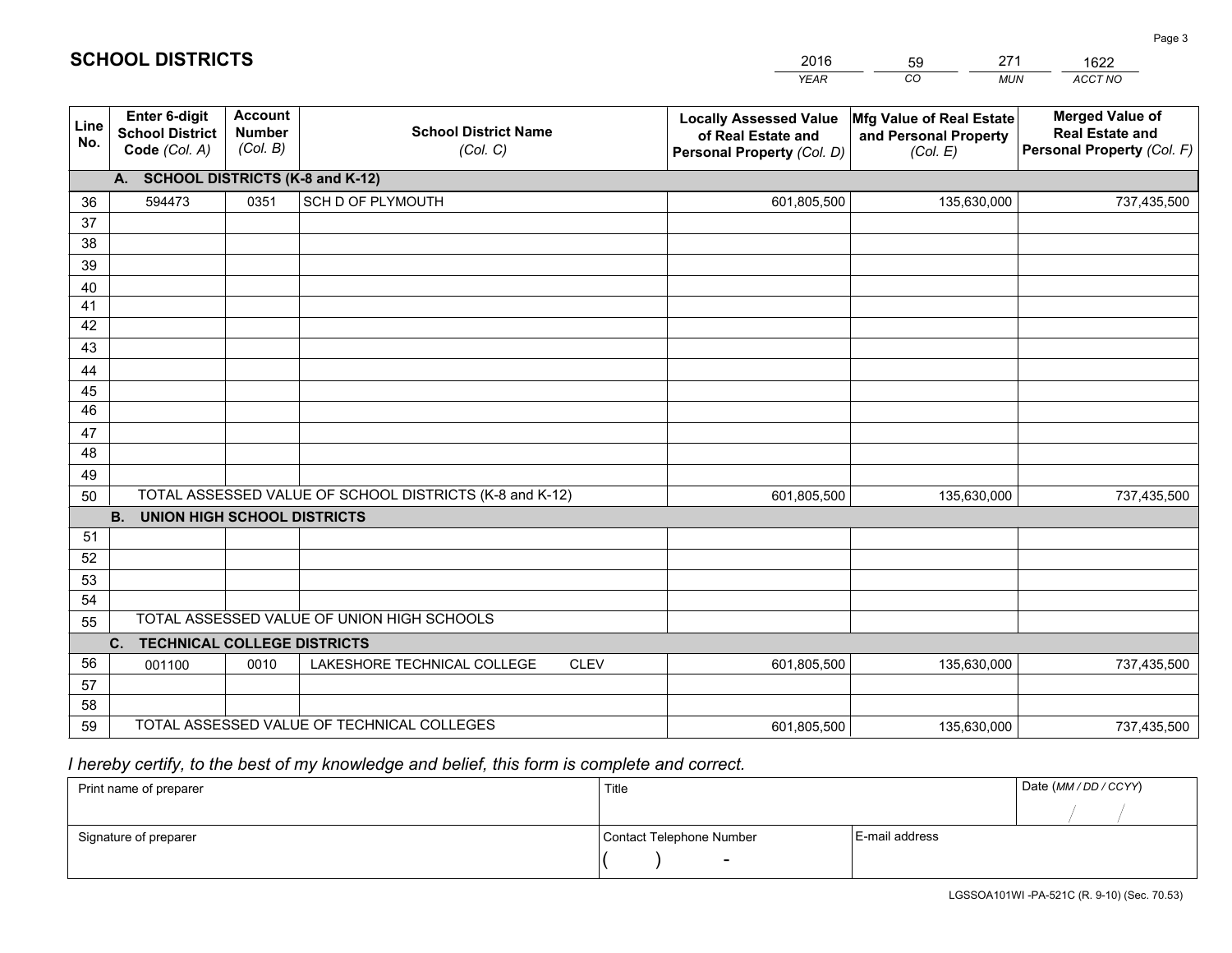#### **HIGHLIGHTS**

- 1. Complete the Statement of Assessment after the Board of Review. Reflect any changes made there.
- 2. Use black ink to complete.
- 3. Line 16 must equal Line 50, Col D.
- 4. Line 55 must equal the total of K-8 schools listed on lines 36-49. Do not include K-12 schools in this comparision.
- 5. Line 59, Col. D must equal Line 16.
- 6. Special District, School District and Technical College District values must include both real estate and personal property. Examples of Special districts are: town sanitary districts, public inland lake protection and rehabilitation districts, and metropolitan sewerage districts.
- 7. DO NOT INCLUDE Manufacturing property values.DOR will print these values on the final SOA.
- 8. Accuracy of this form is very important. The values reported directly affect the equalized value DOR calculates for school and special districts.

#### **Page 1:**

 If not prefilled, enter the tax year,county and municipal code,municipal type, municipal name and county name on the top of form.

Check the Amended box, if filing an amended / corrected SOA.

 Report the parcel count, acres and assessed value of taxable general property, total parcel count, (real and personal), total acres, and values from final figures set by the Board of Review.

- A. Real Estate land and improvements (buildings, etc.) is reported on lines 1 8, total line 9.
- B. Personal Property is reported on lines 11 14, Column D, total line 15.
- C. To complete this report, use the computer produced summary of the assessment roll that shows these amounts.
- D. Use whole numbers only.
- E. Add each line across and each column down to verify entries.

#### **Page 2:**

- A. Report Special Items (not subject to general property tax).
- 1. Private Forest Croplands and Managed Forest Lands are reported on lines 18,19, 20 and 21. Be sure to report assessed values **NOT** taxes.
- 2. You should have copies of the orders of entry, orders of withdrawal, etc., to update your assessment roll.
	- 3. Show hundredths of acres (e.g. 39.75).
- 4. Tax exempt lands are reported on line 22.
- 5. Omitted property and sec. 70.43, Wis. Stats., corrections of errors by assessor are reported on line 23. Report real estate and personal property separately. These should be for **prior years**, not something found on the current assessment roll after the board of review.
- B. Special District (Lines 24-35) Include the value of both real and personal property.
- The Department of Revenue (DOR) preprints much of the information regarding names and codes for schools, special districts,etc. If a district is not listed, enter the name and value only, DOR will enter the proper code.

### **Page 3 School Districts:**

Include the value of both real and personal property.

Report School District (regular, elementary, union high school, and technical college).

- 1. Regular (K-12) and Elementary (K-8) school values are reported on lines 36-49, total on line 50.
- 2. Union High School (UHS) (use only if elementary schools are listed on lines 36-49) are reported on lines 51-54. UHS total value (line 55) must equal to the total **elementary school** values reported on lines 36-49. Do notinclude K-12 schools in this comparison.
- 3. Technical College values are reported on lines 56-58, total on line 59.
- 4. Use the computer summary that shows these amounts to complete this report.

#### **This form is due the second Monday in June. File this report only after your Board of Review is complete.**

 *If you have questions: Return forms to:*

Fax number: (608) 264-6887 PO Box 8971

 Email: lgs@revenue.wi.gov Wisconsin Department of Revenue Call: (608) 261-5341 Local Government Services Section 6-97Madison WI 53708-8971

PLYMOUTH, WI 53073 - 0107 PLYMOUTH, WI 53073 CITY OF PLYMOUTH PATRICIA HUBERTY<br>CITY OF PLYMOUTH PATRICIA HUBERTY PO BOX 107 PO BOX 107

 $-0107$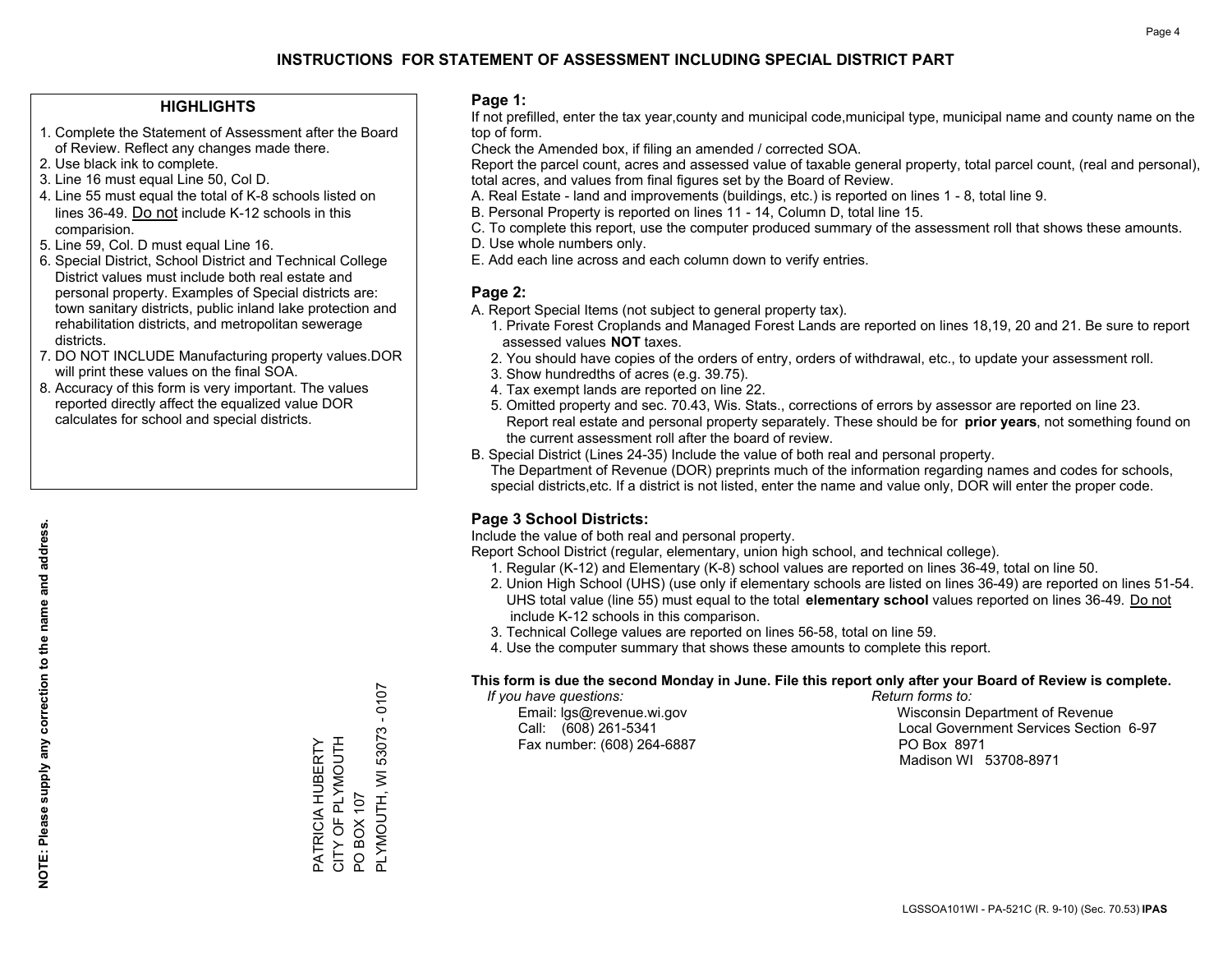**FINAL - EQUATED**

**STATEMENT OF ASSESSMENT FOR 2016** 

| へし       | 1×1   | 1623    |
|----------|-------|---------|
| $\cdots$ | MI IN | ACCT NO |

|                | <b>FOR</b>                                                                                                                          | CITY OF<br><b>OF</b>                                                                                                                                                                                          | <b>SHEBOYGAN</b>                                         |          | SHEBOYGAN COUNTY             |                                |                                        | WHEN COMPLETING THIS DOCUMENT                  |
|----------------|-------------------------------------------------------------------------------------------------------------------------------------|---------------------------------------------------------------------------------------------------------------------------------------------------------------------------------------------------------------|----------------------------------------------------------|----------|------------------------------|--------------------------------|----------------------------------------|------------------------------------------------|
|                |                                                                                                                                     | Town - Village - City                                                                                                                                                                                         | <b>Municipality Name</b>                                 |          | <b>County Name</b>           |                                |                                        | DO NOT WRITE OVER X's OR IN SHADED AREAS       |
| Line           | <b>REAL ESTATE</b><br>(See Lines 18 - 22 for<br>other Real Estate)                                                                  |                                                                                                                                                                                                               | PARCEL COUNT<br>TOTAL LAND   IMPROVEMENTS   NUMBERS ONLY |          | NO. OF ACRES<br><b>WHOLE</b> | <b>VALUE OF</b><br><b>LAND</b> | <b>VALUE OF</b><br><b>IMPROVEMENTS</b> | <b>TOTAL VALUE OF LAND</b><br>AND IMPROVEMENTS |
| No.            |                                                                                                                                     |                                                                                                                                                                                                               | Col. A                                                   | Col. B   | Col. C                       | Col. D                         | Col. E                                 | Col. F                                         |
|                | <b>RESIDENTIAL - Class 1</b>                                                                                                        |                                                                                                                                                                                                               | 15,471                                                   | 15,177   | 7,048                        | 279,186,200                    | 1,241,928,000                          | 1,521,114,200                                  |
| 2              |                                                                                                                                     | <b>COMMERCIAL - Class 2</b>                                                                                                                                                                                   | 1,360                                                    | 1,218    | 1,378                        | 163,024,700                    | 508,736,500                            | 671,761,200                                    |
| 3              |                                                                                                                                     | <b>MANUFACTURING - Class 3</b>                                                                                                                                                                                | 110                                                      | 109      | 567                          | 19,143,800                     | 128,697,900                            | 147,841,700                                    |
| 4              |                                                                                                                                     | <b>AGRICULTURAL - Class 4</b>                                                                                                                                                                                 | 11                                                       |          | 295                          | 41,100                         |                                        | 41,100                                         |
| 5              |                                                                                                                                     | <b>UNDEVELOPED - Class 5</b>                                                                                                                                                                                  | 1                                                        |          | 3                            | 100                            |                                        | 100                                            |
| 6              | AGRICULTURAL FOREST - Class 5m                                                                                                      |                                                                                                                                                                                                               | 0                                                        |          | 0                            | 0                              |                                        | 0                                              |
| $\overline{7}$ | FOREST LANDS - Class 6                                                                                                              |                                                                                                                                                                                                               | 0                                                        |          | $\Omega$                     | 0                              |                                        | $\mathbf 0$                                    |
| 8              | OTHER - Class 7                                                                                                                     |                                                                                                                                                                                                               | $\Omega$                                                 | $\Omega$ | $\Omega$                     | $\Omega$                       | $\Omega$                               | $\mathbf{0}$                                   |
| 9              | TOTAL - ALL COLUMNS                                                                                                                 |                                                                                                                                                                                                               | 16,953                                                   | 16,504   | 9,291                        | 461,395,900                    | 1,879,362,400                          | 2,340,758,300                                  |
| 10             |                                                                                                                                     | NUMBER OF PERSONAL PROPERTY ACCOUNTS IN ROLL                                                                                                                                                                  |                                                          |          | 1,645                        | <b>LOCALLY ASSESSED</b>        | <b>MANUFACTURING</b>                   | <b>MERGED</b>                                  |
| 11             |                                                                                                                                     | BOATS AND OTHER WATERCRAFT NOT EXEMPT - Code 1                                                                                                                                                                |                                                          |          | 8,020                        | $\Omega$                       | 8,020                                  |                                                |
| 12             |                                                                                                                                     | MACHINERY, TOOLS AND PATTERNS - Code 2                                                                                                                                                                        |                                                          |          |                              | 16,831,910                     | 13,681,800                             | 30,513,710                                     |
| 13             |                                                                                                                                     | FURNITURE, FIXTURES AND EQUIPMENT - Code 3                                                                                                                                                                    |                                                          |          | 48,105,770                   | 7,663,700                      | 55,769,470                             |                                                |
| 14             |                                                                                                                                     | ALL OTHER PERSONAL PROPERTY NOT EXEMPT - Codes 4A, 4B, 4C                                                                                                                                                     |                                                          |          | 7,244,420                    | 3,628,200                      | 10,872,620                             |                                                |
| 15             |                                                                                                                                     | TOTAL OF PERSONAL PROPERTY NOT EXEMPT (Total of Lines 11-14)                                                                                                                                                  |                                                          |          | 72,190,120                   | 24,973,700                     | 97,163,820                             |                                                |
| 16             |                                                                                                                                     | AGGREGATE ASSESSED VALUE OF ALL PROPERTY SUBJECT TO THE GENERAL PROPERTY TAX (Total of Lines 9F and 15F)<br>MUST EQUAL TOTAL VALUE OF THE SCHOOL DISTRICTS (K-12 PLUS K-8) - Line 50, Col. F<br>2,437,922,120 |                                                          |          |                              |                                |                                        |                                                |
| 17             | Name of Assessor<br>Telephone #<br><b>BOARD OF REVIEW</b><br>DATE OF FINAL ADJOURNMENT<br><b>GROTA APPRAISALS LLC</b><br>06/22/2016 |                                                                                                                                                                                                               |                                                          |          |                              | (262) 253-1142                 |                                        |                                                |

REMARKS

The Assessment Ratio to be used in calculating the estimated Fair Market Value on tax bills for this tax district is .996609409<br>This ratio should be used to convert assessed values to "Calculate Equalized Values" in Step 1 Commission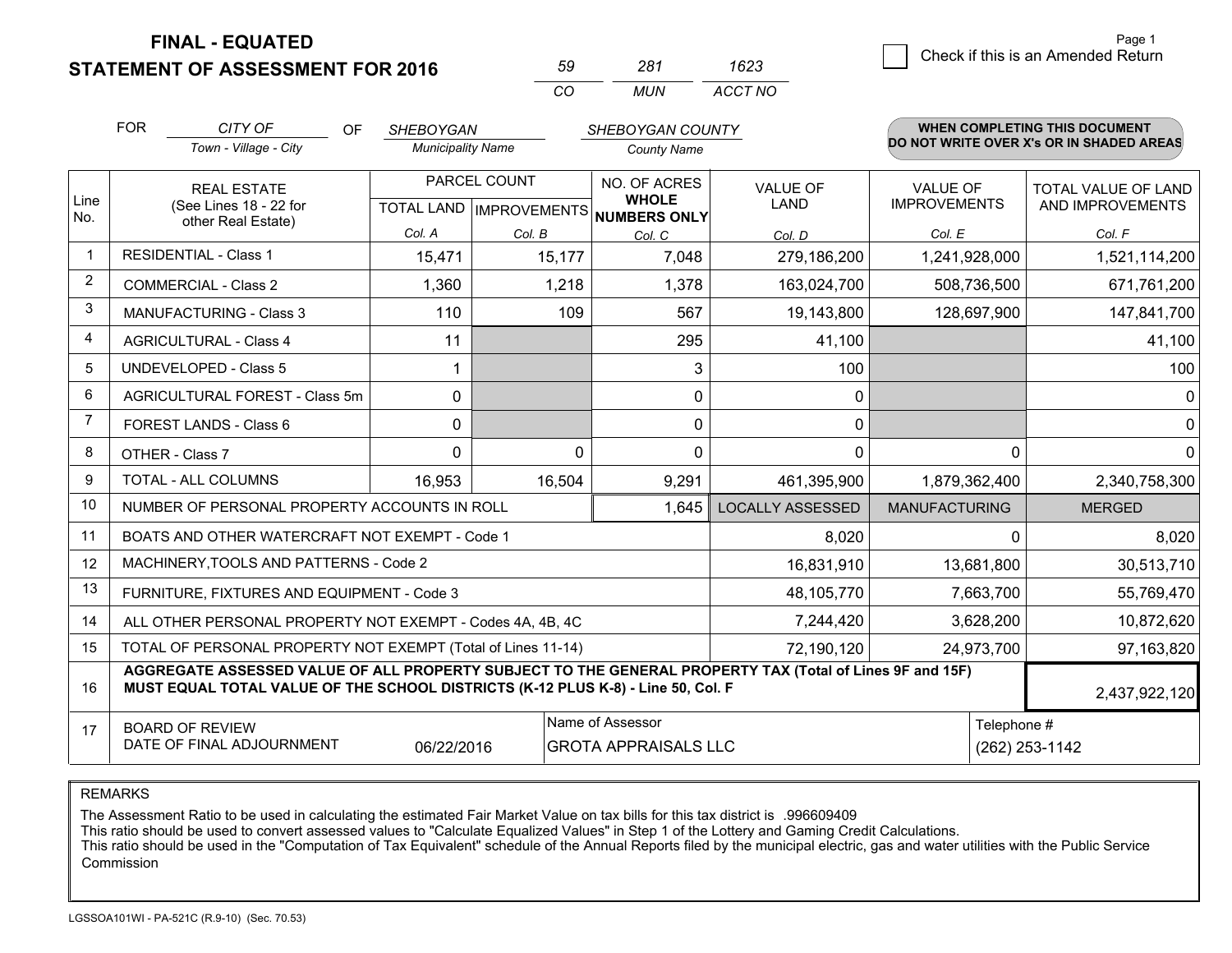*YEAR CO MUN ACCT NO* <sup>2016</sup> <sup>59</sup> <sup>281</sup> <sup>1623</sup>

Do not confuse FOREST LANDS (Line 7) with FOREST CROPS (in this section) - They are **NOT** the same

|    | Private Forest Crop - Reg Class @ 10¢ per acre                                 |                                                                  |                                                    |                                                                 |  | Private Forest Crop - Reg Class @ \$2.52 per acre                            |                                                               |           |               |                    |  |
|----|--------------------------------------------------------------------------------|------------------------------------------------------------------|----------------------------------------------------|-----------------------------------------------------------------|--|------------------------------------------------------------------------------|---------------------------------------------------------------|-----------|---------------|--------------------|--|
| 18 | (a) PARCELS<br>(b) ACRES                                                       |                                                                  |                                                    | (c) ASSESSED VALUE                                              |  | (d) PARCELS                                                                  | (e) ACRES                                                     |           |               | (f) ASSESSED VALUE |  |
|    |                                                                                |                                                                  |                                                    |                                                                 |  |                                                                              |                                                               |           |               |                    |  |
|    |                                                                                |                                                                  | Private Forest Crop - Special Class @ 20¢ per acre |                                                                 |  | Entered Before 2005 Managed Forest - Ferrous Mining CLOSED @ \$8.27 per acre |                                                               |           |               |                    |  |
| 19 | (b) ACRES<br>(a) PARCELS                                                       |                                                                  |                                                    | (c) ASSESSED VALUE                                              |  | (d) PARCELS                                                                  | (e) ACRES                                                     |           |               | (f) ASSESSED VALUE |  |
|    |                                                                                |                                                                  |                                                    |                                                                 |  |                                                                              |                                                               |           |               |                    |  |
|    |                                                                                | Entered Before 2005 Managed Forest - OPEN @                      |                                                    | \$.79 per acre                                                  |  |                                                                              | Entered Before 2005 Managed Forest - CLOSED @ \$1.87 per acre |           |               |                    |  |
| 20 | (a) PARCELS<br>(b) ACRES                                                       |                                                                  | (c) ASSESSED VALUE                                 |                                                                 |  | (d) PARCELS                                                                  |                                                               | (e) ACRES |               | (f) ASSESSED VALUE |  |
|    |                                                                                |                                                                  |                                                    |                                                                 |  |                                                                              |                                                               |           |               |                    |  |
|    | Entered After 2004 Managed Forest - OPEN @<br>\$2.14 per acre                  |                                                                  |                                                    |                                                                 |  | Entered After 2004 Managed Forest - CLOSED @ \$10.68 per acre                |                                                               |           |               |                    |  |
| 21 | (a) PARCELS<br>(b) ACRES                                                       |                                                                  |                                                    | (c) ASSESSED VALUE                                              |  | (d) PARCELS                                                                  |                                                               | (e) ACRES |               | (f) ASSESSED VALUE |  |
|    |                                                                                |                                                                  |                                                    |                                                                 |  |                                                                              |                                                               |           |               |                    |  |
|    | (a) County Forest Cropland Acres                                               |                                                                  |                                                    | (b) Federal Acres                                               |  | (c) State Acres                                                              | (d) County (NOT FOREST CROP) Acres                            |           |               | (e) Other Acres    |  |
| 22 |                                                                                |                                                                  |                                                    |                                                                 |  |                                                                              |                                                               |           |               |                    |  |
|    |                                                                                |                                                                  |                                                    | 7.31                                                            |  | .82<br>168.24                                                                |                                                               |           | 1,741.42      |                    |  |
|    |                                                                                | Assessed Value of Omitted Property From Prior Years (Sec. 70.44) |                                                    | Assessed Value of Sec. 70.43 Corrections of Errors by Assessors |  |                                                                              |                                                               |           |               |                    |  |
| 23 | (a) REAL ESTATE                                                                |                                                                  |                                                    | (b) PERSONAL                                                    |  | (c1) REAL ESTATE                                                             |                                                               |           | (c2) PERSONAL |                    |  |
|    | 2,580                                                                          |                                                                  |                                                    |                                                                 |  |                                                                              |                                                               |           |               |                    |  |
|    | Manufacturing Equated Value of Omitted Property From Prior Years (Sec. 70.995) |                                                                  |                                                    |                                                                 |  | Mfg. Equated Value of Sec.70.43 Corrections of Errors by Assessors           |                                                               |           |               |                    |  |
|    | (d) REAL ESTATE                                                                |                                                                  |                                                    | (e) PERSONAL                                                    |  | (f1) REAL ESTATE                                                             |                                                               |           | (f2) PERSONAL |                    |  |
|    |                                                                                |                                                                  |                                                    |                                                                 |  |                                                                              |                                                               |           |               |                    |  |

## **SPECIAL DISTRICTS**

| Line<br>No. | Enter 6-digit<br><b>Special District</b> | <b>Account</b><br><b>Number</b> | <b>Special District Name</b> | <b>Locally Assessed Value</b><br>of Real Estate and | Mfg Value of Real Estate<br>and Personal Property | <b>Merged Value of</b><br><b>Real Estate and</b> |
|-------------|------------------------------------------|---------------------------------|------------------------------|-----------------------------------------------------|---------------------------------------------------|--------------------------------------------------|
|             | Code (Col. A)                            | (Col. B)                        | (Col. C)                     | Personal Property (Col. D)                          | (Col. E)                                          | Personal Property (Col. F)                       |
| 24          |                                          |                                 |                              |                                                     |                                                   |                                                  |
| 25          |                                          |                                 |                              |                                                     |                                                   |                                                  |
| 26          |                                          |                                 |                              |                                                     |                                                   |                                                  |
| 27          |                                          |                                 |                              |                                                     |                                                   |                                                  |
| 28          |                                          |                                 |                              |                                                     |                                                   |                                                  |
| 29          |                                          |                                 |                              |                                                     |                                                   |                                                  |
| 30          |                                          |                                 |                              |                                                     |                                                   |                                                  |
| 31          |                                          |                                 |                              |                                                     |                                                   |                                                  |
| 32          |                                          |                                 |                              |                                                     |                                                   |                                                  |
| 33          |                                          |                                 |                              |                                                     |                                                   |                                                  |
| 34          |                                          |                                 |                              |                                                     |                                                   |                                                  |
| 35          |                                          |                                 |                              |                                                     |                                                   |                                                  |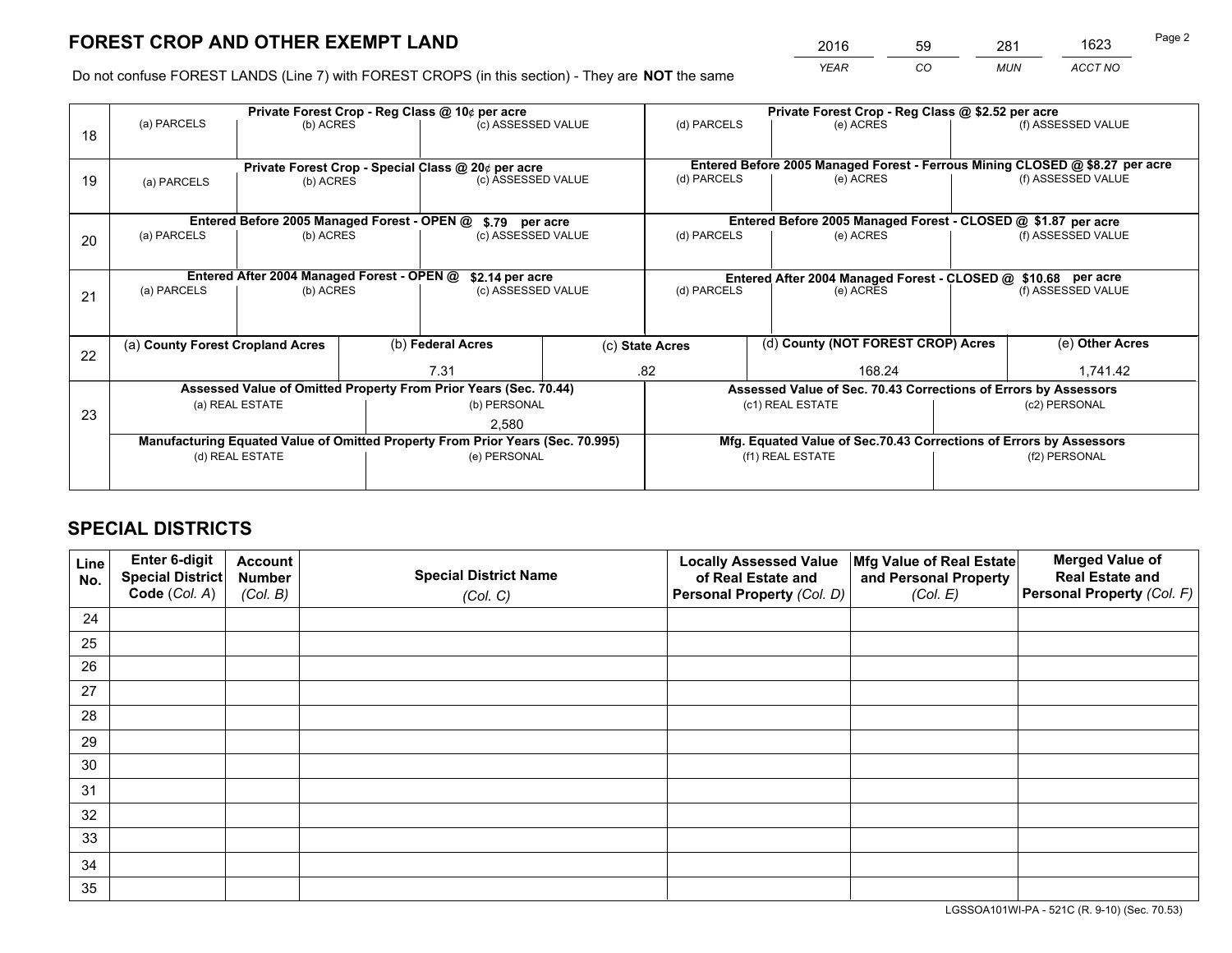|                       |                                                                 |                                             |                                                         | <b>YEAR</b>                                                                       | CO<br><b>MUN</b>                                              | ACCT NO                                                                        |
|-----------------------|-----------------------------------------------------------------|---------------------------------------------|---------------------------------------------------------|-----------------------------------------------------------------------------------|---------------------------------------------------------------|--------------------------------------------------------------------------------|
| Line<br>No.           | <b>Enter 6-digit</b><br><b>School District</b><br>Code (Col. A) | <b>Account</b><br><b>Number</b><br>(Col. B) | <b>School District Name</b><br>(Col. C)                 | <b>Locally Assessed Value</b><br>of Real Estate and<br>Personal Property (Col. D) | Mfg Value of Real Estate<br>and Personal Property<br>(Col. E) | <b>Merged Value of</b><br><b>Real Estate and</b><br>Personal Property (Col. F) |
|                       | A. SCHOOL DISTRICTS (K-8 and K-12)                              |                                             |                                                         |                                                                                   |                                                               |                                                                                |
| 36                    | 592842                                                          | 0349                                        | SCH D OF KOHLER                                         | 133,014,120                                                                       | 13,891,300                                                    | 146,905,420                                                                    |
| 37                    | 595271                                                          | 0353                                        | SCH D OF SHEBOYGAN AREA                                 | 2,132,092,600                                                                     | 158,924,100                                                   | 2,291,016,700                                                                  |
| 38                    |                                                                 |                                             |                                                         |                                                                                   |                                                               |                                                                                |
| 39                    |                                                                 |                                             |                                                         |                                                                                   |                                                               |                                                                                |
| 40                    |                                                                 |                                             |                                                         |                                                                                   |                                                               |                                                                                |
| 41                    |                                                                 |                                             |                                                         |                                                                                   |                                                               |                                                                                |
| 42                    |                                                                 |                                             |                                                         |                                                                                   |                                                               |                                                                                |
| 43                    |                                                                 |                                             |                                                         |                                                                                   |                                                               |                                                                                |
| 44                    |                                                                 |                                             |                                                         |                                                                                   |                                                               |                                                                                |
| 45<br>$\overline{46}$ |                                                                 |                                             |                                                         |                                                                                   |                                                               |                                                                                |
| 47                    |                                                                 |                                             |                                                         |                                                                                   |                                                               |                                                                                |
| 48                    |                                                                 |                                             |                                                         |                                                                                   |                                                               |                                                                                |
| 49                    |                                                                 |                                             |                                                         |                                                                                   |                                                               |                                                                                |
| 50                    |                                                                 |                                             | TOTAL ASSESSED VALUE OF SCHOOL DISTRICTS (K-8 and K-12) | 2,265,106,720                                                                     | 172,815,400                                                   | 2,437,922,120                                                                  |
|                       | <b>B.</b><br><b>UNION HIGH SCHOOL DISTRICTS</b>                 |                                             |                                                         |                                                                                   |                                                               |                                                                                |
| 51                    |                                                                 |                                             |                                                         |                                                                                   |                                                               |                                                                                |
| 52                    |                                                                 |                                             |                                                         |                                                                                   |                                                               |                                                                                |
| 53                    |                                                                 |                                             |                                                         |                                                                                   |                                                               |                                                                                |
| 54                    |                                                                 |                                             |                                                         |                                                                                   |                                                               |                                                                                |
| 55                    |                                                                 |                                             | TOTAL ASSESSED VALUE OF UNION HIGH SCHOOLS              |                                                                                   |                                                               |                                                                                |
|                       | C.<br><b>TECHNICAL COLLEGE DISTRICTS</b>                        |                                             |                                                         |                                                                                   |                                                               |                                                                                |
| 56                    | 001100                                                          | 0010                                        | LAKESHORE TECHNICAL COLLEGE<br><b>CLEV</b>              | 2,265,106,720                                                                     | 172,815,400                                                   | 2,437,922,120                                                                  |
| 57                    |                                                                 |                                             |                                                         |                                                                                   |                                                               |                                                                                |
| 58                    |                                                                 |                                             |                                                         |                                                                                   |                                                               |                                                                                |
| 59                    |                                                                 |                                             | TOTAL ASSESSED VALUE OF TECHNICAL COLLEGES              | 2,265,106,720                                                                     | 172,815,400                                                   | 2,437,922,120                                                                  |

59

281

 *I hereby certify, to the best of my knowledge and belief, this form is complete and correct.*

**SCHOOL DISTRICTS**

| Print name of preparer | Title                    | Date (MM/DD/CCYY) |  |
|------------------------|--------------------------|-------------------|--|
|                        |                          |                   |  |
| Signature of preparer  | Contact Telephone Number | E-mail address    |  |
|                        | $\overline{\phantom{a}}$ |                   |  |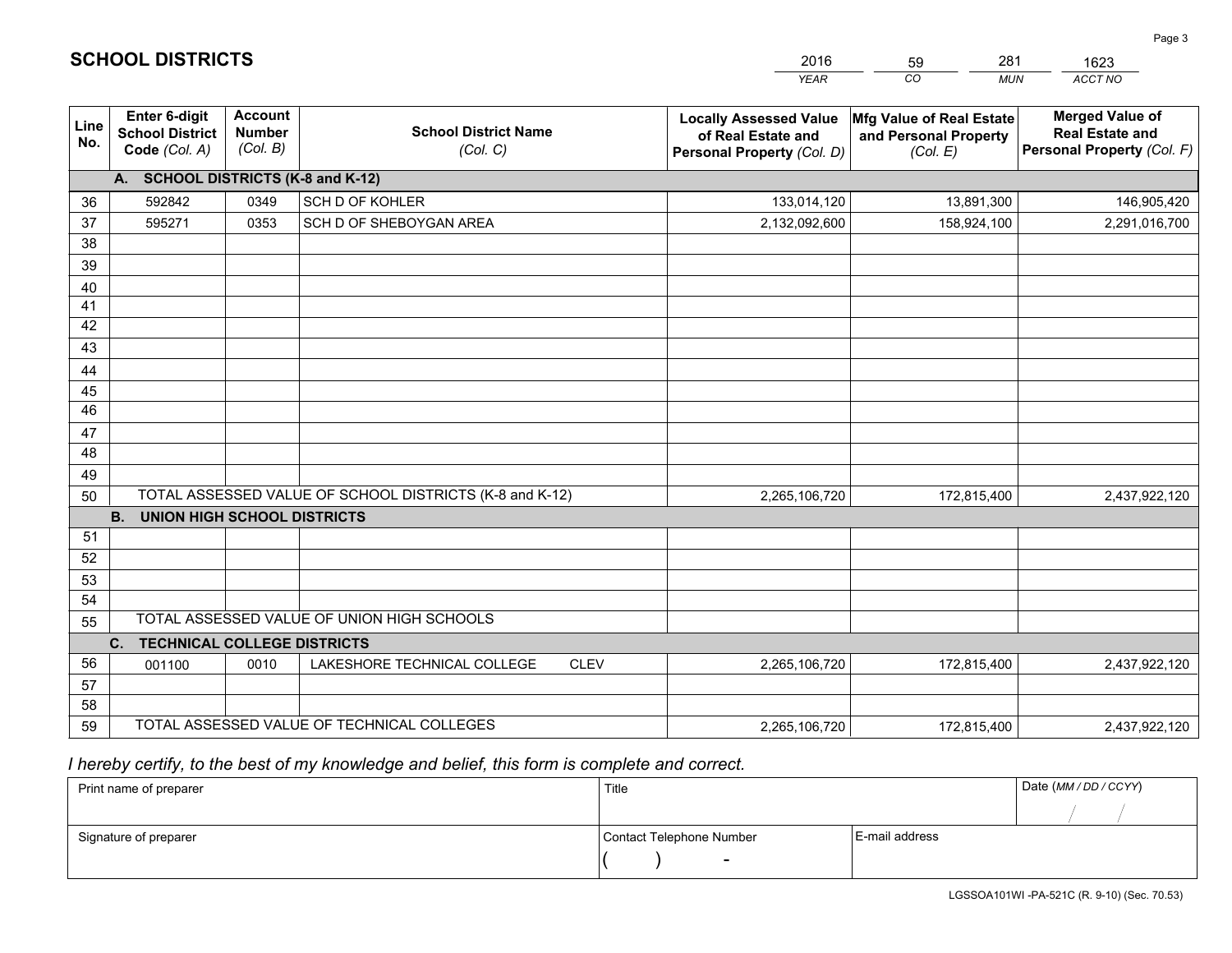#### **HIGHLIGHTS**

- 1. Complete the Statement of Assessment after the Board of Review. Reflect any changes made there.
- 2. Use black ink to complete.
- 3. Line 16 must equal Line 50, Col D.
- 4. Line 55 must equal the total of K-8 schools listed on lines 36-49. Do not include K-12 schools in this comparision.
- 5. Line 59, Col. D must equal Line 16.
- 6. Special District, School District and Technical College District values must include both real estate and personal property. Examples of Special districts are: town sanitary districts, public inland lake protection and rehabilitation districts, and metropolitan sewerage districts.
- 7. DO NOT INCLUDE Manufacturing property values.DOR will print these values on the final SOA.

SUSAN RICHARDS CITY OF SHEBOYGAN 828 CENTER AVE

SUSAN RICHARDS<br>CITY OF SHEBOYGAN

SHEBOYGAN, WI 53081 - 4442

SHEBOYGAN, WI 53081 - 4442

828 CENTER AVE

 8. Accuracy of this form is very important. The values reported directly affect the equalized value DOR calculates for school and special districts.

#### **Page 1:**

 If not prefilled, enter the tax year,county and municipal code,municipal type, municipal name and county name on the top of form.

Check the Amended box, if filing an amended / corrected SOA.

 Report the parcel count, acres and assessed value of taxable general property, total parcel count, (real and personal), total acres, and values from final figures set by the Board of Review.

- A. Real Estate land and improvements (buildings, etc.) is reported on lines 1 8, total line 9.
- B. Personal Property is reported on lines 11 14, Column D, total line 15.
- C. To complete this report, use the computer produced summary of the assessment roll that shows these amounts.
- D. Use whole numbers only.
- E. Add each line across and each column down to verify entries.

#### **Page 2:**

- A. Report Special Items (not subject to general property tax).
- 1. Private Forest Croplands and Managed Forest Lands are reported on lines 18,19, 20 and 21. Be sure to report assessed values **NOT** taxes.
- 2. You should have copies of the orders of entry, orders of withdrawal, etc., to update your assessment roll.
	- 3. Show hundredths of acres (e.g. 39.75).
- 4. Tax exempt lands are reported on line 22.
- 5. Omitted property and sec. 70.43, Wis. Stats., corrections of errors by assessor are reported on line 23. Report real estate and personal property separately. These should be for **prior years**, not something found on the current assessment roll after the board of review.
- B. Special District (Lines 24-35) Include the value of both real and personal property.
- The Department of Revenue (DOR) preprints much of the information regarding names and codes for schools, special districts,etc. If a district is not listed, enter the name and value only, DOR will enter the proper code.

### **Page 3 School Districts:**

Include the value of both real and personal property.

Report School District (regular, elementary, union high school, and technical college).

- 1. Regular (K-12) and Elementary (K-8) school values are reported on lines 36-49, total on line 50.
- 2. Union High School (UHS) (use only if elementary schools are listed on lines 36-49) are reported on lines 51-54. UHS total value (line 55) must equal to the total **elementary school** values reported on lines 36-49. Do notinclude K-12 schools in this comparison.
- 3. Technical College values are reported on lines 56-58, total on line 59.
- 4. Use the computer summary that shows these amounts to complete this report.

#### **This form is due the second Monday in June. File this report only after your Board of Review is complete.**

 *If you have questions: Return forms to:*

Fax number: (608) 264-6887 PO Box 8971

 Email: lgs@revenue.wi.gov Wisconsin Department of Revenue Call: (608) 261-5341 Local Government Services Section 6-97Madison WI 53708-8971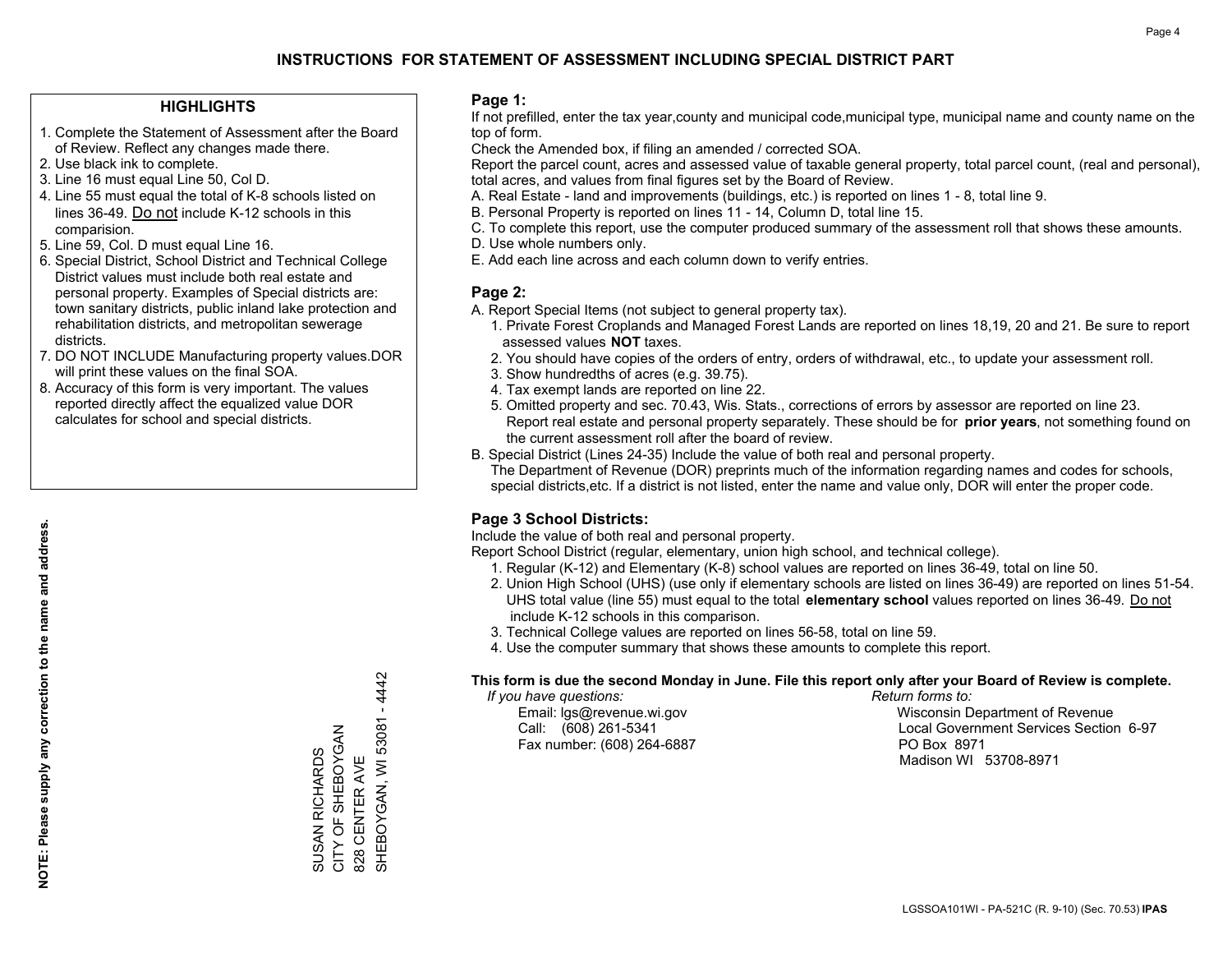**FINAL - EQUATED**

|  |  | STATEMENT OF ASSESSMENT FOR 2016 |  |
|--|--|----------------------------------|--|
|--|--|----------------------------------|--|

| 50 | ツメツ | 1624    |  |
|----|-----|---------|--|
| (  | MUN | ACCT NO |  |

|                | <b>FOR</b>                                                                                                                                                                                   | CITY OF<br>OF                                  | <b>SHEBOYGAN FALLS</b>                    |              | SHEBOYGAN COUNTY                             |                         |                                        | <b>WHEN COMPLETING THIS DOCUMENT</b>     |
|----------------|----------------------------------------------------------------------------------------------------------------------------------------------------------------------------------------------|------------------------------------------------|-------------------------------------------|--------------|----------------------------------------------|-------------------------|----------------------------------------|------------------------------------------|
|                |                                                                                                                                                                                              | Town - Village - City                          | <b>Municipality Name</b>                  |              | <b>County Name</b>                           |                         |                                        | DO NOT WRITE OVER X's OR IN SHADED AREAS |
| Line<br>No.    |                                                                                                                                                                                              | <b>REAL ESTATE</b><br>(See Lines 18 - 22 for   | PARCEL COUNT<br>TOTAL LAND   IMPROVEMENTS |              | NO. OF ACRES<br><b>WHOLE</b><br>NUMBERS ONLY | VALUE OF<br>LAND        | <b>VALUE OF</b><br><b>IMPROVEMENTS</b> | TOTAL VALUE OF LAND<br>AND IMPROVEMENTS  |
|                |                                                                                                                                                                                              | other Real Estate)                             | Col. A                                    | Col. B       | Col. C                                       | Col. D                  | Col. E                                 | Col. F                                   |
| $\mathbf{1}$   |                                                                                                                                                                                              | <b>RESIDENTIAL - Class 1</b>                   | 2,694                                     | 2,545        | 511                                          | 80,058,500              | 346,806,900                            | 426,865,400                              |
| 2              |                                                                                                                                                                                              | <b>COMMERCIAL - Class 2</b>                    | 226                                       | 186          | 687                                          | 20,418,900              | 67,397,200                             | 87,816,100                               |
| 3              |                                                                                                                                                                                              | <b>MANUFACTURING - Class 3</b>                 | 35                                        | 33           | 364                                          | 5,574,500               | 69,379,900                             | 74,954,400                               |
| $\overline{4}$ |                                                                                                                                                                                              | <b>AGRICULTURAL - Class 4</b>                  | 27                                        |              | 555                                          | 83,600                  |                                        | 83,600                                   |
| 5              |                                                                                                                                                                                              | <b>UNDEVELOPED - Class 5</b>                   | 6                                         |              | 37                                           | 135,500                 |                                        | 135,500                                  |
| 6              |                                                                                                                                                                                              | <b>AGRICULTURAL FOREST - Class 5m</b>          | 1                                         |              | 22                                           | 35,200                  |                                        | 35,200                                   |
| 7              |                                                                                                                                                                                              | FOREST LANDS - Class 6                         | 0                                         |              | $\Omega$                                     | $\Omega$                |                                        | 0                                        |
| 8              |                                                                                                                                                                                              | OTHER - Class 7                                | 6                                         | 5            | 9                                            | 206,700                 | 734,600                                | 941,300                                  |
| 9              |                                                                                                                                                                                              | TOTAL - ALL COLUMNS                            | 2,995                                     | 2,769        | 2,185                                        | 106,512,900             | 484,318,600                            | 590,831,500                              |
| 10             | NUMBER OF PERSONAL PROPERTY ACCOUNTS IN ROLL                                                                                                                                                 |                                                |                                           |              | 219                                          | <b>LOCALLY ASSESSED</b> | <b>MANUFACTURING</b>                   | <b>MERGED</b>                            |
| 11             |                                                                                                                                                                                              | BOATS AND OTHER WATERCRAFT NOT EXEMPT - Code 1 |                                           | $\mathbf{0}$ |                                              | 0<br>$\Omega$           |                                        |                                          |
| 12             |                                                                                                                                                                                              | MACHINERY, TOOLS AND PATTERNS - Code 2         |                                           |              |                                              | 5,004,300               | 5,957,500                              | 10,961,800                               |
| 13             |                                                                                                                                                                                              | FURNITURE, FIXTURES AND EQUIPMENT - Code 3     |                                           |              |                                              | 2,528,100               | 3,582,300                              | 6,110,400                                |
| 14             | 1,178,100<br>ALL OTHER PERSONAL PROPERTY NOT EXEMPT - Codes 4A, 4B, 4C                                                                                                                       |                                                |                                           |              |                                              |                         | 527,800                                | 1,705,900                                |
| 15             | TOTAL OF PERSONAL PROPERTY NOT EXEMPT (Total of Lines 11-14)<br>10,067,600<br>8,710,500                                                                                                      |                                                |                                           |              |                                              |                         | 18,778,100                             |                                          |
| 16             | AGGREGATE ASSESSED VALUE OF ALL PROPERTY SUBJECT TO THE GENERAL PROPERTY TAX (Total of Lines 9F and 15F)<br>MUST EQUAL TOTAL VALUE OF THE SCHOOL DISTRICTS (K-12 PLUS K-8) - Line 50, Col. F |                                                |                                           |              |                                              |                         | 609,609,600                            |                                          |
| 17             | Name of Assessor<br>Telephone #<br><b>BOARD OF REVIEW</b><br>DATE OF FINAL ADJOURNMENT<br>05/25/2016<br><b>KENNETH SONNTAG</b><br>(920) 467-7900                                             |                                                |                                           |              |                                              |                         |                                        |                                          |

REMARKS

The Assessment Ratio to be used in calculating the estimated Fair Market Value on tax bills for this tax district is 1.027482778

This ratio should be used to convert assessed values to "Calculate Equalized Values" in Step 1 of the Lottery and Gaming Credit Calculations.<br>This ratio should be used in the "Computation of Tax Equivalent" schedule of the Commission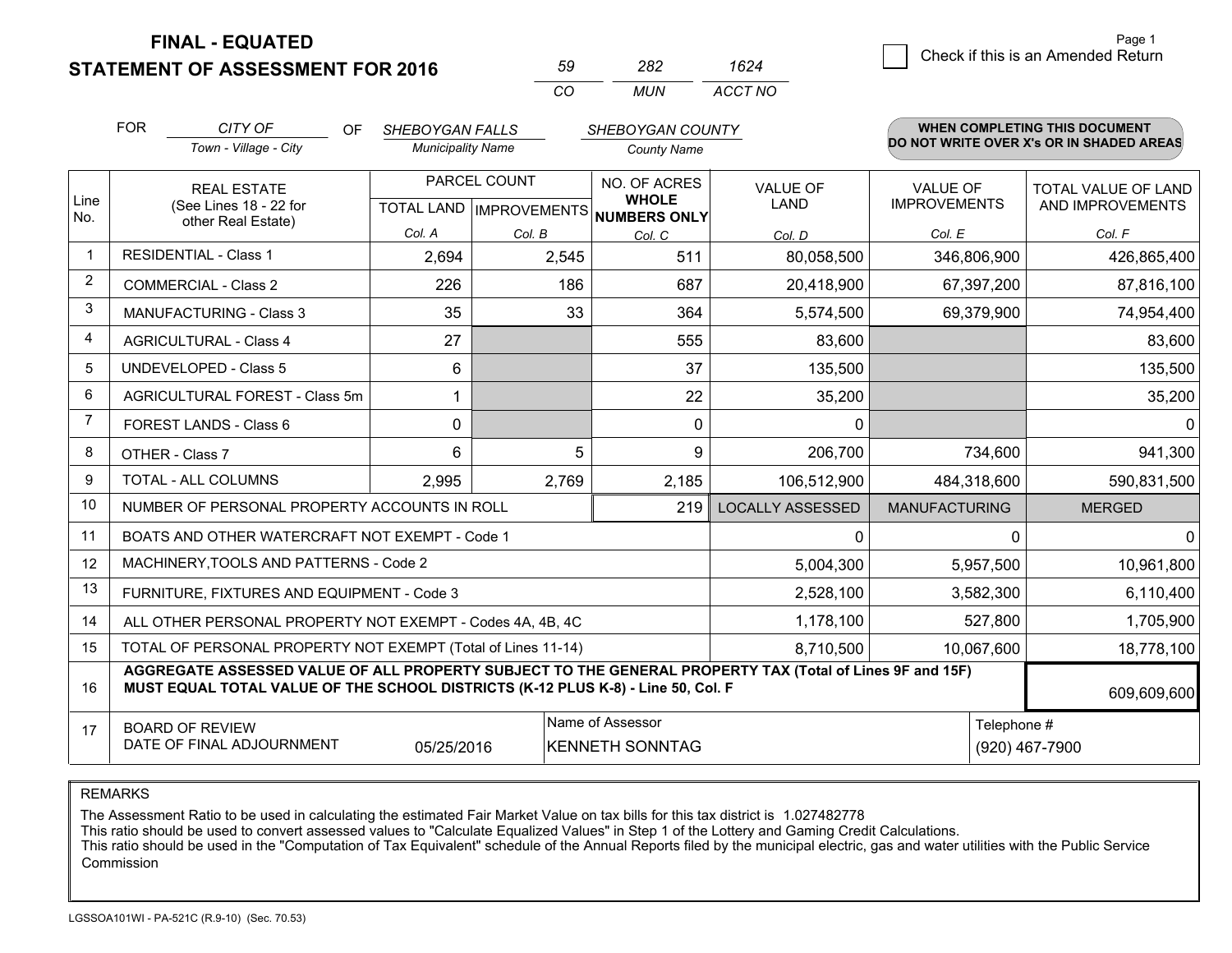# **FOREST CROP AND OTHER EXEMPT LAND**

 *YEAR CO MUN ACCT NO* <sup>2016</sup> <sup>59</sup> <sup>282</sup> <sup>1624</sup>

Do not confuse FOREST LANDS (Line 7) with FOREST CROPS (in this section) - They are **NOT** the same

|    | Private Forest Crop - Reg Class @ 10¢ per acre                                 |                                             |  |                                                                  |                                       | Private Forest Crop - Reg Class @ \$2.52 per acre                            |                                                                 |               |                    |  |
|----|--------------------------------------------------------------------------------|---------------------------------------------|--|------------------------------------------------------------------|---------------------------------------|------------------------------------------------------------------------------|-----------------------------------------------------------------|---------------|--------------------|--|
| 18 | (a) PARCELS                                                                    | (b) ACRES                                   |  | (c) ASSESSED VALUE                                               |                                       | (d) PARCELS                                                                  | (e) ACRES                                                       |               | (f) ASSESSED VALUE |  |
|    |                                                                                |                                             |  | Private Forest Crop - Special Class @ 20¢ per acre               |                                       | Entered Before 2005 Managed Forest - Ferrous Mining CLOSED @ \$8.27 per acre |                                                                 |               |                    |  |
| 19 | (b) ACRES<br>(a) PARCELS                                                       |                                             |  | (c) ASSESSED VALUE                                               |                                       | (d) PARCELS                                                                  | (e) ACRES                                                       |               | (f) ASSESSED VALUE |  |
|    |                                                                                | Entered Before 2005 Managed Forest - OPEN @ |  | \$.79 per acre                                                   |                                       |                                                                              | Entered Before 2005 Managed Forest - CLOSED @ \$1.87 per acre   |               |                    |  |
| 20 | (a) PARCELS                                                                    | (b) ACRES                                   |  | (c) ASSESSED VALUE                                               |                                       | (d) PARCELS                                                                  | (e) ACRES                                                       |               | (f) ASSESSED VALUE |  |
|    |                                                                                |                                             |  |                                                                  |                                       |                                                                              |                                                                 |               |                    |  |
|    |                                                                                | Entered After 2004 Managed Forest - OPEN @  |  |                                                                  | \$2.14 per acre<br>(c) ASSESSED VALUE |                                                                              | Entered After 2004 Managed Forest - CLOSED @ \$10.68 per acre   |               |                    |  |
| 21 | (a) PARCELS                                                                    | (b) ACRES                                   |  |                                                                  |                                       |                                                                              | (d) PARCELS<br>(e) ACRES                                        |               | (f) ASSESSED VALUE |  |
|    |                                                                                |                                             |  |                                                                  |                                       |                                                                              |                                                                 |               |                    |  |
| 22 | (a) County Forest Cropland Acres                                               |                                             |  | (b) Federal Acres                                                |                                       | (d) County (NOT FOREST CROP) Acres<br>(c) State Acres                        |                                                                 |               | (e) Other Acres    |  |
|    |                                                                                |                                             |  |                                                                  |                                       | 50.47                                                                        |                                                                 |               | 181.47             |  |
|    |                                                                                |                                             |  | Assessed Value of Omitted Property From Prior Years (Sec. 70.44) |                                       |                                                                              | Assessed Value of Sec. 70.43 Corrections of Errors by Assessors |               |                    |  |
| 23 | (a) REAL ESTATE                                                                |                                             |  | (b) PERSONAL                                                     |                                       | (c1) REAL ESTATE                                                             |                                                                 | (c2) PERSONAL |                    |  |
|    |                                                                                |                                             |  |                                                                  |                                       |                                                                              |                                                                 |               |                    |  |
|    | Manufacturing Equated Value of Omitted Property From Prior Years (Sec. 70.995) |                                             |  |                                                                  |                                       | Mfg. Equated Value of Sec.70.43 Corrections of Errors by Assessors           |                                                                 |               |                    |  |
|    | (d) REAL ESTATE                                                                |                                             |  | (e) PERSONAL                                                     |                                       | (f1) REAL ESTATE                                                             |                                                                 |               | (f2) PERSONAL      |  |
|    |                                                                                |                                             |  |                                                                  |                                       |                                                                              |                                                                 |               |                    |  |

## **SPECIAL DISTRICTS**

| Line<br>No. | Enter 6-digit<br>Special District<br>Code (Col. A) | <b>Account</b><br><b>Number</b> | <b>Special District Name</b> | <b>Locally Assessed Value</b><br>of Real Estate and | Mfg Value of Real Estate<br>and Personal Property | <b>Merged Value of</b><br><b>Real Estate and</b><br>Personal Property (Col. F) |
|-------------|----------------------------------------------------|---------------------------------|------------------------------|-----------------------------------------------------|---------------------------------------------------|--------------------------------------------------------------------------------|
|             |                                                    | (Col. B)                        | (Col. C)                     | Personal Property (Col. D)                          | (Col. E)                                          |                                                                                |
| 24          |                                                    |                                 |                              |                                                     |                                                   |                                                                                |
| 25          |                                                    |                                 |                              |                                                     |                                                   |                                                                                |
| 26          |                                                    |                                 |                              |                                                     |                                                   |                                                                                |
| 27          |                                                    |                                 |                              |                                                     |                                                   |                                                                                |
| 28          |                                                    |                                 |                              |                                                     |                                                   |                                                                                |
| 29          |                                                    |                                 |                              |                                                     |                                                   |                                                                                |
| 30          |                                                    |                                 |                              |                                                     |                                                   |                                                                                |
| 31          |                                                    |                                 |                              |                                                     |                                                   |                                                                                |
| 32          |                                                    |                                 |                              |                                                     |                                                   |                                                                                |
| 33          |                                                    |                                 |                              |                                                     |                                                   |                                                                                |
| 34          |                                                    |                                 |                              |                                                     |                                                   |                                                                                |
| 35          |                                                    |                                 |                              |                                                     |                                                   |                                                                                |

LGSSOA101WI-PA - 521C (R. 9-10) (Sec. 70.53)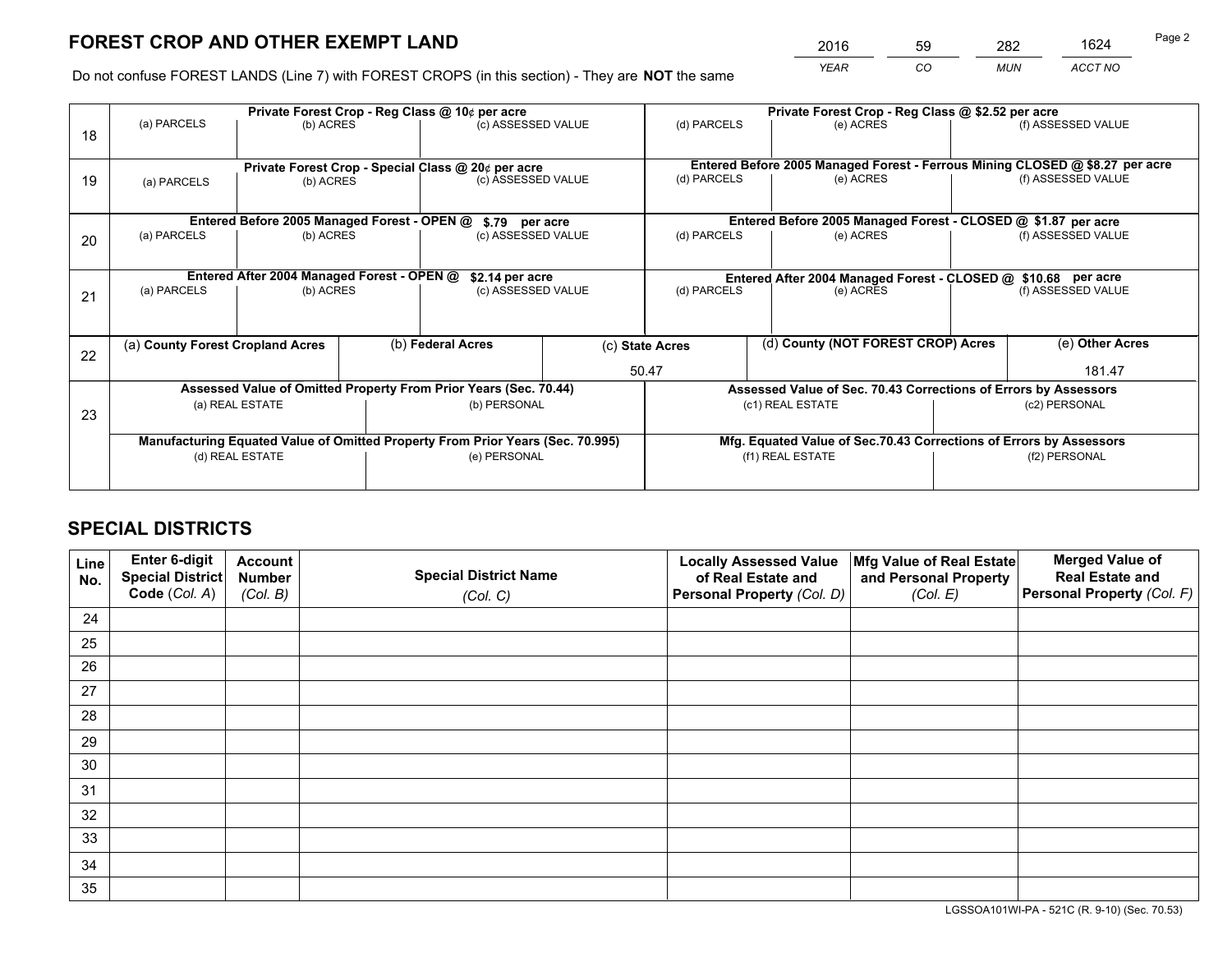|             |                                                          |                                             |                                                         | <b>YEAR</b>                                                                       | CO<br><b>MUN</b>                                              | ACCT NO                                                                        |
|-------------|----------------------------------------------------------|---------------------------------------------|---------------------------------------------------------|-----------------------------------------------------------------------------------|---------------------------------------------------------------|--------------------------------------------------------------------------------|
| Line<br>No. | Enter 6-digit<br><b>School District</b><br>Code (Col. A) | <b>Account</b><br><b>Number</b><br>(Col. B) | <b>School District Name</b><br>(Col. C)                 | <b>Locally Assessed Value</b><br>of Real Estate and<br>Personal Property (Col. D) | Mfg Value of Real Estate<br>and Personal Property<br>(Col. E) | <b>Merged Value of</b><br><b>Real Estate and</b><br>Personal Property (Col. F) |
|             | A. SCHOOL DISTRICTS (K-8 and K-12)                       |                                             |                                                         |                                                                                   |                                                               |                                                                                |
| 36          | 595278                                                   | 0354                                        | SCH D OF SHEBOYGAN FALLS                                | 524,587,600                                                                       | 85,022,000                                                    | 609,609,600                                                                    |
| 37          |                                                          |                                             |                                                         |                                                                                   |                                                               |                                                                                |
| 38          |                                                          |                                             |                                                         |                                                                                   |                                                               |                                                                                |
| 39          |                                                          |                                             |                                                         |                                                                                   |                                                               |                                                                                |
| 40          |                                                          |                                             |                                                         |                                                                                   |                                                               |                                                                                |
| 41<br>42    |                                                          |                                             |                                                         |                                                                                   |                                                               |                                                                                |
| 43          |                                                          |                                             |                                                         |                                                                                   |                                                               |                                                                                |
| 44          |                                                          |                                             |                                                         |                                                                                   |                                                               |                                                                                |
| 45          |                                                          |                                             |                                                         |                                                                                   |                                                               |                                                                                |
| 46          |                                                          |                                             |                                                         |                                                                                   |                                                               |                                                                                |
| 47          |                                                          |                                             |                                                         |                                                                                   |                                                               |                                                                                |
| 48          |                                                          |                                             |                                                         |                                                                                   |                                                               |                                                                                |
| 49          |                                                          |                                             |                                                         |                                                                                   |                                                               |                                                                                |
| 50          |                                                          |                                             | TOTAL ASSESSED VALUE OF SCHOOL DISTRICTS (K-8 and K-12) | 524,587,600                                                                       | 85,022,000                                                    | 609,609,600                                                                    |
|             | <b>B.</b><br><b>UNION HIGH SCHOOL DISTRICTS</b>          |                                             |                                                         |                                                                                   |                                                               |                                                                                |
| 51          |                                                          |                                             |                                                         |                                                                                   |                                                               |                                                                                |
| 52          |                                                          |                                             |                                                         |                                                                                   |                                                               |                                                                                |
| 53<br>54    |                                                          |                                             |                                                         |                                                                                   |                                                               |                                                                                |
| 55          |                                                          |                                             | TOTAL ASSESSED VALUE OF UNION HIGH SCHOOLS              |                                                                                   |                                                               |                                                                                |
|             | C.<br><b>TECHNICAL COLLEGE DISTRICTS</b>                 |                                             |                                                         |                                                                                   |                                                               |                                                                                |
| 56          | 001100                                                   | 0010                                        | LAKESHORE TECHNICAL COLLEGE<br><b>CLEV</b>              | 524,587,600                                                                       | 85,022,000                                                    | 609,609,600                                                                    |
| 57          |                                                          |                                             |                                                         |                                                                                   |                                                               |                                                                                |
| 58          |                                                          |                                             |                                                         |                                                                                   |                                                               |                                                                                |
| 59          |                                                          |                                             | TOTAL ASSESSED VALUE OF TECHNICAL COLLEGES              | 524,587,600                                                                       | 85,022,000                                                    | 609,609,600                                                                    |

2016

59

282

 *I hereby certify, to the best of my knowledge and belief, this form is complete and correct.*

**SCHOOL DISTRICTS**

| Print name of preparer | Title                    |                | Date (MM / DD / CCYY) |
|------------------------|--------------------------|----------------|-----------------------|
|                        |                          |                |                       |
| Signature of preparer  | Contact Telephone Number | E-mail address |                       |
|                        | $\sim$                   |                |                       |

Page 3

1624